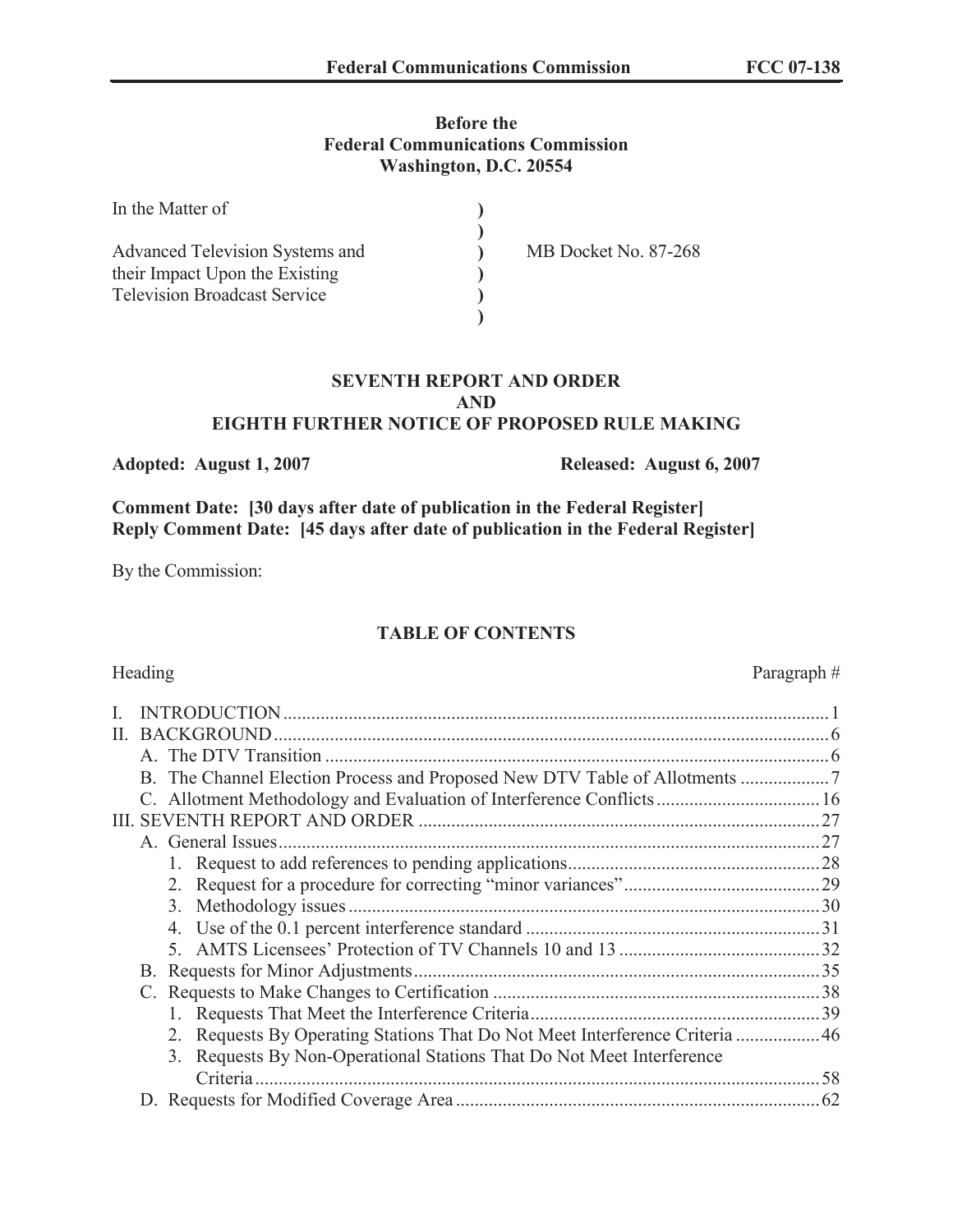| F.                                                                                                                                               |  |
|--------------------------------------------------------------------------------------------------------------------------------------------------|--|
|                                                                                                                                                  |  |
| 2.                                                                                                                                               |  |
| 3.                                                                                                                                               |  |
| Stations Not Eligible To Participate in the Channel Election Process  102<br>4.                                                                  |  |
| 5.                                                                                                                                               |  |
| 6.                                                                                                                                               |  |
| 7.                                                                                                                                               |  |
| 8.                                                                                                                                               |  |
| 9.                                                                                                                                               |  |
|                                                                                                                                                  |  |
|                                                                                                                                                  |  |
| B. Late-Filed Requests for Changes to the Table of Allotments and Appendix B  141                                                                |  |
| 1. Request to Make Changes That Meet the Interference Criteria  142                                                                              |  |
|                                                                                                                                                  |  |
| 3.                                                                                                                                               |  |
| 4.                                                                                                                                               |  |
|                                                                                                                                                  |  |
|                                                                                                                                                  |  |
|                                                                                                                                                  |  |
|                                                                                                                                                  |  |
|                                                                                                                                                  |  |
|                                                                                                                                                  |  |
|                                                                                                                                                  |  |
|                                                                                                                                                  |  |
| 3.                                                                                                                                               |  |
| 4.                                                                                                                                               |  |
|                                                                                                                                                  |  |
|                                                                                                                                                  |  |
| <b>APPENDICES</b>                                                                                                                                |  |
| Appendix A – Rule Changes (Including Post-Transition DTV Table of Allotments)                                                                    |  |
| Appendix B – Post-Transition DTV Table of Allotments Information                                                                                 |  |
| Appendix C – List of Commenters                                                                                                                  |  |
| Appendix D1 – Granted Requests for Minor Adjustments                                                                                             |  |
| Appendix D2 – Granted Requests for Changes to Certification That Meet the Interference Criteria                                                  |  |
| Appendix D3 – Granted Requests for Modified Coverage Area                                                                                        |  |
| Appendix D4 - Stations in Border Zones That Must File Post-Transition Applications                                                               |  |
| Appendix D5 – Granted Requests for Alternative Channel Assignments                                                                               |  |
| Appendix D6 –Requests for Changes to Appendix B Antenna Information                                                                              |  |
| Appendix D7 – Denied Requests from New Applicants                                                                                                |  |
| Appendix E – Final Regulatory Flexibility Act Analysis                                                                                           |  |
| Appendix F – Proposed Rule Changes                                                                                                               |  |
| Appendix G – Proposed Changes to Post-Transition DTV Table of Allotments Information<br>Appendix H – Initial Regulatory Flexibility Act Analysis |  |
|                                                                                                                                                  |  |

Appendix H – Initial Regulatory Flexibility Act Analysis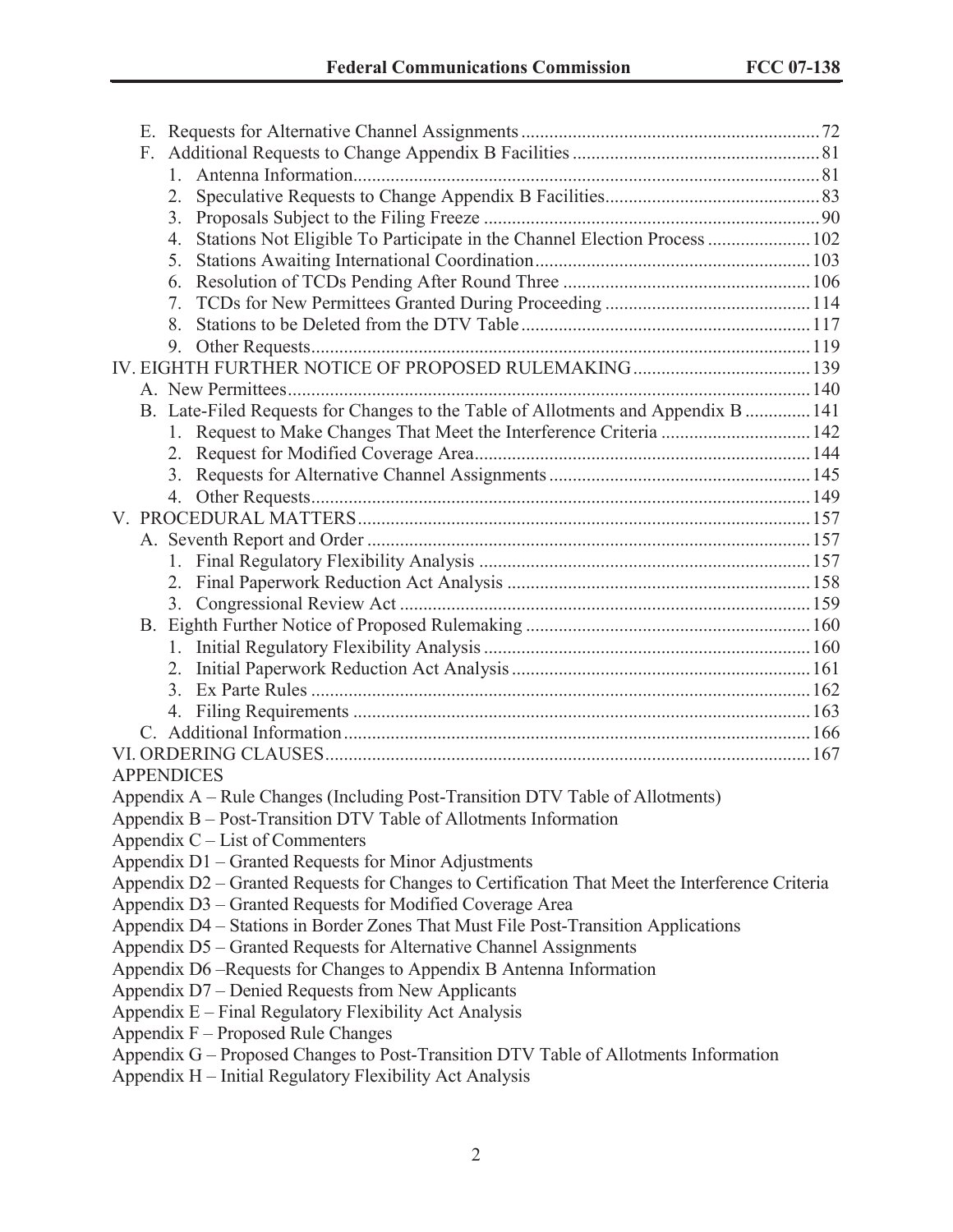# **I. INTRODUCTION**

1. In this *Seventh Report and Order*, the Commission adopts a new Table of Allotments for digital television ("DTV") providing all eligible stations with channels for DTV operations after the DTV transition on February 17, 2009. The new DTV Table accommodates all eligible broadcasters, reflects to the extent possible the channel elections made by broadcasters, and is consistent with efficient spectrum use. The new DTV Table finalizes the channels and facilities necessary to complete the digital transition and ultimately will replace the existing DTV Table<sup>1</sup> at the end of the DTV transition. The existing DTV Table continues to govern stations' DTV operations until the end of the DTV transition.

2. The new DTV Table is the result of informed decisions made by eligible licensees and permittees during the Commission's channel election process. As the Commission stated in the *Seventh Further Notice of Proposed Rule Making* in this proceeding,<sup>2</sup> in developing these final DTV allotments the Commission has attempted to accommodate broadcasters' channel preferences as well as their replication and maximization service area certifications (made via FCC Form 381). The DTV Table adopted herein reflects consideration of the comments filed in response to the *Seventh Further Notice* as well as our efforts to promote overall spectrum efficiency and ensure that broadcasters provide the best possible service to the public.

3. In early 2006, Congress established February 17, 2009 as a new hard deadline for the end of the DTV transition and the end of analog transmissions by full power television broadcasters.<sup>3</sup> In view of the short period of time remaining before this deadline, our goal has been to finalize DTV channels and facilities as expeditiously as possible to provide stations with the certainty they need to complete their digital build out, consistent with the interference and other standards set forth in the *Seventh Further Notice*.

4. In addition, we are adopting a Further Notice of Proposed Rule Making ("*Eighth Further Notice*"), to announce tentative channel designations ("TCDs") for three new permittees that have recently attained permittee status. The *Eighth Further Notice* identifies these permittees together with the channel we propose to assign the permittee and the specific technical facilities at which we propose to allow these stations to operate after the DTV transition. If adopted, this information would revise the DTV Table and Appendix B adopted in this *Seventh Report and Order*. We invite public comment on these proposed new TCDs and associated technical facilities.

5. In addition, the *Eighth Further Notice* identifies a number of proposals for revisions to the proposed DTV Table and/or Appendix B that were advanced by commenters in

<sup>&</sup>lt;sup>1</sup> The post-transition DTV Table will be codified at 47 C.F.R. § 73.622(i). *See* Appendix A. The current DTV Table, which is contained in 47 C.F.R. § 73.622(b), will become obsolete at the end of all authorized pre-transition DTV operations. The current NTSC Table, which is contained in 47 C.F.R. § 73.606(b), will become obsolete at the end of the transition, when all full-power analog operations must cease. We will address any rule amendments necessitated by the end of analog service in a later proceeding.

<sup>2</sup> *Seventh Further Notice of Proposed Rule Making*, *In the Matter of Advanced Television Systems and Their Impact Upon the Existing Television Broadcast Service*, 21 FCC Rcd 12100 (2006) ("*Seventh Further Notice*").

<sup>&</sup>lt;sup>3</sup> See Digital Television and Public Safety Act of 2005 ("DTV Act"), which is Title III of the Deficit Reduction Act of 2005, Pub. L. No. 109-171, 120 Stat. 4 (2006) ("DRA") (*codified at* 47 U.S.C. §§ 309(j)(14) and 337(e)).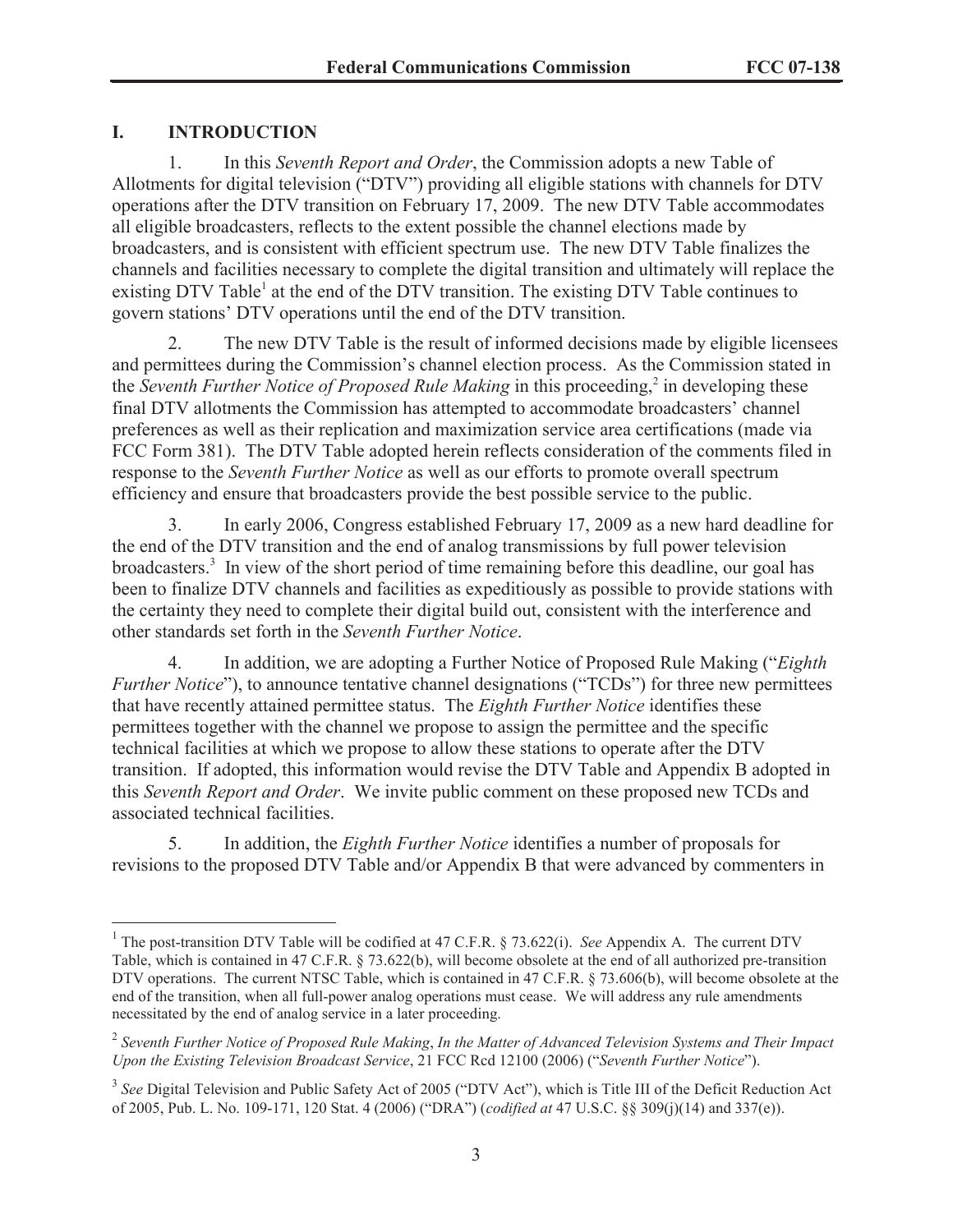either reply comments or late-filed comments in response to the *Seventh Further Notice*. <sup>4</sup> As these comments propose changes to the DTV Table and/or Appendix B that could affect other stations that may not have had adequate notice of these proposals, we identify these proposals to give affected stations an opportunity to comment.

# **II. BACKGROUND**

# **A. The DTV Transition**

6. The Commission established the existing DTV Table in the 1997 *Sixth Report and*  Order as part of its DTV transition plan.<sup>5</sup> In creating the existing DTV Table, the Commission sought to accommodate all eligible, full-service broadcasters with a second 6 MHz channel to provide DTV service in addition to their existing analog service.<sup>6</sup> In addition, the Commission initiated a process by which the amount of spectrum devoted to the television broadcast service will eventually be reduced to a "core spectrum" ( *i.e.*, channels 2-51) after the end of the transition, enabling the recovery of a total of 108 MHz of spectrum (*i.e.*, channels 52-69).<sup>7</sup> This "out of core" spectrum has been made available for public safety and wireless communications services.<sup>8</sup>

 $6$  Eligibility to receive a second channel for DTV operations was limited to existing broadcasters. See 47 U.S.C.  $\S$ 336(a)(1). *See also Fifth Report and Order*, 12 FCC Rcd at 12838, ¶ 69.

<sup>7</sup> See Sixth MO&O, 13 FCC Rcd at 7431,  $\P$  41 (determining that the core TV spectrum after the transition would encompass television channels 2 through 51).

<sup>4</sup> Appendix B reflects the revisions adopted in this Order. The additions and modifications proposed in the *Eighth Further Notice* are not included in Appendix B, but are separately listed in Appendix G. Stations that would be affected by the proposed changes are shown with their current facilities, which would duly change if the proposed modifications are adopted in the future Eighth Report and Order.

<sup>5</sup> *Sixth Report and Order*, *Advanced Television Systems and Their Impact Upon the Existing Television Broadcast Service*, MM Docket No. 87-268, 12 FCC Rcd 14588 (1997) ("*Sixth Report and Order*"), *on recon*., *Memorandum Opinion and Order on Reconsideration of the Sixth Report and Order*, 13 FCC Rcd 7418 (1998) ("*Sixth MO&O*"), *on further recon*., *Second Memorandum Opinion and Order on Reconsideration of the Fifth and Sixth Report and Orders*, 14 FCC Rcd 1348 (1998) ("*Second MO&O on Reconsideration*"). *See also* 47 C.F.R. § 73.622(b). The details of each station's channel assignment under the existing DTV Table, including technical facilities and predicted service and interference information, were set forth in the initial Appendix B of the *Sixth Report and Order* ("initial Appendix B"). *See Sixth Report and Order*, 12 FCC Rcd at 14693, app. B. The initial Appendix B was amended in 1998. *See Sixth MO&O*, 13 FCC Rcd 7418 (1998) and *Second MO&O on Reconsideration*, 14 FCC Rcd 1348 (1998). Simultaneously with the adoption of the *Sixth Report and Order*, the Commission announced DTV channel assignments for eligible licensees in the *Fifth Report and Order* in the same docket. *See Fifth Report and Order*, MM Docket No. 87-268, 12 FCC Rcd 12809, 12892, App. E (1997) ("*Fifth Report and Order*").

<sup>8</sup> Channels 60-69 were reallocated for public safety and wireless communications services in 1998. *See Report and Order*, *Reallocation of Television Channels 60-69, the 746-806 MHz Band*, ET Docket No. 97-157, 12 FCC Rcd 22953 (1998). Channels 52-59 were reallocated for new wireless services in 2001. *See Report and Order*, *Reallocation and Service Rules for the 698-746 MHz Spectrum Band (Television Channels 52-59)*, GN Docket No. 01-74, 17 FCC Rcd 1022 (2002). *See also Service Rules for the 698-746, 747-762 and 777-792 MHz Bands*, WT Docket No. 06-150, Report and Order and Further Notice of Proposed Rulemaking, FCC 07-72 (rel. Apr. 27, 2007) (addressing rules governing wireless licenses in the 700 MHz Band); *Service Rules for the 698-746, 747-762 and 777-792 MHz Bands*, WT Docket No. 06-150, Second Report and Order, adopted July 31, 2007.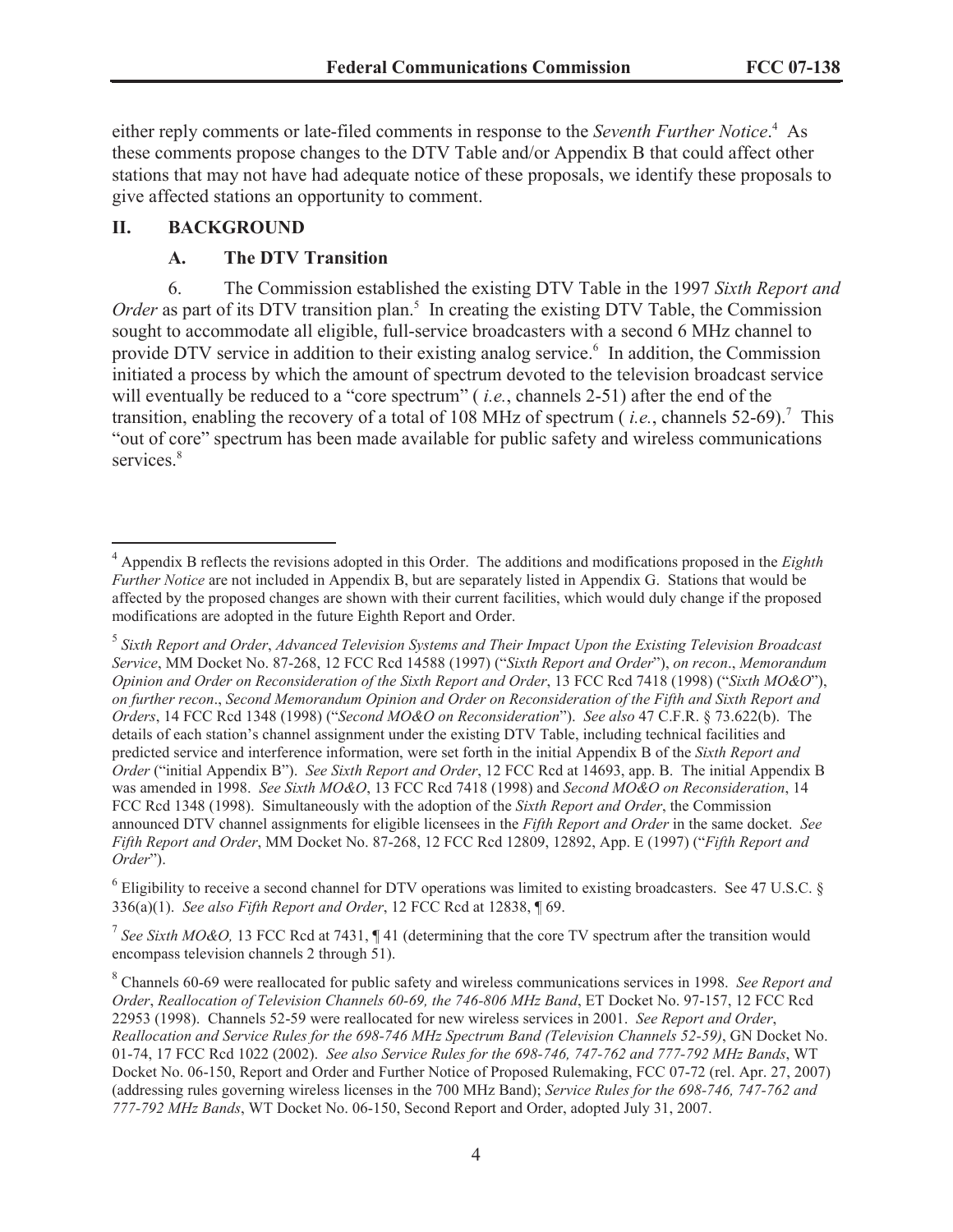#### **B. The Channel Election Process and Proposed New DTV Table of Allotments**

7. Broadcast licensees selected their ultimate (*i.e*. post-transition) DTV channel inside the core spectrum through a channel election process established by the Commission in the *Report and Order* in the Second DTV Periodic proceeding.<sup>9</sup> Under this process, licensees elected their preferred post-transition channel during one of three rounds. Channel elections that could be approved, as well as "best available" channels where appropriate, were locked in as tentative channel designations ("TCDs") and protected against new interference from subsequent channel elections with a strong presumption that a station's TCD would be its channel assignment proposed in the new DTV Table.<sup>10</sup> In order to facilitate the channel election process and the development of a final, post-transition DTV Table, the Media Bureau announced a freeze on the filing of certain NTSC and DTV requests for allotment or service area changes.<sup>11</sup>

8. The first step of the channel election process addressed preliminary matters and required all licensees to file a certification (via FCC Form 381) in order to define their posttransition facility.<sup>12</sup> In these certifications, licensees had to decide whether they would  $(1)$ replicate their allotted DTV facilities, (2) maximize to their currently authorized DTV facilities,<sup>13</sup> or (3) reduce to a currently authorized smaller DTV facility.

9. The second step of the channel election process was the first round of channel elections, in which only in-core licensees – those with at least one in-core channel – could participate. In-core licensees that participated in round one filed their channel elections (via FCC Form 382) by February 10, 2005. First-round electors were not permitted to elect a channel

<sup>12</sup> Licensees were required to file their certifications (via FCC Form 381) by November 5, 2004. *See* Public Notice, "DTV Channel Election Information and Deadlines," 19 FCC Rcd 19569 (MB 2004) ("*Certification Deadline PN*"). Stations that did not submit certification forms by the deadline were evaluated based on replication facilities. *See Second DTV Periodic Report and Order*, 19 FCC Rcd at 18296, ¶ 41.

<sup>13</sup> Many stations have applied for and been granted authorization to operate at facilities that are different from the facilities that were specified for their operation in the initial DTV Table and Appendix B, as amended in 1998. In most cases, the facilities allowed under these new authorizations allow stations to "maximize" their service coverage to reach a larger population than the facilities specified in the initial DTV Table and Appendix B.

<sup>9</sup> *Report and Order*, *In the Matter of Second Periodic Review of the Commission's Rules and Policies Affecting the Conversion to Digital Television*, MB Docket 03-15, 19 FCC Rcd 18279 (2004) ("*Second DTV Periodic Report and Order*")(*recons. pending*).

<sup>10</sup> *Id.* at 18298, ¶ 46 n.96.

<sup>&</sup>lt;sup>11</sup> See Public Notice, "Freeze on the Filing of Certain TV and DTV Requests for Allotment or Service Area Changes," 19 FCC Rcd 14810, 14810-11 (MB 2004) ("*August 2004 Filing Freeze PN*"). The freeze was imposed on August 3, 2004, prior to the commencement of the channel election process, in order to provide a stable database for developing the post-transition DTV Table. The freeze precludes parties from filing the following items: (i) petitions for rulemaking to change DTV channels within the current DTV Table, (ii) petitions for rulemaking to establish a new DTV channel allotment, (iii) petitions for rulemaking to swap in-core DTV and NTSC channels; (iv) applications to change DTV channel allotments among two or more licensees; (v) petitions for rulemaking by licensees/permittees to change NTSC channels or communities of license; (vi) applications to maximize DTV or analog TV facilities; and (vii) certain Class A television station applications. The freeze does not prevent the processing of pending applications. *See id*. *See also* 47 C.F.R. §§ 73.1690, 73.3533, 73.3538. In the *Second DTV Periodic Report and Order,* the Commission noted that it would continue to process rulemakings in which a Notice of Proposed Rulemaking ("NPRM") had been issued prior to the adoption of the *Second DTV Periodic Report and Order*, but ordered the dismissal of all pending petitions to change the NTSC Table of Allotments ("NTSC Table") in which a NPRM had not yet been issued. *Second DTV Periodic Report and Order*, 19 FCC Rcd at 18308, ¶ 68.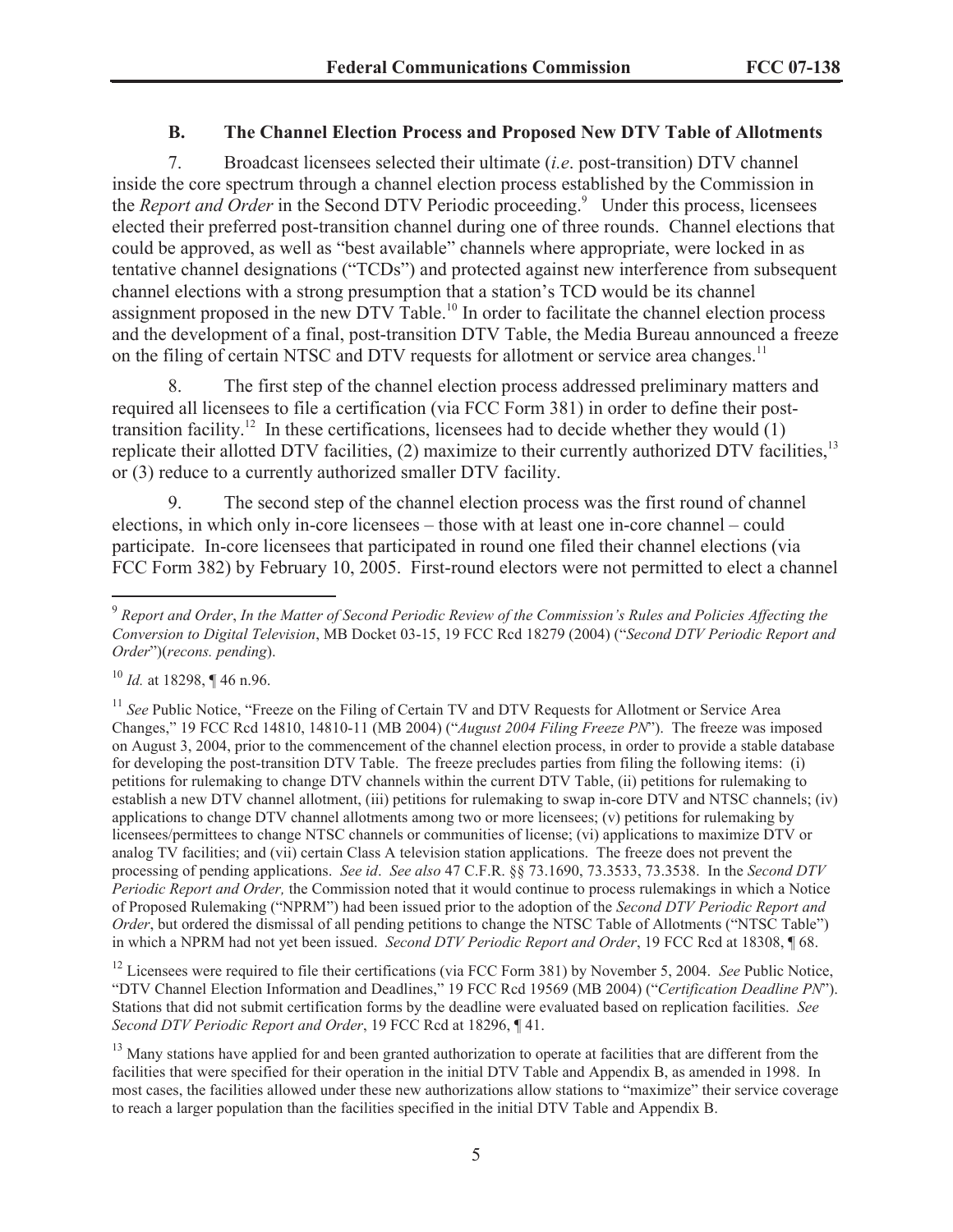that was not assigned to them unless rights to that channel were obtained through a negotiated channel agreement ("NCA") with another licensee. At the close of the first round elections, the Commission announced  $1,554$  TCDs,<sup>14</sup> which included channels elected through 25 NCAs.<sup>15</sup>

10. In the third step, the Commission analyzed the interference conflicts arising out of the first round and offered licensees an opportunity to resolve them (via FCC Form 383). After reviewing the first round conflicts, the Commission announced an additional 159 TCDs, bringing the total number of TCDs to 1,713.<sup>16</sup>

11. The fourth step of the channel election process was the second round of elections, in which the remaining licensees made their elections. Licensees that participated in this round filed their channel elections (via FCC Form 384) by October 31, 2005.

12. In the fifth step, the Commission analyzed the interference conflicts arising out of the second-round elections and announced 75 TCDs, which included channels elected through two NCAs.<sup>17</sup> The Commission subsequently announced the consolidated total of first- and second-round TCDs to be 1,789.<sup>18</sup>

13. The sixth step of the channel election process was the third and final round of elections, in which licensees without a TCD after rounds one and two, as well as certain other eligible licensees,<sup>19</sup> filed a final channel election preference.<sup>20</sup> Licensees that participated in the third round filed their channel elections (via FCC Form 386) by May 26, 2006. At the close of the third round, the Commission announced 20 TCDs for eligible licensees.<sup>21</sup> The four eligible

<sup>&</sup>lt;sup>14</sup> Public Notice, "DTV Tentative Channel Designations for 1,554 Stations Participating in the First Round of DTV Channel Elections," 20 FCC Rcd 10983 (MB 2005).

<sup>&</sup>lt;sup>15</sup> By Order released on June 8, 2005, the Media Bureau approved 25 NCAs for the first round and rejected 12 NCAs, sending those 12 licensees to their contingent round one election or, if necessary, to round two. *Negotiated Channel Election Arrangements*, MM Docket No. 03-15, Report and Order, 20 FCC Rcd 10141, 10142 (MB 2005) ("*Round One NCA Order*").

<sup>&</sup>lt;sup>16</sup> Public Notice, "Tentative Digital Channel Designations for Stations Participating in the First Round of DTV Channel Elections and Second Round Election Filing Deadline," 20 FCC Rcd 15735 (MB 2005) ("*First Round TCD PN*").

<sup>&</sup>lt;sup>17</sup> Public Notice, "Tentative Digital Channel Designations for Stations Participating in the Second Round of DTV Channel Elections and Third Round Election Filing Deadline," DA 06-991 at 2-4 (MB rel. May 5, 2006) ("*Second Round TCD PN*"). The Commission received two NCAs: one for Philadelphia, Pennsylvania and the other for San Francisco, California. The Commission approved the Philadelphia NCA in full, and the San Francisco NCA in part.

<sup>&</sup>lt;sup>18</sup> Public Notice, "Tentative Digital Channel Designations for Stations Participating in the First and Second Rounds of the DTV Channel Election Process," DA 06-1082 (MB rel. May 23, 2006). One additional first round TCD was announced in addition to the 75 second round TCDs.

 $19$  Licensees with a TCD were eligible to seek an alternative designation in the third round if they received a TCD for a low-VHF channel (channels 2-6) or if their TCD was subject to international coordination issues which the Commission has been unable to resolve with the Canadian and Mexican governments. *Second DTV Periodic Report and Order*, 19 FCC Rcd at 18306, ¶ 63.

 $20$  In the third round, we received seven channel elections from stations that did not have a TCD, 14 from stations that had a low-VHF TCD, and one from a station that had an international coordination issue.

<sup>&</sup>lt;sup>21</sup> Public Notice, "Third Round of the DTV Channel Election Process: Tentative Channel Designations," 21 FCC Rcd 9572 (MB 2006) ("*Third Round TCD PN*").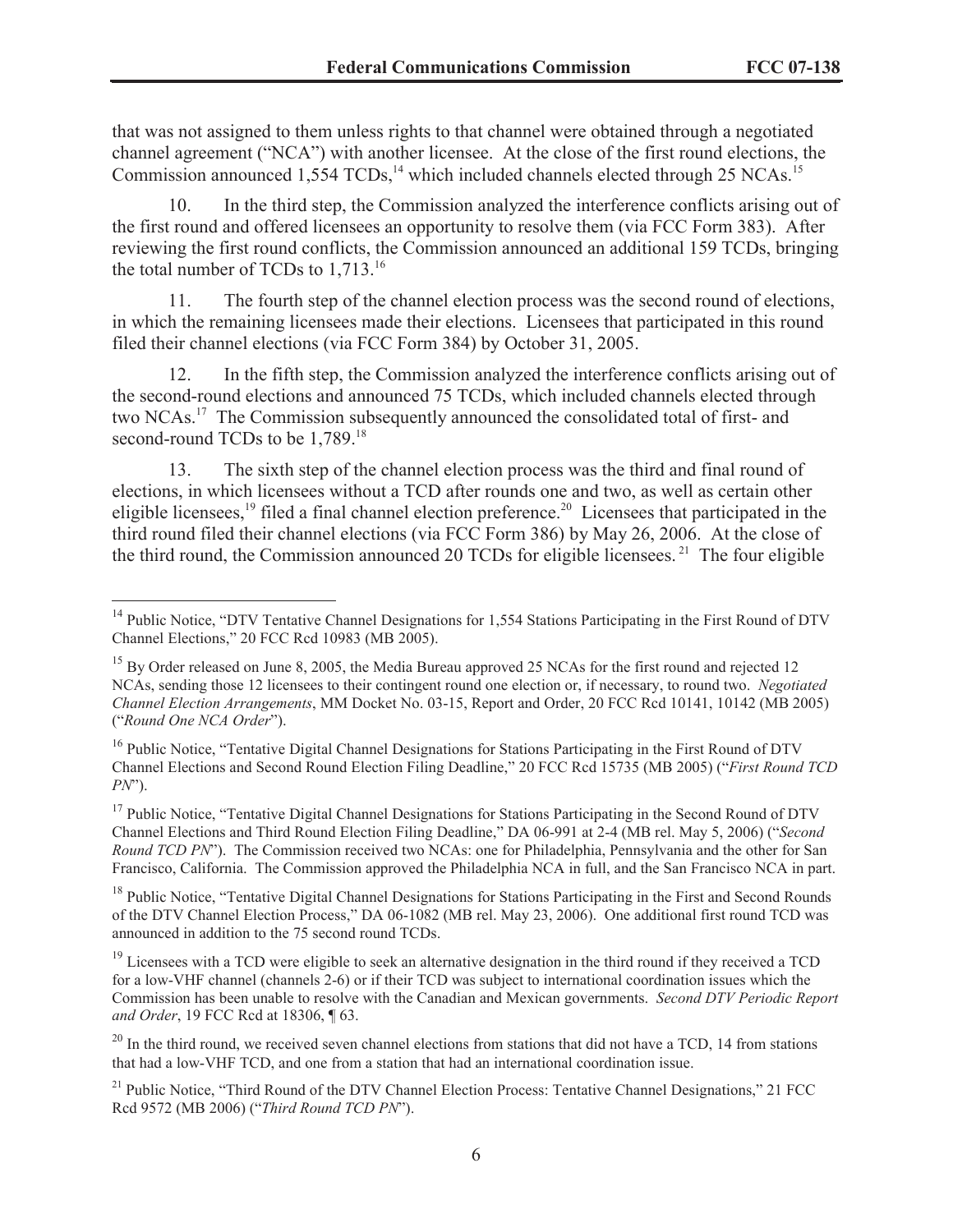stations without a TCD after the third round were awarded a TCD in the *Seventh Further Notice*. 22

14. In early 2006, while the channel election process was underway, Congress enacted significant statutory changes relating to the DTV transition. Most importantly, the DTV Act established February 17, 2009 as the new hard deadline for the end of the DTV transition and the end of analog transmissions by full power stations.<sup>23</sup> The DTV Act does not provide for waivers or extensions of this deadline for cessation of analog broadcasts.<sup>24</sup> The DTV Act also requires full power broadcast licensees to cease operations outside the core spectrum after February 17, 2009 in order to make that spectrum available for public safety and commercial wireless users.<sup>25</sup> Full-power TV broadcast stations must be operating inside the core TV spectrum and only in digital at the end of the transition on February 17, 2009.<sup>26</sup>

15. On April 25, 2007, the Commission initiated the Third DTV Periodic Review proceeding.<sup>27</sup> The Commission sought comment on a range of proposals intended to ensure that broadcasters complete construction of their final, post-transition (digital) facilities by the February 17, 2009 statutory deadline for completion of the digital transition. Among other things, the Commission tentatively concluded that February 17, 2009 will be the construction deadline for stations that are building digital facilities based on their new channel allotments determined in this *Report and Order*<sup>28</sup> For these stations, whose pre-transition DTV channel is

<sup>24</sup> Congress originally established a flexible deadline of December 31, 2006 for completing the digital transition, which allowed for exceptions to the deadline. Specifically, prior to the DTV Act, the former 47 U.S.C. § 309(j)(14) provided an exception to the earlier December 31, 2006 transition deadline if the Commission determined that less than 85 percent of the television households in a licensee's market were capable of receiving the signals of DTV broadcast stations through various means (*i.e.*, via over-the-air reception, cable or satellite, or digital-to-analog conversion technology). 47 U.S.C. § 309(j)(14)(B)(iii) (2005). In the DTV Act, Congress eliminated the statutory provisions authorizing market-specific extensions of the DTV transition, including the 85 percent benchmark for DTV reception.

<sup>25</sup> *See* 47 U.S.C. § 337(e)(1).

<sup>26</sup> *Id.*

<sup>&</sup>lt;sup>22</sup> These four stations are: WABC-TV (New York, New York), WEDH-TV (Hartford, Connecticut), KTFK(TV) (Stockton, California), and KVIE(TV) (Sacramento, California).

<sup>&</sup>lt;sup>23</sup> Section 3002(a) of the DTV Act amends Section 309(j)(14) of the Communications Act to establish February 17, 2009 as the hard deadline for the end of analog transmissions by full-power stations. 47 U.S.C. § 309(j)(14)(A). DTV Act § 3002(b) directs the Commission to "take such actions as are necessary (1) to terminate all licenses for full-power television stations in the analog television service, and to require the cessation of broadcasting by fullpower stations in the analog television service, by February 18, 2009; and (2) to require by February 18, 2009, … all broadcasting by full-power stations in the digital television service, occur only on channels between channels 2 and 36, inclusive, or 38 and 51, inclusive (between frequencies 54 and 698 megahertz, inclusive)." 47 U.S.C.A. § 309 Note.

<sup>27</sup>*Third Periodic Review of the Commission's Rules and Policies Affecting the Conversion to Digital Television*, MB Docket No. 07-91, Notice of Proposed Rulemaking, FCC 07-70 (rel. May 18, 2007) ("*Third DTV Periodic Review NPRM*"). Comments are due by August 8, 2007, and replies by August 23, 2007. Public Notice, "Media Bureau Announces Comment and Reply Comment Dates for the Third DTV Periodic Review NPRM," MB Docket No. 07- 91, DA 07-3073 (2007).

<sup>28</sup> *See Third DTV Periodic Review NPRM* at ¶ 60. Stations whose pre-transition DTV channel is different from their post-transition channel will be required to file an application for a construction permit for their post-transition (continued….)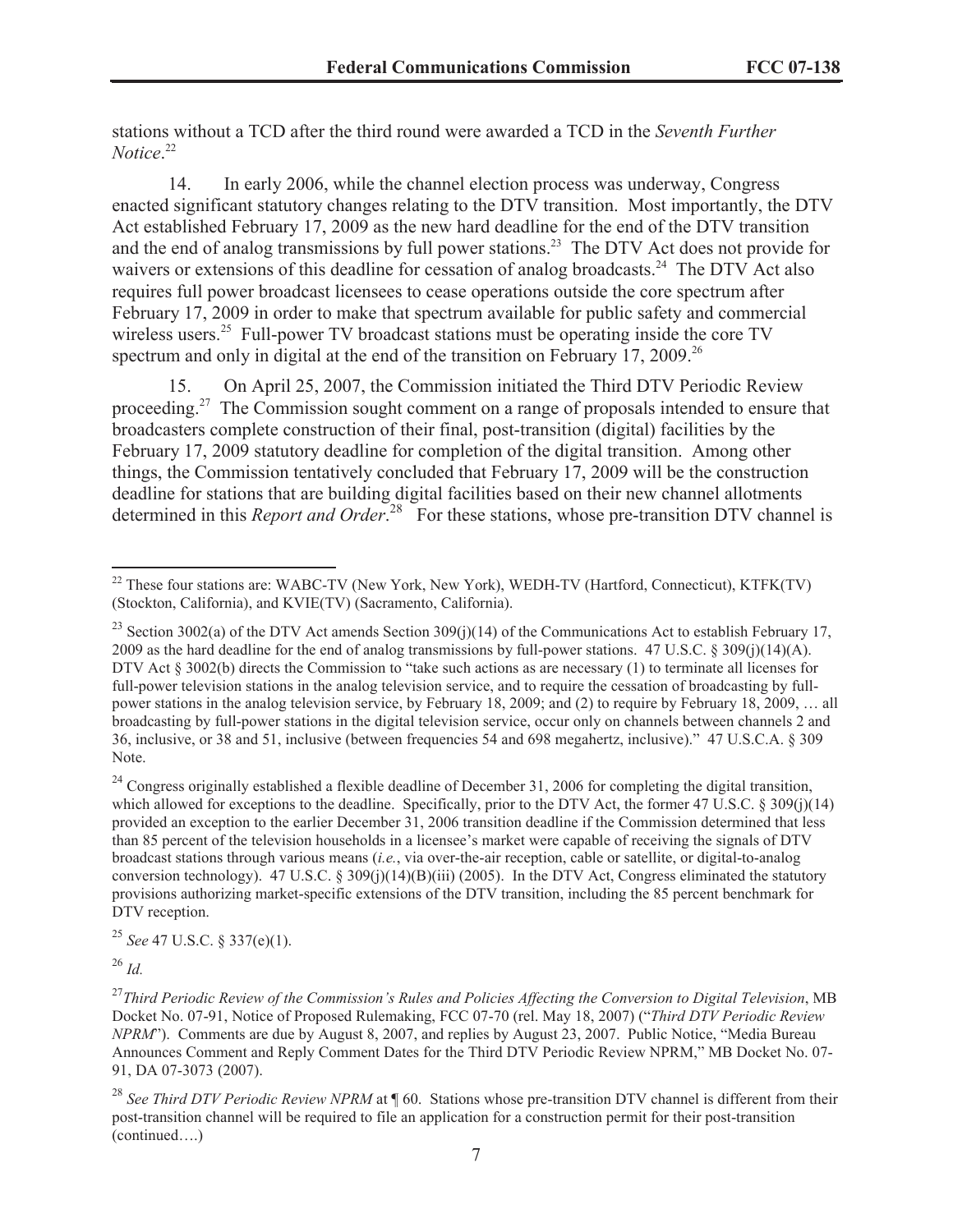different from their post-transition DTV channel, the Commission proposed not to require further construction of the station's pre-transition DTV channel.<sup>29</sup> For stations with a post-transition channel the same as their pre-transition DTV channel, the Commission proposed to require construction be completed six months from the release date of the *Construction Deadline Extension Order* and *Use or Lose Order*, or November 18, 2007.<sup>30</sup> The *Commission* also made a number of proposals regarding the procedures and standards applicants must follow in filing applications for facilities specified in the final DTV Table and Appendix  $B$ <sup>31</sup>

### **C. Allotment Methodology and Evaluation of Interference Conflicts**

16. In the *Second DTV Periodic Report and Order*, the Commission stated that channel elections would be evaluated after each channel election round in order to identify potential interference conflicts. Interference conflicts were found to exist only where licensees elected channels other than their current DTV channel (*e.g.*, most often when stations elected their NTSC channels).<sup>32</sup>

17. In developing the proposed DTV Table and Appendix B (which proposed channel assignments, operating facilities, and service information for individual stations), engineering evaluations were generated using computer analysis to determine station service coverage and interference. These evaluations were based on the technical standards and methods set forth in Sections 73.622(e) and 73.623(c) of the Commission's rules, which (1) define the geographic service area of DTV stations, and (2) provide interference technical criteria for modification of DTV allotments included in the initial DTV Table.<sup>33</sup> Specifically, Section 73.622(e) defines a

<sup>29</sup> *Id.* at ¶ 61. The Commission noted that this approach, if adopted, would change the Commission's previous policy regarding interference protection on the post-transition channel. *Id.* at ¶ 62-63. In 2004, the Commission established two deadlines by which stations were expected to either replicate or maximize DTV service on their current (pre-transition) DTV channel or lose interference protection to the unserved areas on that channel. *See Second DTV Periodic Report and Order*, 19 FCC Rcd at 18311-18319, ¶¶ 72-87. By July 1, 2005, top-four network affiliates in the top 100 markets were required to fully replicate or maximize if they will remain on their DTV channel after the transition. If these stations will move to another channel post-transition, they were required to serve at least 100 percent of their replication service population by July 1, 2005. By July 1, 2006, all other stations were required to fully replicate and maximize if they will remain on their current DTV channel after the transition. If they will move to another channel post-transition, they were required to serve at least 80 percent of their replication service population by July 1, 2006. *Id.* at 18314-18315, ¶ 78. The Commission stated that stations that met the applicable "use-or-lose" deadline and that are going to move to a different channel after the transition would be permitted to carry over their authorized maximized areas to their new channels. *Id*. at 18317-18318, ¶¶ 85-86.

<sup>30</sup> *See Order*, *In the Matter of DTV Build-Out*, *Applications Requesting Extension of the Digital Television Construction Deadline*, FCC 07-91, adopted May 17, 2007 ("*Construction Deadline Extension Order*"); *Order*, *In the Matter of DTV Build-Out*, *Requests for Waiver of July 1, 2005 and July 1, 2006 "Use or Lose" Deadlines*, *Requests for Waiver of the August 4, 2005 "Checklist" Deadline*, FCC 07-90, adopted May 17, 2007 ("*Use or Lose Order*"). Stations with a pending construction permit that extends beyond this deadline have until the date specified on their permit to complete construction.

<sup>31</sup> *See Third DTV Periodic Review NPRM* at ¶¶ 92-96.

<sup>32</sup> It was not necessary to determine the amount of interference caused by stations that elected their current DTV channel because operation on those channels would not result in new interference.

<sup>33</sup> *See* 47 C.F.R. §§ 73.622(e), 73.623(c).

<sup>(</sup>Continued from previous page)

channel following adoption of this *Report and Order* and once the standards and procedures for processing such applications are finalized in the Report and Order in the Third DTV Periodic Review proceeding.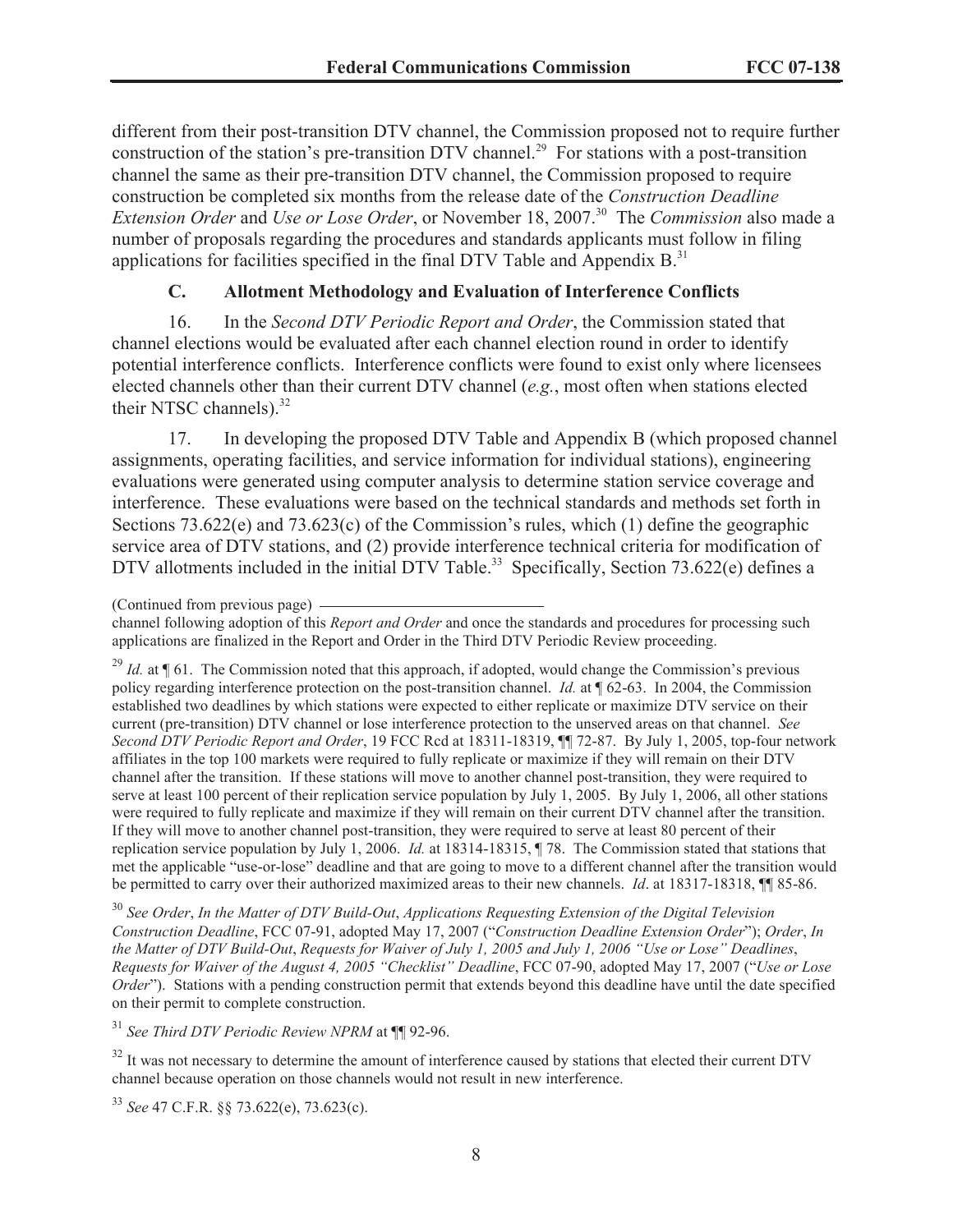DTV station's service area as the geographic area within the station's noise-limited  $F(50,90)$ contour where its signal is predicted to exceed the noise-limited service level.<sup>34</sup> A station's noise-limited contour is computed using its actual transmitter location, effective radiated power ("ERP"), antenna height above average terrain ("antenna HAAT"), and antenna radiation pattern. Section 73.623(c) sets forth the thresholds of desired-to-undesired (D/U) ratio at which interference is considered to occur.

18. Calculations related to service coverage and interference were based on the terrain-dependent Longley-Rice point-to-point propagation model for predicting the geographic areas and populations served by stations.<sup>35</sup> Interference resulting from co-channel and first adjacent channel relationships were examined in accordance with the interference criteria for DTV allotments specified in Section  $73.623(c)$ .<sup>36</sup>

19. Channel election analysis relied upon a database composed of TV station authorizations to which licensees certified as of November 5, 2004 (the "certification database"), including both analog and digital stations.<sup>37</sup> During the channel election process, the Commission performed interference-conflict analyses in two circumstances: (1) where a station elected a channel that was different from its current DTV channel, and (2) to identify a "best available" channel.<sup>38</sup> Values for the ERP and the directional antenna radiation pattern were calculated to allow a station to match its coverage area based on its maximized or replication facilities as certified.<sup>39</sup> Here, new interference to post-transition DTV operations was considered interference beyond that caused by existing analog and DTV operations (as set forth in the

<sup>36</sup> The computer software used in this work is similar to that used in performing the service coverage and interference evaluations for the initial DTV Table adopted in the *Sixth Report and Order* and that the Media Bureau has used to evaluate requests for modification of DTV facilities and changes in channel allotments in the initial DTV Table. This software provides analysis of service coverage and interference on both a cumulative and individualstation basis.

<sup>37</sup> The certification database was made available in tables attached to the Public Notice, "DTV Channel Election Information and First Round Election Filing Deadline," 19 FCC Rcd 24141 (MB 2004). This database was used to determine and evaluate: existing DTV service populations; existing interference; and new interference. The Commission stated that this data best reflect current service to viewers while preserving the service areas of currently operational DTV stations. *See Second DTV Periodic Report and Order*, 19 FCC Rcd at 18294, ¶ 37.

<sup>38</sup> *See* ¶ 22, *infra*, for a discussion of the process by which "best available" channels were determined.

<sup>&</sup>lt;sup>34</sup> 47 C.F.R. § 73.622(e). The F(50,90) designator indicates that a specified field strength necessary for the provision of DTV service is expected to be available at 50 percent of the locations 90 percent of the time. *Id*.

<sup>35</sup> *See* 47 C.F.R. §§ 73.622(c) and 73.623(c); *See also* OET Bulletin No. 69, "Longley-Rice Methodology for Evaluating TV Coverage and Interference," (Feb. 6, 2004) ("*OET Bulletin No. 69*"), available at www.fcc.gov/Bureaus/Engineering\_Technology/Documents/bulletins/oet69/oet69.pdf. Under the procedure in *OET Bulletin No. 69*, the predicted geographic area and population served by a TV station are reduced by any interference it receives from other stations.

<sup>&</sup>lt;sup>39</sup> Calculations of new ERP and antenna patterns for stations' elected channels were performed in the same manner as those performed by the Commission to match DTV facilities to analog facilities; *see Sixth Report and Order*, 12 FCC Rcd at 14693, app. B. For the purpose of these calculations, an interference conflict was found when it was predicted that more than 0.1 percent new interference would be caused to another station. That is, new interference was considered to constitute a conflict when that new interference affected more than 0.1 percent of the population predicted to be served by the station in the absence of that new interference. Population data from the year 2000 census was used. *See Seventh Further Notice*, 21 FCC Rcd at 12107, ¶ 21; *see also, Second DTV Periodic Report and Order*, 19 FCC Rcd 18294, 18302-03, ¶¶ 37-38, 56.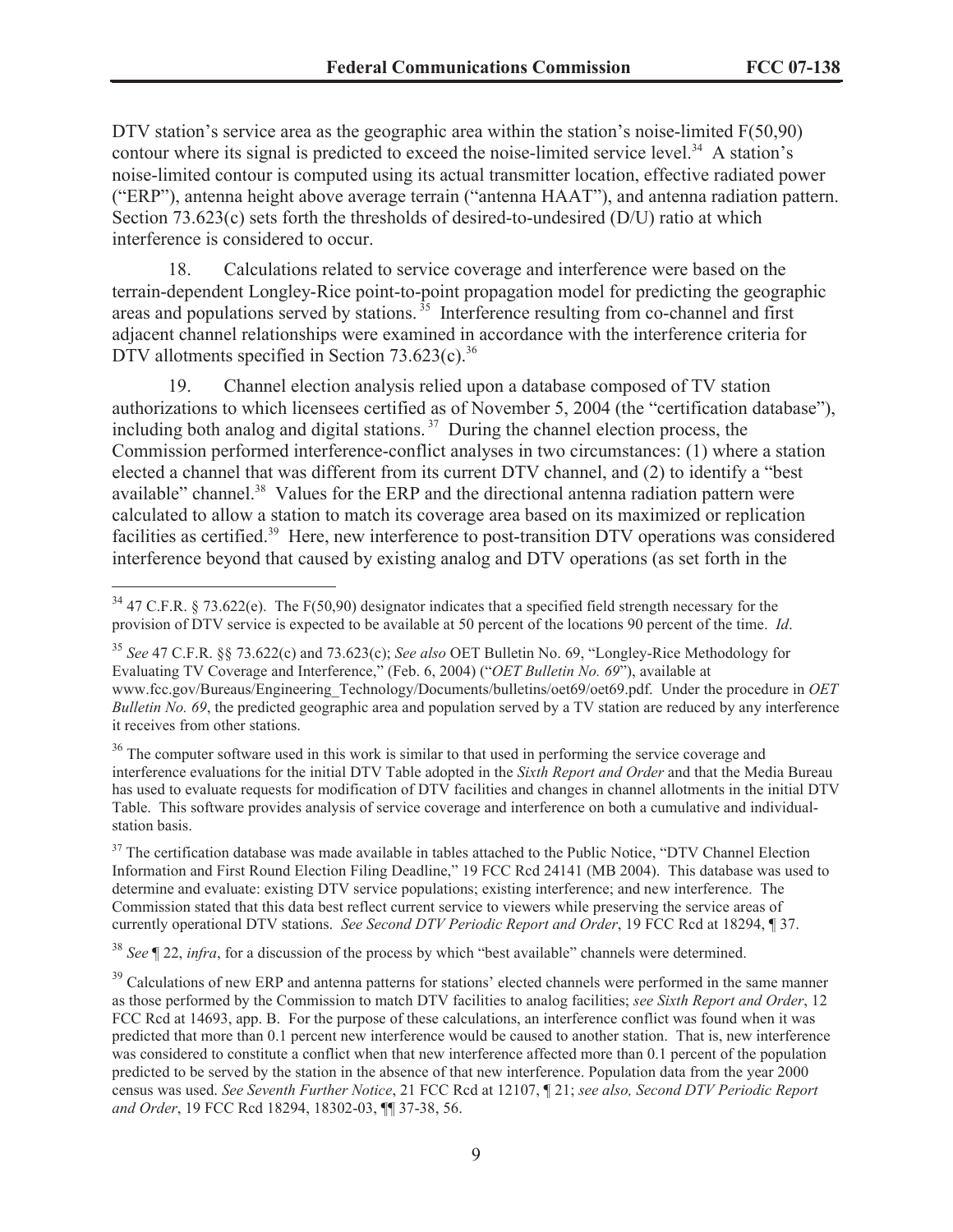certification database information). Service coverage and interference conflicts were based only on the populations determined to be receiving service and new interference. <sup>40</sup>

20. In the *Second DTV Periodic Report and Order*, the Commission recognized that a special accommodation was necessary if a station with an out-of-core DTV channel elected to operate its post-transition DTV station on its in-core analog channel.<sup>41</sup> The Commission stated that the 0.1 percent additional interference limit could be exceeded on a limited basis in order to afford these stations an improved opportunity to select their own NTSC channel. The Commission indicated that such allowance is justified because these licensees have only one incore option available (*i.e.*, their NTSC channel) and may need this additional accommodation to be able to operate on their in-core channel after the end of the transition.<sup>42</sup> Stations that were eligible to participate in the channel election process and that had either an out-of-core DTV channel or no DTV channel (*i.e.*, a singleton with only an in-core analog channel) were permitted to select their in-core NTSC channel for post-transition DTV operation if it would cause no more than 2.0 percent new interference to a protected DTV station.<sup>43</sup> Any such stations that certified to their maximized facilities, however, would be permitted to use the 2.0 percent standard only to the extent that the predicted new interference also would not exceed the amount of interference that would have been caused by replication facilities.<sup>44</sup> Where post-transition use of its NTSC channel by such a station was predicted to cause interference to a protected station in excess of 2.0 percent of the protected station's population coverage, the electing station was then made subject to the normal conflict-resolution procedures.<sup>45</sup>

21. Where a station in round one or round two elected and received a TCD for a DTV channel that was not its current NTSC or DTV channel, the interference potential of that new channel was included in the service coverage and interference evaluations of subsequent elections. That is, new channels elected and tentatively designated in round one under approved NCAs<sup>46</sup> were included in the service coverage and interference evaluations of channels elected in

<sup>42</sup> *Id*.

<sup>40</sup> *See Seventh Further Notice* at 12107, ¶ 21. *See also, Second DTV Periodic Report and Order*, 19 FCC Rcd 18294, 18302-03, ¶¶ 37-38, 56.

 $^{41}$  The Commission's goal was to facilitate a station's election of its in-core analog channel if the station did not have an in-core DTV channel. To this end, the Commission recognized that the interference relationships between DTV-to-DTV and NTSC-to-DTV operations are such that a DTV station serving the same geographic area as its associated analog station would have a 1 dB greater interference impact on a co-channel DTV station than it would have had as an analog station and an 8 dB greater impact on an adjacent channel DTV station than it would have had as an analog station, assuming the same coverage and locations for all stations. Thus, DTV operation on a station's analog channel could result in new interference. Unlike a station that has its DTV channel inside the core, and therefore could avoid this new interference by electing its in-core DTV channel, a station with an out-of-core DTV channel by definition could not elect its DTV channel for post-transition use. A station that did not have an in-core analog channel could not make use of this special accommodation. *Second DTV Periodic Report and Order*, 19 FCC Rcd at 18302-03, ¶ 56.

<sup>43</sup> *See* Public Notice, "DTV Channel Election: First Round Conflict Decision Extension and Guidelines For Interference Conflict Analysis," 20 FCC Rcd 13415 (MB 2005); *Second DTV Periodic Report and Order*, 19 FCC Rcd at 18301-04,  $\P$  44, 53-57 (describing conflict analysis).

<sup>44</sup> *Id.*

<sup>45</sup> *Second DTV Periodic Report and Order*, 19 FCC Rcd at 18302-03, ¶ 56.

<sup>46</sup> *Id.* at 18297-98, ¶ 45 (describing NCAs).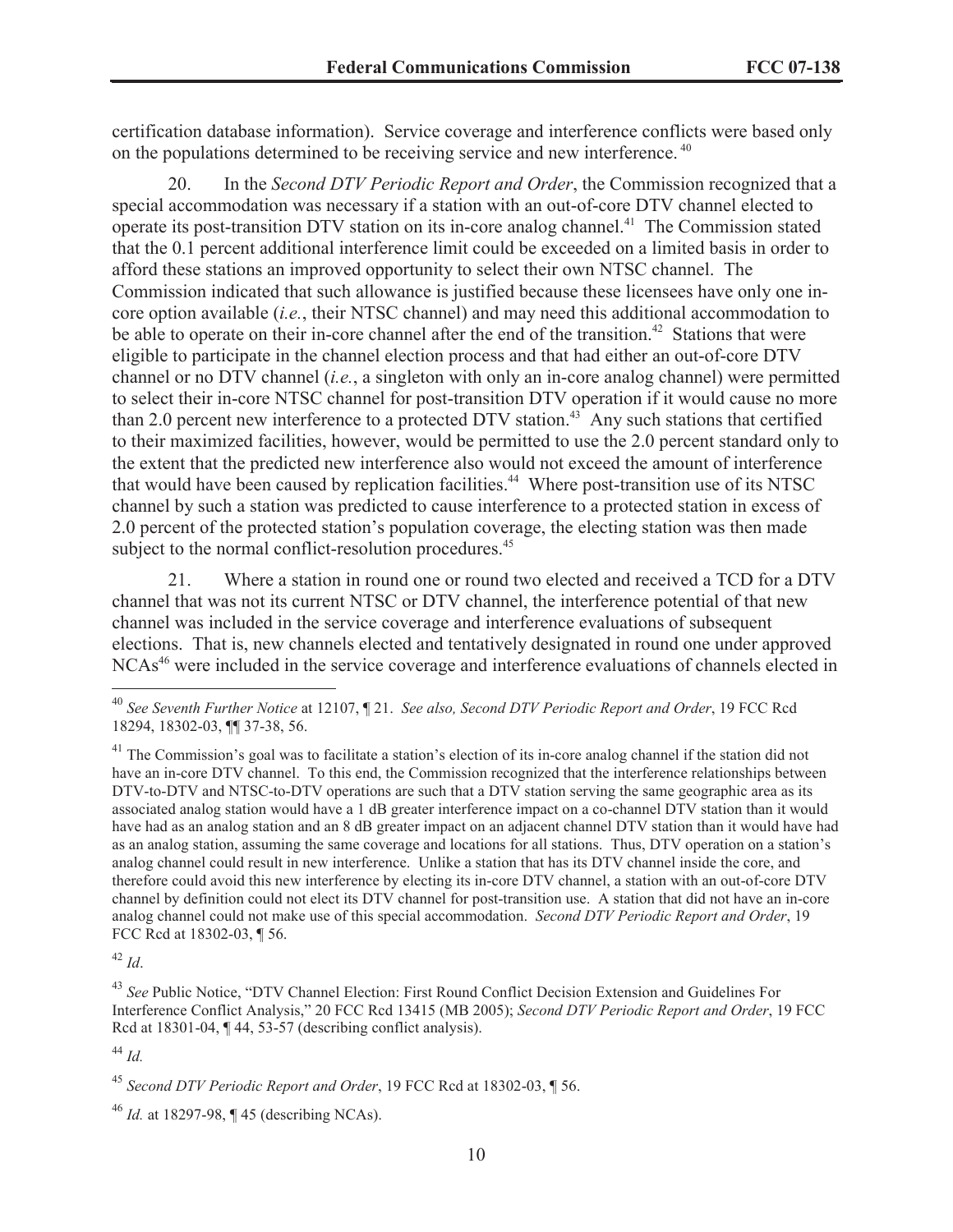rounds two and three. Similarly, channels elected and tentatively designated in round two were included in the service coverage and interference evaluations in round three.

22. In cases where the licensee requested, or was given, a Commission-determined "best available" channel for its station, an ordered approach was used, as follows. First, the station's possible post-transition operation on each in-core channel was analyzed, including the interference impact and service coverage based on the station's certified facilities. If there was a channel or channels where the station could operate without causing new interference to another station and provide adequate service, it was given a TCD on that channel. If there was more than one such channel, it was given the lowest channel that was outside of the low-VHF band. In cases where there was no channel that would allow the station to satisfy these criteria when operating at its certified maximized facilities, the station's possible post-transition operation on each in-core channel at its replication facilities was examined, and then a channel that would result in the minimum amount of new interference to protected stations was selected. In these cases, the objective was to achieve a balance that would minimize the amount of interference that the subject station would cause to and receive from other stations. In every "best available" channel determination, the interference that other stations would receive from the TCD was less than 2.0 percent.

23. Because the final channel allotments can be established only through a rulemaking proceeding, the Commission proposed the new DTV Table as an amendment to Section 73.622 in the *Seventh Further Notice* in this proceeding, which was released October 20, 2006.<sup>47</sup> The proposed DTV Table included a channel for each then-eligible broadcast television station, set forth in the proposed rules and Appendix A to the *Seventh Further Notice*. The specific technical facilities – ERP, antenna HAAT, antenna radiation pattern, and geographic coordinates at which stations would be allowed to operate – were set forth in Appendix B, as proposed, to the *Seventh Further Notice*. The proposed Appendix B also included information on service area and population coverage.<sup>48</sup>

24. The Commission noted that additional pending applications might be granted before an order finalizing the new DTV Table was adopted and stated that, to the extent possible, it would accommodate future new permittees in the proposed new DTV Table.<sup>49</sup> Accordingly, the Media Bureau issued a related Public Notice announcing TCDs for six new permittees.<sup>50</sup>

25. We received more than 200 comments and reply comments in response to the *Seventh Further Notice.* The vast majority of these comments request specific changes to the proposed DTV Table and/or proposed Appendix B facilities. In general, our goal in reviewing

<sup>&</sup>lt;sup>47</sup> The *Seventh Further Notice* established January 11, 2007 as the deadline for filing comments and February 12, 2007 as the deadline for filing reply comments. In an *Order* released January 9, 2007, the Media Bureau extended these filing deadlines to January 25, 2007 for comments and February 26, 2007 for reply comments. *See* Order Granting Extension of Time for Filing Comments and Reply Comments, MB Docket 87-268, 22 FCC Rcd 188 (MB 2007).

<sup>48</sup> *See Seventh Further Notice*, 21 FCC Rcd at 12149, Appendix B.

<sup>49</sup> *Id.* at 12118.

<sup>&</sup>lt;sup>50</sup> Public Notice, "Revisions to Proposed New DTV Table of Allotments, Tentative Channel Designations To Be Added to the DTV Table of Allotments Proposed in the *Seventh Further Notice of Proposed Rule Making* in MB Docket No. 87-268," 22 FCC Rcd 102 (MB 2007) ("*New Permittees Public Notice*").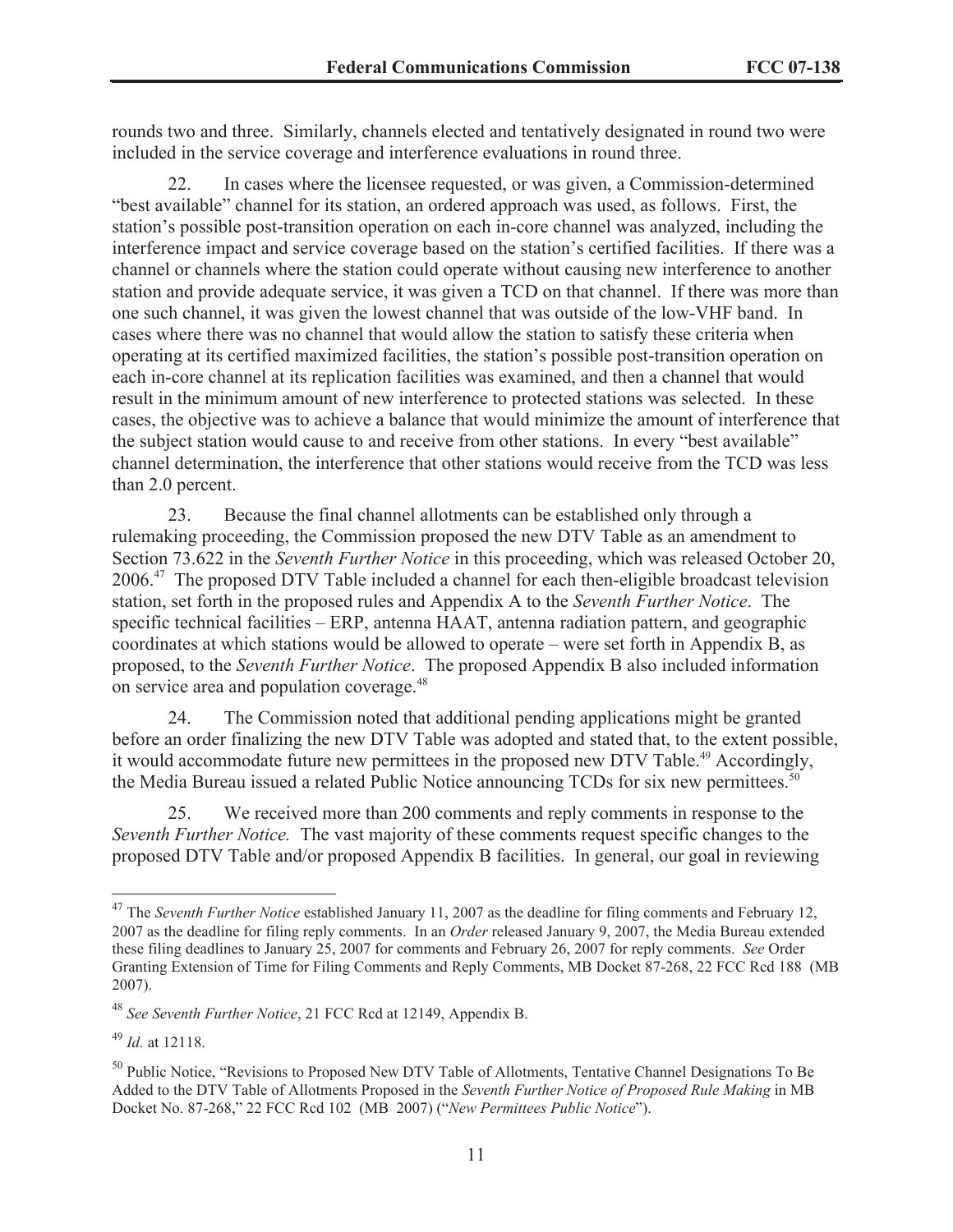these comments was to accommodate the requests made by commenters to the extent possible consistent with the standards outlined in the *Seventh Further Notice*, and particularly the 0.1 percent interference standard. We adopted this approach in an effort to expedite finalization of the DTV Table and Appendix B so that stations can complete construction of their post-transition facilities by the statutory deadline for the DTV transition. As we emphasized in the *Third DTV Periodic Review NPRM*, this statutory deadline is fast approaching and the Commission has no discretion to waive or change this transition date. Full-power television broadcast stations not ready to commence digital operation upon expiration of the deadline for the transition on February 17, 2009 must go dark and risk losing their authorizations to operate after the transition  $date.^{51}$ 

26. In view of the importance of finalizing post-transition DTV channels and facilities to permit stations to complete their DTV build-out, the Commission reviewed the comments to determine whether the requests for changes were consistent with the standards outlined in the *Seventh Further Notice.*<sup>52</sup> Where the proposed changes to the DTV Table and/or Appendix B are consistent and do not create new post-transition interference to a TCD of more than 0.1 percent, the request is granted. Where the interference standard is not met, and the affected station(s) do not agree to accept the interference, in general we deny the requested change except in limited circumstances. In addition, in circumstances where commenters requested changes prematurely or requested changes that should properly be considered in connection with an application for a construction permit or a modification of construction permit to build a facility identified in the new Table, we deny the request to change the DTV Table and/or Appendix B and direct that these requests be filed following adoption of this *Report and Order* and the Report and Order in the Third DTV Periodic Review proceeding.<sup>53</sup>

# **III. SEVENTH REPORT AND ORDER**

#### **A. General Issues**

27. Most of the comments and reply comments filed in response to the *Seventh Further Notice* pertained to individual station situations and are discussed in detail, below, and are grouped by the nature of the request. However, several commenters raised general issues and the Association for Maximum Service Television, Inc. ("MSTV") discussed these general observations in their reply comments. We begin by addressing these observations and general comments.

# **1. Request to add references to pending applications**

28. First, we deny the request of NBC Telemundo and MSTV that we include references to pending applications in the DTV Table so that the facilities will be described in the

<sup>51</sup> *See Third DTV Periodic Review NPRM* at ¶ 16. *See also supra* ¶ 14.

<sup>&</sup>lt;sup>52</sup> We considered late-filed comments and requests initially raised in reply comments where these comments and requests request minor adjustments or do not cause impermissible interference to other stations. Where late-filed comments request more significant changes that may affect other stations, we raise these comments and requests for comment in the *Eighth Further Notice* herein.

<sup>53</sup> *See* Section III.F.2, *infra*.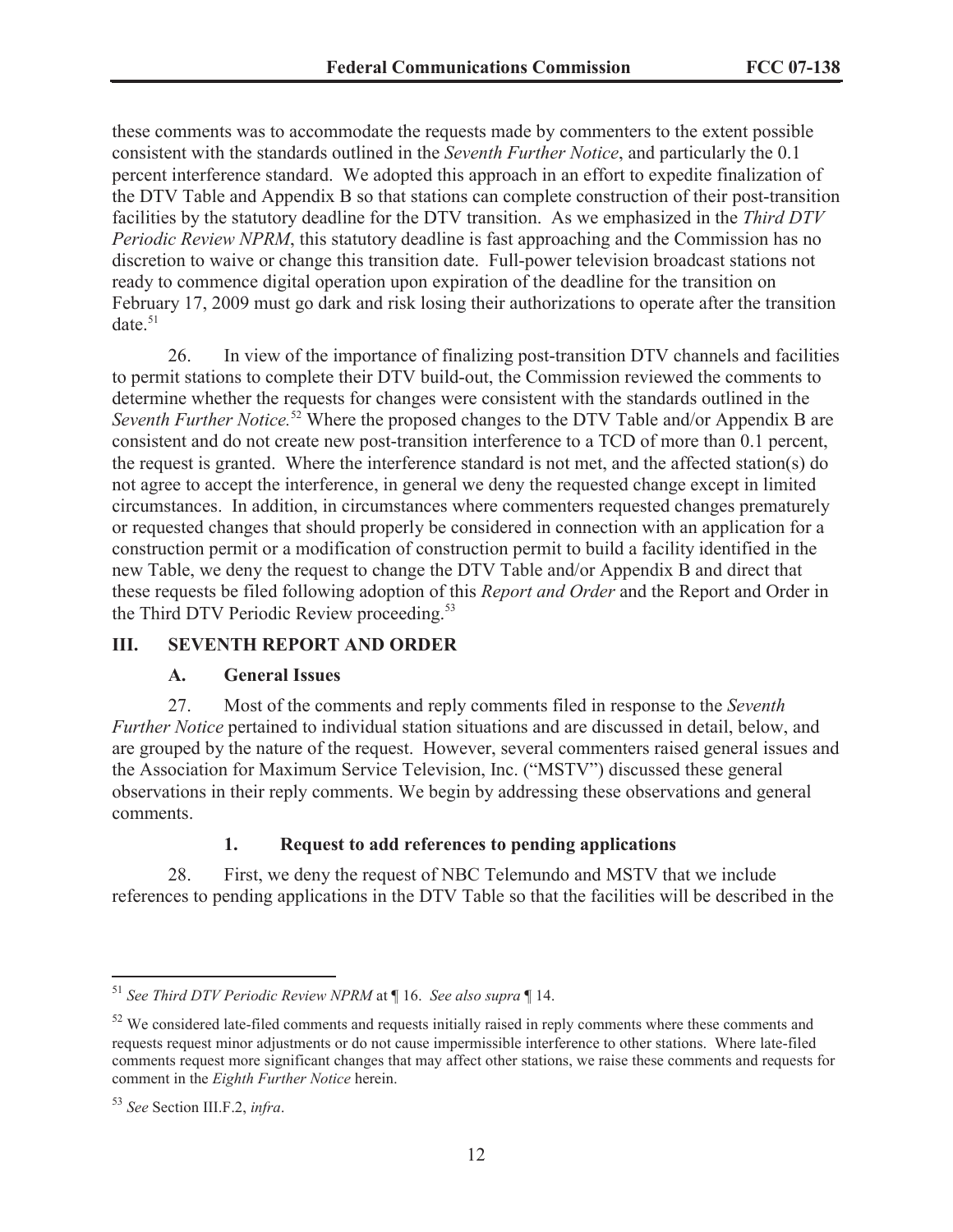event the application is granted.<sup>54</sup> We decline to add uncertain parameters to the Table or Appendix B. Rather, we are adjusting the Table and Appendix B where appropriate in this proceeding in response to specific requests filed pursuant to the *Seventh Further Notice*. In paragraph 28 of the *Seventh Further Notice*, stations were invited to propose modifications to their facilities as certified and described on Appendix B in order to match their authorized or constructed facilities insofar as they differ from their certified facilities. This situation would occur where a modification application was granted in the interim between certification on FCC Form 381 in 2004 and this proceeding.<sup>55</sup> For example, as listed below in the discussion of Requests to Make Changes to Certification, NBC Telemundo requested that we revise the parameters for their KDEN-DT facility in Longmont, Colorado to reflect their modified facility.<sup>56</sup> Appendix B, as adopted, will reflect these and other changes requested in response to the *Seventh Further Notice*.

#### **2. Request for a procedure for correcting "minor variances"**

29. On a related topic, we deny the request of MSTV and Pappas for a procedure for correcting "minor variances between authorized facilities and built-out facilities."<sup>57</sup> These comments were filed before the Commission adopted the *Third DTV Periodic Review NPRM* in which we proposed the procedures for filing and reviewing the applications necessary for stations to construct their post-transition facilities.<sup>58</sup> We expect that the issues raised by MSTV and Pappas with regard to simplifying procedures for resolving minor differences between the facilities authorized by the Commission and the technical requirements associated with constructing the facilities will be raised and addressed in the Third DTV Periodic Report and Order. Similarly, Pappas expressed concern regarding the difficulty of duplicating the directional pattern designed for a VHF antenna with a UHF directional antenna for stations changing from VHF to UHF channels.<sup>59</sup> We appreciate Pappas' general concern as well as their specific request associated with their station, KUNO-DT in Fort Bragg, California. As described in greater detail below, these issues will be addressed at the application stage when stations will submit the precise parameters they propose to use to construct the facilities in the DTV Table and Appendix  $B<sub>0</sub><sup>60</sup>$ 

#### **3. Methodology issues**

30. We find that the concerns raised by Cohen, Dippell and Everist ("CDE") about the methodology used to develop the DTV Table are without merit. CDE submitted comments

<sup>54</sup> *See* Reply Comments of Association for Maximum Service Television, Inc. ("MSTV"), filed Feb. 26, 2007, at 2; Comments of NBC Telemundo License Co., filed Jan. 25, 2007, at 4-5.

<sup>55</sup> *See Seventh Further Notice*, 21 FCC Rcd at 12110, ¶¶28-29; *see also, Third DTV Periodic Review NPRM* at ¶¶ 92-93.

<sup>56</sup> *See, infra,* Appendix D2.

<sup>57</sup> *See* Reply Comments of MSTV at 3; Comments of Pappas Entities, filed Jan. 25, 2007, at 3.

<sup>58</sup> *See Third DTV Periodic Review NPRM* at ¶¶ 92-93.

<sup>59</sup> *See* Comments of Pappas Entities at 3-4.

<sup>60</sup> *See, infra*, Section III.F.2, discussion of proposed application process in "Speculative Requests to Change Appendix B Facilities." *See also Third DTV Periodic Review NPRM* at ¶¶ 92-93.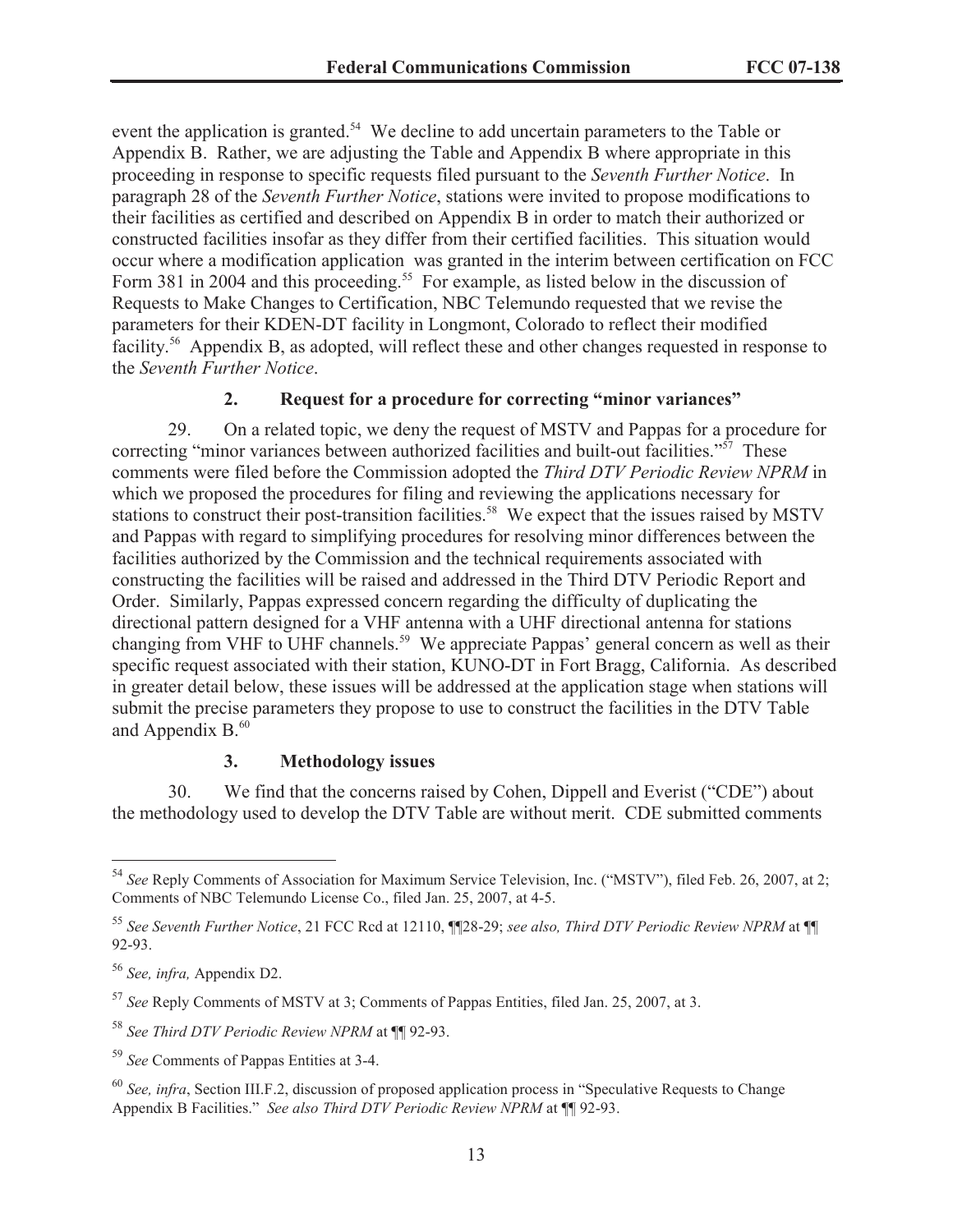questioning the methodology used to determine service replication.<sup>61</sup> MSTV's reply comments noted that they had not evaluated CDE's comments but encouraged the Commission to correct any software errors in the event CDE's concerns were valid.<sup>62</sup> We have carefully evaluated CDE comments and find that, contrary to CDE's understanding of our service replication methodology, where the Commission determined a station's ERP value, we did not calculate the reference antenna patterns for stations based on terrain data for only 8 radials at 45-degree spacings. As we indicated in the description of our methodology in Appendix B, our calculation was based on 360 uniformly spaced radials. While we do not understand how CDE arrived at this misunderstanding, we clarify here that our software does not interpolate terrain heights for radials between the 8 "cardinal" radials but in fact uses the actual terrain data for each of the 360 one-degree radials. Accordingly, we will not accept an applicant's request to substitute an ERP and reference antenna pattern that are calculated using a methodology that differs from that used in preparing Appendix B.

# **4. Use of the 0.1 percent interference standard**

31. We reject Bluestone License Holdings ("Bluestone") challenge to the use of the 0.1 percent interference standard in establishing post-transition operations. Bluestone questioned the Commission's use of the 0.1 percent standard for new interference in developing the posttransition DTV Table through the channel election process.<sup>63</sup> Bluestone contends that the interference standard was inconsistent with other standards used by the Commission in other contexts. As MSTV points out in their reply comments, the 0.1 percent standard, as adopted in the *Second DTV Periodic Report and Order*, was appropriate for the channel election process, which was establishing post-transition operations.<sup>64</sup> The Commission determined that, in the context of the channel election process, interference conflict would constitute an impermissible violation of a station's responsibility to protect other stations if new interference exceeded 0.1 percent. The 2.0 percent standard, in contrast, was appropriate in the context of pre-transition digital operations.<sup>65</sup> In developing the initial DTV Table, the Commission used the 2.0 percent standard to fit DTV stations in the DTV Table while analog stations were also in operation.<sup>66</sup> We further note that we have proposed a different standard, 0.5 percent, for DTV-to-DTV interference post transition.<sup>67</sup> This 0.5 percent standard, if adopted in the Third DTV Periodic Report and Order, would be used to evaluate proposals starting after the establishment of the final post-transition DTV Table.

<sup>61</sup> Comments of Cohen Dippell and Everist, filed Jan. 26, 2007, at 1-3.

<sup>62</sup> Reply Comments of MSTV at 3.

<sup>63</sup> Comments of BlueStone License Holdings Inc. ("BlueStone"), filed Jan. 25, 2007, at 1-2.

<sup>64</sup> *See Second DTV Periodic Report and Order*, 19 FCC Rcd at 18302-03, ¶ 56; Reply Comments of MSTV at 4; *see*  discussion of 0.1 percent standard, *supra ¶* 19.

<sup>65</sup> *See Sixth MO&O*, 13 FCC Rcd at 7450-7451, ¶ 80.

<sup>66</sup> *See* Comments of BlueStone at 4.

<sup>67</sup> *See Third DTV Periodic Review NPRM* at ¶ 104. *See also* MSTV Reply Comments at 5.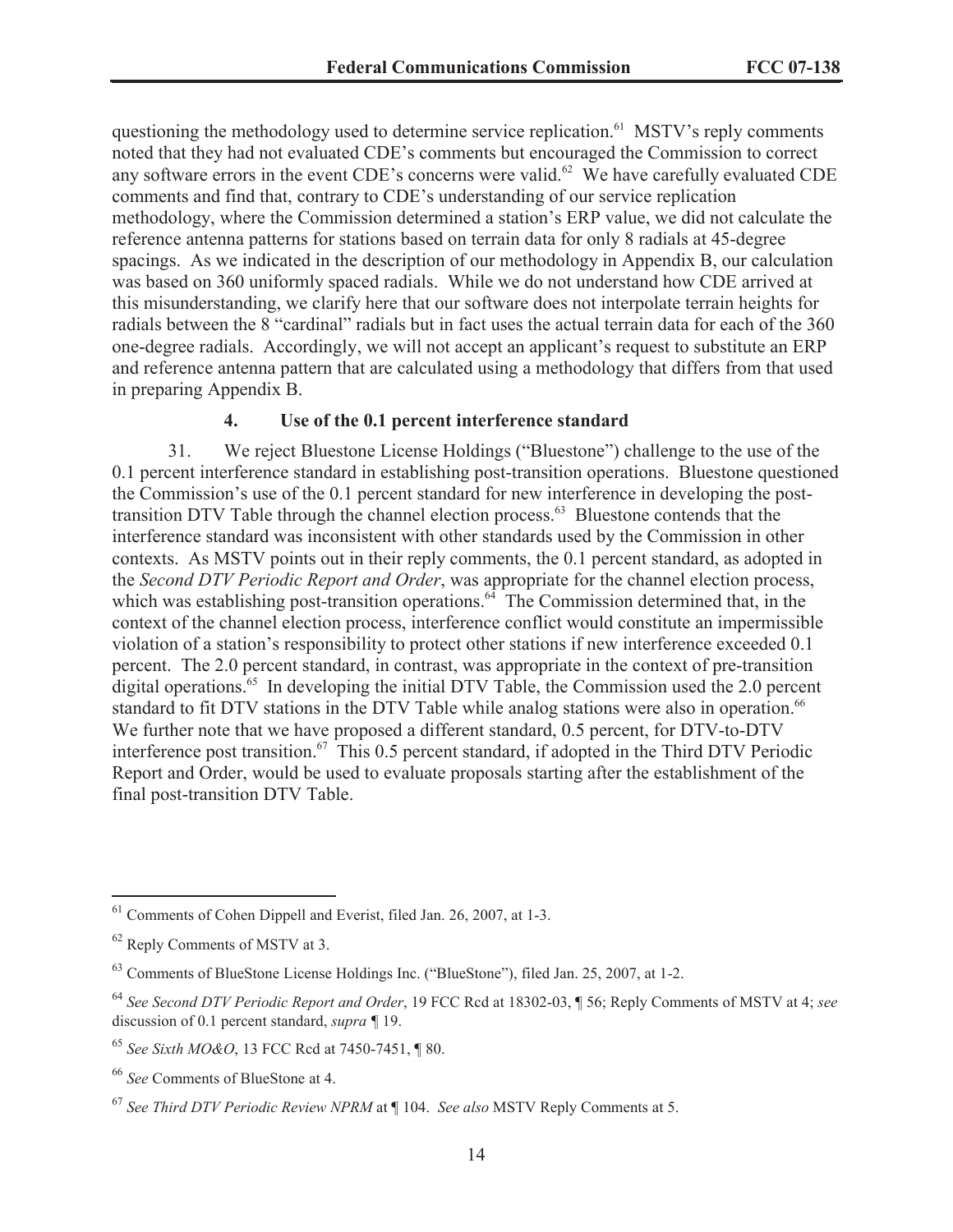#### **5. AMTS Licensees' Protection of TV Channels 10 and 13**

32. In response to comments filed by Maritime Communications/Land Mobile, LLC ("MC/LM"), we conclude that an Automated Maritime Telecommunications System  $(\text{``AMTS''})^{68}$  licensee must protect TV broadcast licensees and permittees authorized to operate on channels 10 and 13 during the DTV transition's channel election process. MC/LM filed comments questioning whether an existing AMTS licensee must protect TV broadcast licensees and permittees moving to channels 10 and 13 as part of the DTV transition's channel election process.<sup>69</sup> Paging Systems, Inc., ("PSI") and Florida West Coast Public Broadcasting ("Florida West"), licensee of NCE station WEDU in Tampa, FL ("WEDU"), filed reply comments and MSTV filed an ex parte on this issue.<sup>70</sup>

33. We agree with MC/LM and PSI, both AMTS licensees,<sup>71</sup> that Section 80.475(a) of the rules governs how AMTS licensees must protect TV broadcast stations.<sup>72</sup> As acknowledged by both MC/LM and PSI, AMTS applicants must protect broadcast television stations with existing authorizations to operate on TV channels 10 and 13, whether the broadcast television station is providing analog or digital service.<sup>73</sup> Based on the new post-transition DTV Table, it appears that very few stations are moving to new allotments in which they may be affected by existing AMTS licensees.<sup>74</sup> To the extent that any station anticipates a problem with respect to coordination with AMTS service, the station may raise the issue with the Media Bureau.

<sup>68</sup> AMTS is a specialized system of coast stations in the 217/219 MHz band providing "automated, integrated, and interconnected ship-to-shore communications for tugs, barges, and other vessels on waterways." 47 C.F.R. § 80.385. The Commission has auctioned a total of 30 AMTS licenses: 20 in the 2004 Auction 57 and 10 in the 2005 Auction 61, each for a ten-year term.

<sup>69</sup> *See* Comments of Maritime Communications/Land Mobile, LLC ("MC/LM"), filed Jan. 11, 2007.

<sup>&</sup>lt;sup>70</sup> See Reply Comments of Paging Systems, Inc. ("PSI"), filed Feb. 23, 2007; Reply Comments of Florida West Coast Public Broadcasting, Inc. ("Florida West"), filed Feb. 26, 2007; and Association for Maximum Service Television, Inc. ("MSTV") *ex parte* (dated Apr. 11, 2007).

 $171$  MC/LM obtained its AMTS license in Auction 61. PSI obtained AMTS licenses in both Auction 57 and Auction 61.

<sup>72</sup> 47 C.F.R. § 80.475(a)(1) provides: "Applicants proposing to locate a coast station transmitter within 169 kilometers (105 miles) of a channel 13 TV station or within 129 kilometers (80 miles) of a channel 10 TV station or with an antenna height greater than 61 meters (200 feet), must submit an engineering study clearly showing the means of avoiding interference with television reception within the grade B contour, see § 80.215(h) of this chapter, unless the proposed station's predicted interference contour is fully encompassed by the composite interference contour of the applicant's existing system, or the proposed station's predicted interference contour extends the system's composite interference contour over water only (disregarding uninhabited islands)." In addition, the rule requires that applications "must give written notice of the filing of such application(s) [sic] to the television stations which may be affected. A list of the notified television stations must be submitted with the subject applications." 47 C.F.R. § 80.475(a)(2). *See also* 47 C.F.R. § 80.215(h) (". . . no harmful interference will be caused to television reception except that TV services authorized subsequent to the filing of the AMTS station application will not be protected.")

<sup>73</sup> Comments of MC/LM at 2-3; Reply Comments of PSI at 3.

<sup>74</sup> Fewer than ten stations have received new DTV allotments on channel 10 or 13 (*i.e.*, the allotment on channel 10 or 13 was not the station's analog channel).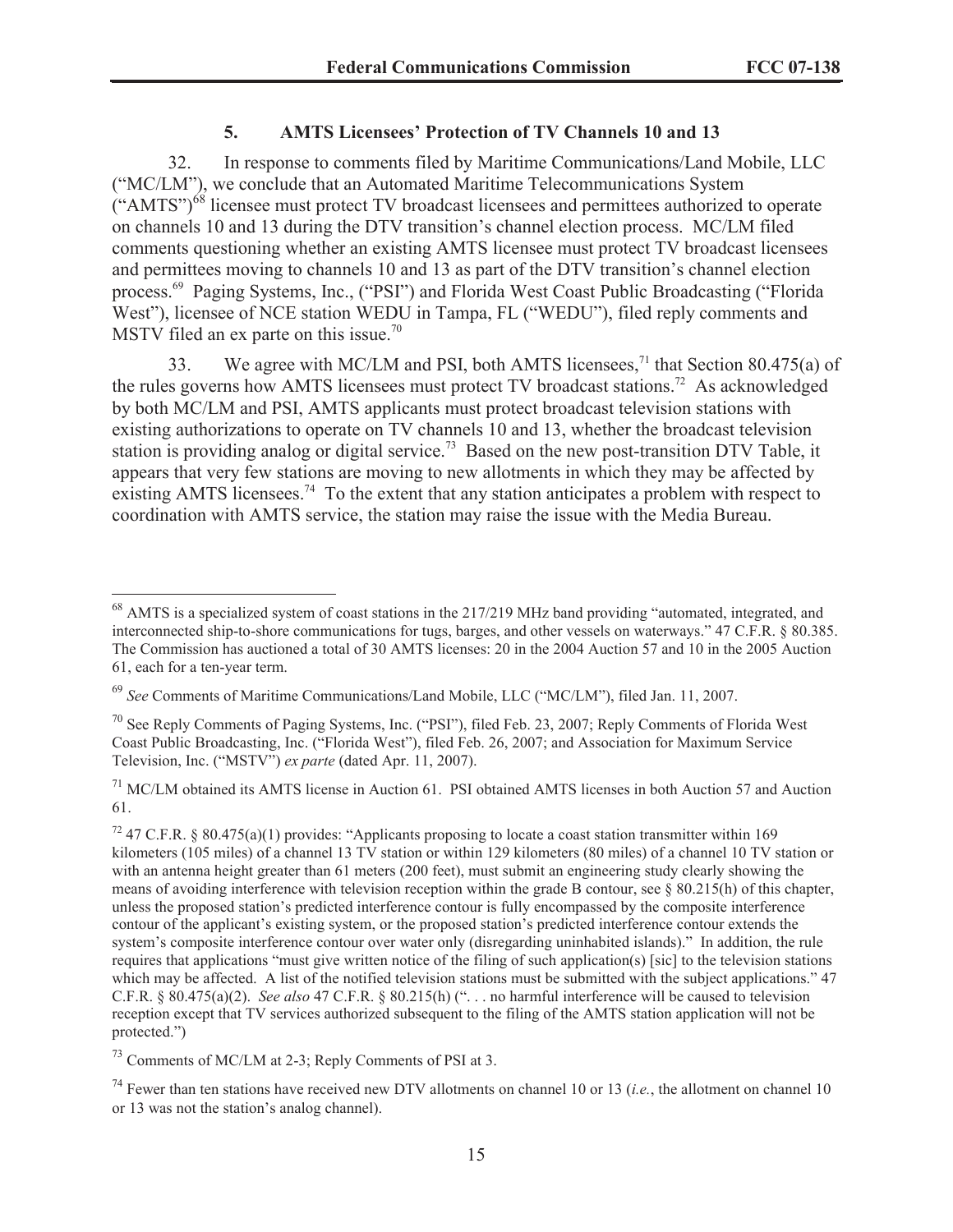34. At this time, Florida West, which received a TCD for channel \*13 in the proposed DTV Table, is the only licensee that has indicated a potential conflict with AMTS operations.<sup>75</sup> Florida West requests assurance that its station, WEDU, will be protected with respect to AMTS licensees.<sup>76</sup> We note that AMTS licensees have had to protect WEDU's predecessor, WTVT, on channel 13 in Tampa, $^{77}$  and must continue to protect that station through the end of the transition. Accordingly, we conclude that post-transition operation by WEDU on channel 13 in Tampa should not raise new interference issues with respect to AMTS licensees in that area, and therefore allot channel 13 to WEDU in the new DTV Table of Allotments. We note, however, that Section  $80.475(a)(1)$  of the Commission's rules applies.<sup>78</sup>

#### **B. Requests for Minor Adjustments**

35. We will make a variety of minor adjustments based on requests from commenters. We received comments filed on behalf of 22 stations requesting that we make minor adjustments to the station coordinates specified in the proposed DTV Table Appendix B. We asked licensees to review the accuracy of their information contained in the proposed DTV Table Appendix B and comment on any inaccuracies or discrepancies in this information.<sup>79</sup> In some cases, the station requested a change to conform to the coordinates reflected on a station authorization and/or the coordinates of the Antenna Structure Registration ("ASR")<sup>80</sup> for the station's tower.<sup>81</sup> In circumstances where a station submitted a correction to the station's coordinates, the corrected coordinates are specified on a station license or construction permit, and the requested change did not result in a change of more than three seconds latitude or longitude for the station, we are making the requested correction. Accepting corrections to Appendix B of three seconds or less is consistent with the Commission's rules, which do not require a construction permit for such a correction before it can be licensed.<sup>82</sup> Three seconds of latitude or longitude is approximately 200 to 300 feet. The stations for which we make such a correction are listed in Appendix D1

<sup>75</sup> *See Seventh Further Notice*, 21 FCC Rcd at 12149, App. A. Florida West is the licensee of station WEDU, channel \*3, and of WEDU-DT, channel \*54, Tampa, FL. Channel 13 is an existing NTSC channel allotment, 47 C.F.R. § 73.606(b), which was previously held by station WTVT. MSTV also expressed concern and noted that AMTS licensees must not cause harmful interference to authorized analog and DTV stations on channel 10 or 13. Reply Comments of MSTV at 1-3.

 $76$  Comments of Florida West at 3 (arguing that "viewers of Station WEDU should not be subjected to adjacentchannel AMTS interference").

 $77$  WTVT, Tampa, FL, which currently operates in analog on channel 13, received its DTV channel 12 for its TCD.

<sup>&</sup>lt;sup>78</sup> Pursuant to 47 C.F.R. § 80.475(a)(1), an AMTS licensee is not permitted to apply for a transmitter site that would interfere with an existing TV station.

<sup>79</sup> *Seventh Further Notice*, 21 FCC Rcd at 12105-6, ¶ 16.

<sup>&</sup>lt;sup>80</sup> Part 17 of the FCC's rules sets forth antenna structure registration procedures for antenna structures that pose a potential hazard to aircraft. The registration of an antenna structure that affects air navigation is a pre-condition to FCC licensing of radio facilities at a particular site. *See* 47 C.F.R. Part 17.

<sup>81</sup> *See e.g*., Comments of Northern California Public Broadcasting, Inc. (KQED, San Francisco, CA), filed Jan. 25, 2007; Comments of Waitt Broadcasting, Inc. (KMEG, Sioux City, IA), filed Jan. 19, 2007.

<sup>82</sup> *See* 47 C.F.R. § 73.1690(b)(2). *See also* Comments of Pappas Entities, filed Jan. 25, 2007, at 3 (suggesting that the Commission resolve minor variances between facilities as constructed versus facilities as authorized with a procedure modeled after 47 C.F.R. § 73.1690).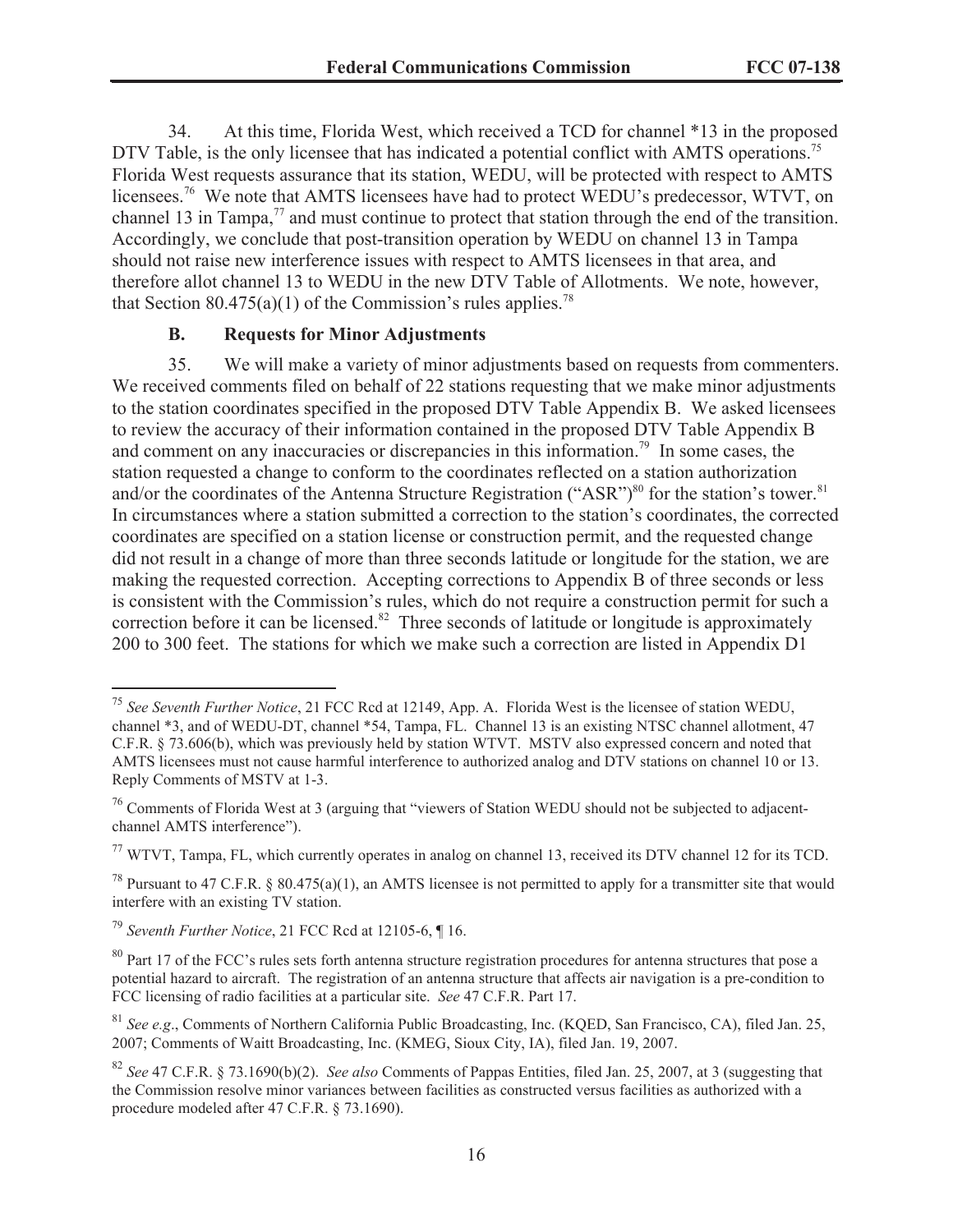hereto and the changes requested by those stations are reflected in DTV Table Appendix B adopted herein.

36. We also received comments filed on behalf of stations requesting modification of the proposed DTV Table Appendix B in the *Seventh Further Notice* either to express a station's geographic coordinates in tenths of seconds in addition to the currently listed degrees, minutes, and seconds or to round to the nearest whole second rather than merely truncate the data. One such commenter argued that precision is important as even a small change in location data could have an impact on interference studies in light of the 0.1 percent interference standard.<sup>83</sup> We note that a tenth of a second latitude or longitude is equivalent to approximately 10 feet.

37. We find it is appropriate to round to the nearest whole second because the resources necessary to collect more precise data and revise the computer software that generates the Table would not be justified by the small difference in physical location. For those commenters that have requested a correction of their station coordinates and provided us with station coordinates expressed to the tenth of a second, we have revised DTV Table Appendix B to round the coordinates to the nearest whole second. The stations for which such a change is made are included in the list of stations in Appendix D1 herein.

# **C. Requests to Make Changes to Certification**

38. We are permitting changes to stations' facility certifications (FCC Form 381) based on appropriate demonstrations from these stations where such changes are consistent with the circumstances contemplated in the *Seventh Further Notice*. In paragraph 28 of the *Seventh Further Notice*, the Commission recognized that some stations have already constructed or received authorization to construct facilities on the station's TCD that provide service to areas that extend beyond that to which the station certified on FCC Form 381.<sup>84</sup> Because the interference protection provided during the channel election process was limited to the facilities to which the station certified in FCC Form 381, the Commission noted that stations serving or authorized to serve areas beyond their certified area could become subject to interference in those areas.<sup>85</sup> The Commission stated that it would permit stations in this situation to file comments proposing to modify their certified facilities to match their authorized or constructed facilities.<sup>86</sup> Stations requesting such a change were required either to  $(1)$  submit an engineering analysis demonstrating that the proposed change to their certified facilities would not result in interference in excess of 0.1 percent to any licensee's existing TCD or (2) submit the signed, written consent of every affected licensee.<sup>87</sup> The Commission also stated that stations in these circumstances seeking a change in their certification would be required to accept interference from any channel election already approved.<sup>88</sup>

<sup>83</sup> *See* Comments of NBC Telemundo License Co., filed Jan. 25, 2007, at 2-3 (KVEA, Corona, CA; KWHY, Los Angeles, CA; and WSCV, Fort Lauderdale, FL).

<sup>84</sup> *Seventh Further Notice*, 21 FCC Rcd at 12110, ¶ 28.

<sup>85</sup> *Id*.

<sup>86</sup> *Id*. These changes, if approved, would be changes to the facilities reflected on DTV Table Appendix B.

<sup>87</sup> *Id*. at 12110, ¶ 29.

<sup>88</sup> *Id.*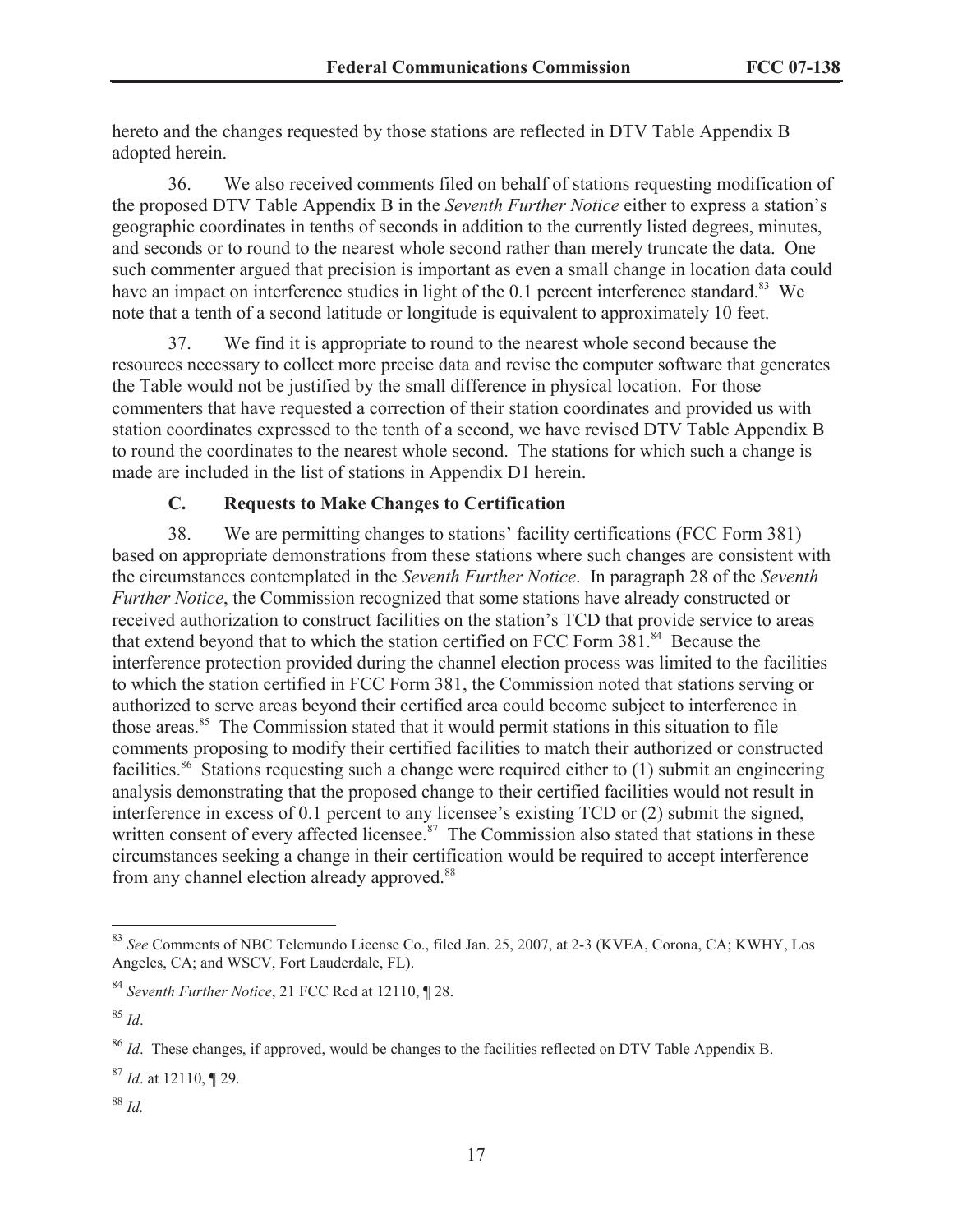# **1. Requests That Meet the Interference Criteria**

39. We will permit stations to change their facility certifications (FCC Form 381), and thus our post-transition DTV Table Appendix B, where such stations have demonstrated that such modification of their facilities will conform to licensed or authorized facilities and where the proposed change to the Appendix B facilities either meets the interference criterion discussed above (*i.e*., the proposed change would not result in interference in excess of 0.1 percent to any licensee's existing TCD) or, as discussed further below, the station affected agreed to accept the interference. We received comments on behalf of 130 stations requesting such changes. We have made the changes requested by these commenters and the changes are reflected in the revised DTV Table Appendix B adopted herein. A list of the stations for which we made these changes is attached hereto in Appendix D2. <sup>89</sup> To address the requests of those commenters in this group whose stations are moving to a different channel for post-transition service, we recalculated their post-transition DTV coverage area based on their authorized or licensed DTV facility, as indicated by the file number shown in Appendix D2.

40. In some cases, stations listed in Appendix D2 request changes to the DTV Table/Appendix B that differ from the facilities specified in a current authorization for the station on the post-transition channel.<sup>90</sup> In these circumstances, we have revised DTV Table Appendix B to specify the station's authorized facilities. The following paragraphs describe three situations that merit additional explanation.

41. KBCW, San Francisco, CA. San Francisco Television Station KBCW, Inc. ("KBCW"), licensee of station KBCW, channel 44, and KBCW-DT, channel 45, San Francisco, CA, received channel 45 for its TCD in the proposed DTV Table.  $91$  In comments filed on behalf of KBCW, CBS Corporation ("CBS") requests a change to conform to the parameters of KBCW's licensed facilities on Channel  $45<sup>92</sup>$  CBS states that, along most azimuths, the currently licensed digital facilities of KBCW exceed those resulting from the replication facilities assigned to the station in the proposed DTV Table Appendix B. CBS states that an interference study shows that the requested KBCW parameters would cause in excess of 0.1 percent new interference only to the digital operation of KQCA, Stockton, California. According to CBS, KQCA currently receives 0.46 percent interference from KBCW-DT's presently licensed operation and would continue to do so after the transition if KBCW-DT keeps its existing facilities. CBS submitted an agreement in which KQCA agrees to accept this interference. In light of the interference agreement submitted by CBS, we will accept the requested change to the

<sup>89</sup> Christian Faith Broadcast, Inc., licensee of WGGN-DT, Sandusky, OH, digital channel 42, is included on Appendix D2 based on its request to reduce power from 1000 kw to 700 kw to avoid causing more than 0.1 percent new interference. *See* Christian Faith Broadcast, Inc., *ex parte* (dated July 10, 2007), at 2. The licensee should also file an application to modify its CP to match the reduced power.

<sup>&</sup>lt;sup>90</sup> WMEI, Arecibo, PR has notified us of their intent to relinquish their construction permit for their pre-transition DTV facility in order to flash cut directly from analog to digital operation. *See* Public Notice, "DTV Transition – Approval of "Flash Cut" Requests, " 22 FCC Rcd 7581 (MB 2007). Accordingly, we treat WMEI herein as a singleton station, determine replication based on the station's analog facility, and grant WMEI's request to change Appendix B to reflect the current WMEI analog transmitter site. *See* Appendix D2, *infra*; *see also* Comments of CMCG Puerto Rico License LLC, filed Jan. 25, 2007.

<sup>91</sup> *See Seventh Further Notice*, 21 FCC Rcd at 12123, App. A.

<sup>92</sup> *See* Comments of CBS Corporation, filed Jan. 25, 2007, at 6-8.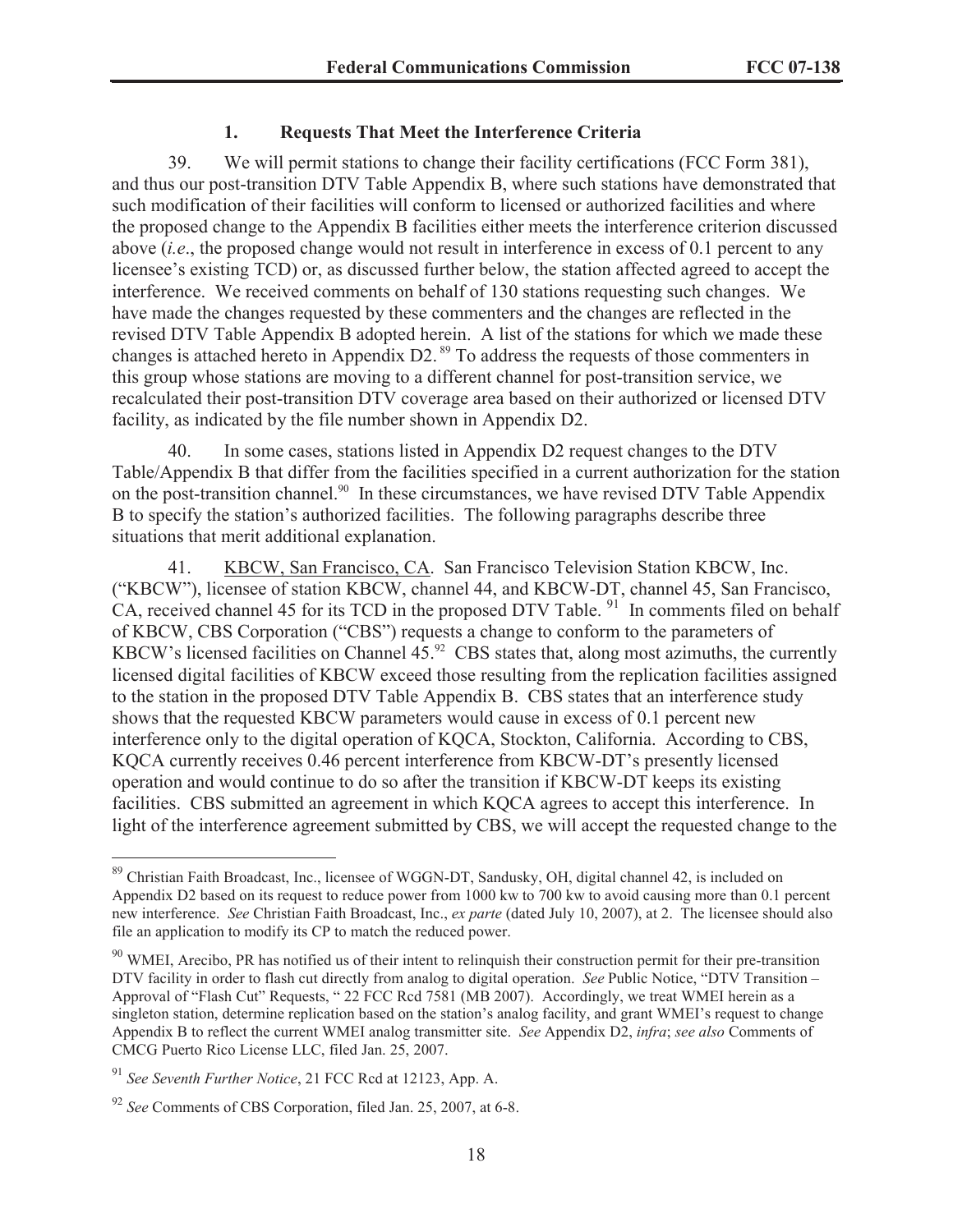parameters for KBCW to conform to its authorized and operating facilities. These changes are reflected in the revised DTV Table Appendix B adopted herein.

42. KALO, Honolulu, HI. Pacifica Broadcasting Company ("Pacifica"), licensee of station KALO(TV), channel 38, and KALO-DT, channel \*10, Honolulu, HI, received channel 10 for its TCD in the proposed DTV Table.<sup>93</sup> In a late-filed comment, Pacifica noted its concern that it may not be able to operate at its applied-for power level on channel 10 because it will cause an unacceptable level of interference to the FCC monitoring station at Waipahu.<sup>94</sup> To address this anticipated difficulty, Pacifica has proposed a reduced ERP of  $14.275 \text{ kW}^{95}$  This power level is less than the authorized power of the facility,<sup>96</sup> but the reduction is necessary to prevent interference with our nearby monitoring facility. We have studied the proposed power and find that it does not cause impermissible interference to any station. We accept KALO's proposal and the DTV Table Appendix B has been revised accordingly.

43. WPPB, Boca Raton, FL. The School Board of Broward County ("SBBC"), licensee of WPPB-TV, channel  $*63$ , and permittee of WPPB-DT, channel  $*40$ ,  $*7$  Boca Raton, FL, received channel \*40 for its TCD in the proposed DTV Table.<sup>98</sup> In comments filed to this proceeding, SBBC supports the proposed allotment of channel \*40, but asks to change its

<sup>96</sup> *See Report and Order*, DA 04-3815, 19 FCC Rcd 23604.

<sup>93</sup> *See Seventh Further Notice*, 21 FCC Rcd at 12123 App. A. *See also Report and Order, Amendment of Section*  73.622(B), Table of Allotments, Digital Television Broadcast Stations, MB Docket No. 04-192, 19 FCC Rcd 23604 (2004) (DA 04-3815, rel'd Dec. 7, 2004) (granting substitution of \*10 for \*39 and power of 25 kW and HAAT of 577 meters).

<sup>94</sup> *See* Pacifica *ex parte* comments (dated July 27, 2007).

<sup>&</sup>lt;sup>95</sup> Pacifica also submitted an earlier *ex parte* request to swap post-transition channels with Oceania Christian Church, licensee of station KUPU(TV), ch 56 and KUPU-DT, ch 38, in Waimanalo, HI, but subsequently withdrew this proposal and reverted to its TCD on 10, thus leaving KUPU unchanged. *See* Pacifica *ex parte* comments (dated July 20, 2007) at 2; and *ex parte* comments (dated July 27, 2007).

 $97$  SBBC was originally allotted channel \*44 for WPPB-DT, but the Commission approved SBBC's request to substitute channel \*40 for \*44, *see* 47 C.F.R. § 73.622(b), and recently affirmed this decision in disposing of an Application for Review (opposing this channel substitution) filed on July 1, 2005 by Sherjan Broadcasting Company, Inc. ("Sherjan"), licensee of Class A station WJAN-CA, Channel 41. *See Amendment of Section 73.622(b), Table of Allotments, Digital Television Broadcast Stations. (Boca Raton, Florida)*, MM Docket No. 00- 138, RM-9896, 17 FCC Rcd 7114 (MB 2002) ("*Boca Raton Allotment Order*") (approving the substitution of DTV channel \*40 for station WPPB-DT's assigned channel \*44); Memorandum Opinion and Order, 17 FCC Rcd 23528 (MB 2002) ("*Reconsideration Order*") (dismissing petition for reconsideration and affirming channel substitution); Memorandum Opinion and Order, 20 FCC Rcd 9783 (MB 2005) ("*Further Reconsideration Order*") (dismissing "further" petition for reconsideration and affirming channel substitution); Memorandum Opinion and Order*,* FCC 07-137, adopted Aug. 1, 2007, not yet released (dismissing application for review and affirming channel substitution).

<sup>98</sup> *See Seventh Further Notice*, 21 FCC Rcd at 12123, App. A. SBBC's election of channel \*44 was proper because the channel election process permitted a station to elect a channel if an NPRM had been issued with respect to a channel change (as was the case here). *See Second DTV Periodic Report and Order*, 19 FCC Rcd at 18307-08, ¶ 67 and 18279 (Channel election form 382 provides: "Pending Channel Change Requests. Licensees for which the Commission has issued a Notice of Proposed Rulemaking with respect to a channel change request may elect the new channel proposed in the NPRM.")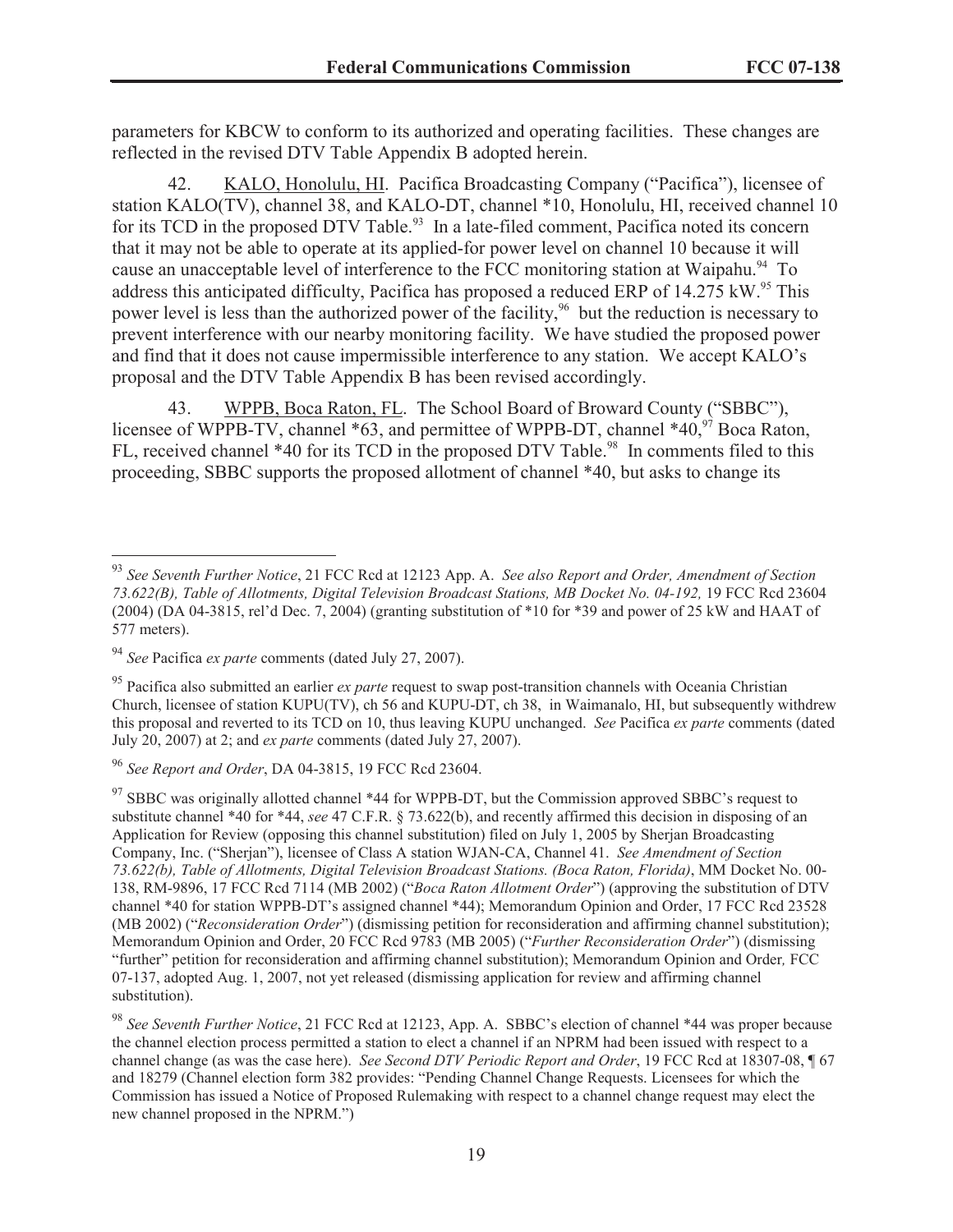certified facilities and DTV Table Appendix B to reflect facilities authorized by the Commission in 2002. <sup>99</sup> No other comments were filed related to this TCD.

44. SBBC's request to change WPPB's DTV channel from \*44 to \*40 was approved in the 2002 *Boca Raton Allotment Order*.<sup>100</sup> In that order, WPPB-DT, channel \*40, was authorized to operate at maximized facilities, including an ERP of 1000 kW and an antenna HAAT of 310 m.<sup>101</sup> However, SBBC certified in its FCC Form  $381^{102}$  for maximized facilities as authorized by its existing construction permit for DTV channel \*44.<sup>103</sup> SBBC explained in its FCC Form 381 that it did this because the channel substitution decision was challenged by a petition for reconsideration and, thus, not deemed "final."<sup>104</sup> In its FCC Form 381, SBBC also stated its intention to certify for maximized facilities at the new channel \*40 allotment when the channel substitution became final.<sup>105</sup> SBBC subsequently filed an application in  $2006^{106}$  to conform its new DTV channel \*40 allotment to those facilities specified in the 2002 *Boca Raton Allotment Order*.

45. The proposed post-transition DTV Table now shows WPPB's new DTV channel \*40.<sup>107</sup> We hereby revise DTV Table Appendix B herein to reflect the facilities authorized by the 2002 *Boca Raton Allotment Order*. This change does not result in more than 0.1 percent new interference to any station. WPPB's requested certification change is to facilities expressly authorized to the station in 2002, and the station expressed its intent to certify to these facilities in its Form 381 filing.

# **2. Requests By Operating Stations That Do Not Meet Interference Criteria**

46. We will permit stations that are already operating their final, post-transition DTV facilities to change their facility certifications (FCC Form 381), and thus our post-transition DTV Table Appendix B, to reflect those facilities, even though such operations will exceed the 0.1 percent interference standard. Eight stations requested changes to the proposed DTV Table Appendix B to reflect operating facilities where we have determined that the interference caused to the TCD of another licensee exceeds the 0.1 percent interference standard and there is no interference agreement with the affected station(s). In several cases, the Commission granted

 $101$  *Id*.

<sup>104</sup> *See* Comments of SBBC at 1.

<sup>105</sup> *See id*. at 1-2.

<sup>99</sup> *See* Comments of The School Board of Broward County ("SBBC"), filed Jan. 25, 2007.

<sup>100</sup> *See Boca Raton Allotment Order*, 17 FCC Rcd at 7116, ¶ 6.

<sup>102</sup> *See* FCC File No. BCERET-20041101AFT (filed Nov. 2, 2004) (WPPB's FCC Form 381, certifying to maximized facilities as authorized by FCC File No. BPEDT-19991028ACM).

<sup>103</sup> *See* Comments of SBBC at 1. *See also* FCC File No. BPEDT-19991028ACM (filed Nov. 6, 2000) (WPPB's construction permit for channel \*44, which includes an ERP of 565 kW and an antenna HAAT of 311 m).

<sup>106</sup> *See* FCC File No. BMPEDT-20060705ACF (filed July 6, 2006) (application to modify WPPB-DT's facilities to reflect channel \*40 allotment).

<sup>107</sup> *See Seventh Further Notice*, 21 FCC Rcd at 12123, App. A.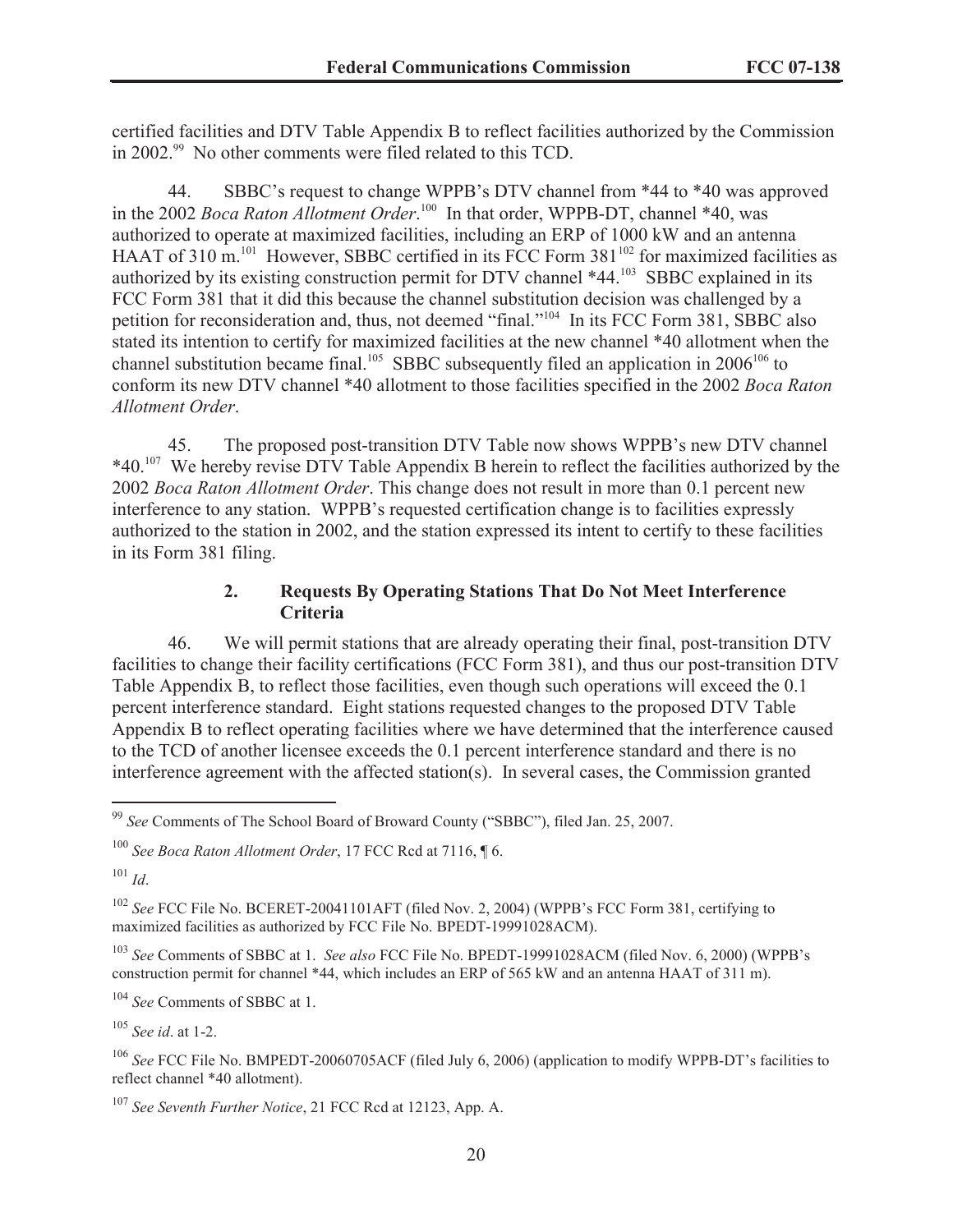pending applications for these stations after certification. <sup>108</sup> In other cases, as discussed further below, we have permitted stations to change their certification from replication to maximization, thereby potentially causing more interference to other stations than would have been permitted for the facilities to which the station originally certified.<sup>109</sup>

47. While these stations are requesting changes to the parameters proposed in the *Seventh Further Notice* in situations where the level of interference exceeds the relevant standard, we find that they have met their burden of demonstrating that their special circumstances justify a waiver.<sup>110</sup> We therefore grant the requested changes. In each case, the changes are being requested for stations that are already operating their final, post-transition DTV facilities. We believe it is unnecessary and unfair to require these already-operational facilities to reduce service. Indeed, as these stations are already providing service at the requested parameters, it is in the public interest to allow them to continue to do so. In addition, none of the stations receiving the interference filed an opposition to the station requesting the change.

48. Following is a brief discussion of the stations requesting changes to reflect their operating facilities and the relevant circumstances that support our grant of their requests:

49. KTBN, Santa Ana, CA. Trinity Christian Center of Santa Ana, Inc. ("Trinity"), licensee of station KTBN-TV, channel 40, and KTBN-DT, channel 23, Santa Ana, CA, received channel 23 for its TCD in the proposed DTV Table.<sup>111</sup> Trinity requests that the parameters for KTBN in the proposed DTV Table Appendix B be changed to reflect those of the facility currently licensed in BLCDT-20050729AFT.<sup>112</sup> The Commission's interference analysis shows that KTBN's licensed facility causes 0.75 percent interference to KBEH, Oxnard, California (analog channel  $63$ , digital channel  $24$  for both pre- and post-transition).<sup>113</sup>

50. WICS, Springfield, IL. WICS Licensee, LLC ("WICS Licensee"), licensee of station WICS, channel 20, and WICS-DT, channel 42, Springfield, IL, received channel 42 for

<sup>110</sup> The Commission may waive its rules when good cause is demonstrated. 47 C.F.R. § 1.3. *See also WAIT Radio v. FCC*, 418 F.2d 1153, 1159 (D.C. Cir. 1969), *cert. denied* 409 U.S. 1027 (1972).

<sup>111</sup> *See Seventh Further Notice*, 21 FCC Rcd at 12123, App. A.

<sup>112</sup> *See* Comments of Trinity Christian Center of Santa Ana, Inc., filed Jan. 10, 2007, at 3.

<sup>108</sup> *See*, *e.g*., WICS, Springfield, Illinois (application granted July 26, 2005); WKDH, Houston, Mississippi (application granted June 5, 2006); WTEN, Albany, New York (application granted Aug. 2005); WUTV, Buffalo, NY (application for modification of CP to resolve international coordination issue granted June 27, 2005). These applications were analyzed using the 2 percent new interference standard applied to applications for pre-transition operations, s*ee* 47 C.F.R. § 73.623(c)(2), rather than the 0.1 percent new interference standard applied during the channel election process for post-transition operations.

<sup>109</sup> *See*, *e.g*., WLMB, Toledo, OH; KOCE, Huntington Beach, CA; and WLLA, Kalamazoo, MI. For KTBN, Santa Ana, CA we are changing the certification to correct the station's mistake in citing the incorrect application on its Form 381 certification. In addition, cumulative changes to station parameters made over the course of establishing the final DTV Table may also affect the level of interference caused to other stations.

<sup>113</sup> *See Seventh Further Notice*, 21 FCC Rcd at 12123, App. A. This commenter also states that the licensee has a pending Petition for Rulemaking to operate on Channel 33 and requests that the parameters specified in that petition ultimately be allotted to this station. *Id*. As discussed further in Section III.F.2., *infra*, requests to conform DTV Appendix B to facilities that are not yet authorized are premature. If the pending Petition for Rulemaking is granted, KTBN can apply at that time for authority to operate on Channel 33.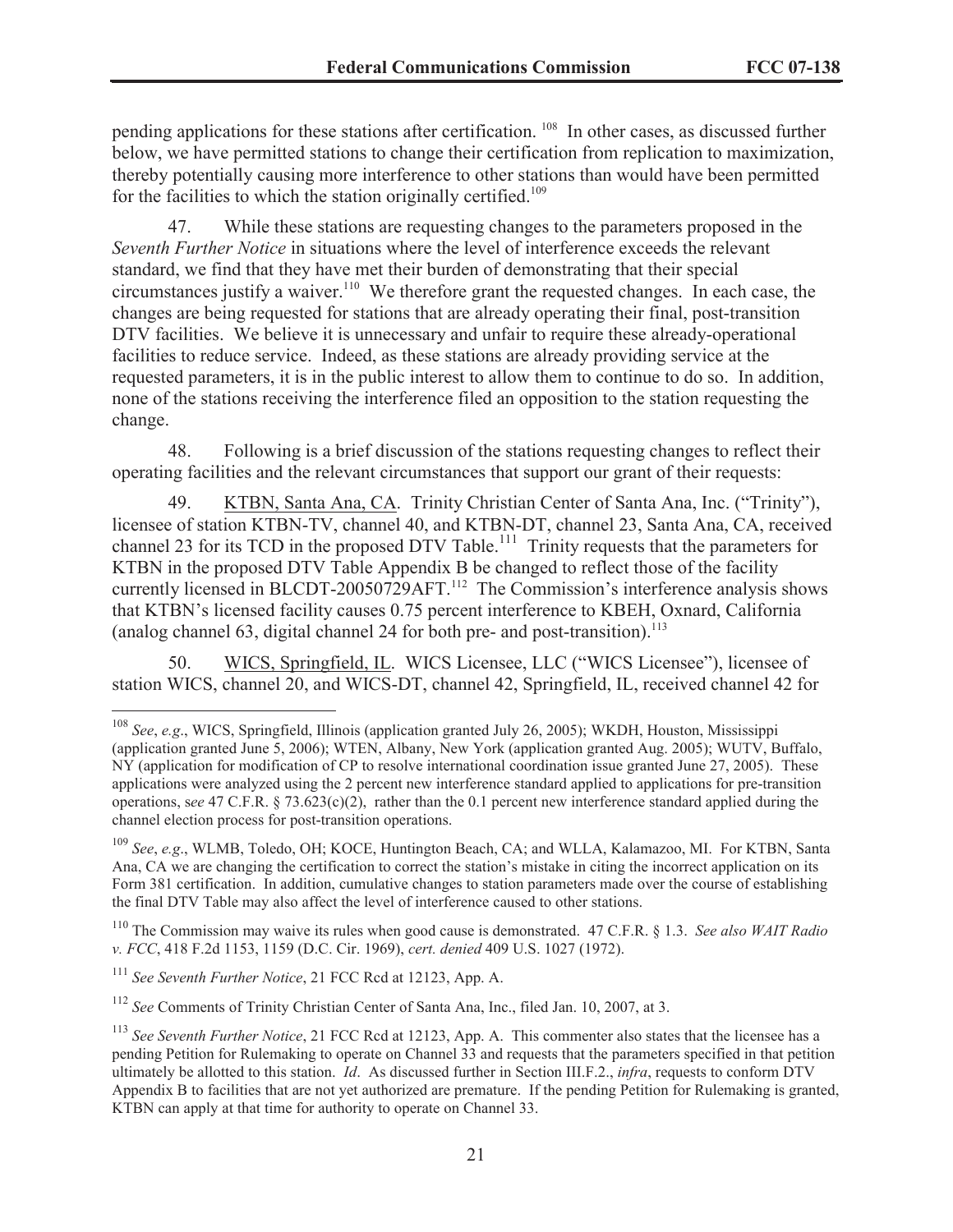its TCD in the proposed DTV Table.<sup>114</sup> Sinclair Broadcast Group, Inc. ("Sinclair"), the parent company of WICS Licensee, requests that the parameters for WICS in the DTV Table Appendix B be changed to reflect those of the licensed facility BLCDT-20050627AAI.<sup>115</sup> The Commission's interference analysis shows that the WICS licensed facility causes 0.43 percent interference to WICD, Champaign, Illinois (analog 15, post-transition digital channel 41).

51. WUTV, Buffalo, NY. WUTV Licensee, LLC ("WUTV Licensee"), licensee of station WUTV, channel 29, and permittee of WUTV-DT, channel 14, Buffalo, NY, received channel 14 for its TCD in the proposed DTV Table.<sup>116</sup> Sinclair Broadcast Group Inc., parent company of WUTV Licensee, requests that the parameters for WUTV in the DTV Table Appendix B be changed to reflect those of the licensed facility BLCDT-20060829BGK.<sup>117</sup> The Commission's interference analysis shows that the WUTV licensed facility causes 8.45 percent interference to the TCD on Channel 14 of a new analog singleton in Bath, New York (call sign 870331LW).<sup>118</sup> We note that, in its license application, WUTV indicated it would employ antenna beam tilting to protect the Bath station from interference and that the WUTV license specifies beam tilting.<sup>119</sup>

52. WKDH, Houston, MS. Southern Broadcasting Inc. ("Southern"), licensee of singleton station WKDH, channel 45, Houston, MS, received channel 45 for its TCD in the proposed DTV Table.<sup>120</sup> Southern requests that the parameters for WKDH in the DTV Table Appendix B be changed to reflect the parameters specified in its construction permit BPCDT-20060519ABE.<sup>121</sup> WKDH is now operating pursuant to program test authority. The Commission's interference analysis shows that WKDH causes 0.34 percent interference to WPXH, Gadsden, Alabama (analog channel 44, digital channel 45 for both pre- and posttransition). 122

<sup>114</sup> *See Seventh Further Notice*, 21 FCC Rcd at 12123, App. A.

<sup>115</sup> *See* Comments of Sinclair Broadcast Group, Inc. ("Sinclair"), filed Jan. 25, 2007, at 1 and Exhibit 1.

<sup>116</sup> *See Seventh Further Notice*, 21 FCC Rcd at 12123, App. A.

<sup>117</sup> *See* Sinclair Comments at 1 and Exhibit 1.

<sup>118</sup> *See* FCC File No. BPCT - 19870331LW, (granted Apr. 23, 2004). This station's analog facility is not yet constructed.

<sup>&</sup>lt;sup>119</sup> See FCC File No. BLCDT – 20060829BGK (granted Nov. 20, 2006). We also note that the level of interference predicted to be caused by co channel digital-digital operation often exceeds the interference predicted for co-channel analog-digital operation. Thus, while WUTV-DT's pre-transition operation on channel 14 was subject to the 2 percent new interference standard of 47 C.F.R. § 73.623(c)(2) vis a vis the Bath station's proposed analog facility on channel 14, the level of predicted interference caused by WUTV to Bath's co channel digital operation is more than 8 percent. As WUTV elected to stay on its current DTV channel for post-transition operation, its operation on that channel was not subject to interference analysis. *See* s*upra* ¶ 16.

<sup>120</sup> *See Seventh Further Notice*, 21 FCC Rcd at 12123, App. A.

<sup>&</sup>lt;sup>121</sup> *See* Comments of Southern Broadcasting, Inc. ("Southern"), filed Jan. 25, 2007, at 2-3 and attachment C. Southern also filed a late comment stating its belief that WKDH's antenna identification and orientation were also incorrect in Appendix B. *See* Comments of Southern Broadcasting, Inc., filed Mar. 16, 2007. The request to base all of WKDH's Appendix B parameters on its authorized and operating DTV facilities is granted.

<sup>122</sup> *See Seventh Further Notice*, 21 FCC Rcd at 12123, App. A.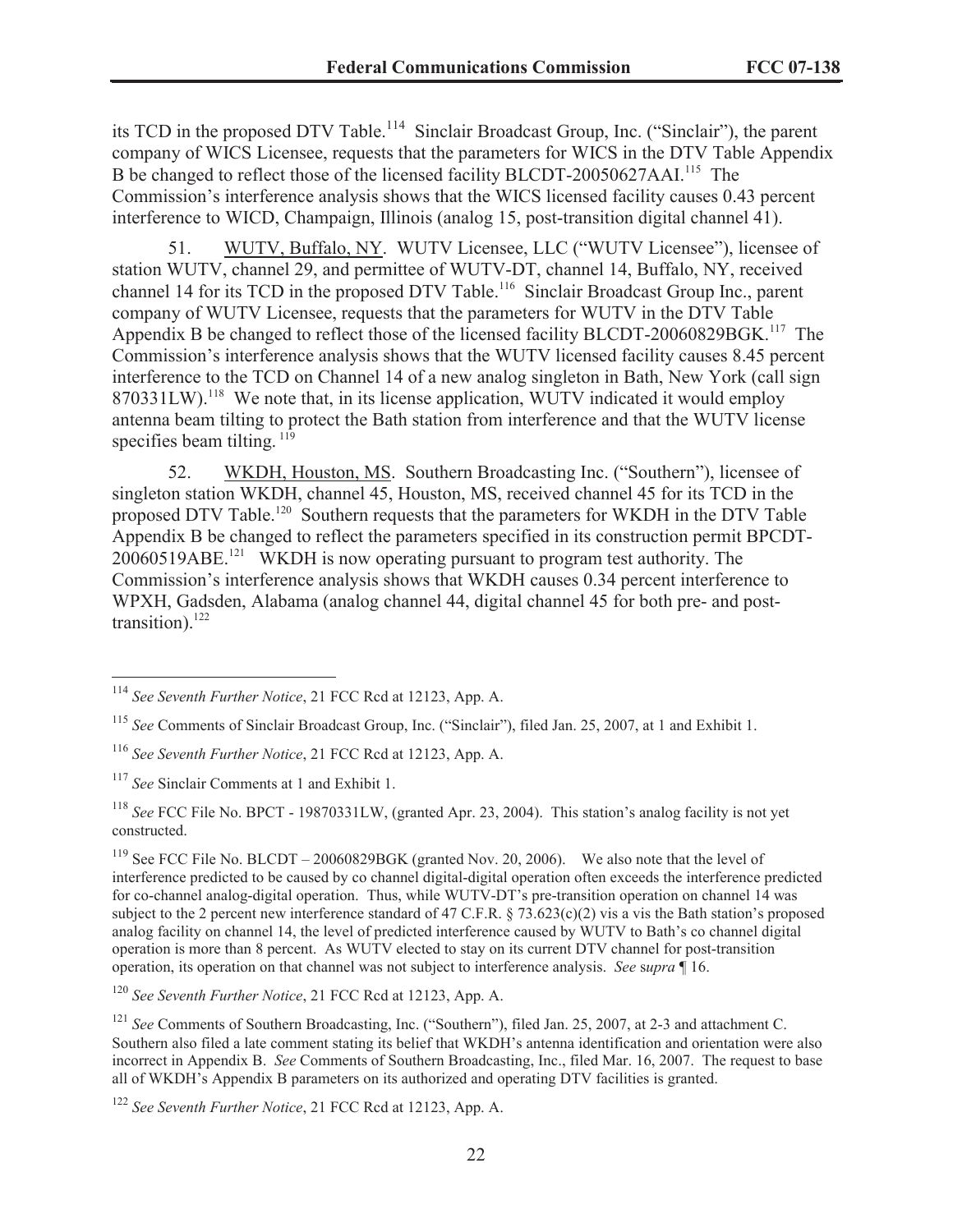53. WTEN, Albany, NY. Young Broadcasting, Inc. ("Young"), licensee of station WTEN, channel 10, and WTEN-DT, channel 26, Albany, NY, received channel 26 for its TCD in the proposed DTV Table.<sup>123</sup> Young requests that the parameters for WTEN in the DTV Table Appendix B be changed to reflect the parameters of the station's license BLCDT-20060104ACC.<sup>124</sup> The Commission's interference analysis shows that the WTEN licensed facility causes 3.24 percent interference to WHPX, New London, Connecticut (analog channel 26, post-transition digital channel 26) and 1.39 percent interference to WFXV, Utica, New York, (analog channel 33, digital channel 27 for both pre- and post-transition).<sup>125</sup>

54. WLMB, Toledo, OH. Dominion Broadcasting, Inc., ("Dominion"), licensee of station WLMB, channel 40, and WLMB-DT, channel 5, Toledo, OH, received channel 5 for its TCD in the proposed DTV Table.<sup>126</sup> Dominion requests that the parameters for WLMB in the DTV Table Appendix B be changed to reflect those of the licensed facility BLCDT-20050201AAF.<sup>127</sup> Dominion failed to timely file a certification on FCC Form 381 for WLMB specifying whether it would construct replication or maximization facilities, and consequently WLMB was assigned replication facilities in the proposed DTV Table Appendix B.<sup>128</sup> The Commission noted that forty-one stations, including WLMB, did not timely file a certification form, and stated that it would permit these licensees to file comments proposing a change to their certification to specify maximized facilities for which they would have been allowed to certify.<sup>129</sup> Dominion requests that its certification for WLMB be modified to specify the maximized facilities that Dominion has now constructed and that the Commission has licensed.<sup>130</sup> The Commission's interference analysis shows that the WLMB licensed facility causes 2.04 percent interference to WGVK, Kalamazoo, Michigan (analog channel 52, digital channel 5 for both preand post-transition). $^{131}$ 

55. KOCE, Huntington Beach, CA. KOCE-TV Foundation ("KOCE Foundation"), licensee of noncommercial educational station KOCE, channel \*50-, and KOCE-DT, channel \*48, Huntington Beach, CA, received channel \*48 for its TCD in the proposed DTV Table.<sup>132</sup> KOCE Foundation requests that the parameters for KOCE in the proposed DTV Table Appendix B be changed to reflect those of the licensed facility BLEDT-20041117ADG.<sup>133</sup> KOCE

<sup>130</sup> *See* Comments of Dominion at 2.

<sup>123</sup> *See Seventh Further Notice*, 21 FCC Rcd at 12123, App. A.

<sup>124</sup> *See* Comments of Young Broadcasting, Inc., filed Jan. 25, 2007, at 1.

<sup>125</sup> *See Seventh Further Notice*, 21 FCC Rcd at 12123, App. A.

<sup>126</sup> *See Seventh Further Notice*, 21 FCC Rcd at 12123, App. A.

<sup>&</sup>lt;sup>127</sup> See Comments of Dominion Broadcasting, Inc. ("Dominion"), filed Jan. 9, 2006, at 2.

<sup>128</sup> Certifications were due to be filed by November 5, 2004. *See*, *supra*, ¶ 8 and note 12.

<sup>&</sup>lt;sup>129</sup> *Seventh Further Notice*, 21 FCC Rcd at 12110,  $\P$  28 and n. 60 (A request was filed on behalf of WLMB(TV) that we waive the freeze and filing deadlines to accept their untimely maximization certification).

<sup>&</sup>lt;sup>131</sup> We note that, for purposes of calculating interference for pre-transition operations, the FCC employed rounding such that interference of 2.04 percent would have been rounded down to 2 percent.

<sup>132</sup> *See Seventh Further Notice*, 21 FCC Rcd at 12123, App. A.

<sup>133</sup> *See* Comments of KOCE-TV Foundation, filed Jan. 25, 2007, at 2.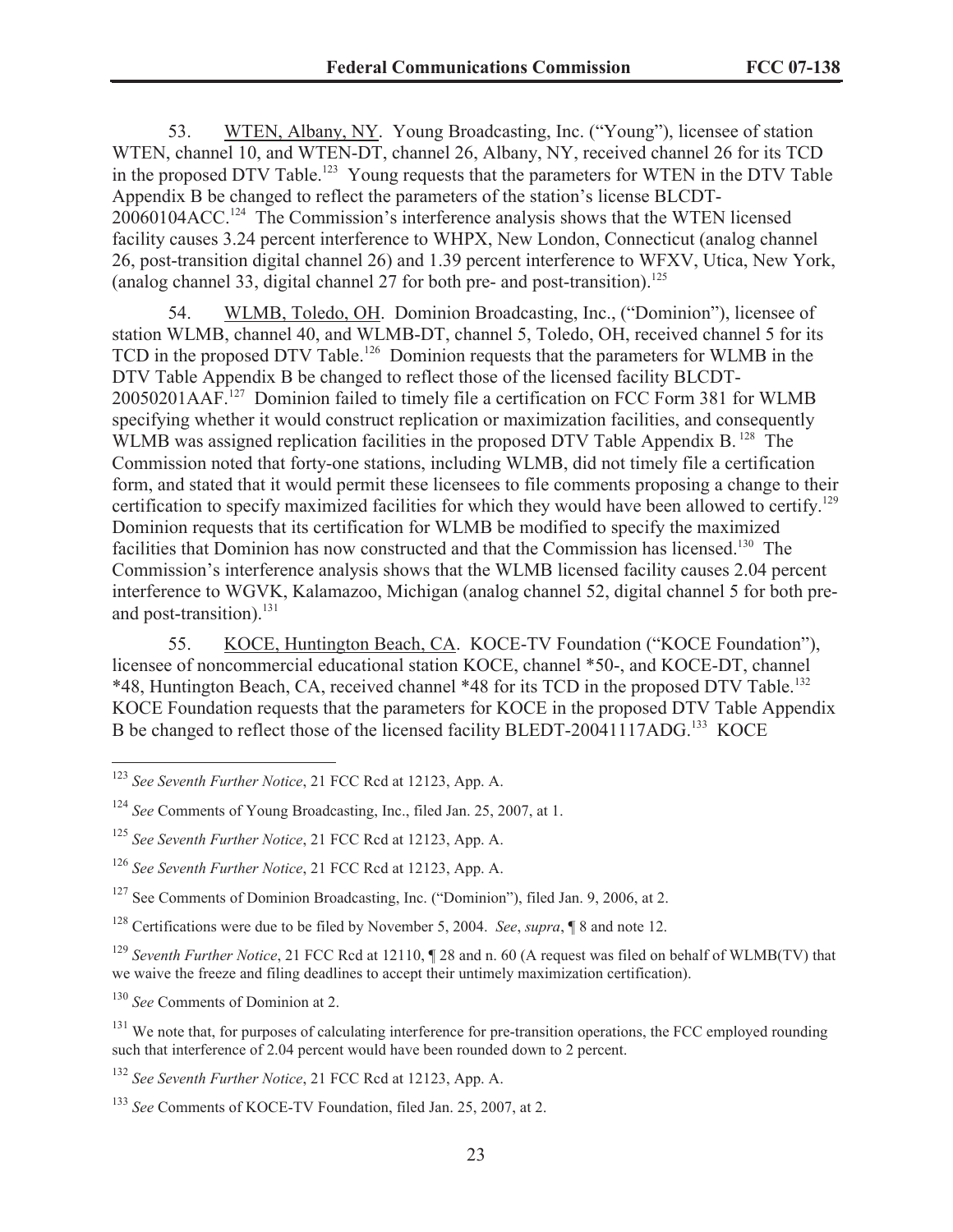Foundation failed to timely file a certification on FCC Form 381 for KOCE specifying whether it would construct replication or maximization facilities, and consequently KOCE was assigned replication facilities in the proposed DTV Table Appendix B. <sup>134</sup> This situation is similar to WLMB, paragraph 54, *supra*. The Commission noted that KOCE also did not timely file a certification form and stated that it would permit this licensee to file comments proposing a change to its certification to specify maximized facilities for which it would have been allowed to certify.<sup>135</sup> KOCE Foundation requests that its certification for KOCE be modified to specify KOCE-DT's licensed, maximized facilities.<sup>136</sup> The Commission's interference analysis shows that the KOCE licensed facility causes 0.24 percent new interference to KAZA, Avalon, CA (analog channel 54, digital channel 47 for both pre- and post-transition).

56. WLLA, Kalamazoo, MI. Christian Faith Broadcast, Inc. ("Christian Faith"), licensee of station WLLA, channel 64, and WLLA-DT, channel 45, Kalamazoo, MI, received channel 45 for its TCD in the proposed DTV Table.<sup>137</sup> Christian Faith failed to timely file a certification on FCC Form 381 for this station.<sup>138</sup> Stations that did not file certifications were assigned replication facilities for purposes of the Commission's channel election process and interference evaluation.<sup>139</sup> On October 31, 2005, Christian Faith filed a request for acceptance of a late-filed certification on behalf of WLLA specifying maximization facilities authorized for that station.<sup>140</sup> The proposed DTV Table Appendix B did not reflect this requested certification change.<sup>141</sup> Christian Faith subsequently filed comments in response to the *Seventh Further Notice* requesting a change in the proposed DTV Table to reflect its construction permit for maximized facilities for this station.<sup>142</sup> On May 29, 2007, Christian Faith filed a license application for WLLA for these maximized facilities.<sup>143</sup> The authorized and operating maximized facilities of

<sup>137</sup> *See Seventh Further Notice*, 21 FCC Rcd at 12123, App. A.

<sup>138</sup> *Id.*

<sup>139</sup> *Id*.

<sup>140</sup> Supplement to Petition to Accept Late-Filed FCC Form 381 of Christian Faith Broadcast, Inc., filed Oct. 31, 2005, at 7.

<sup>141</sup> On March 3, 2006, the Video Division of the FCC's Media Bureau issued a letter granting "limited relief" to Christian Faith for WLLA. *See* Letter from Barbara A. Kreisman, Chief, Video Division, Media Bureau to Christian Faith Broadcast, Inc., c/o Joseph M. Di Scipio, DA 06-519. Specifically, the Commission agreed to permit WLLA to construct authorized maximized facilities and agreed to protect those facilities "to the extent that they do not create interference to stations that have received DTV channel designations in rounds 1 and 2 of the DTV election process." The Commission subsequently determined, however, that the maximization facilities specified by Christian Faith for WLLA exceeded the maximum permissible interference of 0.1 percent to DTV facilities elected in rounds 1 and 2. Accordingly, in the *Seventh Further Notice*, the Commission specified replication facilities in the proposed DTV Table Appendix B for WLLA.

<sup>142</sup> *See* Comments of Christian Faith Broadcast, Inc., filed Jan. 25, 2007.

<sup>143</sup> *See* FCC File No. BLCDT-20070529AEA. On May 29, 2007, Christian Faith also requested that the Commission waive the 0.1 percent interference limit for WLLA. *See* Joseph M. Di Scipio *ex parte* (dated May 29, 2007) at 2.

<sup>134</sup> Certifications were due to be filed by November 5, 2004. *See*, *supra*, ¶ 8 and note 12.

<sup>135</sup> *Seventh Further Notice*, 21 FCC Rcd at 12110, ¶ 28 and n. 60 (A request was filed on behalf of KOCE-TV that we waive the freeze and filing deadlines to accept their untimely maximization certification).

<sup>&</sup>lt;sup>136</sup> See Comments of KOCE-TV Foundation at 3...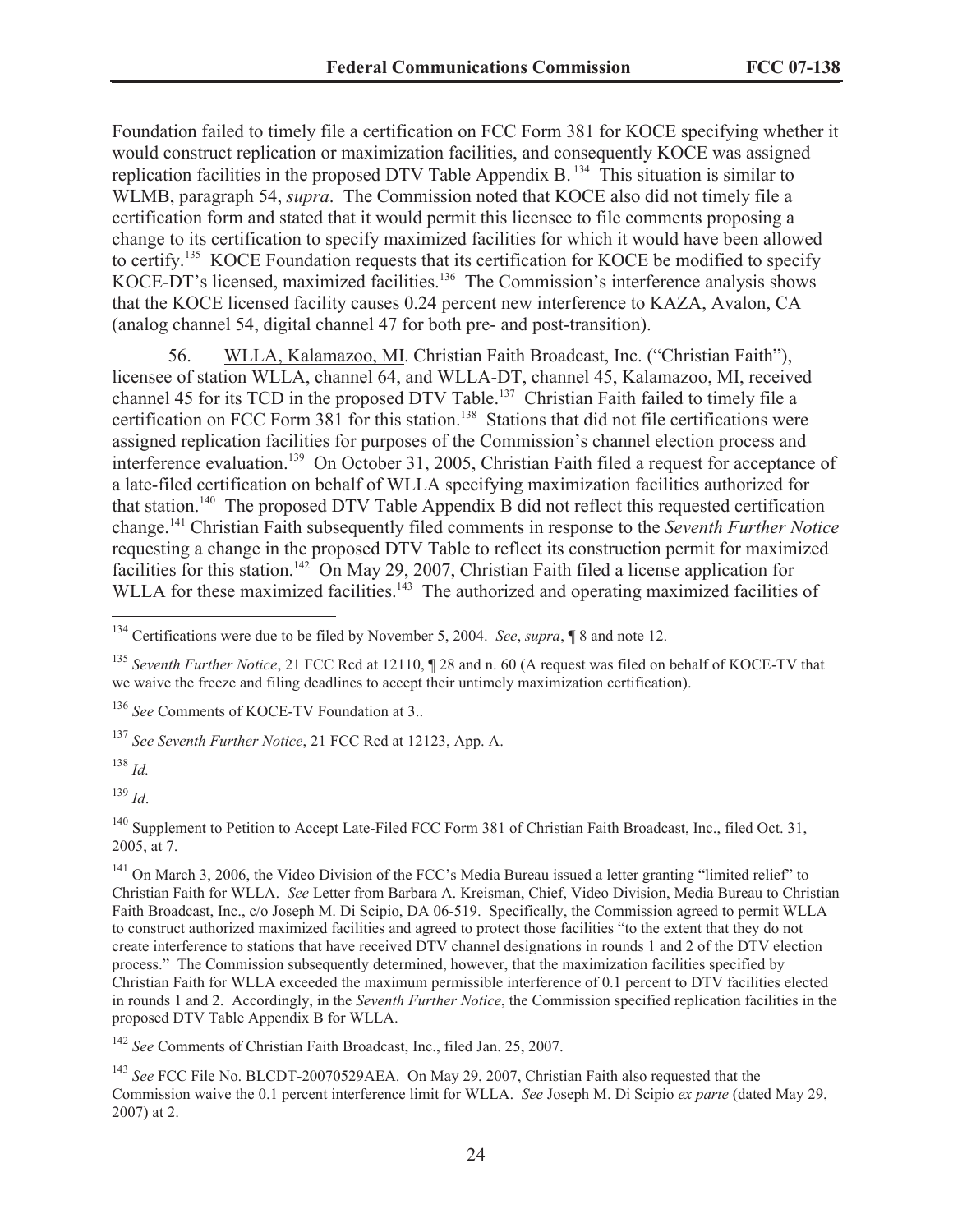WLLA cause 2.11 percent new interference to WZPX, Battle Creek, Michigan (analog channel 43, digital channel 44 for both pre- and post-transition) and 0.79 percent new interference to WDIV, Detroit, Michigan (analog channel 4, digital channel 45 for both pre- and posttransition).

57. For the reasons discussed in paragraph 47, *supra*, we hereby grant the changes requested for these eight stations and these changes are reflected in the DTV Table Appendix B adopted herein.

### **3. Requests By Non-Operational Stations That Do Not Meet Interference Criteria**

58. Comments were filed on behalf of two stations requesting changes to the proposed DTV Table Appendix B to reflect authorized facilities where we have determined that the interference caused to another licensee's existing TCD exceeds the 0.1 percent interference standard, there is no interference agreement with the affected station(s), and the station requesting the change is not operational.<sup>144</sup> One of these stations, WTCV, San Juan, PR, has not met its burden to demonstrate that special circumstances justify a waiver, and we therefore deny its request to change DTV Table Appendix B. Unlike the stations discussed in Section III.C.2, *supra*, this station has not completed construction and begun DTV service to the public. We do not believe it is appropriate to change the facilities specified in DTV Table Appendix B where the station requesting the change does not meet the applicable interference standard and is not yet providing service to the public. We note that this station could apply in the future for a modification to specify maximized facilities. Any such application would be subject to interference criteria and other standards adopted in the Third DTV Periodic Review Report and Order. As discussed further below, for one station, WMFD, Mansfield, Ohio, we will grant the request to change DTV Table Appendix B because this station has obtained international coordination for its authorized facility.

59. WTCV, San Juan, PR. International Broadcasting Corporation ("IBC"), licensee of station WTCV, channel 18, and WTCV-DT, channel 32, San Juan, PR, received channel 32 for its TCD in the proposed DTV Table.<sup>145</sup> IBC states in its comments that it originally intended to operate its post-transition DTV transmitter from its current analog tower but was forced to change sites because of difficulties in obtaining tower space at its original site for its digital facilities.<sup>146</sup> According to IBC, after lengthy negotiations with the tower site owner, Puerto Rico Telephone Company, "it became clear that the tower structural requirements imposed at the time made the project economically unfeasible."<sup>147</sup> IBC therefore certified to an authorized construction permit for a different site with substantially reduced facilities. In its comments IBC states that it has recently solved the difficulties of obtaining tower space to operate from its currently authorized analog site and has filed an application for a construction permit to operate

<sup>&</sup>lt;sup>144</sup> In addition, WGGN, Sandusky, OH, initially requested a change that would exceed the 0.1 percent interference standard. On July 10, 2007, WGGN submitted *ex parte* comments modifying its original request for increased power so that it will not exceed the 0.1 percent interference standard. *See* Christian Faith Broadcast, Inc. *ex parte* (dated July 10, 2007) at 2. *See supra* Section III,C.1., discussion of requests that meet the interference criteria.

<sup>145</sup> *See Seventh Further Notice*, 21 FCC Rcd at 12123, App. A.

<sup>146</sup> *See* Comments of International Broadcasting Corporation, filed Jan. 25, 2007, at 3.

<sup>147</sup> *Id*.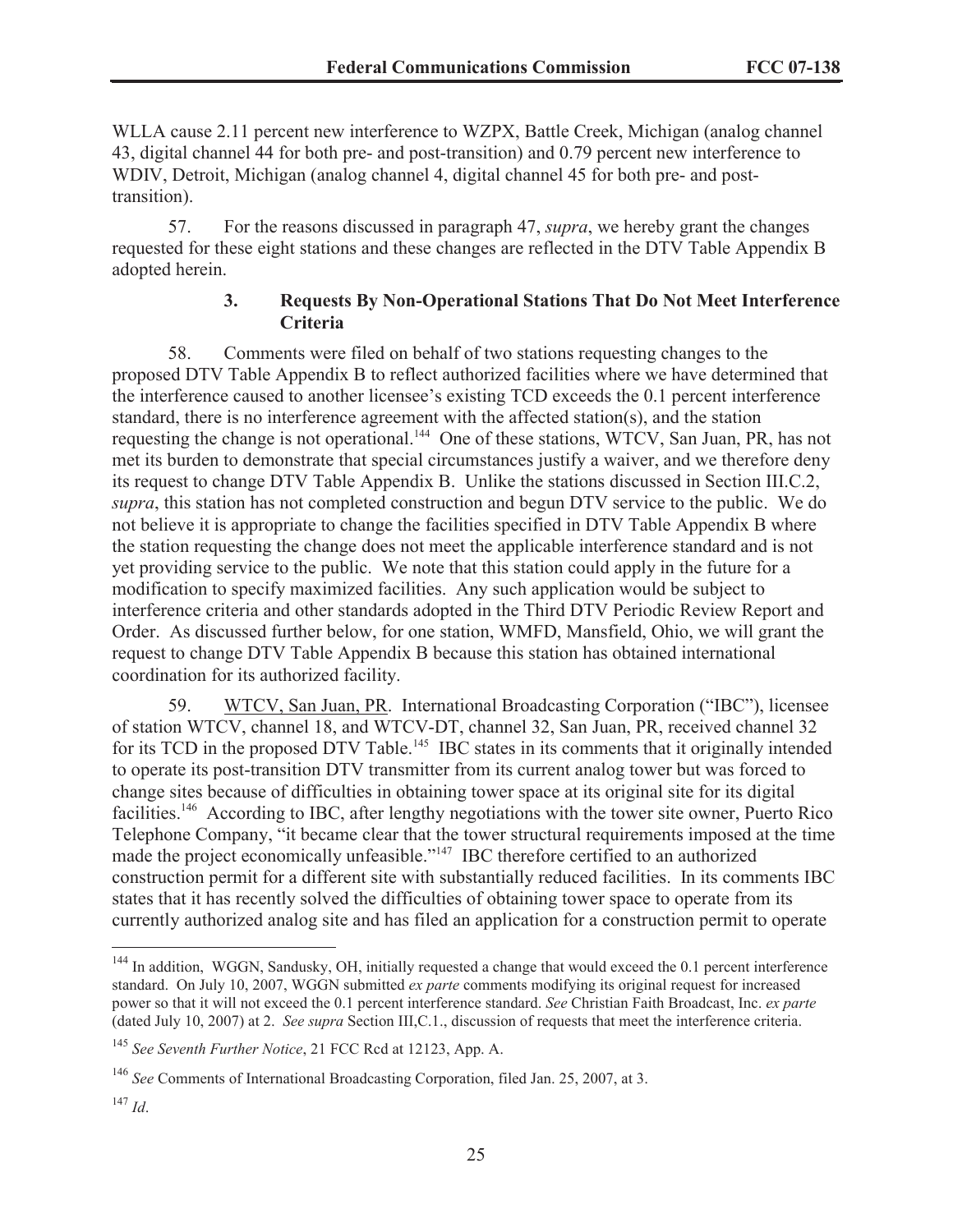from this site. <sup>148</sup> This application was pending at the time IBC filed its comments in response to the *Seventh Further Notice* but has now been granted.<sup>149</sup> IBC requests a change in the proposed DTV Table Appendix B to specify the parameters of the construction permit application that was pending at the time IBC's comments were filed and that has now been granted. IBC states that the proposed change in site and technical facilities will enable WTCV to serve an additional 318,230 viewers. However, the WTCV facilities requested by IBC would cause 1.49 percent new interference to WSJU-TV, San Juan, Puerto Rico (analog channel 30, post-transition digital channel 31) and WTCV is not currently operational. As the facilities requested by IBC would cause new interference in excess of the 0.1 percent interference standard and the station is not yet providing service to the public, we will deny IBC's request to change DTV Table Appendix B.

60. WMFD, Mansfield, OH. Mid-State Television, Inc., ("Mid-State"), licensee of station WMFD-TV, channel 68 and WMFD-DT, channel 12, Mansfield, OH, received channel 12 for its TCD in the proposed DTV Table.<sup>150</sup> Mid-State certified to a then-pending maximization application that had not yet been authorized due to international coordination issues. Mid-State states that, when it filed its pre-election certification, it indicated that it intended to operate with the facilities specified in the then-pending modification application, but that the application remained subject to international coordination.<sup>151</sup> After certification, the application was amended to resolve the international coordination issues and subsequently was granted in July 2005.<sup>152</sup> The proposed DTV Table Appendix B specifies the facilities to which Mid-State certified. Mid-State requests that DTV Table Appendix B be changed to reflect the facilities specified in its July 2005 construction permit. The facilities requested by Mid-State would cause 1.13 percent interference to WINM, Angola, Indiana (analog channel 63, posttransition digital channel 12) and 0.44 percent interference to WBOY, Clarksburg, West Virginia (analog channel 12, post-transition digital channel 12). Neither of the affected stations filed comments opposing WMFD's proposed change to Appendix B.

61. We will grant Mid-State's request and change DTV Table Appendix B accordingly. This change is reflected in the DTV Table Appendix B attached hereto. The change requested by Mid-State is the result of a negotiated solution with Canada to resolve international coordination issues that prohibit operation of the facility proposed in the application pending at the time of certification and to which Mid-State certified on FCC Form 381.<sup>153</sup> The Commission has recognized that stations facing international coordination issues face unique challenges in completing the digital transition.<sup>154</sup> As the result of a modification to a Canadian DTV allotment, WMFD states that it is precluded from constructing the facilities listed in the proposed DTV

<sup>148</sup> *Id*. at 4.

<sup>149</sup> *See* FCC File No. BPCDT - 20070125AAX (granted Feb. 21, 2007).

<sup>150</sup> *See Seventh Further Notice*, 21 FCC Rcd at 12123, App. A.

<sup>151</sup> *See* Comments of Mid State Television, Inc., filed Jan. 19, 2007, at 3.

<sup>152</sup> *See* FCC File No. BPCDT-20040526ABT (granted July 15, 2005).

<sup>&</sup>lt;sup>153</sup> The Commission must obtain concurrence by the Canadian government for any proposed allotments located within 400 kilometers of the U.S.-Canadian border, and by the Mexican government for any proposed allotments located within 275 kilometers of the U.S.-Mexican border. *See Seventh Further Notice*, 21 FCC Rcd at 12117, ¶ 48.

<sup>154</sup> *See*, *e.g*., *Second DTV Periodic Report and Order*, 19 FCC Rcd at 18310, ¶ 71 and 18295, ¶ 39.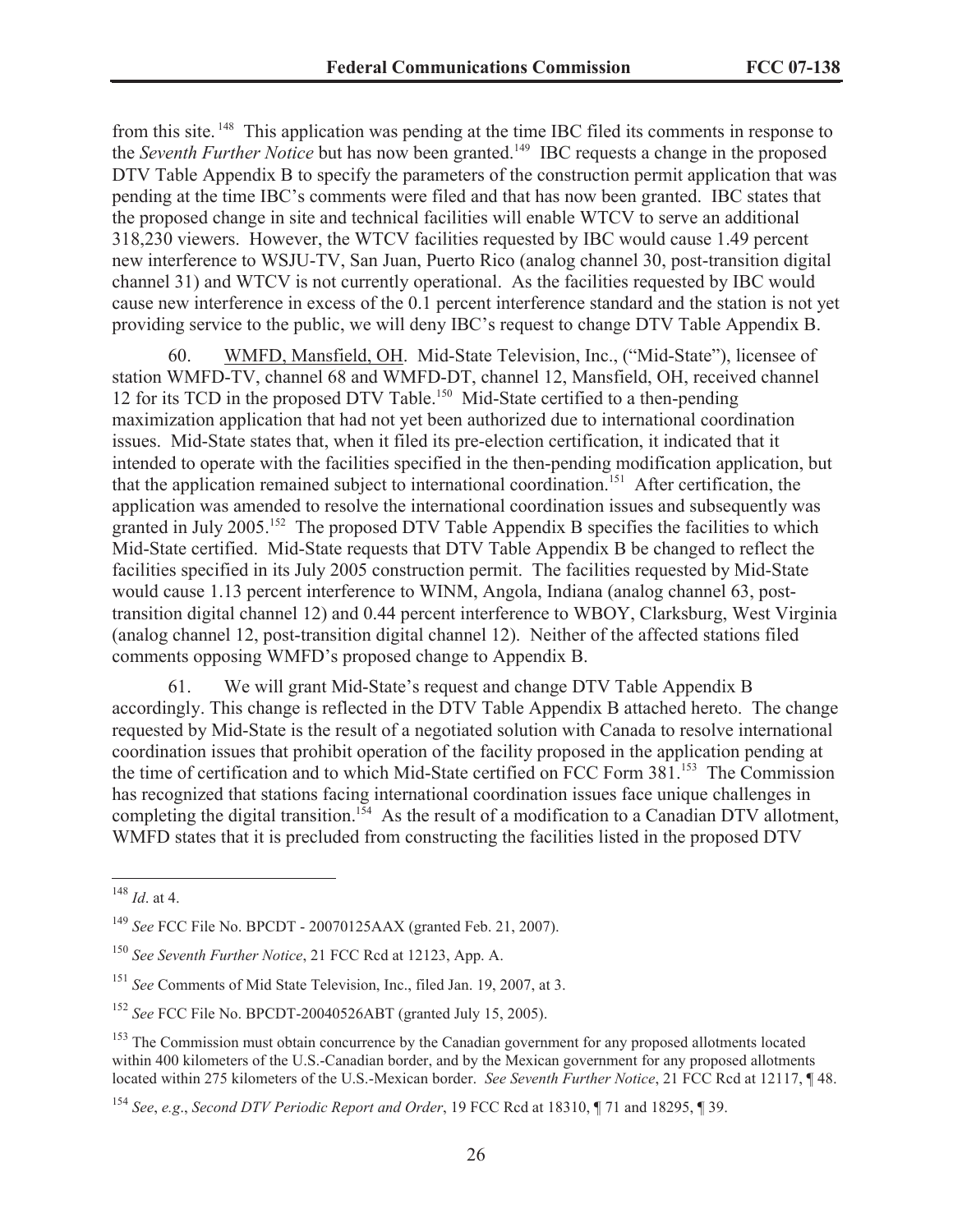Table Appendix B. If we were to deny the change requested by Mid-State, WMFD would be required to identify a new facility and re-commence the process of obtaining international coordination for that facility. Because of the unique circumstances faced by WMFD, a station that is already providing digital service to the public and seeks to improve that service, we believe that grant of the requested change to DTV Table Appendix B is warranted and will serve the public interest.

# **D. Requests for Modified Coverage Area**

62. We will grant requests filed on behalf of 30 stations whose post-transition DTV channel is different from their pre-transition DTV channel to change the coverage area in the proposed DTV Table Appendix B. In general, these commenters argue that the facilities specified in the proposed DTV Table Appendix B do not permit the station to provide service to the area served by the station's analog facility. 155

63. In the creation of the initial Table of Allotments, DTV channels were chosen to allow service on the channel to best match the Grade B service contour of the analog station with which it was paired.<sup>156</sup> Implementation of this replication goal requires a combination of transmitter site, ERP, directional antenna characteristics, and antenna height that is adequate to cover at least the same area as was served by the analog station. In the *Sixth Report and Order* in this docket, however, the Commission determined that the maximum permissible power for all allotments in the initial DTV Table would be  $1000 \, \text{kW}$ .<sup>157</sup> For some stations whose analog channel was in the VHF band and whose initial DTV channel was in the UHF band, an ERP of 1000 kW was not sufficient to permit replication of the station's analog service.<sup>158</sup>

64. On FCC Form 381, the Commission permitted stations the choice of certifying to operate their post-transition DTV station based on: 1) a current station authorization; 2) a pending application for maximization that had not been authorized due to a pending international coordination issue;<sup>159</sup> or 3) replication facilities.<sup>160</sup> Stations certifying to replication facilities that

47 C.F.R. § 73.622(e)(2).

<sup>&</sup>lt;sup>155</sup> The Commission determined replication coverage based on the service provided by the station's DTV facilities established in Appendix B of the 1998 *Second MO&O, supra* note 5. *See also Second DTV Periodic Report and Order*, 18314-18315, ¶ 78; Instructions to FCC Form 381, Item 1(c).

<sup>156</sup> *See Sixth Report and Order*, 12 FCC Rcd at 14605, ¶¶ 29-30.

<sup>157</sup> *See Sixth Report and Order*, 12 FCC Rcd at 14605, ¶ 30.

<sup>&</sup>lt;sup>158</sup> In recognition of this problem, the Commission adopted a note to Section 73.622(e)(2) of its rules, which protects stations with a UHF DTV channel in the initial DTV Table whose assigned power is 1000 kW by defining the station's protected DTV service area as the Grade B contour of the associated analog television station. The note to that provision provides:

NOTE TO PARAGRAPH (e)(2): During the transition, in cases where the assigned power of a UHF DTV station in the initial DTV Table is 1000 kW, the Grade B contour of the associated analog television station, as authorized on April 3, 1997, shall be used instead of the noise-limited contour of the DTV Station in determining the DTV station's service area. In such cases, the DTV service area is the geographic area within the station's analog Grade B contour where its DTV signal strength is predicted to exceed the noise-limited service level, *i.e*., 41 dB, as determined using the Longley-Rice methodology.

<sup>159</sup> *See Second DTV Periodic Report and Order*, 18314-18315, ¶ 78; Instructions to FCC Form 381, Item 1(c).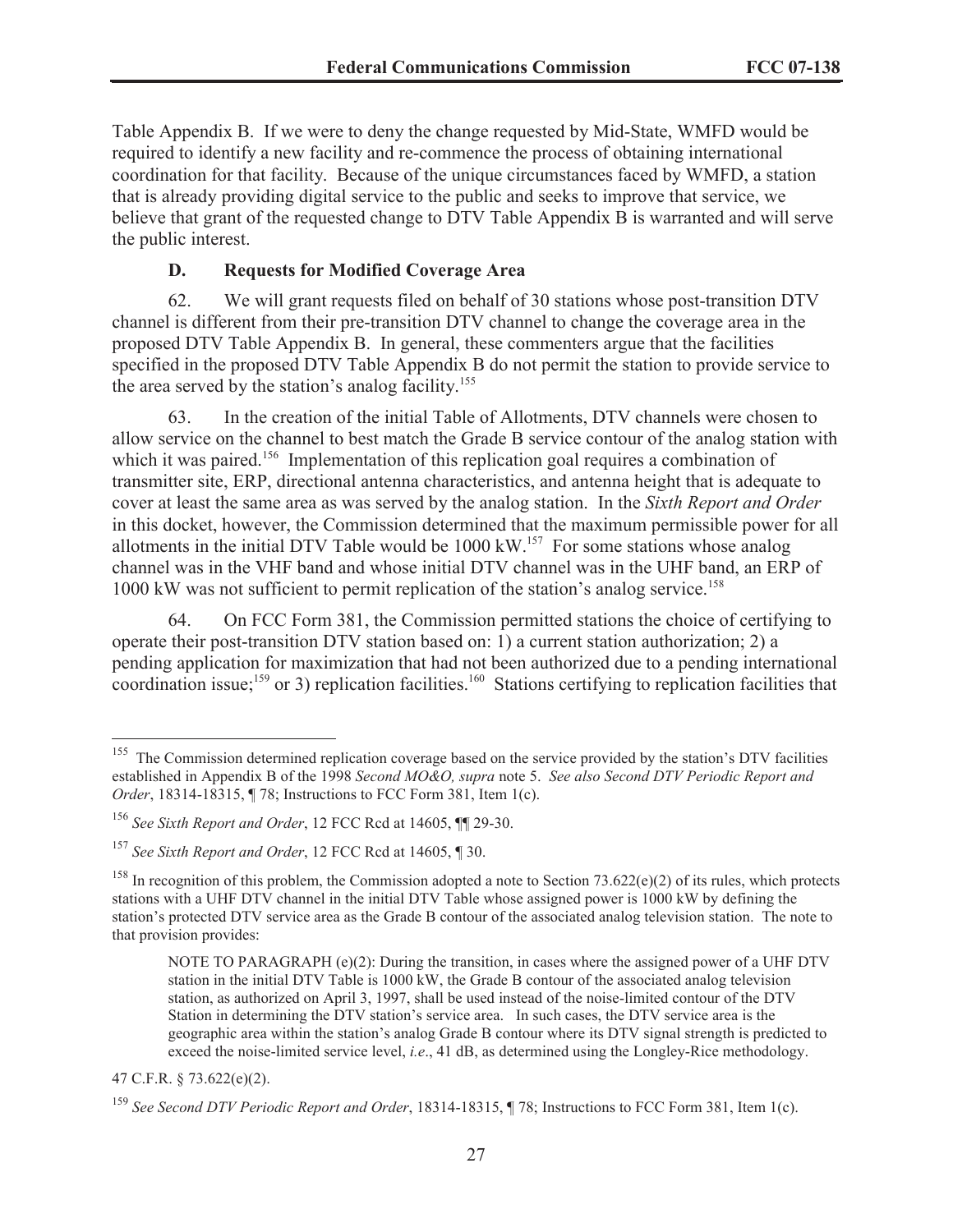had not changed their DTV channel since the 1998 DTV *Second MO&O* had their replication facilities based on the facilities established in Appendix B of the *Second MO&O*. 161

65. Several commenters argue that, because of the 1000 kW maximum imposed in the *Sixth Report and Order*, the Commission's decision to base replication during the channel election process on the station's initial DTV facilities established in the *Second MO&O* rather than the station's analog facilities resulted in the Commission proposing parameters in the DTV Table Appendix B that do not permit the station to replicate the analog service area.<sup>162</sup> In other cases, stations filed comments requesting a change to the parameters in the proposed DTV Table Appendix B to modify the station's coverage area to permit replication of the station's analog coverage area where the station was not subject to the 1000 kW maximum imposed in the *Sixth Report and Order.* These stations, returning to their analog channel for post-transition operations, commented that the proposed DTV Table Appendix B facilities would not permit replication of the station's analog Grade B contour.<sup>163</sup> For stations returning to their analog channel, this discrepancy between the proposed Appendix B parameters and the analog coverage area may have been due to translation discrepancies that occurred over a series of engineering calculations used to determine replication.<sup>164</sup> In other cases, stations simply requested an increase in power or a change to the station's antenna pattern to permit the station to serve more of the area served by the station's analog facilities.<sup>165</sup>

66. In response to the comments filed on behalf of these stations, we have recalculated Appendix B facilities based on replicating the analog coverage that was used to determine their initial DTV table facilities. If the recalculation would result in a reduction in the Appendix B facilities, we are adopting herein the larger Appendix B facilities that we had initially proposed in the *Seventh Further Notice*. <sup>166</sup> If the recalculation would result in a larger

(Continued from previous page)

<sup>161</sup> *See* Instructions to FCC Form 381, Item 1(c). The Commission indicated that stations that had changed their DTV channel since the DTV *Second MO&O* would have their replication facilities based on the facilities established by the relevant Report and Order for that station. *Second DTV Periodic Report and Order*, 18314-18315, ¶ 78

<sup>162</sup> *See*, *e.g*., Comments of Hoak Media, LLC, filed Jan. 25, 2007, at 3-7 (KMOT, Minot, ND; KHAS, Hastings, NE; KNOP, North Platte, NE); Comments of Walt Disney Company, filed Jan. 25, 2007 (WPVI, Philadelphia, PA).

<sup>163</sup> *See*, *e.g*., Comments of Tanana Valley Television Company, filed Jan. 22, 2007 (KFXF, Fairbanks, AK); Comments of the University of Alaska, filed Jan. 18, 2007 (KUAC, Fairbanks, AK); Comments of Georgia Public Telecommunications Commission, filed Jan. 25, 2007 (WVAN, Savannah, GA).

<sup>164</sup> Some of the discrepancies may have been due to the use of different propagation models for determining analog TV contours (F(50, 50) curves) and DTV contours (F(50, 90) curves). The variations may be enlarged when calculated facilities are in a different frequency band (low VHF, high VHF, or UHF) than the facility that is being replicated.

<sup>165</sup> *See*, *e.g*., Comments of Red River Broadcast Co., LLC, filed Jan. 25, 2007 (KJRR, Jamestown, ND) (requesting modification of the azimuth pattern to a directional pattern more suited for a VHF frequency); Comments of BlueStone License Holdings Inc., filed Jan. 25, 2007 ( KTVM, Butte, MT; KCFW, Kalispell, MT; and KECI, Missoula, MT; WCYB, Bristol, VA) (arguing that these stations were allotted very low power in the proposed DTV Table Appendix B).

<sup>166</sup> The stations whose Appendix B facilities are not being changed are: KBRR, Thief River Falls, MN; KNRR, Pembina, ND; KRCR, Redding, CA; KXFX, Fairbanks, AK; WGAL, Lancaster, PA; and WMAE, Booneville, MS.

<sup>&</sup>lt;sup>160</sup> Eligible licensees and permittees without a DTV channel allotment were permitted to certify that they would operate their post-transition DTV station based on a currently authorized NTSC license or construction permit. *See* FCC Form 381, item 1(d).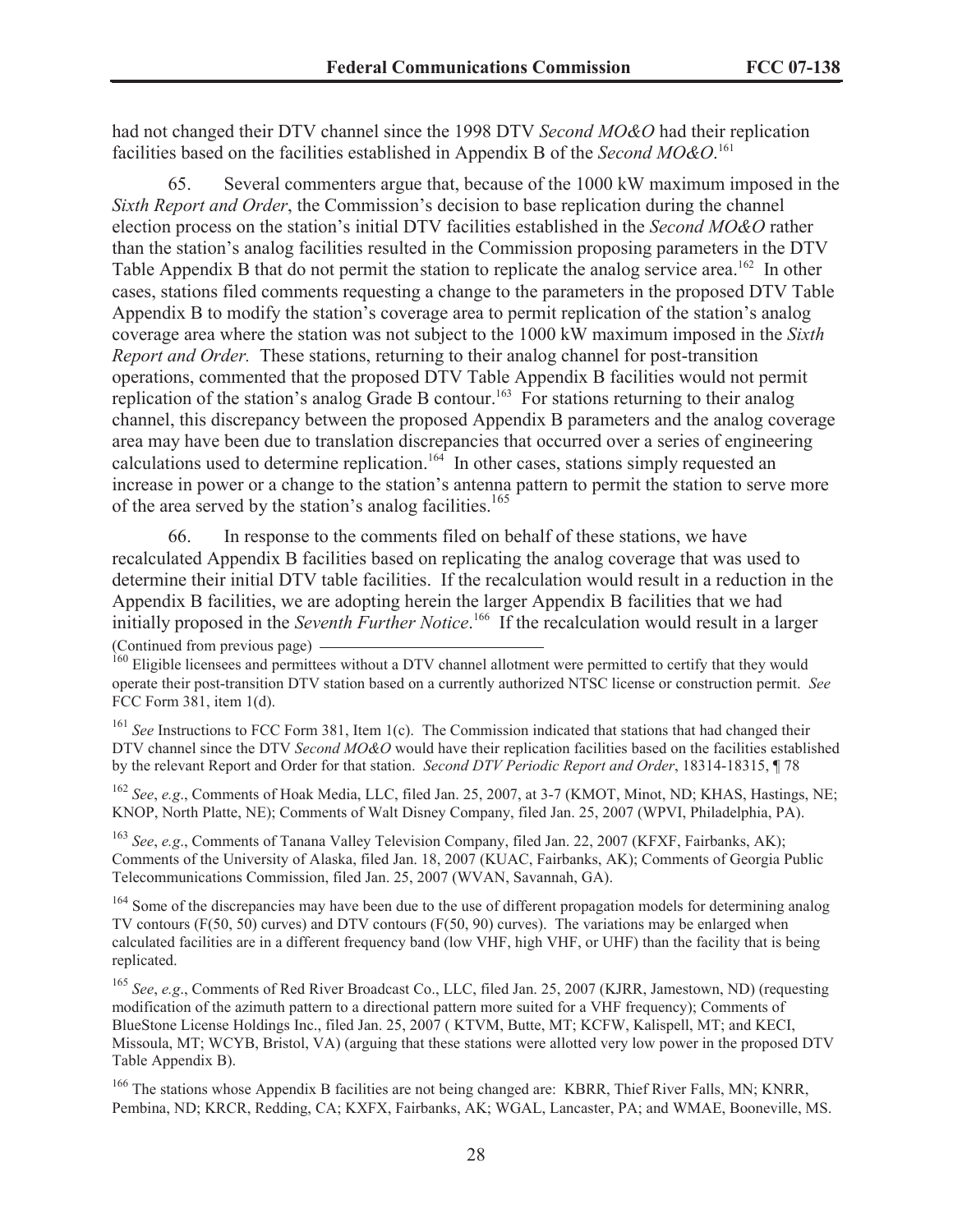coverage area and our analysis indicates that the recalculated facilities (1) meet the 0.1 percent interference standard specified in the *Second DTV Periodic Report and Order* or (2) would cause more than 0.1 percent new interference but the affected station(s) agree to accept the interference,  $167$  we are granting the request to change DTV Appendix B to reflect the larger coverage area. These stations are listed in Appendix D3 and the revised parameters for these stations are reflected in the revised DTV Table Appendix B, *infra*. There were no comments filed opposing these requested changes.

67. We believe that permitting these changes to the proposed DTV Table is consistent with our overall goal in the DTV transition of encouraging replication of analog service.<sup>168</sup> One of the Commission's objectives throughout the transition has been to permit broadcasters to reach with digital service the audiences they have been serving with analog service so that viewers will continue to have access to the stations that they are accustomed to receiving over the air.<sup>169</sup> We believe that the revisions requested by the stations listed in Appendix D3 will serve the public interest by permitting those stations to provide digital service to more of their established analog viewers.

68. In addition, three stations requested changes to the proposed DTV Table Appendix B to increase the station's coverage area, but our recalculations of the Appendix B facilities and the subsequent interference analysis show that the requested change would result in interference that would exceed the 0.1 percent interference standard adopted in the *Second DTV Periodic Report and Order* and the affected station has not agreed to accept this interference. We deny the requests of these stations, as described in greater detail below. None of them are requesting changes to reflect DTV facilities they are operating or are authorized to operate. Consistent with our decisions above, we decline to change the facilities specified in DTV Table Appendix B where the station requesting the change does not meet the applicable interference standard and is not yet providing service to the public.<sup>170</sup> We note, however, that each of these stations must file an application for authority to construct its post-transition facility, and at that time may be able, consistent with the procedures ultimately adopted in the Third Periodic Review proceeding, to specify facilities in that application that more closely approach the parameters requested in their comments. Following is a list of these stations and a description of their individual circumstances.

69. WEDU, Tampa, FL. Florida West Coast Public Broadcasting, Inc. ("FWCPB"), licensee of NCE station WEDU, channel \*3, and WEDU-DT, channel \*54, Tampa, FL, received

<sup>&</sup>lt;sup>167</sup> With respect to WVAN, Savannah, GA, our interference analysis shows that the changes proposed for that station would cause 0.21 percent new interference to WXGA, Waycross, GA. However, WXGA has agreed to accept this interference. *See* Georgia Public Telecommunications Commission *ex parte* (dated June 20, 2007); *see also*, Comments of Georgia Public Telecommunications Commission, filed Jan. 25, 2007 regarding WVAN, Savannah, GA.

<sup>&</sup>lt;sup>168</sup> We note that WSTE, Ponce, PR (analog channel 7, pre-transition digital channel 8, post-transition digital channel 7) currently employs boosters to broadcast their analog signal throughout their coverage area. *See* Comments of Siete Grande Television, Inc. (filed Jan. 25, 2007). We are revising WSTE's parameters in Appendix B so that the station can replicate its analog coverage, and the Bureau is instructed to process, and grant as appropriate, the applications that will permit WSTE to continue serving its coverage area with its digital signal.

<sup>169</sup> *Second DTV Periodic Report and Order,* 19 FCC Rcd at 18311, ¶ 72.

<sup>170</sup> *See*, *supra*, ¶ 58.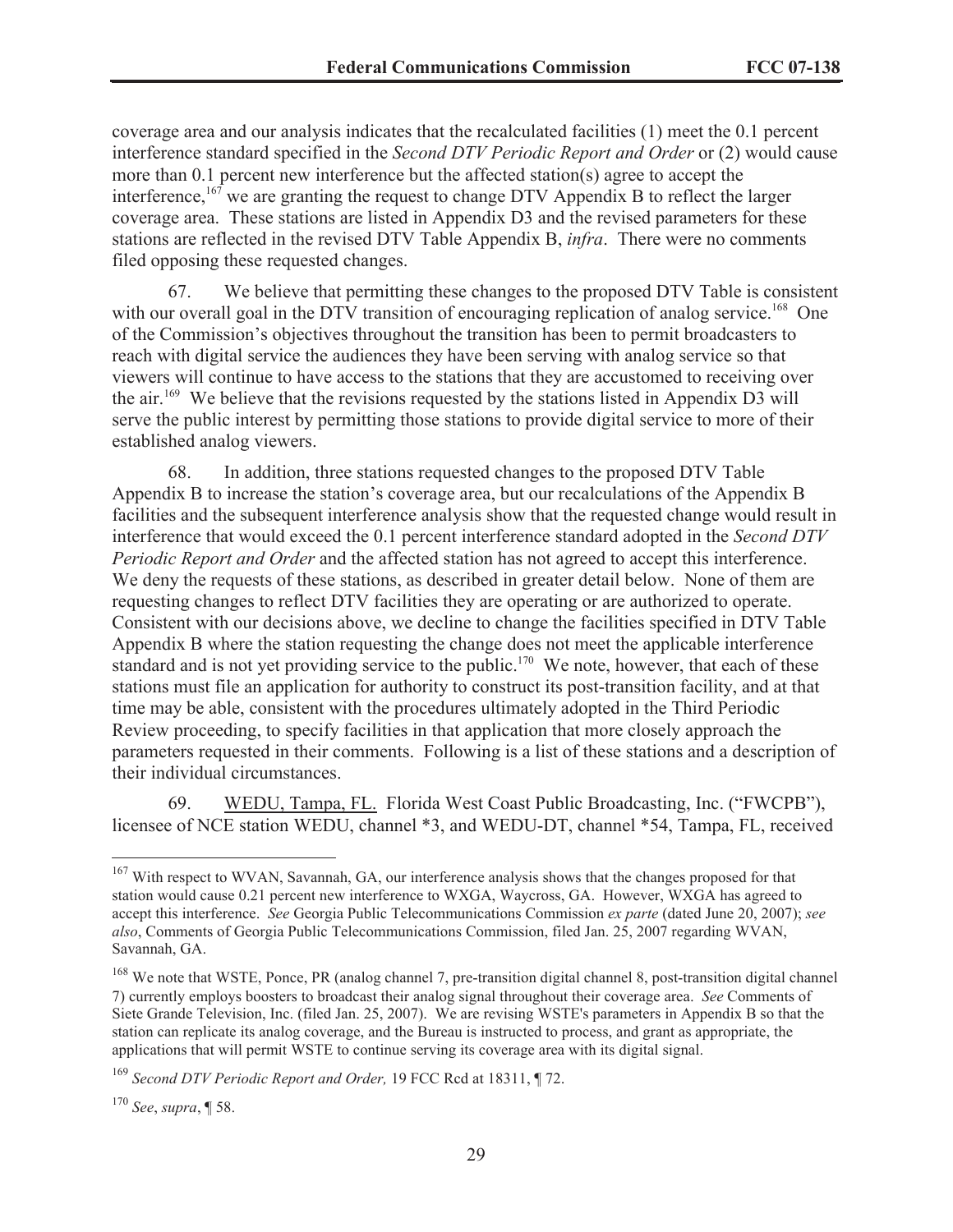channel \*13 for its TCD in the proposed DTV Table.<sup>171</sup> FWCPB requests that the proposed DTV Table Appendix B be revised to specify omnidirectional facilities for WEDU at an ERP of 40 kW.<sup>172</sup> The Commission's interference analysis based on recalculated Appendix B facilities shows that WEDU would cause 1.16 percent new interference to WTLV, Jacksonville, Florida (analog channel 12, post-transition digital channel TCD channel 13).

70. WGTV, Athens, GA. Georgia Public Telecommunications Commission ("GPTC"), licensee of NCE station WGTV, channel \*8, and permittee of WGTV-DT, channel \*12, Athens, GA, received channel \*8 for its TCD in the proposed DTV Table.<sup>173</sup> GPTC requests that the proposed parameters in DTV Table Appendix B be changed to permit WGTV to increase power and operate with an omnidirectional antenna.<sup>174</sup> The Commission's interference analysis based on recalculated Appendix B facilities shows that WGTV would cause 0.19 percent new interference to WCIQ, Mount Cheaha, Alabama (analog channel 7, post-transition digital channel 7).

71. KOED, Tulsa, OK. Oklahoma Educational Television Authority ("OETA"), licensee of NCE station KOED-TV, channel \*11, and KOED-DT, channel \*38, Tulsa, OK, received channel \*11 for its TCD in the proposed DTV Table.<sup>175</sup> OETA requests that DTV Table Appendix B be revised to reflect an increase in antenna height for KOED.<sup>176</sup> The Commission's interference analysis based on recalculated Appendix B facilities shows that the KOED would cause 0.16 percent new interference to KTUL, Tulsa, Oklahoma (analog channel 8, post-transition digital channel 10).

#### **E. Requests for Alternative Channel Assignments**

72. We will grant certain stations' requests for an alternative channel assignment, consistent with our proposal in the *Seventh Further Notice*. In paragraph 25 of the *Seventh Further Notice*, the Commission stated that it would consider requests for alternative channel assignments only from the following: (1) licensees unable to construct full, authorized DTV facilities<sup>177</sup> on the TCDs that they requested and received because, in order to avoid causing impermissible interference to other TCDs and still obtain their preferred channel, they had to agree to construct facilities on their TCD that are smaller than those to which they had certified

<sup>171</sup> *See Seventh Further Notice*, 21 FCC Rcd at 12123, App. A.

<sup>172</sup> *See* Comments of Florida West Coast Public Broadcasting, Inc., filed Jan. 24, 2007, at 4.

<sup>173</sup> *See Seventh Further Notice*, 21 FCC Rcd at 12123, App. A.

<sup>&</sup>lt;sup>174</sup> See Comments of Georgia Public Telecommunications Commission, filed Jan. 25, 2007, at 2 and Engineering Exhibit.

<sup>175</sup> *See Seventh Further Notice*, 21 FCC Rcd at 12123, App. A.

<sup>&</sup>lt;sup>176</sup> See Reply Comments of Oklahoma Educational Television Authority and Request for Acceptance of Late-Filed Pleading, filed Mar. 1, 2007, at 2-3. Although we deny this request on the grounds of impermissible interference, we also note that, because the request was filed later than the deadline for comments in this proceeding, affected stations were not afforded a full opportunity to respond.

<sup>&</sup>lt;sup>177</sup> The term "full, authorized DTV facilities" refers to the original facilities certified by the licensee in its FCC Form 381. The Commission stated in the *Seventh Further Notice* that it would not preclude requests for alternative channel assignments from licensees that modified their certified facilities after receiving a conflict letter in the first and second channel election rounds. *Seventh Further Notice*, 21 FCC Rcd at 12109, ¶ 25, n.49.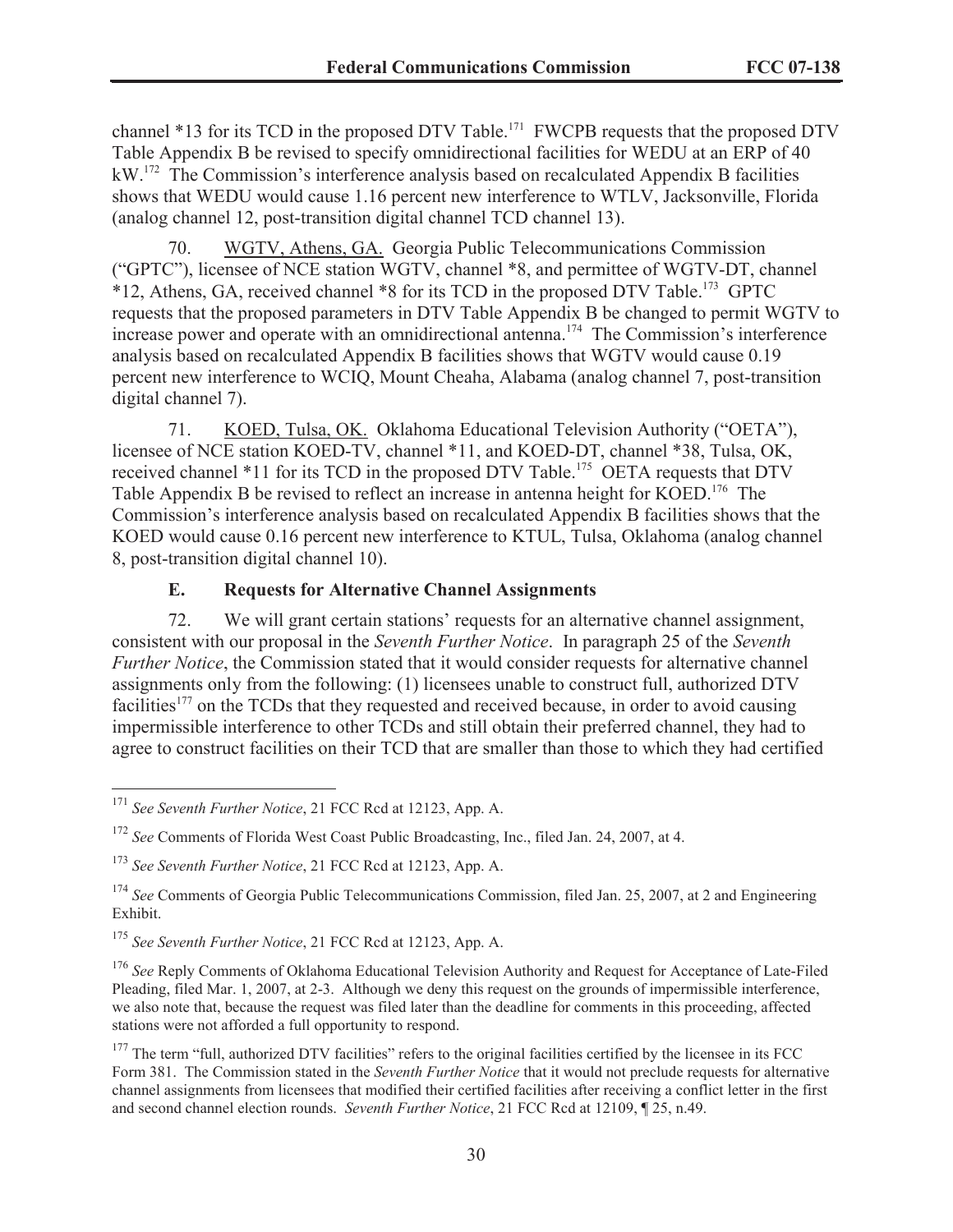on FCC Form 381;<sup>178</sup> (2) licensees with international coordination issues which the Commission has been unable to resolve with the Canadian and Mexican governments;<sup>179</sup> (3) licensees with TCDs for low-VHF channels (channels 2-6); and (4) new licensees and permittees that attained such status after the start of the channel election process and to which we assigned a TCD for post-transition DTV operations because their assigned NTSC or DTV channel was determined to cause impermissible interference to existing licensees. The Commission stated that licensees that want to change their DTV allotment, but which are not in any of these categories (*e.g.*, are technically able to construct their full, authorized DTV facilities on their existing TCD) may request a change in allotment only after the DTV Table is finalized and must do so through the existing allotment procedures.<sup>180</sup>

73. The Commission stated that any request for an alternative channel assignment must either meet the 0.1 percent additional interference standard or be accompanied by a request for a waiver of the 0.1 percent limit or the signed written consent of the affected licensee. The Commission stated that it would grant waivers of the 0.1 percent limit where doing so would promote overall spectrum efficiency and ensure the best possible service to the public, including service to local communities.<sup>181</sup>

74. We received comments filed on behalf of 22 stations requesting a change in the channel assigned to the station for post-transition operation in the proposed DTV Table. For 13 of these stations, we will grant the requested channel change. A list of the stations for which we are granting an alternative channel appears in Appendix D5, *infra*,<sup>182</sup> and we have revised the DTV Table for these stations accordingly.<sup>183</sup> For each of these stations, we believe that the circumstances described by the station are consistent with one or more of the criteria for consideration of alternative channel assignments outlined in the *Seventh Further Notice.*<sup>184</sup>

<sup>181</sup> *See Second DTV Periodic Report and Order*, 19 FCC Rcd at 18307, ¶ 65 and *Seventh Further Notice*, 21 FCC Rcd at 12109, ¶ 26.

<sup>182</sup> *See* Appendix D5, *infra.*

<sup>183</sup> *See* Appendices A and B.

<sup>184</sup> One of the requests for a new channel that we are granting herein was opposed. CBS Broadcasting, Inc., licensee of station WBBM-TV, channel 2, and WBBM-DT, channel 3, Chicago, IL, received channel 11 for its TCD in the proposed DTV Table. *See Seventh Further Notice*, 21 FCC Rcd at 12123, App. A. CBS Corporation ("CBS"), requests the substitution of Channel 12 for Channel 11 in the DTV Table. *See* Comments of CBS Corporation, filed Jan. 25, 2007. Quincy Broadcasting Company and WREX Television, LLC state in reply comments that this proposed channel substitution would cause 0.6 percent new interference to WREX, Rockford, Illinois and 0.8 percent new interference to WINM, Angola, Indiana. *See* Joint Reply Comments of Quincy Broadcasting Company and WREX Television, LLC, filed Feb. 26, 2007, engineering statement at 4. WREX states that, should the channel change be deemed acceptable by the Commission, WREX would work to resolve any conflict with WBBM. *Id*., engineering statement at 5. CBS filed supplemental comments in this proceeding disputing the Quincy/WREX interference analysis. *See* Supplemental Comments of CBS Corporation, filed Mar. 14, 2007. We have analyzed the interference using extensively tested computer software techniques, and our analysis shows that the requested (continued….)

<sup>&</sup>lt;sup>178</sup> The Commission stated in the *Seventh Further Notice* that it would consider only engineering demonstrations and not requests based on financial or other reasons. *Id*. at n.50.

<sup>179</sup> *See also* Section III.C.5., *infra* ¶ 103.

<sup>180</sup> *Seventh Further Notice*, 21 FCC Rcd at 12109, ¶ 25 (citing 47 C.F.R. § 1.420). *See also Third DTV Periodic NPRM* at ¶ 103-112 (proposing interference criteria for evaluating petitions for rulemaking requesting a new DTV allotment post-transition).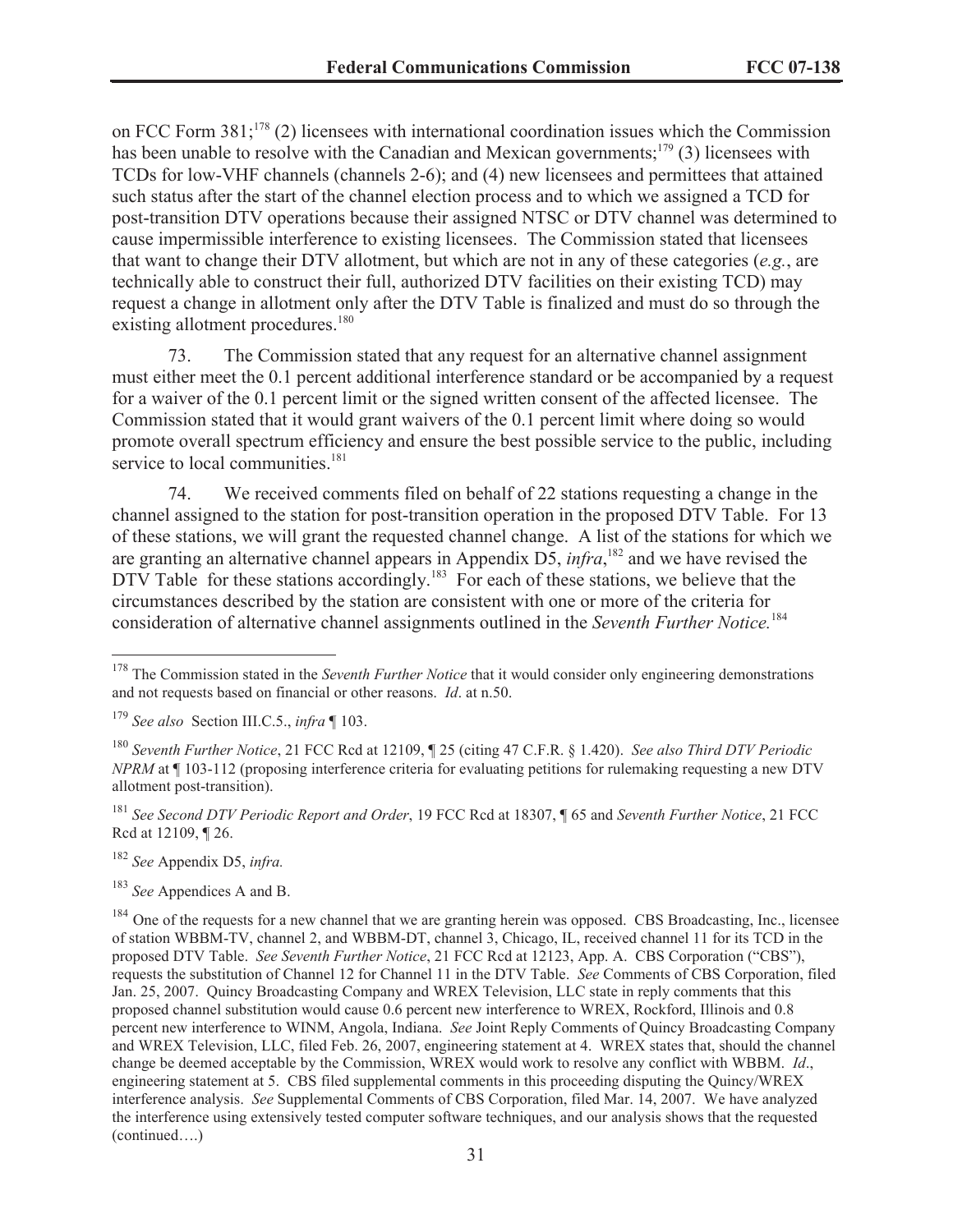Furthermore, none require waiver of the 0.1 percent interference standard, because they either do not exceed that limit or have acquired the agreement of the affected station(s).<sup>185</sup>

75. For two stations, we deny the request for an alternative channel assignment.<sup>186</sup> According to the Commission's interference analysis, the new channels requested by these stations cause interference to another station in excess of the 0.1 percent standard and there is no agreement with the affected station accepting this interference. As discussed below, we decline to waive our interference limit for these stations. Following is a brief discussion of these two stations and the relevant circumstances.

76. KCWX, Fredericksburg, TX. Corridor Television LLP, Inc., ("Corridor"), licensee of singleton station KCWX, channel 2, Fredericksburg, TX, received channel 5 for its TCD in the proposed DTV Table.<sup>187</sup> Corridor requests the substitution of channel 8 for its TCD of channel 5.<sup>188</sup> Corridor recognizes that the allotment of channel 8 to KCWX would require a waiver of the 0.1 percent interference standard, but argues that grant of a waiver would contribute to clearing the lower VHF band so that it can be used for other purposes.<sup>189</sup> In addition, Corridor states that it serves viewers in a rural area that rely more heavily on overtheair signals and that channel 8 would result in fewer signal reception difficulties for these viewers than channel 5. Corridor also argues that operation on channel 8 would reduce its operating costs. <sup>190</sup>

#### (Continued from previous page)

channel substitution for WBBM would not cause new interference in excess of the 0.1 percent interference standard. We have considered the analysis offered in the Quincy/WREX pleadings, but we note that it may be based on an incorrect method of interference calculation. We are confident that the result of our interference analysis is correct and accurately reflects the interference conditions that are expected to be present among stations. *See* ¶¶ 18-20, *supra*, for description of methodology used. Accordingly, as reflected in Appendix D5 and the DTV Table Appendix B adopted herein, we grant the WBBM request.

<sup>185</sup> Our engineering analysis does show that one of the requests we are granting herein causes new interference. Colorado Public Television, ("CPT"), licensee of NCE station KBDI-TV, channel \*12 and permittee of KBDI-DT, channel \*38, Broomfield, CO, received channel \*38 for its TCD in the proposed DTV Table. *See Seventh Further Notice*, 21 FCC Rcd at 12123, App. A. CPT requests the substitution of Channel \*13 for Channel \*38 for KBDI. The Commission's engineering analysis shows that this substitution would cause 1.17 percent new interference to KTNE, Alliance, NE. However, KTNE has agreed to accept this interference. *See* Colorado Public Television *ex parte* (dated June 21, 2007) at 1. Accordingly, we grant the requested substitution. We note that the Commission recently denied KBDI's request for a waiver of the July 1, 2006 "use or lose" deadline on the ground that KBDI did not submit a showing claiming financial hardship. *See Use or Lose Order*, *supra* note 30, at ¶ 121. In that Order, the Commission stated that KBDI would lose interference protection to the unused portion of the applicable replication/maximization coverage area and the ability to carry over interference protection to the station's unserved DTV service area on the post-transition channel. *Id*. at ¶ 123. CPT filed a petition for reconsideration of the *Use or Lose Order* decision. *See* Petition for Reconsideration of Colorado Public Television, MB Dockets No. 03-15, 87- 268, filed June 18, 2007.

<sup>186</sup> An additional licensee, Gilmore Broadcasting Corporation, filed reply comments requesting an alternative channel assignment for WEHT, Evansville, Indiana. *See* Reply Comments of Gilmore Broadcasting Corporation, filed Feb. 26, 2007. Because this request was raised in reply comments, thereby not affording affected stations a full opportunity to comment, we address this request for WEHT in the *Eighth Further Notice* herein.

<sup>187</sup> *See Seventh Further Notice*, 21 FCC Rcd at 12123, App. A.

<sup>188</sup> *See* Comments and Waiver Request of Corridor Television LLP, filed Jan. 9, 2007.

<sup>189</sup> *Id.* at 3.

<sup>190</sup> *Id.* at 3-4.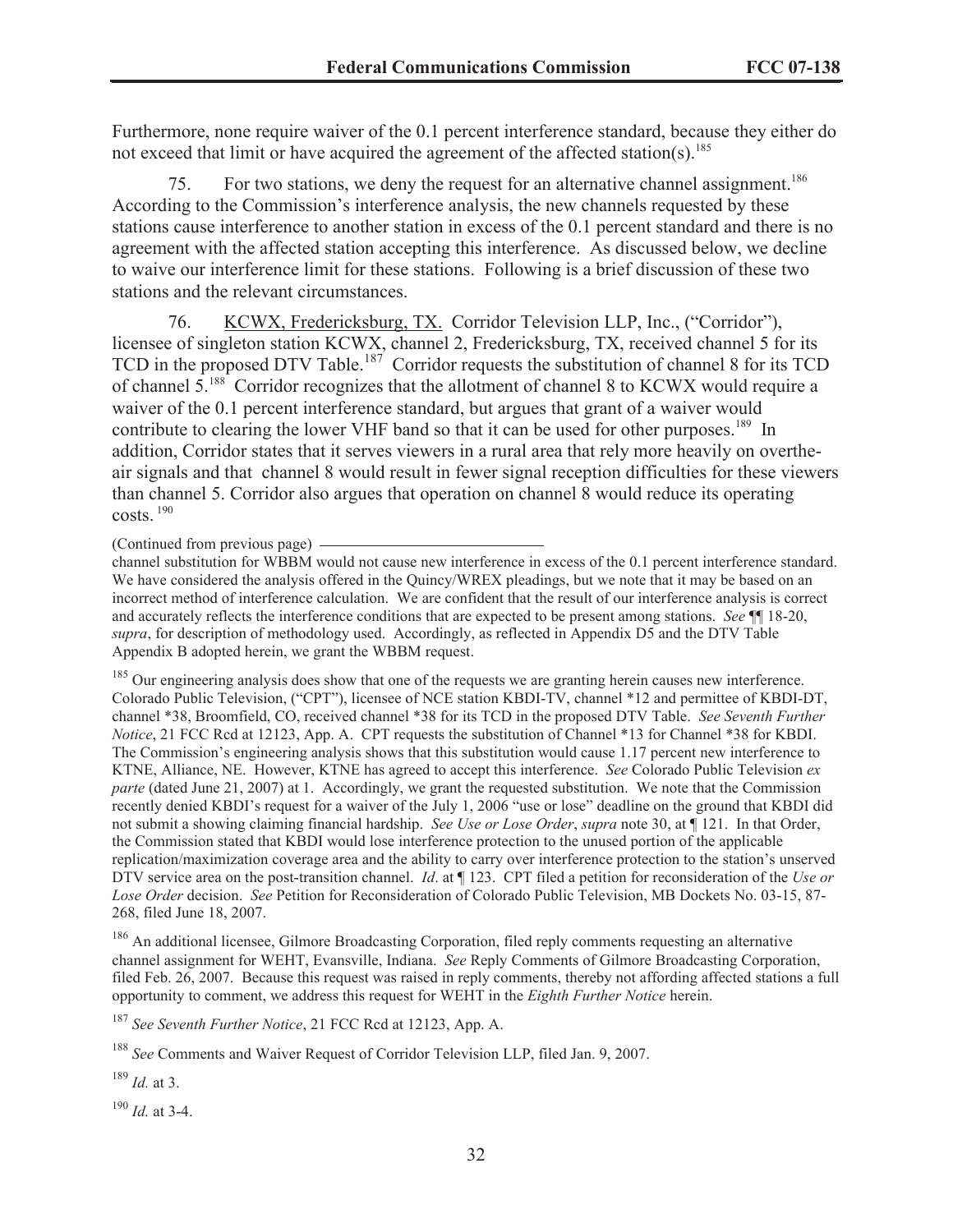77. Corridor argues that, with respect to new channel allotments after the transition, the Commission proposed to utilize an interference protection requirement based on engineering criteria (*e.g*., permissible interference), rather than geographic spacing, and to use an interference standard of 0.5 percent.<sup>191</sup> Corridor argues that this proposed standard should be given significant weight in considering requests to waive the 0.1 percent standard in connection with the TCD selection process. The Commission's interference analysis shows that the requested change would cause 0.79 percent interference to KTBC, Austin, Texas (analog channel 7, posttransition digital channel 7) and 0.47 percent interference to NCE station KLRN, San Antonio, Texas (analog channel 9, post-transition digital channel 9). KTBC License, Inc., licensee of KTBC, filed an opposition to Corridor's request to waive the 0.1 percent interference limit.<sup>192</sup> In addition, Alamo Public Telecommunications Council, licensee of KLRN, filed an opposition to Corridor's request, also arguing that Corridor should not receive a waiver of the 0.1 percent interference standard.<sup>193</sup>

78. We note that the 0.5 percent standard is only a proposal and a different standard could be adopted.<sup>194</sup> Moreover, the new interference caused to KTBC, 0.79 percent, not only significantly exceeds the current 0.1 percent interference standard applied to channel substitution requests, it also exceeds even the proposed 0.5 percent standard. In view of the significant level of impermissible interference caused by the proposed KCWX channel substitution, we decline to waive our interference limit in this situation. We do not believe that a waiver in these circumstances would promote overall spectrum efficiency or ensure the best possible television service to the public or the local community.

79. WMYT, Rock Hill, SC. WMYT-TV, Inc., ("WMYT"), licensee of station WMYT-TV, channel 55, and permittee of WMYT-DT, channel 39, Rock Hill, SC, received channel 39 for its TCD in the proposed DTV Table.<sup>195</sup> WMYT requests the substitution of Channel 46 for its TCD of Channel 39.<sup>196</sup> WMYT argues that Channel 46 is fully spaced to other stations, while Channel 39 is short-spaced to two stations. WMYT also argues that the station would cause less interference on Channel 46 at its preferred ERP than it does at the lower assigned ERP on Channel 39. In addition, WMYT states that operation on Channel 46 would permit it to serve up to 500,000 additional viewers. The Commission's interference analysis shows that the requested change would cause 0.64 percent new interference to WYCW, Asheville, NC (analog 62, post-transition digital channel 45).<sup>197</sup>

<sup>191</sup> *See* Comments of Corridor Television LLP, filed June 12, 2007, at 5 (citing *Third DTV Periodic Review NPRM* at ¶¶ 104,105).

<sup>&</sup>lt;sup>192</sup> See Opposition of KTBC License, Inc. to Comments and Waiver request of Corridor Television LLP, filed July 24, 2007.

<sup>193</sup> *See* Comments of Alamo Public Telecommunications Council, filed June 27, 2007, at 4.

<sup>194</sup> *See Third DTV Periodic Review NPRM* at ¶ 104.

<sup>195</sup> *See Seventh Further Notice*, 21 FCC Rcd at 12123, App. A.

<sup>196</sup> *See* Comments of WMYT-TV, Inc., filed Jan. 25, 2007.

<sup>&</sup>lt;sup>197</sup> WVVA Television, Inc. filed reply comments opposing the WMYT channel change request on the ground that it would cause new interference to WVVA, Bluefield, West Virginia in excess of the 0.1 percent interference threshold. *See* Reply Comments of WVVA Television, Inc., filed Feb. 26, 2007. However, the Commission's (continued….)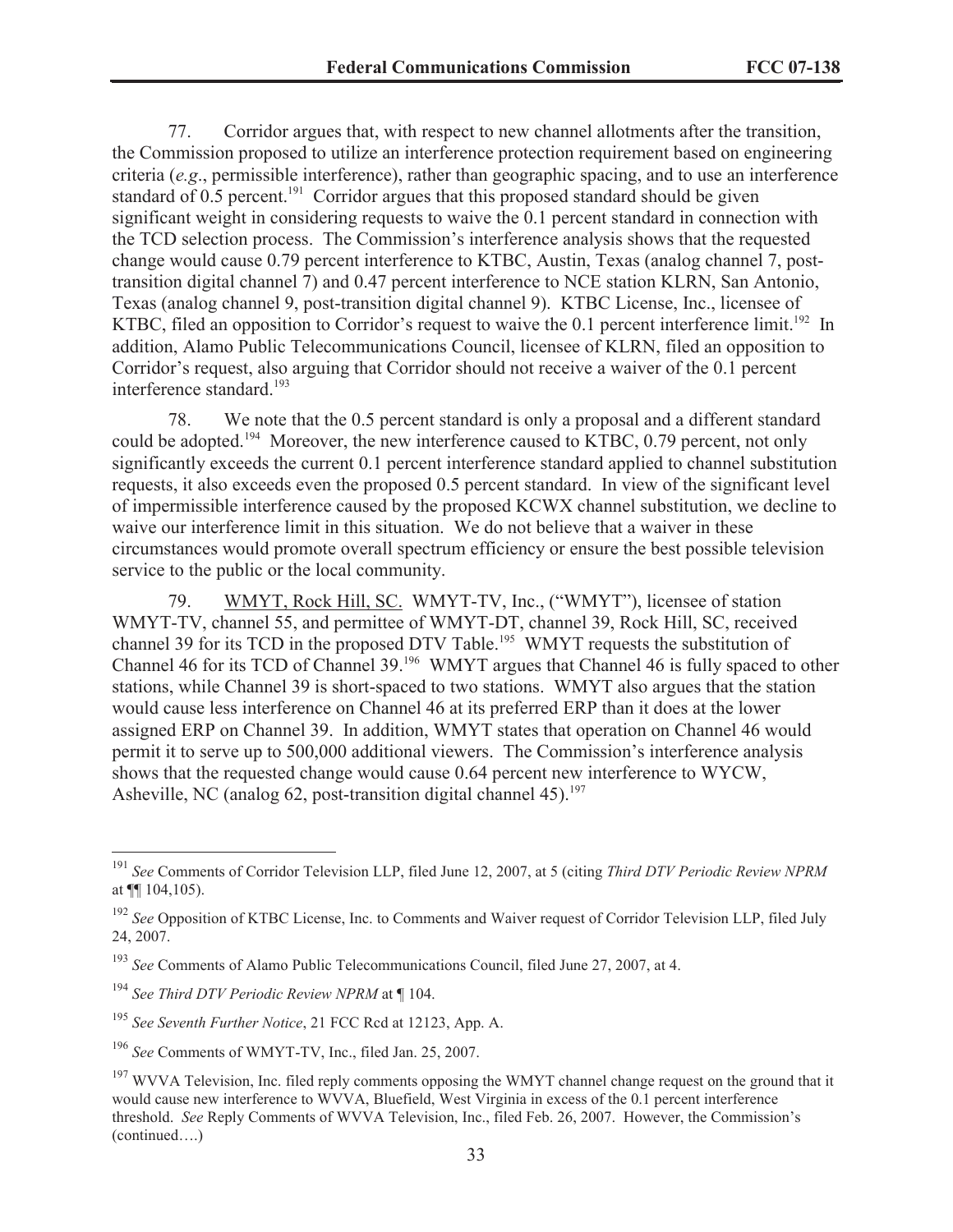80. In view of the level of interference caused to WYCW, we do not believe it is appropriate to waive our interference standard in this situation. The level of interference caused is far in excess of the applicable 0.1 percent standard. In addition, the new interference caused to WYCW of 0.64 percent exceeds even the 0.5 percent new interference standard we proposed apply to new channel allotments after the transition.<sup>198</sup> As we concluded with respect to the proposed channel substitution of KCWX, *supra*, <sup>199</sup> in view of the significant level of impermissible interference that would be caused by the WMYT request we do not believe that a waiver of our interference standard would promote our overall spectrum efficiency or ensure the best service to the public.

# **F. Additional Requests to Change Appendix B Facilities**

#### **1. Antenna Information**

81. We deny the requests of certain stations seeking to add antenna identification numbers to the proposed post-transition DTV Table Appendix B. Several stations requested that we change the proposed DTV Table Appendix B to include such antenna identification numbers.<sup>200</sup> In developing the proposed post-transition DTV Table Appendix B, we did not include any antenna identification number for stations operating with an omnidirectional antenna. An omnidirectional antenna provides the same power level in every azimuthal direction and antenna identification numbers are only used for directional antennas in order to determine the different power levels in each direction. Accordingly, where stations request the addition of an antenna identification number to Appendix B, we will not make that change if our database indicates that the station is authorized for an omnidirectional antenna.

82. In addition, Scripps Howard Broadcasting requests that we change Appendix B for KNXV, Phoenix, Arizona and WCPO, Cincinnati, Ohio to reflect an antenna pattern value of "1" for 110 degrees.<sup>201</sup> Trinity Broadcasting of Indiana, Inc. makes a similar request for WCLJ, Bloomington, Indiana.<sup>202</sup> The channel allotments for KNXV and WCLJ are based on the use of omnidirectional antennas, so we will delete the antenna identification number in Appendix B for these stations. For WCPO, the correct 110 degree value of 1 was used when we generated Appendix B and we will correct the antenna pattern in the FCC's CDBS database. Finally, Griffin Tulsa II Licensing, LLC requests that we change Appendix B for KQCW, Muskogee, OK to reflect a relative field value of "0.958" instead of "0.096" in the reference pattern at 280 degrees.<sup>203</sup> We have made this change and it is reflected on Appendix B, *infra*.

(Continued from previous page)

<sup>199</sup> *See*, *supra*, ¶ 76.

<sup>200</sup> *See* 17 stations listed on Appendix D6, *infra*.

<sup>201</sup> *See* Comments of Scripps Howard Broadcasting Company, filed Jan. 25, 2007.

interference analysis shows that the WMYT channel change request would not exceed this interference limit. As we deny the WMYT request on other grounds, we will not address further the WVVA reply comments.

<sup>198</sup> *Third DTV Periodic Review NPRM* at ¶ 104.

<sup>202</sup> *See* Comments of Trinity Christian Center of Santa Ana, Inc., Jacksonville Educators Broadcasting, Inc., Trinity Broadcasting of Indiana, Inc., and National Minority TV, Inc., filed Jan. 25, 2007.

<sup>203</sup> *See* Comments of Griffin Tulsa II Licensing, LLC, filed Jan. 25, 2007.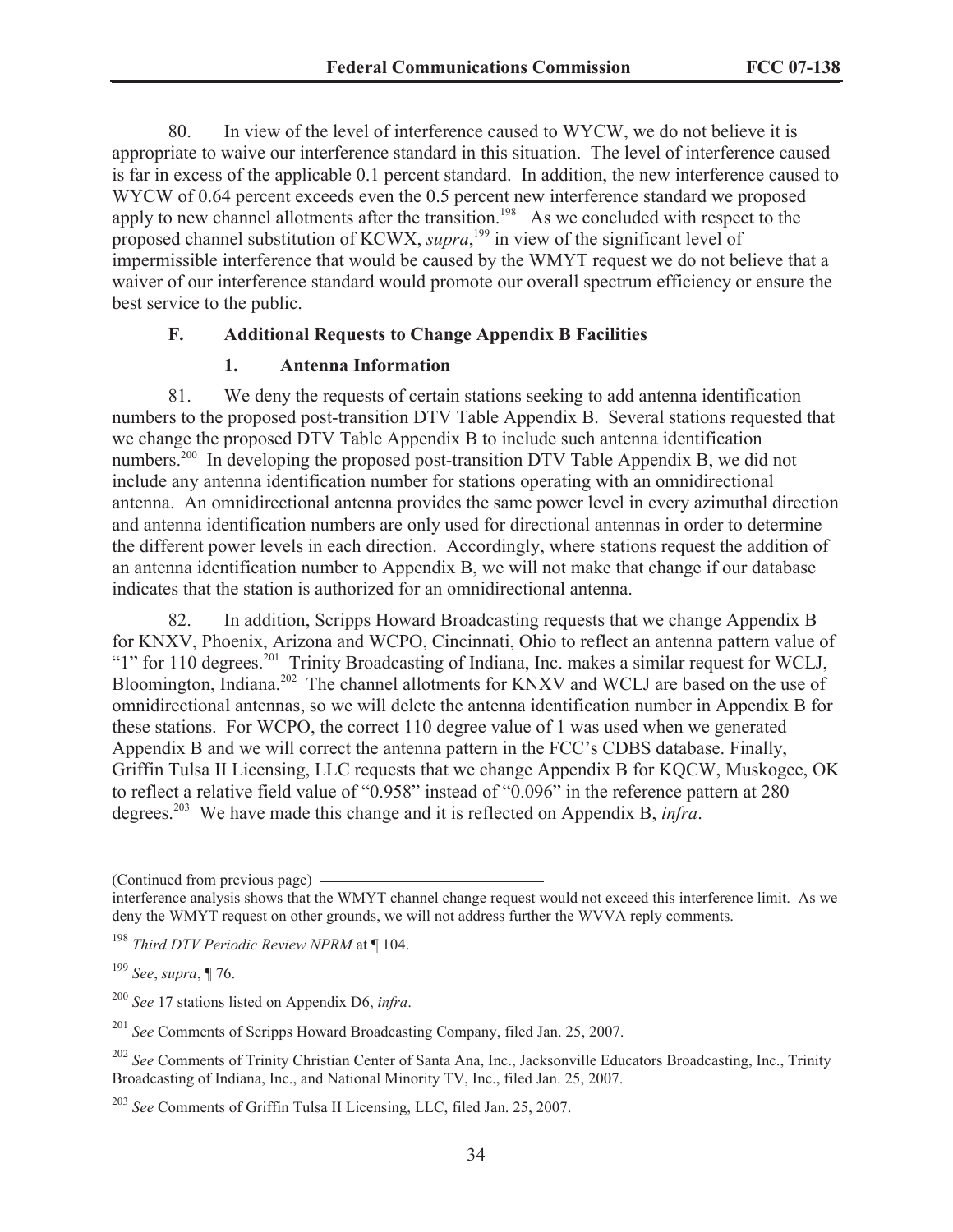# **2. Speculative Requests to Change Appendix B Facilities**

83. We reject the premature or incomplete requests of certain stations seeking changes to their facilities as proposed in the post-transition DTV Table Appendix B when these changes pertain to speculative future events or could best be accomplished through the upcoming application process. These requests are not for modifications of the coverage area as defined by the proposed DTV Table Appendix B to match authorized or licensed coverage. Instead, these stations comment that they may be unable to serve the coverage area, which is described in the proposed DTV Table Appendix B, on their post-transition channel due to differences in station parameters on the new channel or different equipment the station would like to use.<sup>204</sup> These are changes that should be requested in an application to construct or modify post-transition facilities on the new channel filed consistent with the procedures and standards for such applications adopted in the Third DTV Periodic Review proceeding,<sup>205</sup> including compliance with the filing freeze and interference standard.<sup>206</sup>

84. Commenters notified the Commission of possible future changes to the parameters for 13 stations.<sup>207</sup> In general, these commenters anticipate filing requests for changes to station parameters in the future, but do not yet have all of the information necessary to request changes at this time.<sup>208</sup> In addition, in cases where a station certified to replication facilities or will not use its current DTV channel for post-transition operations, some stations comment that they may not be able to construct the precise facilities specified in the proposed DTV Table

<sup>&</sup>lt;sup>204</sup> For example, stations returning to their analog channel have requested that the Commission recalculate their station parameters in Appendix B now based on parameters that will be different for use of the analog channel for digital service (such as the HAAT of the analog antenna). *See*, *e.g*., Comments of Twin Cities Public Television, Inc. ("Twin Cities"), filed Jan. 25, 2007 at 4; Comments of Prime Time Christian Broadcasting, Inc. ("PTCB"), filed Jan. 25, 2007, at 1.

<sup>205</sup> *See* 47 C.F.R. §§ 73.1690(b), 73.3533(a), 73.3538; and proposed post-transition application rules and procedures; *Third DTV Periodic Review NPRM* at ¶¶ 92-93.

<sup>206</sup> *See* discussion of freeze and interference standard *¶* 7 note 11 *supra.* 

<sup>207</sup> *See* Comments of Pappas Entities, filed Jan. 25, 2007, at 4-5 (relating to station KSWT-DT, Yuma, AZ) and at 6 (relating to station KDBC-DT, El Paso, TX); Comments of Mission Broadcasting Inc. ("Mission"), filed Jan. 25, 2007, at 6-7 (relating to station KJTL-DT, Wichita Falls, TX) and at 10 (relating to WFXP-DT, Erie, PA); *See* Comments of Twin Cities, at 3 (relating to NCE station KTCI-DT, St. Paul, MN); Comments of The Arizona Board of Regents ("Arizona Board"), filed Jan. 25, 2007, at 1 (relating to NCE station KAET-DT, Phoenix, AZ); Comments of Barrington Peoria License LLC ("Barrington Peoria"), filed Jan. 25, 2007, at 1 (relating to NCE station WHOI-DT, Peoria, IL); Comments of the Board of Trustees of Northern Michigan University ("Northern Michigan"), filed Jan. 10, 2007, at 2 (relating to NCE station WNMU-DT, Marquette, MI); Comments of Puerto Rico Public Broadcasting Corporation, filed Jan. 25, 2007 (relating to station WIPR-DT, San Juan, PR); Comments of PTCB at 1 (relating to station KPCB-DT, Snyder, TX, whose proposed post-transition DTV Appendix B facilities accurately reflect the coverage of the KPCB certified construction permit); Comments of CBS Corporation ("CBS"), filed Jan. 25, 2007, at 4 (relating to station KCBS-DT, Los Angeles, CA); and Comments of Tribune Broadcasting Company ("Tribune"), filed Jan. 29, 2007, at 5 (relating to stations WGNO-DT and WNOL-DT, New Orleans, LA). *See also* note 219 and note 221, *infra*.

<sup>208</sup> *See*, *e.g.*, Comments of Pappas Entities at 4-5 (stating intent to duplicate its analog facilities for KSWT-DT) and at 6 (speculating possible need for new site for KDBC-DT); Comments of Mission at 6-7 and at 10 (stating future intent to modify KJTL-DT and WFXP-DT); and Comments of Tribune at 3 (stating intent to apply for different facilities not yet determined for WGNO-DT and WNOL-DT, both of which were destroyed by Hurricane Katrina). On July 23, 2007, Tribune filed an ex parte specifying the new parameters for these stations. *See* Tribune *ex parte* (dated July 23, 2007).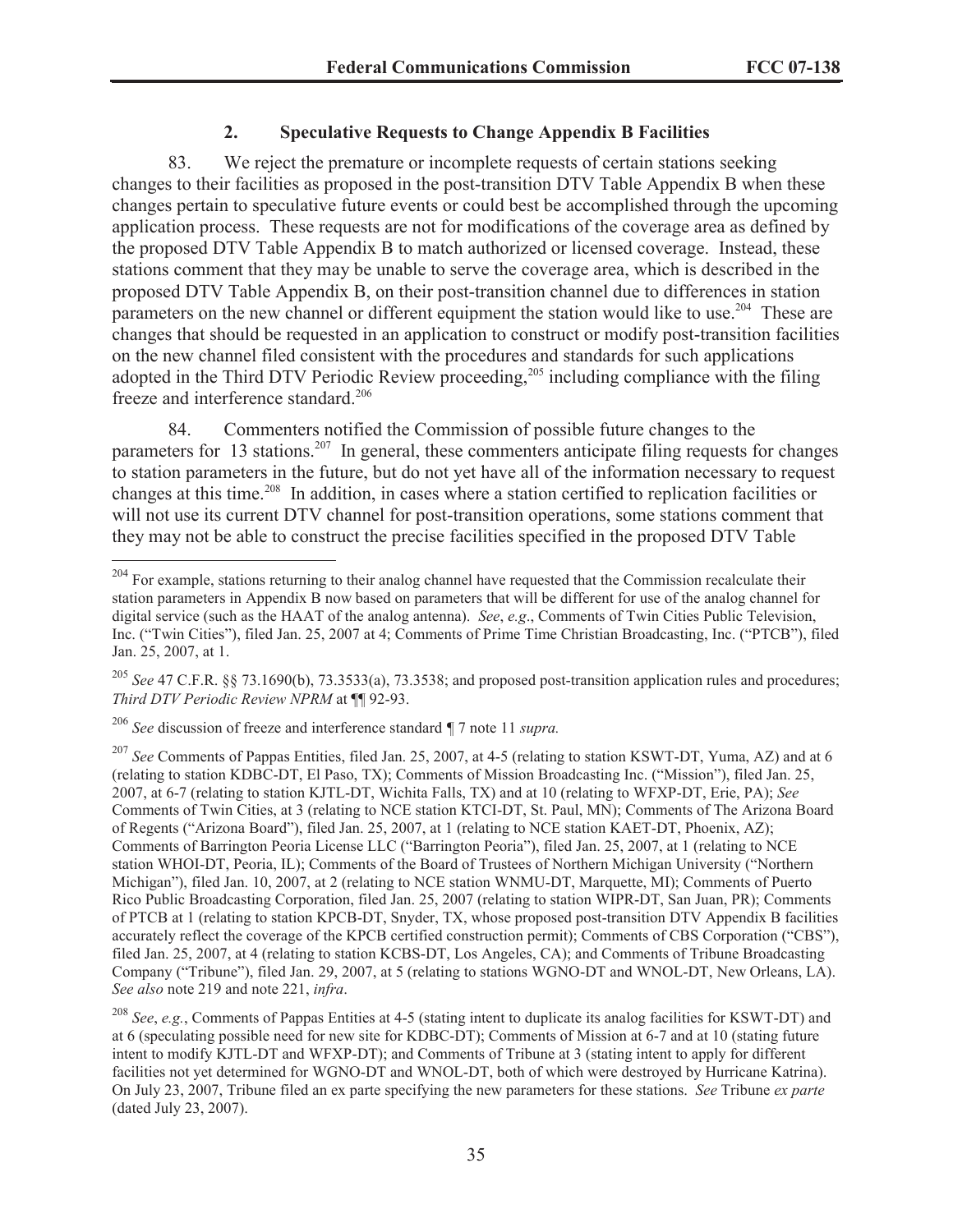Appendix  $B<sup>209</sup>$  In general, these stations note that, while the station seeks to serve the same coverage area on the post-transition channel as defined by the facilities specified in Appendix B, the station will operate with different equipment and/or other parameters on the channel than those specified in Appendix  $B<sup>210</sup>$  We find that these speculative or incomplete requests are not yet ripe for Commission action. If and when these stations need to request changes to station parameters and have full information regarding the nature of the changes, the station should file a request following the procedures appropriate for the change requested.

85. In response to these premature or speculative requests to modify facilities, we refer commenters to our discussion in the *Third DTV Periodic Review NPRM* concerning the rules and procedures for filing applications for construction permits to build stations' posttransition (DTV) facilities and to request authorization to maximize facilities.<sup>211</sup> We remind stations that they must file construction permit or modification applications (*i.e.*, FCC Form 301 or 340) if they need to request authority to construct or modify their post-transition facilities.<sup>212</sup> Moreover, in the *Third DTV Periodic Review NPRM*, the Commission proposed that stations must limit their applications to those facilities specified in the new DTV Table Appendix B and that applications requesting facilities that would serve a larger area than stations' new DTV Table Appendix B facilities would not be accepted.<sup>213</sup> Stations that wish to apply for reduced facilities may do so, but must comply with the reduction standard ultimately adopted in the Third DTV Periodic Report and Order.<sup>214</sup>

86. The appropriate rules, procedures and timing for filing these applications will depend on whether the station will be using its current DTV channel or another channel for posttransition operations. Stations KSWT-DT, KDBC-DT, KJTL-DT and WFXP-DT will use their current DTV channel for post-transition operations.<sup>215</sup> These stations, and others that seek to modify their facility on their current DTV channel, may file an application at any time, provided they comply with the relevant interference standard and do not violate the filing freeze. In

<sup>212</sup> *See* 47 C.F.R. §§ 73.1690(b), 73.3533(a), 73.3538.

<sup>&</sup>lt;sup>209</sup> For example, Pappas Entities, which certified to replication facilities for KSWT-DT, argues in its comments that it is virtually impossible for a VHF directional antenna to duplicate exactly the directional pattern originally designed for a UHF antenna. As noted in ¶ 29, *supra*, this issue was addressed in the *Third DTV Periodic Review NPRM* at  $\P$ [92-93 (proposing post-transition application rules and procedures).

<sup>210</sup> *See*, *e.g.*, Comments of Twin Cities at 3 (stating intent to use another station's existing antenna for KTCI-DT); Comments of Arizona Board at 1 (stating intent to use its analog channel's existing antenna for KAET-DT); Comments of Barrington Peoria at 1 (stating intent to use its analog channel's existing top-mounted antenna site for WHOI-DT); Comments of Northern Michigan at 2 (stating intent to use its analog channel's existing antenna site for WNMU-DT); Comments of PTCB at 1 (stating intent to use its analog channel's parameters for KPCB-DT); and Comments of CBS at 4 (stating intent to use another station's parameters for KCBS-DT).

<sup>211</sup> *See Third DTV Periodic Review NPRM* at ¶¶ 92-93.

<sup>213</sup> *See Third DTV Periodic Review NPRM* at ¶ 93.

<sup>&</sup>lt;sup>214</sup> The *Third DTV Periodic Review NPRM* has proposed that if a station is unable to build precisely the facilities specified in the new post-transition DTV Table Appendix B, then it must apply for facilities that reduce by no more than five percent from those Appendix B facilities with respect to predicted population. *See Third DTV Periodic Review NPRM* at ¶ 94. For example, PTCB may apply for reduced facilities for KPCB at the appropriate time. *See*  PTCB Comments at 1.

<sup>215</sup> *See* Appendix A.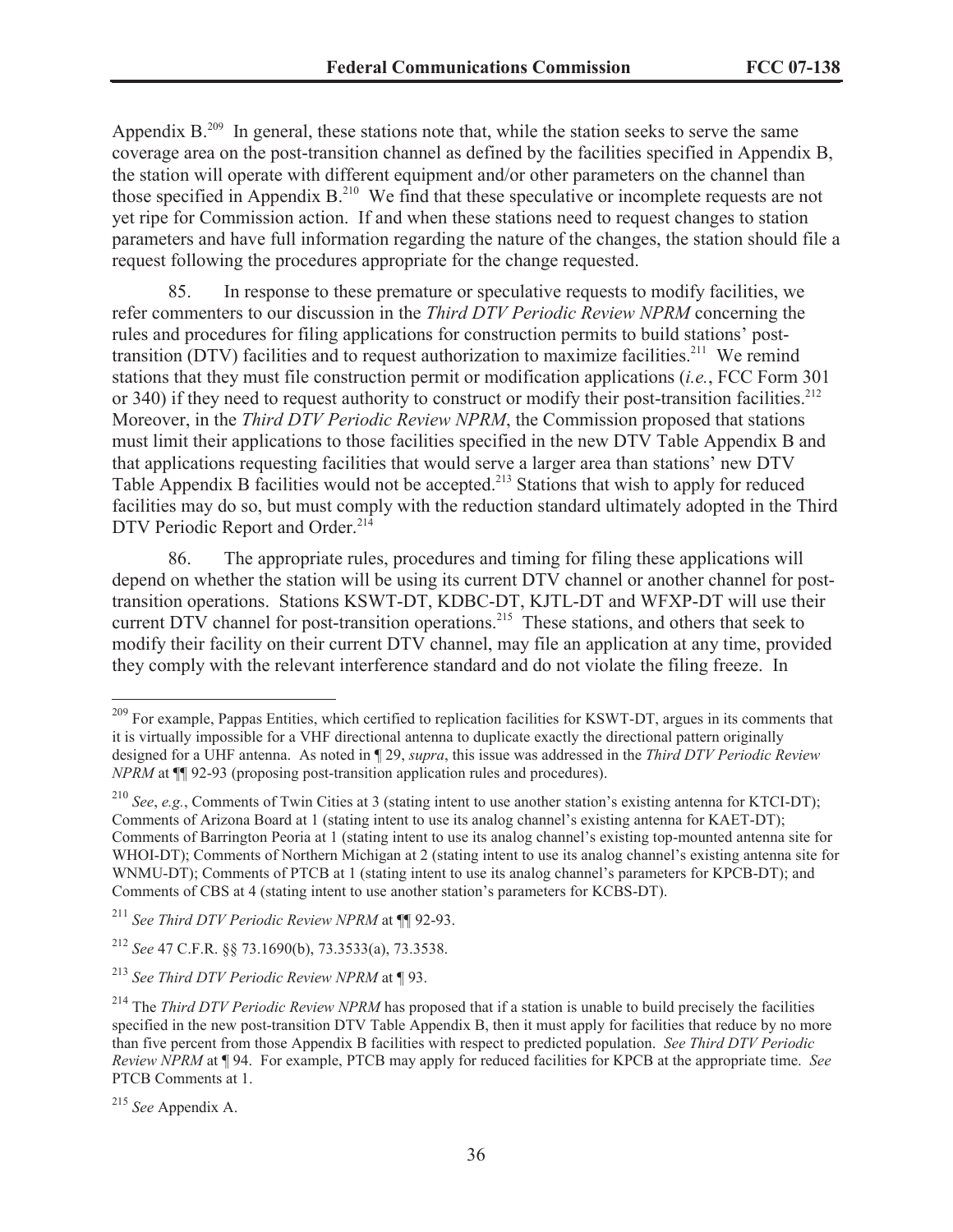response to Pappas Entities' request for clarification on this issue,<sup>216</sup> we note that the filing freeze does not preclude the filing of an application to modify a construction permit to specify facilities listed for the station in the post-transition DTV Table Appendix B. Accordingly, Pappas can file for modification based on current rules and procedures and does not need a waiver of the freeze. However, to the extent that Pappas seeks a change in its post-transition DTV facilities that would result in an expanded or shifted coverage area, such a change would violate the filing freeze and Pappas must wait until the freeze is lifted to make such a request.

87. Stations KTCI-DT, KAET-DT, WHOI-DT, WNMU-DT, KPCB-DT, WIPR-DT, and KCBS-DT will use a different channel from their current DTV channel for post-transition operations.<sup>217</sup> These stations, and others that seek to use their analog channel or a new channel for post-transition operations, may not file an application to construct their post-transition facilities until the final post-transition rules and procedures are established by the Report and Order in the Third DTV Periodic Review proceeding.<sup>218</sup> We recognize that these stations may need to request different parameters from those specified in the post-transition DTV Table Appendix B, even though these stations are not seeking to change the coverage area of their posttransition channel. These stations should address this situation in their applications for their post-transition channels. If a station that is moving to a different channel for post-transition use determines that the parameters necessary to serve the coverage area specified in the posttransition DTV Table Appendix B differ from those specified in the post-transition DTV Table Appendix B, it should apply for those changes in its application. The Commission will evaluate those applications using the interference standard and other processing standards adopted in the Third DTV Periodic Report and Order.

88. We note that some commenters have asked for changes to the proposed posttransition DTV Table Appendix B facilities to conform to specific parts of their licensed or authorized facilities.<sup>219</sup> Although we are allowing stations to change their certifications and posttransition DTV Table Appendix B facilities to reflect an existing license or authorization, $^{220}$ 

<sup>216</sup> Comments of Pappas Entities at 4-5. Pappas seeks guidance on how to modify its construction permit for KSWT-DT to make it reflect the facilities listed in the post-transition DTV Table Appendix B, consistent with the filing freeze.

<sup>217</sup> *See* Appendix A.

<sup>218</sup> *Third DTV Periodic Review NPRM* at ¶ 94.

<sup>&</sup>lt;sup>219</sup> For example, NJPBA is asking to change the transmitter site coordinates of NCE station WNJT-DT, Trenton, NJ to reflect those granted in the station's DTV license, FCC File No. BMPEDT-20030224AAF; however, it does not ask to change all of its facilities to match its DTV license. *See* Comments of New Jersey Public Broadcasting Authority ("NJPBA"), filed Jan. 25, 2007, at 2 and n.1. Similarly, Ebenezer Broadcasting Group, Inc. asks to change the coordinates of WIDP-DT, Guayama, PR to match those of the site currently authorized in its DTV construction permit, FCC File No. BPCDT-19991029AHA, but does not ask to change all of the parameters in Appendix B to match that DTV CP. *See* Comments of Ebenezer Broadcasting Group, Inc., filed February 23, 2007. In addition, Pappas Telecasting of Central Nebraska, L.P. asks to change the coordinates for KWNB, Hayes Center, NE to conform to the coordinates specified in the construction permit for KWNB-DT, FCC File No. BPCDT-19991101AIJ, but does not ask to change all of the Appendix B parameters to match that construction permit. *See* Comments of Pappas Entities, filed January 25, 2007, at 2, 5-6.

<sup>220</sup> *See* Section III.C., *supra*.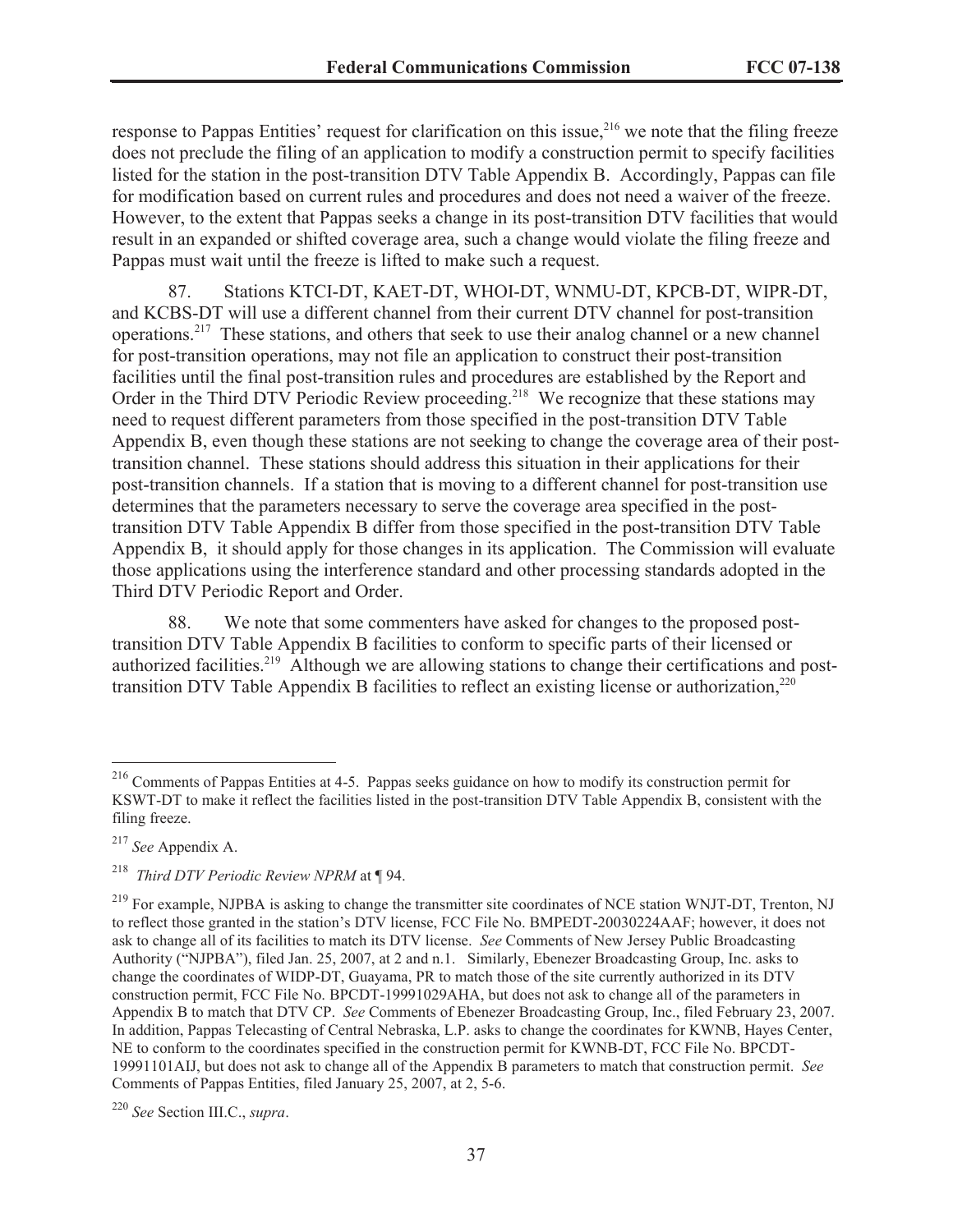stations must conform to all portions of that license or authorization and may not choose various parts of that license or authorization.<sup>221</sup>

89. WGNO and WNOL, New Orleans, LA. Tribune Television New Orleans, Inc. ("Tribune"), licensee of station WGNO, channel 26, and permittee of WGNO-DT, channel 15, New Orleans, LA, received channel 26 for its TCD in the proposed DTV Table.<sup>222</sup> Tribune is also the licensee of station WNOL, channel 38, and permittee of WNOL-DT, channel 40, New Orleans, LA, which received channel 15 for its TCD in the proposed DTV Table.<sup>223</sup> Tribune states that the analog and digital transmission facilities of both of these stations were destroyed by Hurricane Katrina.<sup>224</sup> Tribune states that it has worked to resume and then improve reducedpower analog operations for both stations but that it has not yet been able to restore DTV operations. Tribune is evaluating alternative sites for the DTV operations of these stations and recently reported that it has finalized negotiations to relocate the digital operations of the stations to another tower.<sup>225</sup> Tribune recently filed an *ex parte* to request that the proposed DTV allotments for WGNO and WNOL be changed to reflect the technical parameters for the facilities it will construct at the new site.<sup>226</sup> The Commission is committed to continuing to work with stations affected by Hurricane Katrina to help those stations commence or re-commence operations. Because this request applies to post-transition operations, we will offer the proposal for further comment in the *Eighth Further Notice* herein.<sup>227</sup>

# **3. Proposals Subject to the Filing Freeze**

90. We deny the requests of stations seeking a waiver of the filing freeze, except for one station which has demonstrated unique circumstances. Seven stations filed comments requesting a change in and/or expansion of the facilities specified in the proposed post-transition DTV Table Appendix B that is inconsistent with the August 2004 filing freeze.<sup>228</sup> This freeze on the filing of certain applications was imposed to provide for a stable database while the Commission developed the post-transition DTV Table.<sup>229</sup> The freeze precludes any expansion of

<sup>&</sup>lt;sup>221</sup> In its comments, the South Dakota Board of Directors for Educational Telecommunications ("SDBD") requests changes to DTV Appendix B for several stations. For four of these stations, SDBD requests only a change in the coordinates specified in Appendix B: KBHE, Rapid City, SD; KDSD, Aberdeen, SD; KPSD, Eagle Butte, SD; and KZSD, Martin, SD. *See* Comments of South Dakota Board of Directors for Educational Telecommunications, filed January 10, 2007. It appears from these comments that for these four stations SDBD wants to adjust the station coordinates but still retain the larger coverage area for the station provided on Appendix B rather than change Appendix B to reflect the smaller coverage area provided in the station authorization. If so, these are changes that may be accomplished through the application process. Accordingly, we decline to make the requested coordinate changes for these four stations at this time in order to preserve for these stations the larger coverage area provided in Appendix B. These stations may file applications for the new coordinates they request.

<sup>222</sup> *See Seventh Further Notice*, 21 FCC Rcd at 12123, App. A.

<sup>223</sup> *See id*.

<sup>224</sup> *See* Reply Comments of Tribune Broadcasting Company ("Tribune"), filed Jan. 29, 2007 at 5.

<sup>225</sup> *See* Tribune *ex parte* (dated June 15, 2007).

 $226$  Ex parte Comments of Tribune (dated July 23, 2007).

<sup>&</sup>lt;sup>227</sup> See Eighth Further Notice, infra, describing Tribune's proposed parameters, and requesting comment thereon.

<sup>228</sup> *See August 2004 Filing Freeze PN*, *supra* note 11.

<sup>229</sup> *Id*.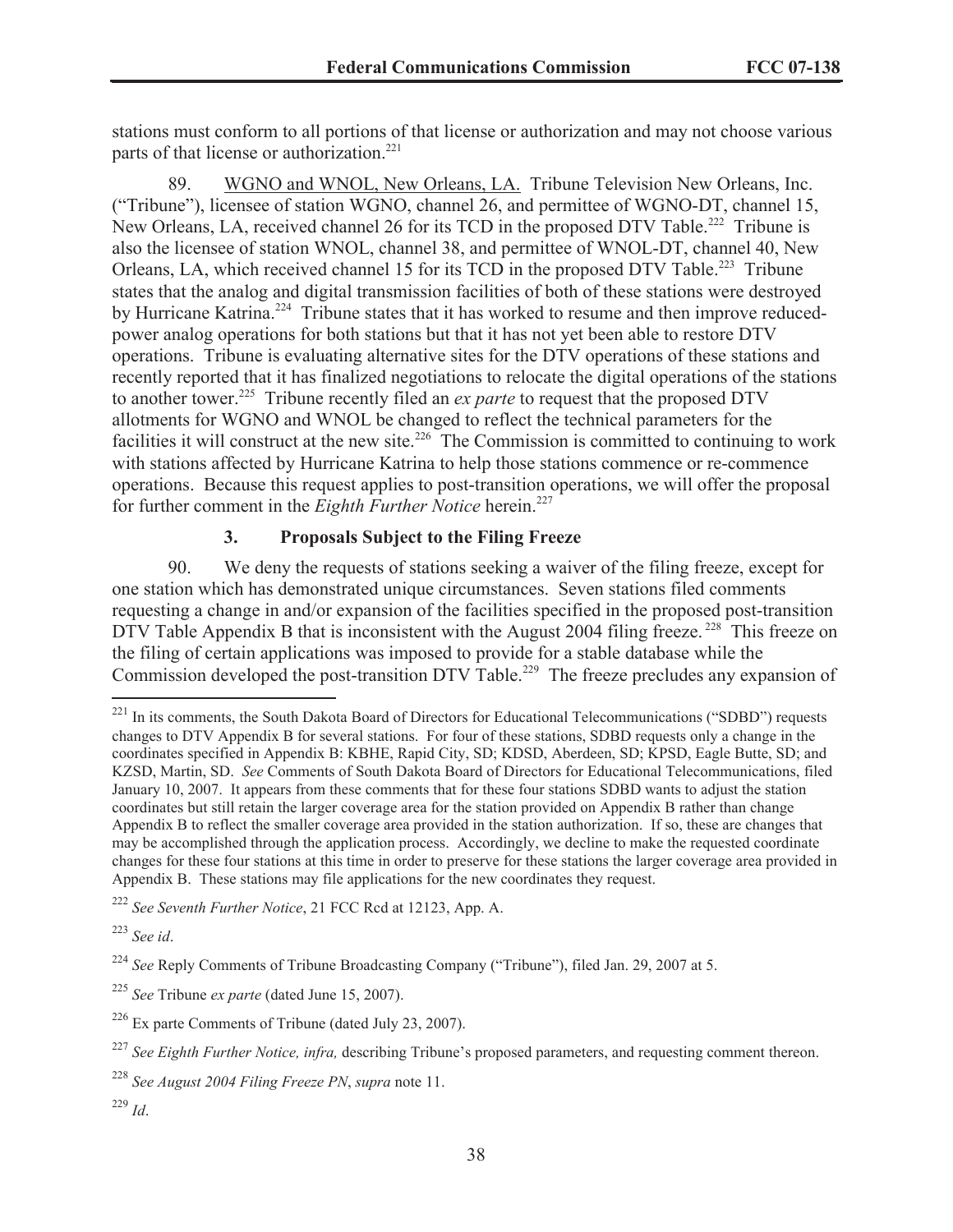a station's post-transition noise limited service contour beyond that of the station's certified Grade B contour. The freeze remains in effect while the DTV Table is being finalized to assist the Commission in providing stations with authorizations for post-transition facilities. Unlike the stations discussed in Section III.C, *supra*, the stations whose comments are discussed below are not requesting changes to DTV Table Appendix B to reflect authorized facilities to which they could have certified on FCC Form 381, consistent with the 0.1 percent interference standard, or to match constructed and operating facilities. In contrast, the stations discussed below are requesting changes that violate the filing freeze and do not meet the criteria for a change to certified facilities discussed in the *Seventh Further Notice*.

91. For one station, WLAE, New Orleans, LA, we hereby waive the filing freeze and make the changes requested to the DTV Table Appendix B adopted herein. For the reasons discussed below, we believe that a waiver of the freeze for this station is warranted. For the other stations discussed below, we decline to waive the filing freeze and decline to make the requested changes to Appendix B. In order to preserve the integrity of the licensing process and avoid giving certain stations an unfair advantage over others in seeking expanded facilities, we have granted waivers of the filing freeze only in very limited circumstances. In general, before we can consider stations' requests to modify and, in particular, expand their DTV facilities, we must first ensure that all stations can at least provide digital service to their analog viewers by the transition date.<sup>230</sup> Except for the unique circumstances present in the case of WLAE, we find that these stations have failed to demonstrate that a waiver of the freeze would advance their transition to DTV or that the station's circumstances warrant a waiver of the freeze for any other reason. A description of these stations' individual circumstances is provided below.

92. WLAE, New Orleans, LA. Educational Broadcasting Foundation, Inc. ("EBFI"), licensee of NCE station WLAE, channel 32 and permittee of WLAE-DT, channel 31, New Orleans, LA, received channel 31 for its TCD in the proposed DTV Table.<sup>231</sup> EBFI did not file a Form 381 for WLAE and, accordingly, the station received replication facilities in the proposed post-transition DTV Table Appendix B.<sup>232</sup> At the time that certifications were due, WLAE-DT had a construction permit for maximized facilities.<sup>233</sup> In August 2005, WLAE's facilities were destroyed by Hurricane Katrina. EBFI now asks to change the station's certification to its previously authorized maximized facilities.<sup>234</sup>

<sup>230</sup> *See Third DTV Periodic Review NPRM* at ¶ 99. In the *Third DTV Periodic Review NPRM*, the Commission tentatively decided not to allow stations to apply for expanded facilities at this time. The Commission, however, proposed to consider the issue of expanded facilities after all stations have had an opportunity to apply for their facilities as specified in the new DTV Table Appendix B. The Commission invited comment on this proposal and also invited comment on ways in which stations could seek expanded facilities at this time without delaying the transition or overburdening the scarce resources needed by other stations to transition.

<sup>231</sup> *See Seventh Further Notice*, 21 FCC Rcd at 12149, App. A.

<sup>232</sup> *See Seventh Further Notice*, 21 FCC Rcd at 12100, App. B.

<sup>233</sup> *See* FCC File No BPEDT-20000210AAF (Form 340 granted Aug. 14, 2000). This CP authorized 200 kW ERP and 274m antenna HAAT.

<sup>234</sup> *See* Comments of Educational Broadcasting Foundation, Inc., filed Jan. 8, 2007.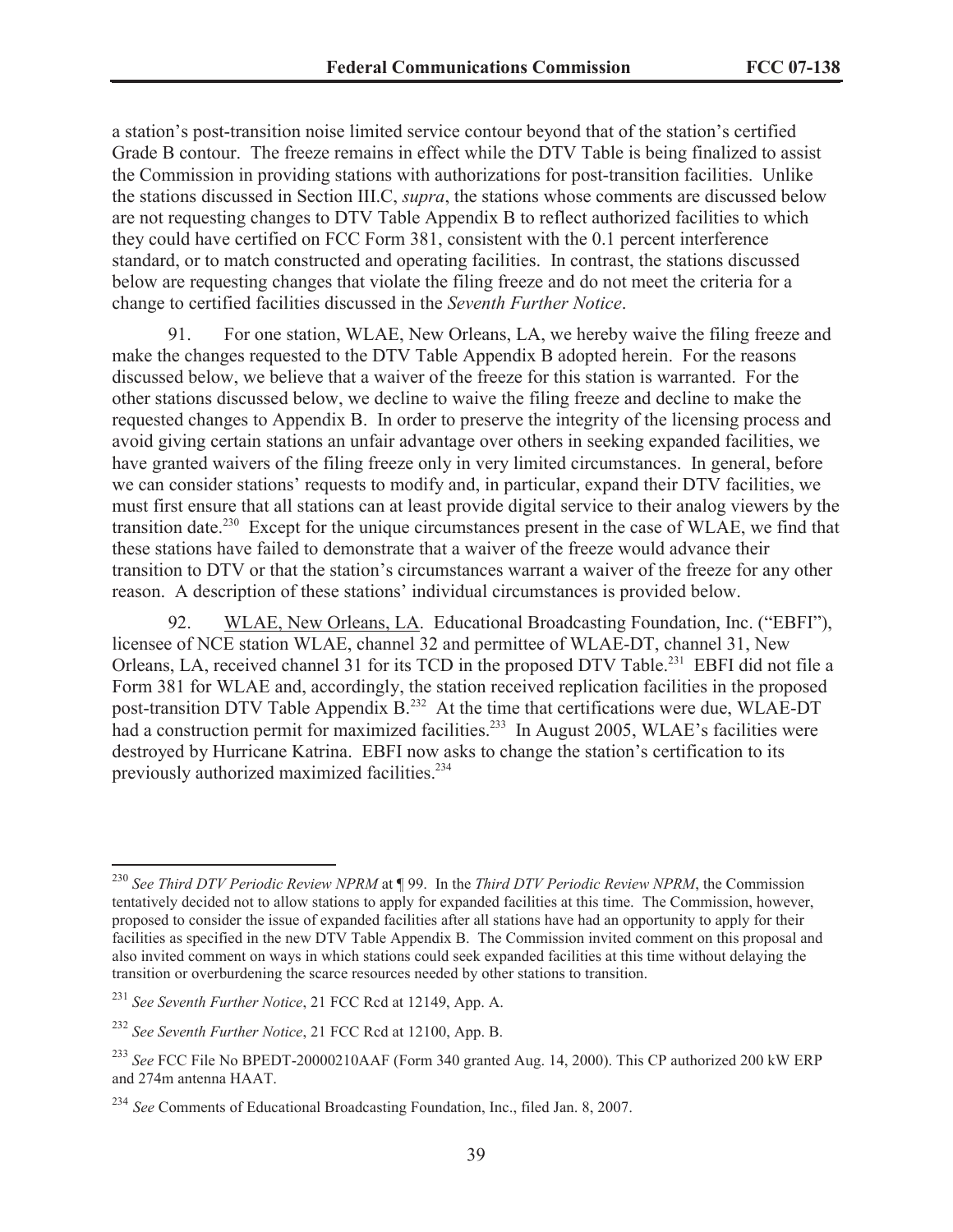93. We will waive the freeze to allow WLAE-DT to apply for the maximized facilities specified in its initial construction permit.<sup>235</sup> WLAE was one of the 41 stations expressly invited to request maximized facilities for which they would have been allowed to certify.<sup>236</sup> As noted above, the WLAE-DT maximized facilities were authorized at the time that certifications were filed. Our actions herein will aid in the restoration of public television service to the city of New Orleans.

94. WBPG, Gulf Shores, AL. LIN of Alabama, L.L.C. ("LIN"), singleton licensee of analog station WBPG, channel 55, Gulf Shores, AL, received channel 25 for its TCD in the proposed DTV Table.<sup>237</sup> The previous licensee of WBPG certified on FCC Form 381 that the station did not have a digital allotment and would operate post-transition based on its currently authorized analog facilities.<sup>238</sup> In comments filed to this proceeding, LIN seeks to maximize its Appendix B facilities for WBPG by increasing its ERP, changing its antenna pattern, and changing transmitter location.<sup>239</sup> The changes requested would violate the filing freeze. LIN does not have an existing authorization for these facilities and does not meet the criteria for a change to certified facilities discussed in the *Seventh Further Notice*.

95. WUOA, Tuscaloosa, AL. The Board of Trustees of the University of Alabama ("University of Alabama"), singleton licensee of analog station WUOA, channel 23, Tuscaloosa, AL, received channel 23 for its TCD in the proposed  $\overline{D}$ TV Table.<sup>240</sup> The previous licensee of WUOA, Channel 23, LLC, certified in its FCC Form 381 that it did not have a DTV channel allotment and intended to operate its post-transition station based on its currently authorized analog license.<sup>241</sup> In comments filed to this proceeding, the University of Alabama seeks to maximize the Appendix B facilities for WUOA by increasing the permitted ERP, changing the antenna pattern, and changing transmitter location.<sup>242</sup> The facilities requested would violate the filing freeze. The University of Alabama does not have an existing authorization for such facilities and the request does not meet the criteria for a change to certified facilities discussed in the *Seventh Further Notice*. 243

<sup>240</sup> *See Seventh Further Notice*, 21 FCC Rcd at 12149, App. A.

<sup>242</sup> *See* Comments of University of Alabama, L.L.C., filed Jan. 23, 2007, at 1.

 $^{235}$  A freeze waiver is needed because of the station's subsequent modification to reduce facilities.

<sup>236</sup> *See Seventh Further Notice*, 21 FCC Rcd at 12110, ¶ 28.

<sup>237</sup> *See Seventh Further Notice*, 21 FCC Rcd at 12149, App. A.

<sup>&</sup>lt;sup>238</sup> *See* FCC File No. BCERCT-20041104BAW (WBPG's Form 381 filed Nov. 5, 2004, certifying to the station's license: FCC File No. BMLCT-20021009AAA). *See also* Comments of LIN of Alabama, L.L.C., filed Jan. 23, 2007, at 2.

<sup>239</sup> *See* Comments of LIN of Alabama, L.L.C., filed Jan. 23, 2007.

<sup>&</sup>lt;sup>241</sup> See FCC File No. BCERCT-20041105ADM (WUOA's Form 381 filed Nov. 8, 2004, certifying to the station's license: FCC File No. BLCT-20011109ACV). Channel 23, LLC subsequently assigned the license for WUOA to the University of Alabama.

<sup>&</sup>lt;sup>243</sup> We note that University of Alabama filed an *ex parte* in June 2007 seeking a channel change to a low VHF channel. *See* University of Alabama *ex parte* (dated June 1, 2007) ("Supplement to Comments"). We decline to consider this late request in this Report and Order, but note that it, too, would violate the freeze. However, to the extent that WUOA would accept replication facilities on an alternative channel, we will consider the station's late request in the *Eighth Further Notice*. *See ¶* 148, *infra*.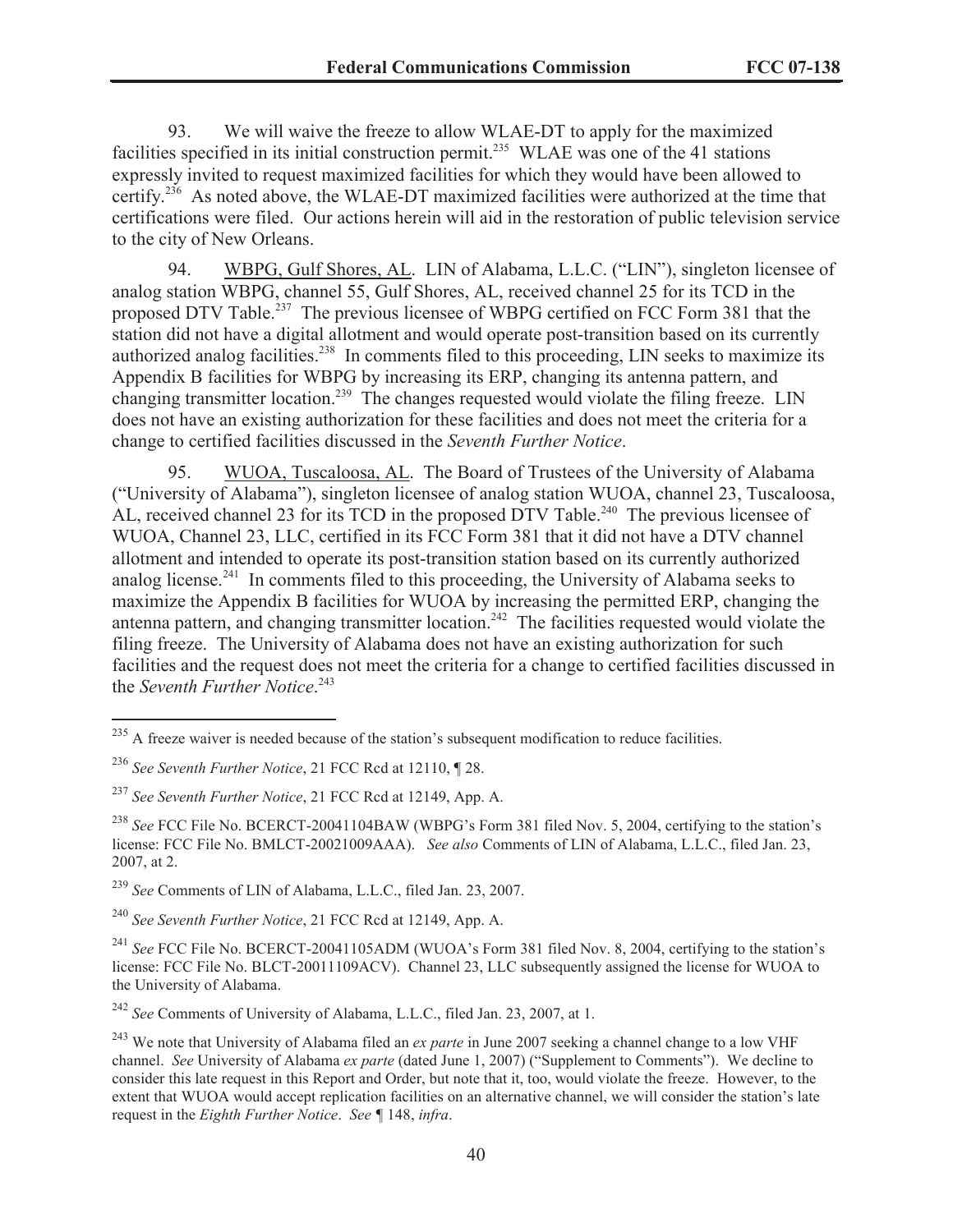96. KQSD, Lowry, SD. South Dakota Board of Directors for Educational Telecommunications ("SDBD"), licensee of NCE station KQSD-TV, channel \*11 and KQSD-DT, channel \*15, Lowry, SD, received its analog channel \*11 for its TCD in the proposed DTV Table.<sup>244</sup> In its FCC Form 381, SDBD certified to replication facilities and was given the allotted replication facilities in the proposed Appendix  $B<sub>1</sub><sup>245</sup>$  In its comments, SDBD requests a change in Appendix B for KOSD-DT to increase the HAAT and change the geographic coordinates.<sup>246</sup> These changes violate the filing freeze. KQSD does not have a current authorization for these facilities and the request does not meet the criteria for a change to certified facilities discussed in the *Seventh Further Notice*.

97. KNVA, Austin, TX. 54 Broadcasting, Inc. ("54 Broadcasting"), licensee of station KNVA, channel 54, and KNVA-DT, channel 49, Austin, TX, received channel 49 for its TCD in the proposed DTV Table.<sup>247</sup> In its FCC Form 381, 54 Broadcasting certified that KNVA would operate post-transition at maximized facilities as authorized by an existing construction permit.<sup>248</sup> 54 Broadcasting's comments request that its allotment be changed to allow operation post-transition at a lower ERP but using an omnidirectional instead of a directional antenna to provide more viewers with DTV service.<sup>249</sup> These requested changes would violate the freeze. KNVA does not have a current authorization for these facilities and the request does not meet the criteria for a change to certified facilities discussed in the *Seventh Further Notice*.

98. KPXC, Denver, CO. Paxson Denver License, Inc. ("Paxson"), licensee of station KPXC-TV, channel 59, and permittee of KPXC-DT, channel 43, Denver, CO, received channel 43 for its TCD in the proposed DTV Table.<sup>250</sup> In its FCC Form 381, Paxson certified to replication facilities, which are reflected in the proposed Appendix B parameters for KPXC-DT.<sup>251</sup> In its comments, Paxson seeks a change in KPXC's certified facilities to conform to those it recently requested in a January 2007 construction permit application, including a site change.<sup>252</sup> Paxson states that the would-be tower owner at the original KPXC-DT site received initial local zoning board approval from the Board of Commissioners of Jefferson County in 2003, which was affirmed by the Jefferson County District Court. In 2006, however, the

<sup>244</sup> *See Seventh Further Notice*, 21 FCC Rcd at 12149, App. A.

<sup>245</sup> *See* FCC File No. BCERET-20041101ADM (KQSD's Form 381 filed Nov. 2, 2004, certifying to allotted replication facilities).

<sup>&</sup>lt;sup>246</sup> See Comments of South Dakota Board of Directors for Educational Telecommunications ("SDBD"), filed Jan. 10, 2007, at 3 (requesting change in antenna HAAT to 564m and change in coordinates to 451638 N and 995910 W).

<sup>247</sup> *See Seventh Further Notice*, 21 FCC Rcd at 12123, App. A.

<sup>248</sup> *See* FCC File No. BCERCT - 20041029AIJ (KNVA's Form 381 filed Nov. 1, 2004, certifying post-transition operations pursuant to FCC File No. BPCDT-19991025ADB).

<sup>249</sup> *See* Comments of 54 Broadcasting, Inc.,filed Jan. 16, 2007.

<sup>250</sup> *See Seventh Further Notice*, 21 FCC Rcd at 12123, App. A; FCC File No. BCERCT - 20041103AIF (Form 381).

<sup>&</sup>lt;sup>251</sup> *See* FCC File No BCERCT-20041103AIF (KPXC's FCC Form 381 filed Nov. 4, 2004, certifying to the station's allotted replication facilities). *See also Seventh Further Notice*, 21 FCC Rcd at 12100, App. B.

<sup>252</sup> *See* Comments of Paxson Denver License, Inc. ("Paxson"), filed Jan. 5, 2007, at 1-2; FCC File No. BMPCDT-200701104ACH (Form 301 filed Jan. 4, 2007).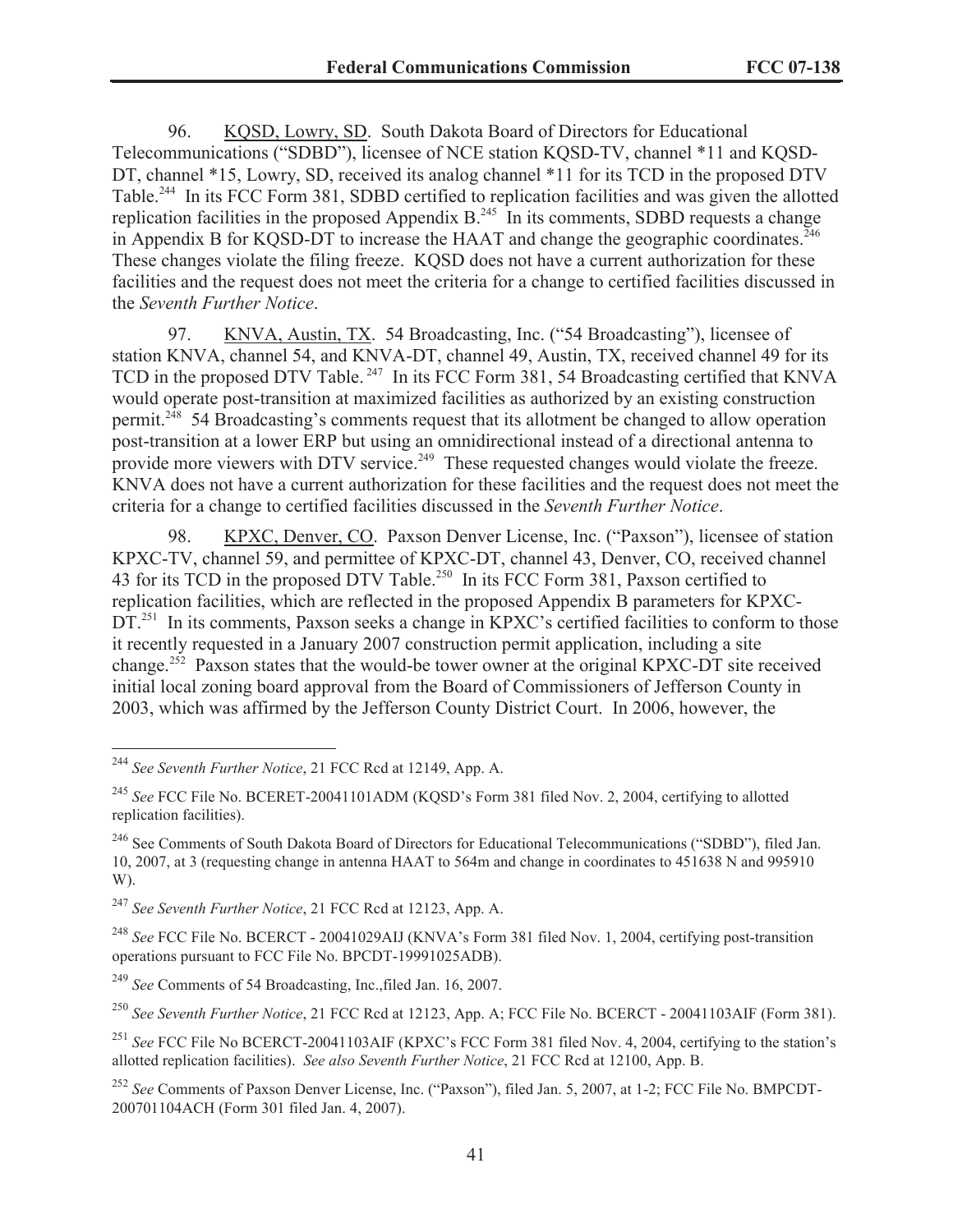decision was overturned by the Colorado Appeals Court which remanded the case to the Board of Commissioners.<sup>253</sup> The Board of Commissioners subsequently sought certiorari from the Colorado Supreme Court, which has yet to make a decision.<sup>254</sup> Paxson states it "has no expectation that it could construct the station on Mt. Morrison before the statutory termination of analog service" and it would thus be "more reasonable for the allotment to correspond to the parameters proposed in the new CP application."255

99. Paxson's request would result in a significant shift in the area served by KPXC, such that the station's digital signal would not reach a large area that is currently served by this station, and would violate the filing freeze. We are concerned, however, about the zoning issue faced by this station and by Paxson's stated expectation that it will not be able to construct its full DTV facility before the transition deadline on February 17, 2009. While we do not believe that shifting Paxson's coverage as proposed is the proper resolution, and therefore deny Paxson's request for a waiver of the freeze, we hereby invite Paxson to propose another site that would result in a less dramatic change to its current service area and population. We will consider such a request in the application process following adoption of the Report and Order in the Third DTV Periodic Review proceeding. We also urge Paxson to keep us informed concerning progress and events in the zoning case in Colorado.

100. WMHT, Schenectady, NY. WMHT Educational Telecommunications ("WMHT"), licensee of NCE station WMHT-TV, channel \*17, and permittee of WMHT-DT, channel \*34, Schenectady, NY, received channel \*34 for its TCD in the proposed DTV Table.<sup>256</sup> In its comments, WMHT supports the proposed allotment of channel \*34 but requests a change of its community of license from Schenectady to Albany.<sup>257</sup> WMHT argues that it should be allowed to change its community of license because its market is defined as a hyphenated market, Schenectady-Albany, in the NTSC Table of Allotments.<sup>258</sup> In addition, WMHT argues that the station's "Troy studio and Altamont tower locations permit it to serve the entire New York Capital District and beyond."<sup>259</sup> No other comments were filed related to this TCD.

101. We decline to make the allotment change requested by WMHT at this time. The Commission did not use hyphenated markets in the initial DTV Table<sup>260</sup> and did not use hyphenated markets in the new DTV Table proposed in the *Seventh Further Notice*. <sup>261</sup> While the market may have been hyphenated in the NTSC Table, WMHT's license lists the station's market as Schenectady and not as a hyphenated market.<sup>262</sup> WMHT's request to change its

<sup>255</sup> *Id.*

<sup>256</sup> *See Seventh Further Notice*, 21 FCC Rcd at 12123, App. A.

<sup>257</sup> *See* Comments of WMHT Educational Telecommunications ("WMHT") (filed Jan. 24, 2007).

 $258$  47 C.F.R. § 73.606(b).

<sup>259</sup> *See* Comments of WMHT at 3.

<sup>260</sup> *See* 47 C.F.R. § 73.622(b).

<sup>261</sup> *See Seventh Further Notice*, 21 FCC Rcd at 12123, App. A.

<sup>262</sup> *See* FCC File No. BLEDT-20040108ALV (filed Aug. 9, 2004).

<sup>253</sup> *See* Comments of Paxson at 2.

 $^{254}$  *Id.*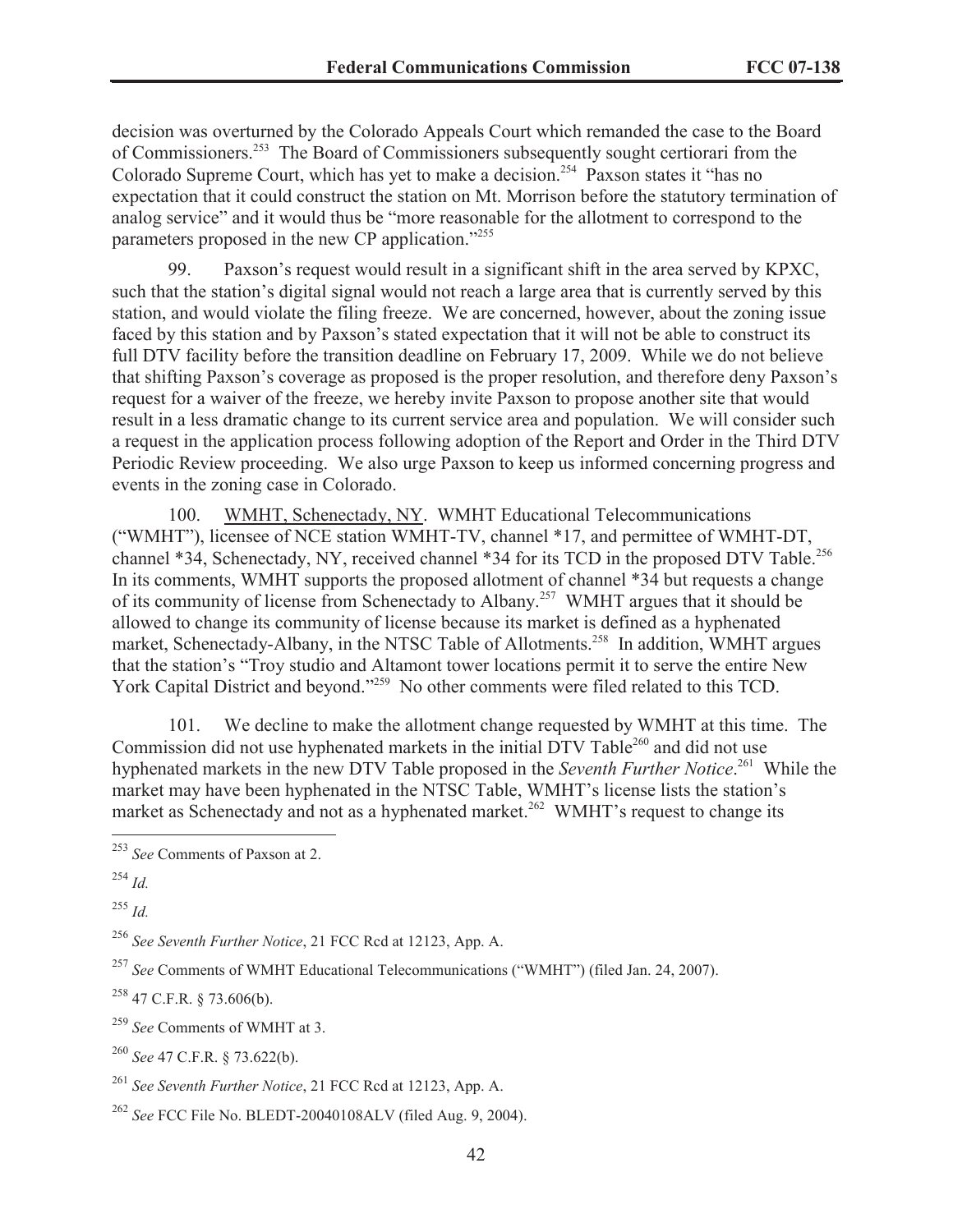community of license is precluded by the Commission's filing freeze.<sup>263</sup> We further conclude that WMHT has not demonstrated that a waiver of the freeze is warranted. WMHT does not suggest that the change in community of license is necessary to advance its digital transition process. Instead, WMHT states only that the proposed change "entails no change in the current operation," "will result in no diminution of service to Schenectady," and is intended for "future state funding, grant funding, and membership recruitment" because an Albany community license provides "greater recognition to the licensee's operations."<sup>264</sup> We note that WMHT may seek a change in its community of license after the freeze is lifted, consistent with the Commission's rules for post-transition operations.<sup>265</sup>

### **4. Stations Not Eligible To Participate in the Channel Election Process**

102. We deny the requests of pending applicants for a new television station to add new allotments to the post-transition DTV Table. Comments were filed by such pending applicants arguing that the Commission failed to include such allotments in the proposed DTV Table.<sup>266</sup> In each case, the commenter has an application for a construction permit for a new television station on the requested new allotment pending at the Commission. In the *Second DTV Periodic Report and Order*, the Commission made it clear that only Commission licensees and permittees would be eligible to participate in the channel election process.<sup>267</sup> Applicants for new stations and petitioners for new allotments were expressly excluded from making elections.<sup>268</sup> In the *Seventh Further Notice*, we noted that a number of pending applications for

<sup>266</sup> *See* Appendix D7. *See also* Comments of Northern California Public Television ("NCPTV"), filed Jan. 25, 2007, at 1 (relating to Weaverville, CA); Comments of Flathead Adventist Radio, Inc. ("FAR"), filed Jan. 25, 2007, at 1 (relating to Kalispell, MT); Comments of Oral Roberts University ("ORU"), filed Jan. 12, 2007, at 1 (relating to Tulsa, OK); Comments of Pappas Telecasting of America ("Pappas") and South Central Communications Corporation ("SCCC"), filed Jan. 19, 2007, at 1 (relating to Owensboro, KY); Joint Comments of Grant Educational Foundation, KVIE, Inc., LeSea Educational Broadcasting of Sacramento, Inc., Calvary Christian Inc., ESP Technology Community Broadcasters, Amazing Facts, Inc., Rising Tide of Sacramento, Family Stations, Inc., and La Dov Educational Outreach, Inc. filed Jan. 25, 2007, at 1 (relating to Sacramento, CA).

<sup>267</sup> *See Second DTV Periodic Report and Order*, 19 FCC Rcd at 18307, ¶ 66. Contrary to the assertion of Flathead Adventist Radio, Inc. ("FAR") and Oral Roberts University, the prohibition in paragraph 66 applies to pending applicants for both NTSC and DTV stations. *See* Comments of FAR, filed Jan. 25, 2007; Comments of Oral Roberts University, filed Jan. 12, 2007.

<sup>268</sup> *Id.* With respect to pending NTSC and DTV rulemaking proposals, the Commission stated: "…pending NTSC and DTV rulemaking proposals will be dismissed if found to be inconsistent with the current protection requirements. Each rulemaking request, including those associated with applications and those seeking new DTV allotments, falls into one of three groups: (1) pending petitions for rulemaking; (2) outstanding rulemakings (Notice of Proposed Rule Making issued); or (3) completed rulemakings that now have pending applications for a construction permit. We will attempt to protect allotments and proposed allotments in the second and third groups where we have already adopted a Notice of Proposed Rule Making or a Report and Order to establish a channel allotment. Protection of these rulemaking proceedings is consistent with the requirements placed on DTV applications by Section  $73.623(h)(2)$  of the rules. However, we advise these petitioners that there may be a few cases where we must modify, restrict or eliminate their requested allotment in order to accommodate all eligible (continued….)

<sup>263</sup> *See August 2004 Filing Freeze PN*, 19 FCC Rcd at 14810 (stating that the Commission will not accept for filing petitions for rulemaking to change communities of license).

<sup>264</sup> *See* Comments of WMHT at 4.

<sup>&</sup>lt;sup>265</sup> Requests to change a community of license require the filing of a petition for rulemaking. 47 C.F.R. §73.3572(a).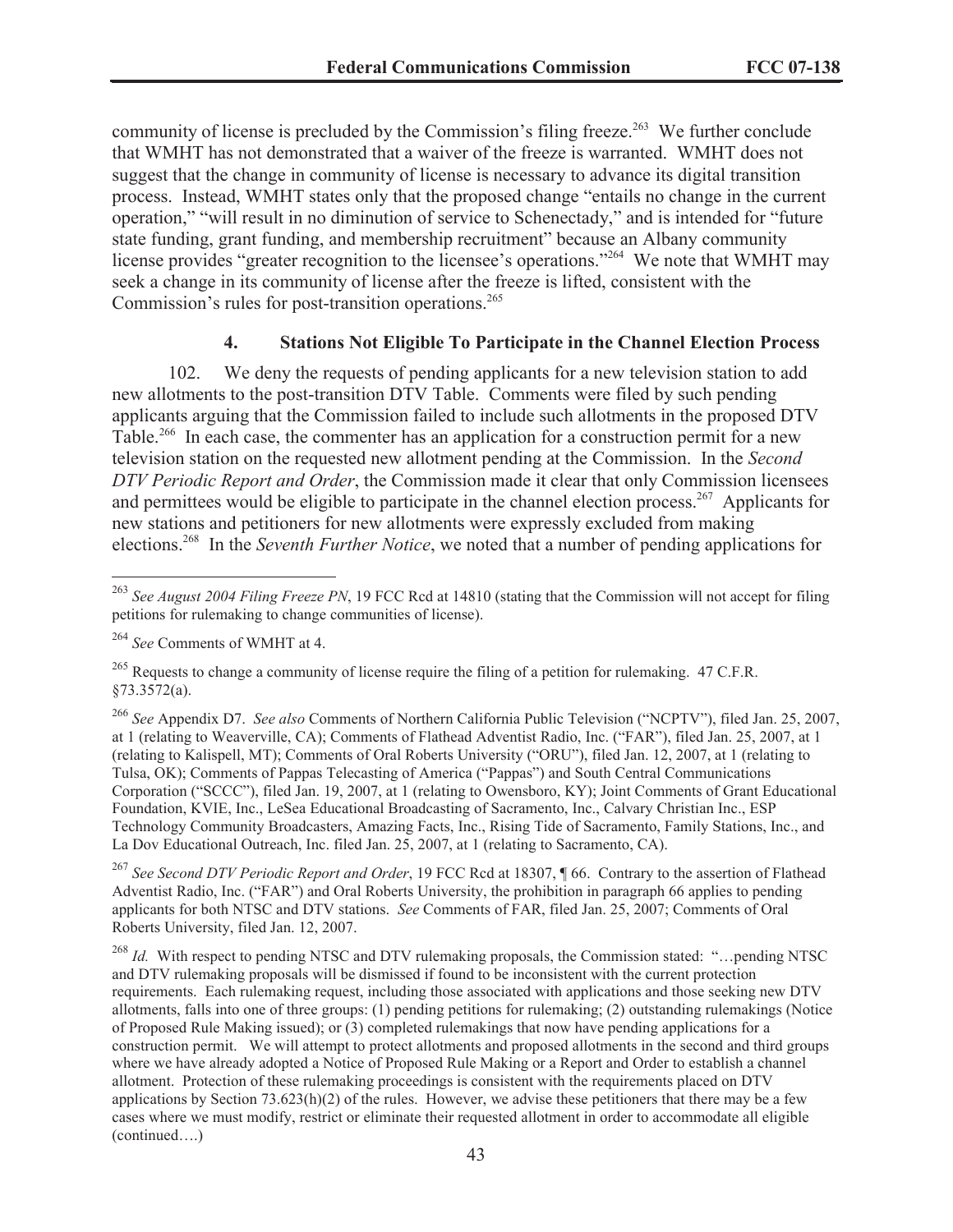new television stations had been granted since the start of the channel election process, and we accommodated those permittees with TCDs in the proposed DTV Table.<sup>269</sup> In addition, we announced a method by which we would assign TCDs to other new permittees whose pending applications for new television stations were granted before an Order finalizing the DTV Table is adopted.<sup>270</sup> We also stated that, before the end of the transition, we would issue an NPRM to amend the DTV Table in order to allot a DTV channel for each remaining authorized facility that does not have an allotted DTV channel.<sup>271</sup> Thus, if any other pending applications are granted before the end of the transition, we will attempt to accommodate these stations with a DTV channel for post transition operation.<sup>272</sup>

### **5. Stations Awaiting International Coordination**

103. In the *Seventh Further Notice*, the Commission noted that proposed allotments near the U.S.-Canadian and U.S.-Mexican borders require coordination with those countries.<sup>273</sup> The Commission stated that our international negotiations are continuing in a cooperative manner and we indicated that we do not believe that these negotiations will delay stations' ability to construct their post-transition facilities.<sup>274</sup> We continue to believe that international coordination of digital allotments will proceed in a manner that will allow affected stations to construct digital facilities by the transition deadline. In some cases, however, stations may need to proceed with constructing authorized facilities to the extent approved by Canada or Mexico, even if those facilities differ from the preferred facilities sought by the station, if international

<sup>269</sup> *See Seventh Further Notice*, 21 FCC Rcd at 12117-8, ¶ 50.

<sup>270</sup> *Id*. at 12118, ¶ 53. *See also* ¶ 24, *supra*, and Sections III.F.7 and IV.A, *infra*. *But see* Reply Comments of Cohen, Dippell, and Everist, Feb. 26, 2007 (proposing that certain pre-transition allotments be included on the posttransition table even where no permit or license has been granted for those channels).

<sup>271</sup> Seventh Further Notice, 21 FCC Rcd at 12118-9, ¶ 54. With respect to applicants that receive a construction permit after the close of the comment period in this proceeding, we stated that those parties may either construct their analog facilities or apply to the Commission for permission to construct a digital facility on their analog channel. *Id*. We noted that new permittees could request authorization to continue DTV operations on their NTSC channels after the transition. *Id.* 

<sup>272</sup> *See Second DTV Periodic Report and Order*, 19 FCC Rcd at 18307-18308, ¶ 67.

<sup>273</sup> *See Seventh Further Notice*, 21 FCC Rcd at 12117, ¶ 48. The Commission noted that, under international arrangements with Canada and Mexico, the Commission must obtain concurrence by the Canadian government for any proposed allotments located within 400 kilometers of the U.S.-Canadian border, and by the Mexican government for any proposed allotments located within 275 kilometers of the U.S.-Mexican border. *See* "Letter of Understanding Between the Federal Communications Commission of the United States of America and Industry Canada Related to the Use of the 54-72 MHz, 76-88 MHz, 174-216 MHz and 470-806 MHz Bands for the Digital Television Broadcasting Service Along the Common Border," signed Sept. 22, 2000 and amended Oct. 7, 2004 ("Canadian LOU"), and "Memorandum of Understanding Between the Federal Communications Commission of the United States of America and the Secretaria de Comunicaciones y Transportes of the United Mexican States Related to the Use of the 54-72 MHz, 76-88 MHz, 174-216 MHz and 470-806 MHz Bands for the Digital Television Broadcasting Service Along the Common Border," signed Apr. 2, 1997.

<sup>(</sup>Continued from previous page)

broadcasters with a post-transition DTV allotment. Remaining rulemaking petitions will be evaluated at the conclusion of the channel election and repacking process and may be accommodated with a post-transition DTV allotment or dismissed when we issue the NPRM proposing the new DTV Table of Allotments." *Id.* at 18307-8, ¶ 67.

<sup>274</sup> *See Seventh Further Notice*, 21 FCC Rcd at 12117, ¶ 48.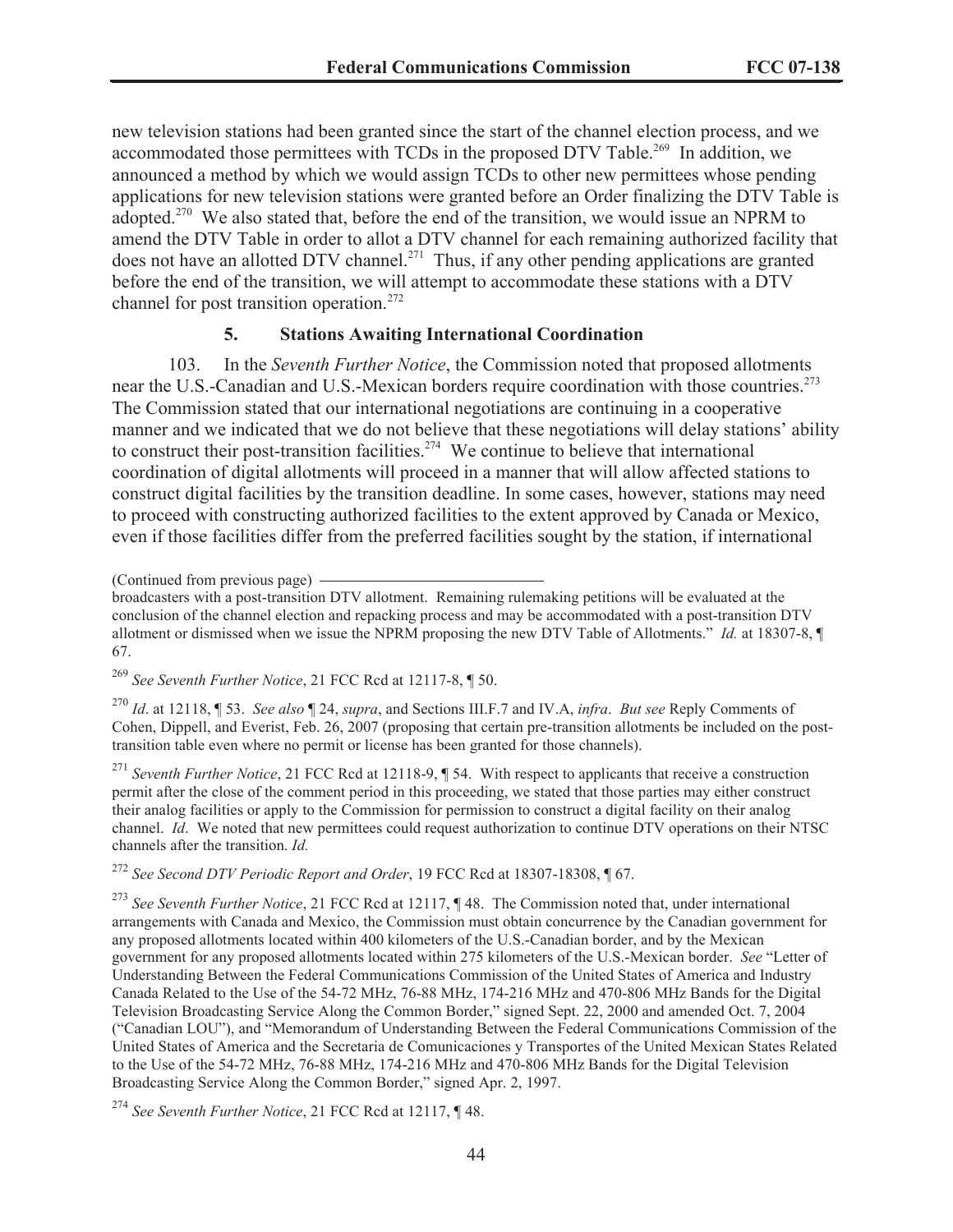coordination issues arise that delay action on a pending application and those issues cannot be resolved in time to allow construction to be completed before the end of the transition.<sup>275</sup>

104. We note that all stations in the U.S.-Canadian or U.S.-Mexican border area with a TCD on a channel that is not their current digital channel will have to file an application for the TCD channel following adoption of the Report and Order in the Third DTV Periodic Review proceeding. A list of these stations is attached hereto in Appendix D4**.** The Commission is working to coordinate all Appendix B facilities as a group so that individual applications do not need to be coordinated. If there are circumstances where this is not possible, the Commission will work with these stations to expedite international coordination of their applications.<sup>276</sup>

105. In the *Seventh Further Notice*, the Commission identified two allotments for which it had received recent objections from Industry Canada: WBSF-DT, (TCD on channel 46), Bay City, MI<sup>277</sup> and KAYU-DT, (TCD on channel 28), Spokane, WA.<sup>278</sup> The Commission included the TCDs for these channels in the proposed DTV Table, but sought comment from these licensees concerning whether they are willing to reduce coverage on the TCD in order to address Canadian concerns.<sup>279</sup> The Commission also noted that these licensees could request an alternative post-transition DTV allotment.<sup>280</sup> Both of these stations have filed comments indicating their belief that the current proposed TCD does not in fact cause impermissible interference, and have submitted engineering statements in support of their positions.<sup>281</sup> These stations request that the Commission continue to negotiate with Industry Canada to permit them to operate on the TCD proposed in the *Seventh Further Notice*. <sup>282</sup> We are adopting our proposed allotments for these stations, subject to our continuing negotiations with Canada which relate to these allotments as well as all other new DTV allotments in the border area.<sup>283</sup>

<sup>279</sup> *Id*. at 12117, ¶ 49.

<sup>280</sup> *Id*.

<sup>&</sup>lt;sup>275</sup> In the *Third DTV Periodic Review NPRM*, we proposed to require all full-power television stations to file a form with the Commission detailing their current transition status, additional steps necessary in order to be prepared for digital-only operation on Feb. 17, 2009, and a timeline for making those steps. *See Third DTV Periodic Review NPRM* at ¶ 35. The proposed form, if adopted, would permit stations to indicate that they require international government clearance of a proposed facility. *Id*. at Appendix B.

<sup>276</sup> ION Media Networks filed *ex parte* comments concerning ten of their stations that need international coordination. ION Media Networks *ex parte* (dated June 28, 2007). These stations are included with the other stations in the border areas that the Commission and the State Department are working to coordinate with Canadian and Mexican authorities.

<sup>&</sup>lt;sup>277</sup> Barrington Bay City License LLC ("Barrington"), licensee of WBSF(TV), channel 46, Bay City, MI, received channel 46 for its TCD in the proposed DTV Table. *See Seventh Further Notice*, 21 FCC Rcd at 12123, App. A.

<sup>278</sup> Mountain Licenses, LP ("MLLP"), licensee of KAYU-TV, channel 28 and KAYU-DT, channel 30, Spokane, WA, received channel 28 for its TCD in the proposed DTV Table. *See Seventh Further Notice*, 21 FCC Rcd at 12123, App. A.

<sup>281</sup> *See* Comments of Mountain Licenses, LP, filed Jan. 25, 2007, at 3; Comments of Barrington Bay City License LLC, filed Jan.25, 2007, at 3-4.

<sup>282</sup> *Id.*

<sup>283</sup> It is not necessary for MLLP to make a contingent election for DTV channel 30, as it requested, at this time. *See*  Comments of Mountain Licenses at 3.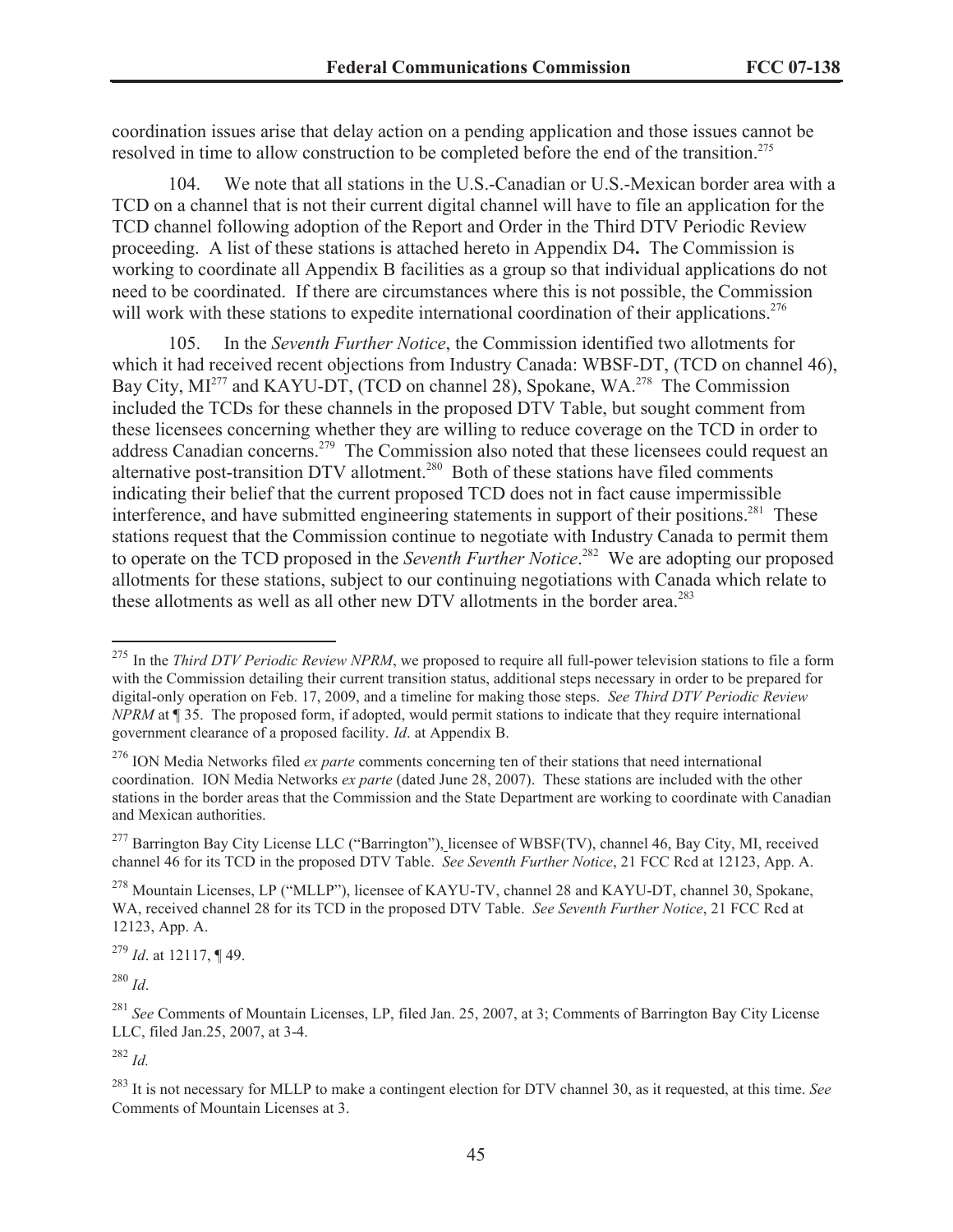### **6. Resolution of TCDs Pending After Round Three**

106. We adopt our tentative conclusions in the *Seventh Further Notice* with respect to the resolution of four allotments that remained outstanding after TCDs were announced for the third round of channel elections.<sup>284</sup> The Commission noted that these TCDs represented challenging and difficult cases in crowded markets necessitating waiver of the freeze<sup>285</sup> or the  $0.1$ percent interference standard<sup>286</sup> in order to find appropriate channels for post-transition operation that would ensure the best possible service to the public and promote overall spectrum efficiency.<sup>287</sup> We received comments from some of the parties involved in these cases and address each of these proposed allotments below.

107. WABC, New York, NY. American Broadcasting Companies, Inc. ("ABC"), the licensee of station WABC-TV, channel 7 and WABC-DT, channel 45, New York, NY,<sup>288</sup> was granted a waiver of the 0.1 percent interference standard in the *Seventh Further Notice* and received channel 7 for its TCD in the proposed DTV Table.<sup>289</sup> ABC and The New Jersey Public Broadcasting Authority ("NJPBA"), the permittee of WNJB-DT, channel \*8, New Brunswick, NJ, filed comments related to this TCD.<sup>290</sup> During the channel election process, NJPBA initially objected to the grant of a waiver for WABC and later sought a waiver of the freeze to move its digital operations on channel 8 to New York City.<sup>291</sup> These arguments were fully considered by the Commission in deciding to grant ABC's request for waiver of the 0.1 percent interference standard, required in light of the predicted 2.8 percent new interference to WNJB.<sup>292</sup> The Commission concluded that the loss of service for WABC would affect current viewers of WABC, while the predicted loss of service for WNJB would affect areas outside of its current service area and primarily outside of the state of New Jersey.<sup>293</sup> The Commission noted that WABC has been a pioneer of digital service, having built full-power digital operations in 2001 and re-built them first at Four Times Square and then on the Empire State Building, with a backup facility at Alpine Tower in New Jersey, after the September 11, 2001 loss of the World Trade

<sup>286</sup> *See supra* note 39.

<sup>287</sup> *See Seventh Further Notice,* 21 FCC Rcd at 12110, ¶ 30.

<sup>292</sup> *See Seventh Further Notice*, 21 FCC Rcd at 12111-12113, ¶¶ 31-36.

<sup>284</sup> *See Seventh Further Notice*, 21 FCC Rcd at 12110, ¶ 30; *see also Third Round TCD PN*, 21 FCC Rcd at 9573.

<sup>285</sup> *See supra* note 11.

<sup>&</sup>lt;sup>288</sup> WABC is the flagship station of the ABC Television Network and is the sole ABC network station serving the New York market. ABC was an early adopter of DTV technology, commencing operation with its full, authorized DTV facility at the World Trade Center in 2001. File No. BLCDT-20010710ABU. The Walt Disney Company ("Disney") is the ultimate parent company of ABC.

<sup>289</sup> *See Seventh Further Notice*, 21 FCC Rcd at 12114, ¶ 36.

<sup>290</sup> *See generally* Comments of Disney, filed Jan. 25, 2007; Comments of The New Jersey Public Broadcasting Association, filed Jan. 25, 2007 ("Comments of NJPBA"); Reply Comments of Disney, filed Feb. 26, 2007.

<sup>291</sup> *See* Comments of The New Jersey Public Broadcasting Association, MB 03-15, filed Sept. 12, 2005; *See also*  Comments of NJPBA.

<sup>&</sup>lt;sup>293</sup> *Id.* The Commission also found that WABC's continued use of channel 7 would benefit WABC's viewers, many of whom have relied on VHF antennas for decades.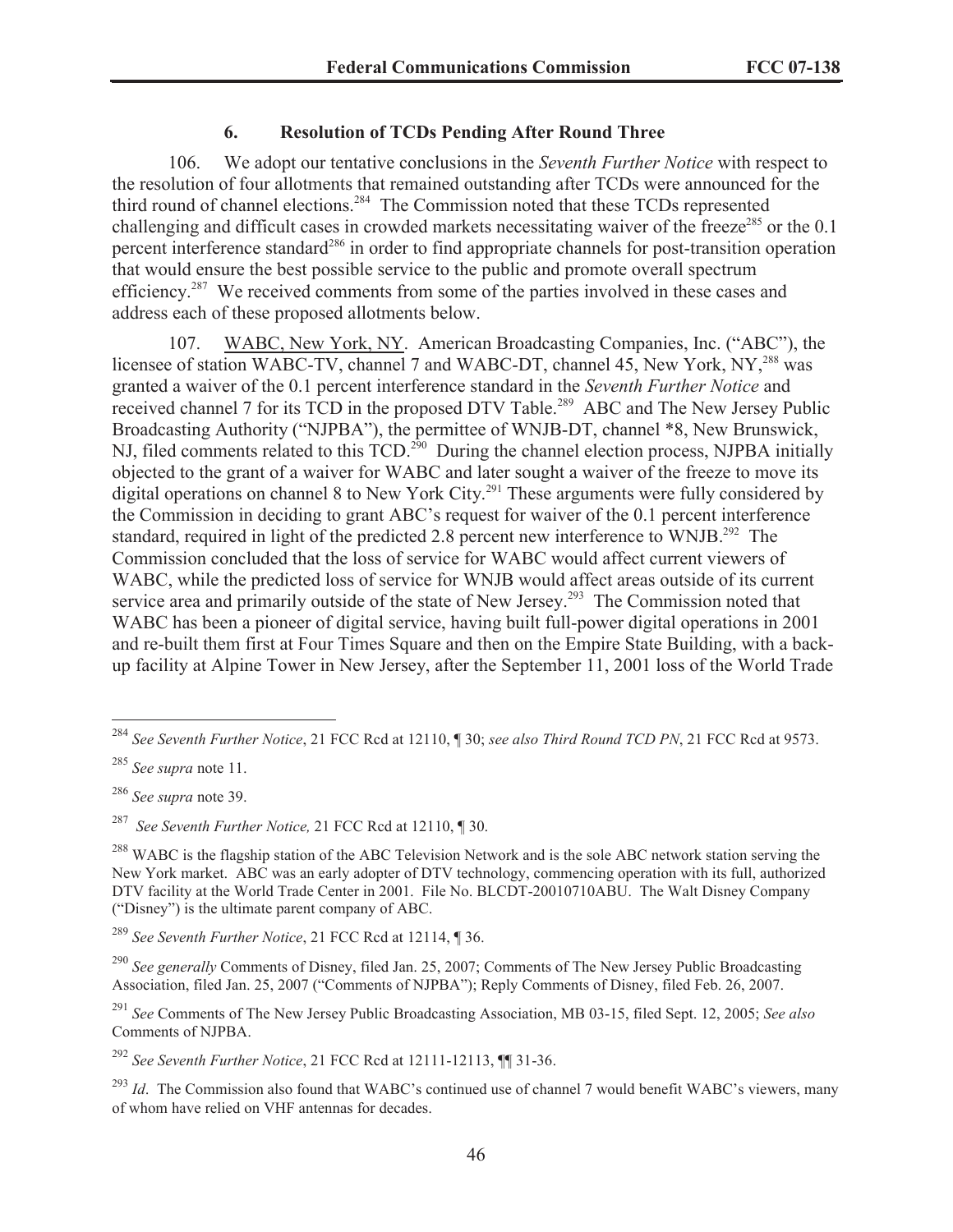Center.<sup>294</sup> In addition, the Commission noted that allotting channel 7 to WABC would eliminate any interference concerns between WABC and both WEDH-TV, an NCE station in Hartford, CT (analog channel \*24, post-transition digital channel \*45), <sup>295</sup> and WOLF-TV in Hazleton, PA (analog channel 56, post-transition digital channel  $45$ ).<sup>296</sup>

108. Because ABC sought the waiver during the channel election process, both parties had an opportunity to present their arguments prior to the adoption of the *Seventh Further Notice*. We find that NJPBA has not raised any new arguments that would cause us to reverse our grant of the interference standard waiver to ABC. We note that NJPBA contests the Commission's statement in the *Seventh Further Notice* that WNJB had not built its digital facility.<sup>297</sup> In fact, WNJB has built only smaller DTV facilities pursuant to STA and has still not constructed its full, authorized DTV facility,<sup>298</sup> in contrast to WABC's early construction and rebuilding of full DTV facilities after the September 11, 2001 destruction of their facilities.

109. NJPBA also claims that, based on an agreement between the parties, it is entitled to a waiver of the Commission's current freeze on modification applications and thereby allowed to co-locate its transmitting facilities at Four Times Square in New York City.<sup>299</sup> As noted by ABC, NJPBA did not file its application and waiver request to modify WNJB-DT's facilities until after release of the *Seventh Further Notice*. <sup>300</sup> Moreover, NJPBA offers no showing that it could not achieve its transition absent a waiver of the freeze. Thus, we disagree with NJPBA that allotment of channel 7 to ABC necessitates, or entitles NJPBA to, a waiver of the freeze. The Media Bureau will consider WNJB's application and waiver request in the normal course of processing. As noted in the *Seventh Further Notice*, consideration of NJPBA's application is best left until after the filing freeze is lifted.<sup>301</sup> Accordingly, we allot channel 7 to WABC.<sup>302</sup>

 $297$  Comments of NJPBA at 10.

<sup>294</sup> *Id*. (noting that the Commission, in the *Second DTV Periodic Report and Order*, indicated that it would consider a number of factors, including "whether the station was an early adopter of DTV technology," when deciding among third round election preferences). *Id*. at n.81.

<sup>&</sup>lt;sup>295</sup> As discussed in ¶ 110, *infra*, we adopt the allotment of channel \*45 to WEDH-TV made in the proposed DTV Table.

<sup>296</sup> *See Seventh Further Notice*, 21 FCC Rcd at 12111-12113, ¶¶ 31-36.

<sup>298</sup> *See* FCC File No. BEDSTA-20060628ABA (filed June 28, 2006; requesting extension of the STA for operation of station facilities at less than specified in the permittee's CP, in particular asserting that WNJB is a satellite station of flagship NCE WNJT-DT, Trenton; and WNJB's construction permit, FCC File No. BMPEDT-20000425AAM (granted May 14, 2001); *see also* Reply Comments of Disney at 9.

<sup>299</sup> In *ex parte* exchanges before release of the *Seventh Further Notice*, NJPBA stated that it would not object to WABC operating on channel 7 if the freeze is waived so that WNJB-DT could apply to modify its facilities to colocate at Four Times Square and ABC stated that it would not object to WNJB-DT's move to Four Times Square if there was favorable action on its election of channel 7 and interference standard waiver request. *See Seventh Further Notice*, 21 FCC Rcd at 12112, ¶ 34 (citing to WABC-TV *ex parte* in MB Docket No. 03-15 (dated May 12, 2006) and NJPBA *ex parte* in MB Docket No. 03-15 (dated June 2, 2006)).

<sup>300</sup> Reply Comments of Disney at 6. *See* FCC File No. BMPEDT 20070125ACC (WNJB's Waiver Request at 8 dated Jan. 26, 2007).

<sup>&</sup>lt;sup>301</sup> If that application is granted, WNJB's virtual collocation with WABC-DT and other New York market stations would be likely to reduce or eliminate the predicted interference to its digital operations on channel 8.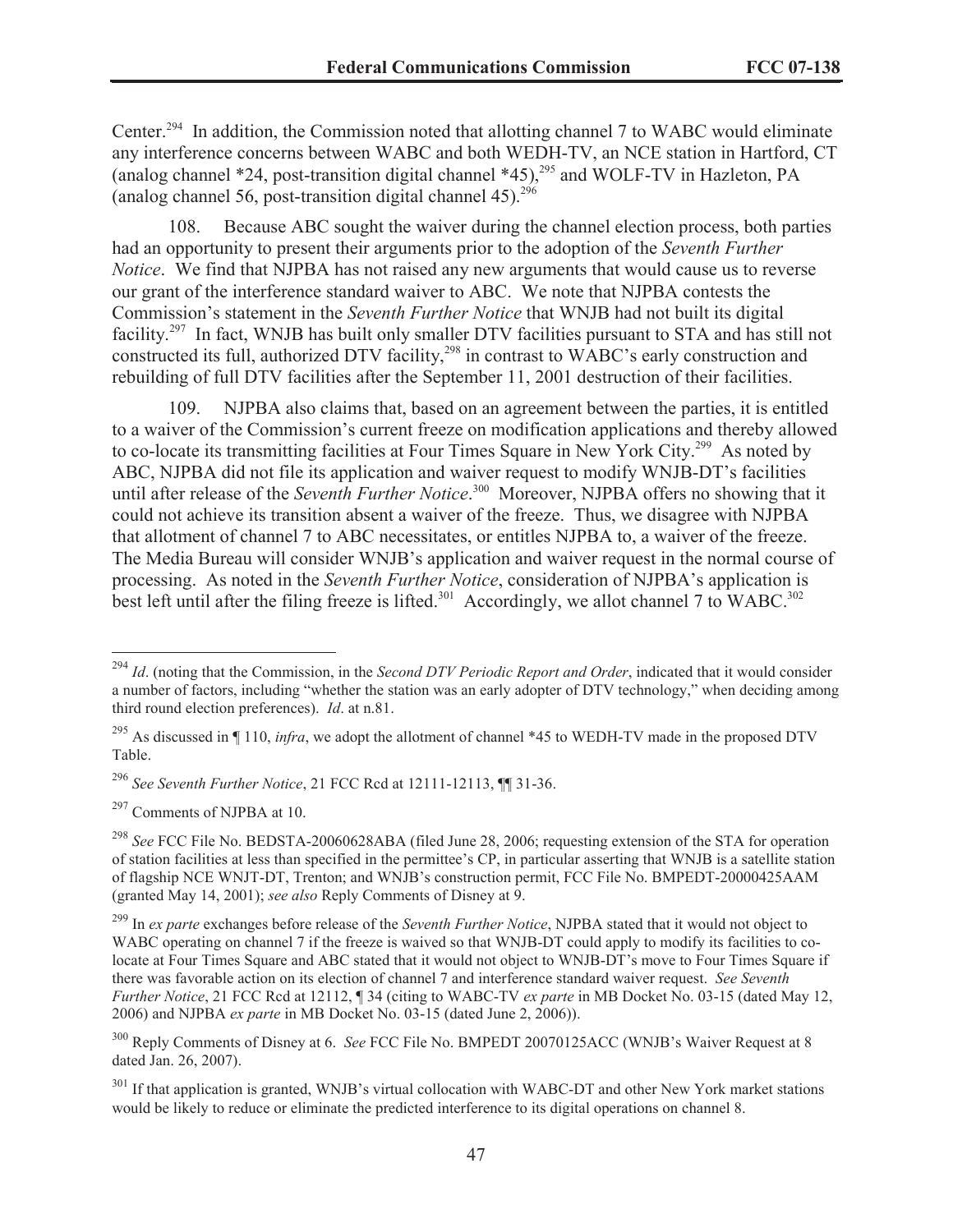110. WEDH, Hartford, CT and WEDN, Norwich, CT. Connecticut Public Broadcasting, Inc. ("CPBI"), the licensee of NCE stations WEDH, channel \*24, permittee of WEDH-DT, channel \*32, Hartford, CT and WEDN, channel \*53, permittee of WEDN-DT, channel \*9, Norwich, CT, received a TCD of channel \*45 for WEDH in Hartford and a TCD of channel \*9 for WEDN in Norwich in the proposed DTV Table.<sup>303</sup> In proposing these allotments, the Commission found it necessary to supersede a pending swap application and rulemaking pertaining to CPBI's pre-transition facilities.<sup>304</sup> CPBI filed comments in favor of these proposed allotments.<sup>305</sup> No comments were filed opposing these proposed allotments.<sup>306</sup> Accordingly, we allot channel  $*45$  to WEDH, Hartford, CT and channel  $*9$  to WEDN, Norwich, CT.<sup>307</sup>

111. Although CPBI supported the post-transition allotments, it objected to the Commission's decision to supersede the swap application and channel substitution rulemaking proceedings associated with the changes CPBI requested for its Hartford and Norwich stations.<sup>308</sup> We cannot reinstate these applications without vitiating the basis for the post-transition channel allotments for WEDH and WEDN.<sup>309</sup> We recognize, however, that CPBI wants to use their new allotments for pre-transition DTV operations. In that regard, we note that the *Third DTV Periodic Review NPRM* seeks comment on a proposal to allow stations that are moving to new post-transition channels (such as WEDH and WEDN) to begin operating on their new channels before the transition date, under certain conditions.<sup>310</sup> If such a proposal is adopted, CPBI would be able to apply for pre-transition DTV operations on their new allotments.

112. KTFK, Stockton, CA. Telefutura Sacramento, LLC ("Telefutura"), the licensee of station KTFK-TV, channel 64, and KTFK-DT, channel 62, Stockton, CA, was granted a waiver of the filing freeze in the *Seventh Further Notice* to permit it to modify KTFK's certified facilities and receive channel 26 for its TCD in the proposed DTV Table.<sup>311</sup> No comments were

<sup>304</sup> For purposes of the channel election process, the Commission stated that it would protect channels proposed in outstanding rulemakings where a Notice of Proposed Rulemaking had been issued, and that we would permit licensees to elect a channel if an NPRM had been issued with respect to a channel change. The Commission did not specifically address how DTV channels in a pending swap application would be treated. *Seventh Further Notice*, 21 FCC Rcd at 12113, ¶ 38 (citing the *Second DTV Periodic Report and Order*, 19 FCC Rcd at 18307-08, ¶ 67 and 18279).

<sup>305</sup> *See* Comments of CPBI (filed Jan. 25, 2007); Reply Comments of CPBI (filed Feb. 26, 2007).

<sup>306</sup> Entravision Holdings, LLC and the Scripps-Howard Broadcasting Company previously filed objections to the pre-transition use of Channel \*45 at Hartford and Channel \*9 at Norwich, respectively; however, neither party addressed the Hartford and Norwich allotments in their comments to this proceeding. See Reply Comments of CPBI at 2.

<sup>307</sup> *See* Appendices A and B, *infra*.

<sup>308</sup> Comments of CPBI at 3. *See also* FCC File Nos. BMPEDT-20031008AAT and BPEDT-19990113KG.

<sup>309</sup> *See Seventh Further Notice*, 21 FCC Rcd at 12115, ¶ 40.

<sup>310</sup> *See Third DTV Periodic Review NPRM* at ¶ 88. For example, the Commission proposes to allow early transition, provided such operations would not cause impermissible interference to another station.

<sup>311</sup> *See Seventh Further Notice*, 21 FCC Rcd at 12123, App. A.

<sup>(</sup>Continued from previous page)

<sup>302</sup> *See* Appendices A and Appendix B, *infra*.

<sup>303</sup> *See Seventh Further Notice*, 21 FCC Rcd at 12112, ¶ 36.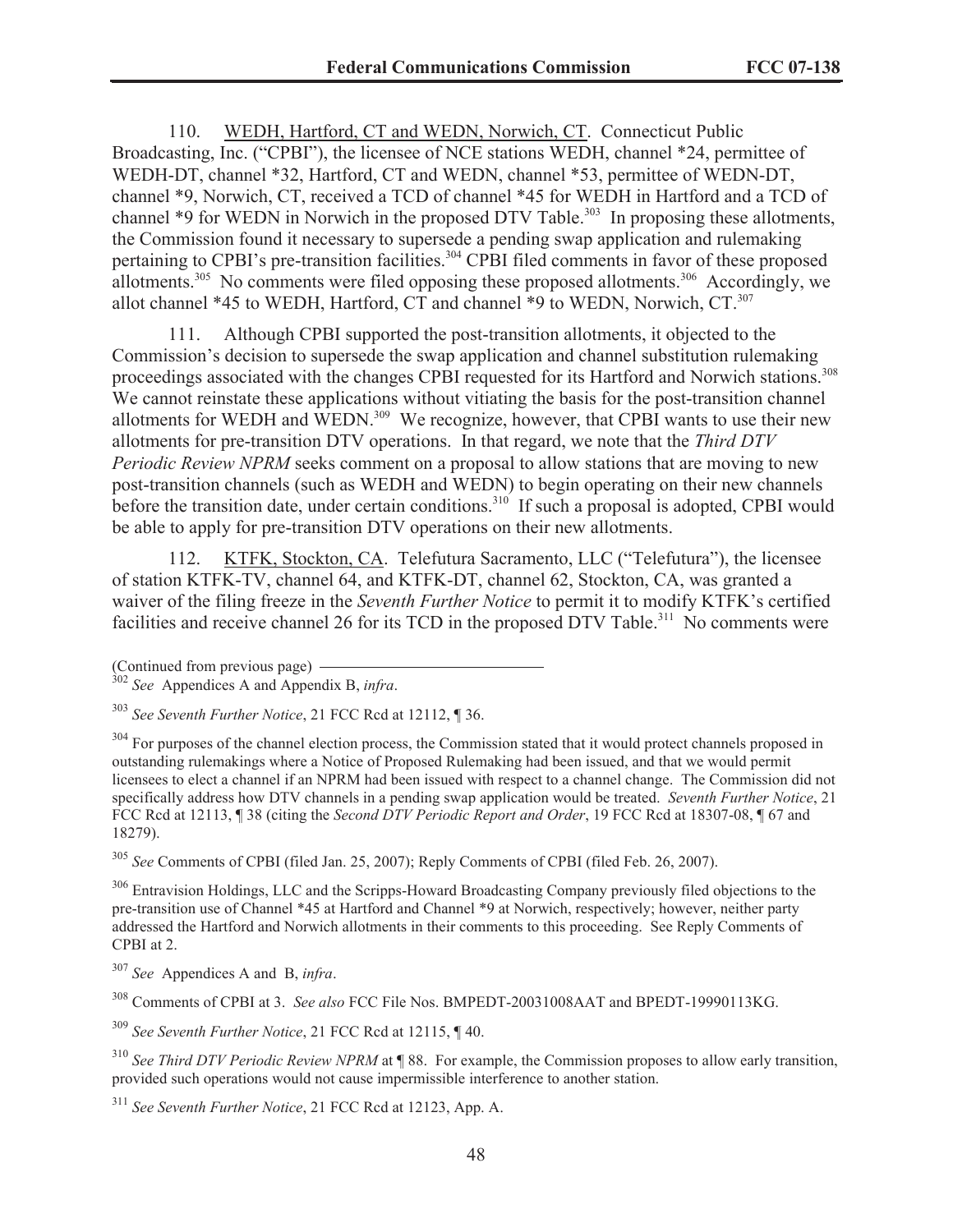filed opposing this proposed allotment. Accordingly, we adopt this TCD and allot channel 26 to KTFK, Stockton, CA.<sup>312</sup>

113. KVIE, Sacramento, CA. KVIE, Inc., the licensee of NCE station KVIE, channel \*6 and KVIE-DT, channel \*53, Sacramento, CA, was granted a waiver of the 0.1 percent interference standard<sup>313</sup> and received channel \*9 for its TCD in the proposed DTV Table.<sup>314</sup> KVIE, Inc. filed comments in favor of the proposed allotment.<sup>315</sup> No comments were filed opposing this proposed allotment. Accordingly, we adopt this TCD and allot channel \*9 to KVIE(TV), Sacramento,  $CA^{316}$ 

### **7. TCDs for New Permittees Granted During Proceeding**

114. We adopt the TCDs announced for the six new permittees in the *New Permittees Public Notice*. <sup>317</sup> As discussed in Paragraph 24, *supra*, six pending applications were granted during this rulemaking, and proposed TCDs for the new permittees were published for comment in the *New Permittees Public Notice*. There were no comments, or only favorable comments, regarding the TCDs of five of the permittees, and they are therefore included in this *Report and Order*'s modified DTV Table and Appendix B.<sup>318</sup> An objection was raised to the TCD of one of the new permittees, and is discussed below.

115. KCWV, Duluth, MN. George S. Flinn, III, new permittee of station KCWV-TV, channel 27, Duluth, MN, received channel 27 for KCWV's TCD in the Public Notice. The State of Wisconsin – Educational Communications Board ("ECB") filed comments in opposition.<sup>319</sup> ECB is the licensee of NCE station WHWC-DT, Channel \*27, Menomonie, WI, which received

<sup>315</sup> *See* Comments of KVIE, Inc., filed Jan. 25, 2007.

<sup>312</sup> *See* Appendices A and B, *infra*.

<sup>&</sup>lt;sup>313</sup> The proposed allotment was predicted to cause 1.3 percent new interference to NCE station KIXE-TV, channel \*9, Redding, CA; however, the Commission concluded that this was outweighed by the fact that more than 4 million people residing within the KVIE service area were predicted to receive a superior DTV signal from KVIE on channel \*9 than on its current low-VHF channel \*6.

<sup>314</sup> *See Seventh Further Notice*, 21 FCC Rcd at 12112, ¶ 36.

<sup>316</sup> *See* Appendices A and B, *infra*.

<sup>317</sup> *See New Permittees Public Notice*, *supra* note 50. The Media Bureau announced TCDs for six permittees that attained permittee status during the pendency of the rulemaking proceeding and invited public comment on these changes to the proposed post-transition DTV Table.

<sup>318</sup> Prior to the issuance of the *New Permittees Public Notice*, Entravision Holdings, LLC ("Entravision") filed a comment noting that its newly-issued permit in Derby, KS made it eligible for participation in the channel election process, and requesting that the station at Derby be included in the new DTV Table. *See* Comments of Entravision, filed Dec. 28, 2006. Derby was included in the *New Permittees Public Notice*, and no comments were filed in opposition to its inclusion. We grant Entravision's request for the inclusion of Derby in the DTV Table. *See also Eighth Further Notice* at ¶ 140, *infra* (proposing the inclusion in the Table of a more recently granted Entravision permittee). No comments were filed regarding the other four new permittees.

<sup>319</sup> *See* Comments of State of Wisconsin – Educational Communications Board ("ECB"), filed Feb. 9, 2007. ECB's comments were timely filed within the comment cycle established by the *New Permittees Public Notice*: February 9, 2007 for comments and February 26, 2007 for reply comments. *Id*. Comments filed in response to this public notice were incorporated into the record in this proceeding.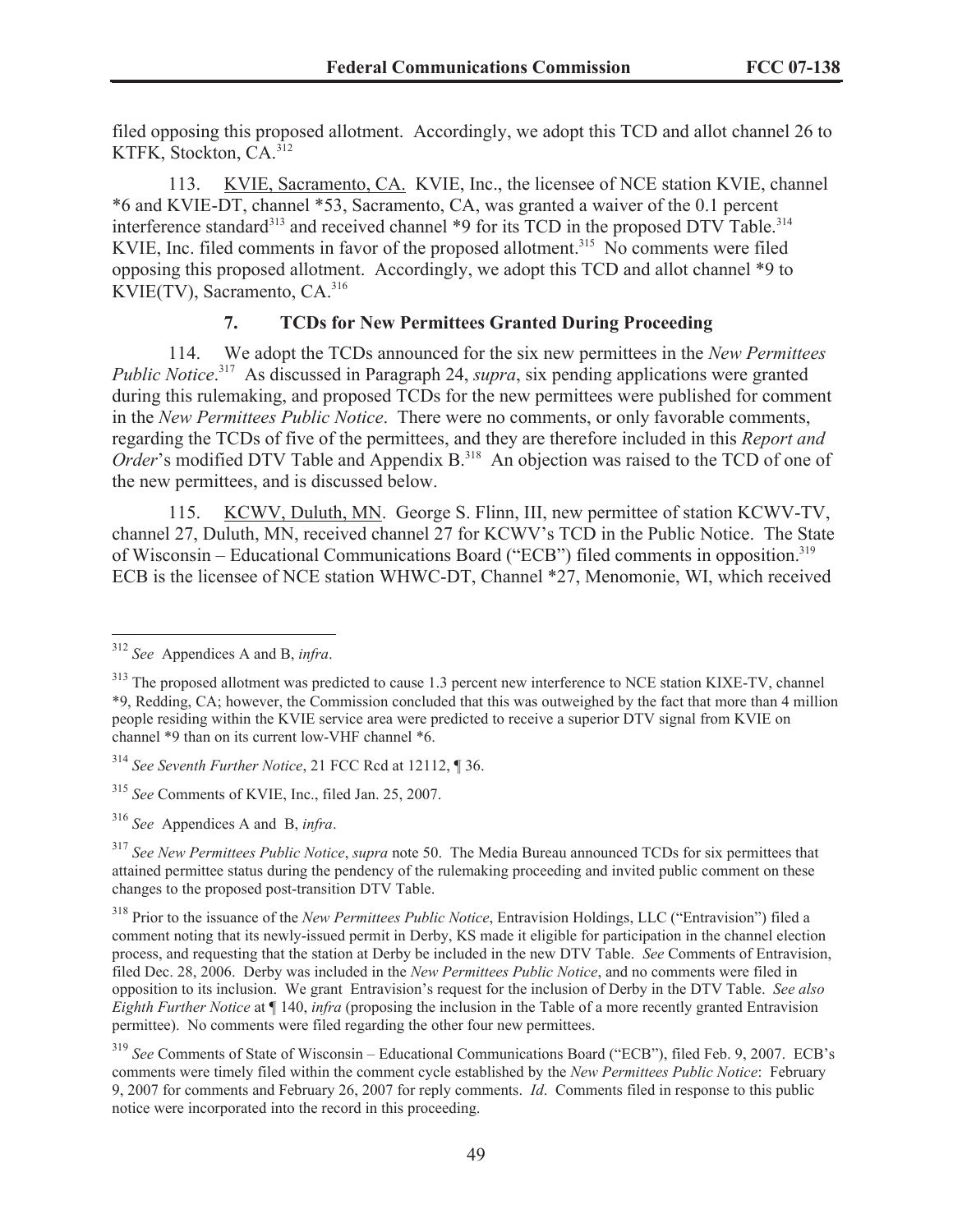channel 27 for its TCD in the proposed DTV Table.<sup>320</sup> ECB states its belief that the proposed allotment of channel 27 to Duluth "would cause interference to WHWC-DT for 10,995 persons, or 1.290 percent of its noise limited service area," including "new interference from Duluth channel 27 of 0.345 percent of the population served."<sup>321</sup> ECB asks the Commission to instead assign channel 47 to KCWV, arguing that such an allotment "would cause considerably less interference." <sup>322</sup> Mr. Flinn did not file a reply.

116. Prior to the issuance of the *New Permittees Public Notice*, the TCDs of all new permittees were analyzed using computer software techniques that have been validated through extensive testing and comparison of results with similar software used by other parties participating in this proceeding. At that time, the Commission's interference analysis indicated that no station would receive impermissible interference from KCWV's TCD. We have considered the analysis offered in ECB's pleadings, and we find that they do not match our findings. We are confident that the results of our interference analysis are correct and accurately reflect the service areas to be provided with the facilities specified and the interference conditions that are expected to be present among stations.<sup>323</sup> We therefore include KCWV in the modified DTV Table and Appendix B.<sup>324</sup>

### **8. Stations to be Deleted from the DTV Table**

117. Two stations, Delta College, licensee of NCE station WDCP-TV, University Center, MI, analog channel \*19 and permittee of DTV channel \*18, and Rockfleet Broadcasting II, LLC, ("Rockfleet") licensee of station WFUP, channel 45, and permittee of WFUP-DT, channel 59, Vanderbilt, MI (satellite station of WFUX-TV, Cadillac, MI), have notified us that they do not intend to construct DTV facilities and will cease operation after February 17, 2009. Delta College filed a comment and requested that we delete the TCD for WDCP on channel 18 from the Table of Allotments.<sup>325</sup>

118. Rockfleet notified us during the first round of the channel elections that it does not intend to construct a post-transition DTV facility for WFUP.<sup>326</sup> Rockfleet explained that Vanderbilt will be served by the digital signal of WFUX-DT. Consequently, we did not assign a TCD for this station. Rockfleet will surrender its license for cancellation after February 17, 2009.<sup>327</sup>

### **9. Other Requests**

119. WSWP, Grandview, WV. We grant the request of West Virginia Educational Broadcasting Authority ("WVEBA"), licensee of NCE station WSWP-TV, channel \*9 and

<sup>327</sup> *Id.*

<sup>320</sup> *See Seventh Further Notice*, 21 FCC Rcd at 12123 App. A.

<sup>321</sup> *See* Comments of ECB at 2 and n.1.

<sup>322</sup> *Id*.

<sup>323</sup> *See* ¶¶ 18-20, *supra*, for description of methodology used.

<sup>324</sup> *See* Appendices A and B, *infra*.

<sup>325</sup> WDCP Comment at 2-3.

<sup>326</sup> *See* letter filed in lieu of Form 381 by Rockfleet, dated Nov. 5, 2004.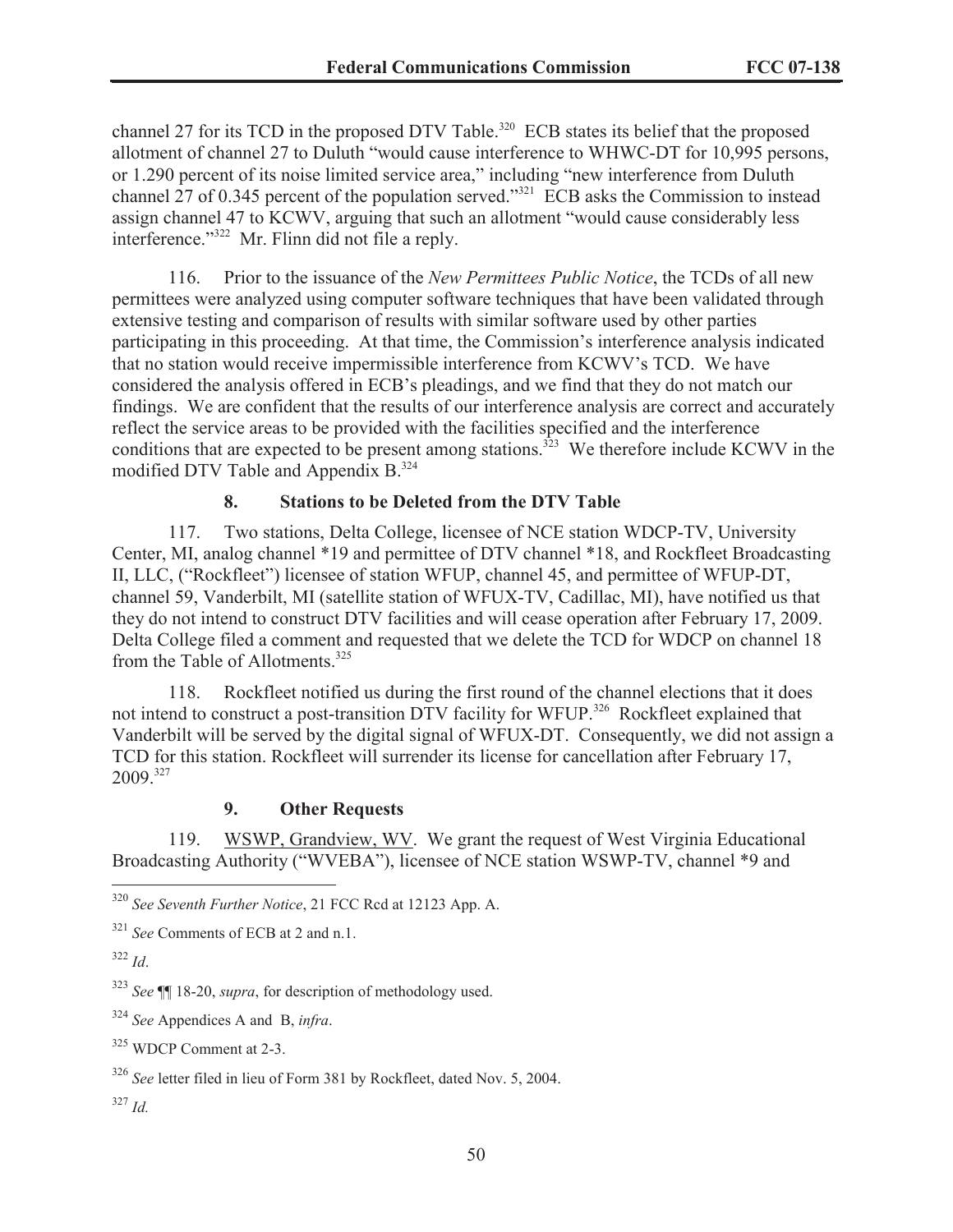permittee of WSWP-DT, channel \*53, Grandview, WV, which received channel \*10 for its TCD in the proposed DTV Table, for a waiver of the 0.1 percent interference standard up to 2.0 percent and to the extent that it is consistent with the filing freeze.<sup>328</sup> WVEBA requests a waiver of the 0.1 percent interference standard, claiming that WSWP-DT cannot replicate the station's existing analog service area on the proposed allotment for channel \*10.<sup>329</sup> Davis Television Clarksburg, LLC ("DTC"), permittee of WVFX-DT, channel 10, Clarksburg, WV, and TCD on channel 10 in the proposed DTV Table,  $330$  filed reply comments opposing WVEBA's waiver request. $331$ 

120. In the first channel election round, WVEBA elected its analog channel \*9; however, this election was determined to cause more than 2.0 percent new interference,<sup>332</sup> and, thus, disapproved.<sup>333</sup> In the second round, WVEBA elected channel 11, but this election was also rejected because it was determined to cause more than  $0.1$  percent new interference.<sup>334</sup> In the third round, WVEBA elected channel 10.<sup>335</sup> This election was also determined to cause more than 0.1 percent new interference.<sup>336</sup> Consequently, WVEBA received channel \*10 as its TCD, but at reduced facilities in order to bring the station into compliance with the 0.1 percent interference standard.<sup>337</sup> Specifically, WSWP's ERP was reduced to  $2.5 \text{ kW}$ .<sup>338</sup> In response to the *Third Round TCD PN*, WVEBA filed a "Request for Partial Reconsideration," supporting its

<sup>330</sup> *See Seventh Further Notice*, 21 FCC Rcd at 12149, App. A. WVFX(TV)'s current NTSC channel is channel 46, Clarksburg, WV. 47 C.F.R. § 73.606(b).

<sup>331</sup> See Reply Comments of Davis Television Clarksburg ("DTC"), filed Feb. 26, 2007. DTC also filed supplemental comments in response to WVEBA's ex parte Engineering statement on May 10, 2007.

<sup>332</sup> The analysis indicated 2.8 percent new interference to another station (*i.e*., WVNS, Lewisburg, WV, analog ch 59, TCD on ch 8) (service loss to 13,763 people). As previously noted in *supra* ¶ 20, the Commission allowed a station with an out-of-core DTV channel to exceed the 0.1 percent interference standard to up to 2.0 percent, if doing so would allow such a station to elect its in-core analog channel. If such an election was predicted to cause more than 2.0 percent new interference to a protected DTV station, then the station was made subject to the normal conflict-resolution procedures.

<sup>333</sup> *See* FCC File No. BFREET-20050209AKA (disapproving WSWP's election in Form 382).

<sup>334</sup> See FCC File No. BSREET-20051031AEV (disapproving WSWP's election in Form 384). The analysis indicated 0.5 percent new interference to another station (i.e., WJHL) (service loss to 6,876 people).

<sup>335</sup> *See* FCC File No. BTREET-20060526AAZ (WSWP's Form 386).

<sup>336</sup> WVEBA states that it requested to operate channel \*10 using 10 kW. *See WVEBA's Partial Recon* at 1.

<sup>337</sup> *See Third Round TCD PN*, 21 FCC Rcd at 9573, n.5.

<sup>338</sup> *Id*.

<sup>328</sup> *See Seventh Further Notice*, 21 FCC Rcd at 12149, App. A.

<sup>329</sup> *See* Comments of The West Virginia Educational Broadcasting Authority ("WVEBA"), filed Jan. 25, 2007. WVEBA also submitted an *ex parte* filing on April 26, 2007 in the docket. WVEBA previously filed a "Request for Partial Reconsideration" of its TCD after issuance of the *Third Round TCD PN*. *See* WVEBA *ex parte* (filed Apr. 26, 2007 and May 10, 2007); WVEBA "Request for Partial Reconsideration of Third Round DTV Tentative Channel Designation" filed Sept. 28, 2006 ("*WVEBA's Partial Recon*"). *See also* Public Notice, "Third Round of the DTV Channel Election Process: Tentative Channel Designations," 21 FCC Rcd 9572 (MB 2006) ("*Third Round TCD PN*").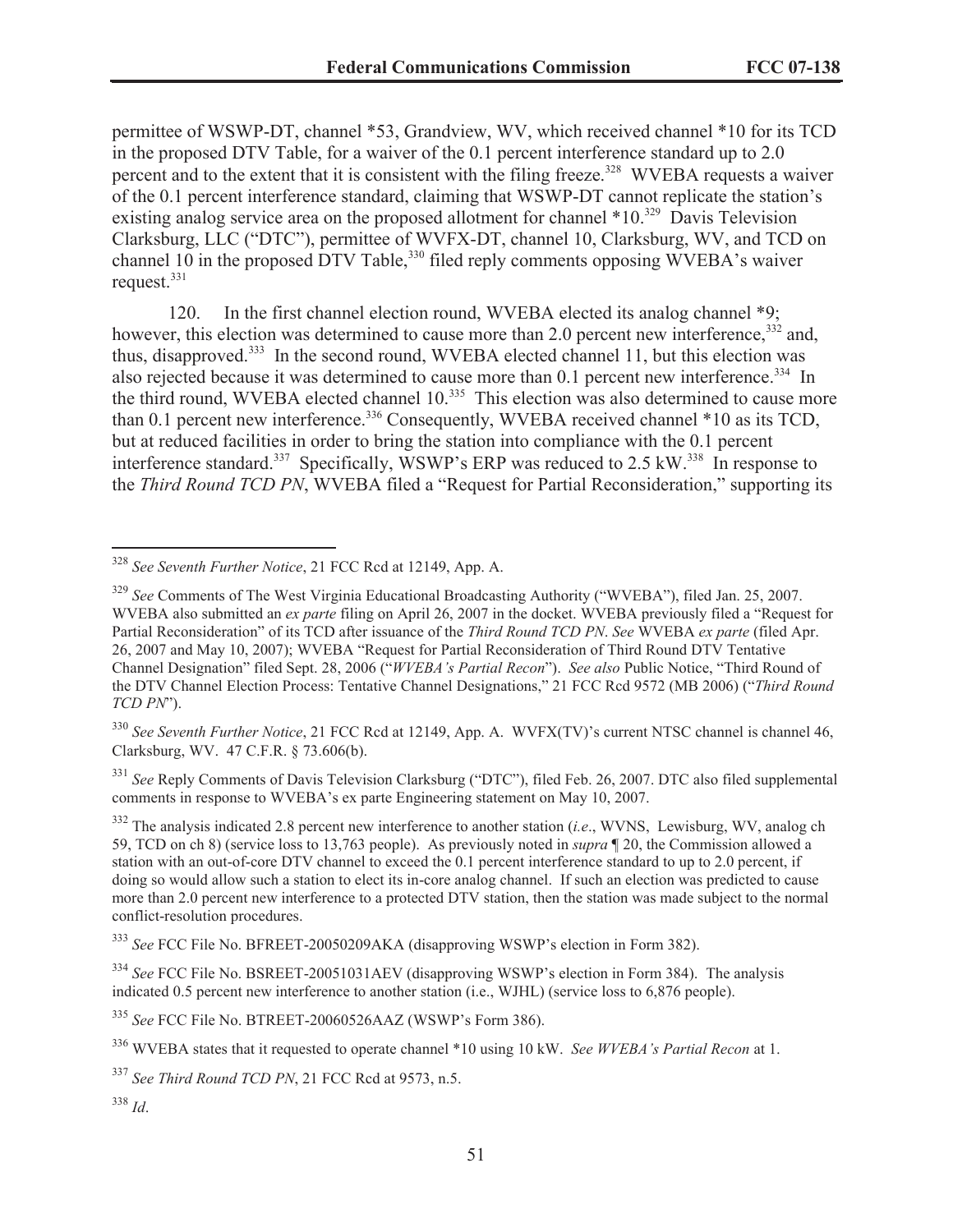proposed channel allotment, but requesting to operate at 10 kW in order to "adequately serve the station's current audience."339

121. The *Seventh Further Notice* proposed channel \*10 as WSWP's TCD at 2.5 kW ERP in the post-transition DTV Table.<sup>340</sup> WVEBA filed comments in response to the *Seventh Further Notice* and now asks for 20 kW ERP.<sup>341</sup> WVEBA contends that this power level is necessary for the station to replicate its analog coverage.<sup>342</sup>

122. WVEBA certified to its replication facilities on Form 381.<sup>343</sup> WVEBA claims that its current analog station serves 906,075 people and that its proposed operation of its digital facility on channel 10 at 20 kW ERP would serve 900,098 people.<sup>344</sup> WVEBA further asserts that its proposal to operate WSWP at 20 kW ERP will result in new interference of 0.7 percent to WVFX-DT, which it acknowledges exceeds the  $0.1$  percent interference standard,<sup>345</sup> but claims is necessary "to meet its certification to replicate its NTSC coverage."<sup>346</sup> DTC replies that WVEBA overstates WSWP's present analog population coverage and understates the interference to WVFX-DT, claiming that WVEBA's proposal would cause more than 1.4 percent new interference.<sup>347</sup>

123. We agree with DTC that WVEBA overstates WSWP's present analog population coverage, but we also concur with WVEBA that WSWP-DT's operation at the proposed 2.5 kW ERP would not fully replicate its existing analog coverage.<sup>348</sup> We also find, however, that operation of channel \*10 at 20 kW ERP would exceed the station's certified replication facilities and violate the current freeze on expansion of a noise limited service contour beyond its certified replication contour.<sup>349</sup> To resolve the conflict, we have analyzed WSWP's channel facilities using a modified replication approach to derive the proposed facilities from the analog Grade B contour on which the initial DTV Table facilities were based and determined that WSWP could replicate its analog coverage at  $18.6 \text{ kW}$ <sup>350</sup> Operation of WSWP-DT at  $18.6 \text{ kW}$ , however,

<sup>339</sup> *See WVEBA's Partial Recon* at 2.

 $340$  WVEBA's petition for reconsideration was premature because the issuance of a TCD was not a final Commission action subject to reconsideration. 47 C.F.R. § 1.106(a)(1). As noted in the *Seventh Further Notice*, final channel allotments can be established only through a rulemaking proceeding. *Seventh Further Notice*, 21 FCC Rcd at 12103,  $\P$  5. We, therefore, dismiss WVEBA's petition as premature and will consider the pleading as an informal comment to the instant proceeding.

<sup>341</sup> *See* Comments of WVEBA at 1.

<sup>342</sup> *Id*.

<sup>343</sup> *See* FCC File No. BCERET-20041105AFL (WSWP's Form 381).

<sup>344</sup> *See* Comments of WVEBA at 3-4.

<sup>345</sup> *See id.* at 5; WVEBA *ex parte* (dated Apr. 26, 2007) at 1, and "Supplemental Engineering Technical Statement."

<sup>346</sup> *See* Comments of WVEBA at 1.

<sup>347</sup> *See* Reply Comments of Davis Television Clarksburg, filed Feb. 26, 2007, at 2-4.

<sup>&</sup>lt;sup>348</sup> WSWP's operation at 2.5 kW ERP on its TCD of channel \*10 is predicted to serve a population of approximately 435,000 people, which is less than those that would be served by the station's replication facilities.

<sup>349</sup> *See* discussion of freeze, *supra* note 11.

<sup>350</sup> See discussion of requests for modified coverage area, *supra* Section III.D.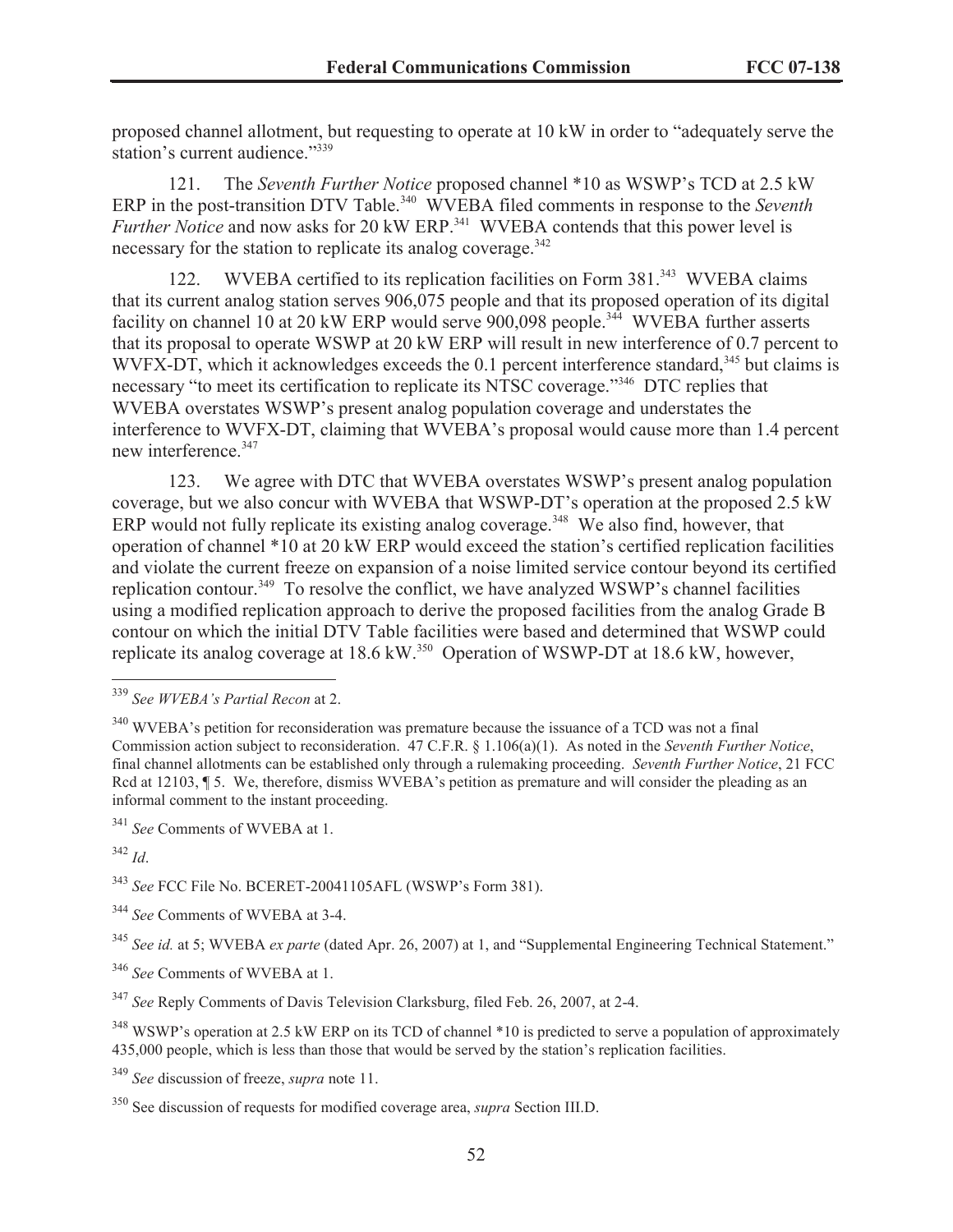would cause 1.73 percent new interference to WVFX-DT, which exceeds the 0.1 percent interference standard. Therefore, we must consider WVEBA's waiver request.

124. In evaluating WVEBA's request for a waiver of the 0.1 percent interference standard, we find that although WVEBA's circumstances are dissimilar to two stations that were granted waivers in the *Seventh Further Notice*, <sup>351</sup> WVEBA does offer important public interest bases that merit a waiver in this case. First, WVEBA had an out-of-core DTV channel, which would have warranted a 2.0 percent interference allowance to elect its analog channel \*9 in the first round. However, use of channel 9 would have exceeded the 2.0 percent standard. Second, although there are UHF channels available in its market, WVEBA has argued persuasively that a UHF channel would not replicate the station's analog coverage due to the mountainous terrain in WSWP's service area and would require this educational station to incur "significant increased capital and operational costs."<sup>352</sup> Third, NCE station WSWP offers unique educational programming to an economically disadvantaged community that relies on over-the-air broadcasting for their TV service.<sup>353</sup>

125. Our analysis indicates that WSWP's operation on channel 10 with full replication facilities would cause less total interference than would its operation on channel 9, 11 or any other high VHF channel. We conclude that WSWP would have been eligible for up to 2.0 percent new interference using its own analog channel 9 for post-transition DTV operation.<sup>354</sup> Operation on channel 9 would have exceeded 2.0 percent new interference, while operation on channel 10 at 18.6 kW does not. Therefore, we grant WVEBA's request for waiver of the 0.1 percent interference standard and establish its Appendix B facilities at 18.6 kW ERP on channel  $*10^{355}$ 

126. KTAZ, Phoenix, AZ. We grant the request of NBC Telemundo License, Co. ("NBC Telemundo"), licensee of singleton station KTAZ, channel 39, Phoenix, AZ, which received channel 39 for its TCD in the proposed DTV Table,<sup>356</sup> to change station KTAZ's posttransition DTV Table Appendix B facilities. In 2005, the Commission approved a modification to the analog Table of Allotments sought by NBC Telemundo and Community Television Educators, Inc. ("CTE") which substituted Channel 39 for noncommercial reserved Channel 39 (\*39) in Phoenix, substituted noncommercial reserved Channel 11 (\*11) for Channel 11 in Holbrook, Arizona, and authorized NBC Telemundo to operate on Channel 39 in Phoenix and CTE to operate on Channel  $*11$  in Holbrook.<sup>357</sup> The Commission subsequently granted minor

<sup>351</sup> *See* Comments of WVEBA at 6.

<sup>&</sup>lt;sup>352</sup> Comments of WVEBA at 2 ("the UHF signal characteristics over the relevant terrain (even at maximum UHF power of 1000 kW) cannot replicate the current channel 9 NTSC coverage").

<sup>353</sup> *See* Comments of WVEBA at 4.

<sup>354</sup> *See supra* ¶ 20 and note 41.

<sup>355</sup> *See infra* Appendix B.

<sup>356</sup> *See Seventh Further Notice*, 21 FCC Rcd at 12123, App. A.

<sup>357</sup> *See* Comments of NBC Telemundo License Co., filed Jan. 25, 2007, at 3. *See also Memorandum Opinion and Order*, Amendment of the Television Table of Allotments to Delete Noncommercial Reservation of Channel \*39, 620-626 MHz, Phoenix, Arizona, and to Add Noncommercial Reservation on Channel 11, 198-204 MHz, Holbrook, Arizona, 20 FCC Rcd 16854 (2005).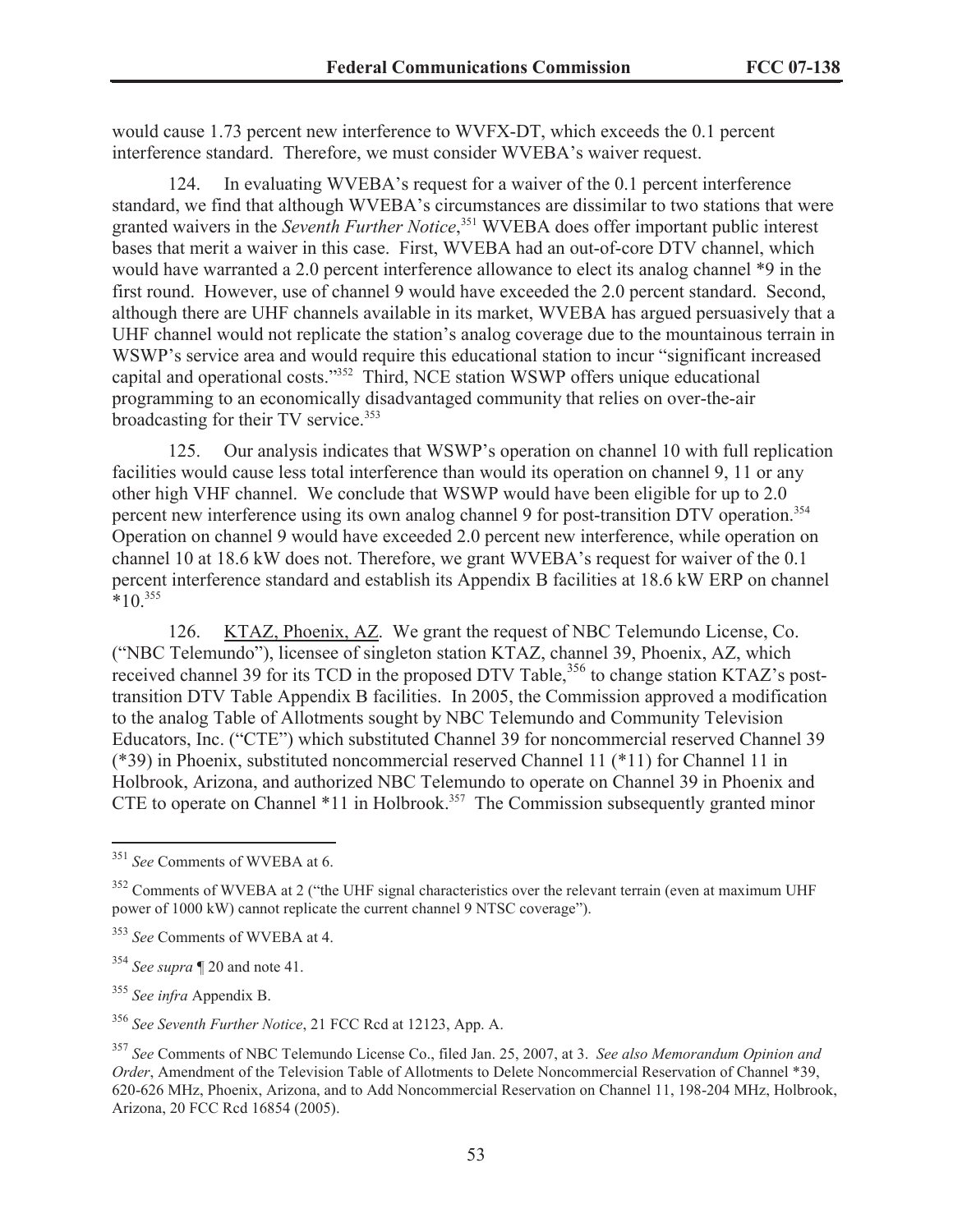modification applications filed by the parties to implement the channel substitutions.<sup>358</sup> The proposed post-transition DTV Table Appendix B lists the Facility ID for the former Channel \*39 facility for KTAZ, rather than the Facility ID for the new Channel 39 facility. NBC Telemundo requests that Appendix B be revised to reflect the correct Facility ID for the new Channel 39 facility.<sup>359</sup>

127. In addition, NBC Telemundo states that the technical facilities specified in Appendix B for Channel 39 are no longer accurate. KTAZ does not have a paired digital channel. The technical facilities specified in Appendix B for Channel 39 reflect the digital parameters applied for by CTE prior to the channel substitutions. NBC Telemundo states that it recently relocated the Channel 39 analog facility to a new tower.

128. We have revised DTV Table Appendix B as adopted herein to reflect operation of a digital station on Channel 39 in Phoenix with parameters reflected in the analog authorization approved by the Commission for KTAZ.<sup>360</sup> In addition, we have revised Appendix B to reflect the correct Facility ID for both KTAZ and Channel \*11 in Holbrook.

129. WNYA, Pittsfield, MA. In response to comments filed opposing the proposed post-transition facilities of WNYA, Pittsfield, MA, we will change station WNYA's posttransition DTV Table Appendix B facilities. Venture Technologies Group, LLC, licensee of singleton station WNYA, channel 51, Pittsfield, MA, received channel 13 for its TCD in the proposed post-transition DTV Table.<sup>361</sup> WNYT-TV, LLC ("WNYT"), licensee of station WNYT, channel 13, and WNYT-DT, channel 12, Albany, NY, which received channel 12 for its TCD in the proposed post-transition DTV Table,<sup>362</sup> objects to the facilities proposed for WNYA in the post-transition DTV Table Appendix  $B^{363}$  WNYA did not respond to the WNYT comments.

130. The proposed post-transition DTV Table Appendix B specifies a site change for WNYA which would move that station's DTV facility from the WNYA analog site in Pittsfield to WNYT's licensed site near Albany. WNYA specified this site change in its second round conflict decision form (FCC Form 385) to resolve an interference conflict of 3.7 percent with WNYT, which resulted from WNYA's election of channel 13.<sup>364</sup> In its comments, WNYT claims that the ERP of 28kW that is proposed for WNYA in Appendix B, is substantially in excess of that permitted for a DTV station on channel 13 in Zone 1.<sup>365</sup> WNYT requests that the Commission revise Appendix B for WNYA to specify the Pittsfield site for that station with parameters that would permit WNYA to comply with its FCC Form 381 certification.

<sup>358</sup> *See* FCC File No. BLCT-20060809ABN; BMPCT-20060417AGD.

<sup>359</sup> *See* Comments of NBC Telemundo, at 3.

<sup>360</sup> *Id.*

<sup>361</sup> *See Seventh Further Notice*, 21 FCC Rcd at 12123, App. A.

<sup>362</sup> *See id*.

<sup>363</sup> *See* Comments of WNYT-TV, LLC, filed Jan. 25, 2007.

<sup>364</sup> *See* FCC File No. BSRCCT-20060317ADH (WNYA's Form 385).

<sup>365</sup> *Id*. at 4.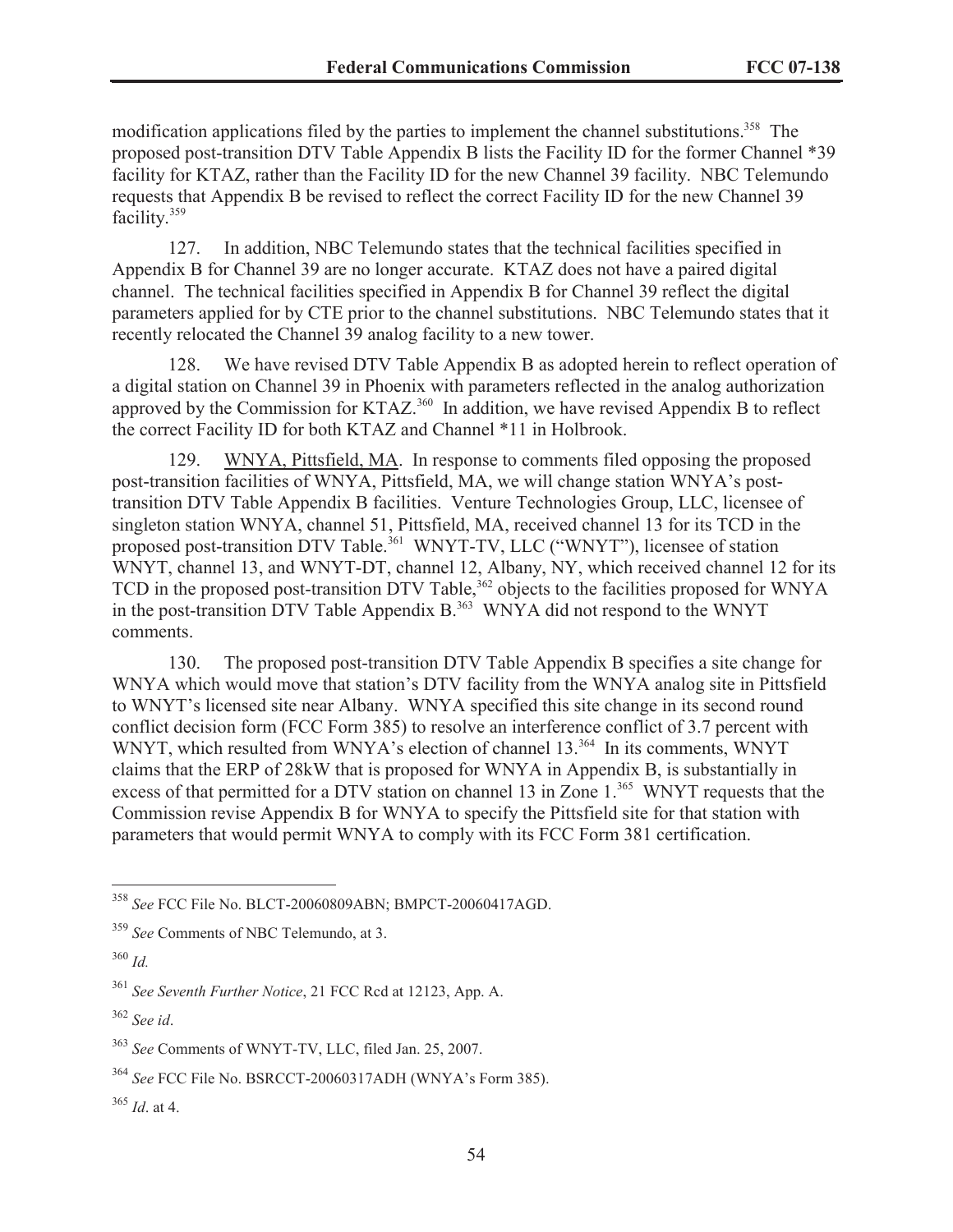131. WNYT is correct that the power specified in the proposed Appendix B for WNYA exceeds the maximum allowed pursuant to  $73.622(f)(7)(ii)$ . At an HAAT of 396 meters, the maximum ERP for a channel 13, Zone 1 DTV station is 12.6 kW. However, WNYT's request that we change WNYA's Appendix B facilities to specify the Pittsfield transmitter site would not address the interference conflict found in round 2 of the channel election process.

132. We conclude that WNYA can serve most of its certified coverage area from the site near Albany, at reduced power. We have determined that WNYA can provide an acceptable predicted field strength over Pittsfield, Massachusetts, its city of license, based on its FCC Form 385 facilities with its maximum ERP reduced from the proposed 28 kW to 12.6 kW. In addition, at this reduced power, WNYA's operation on channel 13 will cause any additional interference. Therefore, we are changing Appendix B to specify an ERP for WNYA of 12.6 kW.

133. WLFL, Raleigh, NC. We deny the request of Sinclair Broadcast Group, Inc. ("Sinclair"), the parent entity of the licensee<sup>366</sup> of station WLFL, channel 22 and permittee of WLFL-DT, channel 57, Raleigh, NC, which received channel 27 for its TCD in the proposed DTV Table.<sup>367</sup> We conclude that it is not necessary to increase the ERP for this station.<sup>368</sup>

134. In its Form 381, Sinclair certified to maximized facilities for WLFL-DT as authorized by its construction permit.<sup>369</sup> In the first round, Sinclair obtained a TCD for channel 27 through an approved NCA with station WRDC, Durham, NC. $370$  Sinclair's comments claim that the power listed for channel 27 on Appendix B is incorrect.<sup>371</sup> In fact, the proposed channel 27 power is less than the certified channel 57 power so that the post-transition facilities will match the certified facilities' coverage.<sup>372</sup> Consequently, no change in Appendix B is needed to provide WLFL-DT with its certified coverage.

135. KCET, Los Angeles, CA. Community Television of Southern California ("CTSC"), licensee of NCE station KCET, channel \*28, and KCET-DT, channel \*59, Los Angeles, CA, received channel \*28 for its TCD in the proposed DTV Table.<sup>373</sup> CTSC states in its comments that it certified that it would operate noncommercial educational station KCET with maximized facilities on channel \*28 for post-transition operations but the Commission disapproved the election because it was projected to cause interference of 2.3 percent to the

<sup>370</sup> *See* FCC File No. BFRECT-20050209AUR (Form 382, approved June 23, 2005).

<sup>371</sup> *See* Sinclair Comments at 2, 4.

<sup>366</sup> Sinclair is the parent of WLFL Licensee, LLC, which is the named licensee of station WLFL.

<sup>367</sup> *See Seventh Further Notice*, 21 FCC Rcd at 12149, App. A.

<sup>368</sup> *See* Comments of Sinclair Broadcast Group, Inc., filed Jan. 25, 2007, at 2, 4.

<sup>369</sup> *See* FCC File No. BCERCT-20041105AIM (Form 381 filed Nov. 8, 2004, certifying to its maximized facilities authorized in FCC File No. BMPCDT-19991021AAO – Form 301 granted Feb. 1, 2001). The CP authorized 1000 kW ERP for DTV channel 57.

 $372$  The adjustment in power is necessitated by the "dipole factor" that is applied to UHF TV service as determined pursuant to OET Bulletin 69. OET Bulletin No. 69, "Longley-Rice Methodology for Evaluating TV Coverage and Interference," (Feb. 6, 2004) ("*OET Bulletin No. 69*"), available at www.fcc.gov/Bureaus/Engineering\_Technology/ Documents/bulletins/oet69/oet69.pdf. A lower UHF channel requires less power to reach the same coverage area as a higher number UHF channel.

<sup>373</sup> *See Seventh Further Notice*, 21 FCC Rcd at 12123, App. A.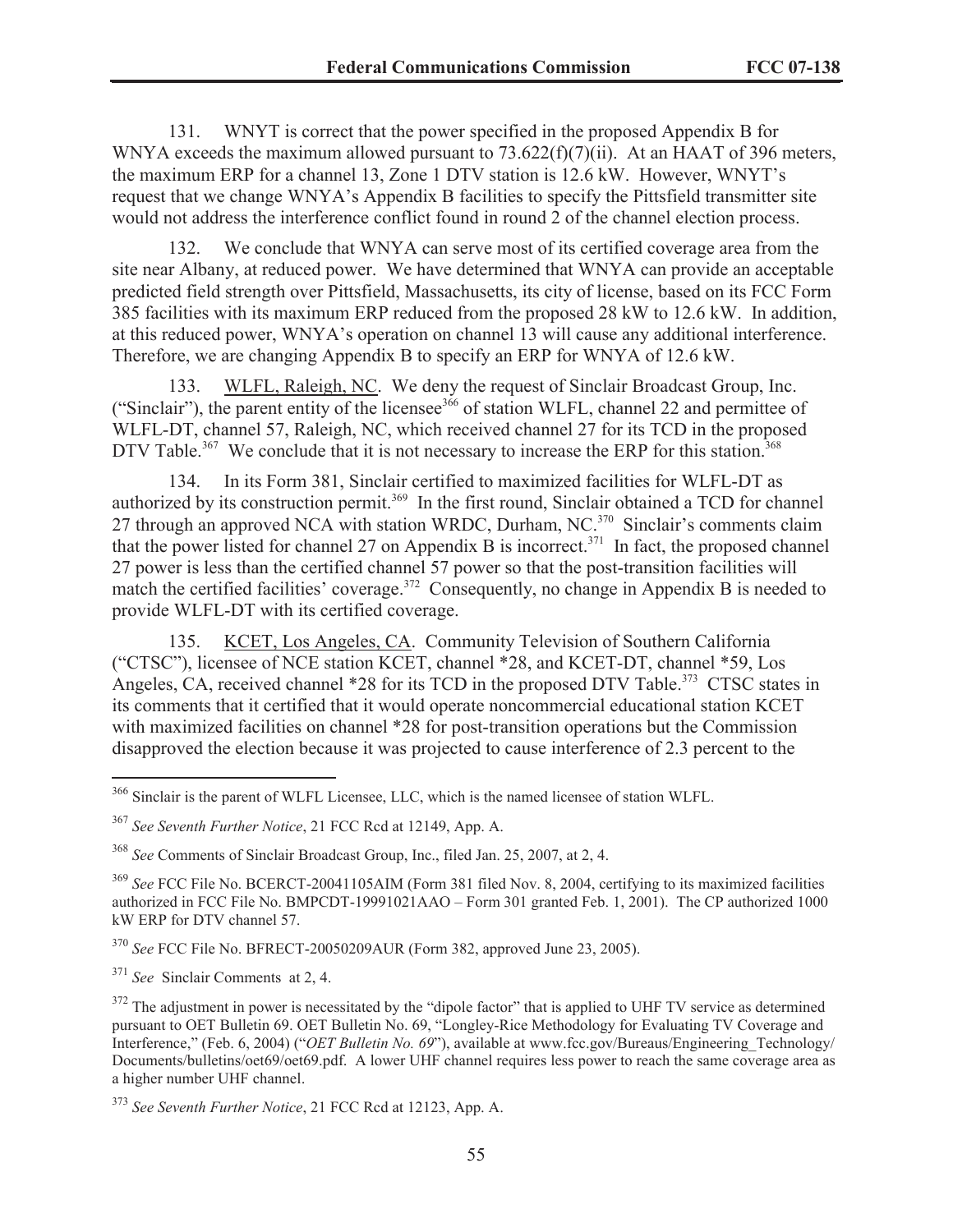elected DTV channel 27 of KEYT**,** Santa Barbara, California (analog channel 3, post-transition digital channel 27).<sup>374</sup> CTSC states that it changed its election to specify replication facilities on channel \*28 but reserved its right to seek maximized facilities should circumstances permit.<sup>375</sup>

136. On July 7, 2006, Smith Media License Holdings, LLC ("Smith") filed a letter requesting a waiver of the July 1, 2006 replication/maximization deadline with respect to KEYT-DT.<sup>376</sup> In that letter, Smith indicated that for KEYT-DT to operate with its allotted replication facilities, as the prior owner certified, Smith would have to increase the ERP for KEYT to approximately 698 kW.<sup>377</sup> Smith indicated that, because of electrical capacity limits at the station's antenna site, it did not anticipate being able to increase power at the antenna site until near the end of the DTV transition.<sup>378</sup>

137. According to CTSC, the maximized facilities it originally proposed for KCET-DT on Channel \*28 would not cause impermissible interference to the facilities of KEYT-DT on Channel \*27 if KEYT-DT operates with an ERP of 699 kW.<sup>379</sup> Accordingly, CTSC requests that the Commission change DTV Table Appendix B to specify maximized parameters for KCET-DT. Smith objects to CTSC's request and urges the Commission to continue to protect the KEYT-DT post-transition allotment.<sup>380</sup>

138. We deny the request of CTSC to change DTV Table Appendix B for KCET. We note the disagreement of CTSC, but have already determined that the KCET maximized facilities would cause interference to the certified facilities of KEYT-DT on its TCD in excess of the permissible limit. Our analysis was performed using computer software techniques that have been validated through extensive testing and comparison of results with similar software used by other parties participating in this proceeding. We are confident that the result of our interference analysis is correct, and there is no agreement with the affected station to accept this

<sup>374</sup> *See* Comments of Community Television of Southern California, filed Jan. 25, 2007, at 1-2; *See also* FCC File No. BFREET-20050121ALB (disapproving KCET's Form 382 election of channel 28 and requiring conflict analysis); and FCC File No. BFRCET-20050815ABG (approving KCET's Form 383 to reduce facilities to eliminate the interference conflict that had prevented the election of channel 28).

<sup>375</sup> *Id*. at 3.

<sup>376</sup> *See* Smith Media License Holdings, Inc. *ex parte* MB Docket No. 03-15 (dated July 7, 2006). A copy of this letter is also attached as an exhibit to the CTSC Comments.

<sup>&</sup>lt;sup>377</sup> The proposed DTV Table Appendix B specifies an ERP for KEYT of 699 kW.

<sup>&</sup>lt;sup>378</sup> *Id.* at 2. Smith was subsequently granted a waiver of the use-or-lose deadline for KEYT until February 17, 2009. *See Use or Lose Order*, *supra* note 30, at ¶105. We note that the Commission recently denied KCET's request for an extension of the digital television construction deadline on the ground that when KCET chose to amend its Conflict Resolution Form and to specify its licensed replication facilities, it gave up its rights to pursue the construction permit for its maximized facilities. *See Construction Deadline Extension Order*, *supra* note 30, at ¶ 89. In that Order, the Commission stated that KCET would not be permitted to pursue a construction permit that conflicts with the allotted facilities of another station (KEYT-DT). *Id*. CTSC filed a petition for reconsideration of the *Construction Deadline Extension Order* decision. *See* Petition for Reconsideration of Community Television of Southern California, *Construction Deadline Extension Order* FCC 07-91, adopted May 17, 2007.

<sup>&</sup>lt;sup>379</sup> See Response of Community Television of Southern California to Reply Comments of Smith Media License Holdings, LLC, filed Mar. 14, 2007, at 4. *See also* CTSC Comments at 4 and engineering statement.

<sup>380</sup> *See* Reply Comments of Smith Media License Holdings, LLC., filed Feb. 26, 2007, at 4.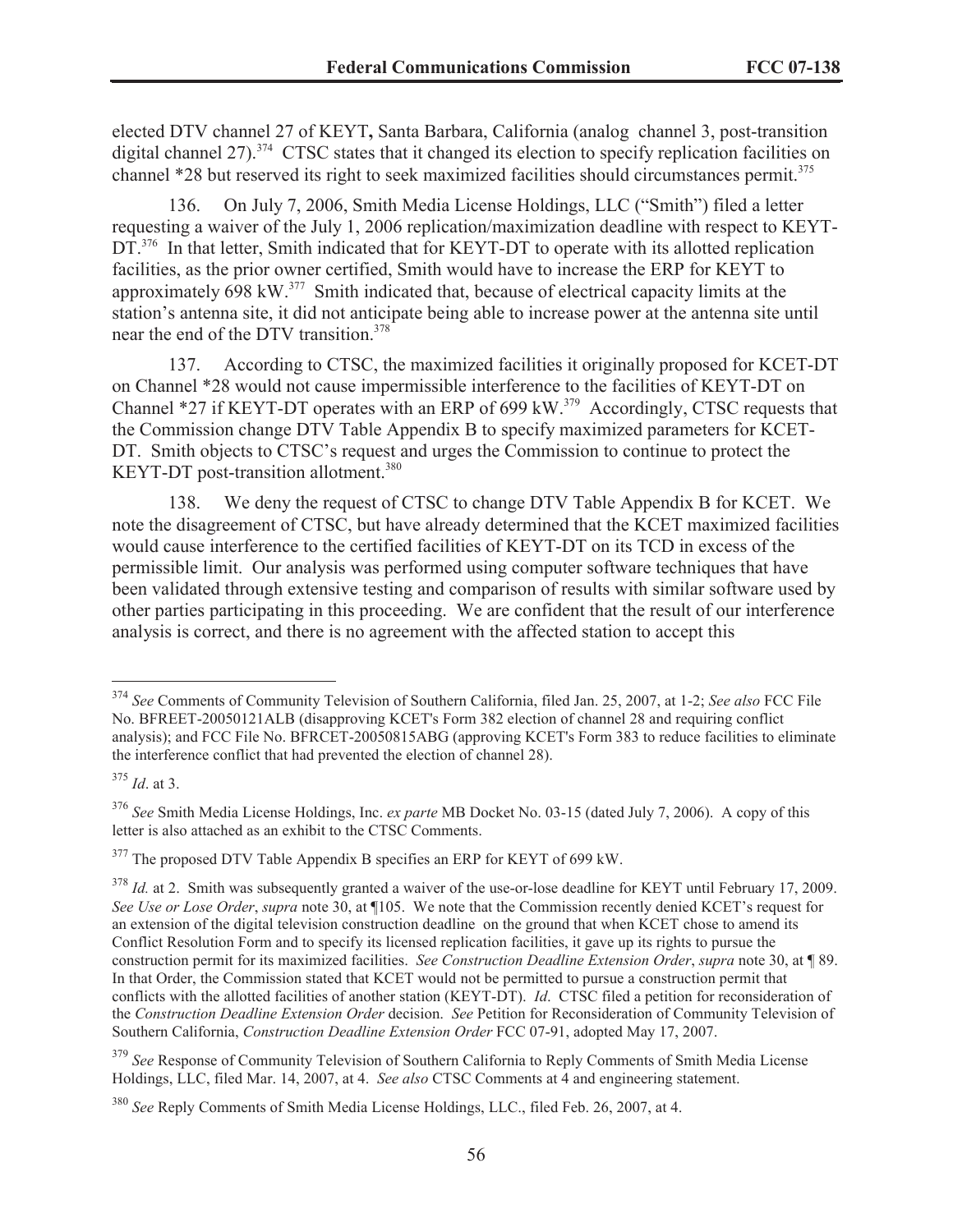interference.<sup>381</sup> The Commission will determine in the Third DTV Periodic Review Report and Order what interference standards and other procedures to apply to stations seeking to file applications for changes to station parameters post-transition. KCET may choose to file an application at that time.<sup>382</sup>

### **IV. EIGHTH FURTHER NOTICE OF PROPOSED RULEMAKING**

139. As discussed above, the *Seventh Further Notice* finalized the DTV channel election process and began the final stage of the transition of the nation's broadcast television system from analog to digital technology. Although virtually all potentially eligible stations were assigned TCDs at that time, the *Seventh Further Notice* noted that some applications for station licenses remained pending, and might be granted before the adoption of this Order.<sup>383</sup> Some of these new permittee TCDs were granted too late to allow sufficient opportunity for public comment in the *Seventh Further Notice* rulemaking. In addition, several commenters submitted requests for substantive modifications to the Table or Appendix B after the close of the comment period. The Commission therefore issues this *Eighth Further Notice of Proposed Rule Making*, and solicits comment on the TCDs and modification requests discussed below. We emphasize that this Further Notice deals exclusively with the stations described below. All comments and reply comments should relate solely to the specific situations and issues raised herein. No further proposals for modification of the DTV Table or Appendix B will be entertained during this pleading cycle, and no such proposals should be raised during the comment or reply period.

#### **A. New Permittees**

140. As described in the *Seventh Further Notice*, we are establishing a separate pleading cycle to give interested parties an opportunity for comment on new permittees that have attained permittee status too late to be considered in the *Seventh Report and Order*. <sup>384</sup> Three new permittees have attained this status since we issued the *New Permittees PN*: <sup>385</sup> Entravision Holdings, LLC, in Pueblo, Colorado (Analog channel 48), Richland Reserve, LLC in Greeley, Colorado (Digital channel 45), and Northwest Television, Inc. ("Northwest Television") in Galesburg, Illinois (Digital channel 53). Post-transition, channel 48 in Pueblo would create no additional interference, and we therefore propose channel 48 as this station's TCD. Interference analysis indicates, however, that post-transition, channel 45 in Greeley would cause 0.3 percent new interference. Therefore, we propose channel 49 as the TCD Richland Reserve, LLC. With

<sup>381</sup> *See* ¶¶ 18-20, *supra*, for description of methodology used. Smith states that, until analog service is terminated, the extent to which KEYT-DT can increase power and replicate service post-transition will not be known with reasonable certainty. According to Smith, it cannot consent to KCET-DT's proposed allotment expansion until it has determined the permissible post-transition ERP of KEYT-DT. *Id*. at 2, 4.

<sup>&</sup>lt;sup>382</sup> We also received comments requesting a change to the proposed DTV Table Appendix B filed on behalf of WPCW, Jeannette, PA, as well as an opposition to that request. Those comments and reply comments are discussed in the *Eighth Further Notice*, *infra*.

<sup>383</sup> *Seventh Further Notice*, 21 FCC Rcd at 12118, ¶ 53.

<sup>384</sup> *See id*.

<sup>385</sup> *See New Permittees Public Notice,* DA 07-20, 72 FR 2485 (Jan. 19, 2007).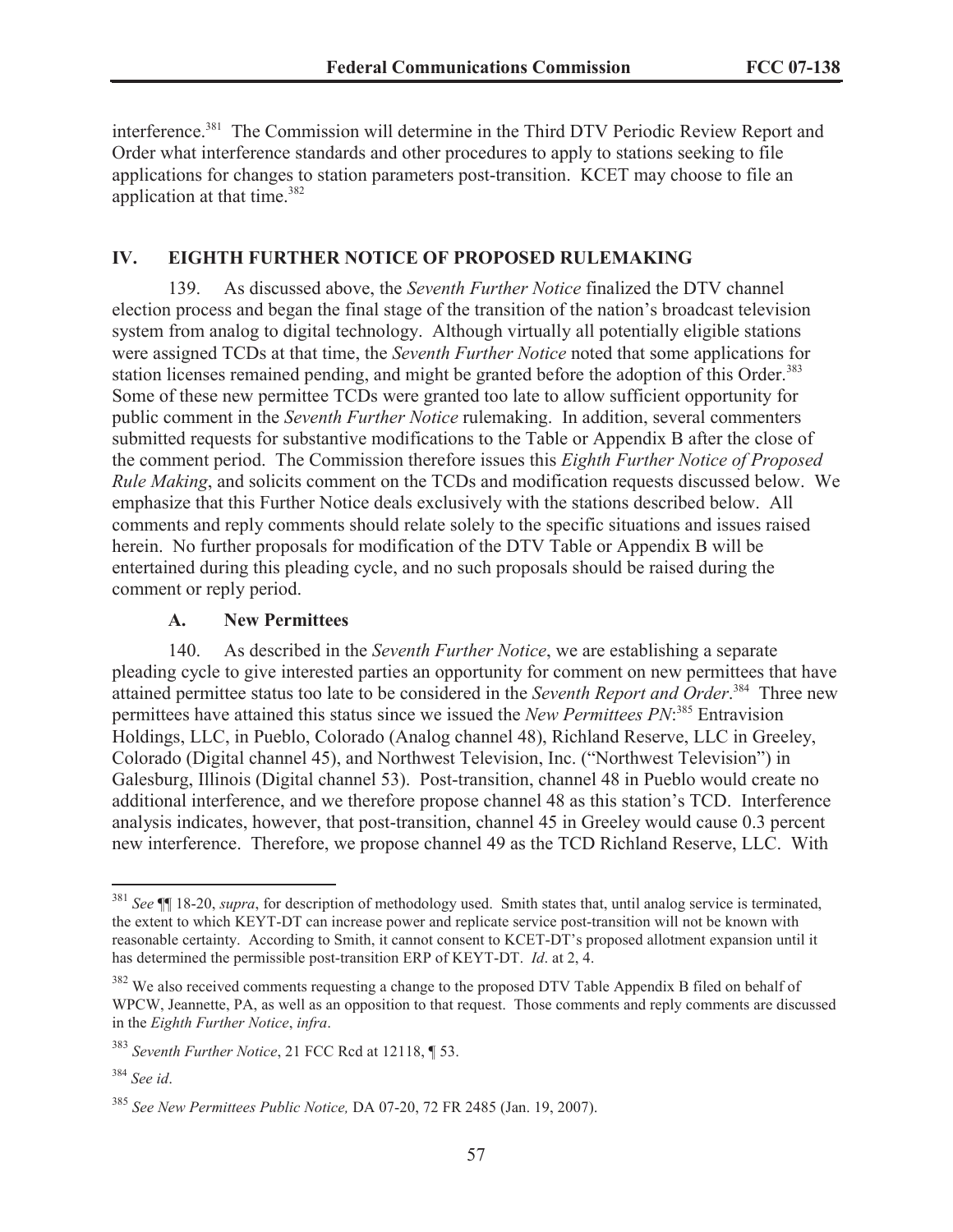respect to the new permittee in Galesburg, IL, because channel 53 is an out-of-core channel, an engineering analysis was conducted and it was determined that channel 8 is the best available post-transition channel in Galesburg. Channel 8 creates no new interference to the TCD of another full-power station but would interfere with licensed Class A Station WQFL-CA, Rockford, IL.<sup>386</sup> However, WQFL has an application for a minor modification of license pending,<sup>387</sup> which would require a waiver of the filing freeze but which, if granted, would eliminate the interference from channel 8. In order to locate an interference-free post-transition channel for Galesburg, we propose to grant WQFL-CA a waiver of the filing freeze and grant the WQFL-CA modification application, thereby resolving any potential interference, and propose channel 8 as the TCD for Northwest Television. These proposals will further amend the new DTV Table of Allotments.<sup>388</sup> In addition, we propose the specific technical facilities--effective radiated power (ERP), antenna height above average terrain (HAAT), antenna radiation pattern, and geographic coordinates--at which these stations would operate after the DTV transition.<sup>389</sup> The attachment also includes information on predicted service area and population coverage. Consistent with paragraph 53 of the *Seventh Further Notice*, the Commission hereby invites public comment on these proposed changes to the new DTV Table.

# **B. Late-Filed Requests for Changes to the Table of Allotments and Appendix B**

141. As noted above, several stations filed requests for revisions to the proposed DTV Table and/or Appendix B either during the reply comment period or after the close of the filing period. In order to facilitate a rapid transition, late-filed requests for minor adjustments or changes necessary for the station to replicate have been granted where they were unopposed and cause no impermissible interference to any other station. In some cases, although the Commission would have looked favorably on the proposal had it been timely filed, we find it necessary to provide a full opportunity to comment. This is particularly the case where the proposed changes to the DTV Table and/or Appendix B could affect other stations. This Further Notice identifies these late-filed requested changes, and seeks comment.

# **1. Request to Make Changes That Meet the Interference Criteria**

142. WTXF, Philadelphia, PA. Fox Television Stations of Philadelphia, Inc. ("Fox Philadelphia"), licensee of station WTXF-TV, channel 29, and WTXF-DT, channel 42, Philadelphia, PA, received channel 42 for its TCD in the proposed DTV Table.<sup>390</sup> In late-filed comments, Fox Philadelphia asserts that the parameters described in Appendix B reflect out-ofdate information, and requests that they be revised to match its CP for its authorized facility, which will replicate its analog facilities.<sup>391</sup> Fox Philadelphia states that it is completing construction and expects to apply for the license to cover later this summer.<sup>392</sup> We find analyzed

<sup>386</sup> *See* FCC File No. BLTVL-19930625JV.

<sup>387</sup> *See* FCC File No. BPTVA-20070312ACG.

<sup>388</sup> *See* Appendix F.

<sup>389</sup> *See* Appendix G.

<sup>390</sup> *See Seventh Further Notice*, 21 FCC Rcd at 12123 Appendix A.

<sup>391</sup> *See* Comments of Fox Television Stations of Philadelphia, Inc., filed June 19, 2007. *See also* BPCDT-20020424AAZ; BCERCT-20041104AHH.

<sup>392</sup> *See* Comments of Fox Philadelphia at 1.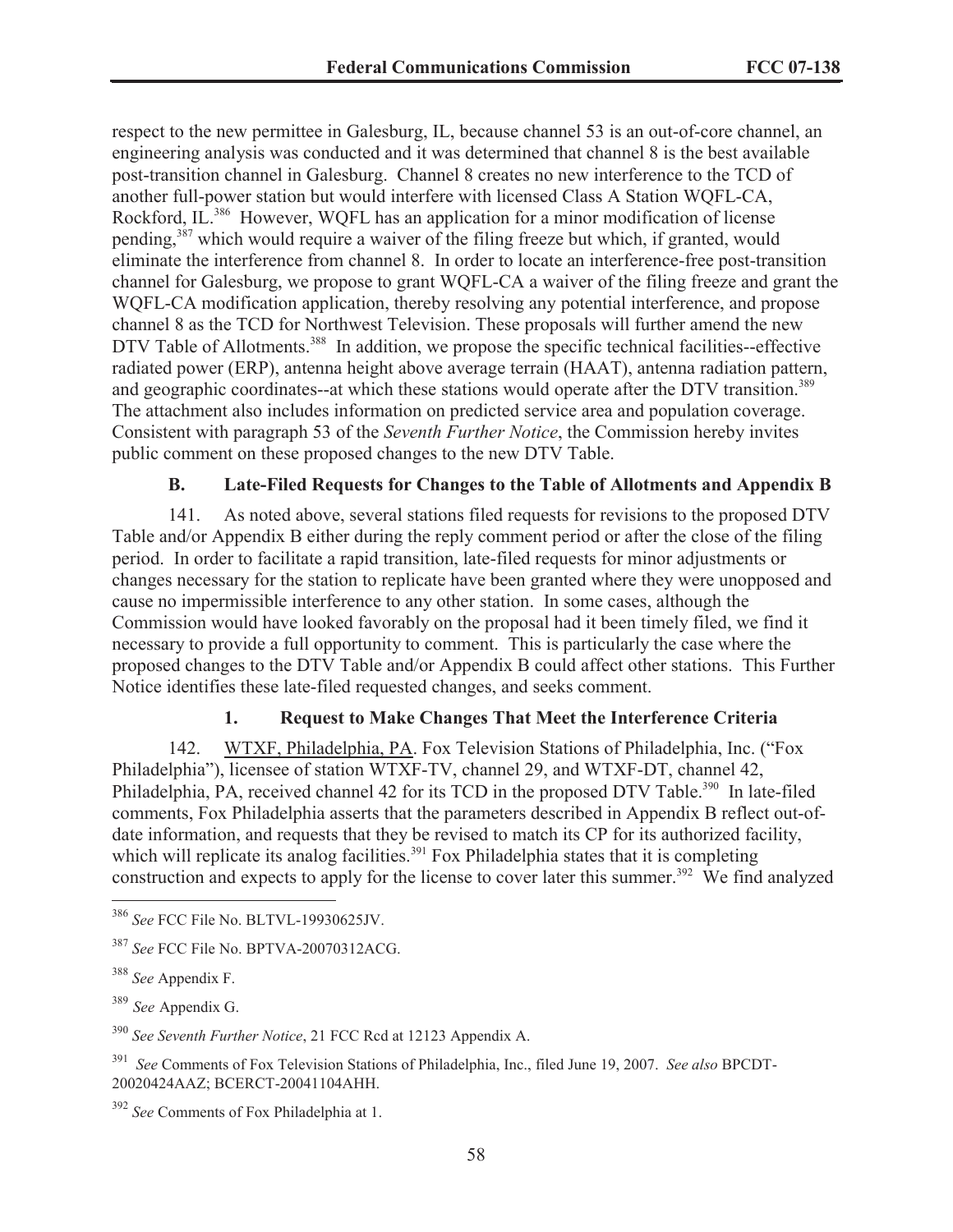the requested facilities for post-transition operation, and we find that WTXF would cause 1.31 percent interference to WMPT, Annapolis, MD (analog channel 22, post-transition digital channel 42), 0.58 percent interference to WSAH, Bridgeport, CT (analog channel 43, posttransition digital channel 42), and 0.86 percent interference to WNJT, Trenton, NJ (analog channel 52, post-transition digital channel 43). Because this request was filed too late to ensure a full opportunity for comment, and particularly in light of the predicted interference, we invite comment on this request in this Further Notice.

143. WDCA, Washington, DC. Fox Television Stations, Inc., ("Fox"), licensee of station WDCA-TV, channel 20, and WDCA-DT, channel 35, Washington DC, received channel 35 for its TCD in the Proposed DTV Table.<sup>393</sup> Fox filed late comments requesting that the Commission modify Appendix B to reflect WDCA's actual, authorized facilities.<sup>394</sup> WDCA-DT has a construction permit, FCC File No. BMPCDT-20060519ACK, that specifies facilities at its main studio where WDCA-DT is currently "located, authorized and operating," and WDCA-DT has applied for a license to cover that Construction Permit, FCC File No. BLCDT-20070411AAH.<sup>395</sup> As noted by Fox, previous engineering analysis had indicated that this location and these parameters cause no impermissible interference. The Commission proposes to grant this request and adjust the DTV Table and Appendix B accordingly. Therefore, we solicit comments on this proposal.

#### **2. Request for Modified Coverage Area**

144. KOAM, Pittsburg, KS. Saga Quad States Communications ("Saga"), licensee of station KOAM-TV, channel 7, and KOAM-DT, channel 13, Pittsburg, KS, received channel 7 for its TCD in the proposed DTV Table.<sup>396</sup> Saga states that its current Appendix B parameters would allow it to reach only 83 percent of the audience it currently serves with its analog signal. Saga requests a revision to specify directional facilities for KOAM at an ERP of 15.33 kW, in order to more closely replicate its analog Grade B contour. Saga's internal engineering study indicates that use of a directional antenna would prevent any station from receiving impermissible interference, while still allowing KOAM to reach 94.4 percent of people reached by its analog transmitter, an outcome it argues is in the public interest.<sup>397</sup> We have analyzed KOAM's request and recalculated their Appendix B facilities based on replicating the analog coverage that was used to determine their initial DTV table facilities. We propose to adjust the DTV Table and Appendix B accordingly and solicit comments on this proposal.<sup>398</sup>

### **3. Requests for Alternative Channel Assignments**

145. KOLO, Reno, NV. Gray Television Licensee, Inc. ("Gray"), licensee of station KOLO-TV, channel 8, and KOLO-DT, channel 9, Reno, NV, received channel 9 for its TCD in

<sup>393</sup> *See Seventh Further Notice*, 21 FCC Rcd at 12123 App. A.

<sup>394</sup> *See* Comments of Fox Television Stations, Inc., filed June 26, 2007.

<sup>395</sup> *Id.*

<sup>396</sup> *See Seventh Further Notice*, 21 FCC Rcd at 12123 App. A.

<sup>397</sup> *See* Comments of Saga Quad States Communications, LLC, filed Mar. 27, 2007, at 3-5 and Attachment.

<sup>398</sup> *See* Appendix G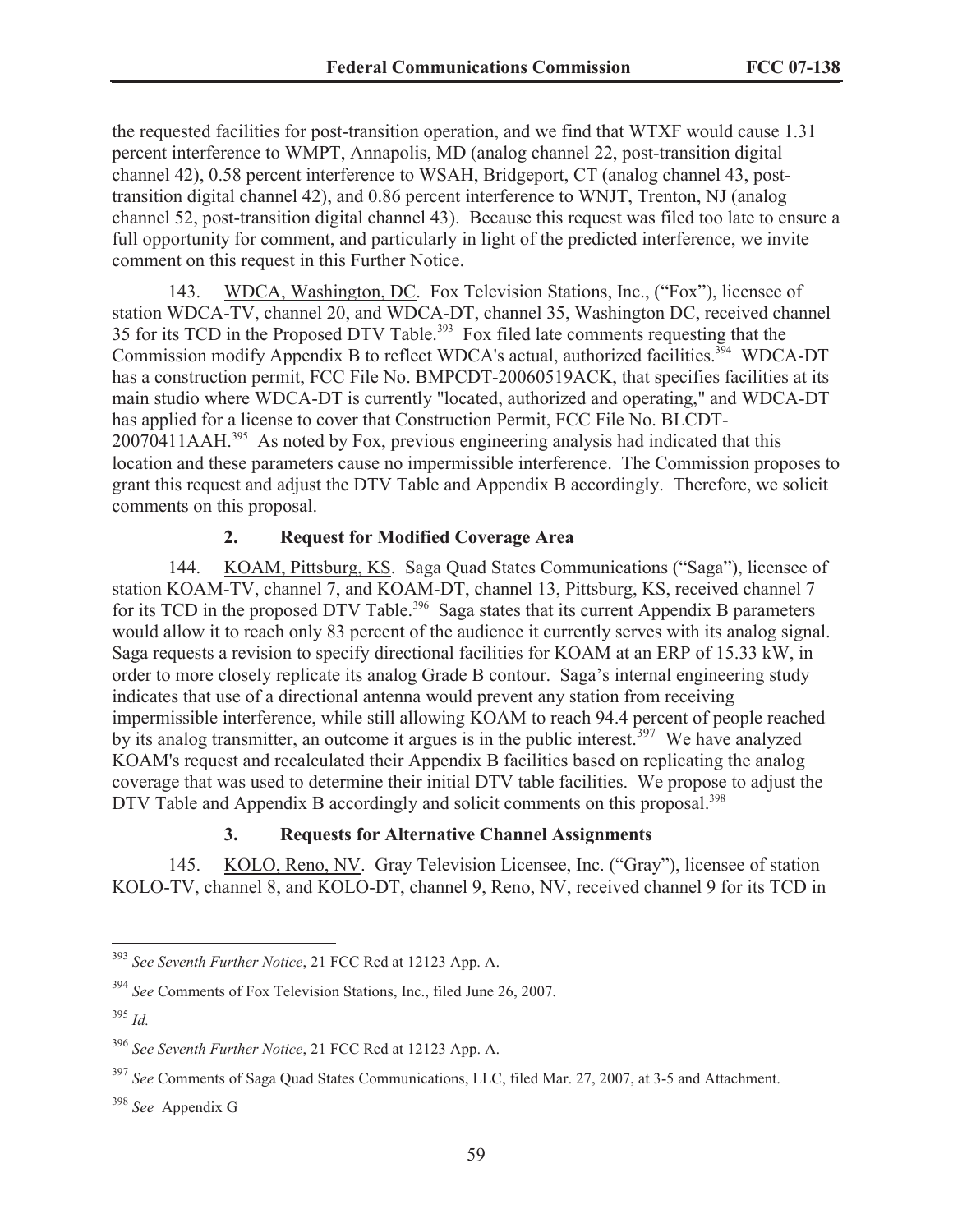the proposed DTV Table.<sup>399</sup> Gray currently broadcasts from the same antenna on its NTSC channel 8 and DTV channel 9. Gray states that its antenna has been optimized for channel 8 for over 45 years, and Gray expresses concern that attempting to retune the antenna for use on its TCD channel 9 could lead to serious engineering difficulties.<sup>400</sup> Gray therefore requests that KOLO's TCD be changed to permit it to return to its NTSC channel 8 post-transition. Engineering analysis indicates that this proposal by Gray would cause no additional interference. The Commission proposes to grant this request and adjust the DTV Table and Appendix B accordingly. Therefore, we solicit comments on this proposal.

146. WEHT, Evansville, IN. Gilmore Broadcasting Corporation ("Gilmore"), licensee of station WEHT, channel 25, and WEHT-DT, channel 59, Evansville, IN, received channel 25 for its TCD in the proposed DTV Table.<sup>401</sup> Gilmore filed reply comments stating that WEHT could not serve its entire analog area using the TCD and parameters in the DTV Table and Appendix B. It proposes to change its TCD to channel 7 and adjust its parameters. Gilmore states that these proposed changes will increase its service area and eliminate the interference with WRTV-DT Indianapolis, IN (analog channel 6, post-transition digital channel 25) that would be caused by operating on channel 25.<sup>402</sup> Engineering analysis shows that Gilmore's proposed alternative channel would cause no additional interference. The Commission proposes to grant this request and adjust the DTV Table and Appendix B accordingly. Therefore, we solicit comments on this proposal.

147. KTRV, Nampa, ID. Idaho Independent Television, Inc. ("IIT"), licensee of KTRV, channel 12, and KTRV-DT, Nampa, Idaho, received channel 12 for its TCD in the proposed DTV Table.<sup>403</sup> IIT filed late comments stating that it wishes to retain its existing DTV facilities for post-transition operation, and requests that Appendix B be revised to reflect those facilities.<sup>404</sup> IIT requests its TCD be changed to channel 13 and its antenna ID to 28309. IIT states "[t]hese licensed facilities already have passed Canadian review once before, so further international coordination should be minimal." IIT makes no representation, however, about post-transition interference. In response to IIT's request, we studied KTRV's post-transition operation on channel 13 and propose to grant their requested channel change.<sup> $405$ </sup> We seek comment on this proposal.

148. WUOA, Tuscaloosa, AL. The University of Alabama, singleton licensee of analog station WUOA, channel 23, Tuscaloosa, AL, received channel 23 for its TCD in the proposed DTV Table.<sup>406</sup> The University of Alabama filed an *ex parte* in June 2007 seeking a

<sup>399</sup> *See Seventh Further Notice*, 21 FCC Rcd at 12123 App. A.

<sup>400</sup> *See* Comments of Gray Television Licensee, Inc., filed June 18, 2007.

<sup>401</sup> *See Seventh Further Notice*, 21 FCC Rcd at 12123 App. A.

<sup>402</sup> *See* Reply Comments of Gilmore Broadcasting Corporation, filed Feb. 26, 2007 at 2.

<sup>403</sup> *See Seventh Further Notice*, 21 FCC Rcd at 12123 App. A.

<sup>404</sup> *See* Comments of Idaho Independent Television, Inc. ("IIT"), filed July 17, 2007. IIT simultaneously filed a Motion to Accept Late-Filed Comments, which is hereby granted.

<sup>405</sup> *See* Appendices F and G. As described, *supra* ¶ 81, we do not include antenna identification numbers for stations operating with an omnidirectional antenna.

<sup>406</sup> *See Seventh Further Notice*, 21 FCC Rcd at 12149, App. A.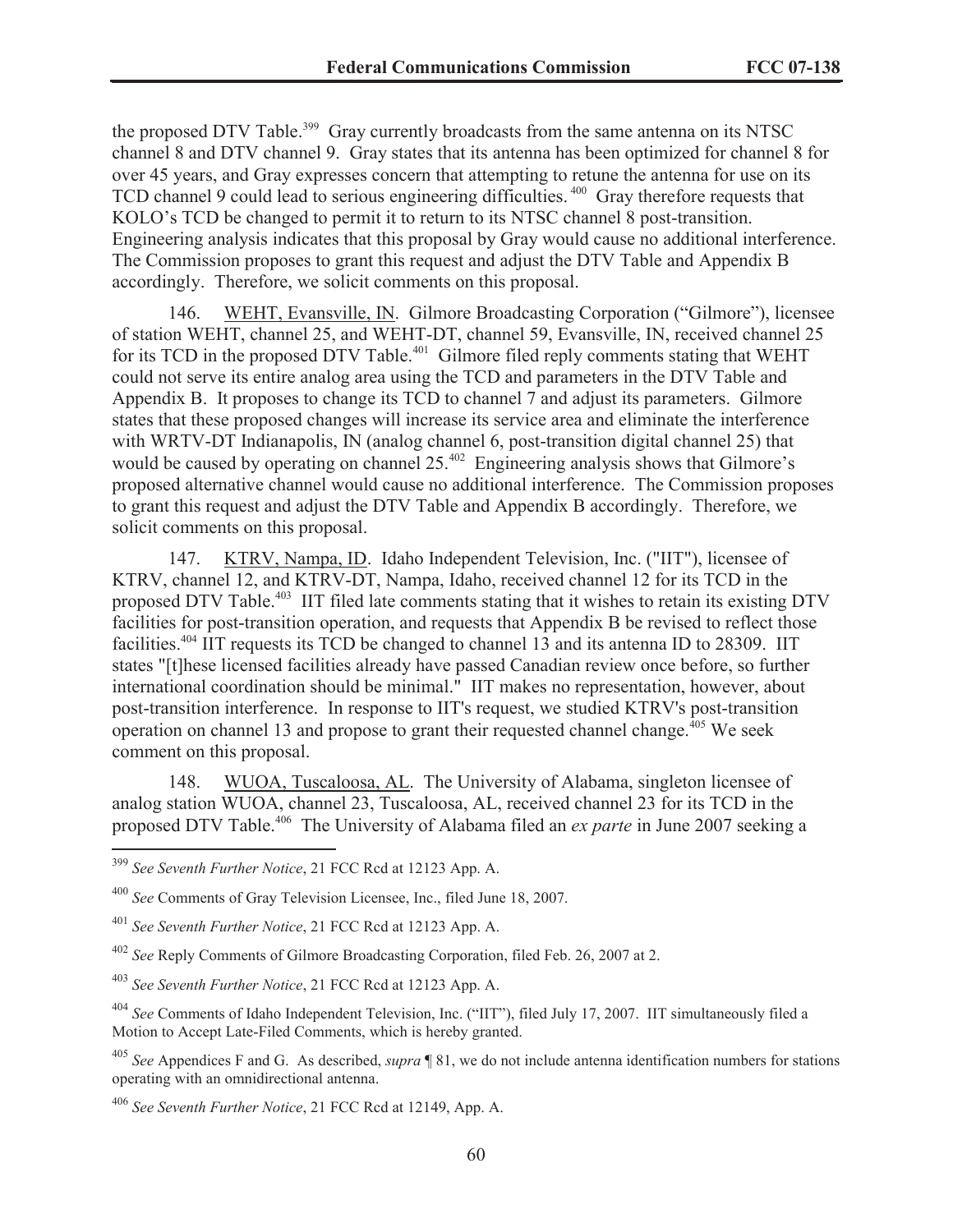channel change to a low VHF channel.<sup>407</sup> The comment explained that the limited resources of the public university would be most efficiently used by broadcasting on a VHF channel, because of the lower cost of construction and operation of a VHF station as compared to a UHF station. We have considered and studied the University of Alabama's request, and propose replication facilities for WUOA on channel 6. Engineering analysis shows that this alternative channel will cause no additional interference. The Commission seeks comment on this proposal.

#### **4. Other Requests**

149. WPCW, Jeannette, PA. CBS Corporation ("CBS"), parent company of the licensee of Station WPCW, channel 19, and applicant for construction permit for a DTV station on channel 49, Jeannette, PA, received channel 49 for its TCD in the proposed DTV Table.<sup>408</sup> CBS requests a change in the parameters in the proposed Appendix B for WPCW to reflect those approved by the Commission in its 2006 decision amending the pre-transition DTV Table to substitute channel 49 for channel 30 as the digital frequency for WPCW and reallotting DTV channel 49 from Johnstown, Pennsylvania to Jeannette.<sup>409</sup> Larry L. Schrecongost ("Schrecongost"), licensee of Class A television Station WLLS, channel 49, Indiana, Pennsylvania, opposes the CBS request and argues that the proposed DTV Table should specify channel 30 rather than channel 49 for WPCW.<sup>410</sup> Schrecongost has also filed a petition for reconsideration of the *2006 Report and Order*, which is currently pending.

150. In 1999, the former licensee of WPCW filed a petition for rule making seeking to modify the station's DTV allotment from channel 30 to channel 49 and to change the station's digital community of license from Johnstown to Jeannette. <sup>411</sup> That petition was subsequently amended to specify a new reference site.<sup> $412$ </sup> The petition for rule making was pending at the time the former licensee of WPCW certified to replication on FCC Form 381. Based on the pending rule making, WPCW elected channel 49 in the first round of the channel election process. The *Seventh Further Notice* specifies channel 49 for WPCW but lists technical parameters consistent with replication on channel 49 of the WPCW initial DTV allotment which was based on its analog facility. In the *2006 Report and Order*, the Commission granted the WPCW rule making petition and, in addition to the channel change from 30 to 49, the Commission approved the requested site change for WPCW as well as an increase in ERP and other technical changes.<sup>413</sup>

<sup>407</sup> *See* University of Alabama *ex parte* (dated June 1, 2007) ("Supplement to Comments").

<sup>408</sup> *See Seventh Further Notice*, 21 FCC Rcd at 12123, App. A. The licensee of WPCW is Pittsburgh Television Station WPCW, Inc., a wholly owned subsidiary of CBS. *See* Comments of CBS Corporation on Seventh Further Notice of Proposed Rule Making, filed Jan. 25, 2007, at 8.

<sup>409</sup> *See* Amendment of Section 73.622(b), Table of Allotments, Digital Television Broadcast Stations (Johnstown and Jeannette, Pennsylvania), MB Docket No. 05-52, 21 FCC Rcd 1350 (2006) ("*2006 Report and Order*").

<sup>410</sup> *See* Comments of Larry L. Schrecongost, filed Jan. 25, 2007.

<sup>411</sup> *Notice of Proposed Rule Making, Amendment of Section 73.622(B), Table of Allotments, Digital Television Broadcast Stations (Johnstown and Jeannette, Pennsylvania)*, MB Docket No. 05-52, 20 FCC Rcd 3456 (2005). At the time the petition for rulemaking was filed, the station's call sign was WNPA. We refer to the station herein by its current current call sign, WPCW.

<sup>412</sup> *Id.*

<sup>413</sup> *See 2006 Report and Order*, 21 FCC Rcd at 1352-3.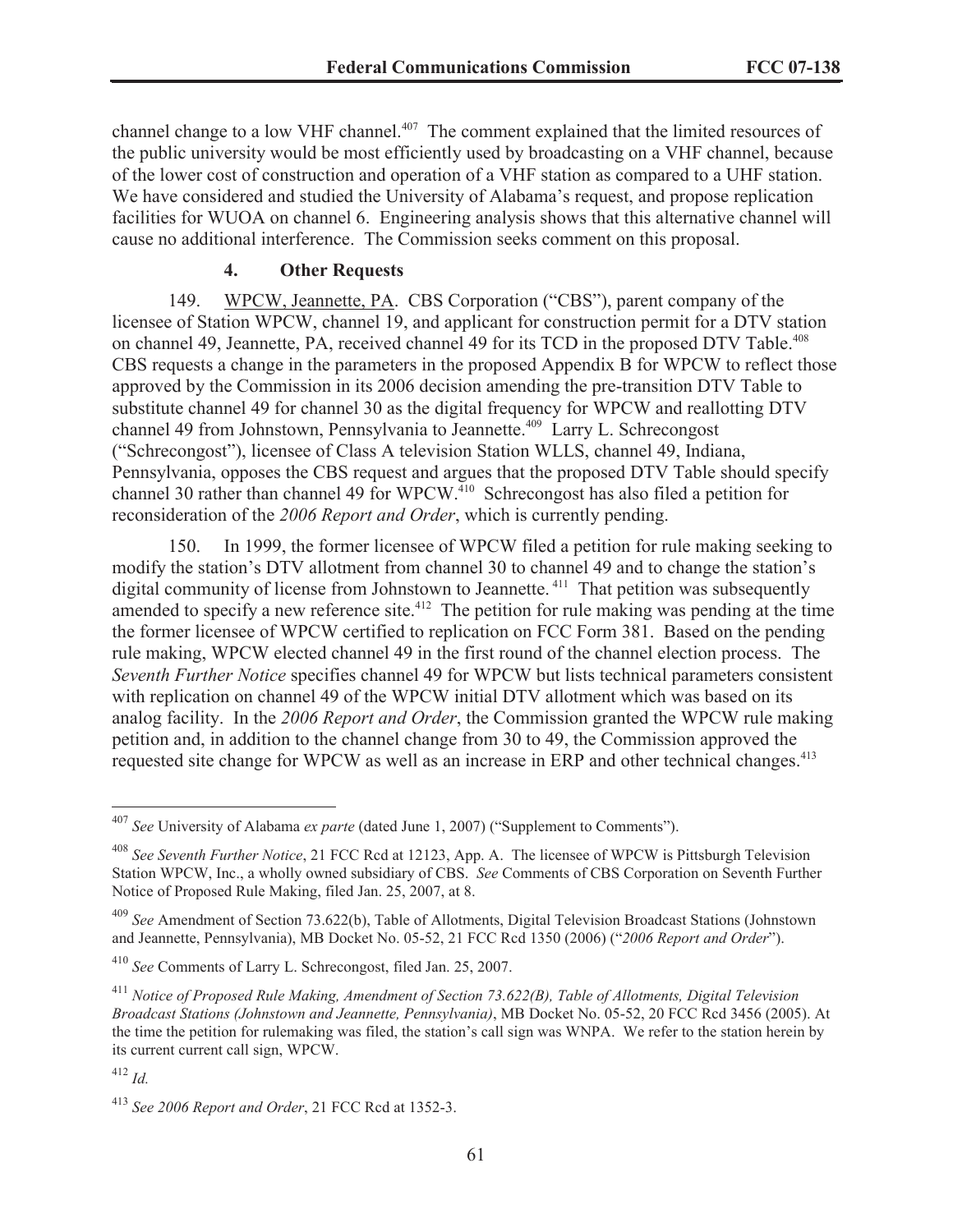151. CBS argues in its comments that the DTV Table should reflect the revised parameters approved for WPCW in the 2006 Report and Order.<sup>414</sup> Schrecongost argues that the Commission erred in granting the channel change and site change for WPCW as operation of that station on channel 49 in Jeannette would cause interference to WLLS in violation of the Community Broadcasters Protection Act of 1999 ("CBPA").<sup>415</sup> The CBPA gave certain low power television (LPTV) stations, known as Class A stations, some limited protection from interference by full-service stations.

152. We have determined that operation of WPCW on channel 49 at the site and parameters approved in the *2006 Report and Order* would cause interference to the TCDs of two full-power stations in excess of the 0.1 percent standard for new interference that applies during the channel election process. Specifically, operation of WPCW on channel 49 would cause 1.61 percent new interference to WTAP, Parkersburg, WV (analog channel 15, post-transition digital channel 49), and 0.7 percent new interference to WPXI, Pittsburgh, PA (analog channel 11, posttransition digital channel 48). 416

153. In light of the interference caused by WPCW on channel 49, we propose to provide WPCW with an alternative channel that would resolve this interference. Specifically, we propose to allot channel 11 to WPCW with the site location specified in the *2006 Report and Order*. The specific technical facilities we propose for WPCW on channel 11 at this location are reflected in Appendix G, *infra*. Our analysis shows that operation of WPCW on channel 11 will not cause interference to the post-transition facilities of full power stations, nor to WLLS, the Class A station.

154. We believe that this proposal is consistent our objectives in this proceeding. Operation of WPCW on channel 11 instead of channel 49 would reduce the interference caused to other facilities, consistent with our goal of efficient spectrum use. In addition, changing the WPCW allotment from channel 49 to channel 11 would resolve the challenge by Class A station WLLS to the decision reached in the 2006 Report and Order.<sup>417</sup> Resolving this challenge avoids a potentially protracted appeal of the *2006 Report and Order* and furthers our goal of finalizing DTV channels and facilities to permit stations to construct their post-transition facilities by the rapidly approaching transition deadline.

155. WGNO and WNOL, New Orleans, LA. As described in paragraph 89, Tribune (licensee of station WGNO, channel 26, permittee of WGNO-DT, channel 15, with TCD on channel 26, New Orleans, LA, and station WNOL, channel 38, and permittee of WNOL-DT,

<sup>414</sup> *See* CBS Comments at 10.

<sup>415</sup> *Id*. at 5; Reply Comments of Larry L. Schrecongost, filed Feb. 26, 2007, at 1. *See also* Community Broadcasters Protection Act of 1999, Pub. L. No. 106-113, 113 Stat. Appendix I at pp. 1501A-594 – 1501A-598 (1999), codified at 47 U.S.C. § 336(f). Schrecongost argues that WPCW failed to comply with the requirements of the CPBA that would entitle its DTV facility to protection by WLLS. *See* Schrecongost Comments at 4-5 and Reply Comments at 2-3. In particular, Schrecongost argues that WPCW failed to file a notice informing the Commission of the station's intent to seek maximized facilities and failed to file a maximization application by the deadline established in the CBPA.

<sup>&</sup>lt;sup>416</sup> Because WPCW was treated as having elected its pre-transition DTV channel for post-transition operations, it was awarded a TCD on channel 49 without analysis of interference caused to other stations. *See* ¶ 19, *supra*.

<sup>&</sup>lt;sup>417</sup> This proposed channel change for WPCW will moot the pending Petition for Reconsideration.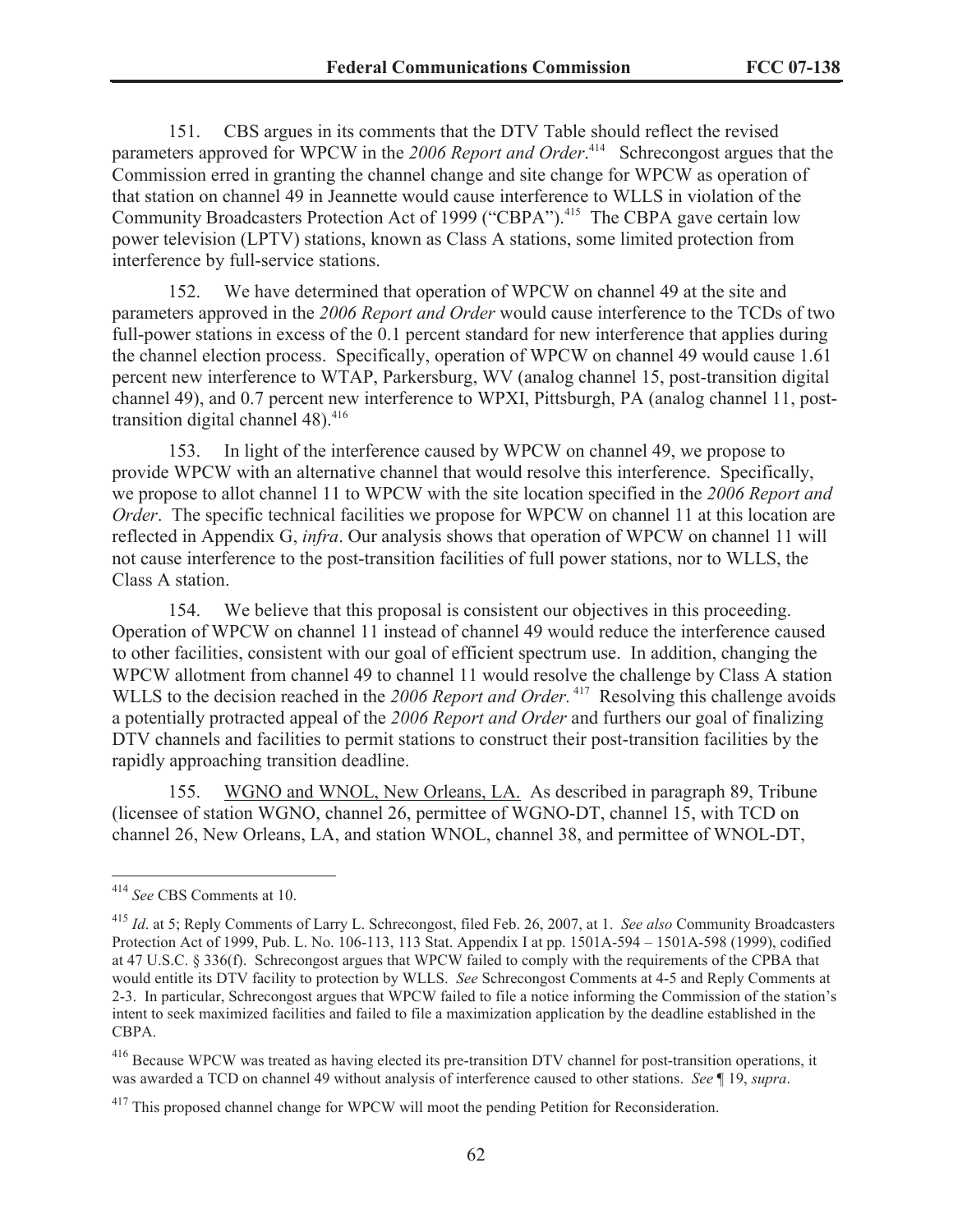channel 40, New Orleans, LA, with TCD on channel 15) <sup>418</sup> filed late comments requesting a change in technical parameters for both stations.<sup>419</sup> Tribune proposes to operate both WGNO and WNOL from the WDSU transmitter site and tower, 3.7 km from the WGNO/WNOL transmission site destroyed by Hurricane Katrina. Tribune proposes that WGNO and WNOL will share the antenna with WDSU (analog channel 6, pre- and post-transition digital channel 43). Tribune contends that operating their stations from this site will streamline their application process and allow Tribune to restore digital service to the New Orleans market more quickly.<sup>420</sup>

156. We have considered and studied Tribune's request, and we find that the proposed parameters do not cause impermissible interference to any station.<sup>421</sup> However, we find that the proposed parameters for both stations would exceed their authorized contours, in violation of the freeze. In light of the unusual circumstances that affect these stations due to the destruction of both stations' analog and digital facilities, and the licensee's desire to relocate the transmitter to reduce the risk of damage from future hurricanes, we propose to waive the freeze and substitute the technical parameters requested in the late-filed comments. We seek comment on this proposal.

#### **V. PROCEDURAL MATTERS**

#### **A. Seventh Report and Order**

#### **1. Final Regulatory Flexibility Analysis**

157. As required by the Regulatory Flexibility Act of 1980 ("RFA"),  $422$  the Commission has prepared a Final Regulatory Flexibility Analysis ("FRFA") relating to this *Seventh Report and Order*. The FRFA is set forth in Appendix E.

#### **2. Final Paperwork Reduction Act Analysis**

158. This *Seventh Report and Order* was analyzed with respect to the Paperwork Reduction Act of 1995 ("PRA")<sup>423</sup> and does not contain any information collection requirements.<sup>424</sup>

<sup>420</sup> *Id.*

<sup>418</sup> *See Seventh Further Notice*, 21 FCC Rcd at 12123, App. A.

<sup>419</sup> Ex parte Comments of Tribune (dated July 23, 2007).

<sup>421</sup> *See* Proposed Allotments for WGNO-DT, channel 26, and WNOL-DT, channel 15, Figure 1 and Figure 1 [sic] appended to ex parte Comments of Tribune (dated July 23, 2007).

<sup>422</sup> *See* 5 U.S.C. § 603. The RFA, *see* 5 U.S.C. § 601 et. seq., has been amended by the Small Business Regulatory Enforcement Fairness Act of 1996 ("SBREFA"), Pub. L. No. 104-121, Title II, 110 Stat. 847 (1996). The SBREFA was enacted as Title II of the Contract With America Advancement Act of 1996 ("CWAAA").

<sup>423</sup> The Paperwork Reduction Act of 1995 ("PRA"), Pub. L. No. 104-13, 109 Stat 163 (1995) (*codified in* Chapter 35 of Title 44 U.S.C.).

<sup>424</sup> *See Seventh Further Notice*, 21 FCC Rcd at 12119, ¶ 56.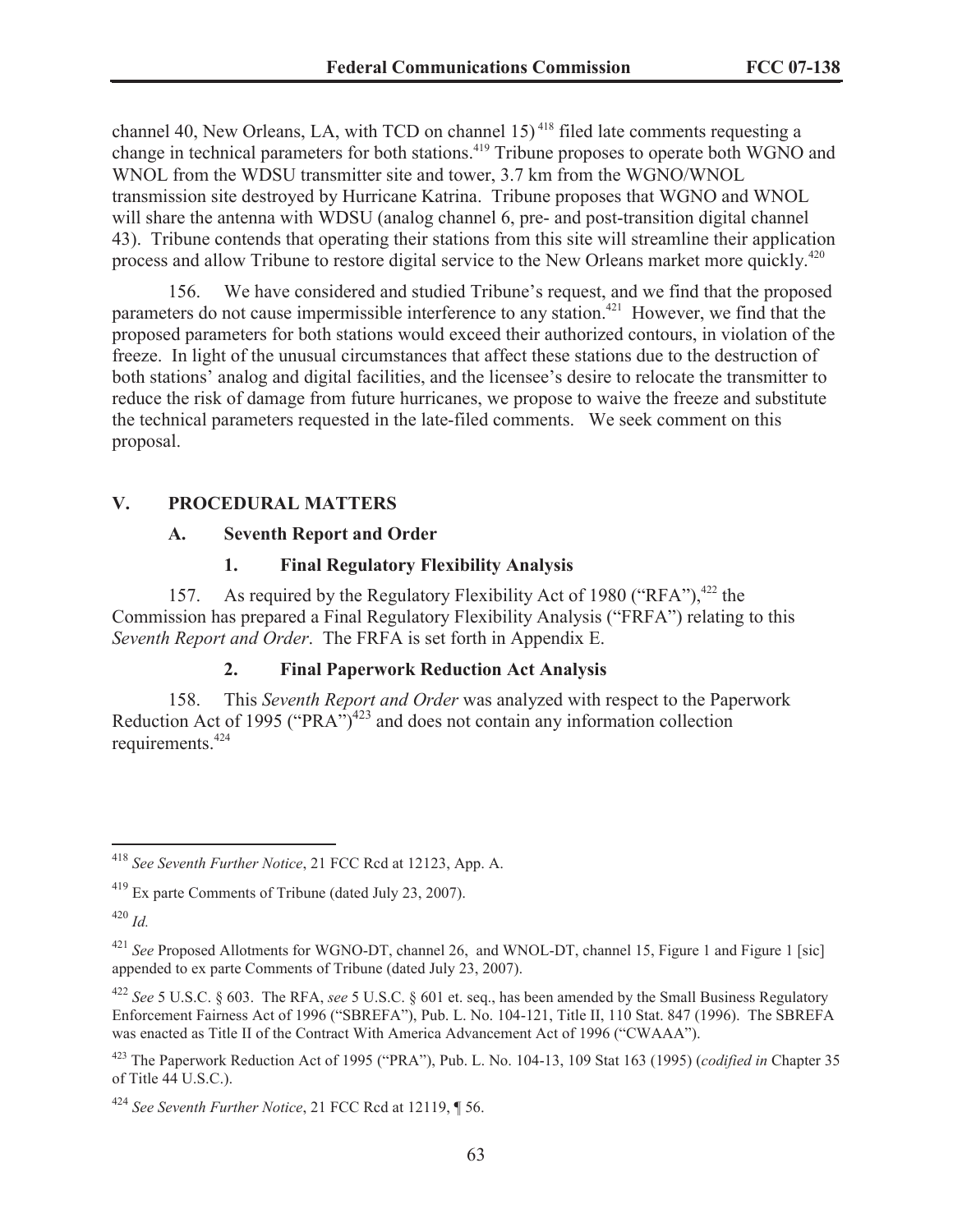## **3. Congressional Review Act**

159. The Commission will send a copy of this *Seventh Report and Order* in a report to be sent to Congress and the Government Accountability Office, pursuant to the Congressional Review Act.<sup>425</sup>

# **B. Eighth Further Notice of Proposed Rulemaking**

# **1. Initial Regulatory Flexibility Analysis**

160. As required by the Regulatory Flexibility Act of 1980 ("RFA"),  $426$  the Commission has prepared an Initial Regulatory Flexibility Analysis ("FRFA") relating to this *Eighth Further Notice of Proposed Rulemaking*. The IRFA is set forth in Appendix H.

# **2. Initial Paperwork Reduction Act Analysis**

161. This *Eighth Further Notice of Proposed Rulemaking* has been analyzed with respect to the PRA and does not contain proposed information collection requirements. In addition, therefore, it does not contain any new or modified "information collection burden for small business concerns with fewer than 25 employees," pursuant to the Small Business Paperwork Relief Act of 2002.<sup>427</sup>

# **3. Ex Parte Rules**

162. Permit-But-Disclose*.* This proceeding will be treated as a "permit-but-disclose" proceeding subject to the "permit-but-disclose" requirements under Section 1.1206(b) of the Commission's rules.<sup>428</sup> *Ex parte* presentations are permissible if disclosed in accordance with Commission rules, except during the Sunshine Agenda period when presentations, *ex parte* or otherwise, are generally prohibited. Persons making oral *ex parte* presentations are reminded that a memorandum summarizing a presentation must contain a summary of the substance of the presentation and not merely a listing of the subjects discussed. More than a one- or two-sentence description of the views and arguments presented is generally required.<sup>429</sup> Additional rules pertaining to oral and written presentations are set forth in Section 1.1206(b).

# **4. Filing Requirements**

163. Comments and Replies. Pursuant to Sections 1.415 and 1.419 of the Commission's rules,<sup>430</sup> interested parties may file comments on or before 30 days after publication in the Federal Register, and reply comments on or before 45 days after publication in the Federal Register using: (1) the Commission's Electronic Comment Filing System ("ECFS"), (2) the Federal Government's eRulemaking Portal, or  $(3)$  by filing paper copies.<sup>431</sup>

<sup>428</sup> *See* 47 C.F.R. § 1.1206(b); *see also* 47 C.F.R. §§ 1.1202, 1.1203.

<sup>429</sup> *See id*. § 1.1206(b)(2).

 $425$  5 U.S.C. § 801(a)(1)(A).

<sup>426</sup> *See* 5 U.S.C. § 603.

<sup>427</sup> The Small Business Paperwork Relief Act of 2002 ("SBPRA"), Pub. L. No. 107-198, 116 Stat 729 (2002) (codified in Chapter 35 of title 44 U.S.C.); *see* 44 U.S.C. 3506(c)(4).

<sup>430</sup> *See* 47 CFR §§ 1.415, 1419.

<sup>431</sup> *See Electronic Filing of Documents in Rulemaking Proceedings*, 13 FCC Rcd 11322 (1998).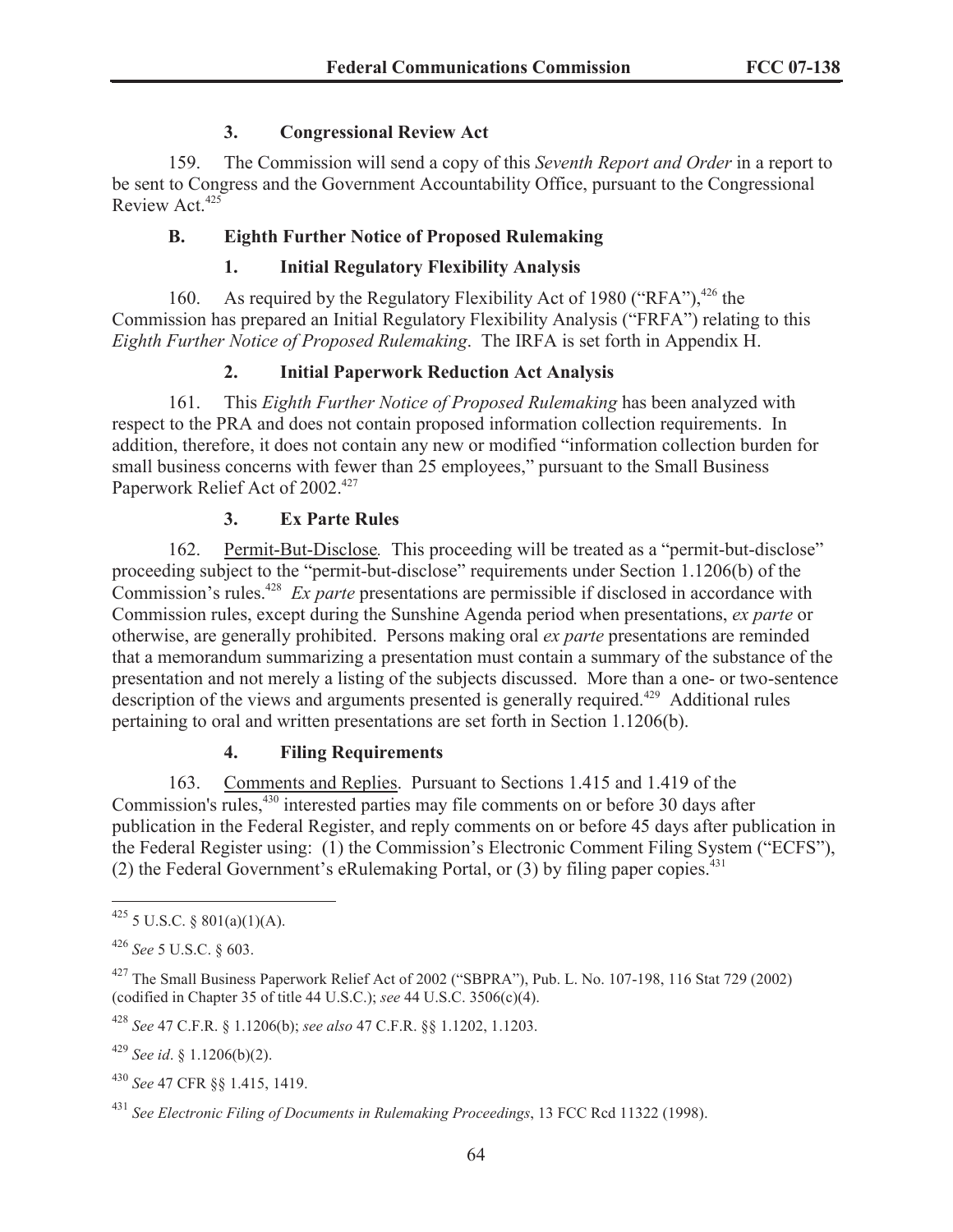- § Electronic Filers: Comments may be filed electronically using the Internet by accessing the ECFS: http://www.fcc.gov/cgb/ecfs/ or the Federal eRulemaking Portal: http://www.regulations.gov. Filers should follow the instructions provided on the website for submitting comments.
	- For ECFS filers, if multiple docket or rulemaking numbers appear in the caption of this proceeding, filers must transmit one electronic copy of the comments for each docket or rulemaking number referenced in the caption. In completing the transmittal screen, filers should include their full name, U.S. Postal Service mailing address, and the applicable docket or rulemaking number. Parties may also submit an electronic comment by Internet e-mail. To get filing instructions, filers should send an e-mail to ecfs@fcc.gov, and include the following words in the body of the message, "get form." A sample form and directions will be sent in response.
- Paper Filers: Parties who choose to file by paper must file an original and four copies of each filing. If more than one docket or rulemaking number appears in the caption of this proceeding, filers must submit two additional copies for each additional docket or rulemaking number.

Filings can be sent by hand or messenger delivery, by commercial overnight courier, or by first-class or overnight U.S. Postal Service mail (although we continue to experience delays in receiving U.S. Postal Service mail). All filings must be addressed to the Commission's Secretary, Office of the Secretary, Federal Communications Commission.

- § The Commission's contractor will receive hand-delivered or messenger-delivered paper filings for the Commission's Secretary at 236 Massachusetts Avenue, NE, Suite 110, Washington, DC 20002. The filing hours at this location are 8:00 a.m. to 7:00 p.m. All hand deliveries must be held together with rubber bands or fasteners. Any envelopes must be disposed of before entering the building.
- Commercial overnight mail (other than U.S. Postal Service Express Mail and Priority Mail) must be sent to 9300 East Hampton Drive, Capitol Heights, MD 20743.
- U.S. Postal Service first-class, Express, and Priority mail must be addressed to 445 12<sup>th</sup> Street, SW, Washington DC 20554.

164. Availability of Documents. Comments, reply comments, and *ex parte* submissions will be available for public inspection during regular business hours in the FCC Reference Center, Federal Communications Commission, 445 12<sup>th</sup> Street, S.W., CY-A257, Washington, D.C., 20554. These documents will also be available via ECFS. Documents will be available electronically in ASCII, Word 97, and/or Adobe Acrobat.

165. Accessibility Information*.* To request information in accessible formats (computer diskettes, large print, audio recording, and Braille), send an e-mail to fcc504@fcc.gov or call the FCC's Consumer and Governmental Affairs Bureau at (202) 418-0530 (voice), (202) 418-0432 (TTY). This document can also be downloaded in Word and Portable Document Format (PDF) at: http://www.fcc.gov.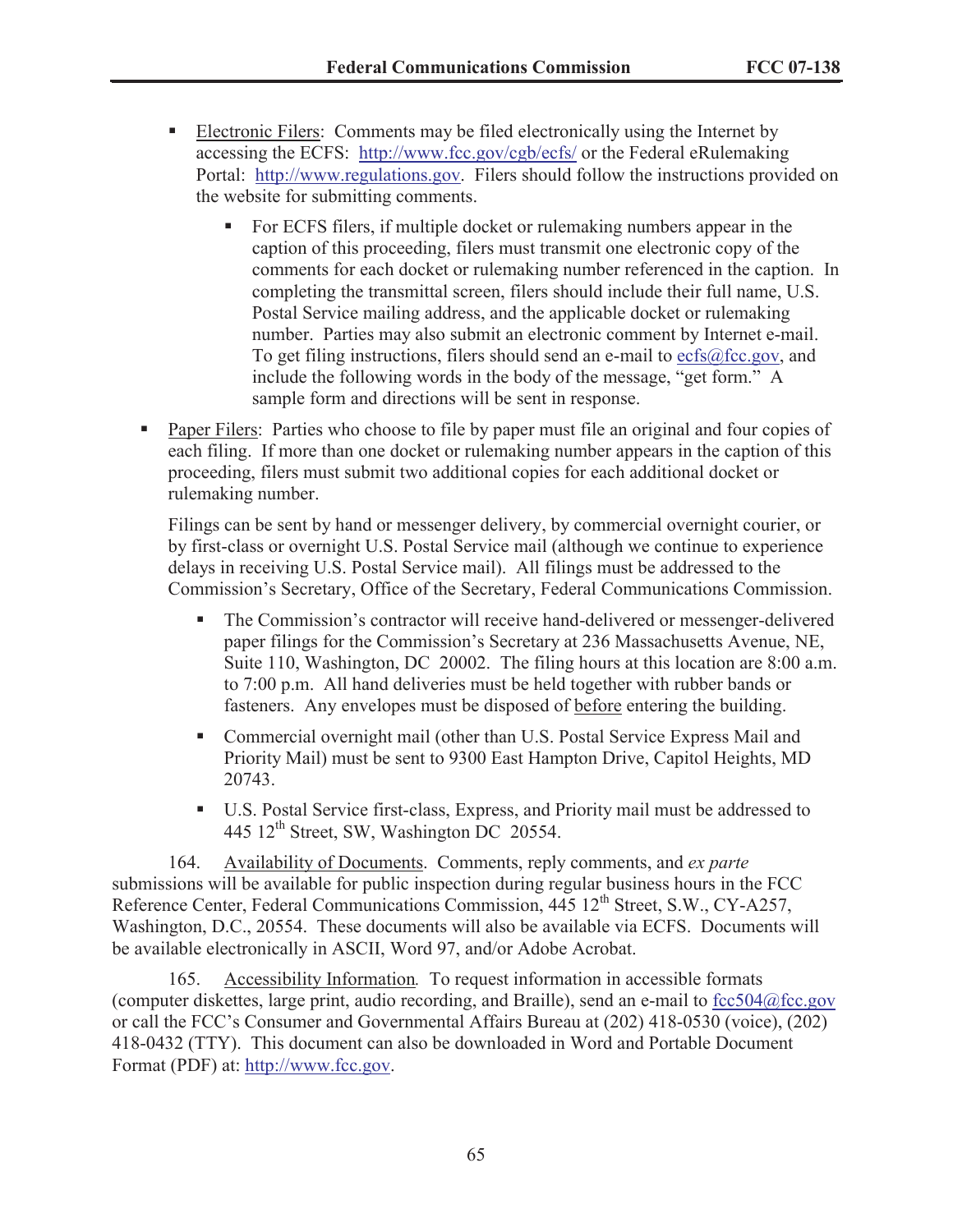# **C. Additional Information**

166. For more information on this *Seventh Report and Order and Eighth Further Notice of Proposed Rulemaking*, please contact Kim Matthews, Policy Division, Media Bureau at (202) 418-2154, Gordon Godfrey, Engineering Division, Media Bureau at (202) 418-2193, or Nazifa Sawez, Engineering Division, Media Bureau at (202) 418-7059.

## **VI. ORDERING CLAUSES**

167. IT IS ORDERED that, pursuant to the authority contained in Sections 1, 4(i) and (j), 7, 301, 302, 303, 307, 308, 309, 316, 319, 324, 336, and 337 of the Communications Act of 1934, 47 U.S.C §§ 151, 154(i) and (j), 157, 301, 302, 303, 307, 308, 309, 316, 319, 324, 336, and 337, this *Seventh Report and Order and Eighth Further Notice of Proposed Rule Making* IS ADOPTED.

168. IT IS FURTHER ORDERED that pursuant to the authority contained in Sections 1, 2, 4(i), 303, 303a, 303b, and 307 of the Communications Act of 1934, 47 U.S.C §§ 151, 152, 154(i), 303, 303a, 303b, and 307, the Commission's rules ARE HEREBY AMENDED as set forth in Appendix A.

169. IT IS FURTHER ORDERED that the rules as revised in Appendix A SHALL BE EFFECTIVE 30 days after publication of the *Seventh Report and Order and Eighth Further Notice of Proposed Rule Making* in the Federal Register.

170. IT IS FURTHER ORDERED that the Commission's Consumer and Governmental Affairs Bureau, Reference Information Center, SHALL SEND a copy of this *Seventh Report and Order and Eighth Further Notice of Proposed Rule Making*, including the Final Regulatory Flexibility Analysis, to the Chief Counsel for Advocacy of the Small Business Administration.

171. IT IS FURTHER ORDERED that the Commission SHALL SEND a copy of this *Seventh Report and Order and Eighth Further Notice of Proposed Rule Making* in a report to be sent to Congress and the General Accounting Office pursuant to the Congressional Review Act, see 5 U.S.C. § 801(a)(1)(A).

# FEDERAL COMMUNICATIONS COMMISSION

Marlene H. Dortch Secretary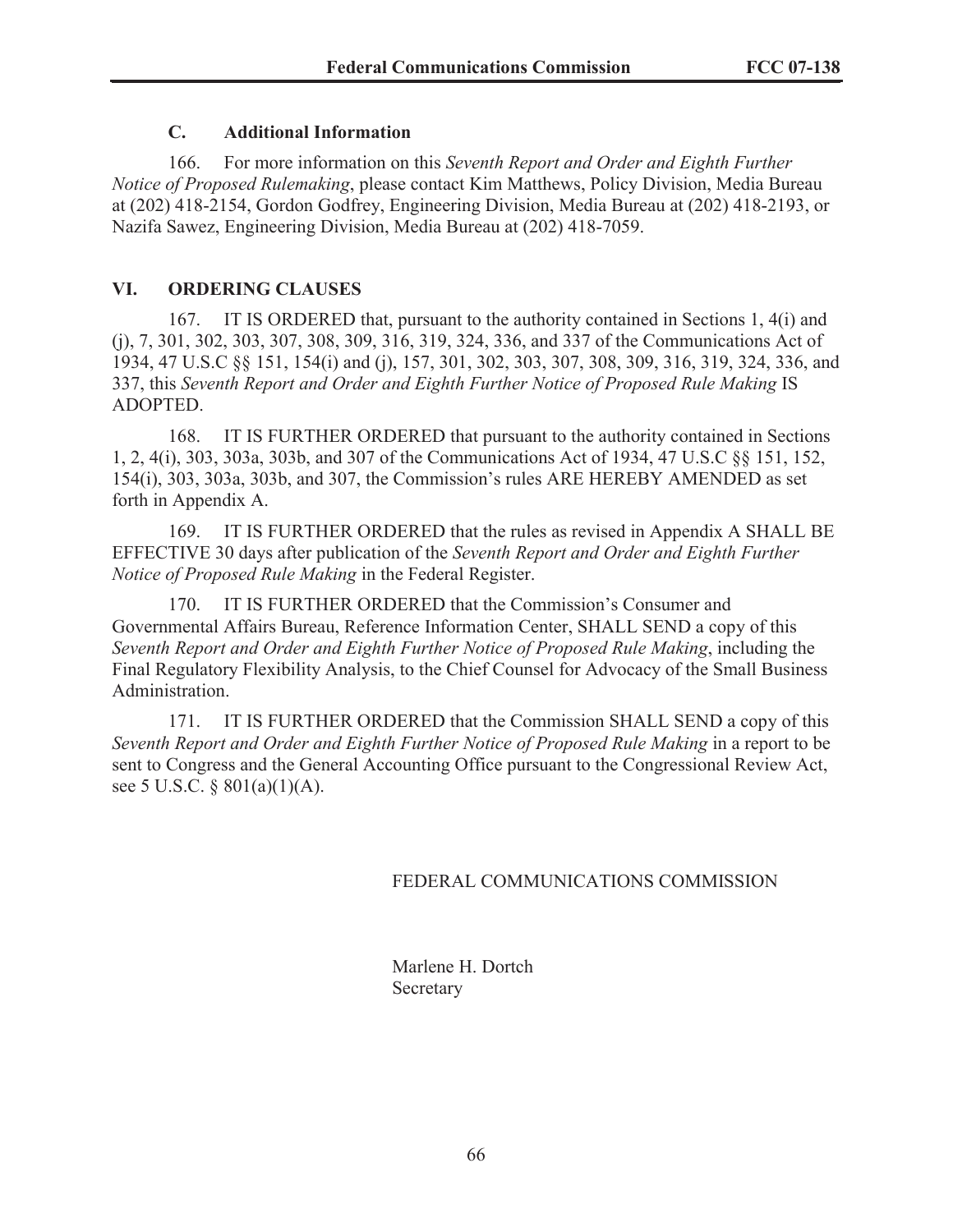# **APPENDIX A**

# **RULE CHANGES (POST-TRANSITION DTV TABLE OF ALLOTMENTS) 1**

Part 73 of the Commission's Rules and Regulations (Chapter I of title 47 of the Code of Federal Regulations) is amended as follows:

PART 73 -- RADIO BROADCAST SERVICES

1. The authority citation for Part 73 continues to read as follows:

Authority: 47 U.S.C. 154, 303, 334, 336 and 339.

2. Section 73.622 is amended by adding new paragraph (i) to read as follows:

§ 73.622 Digital television table of allotments.

\* \* \* \* \*

(i) Post-Transition Table of DTV Allotments.

| <b>ALABAMA</b> |
|----------------|
|----------------|

| Community          | Channel No.            |  |
|--------------------|------------------------|--|
| Anniston           | 9                      |  |
| <b>Bessemer</b>    | 18                     |  |
| Birmingham         | $*10, 13, 30, 36, 50$  |  |
| Demopolis          | $*19$                  |  |
| Dothan             | 21, 36                 |  |
| Dozier             | $*10$                  |  |
| Florence           | $14, 20, *22$          |  |
| Gadsden            | 26, 45                 |  |
| <b>Gulf Shores</b> | 25                     |  |
| Homewood           | 28                     |  |
| Huntsville         | 19, *24, 32, 41, 49    |  |
| Louisville         | $*44$                  |  |
| Mobile             | 9, 15, 20, 23, 27, *41 |  |
| Montgomery         | $12, 16,$ *27, 32, 46  |  |
| Mount Cheaha       | $*7$                   |  |
| Opelika            | 47                     |  |
| Ozark              | 33                     |  |

<sup>&</sup>lt;sup>1</sup> Note: Changes from proposed post-transition DTV Table of Allotments are in bold.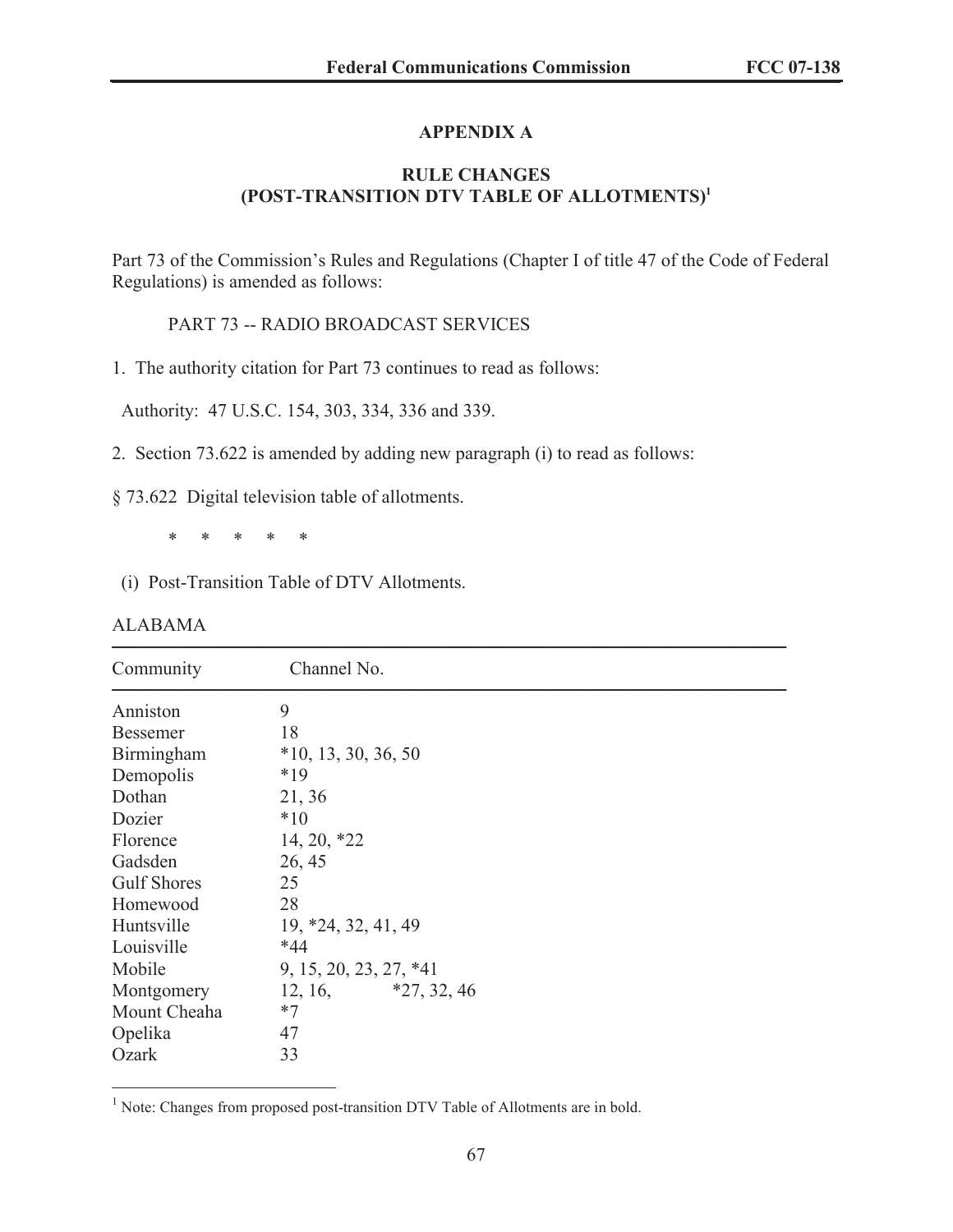| Selma<br><b>Troy</b>     | 29, 42<br>48                                |
|--------------------------|---------------------------------------------|
| Tuscaloosa<br>Tuskegee   | 23, 33<br>22                                |
| <b>ALASKA</b>            |                                             |
| Community                | Channel No.                                 |
| Anchorage<br>Bethel      | 5, *8, 10, 12, 20, *26, 28, 32<br>$*3$      |
| Fairbanks                | $7, *9, 11, 18$                             |
| Juneau                   | $*10, 11$                                   |
| Ketchikan                | 13                                          |
| North Pole               | 20                                          |
| Sitka                    | $\overline{7}$                              |
| <b>ARIZONA</b>           |                                             |
| Community                | Channel No.                                 |
| Douglas                  | 36                                          |
| Flagstaff                | 2, 13, 18, 32                               |
| Green Valley             | 46                                          |
| Holbrook                 | $*11$                                       |
| Kingman                  | 19                                          |
| Mesa                     | 12                                          |
| Phoenix                  | *8, 10, 15, 17, 20, 24, 26, 33, 39, 49<br>7 |
| Prescott<br>Sierra Vista | 44                                          |
| Tolleson                 | 51                                          |
| Tucson                   | 9, 19, 23, 25, *28, *30, 32, 40             |
| Yuma                     | 11, 16                                      |
| <b>ARKANSAS</b>          |                                             |
| Community                | Channel No.                                 |
| Arkadelphia              | $*13$                                       |
| Camden                   | 49                                          |
| El Dorado                | $*10, 27, 43$                               |
| Eureka Springs           | 34                                          |
| Fayetteville             | $*9, 15$                                    |
| Fort Smith               | 18, 21, 27                                  |
| Harrison                 | 31                                          |
| <b>Hot Springs</b>       | 26                                          |
| Jonesboro                | $8, *20, 48$                                |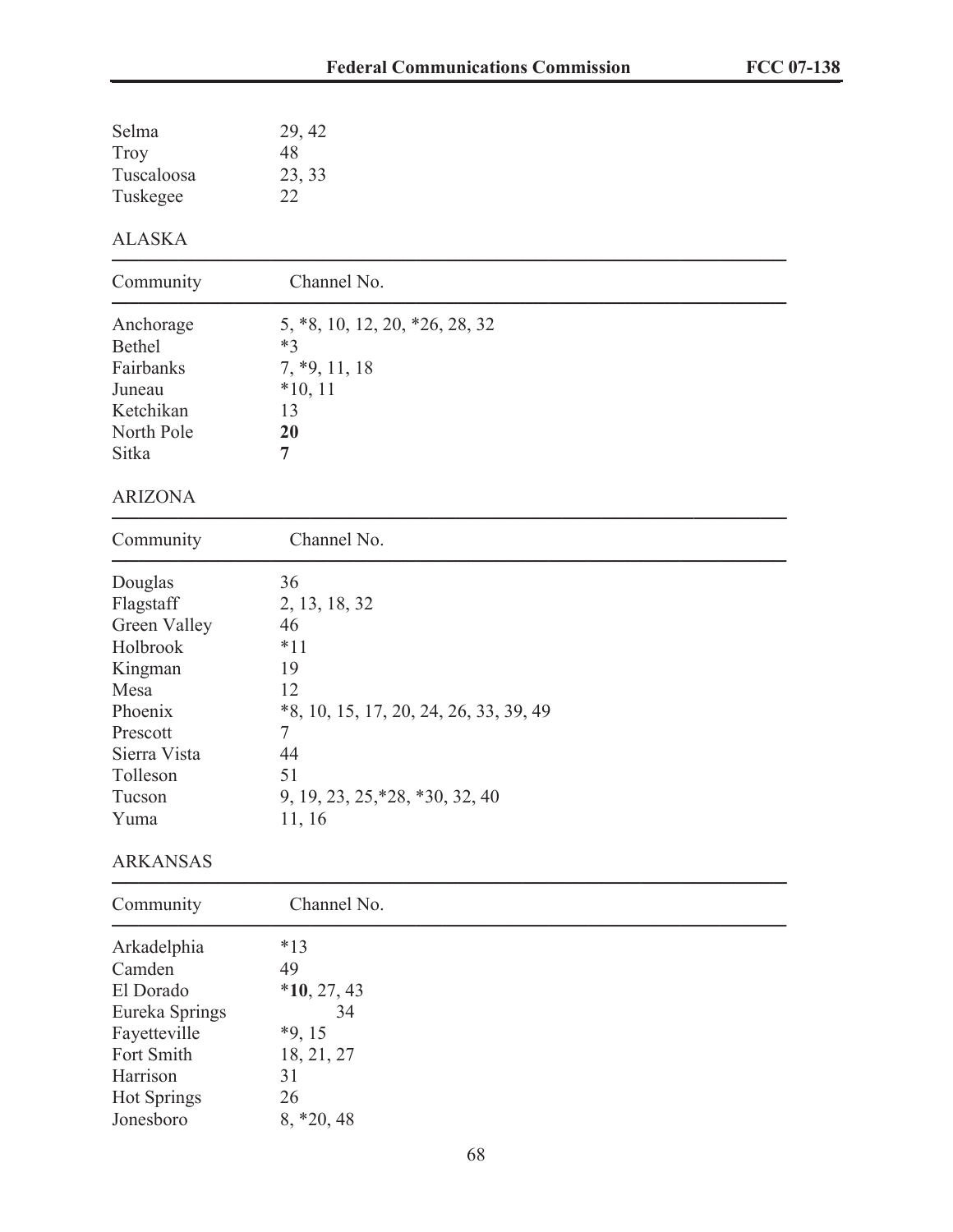| Little Rock         | $*7, 12, 22, 30, 32, *36, 44$              |
|---------------------|--------------------------------------------|
| Mountain View       | $*13$                                      |
| Pine Bluff          | 24, 39                                     |
| Rogers              | 50                                         |
| Springdale          | 39                                         |
| <b>CALIFORNIA</b>   |                                            |
| Community           | Channel No.                                |
| Anaheim             | 32                                         |
| Arcata              | 22                                         |
| Avalon              | 47                                         |
| Bakersfield         | 10, 25, 33, 45                             |
| <b>Barstow</b>      | 44                                         |
| <b>Bishop</b>       | 20                                         |
| Calipatria          | 36                                         |
| Ceres               | $*15$                                      |
| Chico               | 24, 43                                     |
| Clovis              | 43                                         |
| Concord             | 14                                         |
| Corona              | 39                                         |
| Cotati              | $*23$                                      |
| El Centro           | 9, 22                                      |
| Eureka              | $3, *11, 17, 28$                           |
| Fort Bragg          | 8                                          |
| Fresno              | 7, 30, 34, 38, *40                         |
| Hanford             | 20                                         |
| Huntington Beach    | $*48$                                      |
| Long Beach          | 18                                         |
| Los Angeles         | 7, 9, 11, 13, *28, 31, 34, 36, *41, 42, 43 |
| Merced              | 11                                         |
| Modesto             | 18                                         |
| Monterey            | 31, 32                                     |
| Novato              | 47                                         |
| Oakland             | 44                                         |
| Ontario             | 29                                         |
| Oxnard              | 24                                         |
| Palm Springs        | 42, 46                                     |
| Paradise            | 20                                         |
| Porterville         | 48                                         |
| Rancho Palos Verdes | 51                                         |
| Redding             | $7, *9$                                    |
| Riverside           | 45                                         |
| Sacramento          | $*9, 10, 21, 35, 40, 48$                   |
| Salinas             | 8, 13                                      |
| San Bernardino      | *26, 38,                                   |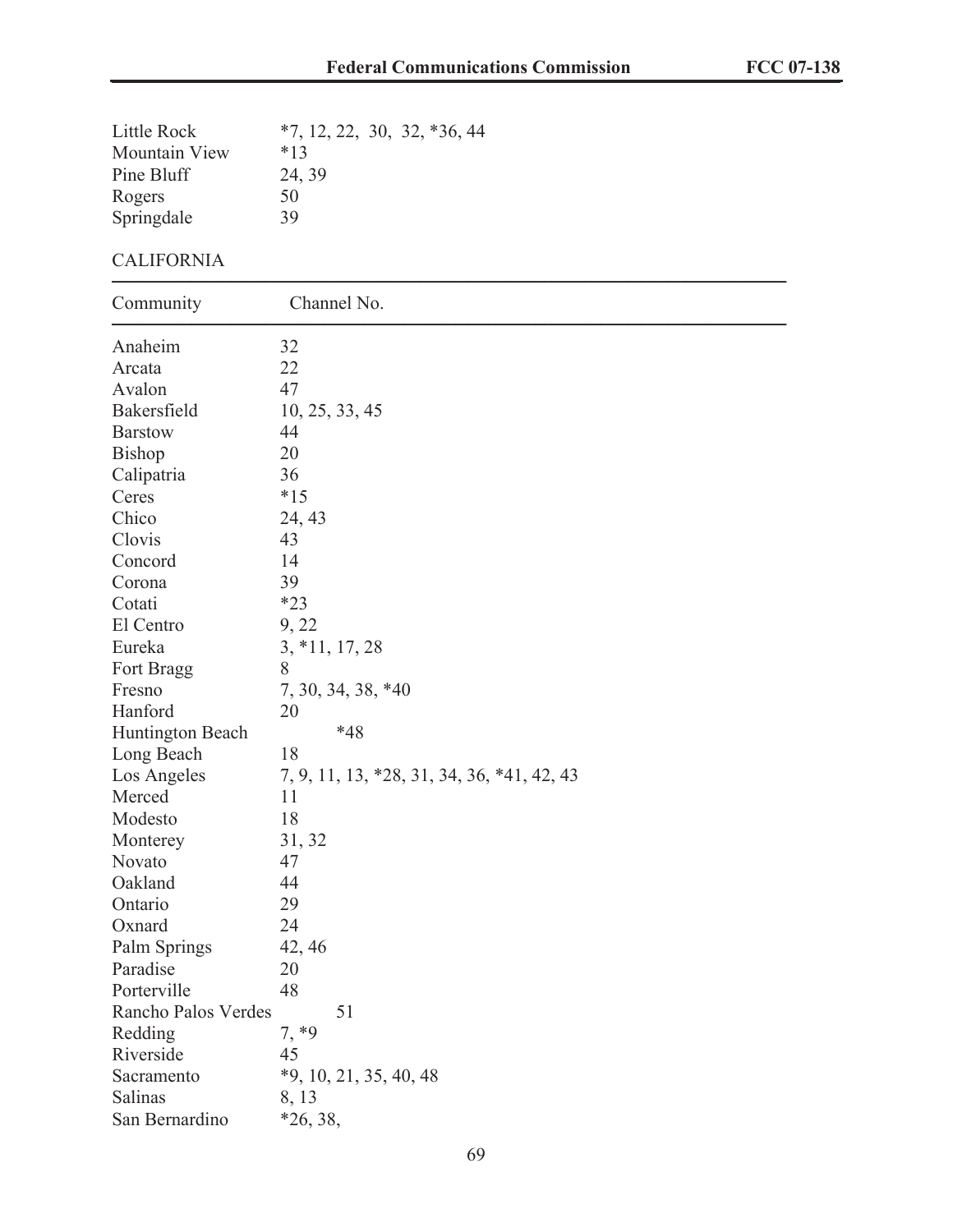| 8, 10, 18, 19, *30, 40                  |
|-----------------------------------------|
| 7, 19, 27, 29, *30, *33, 38, 39, 45, 51 |
| 12, 36, 41, 49, *50                     |
| 15, 34                                  |
| $*43$                                   |
| 36                                      |
| 23                                      |
| 21, 27                                  |
| 19                                      |
| 32                                      |
| 25, 26, 46                              |
| 23                                      |
| 34                                      |
| 49                                      |
| 28, *50                                 |
| $*25$                                   |
|                                         |

# COLORADO

| Community                | Channel No.                            |
|--------------------------|----------------------------------------|
| Boulder                  | 15                                     |
| <b>Broomfield</b>        | $*13$                                  |
| Castle Rock              | 46                                     |
| Colorado Springs         | 10, 22, 24                             |
| Denver                   | 7, 9, *18, 19, 32, 34, 35, *40, 43, 51 |
| Durango                  | $15, *20, 33$                          |
| <b>Fort Collins</b>      | 21                                     |
| <b>Glenwood Springs</b>  | 23                                     |
| <b>Grand Junction</b>    | 2, 7, 12, 15, *18                      |
| Longmont                 | 29                                     |
| Montrose                 | 13                                     |
| Pueblo                   | $*8, 42$                               |
| <b>Steamboat Springs</b> | 10                                     |
| Sterling                 | 23                                     |
|                          |                                        |

# **CONNECTICUT**

| Community   | Channel No.     |  |  |
|-------------|-----------------|--|--|
| Bridgeport  | 42, *49         |  |  |
| Hartford    | 31, 33, *45, 46 |  |  |
| New Britain | 35              |  |  |
| New Haven   | $*6, 10, 39$    |  |  |
| New London  | 26              |  |  |
| Norwich     | $*9$            |  |  |
| Waterbury   | 20              |  |  |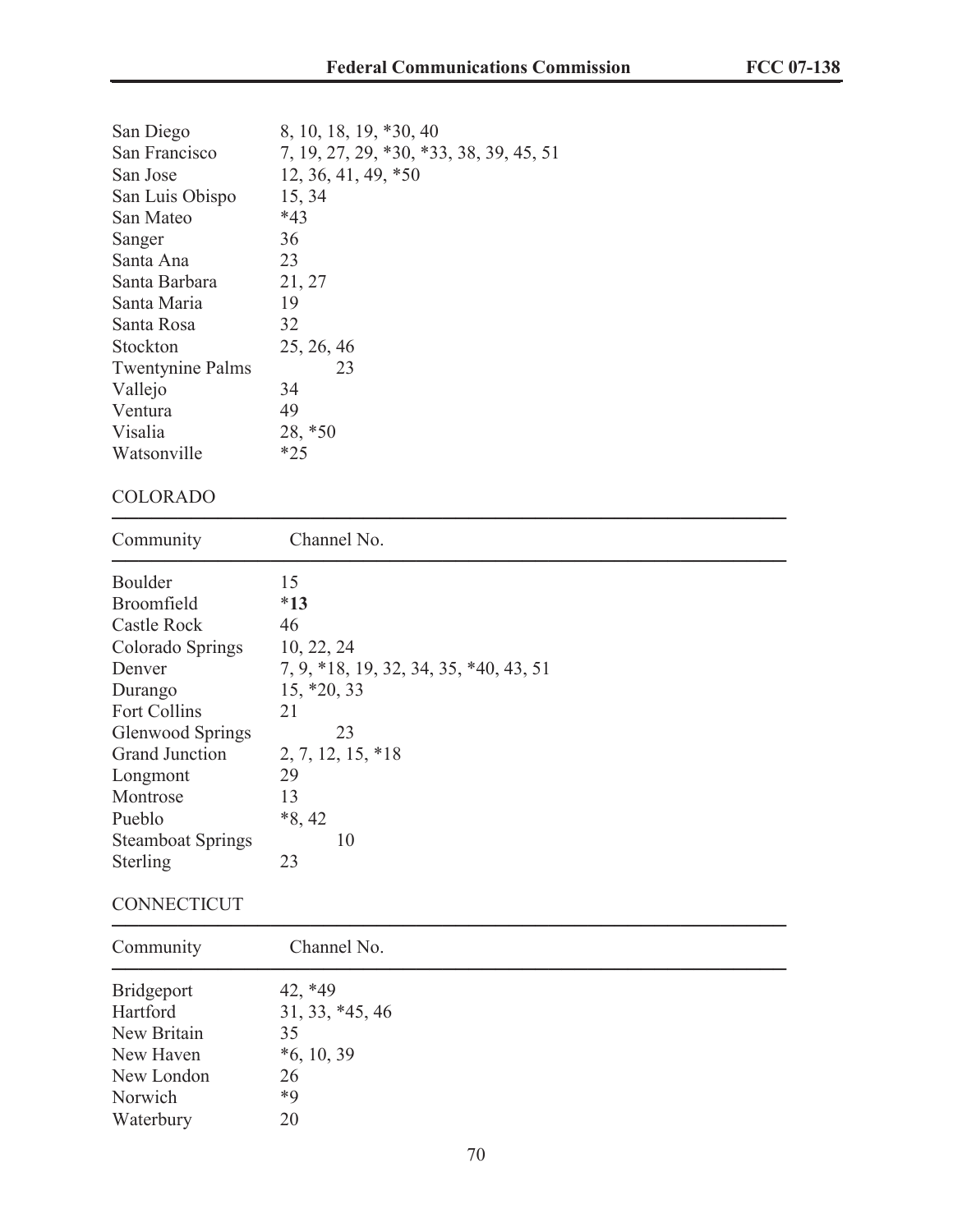# DELAWARE

| Community                   | Channel No.                    |  |
|-----------------------------|--------------------------------|--|
| Seaford<br>Wilmington       | $*44$<br>$*12, 31$             |  |
| <b>DISTRICT OF COLUMBIA</b> |                                |  |
| Community                   | Channel No.                    |  |
| Washington                  | 7, 9, *27, *33, 35, 36, 48, 50 |  |

# FLORIDA

| Community           | Channel No.                                 |
|---------------------|---------------------------------------------|
| Boca Raton          | $*40$                                       |
| <b>Bradenton</b>    | 42                                          |
| Cape Coral          | 35                                          |
| Clearwater          | 21                                          |
| Clermont            | 17                                          |
| Cocoa               | $*30, 51$                                   |
| Daytona Beach       | 11, 49                                      |
| Destin              | 48                                          |
| Fort Lauderdale     | 30                                          |
| Fort Myers          | $9, 15, *31$                                |
| <b>Fort Pierce</b>  | 34, *38                                     |
| Fort Walton Beach   | 40, 49, 50                                  |
| Gainesville         | 9, 16, *36                                  |
| <b>High Springs</b> | 28                                          |
| Hollywood           | 47                                          |
| Jacksonville        | $*7, 13, 19, 32, 34, 42, *44$               |
| Key West            | 3, 8                                        |
| Lake Worth          | 36                                          |
| Lakeland            | 19                                          |
| Leesburg            | $40, *46$                                   |
| Live Oak            | 48                                          |
| Marianna            | 51                                          |
| Melbourne           | 43, 48                                      |
| Miami               | 7, 10, *18, 19, *20, 22, 23, 31, 32, 35, 46 |
| <b>Naples</b>       | 41, 45                                      |
| New Smyrna Beach    | $*33$                                       |
| Ocala               | 31                                          |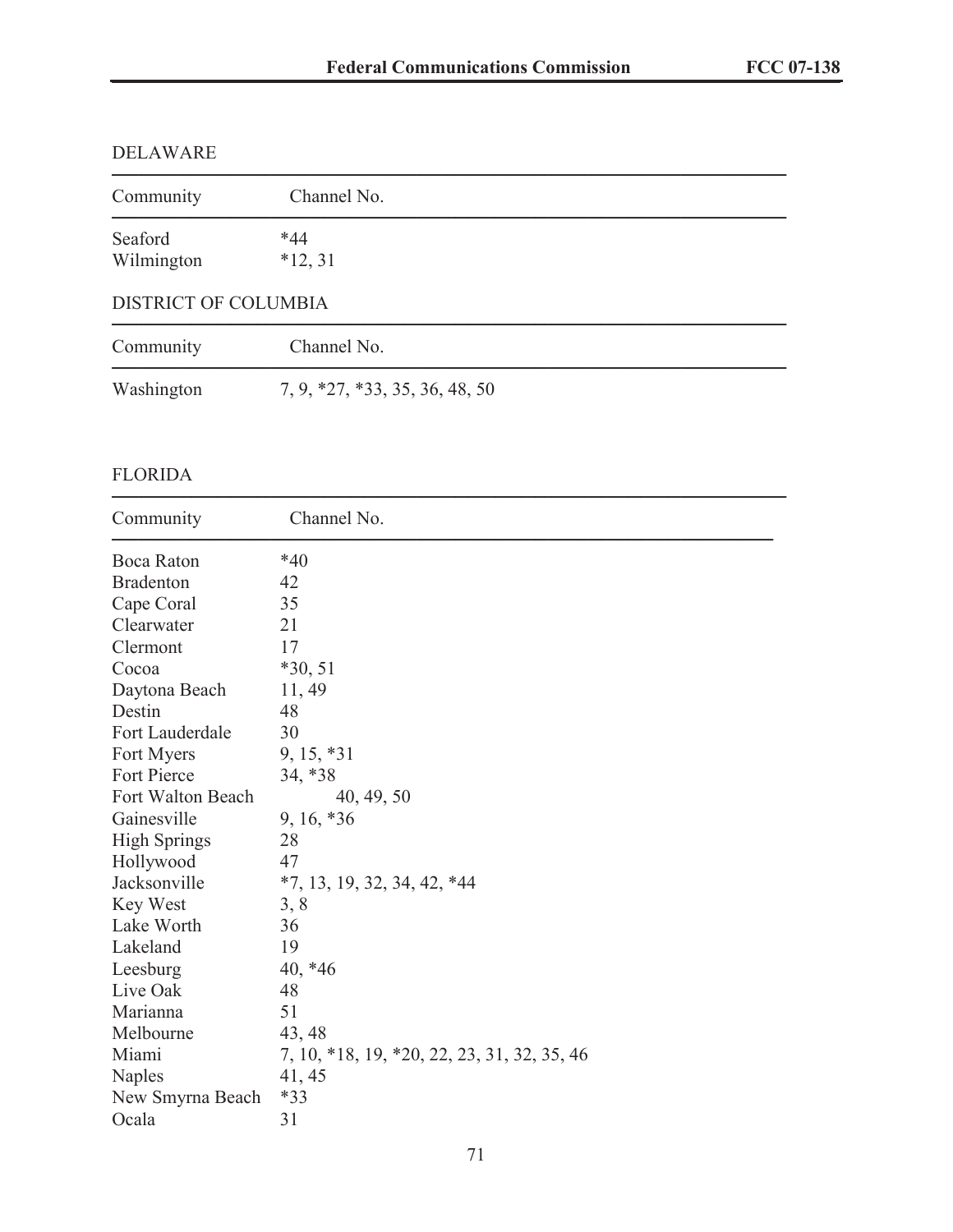| Orange Park       | 10                      |
|-------------------|-------------------------|
| Orlando           | 22, *23, 26, 27, 39, 41 |
| Palm Beach        | 49                      |
| Panama City       | $7, 9, 13, *38$         |
| Panama City Beach | 47                      |
| Pensacola         | $17, *31, 34, 45$       |
| Sarasota          | 24                      |
| St. Petersburg    | 10, 38, 44              |
| Stuart            | 44                      |
| Tallahassee       | 24, 27, *32, 40         |
| Tampa             | 7, 12, *13, 29, *34, 47 |
| Tequesta          | 16                      |
| Tice              | 33                      |
| Venice            | 25                      |
| West Palm Beach   | 12, 13, *27, 28         |

# GEORGIA

| Community        | Channel No.                          |
|------------------|--------------------------------------|
| Albany           | 10, 12                               |
| Athens           | $*8,48$                              |
| Atlanta          | 10, 19, 20, *21, 25, 27, 39, *41, 43 |
| Augusta          | 12, 30, 42, 51                       |
| Bainbridge       | 49                                   |
| Baxley           | 35                                   |
| <b>Brunswick</b> | 24                                   |
| Chatsworth       | $*33$                                |
| Cochran          | $*7$                                 |
| Columbus         | 9, 15, *23, 35, 49                   |
| Cordele          | 51                                   |
| Dalton           | 16                                   |
| Dawson           | $*8$                                 |
| Macon            | 13, 16, 40, 45                       |
| Monroe           | 44                                   |
| Pelham           | $*_{6}$                              |
| Perry            | 32                                   |
| Rome             | 51                                   |
| Savannah         | $*9, 11, 22, 39$                     |
| Thomasville      | 46                                   |
| Toccoa           | 24                                   |
| Valdosta         | 43                                   |
| Waycross         | $\boldsymbol{*}8$                    |
| Wrens            | $*6$                                 |
| <b>HAWAII</b>    |                                      |

───────────────────────────────────────────────────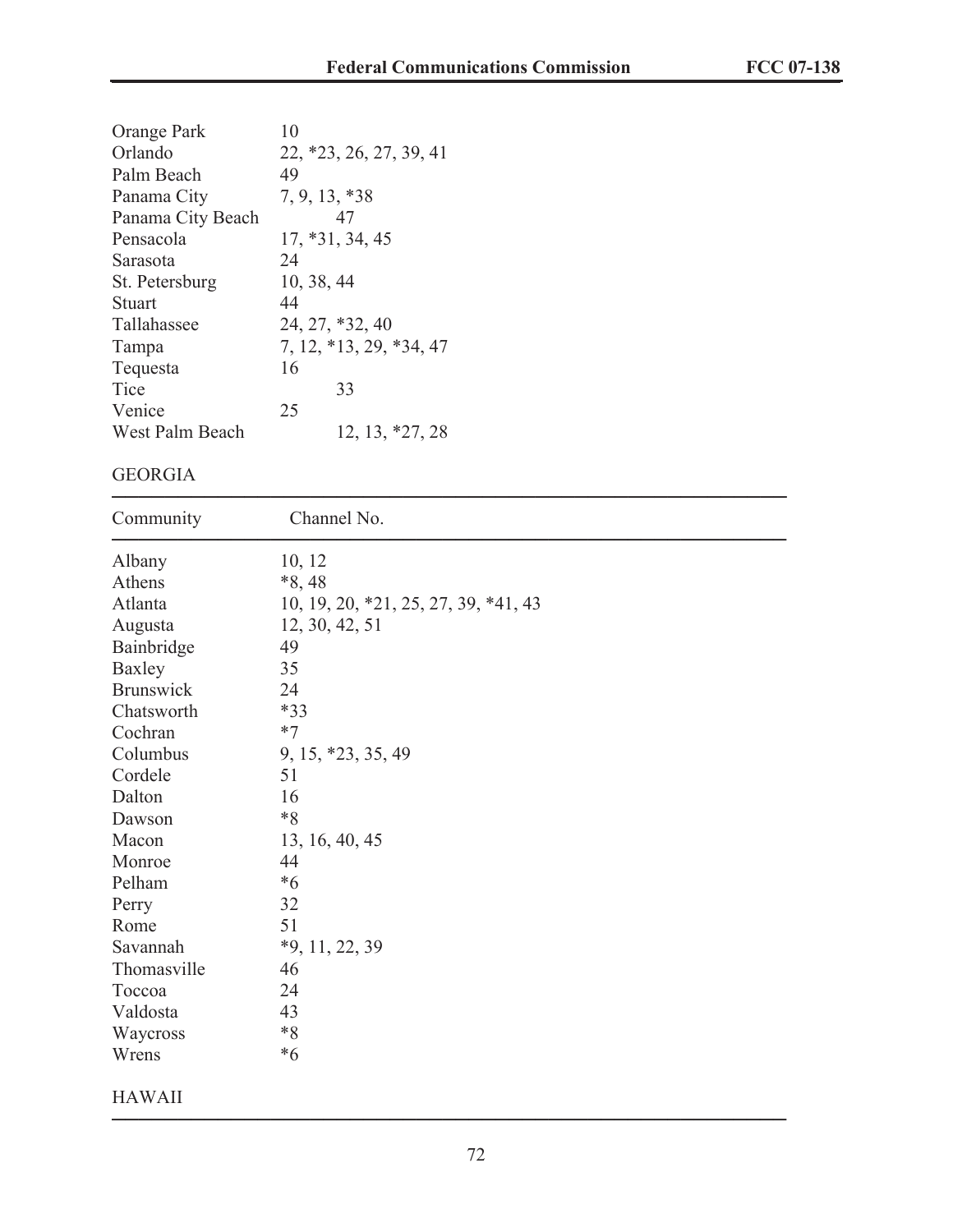| Community                                                                                                                                                                                                           | Channel No.<br>9, 11, 13, 22, 23<br>8, 9, *10, *11, 19, 23, 27, 31, 33, 35, 40, *43<br>50<br>25<br>41<br>7, *10, 12, 16, 21, 24<br>38                             |  |  |
|---------------------------------------------------------------------------------------------------------------------------------------------------------------------------------------------------------------------|-------------------------------------------------------------------------------------------------------------------------------------------------------------------|--|--|
| Hilo<br>Honolulu<br>Kailua<br>Kailua Kona<br>Kaneohe<br>Wailuku<br>Waimanalo                                                                                                                                        |                                                                                                                                                                   |  |  |
| <b>IDAHO</b>                                                                                                                                                                                                        |                                                                                                                                                                   |  |  |
| Community                                                                                                                                                                                                           | Channel No.                                                                                                                                                       |  |  |
| <b>Boise</b><br>Caldwell<br>Coeur D'alene<br>Filer<br>Idaho Falls<br>Lewiston<br>Moscow<br>Nampa<br>Pocatello<br>Sun Valley<br>Twin Falls<br><b>ILLINOIS</b>                                                        | $7, *21, 28, 39$<br>10<br>$*45$<br>$*18$<br>8, 20, 36<br>32<br>$*12$<br>12, 24<br>$15, *17, 23, 31$<br>32<br>$11, *22, 34$                                        |  |  |
| Community                                                                                                                                                                                                           | Channel No.                                                                                                                                                       |  |  |
| Aurora<br>Bloomington<br>Carbondale<br>Champaign<br>Charleston<br>Chicago<br>Decatur<br>East St. Louis<br>Freeport<br>Harrisburg<br>Jacksonville<br>Joliet<br>LaSalle<br>Macomb<br>Marion<br>Moline<br>Mount Vernon | 50<br>28<br>$*8$<br>41, 48<br>$*50$<br>7, 12, 19, *21, 27, 29, 31, 43, 45, *47<br>18, 22<br>47<br>23<br>34<br>$*15$<br>38<br>10<br>$*21$<br>17<br>$*23, 38$<br>21 |  |  |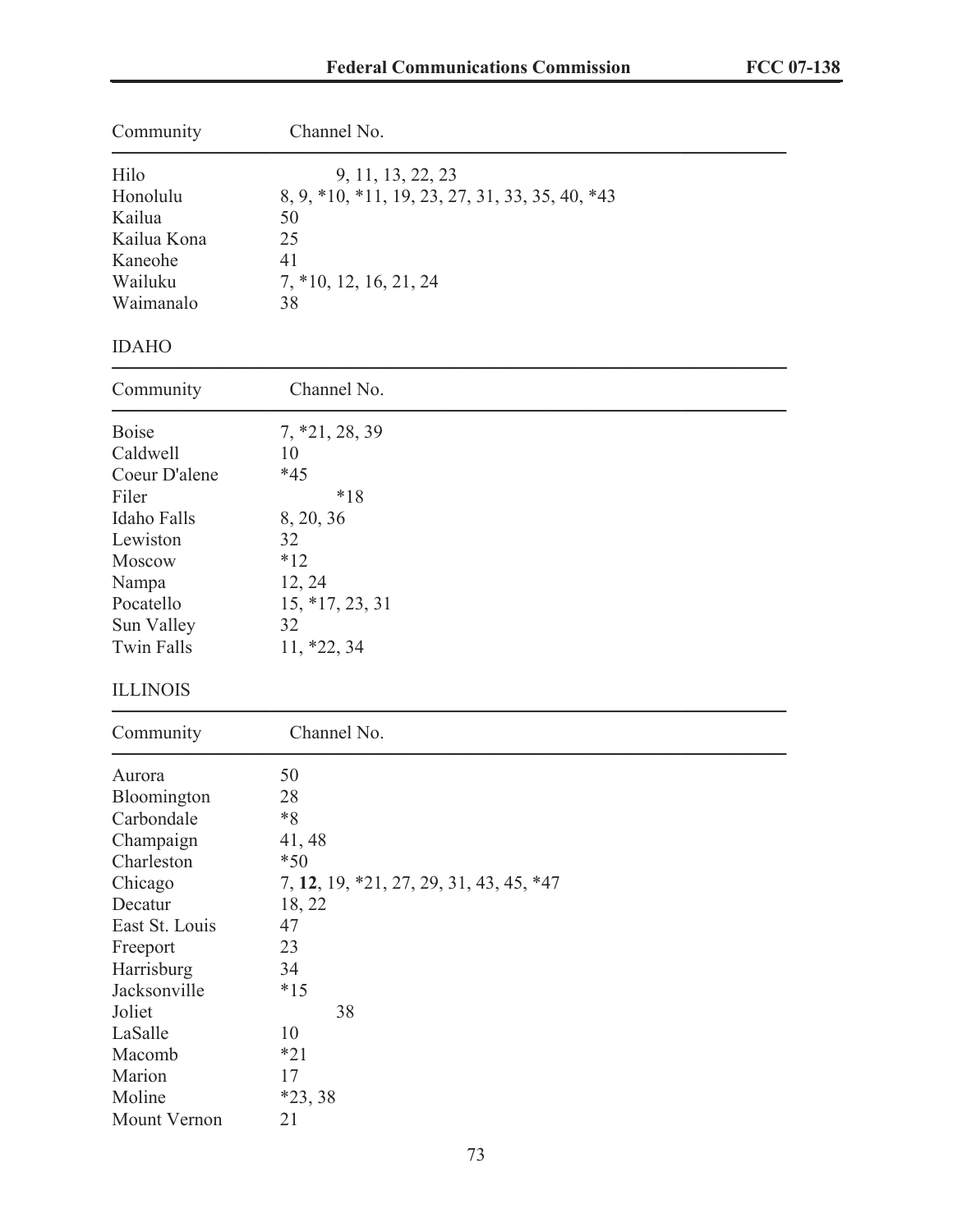| Olney<br>Peoria<br>Quincy<br>Rock Island<br>Rockford<br>Springfield<br>Urbana<br><b>INDIANA</b>                                                                                                           | $*19$<br>19, 25, 30, 39, *46<br>$10, 32, *34$<br>$\overline{4}$<br>13, 16, 42<br>13, 42, 44<br>$*9, 26$                                                                                                       |
|-----------------------------------------------------------------------------------------------------------------------------------------------------------------------------------------------------------|---------------------------------------------------------------------------------------------------------------------------------------------------------------------------------------------------------------|
|                                                                                                                                                                                                           |                                                                                                                                                                                                               |
| Community                                                                                                                                                                                                 | Channel No.                                                                                                                                                                                                   |
| Angola<br>Bloomington<br>Elkhart<br>Evansville<br>Fort Wayne<br>Gary<br>Hammond<br>Indianapolis<br>Kokomo<br>Lafayette<br>Marion<br>Muncie<br>Richmond<br>Salem<br>South Bend<br>Terre Haute<br>Vincennes | 12<br>$*14, 27, 42, 48$<br>28<br>$*9, 25, 28, 45, 46$<br>19, 24, 31, 36, *40<br>$*17,51$<br>36<br>9, 13, 16, *21, 25, *44, 45<br>29<br>11<br>32<br>23<br>39<br>51<br>$22, *35, 42, 48$<br>10, 36, 39<br>$*22$ |

## IOWA

| Community             | Channel No.        |  |
|-----------------------|--------------------|--|
| Ames                  | $5, 23, *34$       |  |
| Burlington            | 41                 |  |
| Cedar Rapids          | 9, 27, 47, 51      |  |
| <b>Council Bluffs</b> | $*33$              |  |
| Davenport             | $*34, 36, 49$      |  |
| Des Moines            | 8, *11, 13, 16, 31 |  |
| Dubuque               | 43                 |  |
| Fort Dodge            | $*25$              |  |
| <b>Iowa City</b>      | $*12, 25$          |  |
| Mason City            | $*18, 42$          |  |
| Newton                | 39                 |  |
| Ottumwa               | 15                 |  |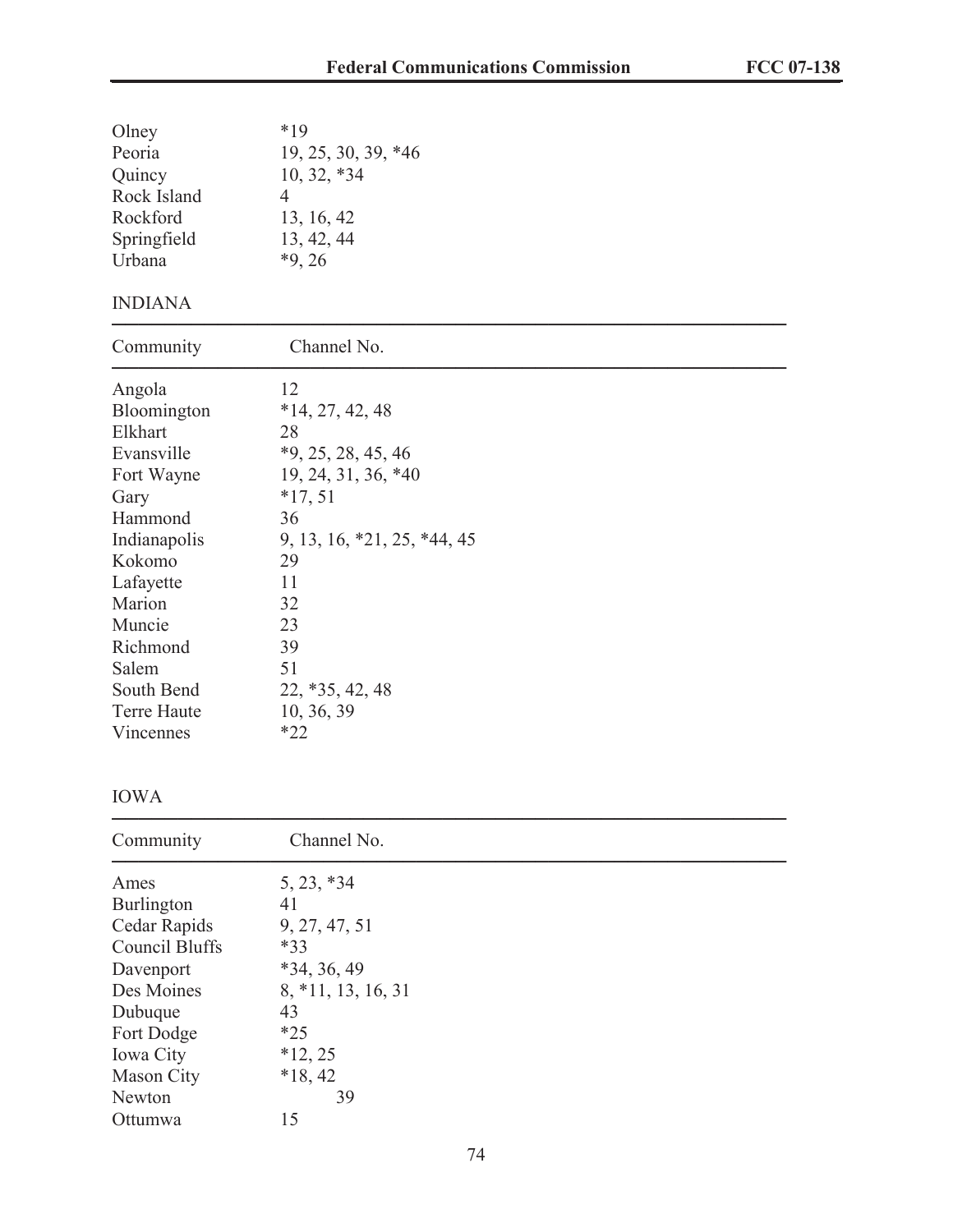| Red Oak<br>Sioux City<br>Waterloo | $*35$<br>9, *28, 39, 41, 44<br>$7, 22, *35$ |  |
|-----------------------------------|---------------------------------------------|--|
| <b>KANSAS</b>                     |                                             |  |
| Community                         | Channel No.                                 |  |
| Colby<br><b>Derby</b>             | 17, 19<br>46                                |  |
| Dodge City                        | $*21$                                       |  |
| Ensign                            | 6                                           |  |
| Garden City                       | 11, 13                                      |  |
| Goodland                          | 10                                          |  |
| <b>Great Bend</b>                 | 22                                          |  |
| Hays                              | $7, *16$                                    |  |
| Hoisington                        | 14                                          |  |
| Hutchinson                        | $*8, 12, 35$                                |  |
| Lakin<br>Lawrence                 | $*8$<br>41                                  |  |
| Pittsburg                         | 7, 13                                       |  |
| Salina                            | 17                                          |  |
| Topeka                            | $*11, 12, 13, 27, 49$                       |  |
| Wichita                           | 10, 26, 31, 45                              |  |
| <b>KENTUCKY</b>                   |                                             |  |
| Community                         | Channel No.                                 |  |
| Ashland                           | $*26, 44$                                   |  |
| Beattyville                       | 7                                           |  |
| <b>Bowling Green</b>              | $13, 16, *18, *48$                          |  |
| Campbellsville                    | 19                                          |  |
| Covington                         | $*24$                                       |  |
| Danville                          | 4                                           |  |
| Elizabethtown<br>Harlan           | $*43$<br>51                                 |  |
| Hazard                            | $12, *16$                                   |  |
| Lexington                         | 13, 39, 40, *42                             |  |
| Louisville                        | 8, 11, *17, 26, *38, 47, 49                 |  |
| Madisonville                      | $20, *42$                                   |  |
| Morehead                          | $*15, 21$                                   |  |
| Murray                            | $*36$                                       |  |
| Newport                           | 29                                          |  |
| Owensboro                         | 30                                          |  |
| Owenton                           | $*44$                                       |  |
| Paducah                           | 32, 41, 49                                  |  |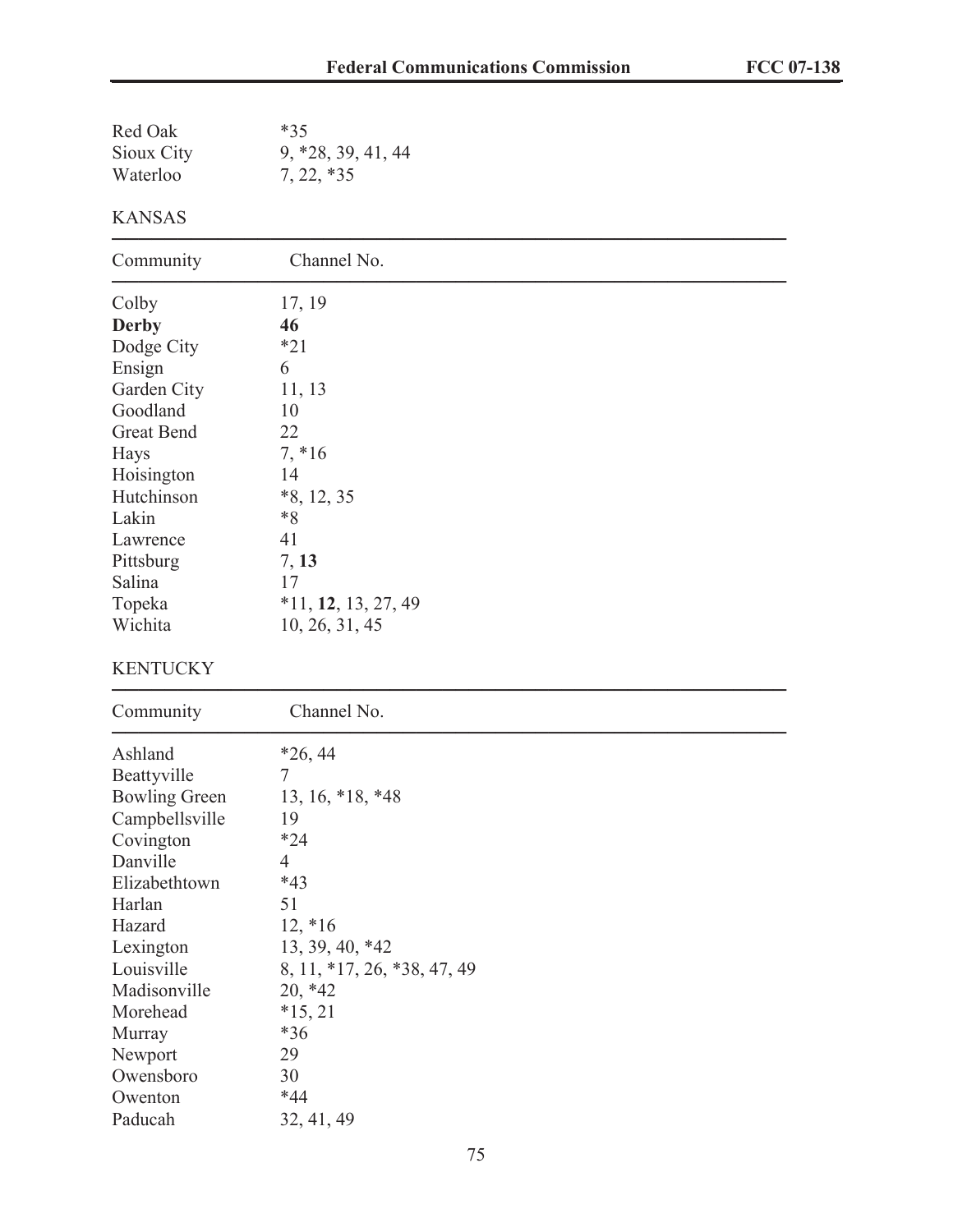| Pikeville | $*24$ |
|-----------|-------|
| Somerset  | $*14$ |

# LOUISIANA

| Community             | Channel No.                         |
|-----------------------|-------------------------------------|
| Alexandria            | $*26, 31, 35, 41$                   |
| <b>Baton Rouge</b>    | 9, 13, *25, 34, 45                  |
| Columbia              | 11                                  |
| Hammond               | 42                                  |
| Lafayette             | $10, 16, *23, 28$                   |
| Lake Charles          | $7, *20, 30$                        |
| Minden                | 21                                  |
| Monroe                | $8, *13$                            |
| New Iberia            | 50                                  |
| New Orleans           | 8, *11, 15, 21, 26, *31, 36, 43, 50 |
| Shreveport<br>Slidell | 17, *25, 28, 34, 44<br>24           |
| <b>West Monroe</b>    | 36, 38                              |
|                       |                                     |
| <b>MAINE</b>          |                                     |
| Community             | Channel No.                         |
| Augusta               | $*10$                               |
| <b>Bangor</b>         | 2, 7, 19                            |
| <b>Biddeford</b>      | $*45$                               |
| Calais                | $*10$                               |
| Lewiston              | 35                                  |
| Orono                 | $*9$                                |
| Poland Spring         | 8                                   |
| Portland              | 38, 43, 44                          |
| Presque Isle          | $8, *10, 47$                        |
| Waterville            | 23                                  |
| <b>MARYLAND</b>       |                                     |

| Community  | Channel No.                    |  |
|------------|--------------------------------|--|
| Annapolis  | $*42$                          |  |
| Baltimore  | $11, 13, *29, 38, 40, 41, 46,$ |  |
| Frederick  | $*28$                          |  |
| Hagerstown | 26, 39, *44                    |  |
| Oakland    | $*36$                          |  |
| Salisbury  | 21, *28, 47                    |  |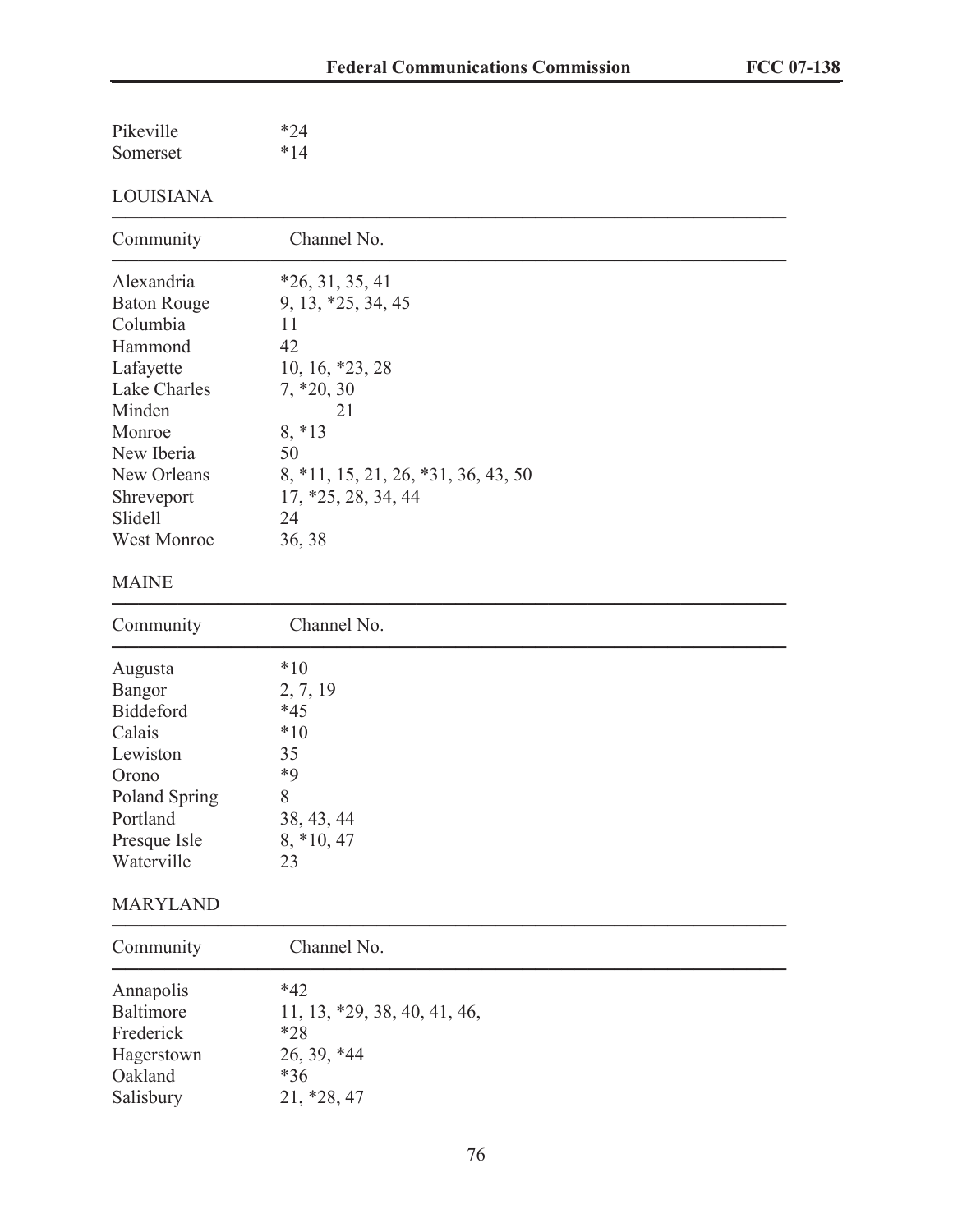# MASSACHUSETTS ───────────────────────────────────────────────────

| Community            | Channel No.                     |
|----------------------|---------------------------------|
| Adams                | 36                              |
| <b>Boston</b>        | 7, *19, 20, 30, 31, 32, 39, *43 |
| Cambridge            | 41                              |
| Lawrence             | 18                              |
| Marlborough          | 27                              |
| New Bedford          | 22, 49                          |
| Norwell              | 10                              |
| Pittsfield           | 13                              |
| Springfield          | $11, *22, 40$                   |
| Vineyard Haven       | 40                              |
| Worcester            | 29, *47                         |
| <b>MICHIGAN</b>      |                                 |
| Community            | Channel No.                     |
| Alpena               | $11, *24$                       |
| Ann Arbor            | 31                              |
| <b>Bad Axe</b>       | $*15$                           |
| <b>Battle Creek</b>  | 20, 44                          |
| Bay City             | 22, 46                          |
| Cadillac             | $9, *17, 47$                    |
| Calumet              | 5                               |
| Cheboygan            | 35                              |
| Detroit              | 7, 14, 21, 41, *43, 44, 45      |
| East Lansing         | $*40$                           |
| Escanaba             | 48                              |
| Flint                | $12, 16, *28$                   |
| <b>Grand Rapids</b>  | $7, *11, 13, 19$                |
| Iron Mountain        | 8                               |
| Ishpeming            | 10                              |
| Jackson              | 34                              |
| Kalamazoo            | $*5, 8, 45$                     |
| Lansing              | 36, 38, 51                      |
| Manistee             | $*21$                           |
| Marquette            | $*13, 19, 35$                   |
| <b>Mount Clemens</b> | 39                              |
| Mount Pleasant       | $*26$                           |
| Muskegon             | 24                              |
| Onondaga             | 10                              |
| Saginaw              | 30, 48                          |
| Sault Ste. Marie     | 8, 10                           |
| <b>Traverse City</b> | 7, 29                           |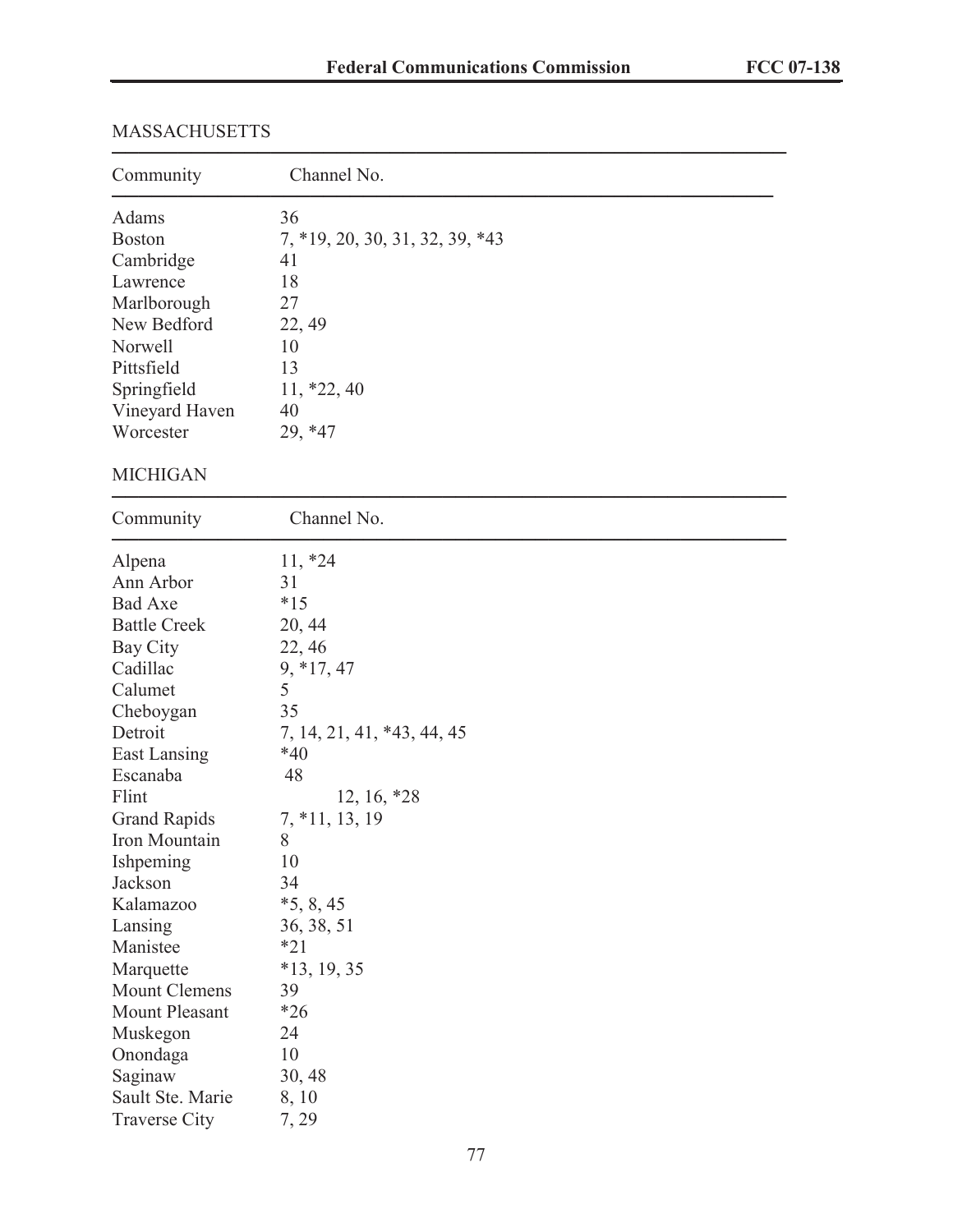| Community                | Channel No.            |
|--------------------------|------------------------|
| Alexandria               | 7, 42                  |
| Appleton                 | $*10$                  |
| Austin                   | $*20, 36$              |
| Bemidji                  | $*9, 26$               |
| <b>Brainerd</b>          | $*28$                  |
| Chisholm                 | 11                     |
| Crookston                | $*16$                  |
| Duluth                   | $*8, 10, 17, 27, 33$   |
| Hibbing                  | $13, *31$              |
| Mankato                  | 12                     |
| Minneapolis              | 9, 11, 22, 29, 32, 45  |
| Redwood Falls            | 27                     |
| Rochester                | 10, 46                 |
| St. Cloud                | 40                     |
| St. Paul                 | $*26, *34, 35$         |
| <b>Thief River Falls</b> | 10                     |
| Walker                   | 12                     |
| Worthington              | $*15$                  |
| <b>MISSISSIPPI</b>       |                        |
| Community                | Channel No.            |
| <b>Biloxi</b>            | $13, *16$              |
| Booneville               | $*12$                  |
| <b>Bude</b>              | $*18$                  |
| Columbus                 | 35, *43                |
| Greenville               | 15                     |
| Greenwood                | $*25, 32$              |
| Gulfport                 | 48                     |
| Hattiesburg              | 22                     |
| <b>Holly Springs</b>     | 41                     |
| Houston                  | 45                     |
| Jackson                  | 7, 12, *20, 21, 40, 51 |
| Laurel                   | 28                     |
| Magee                    | 34                     |
| Meridian                 | 11, 24, 31, *44        |
| Mississippi State        | $*10$                  |
| Natchez                  | 49                     |
| Oxford                   | *36                    |
| Tupelo                   | 8                      |
| Vicksburg                | 35                     |

## MINNESOTA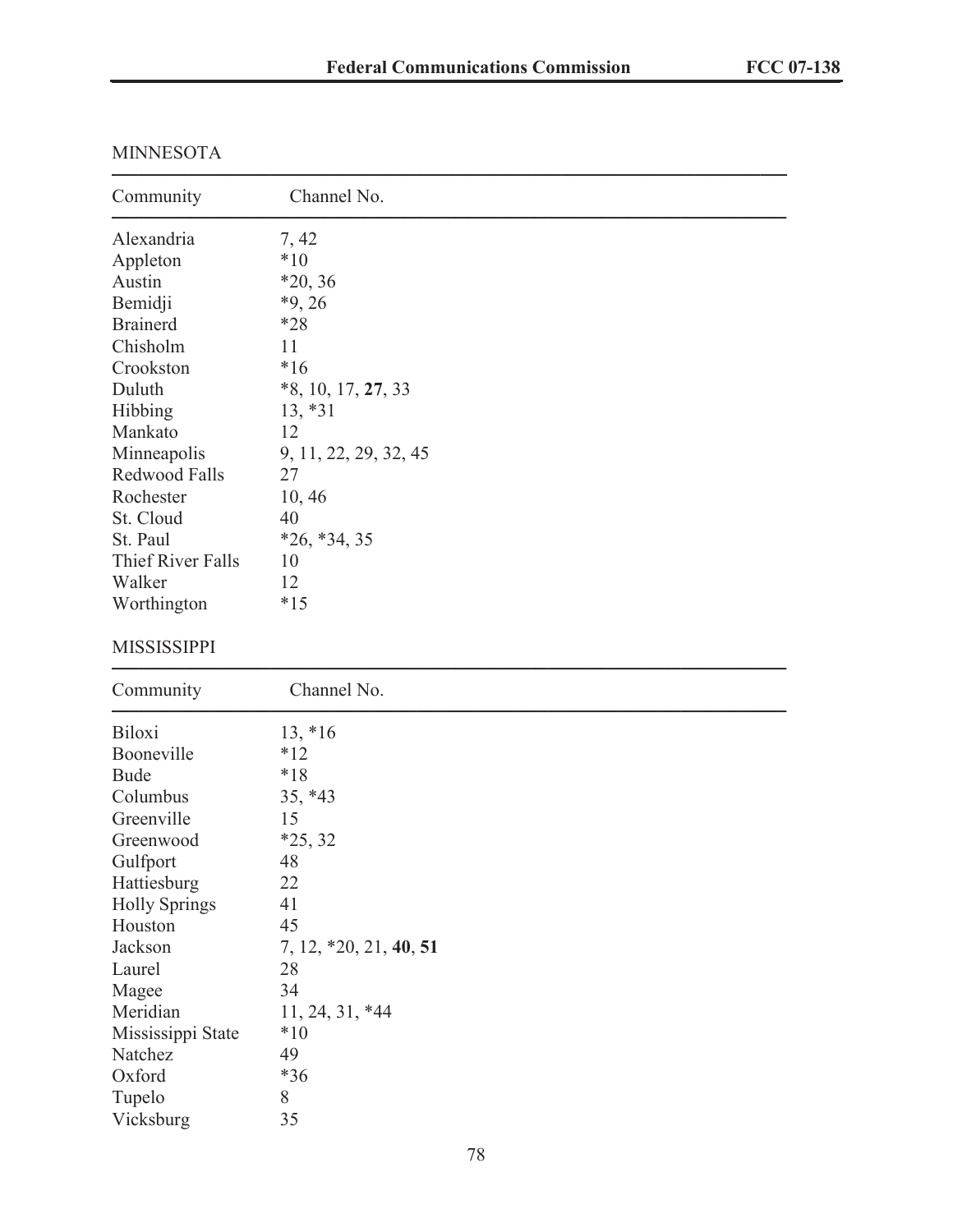# West Point 16

# MISSOURI

| Community          | Channel No.                    |  |  |
|--------------------|--------------------------------|--|--|
| Cape Girardeau     | 12, 22                         |  |  |
| Columbia           | 8, 17                          |  |  |
| Hannibal           | $\overline{7}$                 |  |  |
| Jefferson City     | 12, 20                         |  |  |
| Joplin             | $*25, 43, 46$                  |  |  |
| Kansas City        | 9, *18, 24, 31, 34, 42, 47, 51 |  |  |
| Kirksville         | 33                             |  |  |
| <b>Osage Beach</b> | 49                             |  |  |
| Poplar Bluff       | 15                             |  |  |
| Sedalia            | 15                             |  |  |
| Springfield        | 10, 19, *23, 28, 44            |  |  |
| St. Joseph         | 7, 21                          |  |  |
| St. Louis          | 14, 24, 26, 31, 35, *39, 43    |  |  |
| <b>MONTANA</b>     |                                |  |  |
| Community          | Channel No.                    |  |  |
| <b>Billings</b>    | 10, 11, 18                     |  |  |
| Bozeman            | $*8, 13$                       |  |  |
| <b>Butte</b>       | 5, 6, 19, 24                   |  |  |
| Glendive           | 10                             |  |  |
| <b>Great Falls</b> | 7, 8, 26, 45                   |  |  |
| Hardin             | 22                             |  |  |
| Havre              | 9                              |  |  |
| Helena             | 12, 29                         |  |  |
| Kalispell          | 9                              |  |  |
| Lewistown          | 13                             |  |  |
| Miles City         | 3                              |  |  |
| Missoula           | $7, *11, 13, 17, 23$           |  |  |

#### NEBRASKA

| Community      | Channel No. |  |  |
|----------------|-------------|--|--|
| Alliance       | $*13$       |  |  |
| <b>Bassett</b> | $*7$        |  |  |
| Grand Island   | 11, 19      |  |  |
| Hastings       | $5, *28$    |  |  |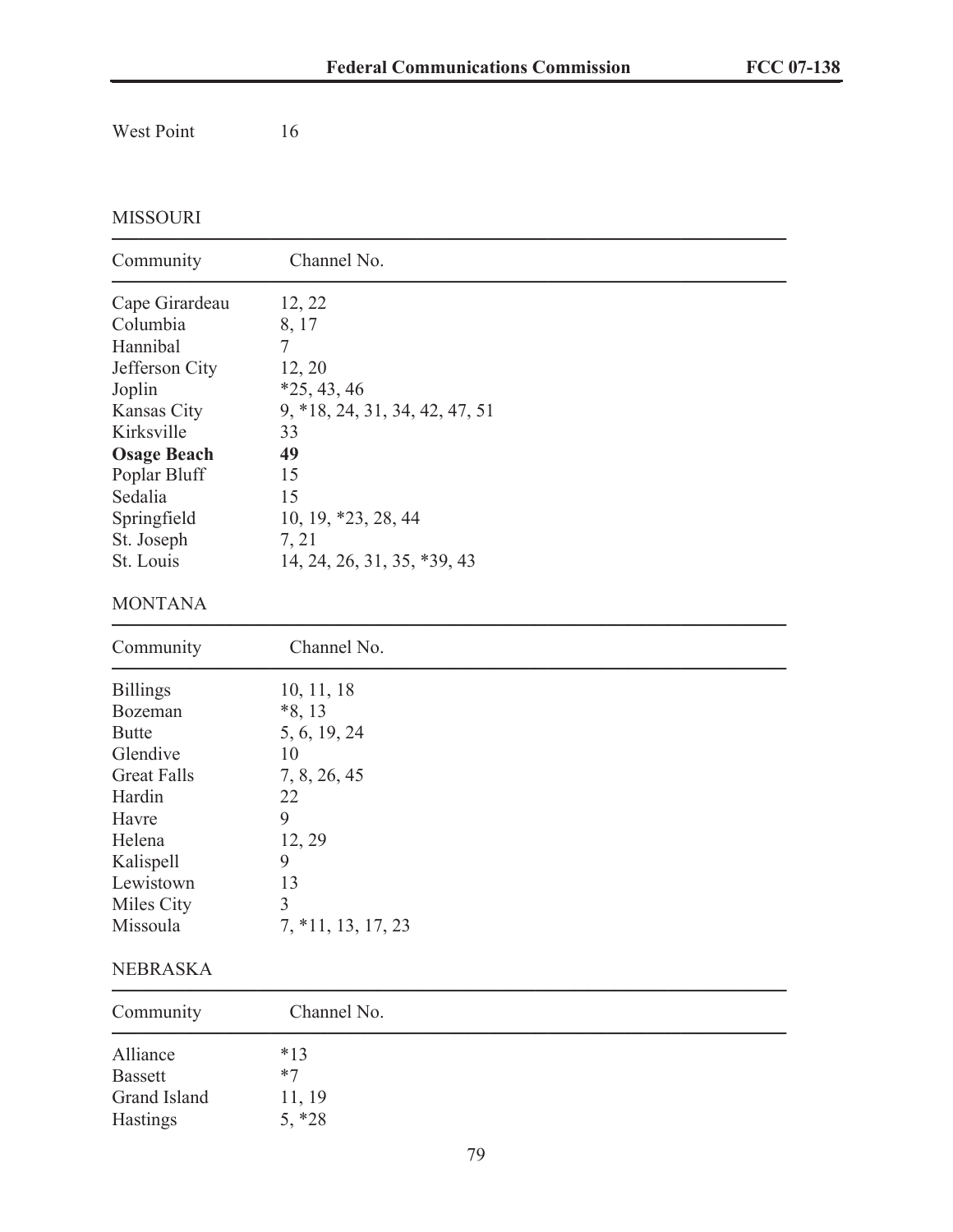| Hayes Center   | 18                      |
|----------------|-------------------------|
| Kearney        | 36                      |
| Lexington      | $*26$                   |
| Lincoln        | 8, 10, *12, 51          |
| McCook         | 12                      |
| Merriman       | $*12$                   |
| <b>Norfolk</b> | $*19$                   |
| North Platte   | $2, *9$                 |
| Omaha          | 15, *17, 20, 22, 43, 45 |
| Scottsbluff    | 7, 17, 29               |
| Superior       | 34                      |
|                |                         |

### NEVADA

| Community  | Channel No.               |  |
|------------|---------------------------|--|
| Elko       | 10                        |  |
| Ely        | 3, 27                     |  |
| Goldfield  | 50                        |  |
| Henderson  | 9                         |  |
| Las Vegas  | 2, 7, *11, 13, 16, 22, 29 |  |
| Laughlin   | 32                        |  |
| Paradise   | 40                        |  |
| Reno       | 7, 9, 13, *15, 20, 26, 44 |  |
| Tonopah    | 9                         |  |
| Winnemucca | 7                         |  |

#### NEW HAMPSHIRE

| Community  | Channel No. |  |
|------------|-------------|--|
| Concord    | 33          |  |
| Derry      | 35          |  |
| Durham     | $*11$       |  |
| Keene      | *49         |  |
| Littleton  | $*48$       |  |
| Manchester | 9           |  |
| Merrimack  | 34          |  |

### NEW JERSEY

| Community            | Channel No. |  |
|----------------------|-------------|--|
| <b>Atlantic City</b> | 44, 49      |  |
| Burlington           | 27          |  |
| Camden               | $*22$       |  |
| Linden               | 36          |  |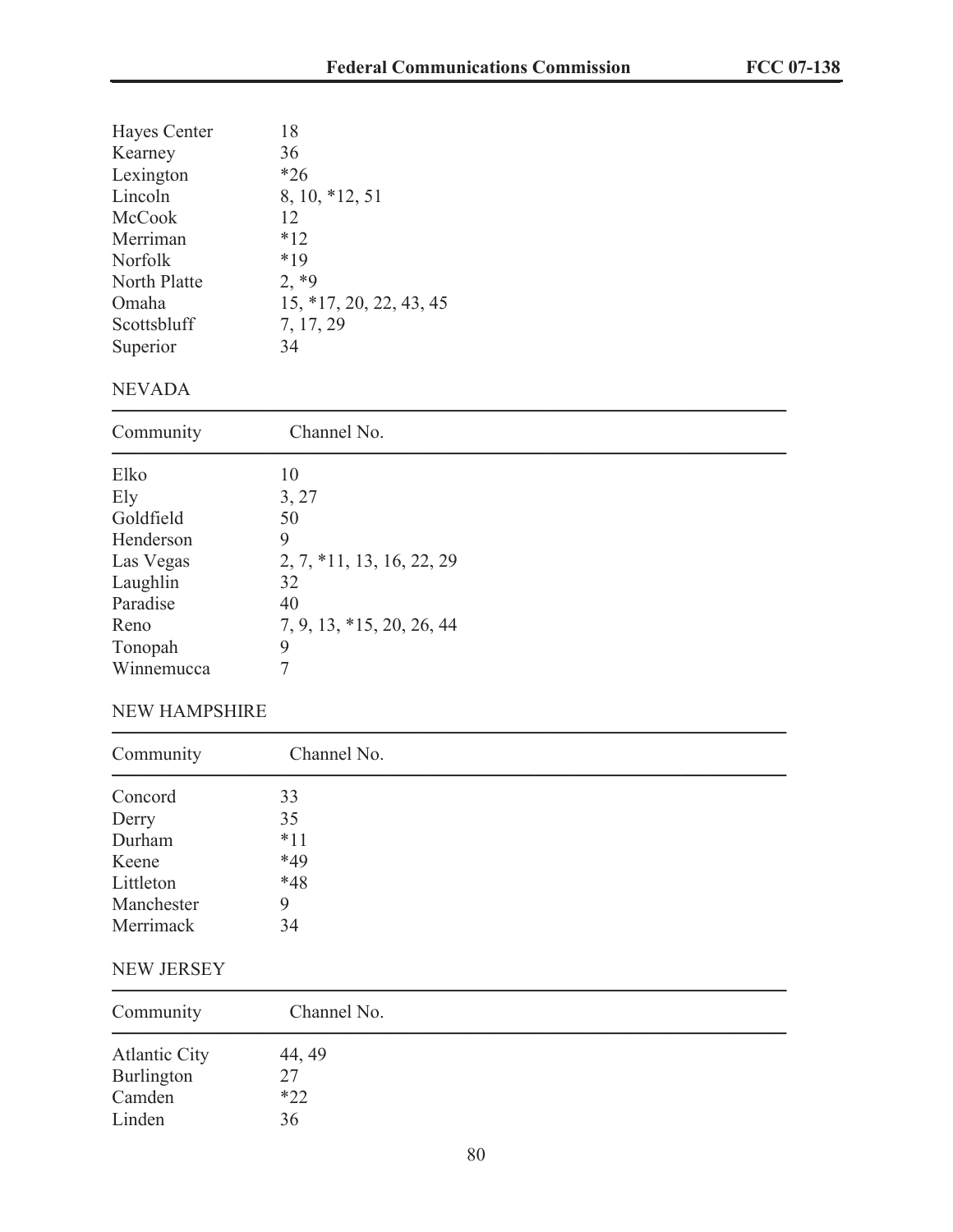| Montclair            | $*51$  |
|----------------------|--------|
| <b>New Brunswick</b> | $*8$   |
| Newark               | 13, 30 |
| Newton               | 18     |
| Paterson             | 40     |
| Secaucus             | 38     |
| Trenton              | $*43$  |
| Vineland             | 29     |
| West Milford         | $*29$  |
| Wildwood             | 36     |
|                      |        |

## NEW MEXICO

| Community                         | Channel No.                                         |
|-----------------------------------|-----------------------------------------------------|
| Albuquerque<br>Carlsbad<br>Clovis | 7, 13, *17, 22, 24, 26, *35, 42, 45<br>19, 25<br>20 |
| Farmington                        | 8, 12                                               |
| Hobbs                             | 29                                                  |
| Las Cruces                        | $*23,47$                                            |
| Portales                          | $*32$                                               |
| Roswell                           | 8, 10, 21, 27                                       |
| Santa Fe                          | $*9, 10, 27, 29$                                    |
| <b>Silver City</b>                | 10, 12                                              |
| <b>NEW YORK</b>                   |                                                     |
| Community                         | Channel No.                                         |
| Albany                            | 7, 12, 26                                           |
| Amsterdam                         | 50                                                  |
| Batavia                           | 23                                                  |
| Bath                              | 14                                                  |
| Binghamton                        | 7, 8, 34, *42                                       |
| <b>Buffalo</b>                    | 14, 32, 33, 34, 38, 39, *43                         |
| Carthage                          | 7                                                   |
| Corning                           | $*30, 48$                                           |
| Elmira                            | 18, 36                                              |
| Garden City                       | $*21$                                               |
| Ithaca                            | 20                                                  |
| Jamestown                         | 26                                                  |
| Kingston                          | 48                                                  |
| New York                          | 7, 11, *24, 28, 31, 33, 44                          |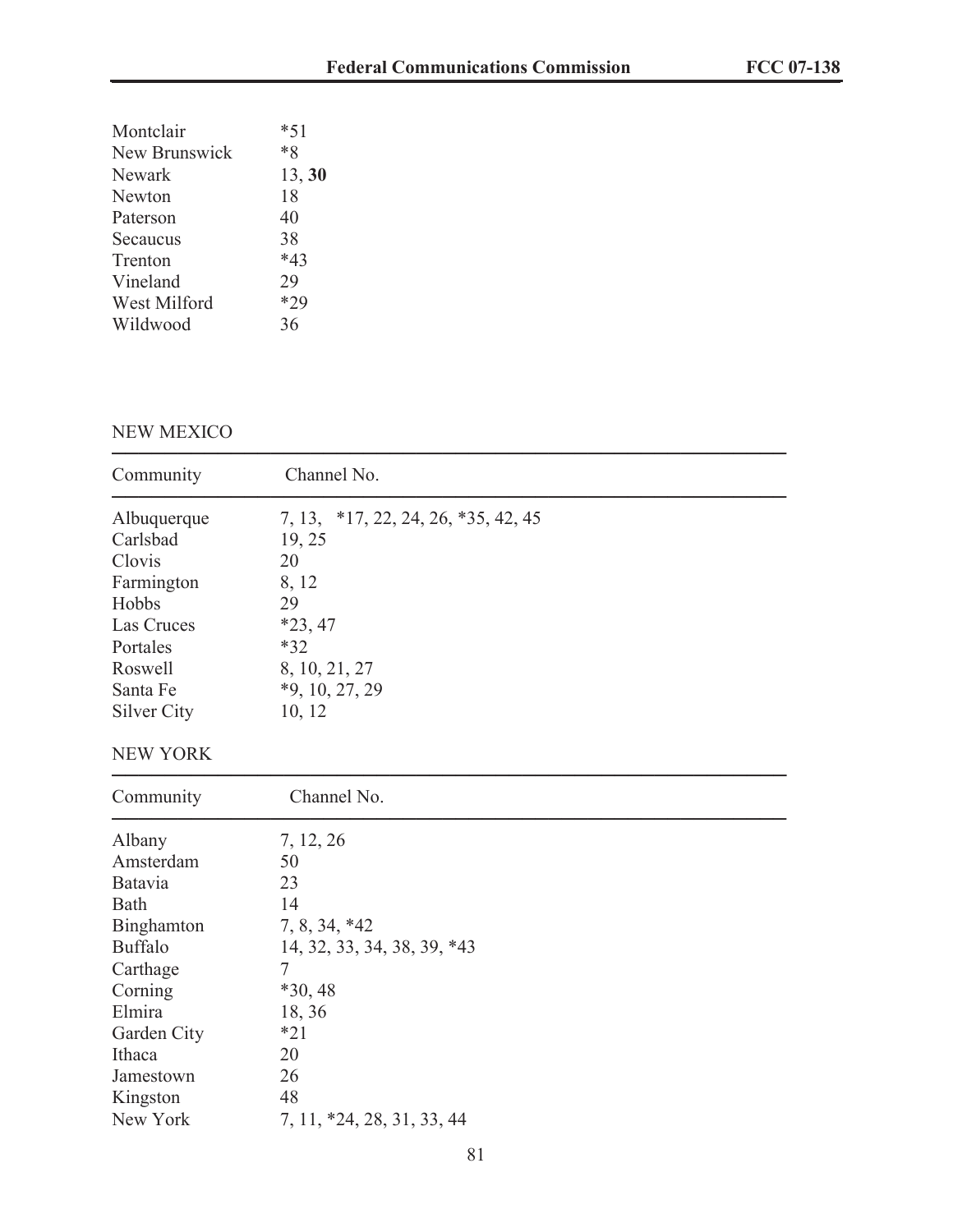| North Pole   | 14                          |
|--------------|-----------------------------|
| Norwood      | $*23$                       |
| Plattsburgh  | *38                         |
| Poughkeepsie | 27                          |
| Riverhead    | 47                          |
| Rochester    | 10, 13, *16, 28, 45         |
| Saranac Lake | 40                          |
| Schenectady  | $6, *34, 43$                |
| Smithtown    | 23                          |
| Springville  | 7                           |
| Syracuse     | 15, 17, 19, 24, *25, 44, 47 |
| Utica        | 27, 29, 30                  |
| Watertown    | $21, *41$                   |

#### NORTH CAROLINA

| Community            | Channel No.           |
|----------------------|-----------------------|
| Asheville            | $13, *25, 45$         |
| Belmont              | 47                    |
| Burlington           | 14                    |
| Chapel Hill          | $*25$                 |
| Charlotte            | $*11, 22, 23, 27, 34$ |
| Concord              | $*44$                 |
| Durham               | 11,28                 |
| Edenton              | $*20$                 |
| Fayetteville         | 36, 38                |
| Goldsboro            | 17                    |
| Greensboro           | 33, 43, 51            |
| Greenville           | 10, 14, *23, 51       |
| Hickory              | 40                    |
| <b>High Point</b>    | 8                     |
| Jacksonville         | $*19, 34$             |
| Kannapolis           | 50                    |
| Lexington            | 19                    |
| Linville             | $*17$                 |
| Lumberton            | $*31$                 |
| Manteo               | 9                     |
| Morehead City        | 8                     |
| New Bern             | 12                    |
| Raleigh              | 27, 48, 49            |
| Roanoke Rapids       | $*36$                 |
| Rocky Mount          | 15                    |
| Washington           | 32                    |
| Wilmington           | $*29, 30, 44, 46$     |
| Wilson               | 42                    |
| <b>Winston Salem</b> | 29, 31, *32           |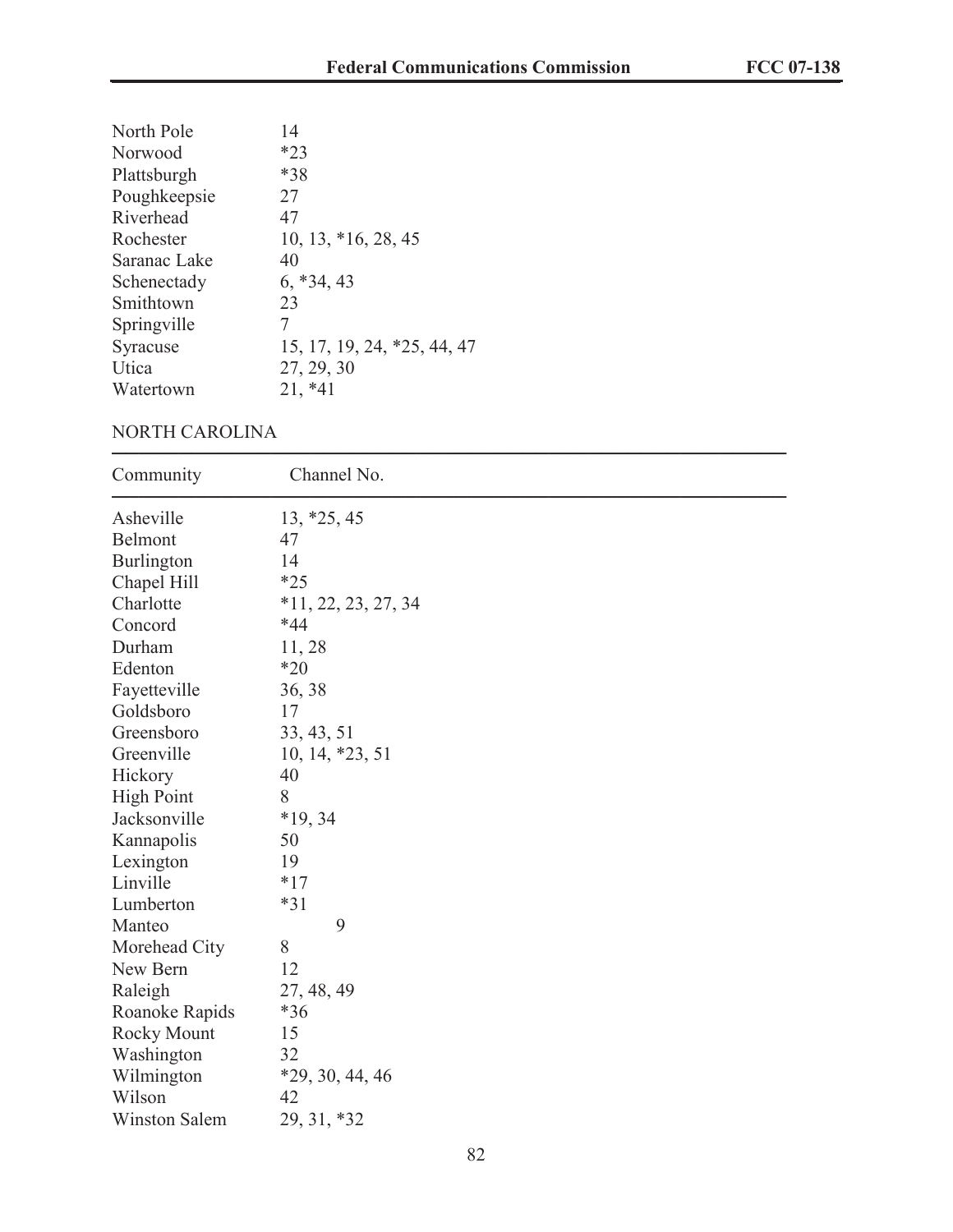# NORTH DAKOTA

| Community             | Channel No.              |
|-----------------------|--------------------------|
| <b>Bismarck</b>       | $*22, 26, 31$<br>12, 16, |
| Devils Lake           | $8, *25$                 |
| Dickinson             | $7, *9, 19$              |
| Ellendale             | $*20$                    |
| Fargo                 | $*13, 19, 21, 44$        |
| <b>Grand Forks</b>    | $*15, 27$                |
| Jamestown             | 7                        |
| Minot                 | $10, 13, 14, 24, *40$    |
| Pembina               | 12                       |
| Valley City           | 38                       |
| Williston             | 8, 14, *51               |
|                       |                          |
| <b>OHIO</b>           |                          |
| Community             | Channel No.              |
| Akron                 | 23, 30, *50              |
| Alliance              | $*45$                    |
| Athens                | $*27$                    |
| <b>Bowling Green</b>  | $*27$                    |
| Cambridge             | $*35$                    |
| Canton                | 39, 47                   |
| Chillicothe           | 46                       |
| Cincinnati            | $10, 12, 33, *34, 35$    |
| Cleveland             | 8, 15, 17, *26, 34       |
| Columbus              | 13, 14, 21, 36, *38      |
| Dayton                | $*16, 30, 41, 50, 51$    |
| Lima                  | 8,47                     |
| Lorain                | 28                       |
| Mansfield             | 12                       |
| Newark                | 24                       |
| Oxford                | $*28$                    |
| Portsmouth            | $17, *43$                |
| Sandusky              | 42                       |
| <b>Shaker Heights</b> | 10                       |
| Springfield           | 26                       |
| Steubenville          | 9                        |
| Toledo                | 5, 11, 13, *29, 46, 49   |
| Youngstown            | 20, 36, 41               |
| Zanesville            | 40                       |
|                       |                          |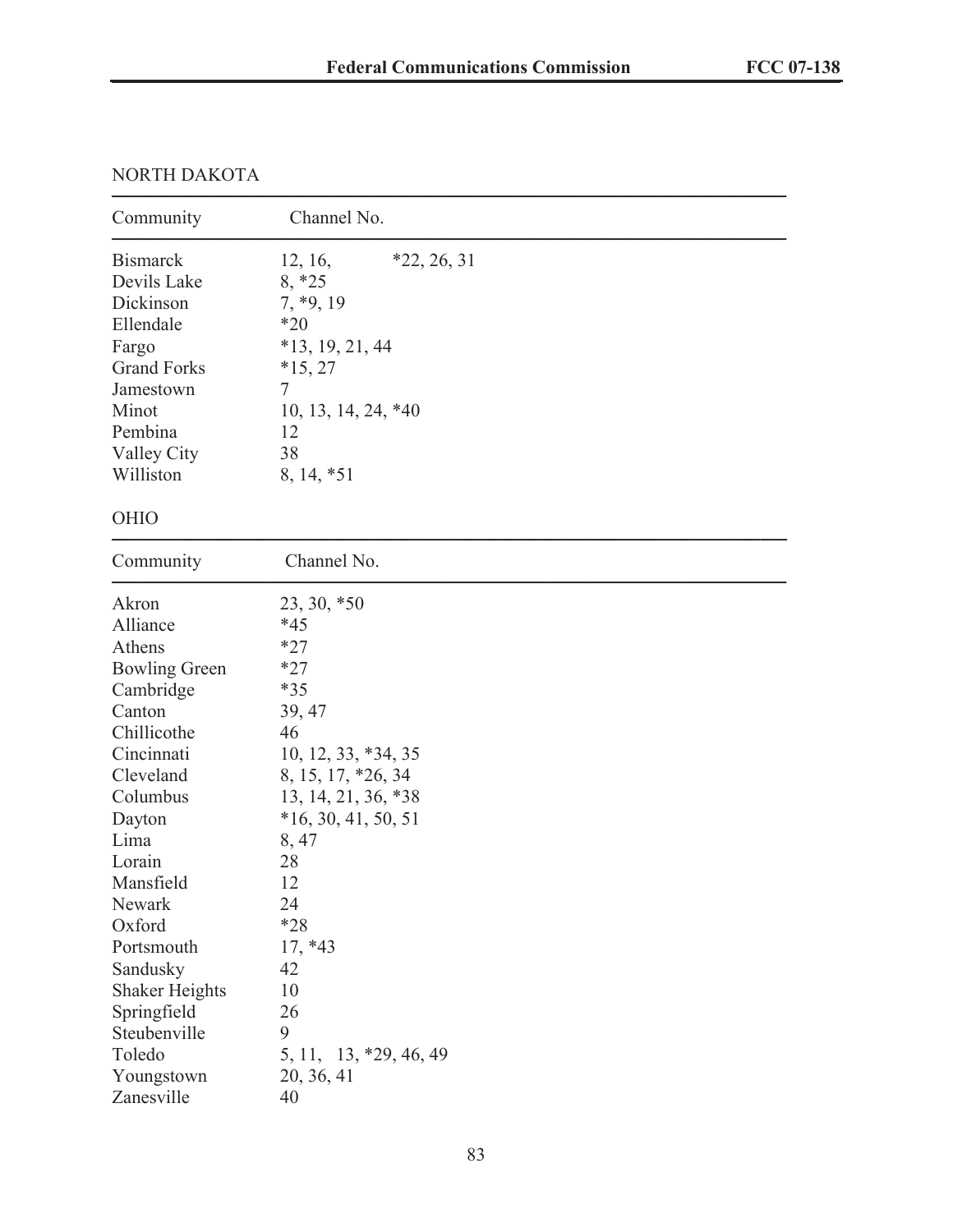| Community                                                                                                                                            | Channel No.                                                                                                                                                            |
|------------------------------------------------------------------------------------------------------------------------------------------------------|------------------------------------------------------------------------------------------------------------------------------------------------------------------------|
| Ada<br>Bartlesville<br>Cheyenne<br>Claremore<br>Eufaula<br>Lawton<br>Muskogee<br>Norman<br>Oklahoma City<br>Okmulgee<br>Shawnee<br>Tulsa<br>Woodward | 26<br>17<br>$*8$<br>$*36$<br>$*31$<br>11<br>20<br>46<br>7, 9, *13, 15, 24, 27, 33, 40, 50, 51<br>28<br>29<br>8, 10, *11, 22, 42, 45, 47, 49<br>35                      |
| <b>OREGON</b>                                                                                                                                        |                                                                                                                                                                        |
| Community                                                                                                                                            | Channel No.                                                                                                                                                            |
| Bend<br>Coos Bay<br>Corvallis<br>Eugene<br><b>Grants Pass</b><br>Klamath Falls<br>La Grande<br>Medford<br>Pendleton<br>Portland<br>Roseburg<br>Salem | $*11, 21, 51$<br>11, 22<br>$*7$<br>9, 13, 17, *29, 31<br>30<br>$13, 29, *33$<br>$*13, 29$<br>5, *8, 10, 12, 26<br>11<br>8, *10, 12, 40, 43, 45<br>18, 19, 45<br>22, 33 |
| PENNSYLVANIA                                                                                                                                         |                                                                                                                                                                        |
| Community                                                                                                                                            | Channel No.                                                                                                                                                            |
| Allentown<br>Altoona<br>Bethlehem<br>Clearfield<br>Erie<br>Greensburg<br>Harrisburg<br>Hazleton                                                      | $*39, 46$<br>24, 32, 46<br>9<br>$*15$<br>12, 16, 22, 24, *50<br>50<br>$10, 21, *36$<br>45                                                                              |

# OKLAHOMA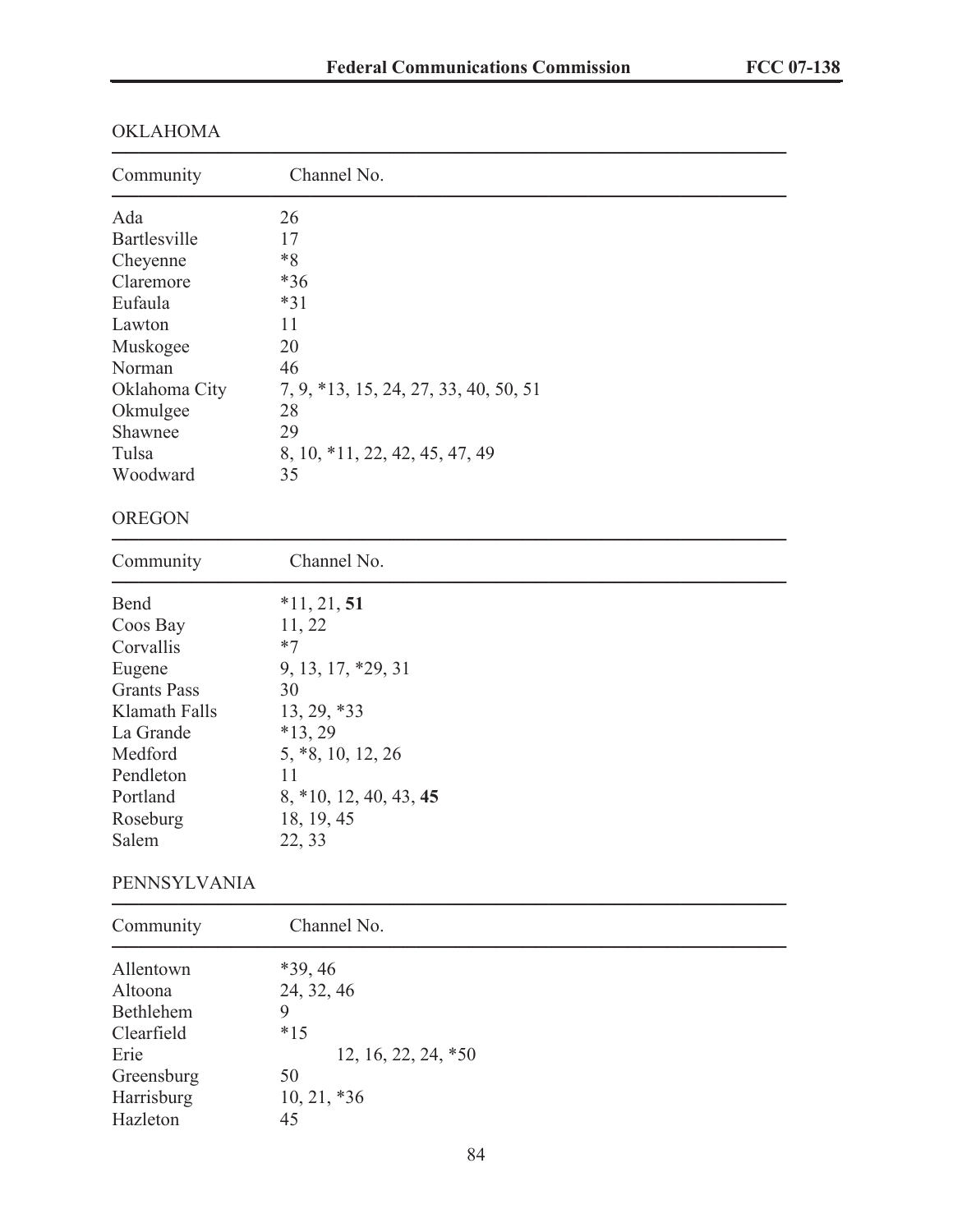| Jeannette           | 49                            |
|---------------------|-------------------------------|
| Johnstown           | 8, 34                         |
| Lancaster           | 8,23                          |
| Philadelphia        | 6, 17, 26, 32, 34, *35, 42    |
| Pittsburgh          | $*13, 25, 38, 42, 43, 48, 51$ |
| Reading             | 25                            |
| Red Lion            | 30                            |
| Scranton            | 13, 32, 38, *41, 49           |
| <b>Wilkes Barre</b> | 11                            |
| Williamsport        | 29                            |
| York                | 47                            |

### RHODE ISLAND

| Community                         | Channel No.       |  |
|-----------------------------------|-------------------|--|
| <b>Block Island</b><br>Providence | $12, 13, *21, 51$ |  |

# SOUTH CAROLINA

| Channel No.              |  |
|--------------------------|--|
| $*33$                    |  |
| 14                       |  |
| $*44$                    |  |
| $*7, 24, 34, 36, 47, 50$ |  |
| 8, 10, 17, *32, 47, 48   |  |
| *9                       |  |
| 13, 16, 21, *45          |  |
| $*38$                    |  |
| $*9, 16, 21, 36$         |  |
| $*18$                    |  |
| 28                       |  |
| 18, 32                   |  |
| 15, 39                   |  |
| 7, 43                    |  |
| $*28, 39$                |  |
|                          |  |

### SOUTH DAKOTA

| Community        | Channel No. |  |  |
|------------------|-------------|--|--|
| Aberdeen         | $9, *17$    |  |  |
| <b>Brookings</b> | $*8$        |  |  |
| Eagle Butte      | $*13$       |  |  |
| Florence         |             |  |  |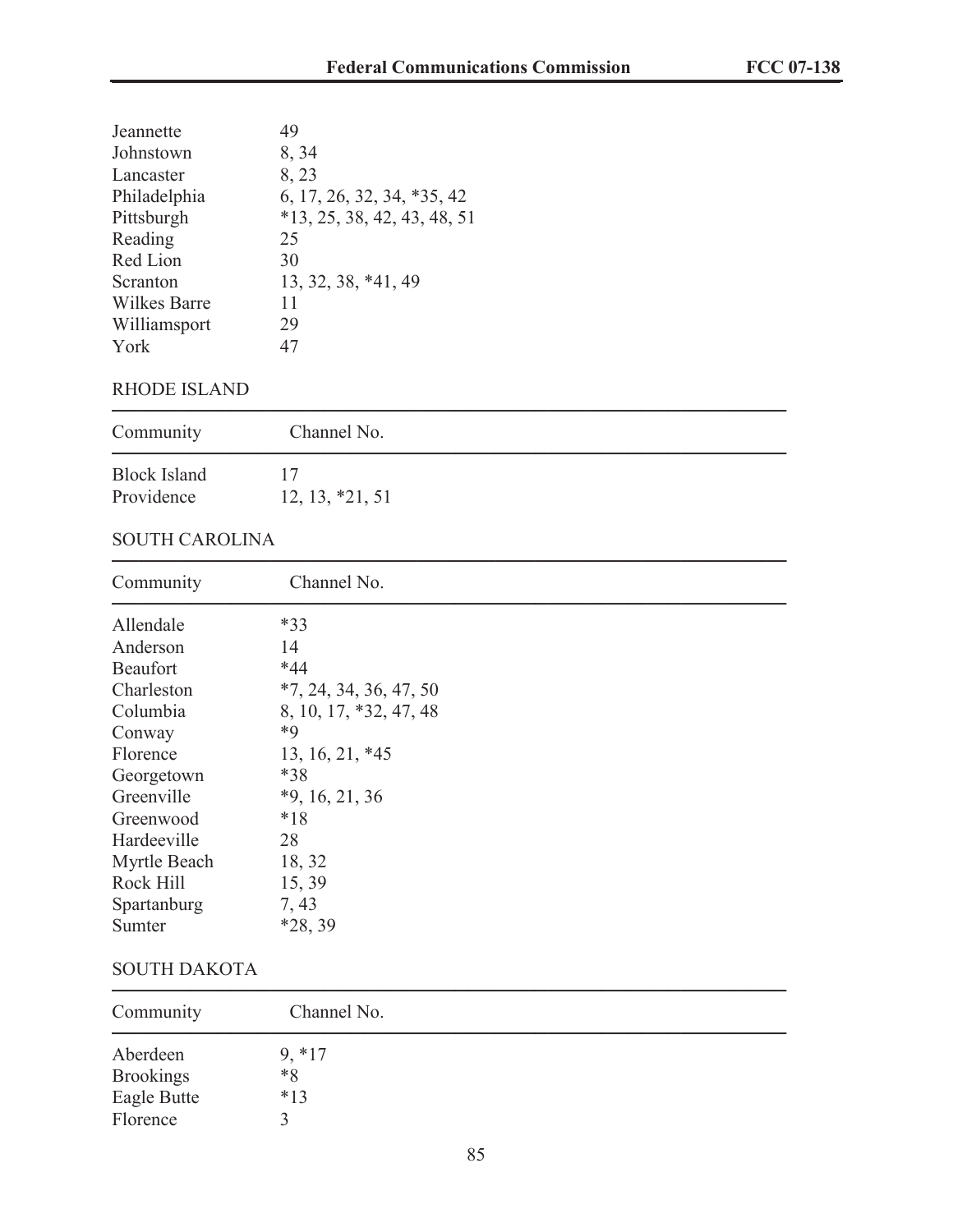| Huron<br>Lead<br>Lowry<br>Martin<br>Mitchell<br>Pierre<br>Rapid City<br>Reliance<br>Sioux Falls<br>Vermillion<br><b>TENNESSEE</b>                                                                                                               | 12<br>10, 29<br>$*11$<br>$*8$<br>26<br>$*10, 19$<br>$2, 7, 16, 21, *26$<br>13<br>7, 11, 13, *24, 36, 47<br>$*34$                                                                                                           |
|-------------------------------------------------------------------------------------------------------------------------------------------------------------------------------------------------------------------------------------------------|----------------------------------------------------------------------------------------------------------------------------------------------------------------------------------------------------------------------------|
| Community                                                                                                                                                                                                                                       | Channel No.                                                                                                                                                                                                                |
| Chattanooga<br>Cleveland<br>Cookeville<br>Crossville<br>Greeneville<br>Hendersonville<br>Jackson<br>Jellico<br>Johnson City<br>Kingsport<br>Knoxville<br>Lebanon<br>Lexington<br>Memphis<br>Murfreesboro<br>Nashville<br>Sneedville<br>Tazewell | 40<br>9, 12, 13, *29,<br>42<br>$*22, 36$<br>20<br>38<br>51<br>39, 43<br>23<br>11<br>19<br>7, 10, *17, 26, 30, 34<br>44<br>$*47$<br>5, *10, 13, *23, 25, 28, *29, 31, 51<br>38<br>5, *8, 10, 15, 21, 23, 27,<br>$*41$<br>48 |
| <b>TEXAS</b>                                                                                                                                                                                                                                    |                                                                                                                                                                                                                            |
| Community                                                                                                                                                                                                                                       | Channel No.                                                                                                                                                                                                                |
| Abilene<br>Alvin<br>Amarillo<br>Arlington<br>Austin<br>Baytown<br>Beaumont<br><b>Belton</b><br><b>Big Spring</b>                                                                                                                                | 15, 24, 29<br>36<br>$7, *8, 10, 15, 19$<br>42<br>7, 21, *22, 33, 43, 49<br>41<br>$12, 21, *33$<br>46<br>33                                                                                                                 |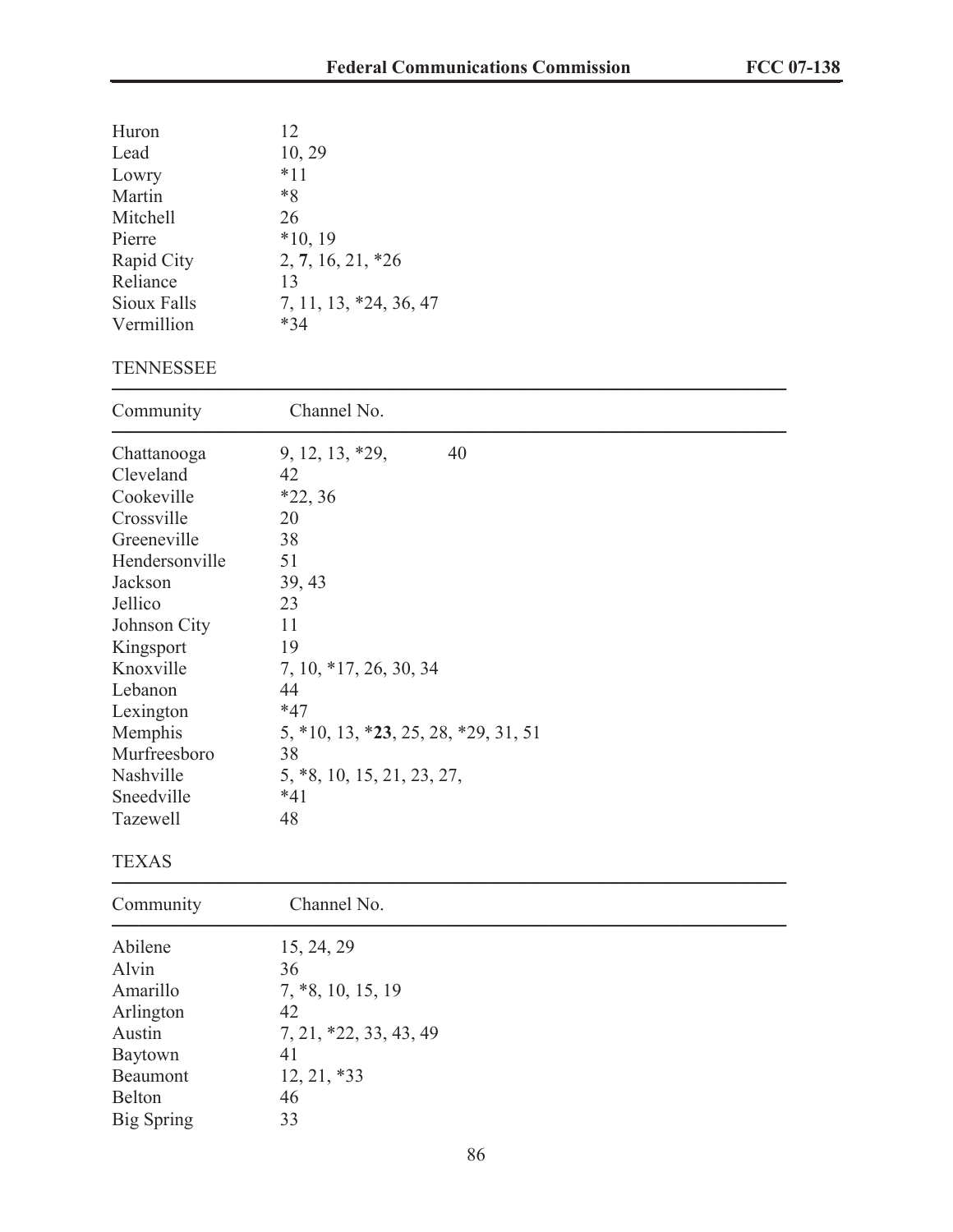| Blanco          | 18                                    |
|-----------------|---------------------------------------|
| <b>Borger</b>   | 31                                    |
| Brownsville     | 24                                    |
| <b>Bryan</b>    | 28,50                                 |
| College Station | $*12$                                 |
| Conroe          | 32, 42                                |
| Corpus Christi  | 8, 10, 13, *23, 27, 38                |
| Dallas          | 8, *14, 32, 35, 36, 40, 45            |
| Decatur         | 30                                    |
| Del Rio         | 28                                    |
| Denton          | $*43$                                 |
| Eagle Pass      | 18                                    |
| El Paso         | 7, 9, *13, 15, 18, 25, *39, 51        |
| Farwell         | 18                                    |
| Fort Worth      | 9, 11, 18, 41                         |
| Fredericksburg  | 5                                     |
| Galveston       | $*23,48$                              |
| Garland         | 23                                    |
| Greenville      | 46                                    |
| Harlingen       | 31, *34, 38                           |
| Houston         | $*8, 11, 13, 19, *24, 26, 35, 38, 44$ |
| Irving          | 48                                    |
| Jacksonville    | 22                                    |
| Katy            | 47                                    |
| Kerrville       | 32                                    |
| Killeen         | 13                                    |
| Lake Dallas     | 39                                    |
| Laredo          | 8, 13, 19                             |
| Llano           | 27                                    |
| Longview        | 31, 38                                |
| Lubbock         | 11, 16, 27, 35, *39, 40               |
| Lufkin          | 9                                     |
| Mcallen         | 49                                    |
| Midland         | 18, 26                                |
| Nacogdoches     | 18                                    |
| Odessa          | 7, 9, 23, 30, *38, 42                 |
| Port Arthur     | 40                                    |
| Rio Grande City | 20                                    |
| Rosenberg       | 45                                    |
| San Angelo      | 11, 16, 19                            |
| San Antonio     | $*9, 12, *16, 30, 38, 39, 41, 48,$    |
| Sherman         | 12                                    |
| Snyder          | 17                                    |
| Sweetwater      | 20                                    |
| Temple          | 9                                     |
| Texarkana       | 15                                    |
| Tyler           | 7                                     |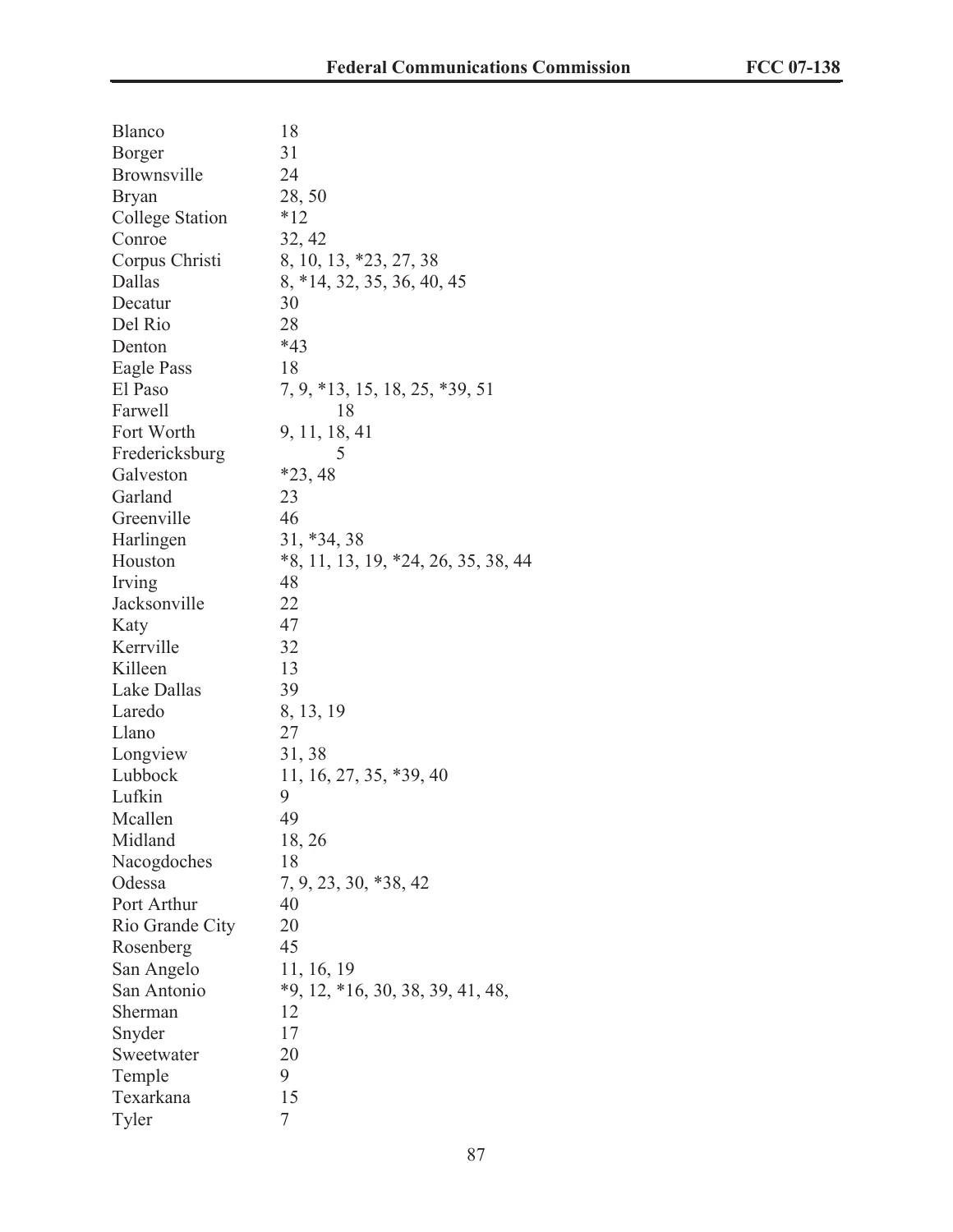| Uvalde<br>Victoria<br>Waco<br>Weslaco<br>Wichita Falls<br>Wolfforth                                                                                                 | 26<br>11, 15<br>$10, *20, 26, 44$<br>13<br>15, 22, 28<br>43                                            |
|---------------------------------------------------------------------------------------------------------------------------------------------------------------------|--------------------------------------------------------------------------------------------------------|
| <b>UTAH</b>                                                                                                                                                         |                                                                                                        |
| Community                                                                                                                                                           | Channel No.                                                                                            |
| Cedar City<br>Logan<br>Ogden<br>Price<br>Provo<br>Richfield<br>Salt Lake City<br>St. George<br>Vernal                                                               | 14<br>12<br>24, *36, 48<br>11<br>29, 32, *44<br>$*19$<br>13, 20, 34, 38, 40, *42, 46<br>$9, *18$<br>16 |
| <b>VERMONT</b>                                                                                                                                                      |                                                                                                        |
| Community                                                                                                                                                           | Channel No.                                                                                            |
| Burlington<br>Hartford<br>Rutland<br>St. Johnsbury<br>Windsor                                                                                                       | $13, 22, *32, 43$<br>25<br>$*9$<br>$*18$<br>$*24$                                                      |
| <b>VIRGINIA</b>                                                                                                                                                     |                                                                                                        |
| Community                                                                                                                                                           | Channel No.                                                                                            |
| Arlington<br>Ashland<br><b>Bristol</b><br>Charlottesville<br>Danville<br>Fairfax<br>Front Royal<br>Goldvein<br>Grundy<br>Hampton<br>Hampton Norfolk<br>Harrisonburg | 15<br>47<br>5<br>19, 32, *46<br>24<br>$*24$<br>$*21$<br>$*30$<br>49<br>13<br>$*16$<br>49               |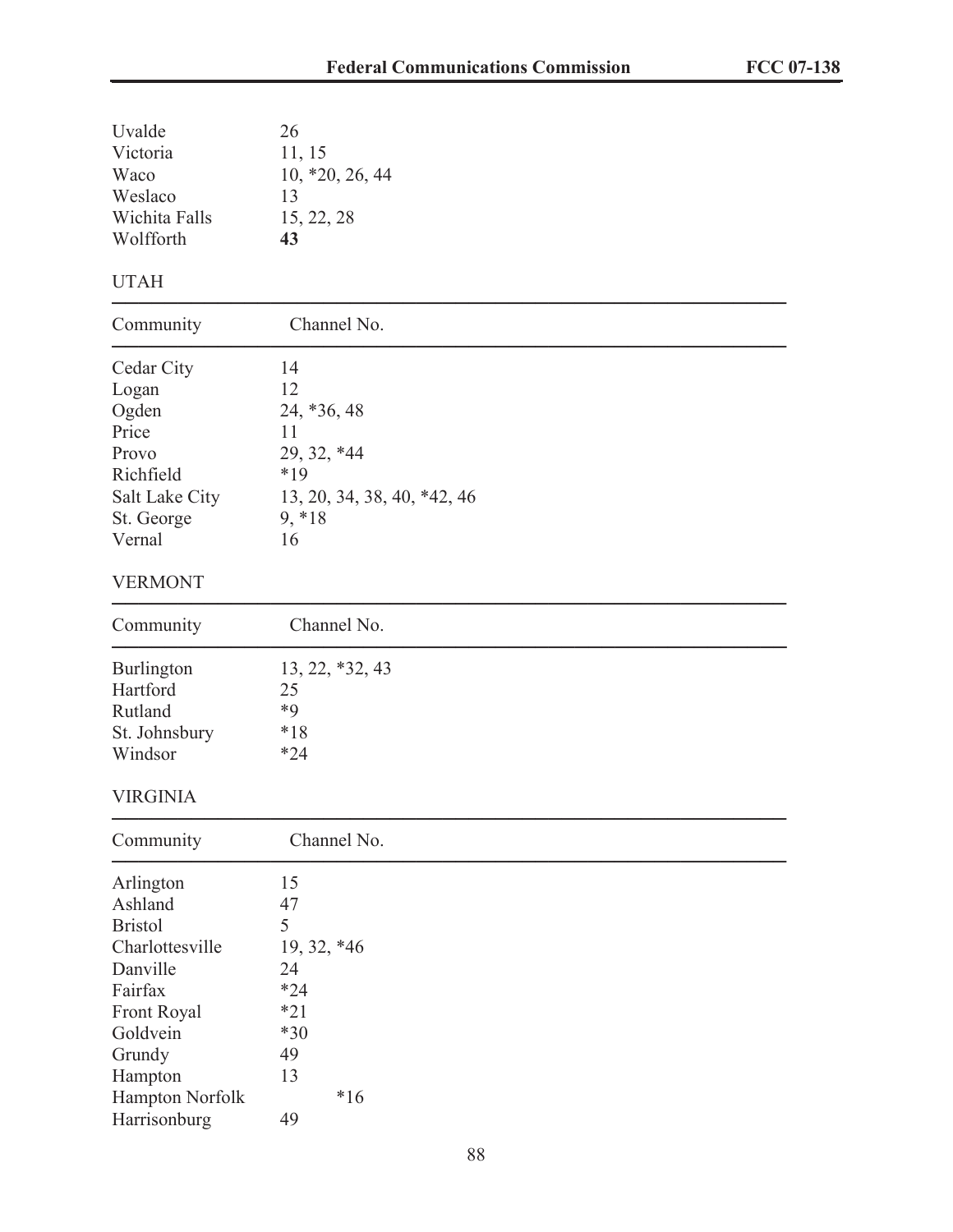| Lynchburg      | 13, 20               |
|----------------|----------------------|
| Manassas       | 34                   |
| Marion         | $*42$                |
| Norfolk        | 33, 40, 46           |
| Norton         | $*32$                |
| Petersburg     | 22                   |
| Portsmouth     | 31,50                |
| Richmond       | 12, 25, 26, *42, *44 |
| Roanoke        | $*3, 17, 18, 30, 36$ |
| Staunton       | $*11$                |
| Virginia Beach | 23, 29               |
|                |                      |

## WASHINGTON

| Channel No.               |
|---------------------------|
| 33, 50                    |
| 19, 35                    |
| $*19$                     |
| 31                        |
| 44                        |
| 18                        |
| $*10, 24$                 |
| 26, *38                   |
| $*9, 25, 38, 39, 44, 48$  |
| 7, *8, 13, 20, 28, 34, 36 |
| $11, 13, 14, *27, *42$    |
| 30                        |
| 9                         |
| 14, 16, *21, 33           |
|                           |

### WEST VIRGINIA

| Community   | Channel No.   |  |  |  |  |
|-------------|---------------|--|--|--|--|
| Bluefield   | 40, 46        |  |  |  |  |
| Charleston  | 19, 39, 41    |  |  |  |  |
| Clarksburg  | 10, 12        |  |  |  |  |
| Grandview   | $*10$         |  |  |  |  |
| Huntington  | $13, 23, *34$ |  |  |  |  |
| Lewisburg   | 8             |  |  |  |  |
| Martinsburg | 12            |  |  |  |  |
| Morgantown  | $*33$         |  |  |  |  |
| Oak Hill    | 50            |  |  |  |  |
| Parkersburg | 49            |  |  |  |  |
| Weston      | 5             |  |  |  |  |
| Wheeling    |               |  |  |  |  |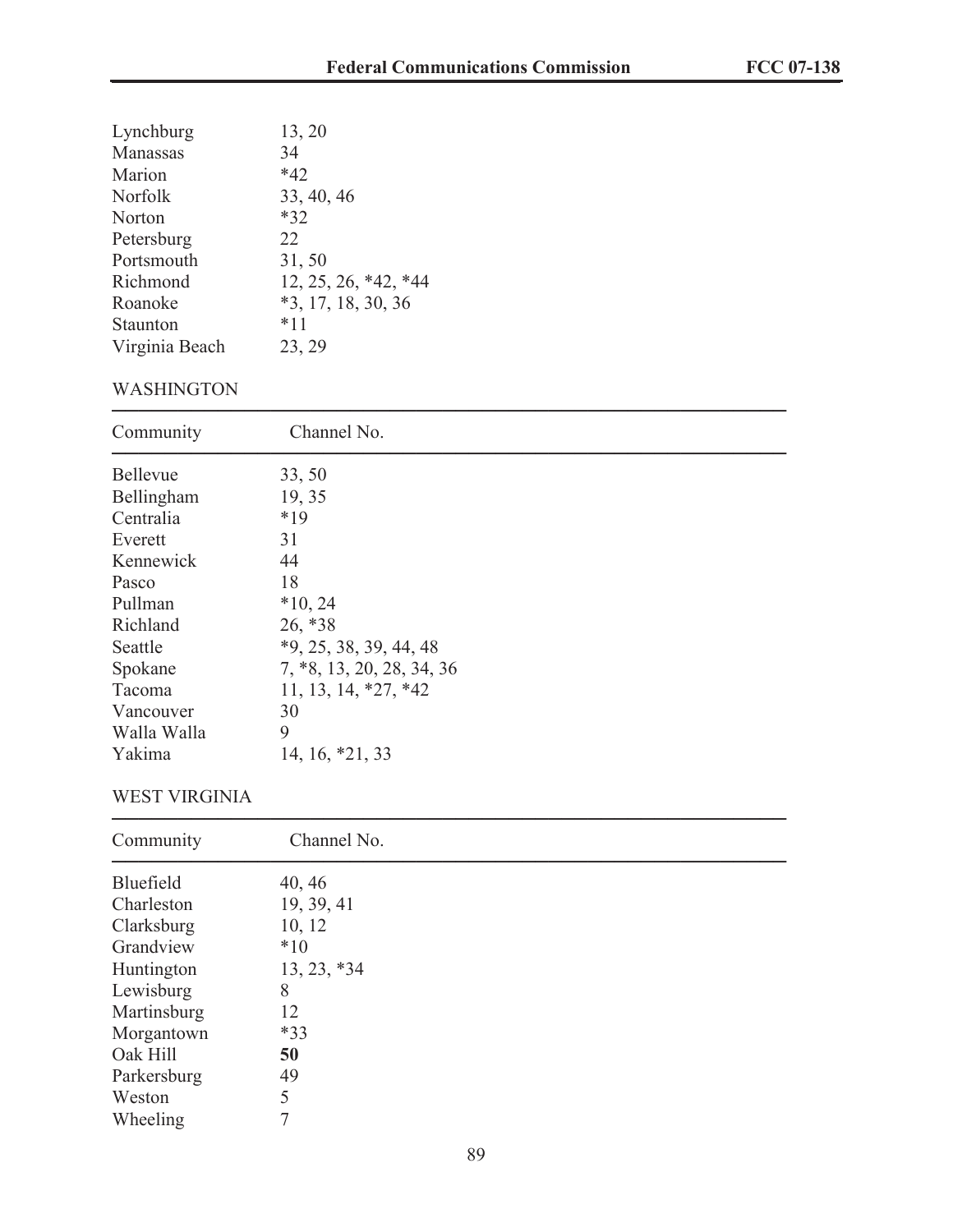| Channel No.                           |
|---------------------------------------|
| 46                                    |
| 27                                    |
| 49                                    |
| 12                                    |
| 28                                    |
| 13, 15                                |
| 44                                    |
| 11, 23, 39, 41, *42                   |
| 32                                    |
| 40                                    |
| 8, 14, 17, *30                        |
| 11, 19, *20, 26, 50                   |
| 43                                    |
| $*27$                                 |
| $*8, 18, 22, 25, 28, 33, 34, *35, 46$ |
| $*36$                                 |
| 48                                    |
| 16                                    |
| 19                                    |
| 21                                    |
| $7, 9, *24$                           |
| 50                                    |
|                                       |

#### WISCONSIN

### WYOMING

| Community           | Channel No.          |  |  |  |  |
|---------------------|----------------------|--|--|--|--|
| Casper              | $*6, 12, 14, 17, 20$ |  |  |  |  |
| Cheyenne            | 11, 27, 30           |  |  |  |  |
| Jackson             | 2, 11                |  |  |  |  |
| Lander              | $7, *8$              |  |  |  |  |
| Laramie             | $*8$                 |  |  |  |  |
| Rawlins             | 9                    |  |  |  |  |
| Riverton            | 10                   |  |  |  |  |
| <b>Rock Springs</b> | 23                   |  |  |  |  |
| Sheridan            | 7, 13                |  |  |  |  |
| <b>GUAM</b>         |                      |  |  |  |  |
| Community           | Channel No.          |  |  |  |  |
| Agana               | 8, 12                |  |  |  |  |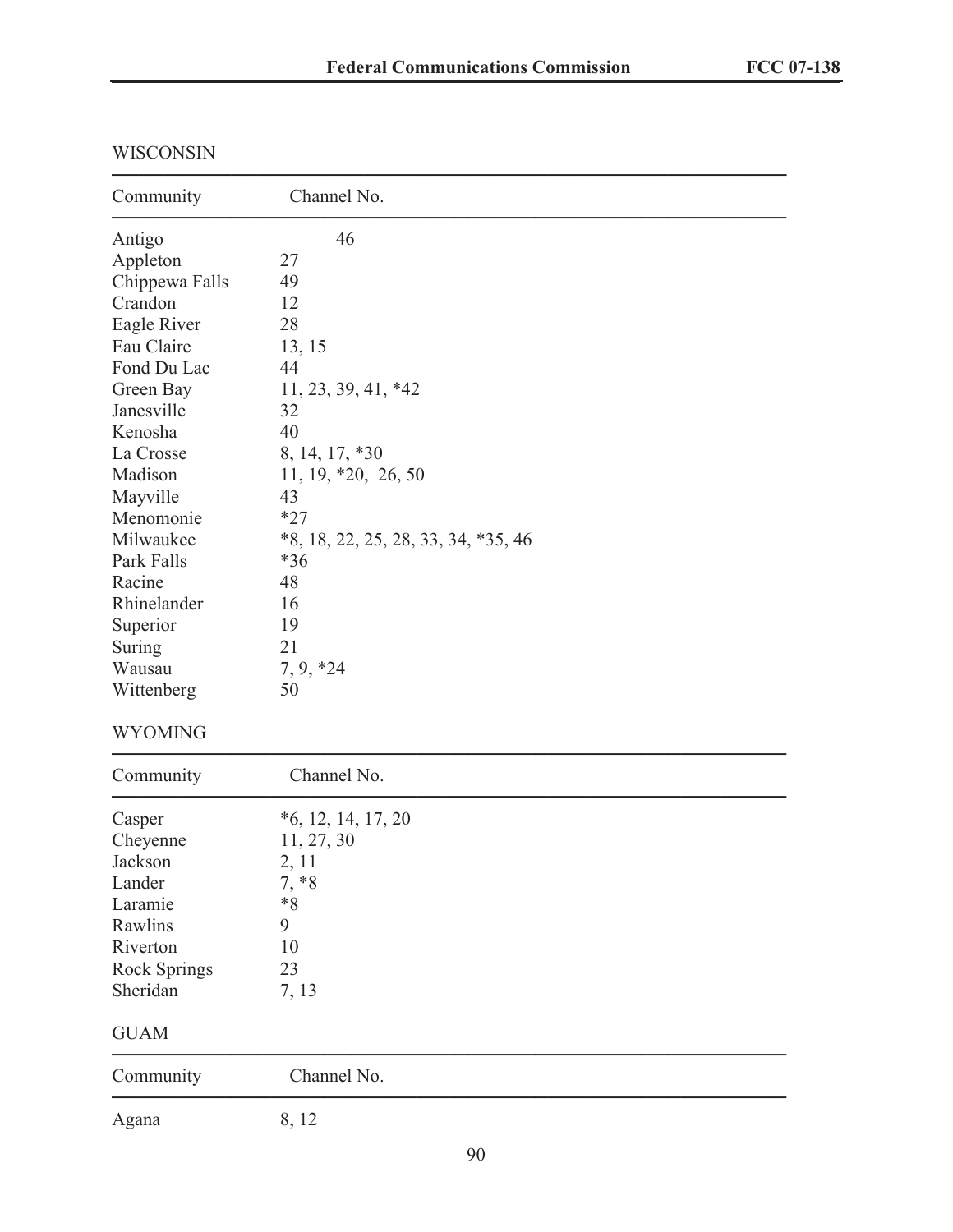| Tamuning      | 14                      |  |
|---------------|-------------------------|--|
| PUERTO RICO   |                         |  |
| Community     | Channel No.             |  |
| Aguada        | 50                      |  |
| Aguadilla     | $12, 17, *34$           |  |
| Arecibo       | 14, 46                  |  |
| Bayamon       | 30                      |  |
| Caguas        | $11, *48$               |  |
| Carolina      | 51                      |  |
| Fajardo       | $13, *16, 33$           |  |
| Guayama       | 45                      |  |
| Humacao       | 49                      |  |
| Mayaguez      | 22, 23, 29, 35          |  |
| Naranjito     | 18                      |  |
| Ponce         | 7, 9, 15, 19, *25, 47   |  |
| San Juan      | 21, 27, 28, 31, 32, *43 |  |
| San Sebastian | 39                      |  |
| Yauco         | 41                      |  |
|               |                         |  |

#### VIRGIN ISLANDS

| Community        | Channel No.   |
|------------------|---------------|
| Charlotte Amalie | $17, 43, *44$ |
| Christiansted    | 15, 20, 23    |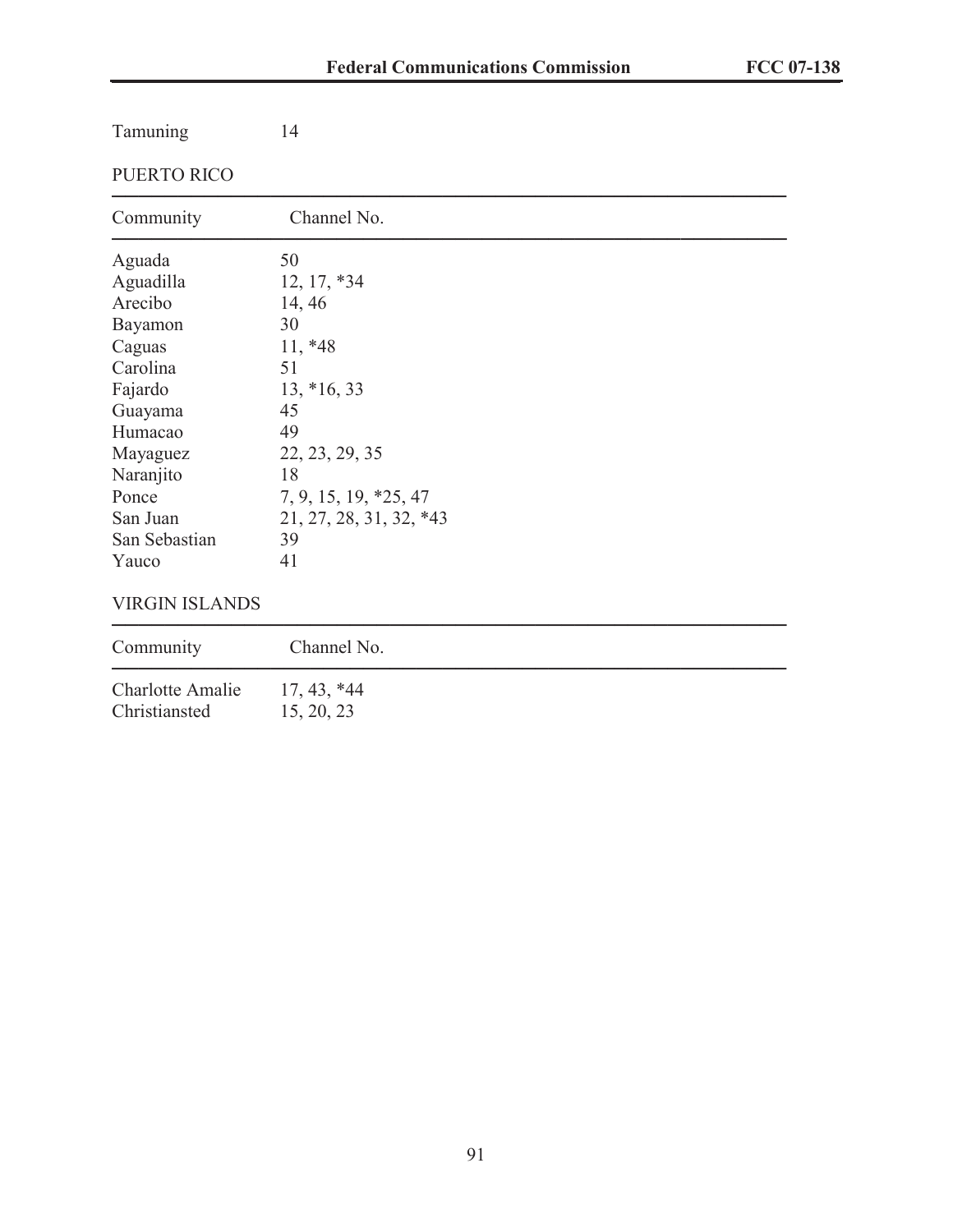## **APPENDIX B**

#### **PROPOSED DTV TABLE OF ALLOTMENTS INFORMATION**

The table in this appendix presents the Commission's assignments of DTV channel allotments to individual broadcast television stations for post-transition DTV operations. It sets forth the technical facilities – effective radiated power, antenna height above average terrain, and antenna identification code – and transmitter site for which each TV station would be authorized on its post-transition channel. The table also provides information on stations' predicted service coverage and the percentage of their service population that would be affected by interference received from other DTV stations. The channels here are the same as those the Commission is including in the new DTV Table of Allotments (DTV Table), codified in Section 73.622(i) of the rules (*see* Appendix A.).

The table includes a DTV channel assignment for all television stations that are eligible under the qualifying criteria, set forth in the *Second DTV Periodic Report and Order* and reiterated in the discussion above. The technical facilities parameters, which were also used for calculation of the tabulated engineering information, were developed in the three-round channel election process that the Commission conducted to create the proposed DTV Table, in some cases modified in response to comments filed in this proceeding. These technical facilities data are also available in an EXCEL format at http://www.fcc.gov/dtv.

#### **Data Elements**

**Facility ID:** A five-digit code for identification of TV or DTV stations associated with channel allotments. A unique code is assigned to each station at the time the Commission first receives an application for a construction permit for that station and does not change, even where the license for the station changes ownership or major changes are made to the station, such as a change of channel or community.

**City and State**: The city and state to which the channel is allotted and the station is licensed to serve.

**NTSC Channel**: The station's current analog (NTSC) channel. This field is left blank in the case of stations that are only licensed to operate digital television service. If a station currently operates only an analog channel, that analog channel will appear in this field. Note: Stations must cease analog operations at the end of the DTV transition on February 17, 2009. *See* 47 U.S.C.  $\S$  309(j)(14)(A).

**DTV Channel**: The channel assigned for the station's post-transition DTV operation.

**DTV Power**: The effective radiated power (ERP) for the station's post-transition DTV operation. This value is the ERP specified for the station's post-transition operation in the channel election process or modified in response to comments in this proceeding. Accordingly, the ERP may be the station's: (1) currently authorized ERP, (2) 1997 service replication ERP, (3) other allowable value to which it agreed to operate to resolve a conflict or as part of a negotiated agreement in the channel election process; or (4) in cases where a station's assigned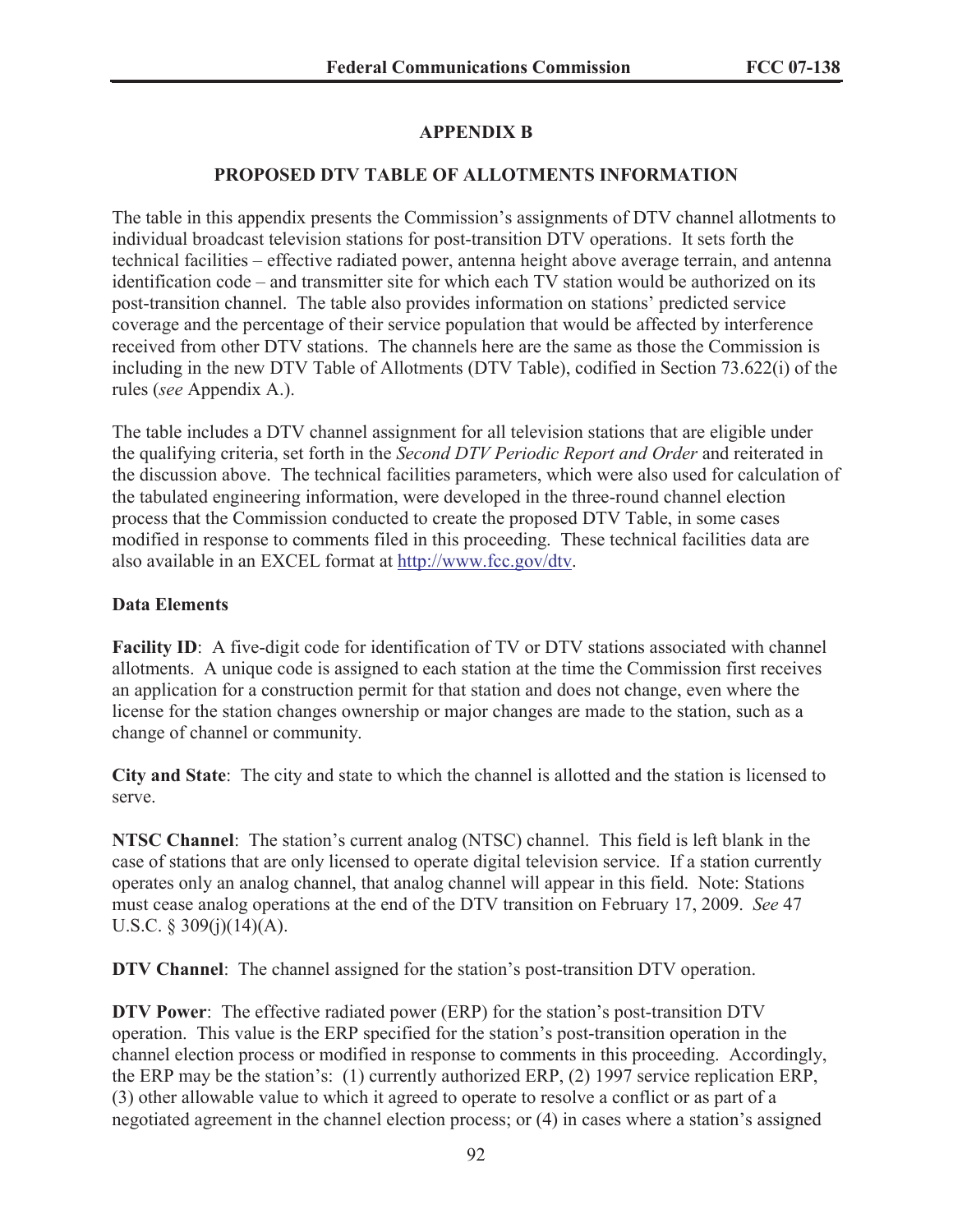DTV channel is not its current DTV channel, a value determined by the Commission that will enable the station to provide coverage of the station's service area as specified in the channel election process. The value shown is the maximum, over a set of uniformly spaced compass directions, of the ERP values used in determining the station's specified noise-limited DTV service contour. This value is used in the calculations of service and interference also shown herein.

In cases where the TV Engineering Database indicated employment of a directional antenna, the ERP in each specific direction was determined through linear interpolation of the relative field values describing the directional pattern. (The directional pattern stored in the FCC computer database provides relative field values at 10 degree intervals and may include additional values in special directions. The result of linear interpolation of these relative field values is squared and multiplied by the overall maximum ERP listed for the station in the TV Engineering Database to find the ERP in a specific direction.)

Where a station's ERP was determined by the Commission, it was calculated using the following methodology. First, the distance to the station's noise-limited DTV contour (or Grade B contour for stations that do not have a DTV channel) was determined in each of 360 uniformly spaced compass directions starting from true north. This determination was made using information in the engineering database, including directional antenna data, and using terrain elevation data at points separated by 3 arc-seconds of longitude and latitude, in conjunction with the FCC F(50,90) curves. The FCC curves (47 C.F.R. §73.699) were applied in the usual way, as described in 47 C.F.R. §73.684, to find this noise-limited contour distance, with the exception that dipole factor considerations were applied to the field strength contour specified in 47 CFR §73.683 for UHF channels.

The station's post-transition DTV ERP was then calculated by a further application of FCC curves, with noise-limited DTV coverage defined as the presence of field strengths of 28 dBu, 36 dBu, and 41 dBu as set forth in Section 73.622(e) of the rules, respectively for low-VHF, high-VHF and UHF, at 50 percent of locations and 90 percent of the time. The family of FCC propagation curves for predicting field strength at 50 percent of locations 90 percent of the time is found by the formula  $F(50, 90) = F(50, 50) - [F(50, 10) - F(50, 50)]$ . That is, the  $F(50, 90)$ value is lower than  $F(50, 50)$  by the same amount that  $F(50, 10)$  exceeds  $F(50, 50)$ . At UHF, the precise value 41 dBu was applied for channel 38; and the value used for other UHF channels is 41 dBu plus a dipole factor modification. This results in reception on channel 14 needing 2.3 dB less, and channel 69 needing 2.3 dB more, than the 41 dBu for channel 38. The dipole factor modification used in ERP calculations is equal to 20 times  $log_{10}$  of the ratio of the center frequency of the UHF channel of interest to the center frequency of channel 38.

In general, these computations of a station's DTV power on a new channel to match the distance to its noise-limited contour result in ERP values which vary with azimuth. For example, the azimuthal ERP pattern that replicates for a UHF channel, the noise-limited contour of an omnidirectional VHF operation will be somewhat different because terrain has a different effect on propagation in the two bands. Thus, the procedure described here effectively derives a new directional antenna pattern wherever necessary for a precise match according to FCC curves.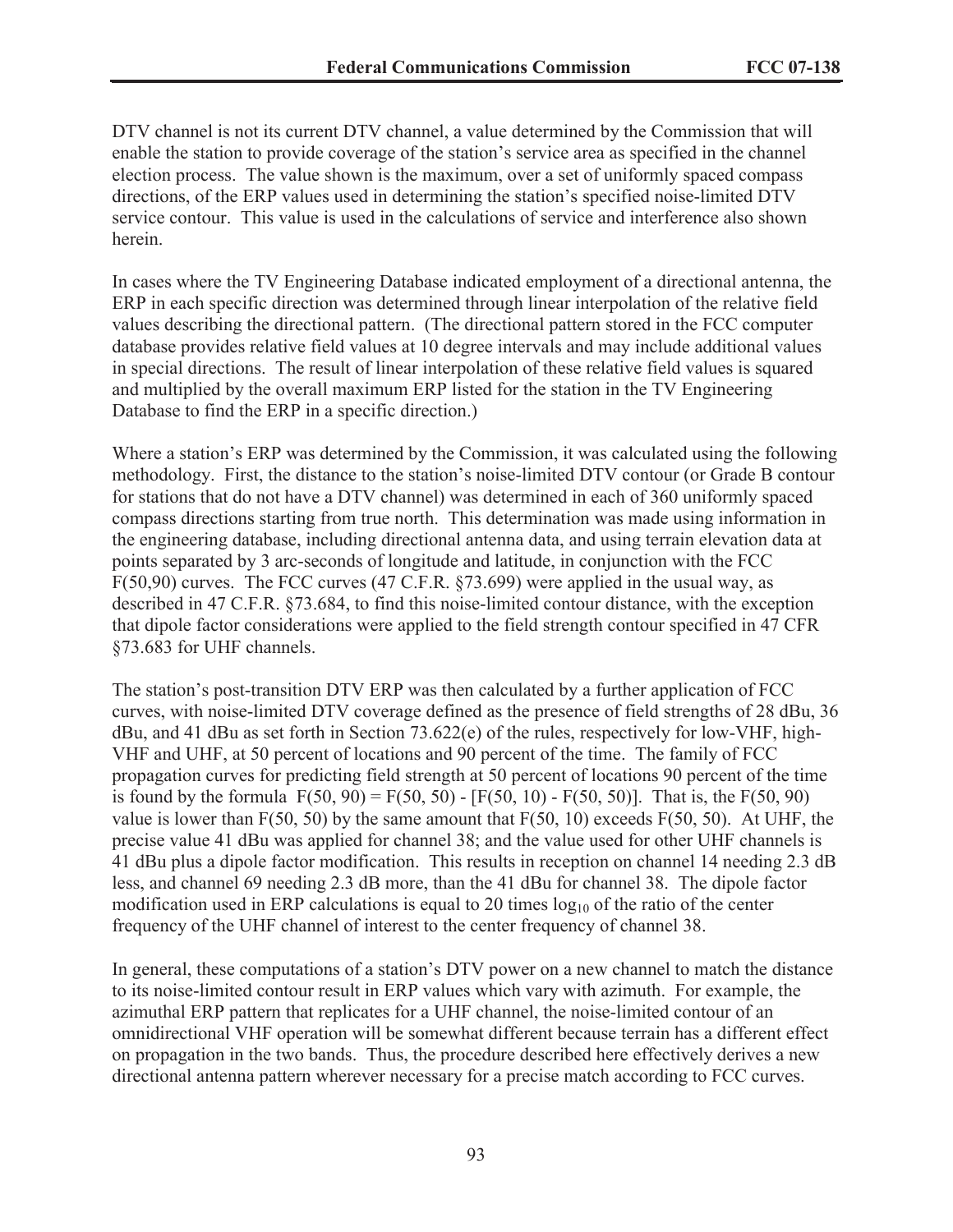Finally, the ERP specified for a station's new UHF DTV channel was limited so that it does not exceed 1 megawatt. This was done by scaling the azimuthal power pattern rather than by truncation. For example, if replication by FCC curves as described above requires an ERP of 1.2 megawatts, the power pattern is reduced by a factor of 1.2 in all directions. The azimuthal pattern is used in subsequent service and interference calculations for the station.

**Antenna Height**: The height of the station's transmitting antenna above average terrain, that is, antenna height above average terrain (antenna HAAT). In general, the antenna HAAT value shown for each station is the same as that specified for the station in the channel election process. This value represents the height of the radiation center of the station whose service area is being replicated, above terrain averaged from 3.2 to 16.1 kilometers (2 to 10 miles) from the station's transmitter site, over 8 evenly spaced radials. In computations of service coverage and interference, the value of antenna HAAT was determined every 5 degrees directly from the terrain elevation data, and by linear interpolation for compass directions in between.

**Antenna ID:** A six digit number that identifies the radiation pattern for the station's transmitting antenna that is stored in the Commission's Consolidated Database System (CDBS). In cases where a station's post-transition channel is the same as its currently assigned DTV channel, the station's antenna pattern is the same as its certified facilities antenna. In other cases, such as where a station chose its analog channel or a different channel, or where the Commission's staff selected a "best available" channel for the station's post-transition operation, the antenna pattern for the station was developed by our computer software to allow the station to replicate the coverage area reached by operation at its certified facilities on its proposed channel (i.e., the station's TCD from the channel election process); or the station has indicated that it would use a particular antenna for its post-transition operation in the channel election process, the station's antenna pattern is the same as specified in Schedule B of FCC Forms 383 and 385. These antenna patterns are used in the calculation of service area and interference. The CDBS can be accessed on the Internet at www.fcc.gov/mb/cdbs.html.

**Transmitter Latitude**: The geographic latitude coordinates of the station's transmitter location.

**Transmitter Longitude**: The geographic longitude coordinates of the station's transmitter location.

**Service Area, Service Population, and Percent Interference Received**: Under the heading "DIGITAL TELEVISION SERVICE AFTER THE TRANSITION," prospective conditions are evaluated in terms of both area and population. The values tabulated under this heading are net values: service area is the area within a station's noise-limited service contour where the desired signal is above the DTV noise threshold, less the area where service receives predicted interference from other DTV stations. Similarly, the number of people served is the population within a station's noise-limited service contour receiving an adequate signal relative to noise excluding people in areas with predicted interference. The level of interference received to a station's service is calculated based on desired-to-undesired (D/U) ratios, and these levels must be above certain threshold values for acceptable service. The percent interference received value is the percentage of the station's service coverage within its noise-limited service contour that is affected by predicted interference from other DTV stations. The threshold values used to prepare the interference estimates in this appendix are those set forth in Section 73.623(c) of the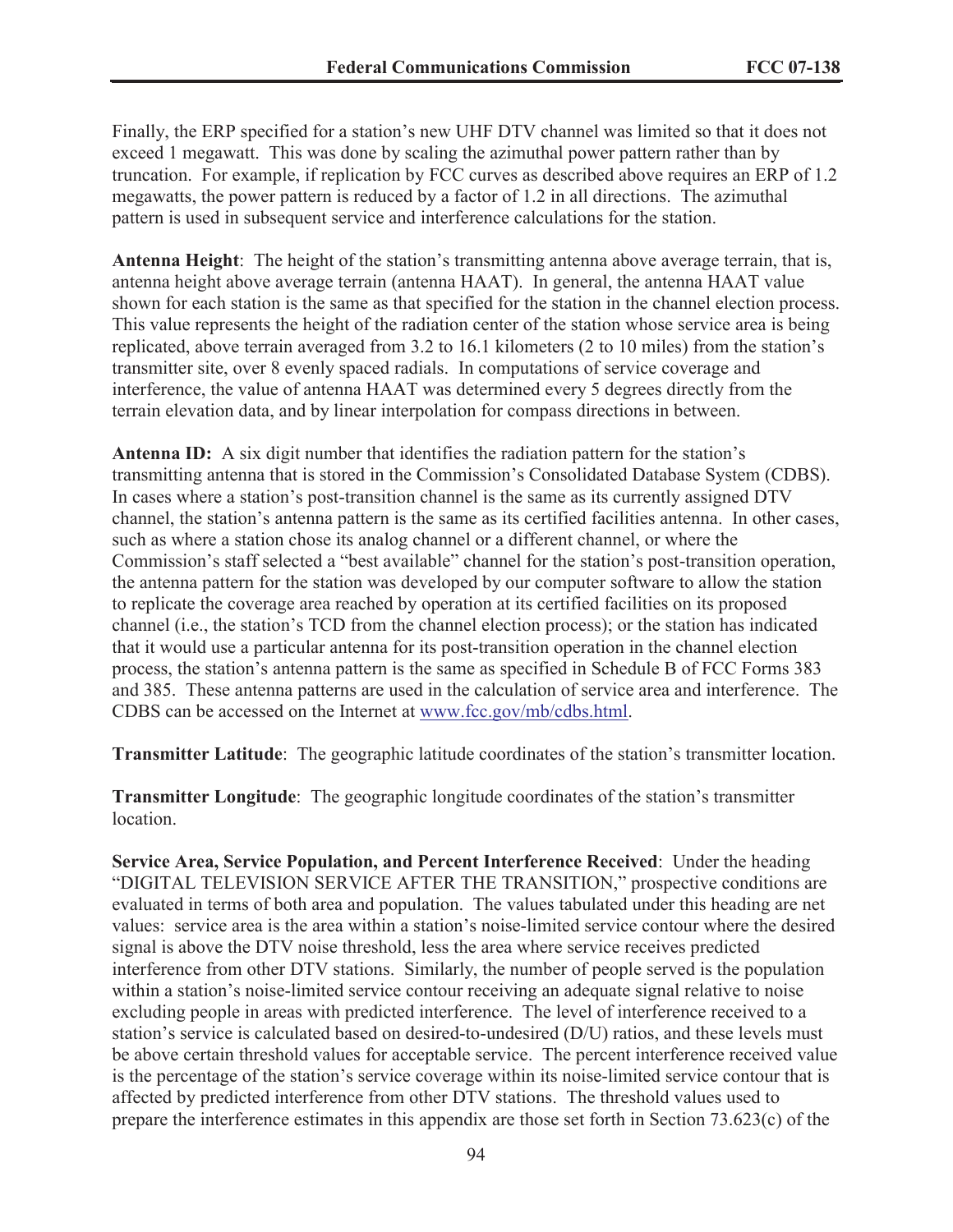rules, 47 C.F.R. § 73.623(c). The procedure used to identify areas of service and interference is that specified in *OET Bulletin No. 69*. See OET Bulletin No. 69, Longley-Rice Methodology for Evaluating TV Coverage and Interference, February 6, 2004 ("*OET Bulletin No. 69*"), available at www.fcc.gov/Bureaus/Engineering\_Technology/Documents/bulletins/oet69/oet69.pdf.

**[Note: DTV Table of Allotments Information is attached separately in Microsoft Excel format.]**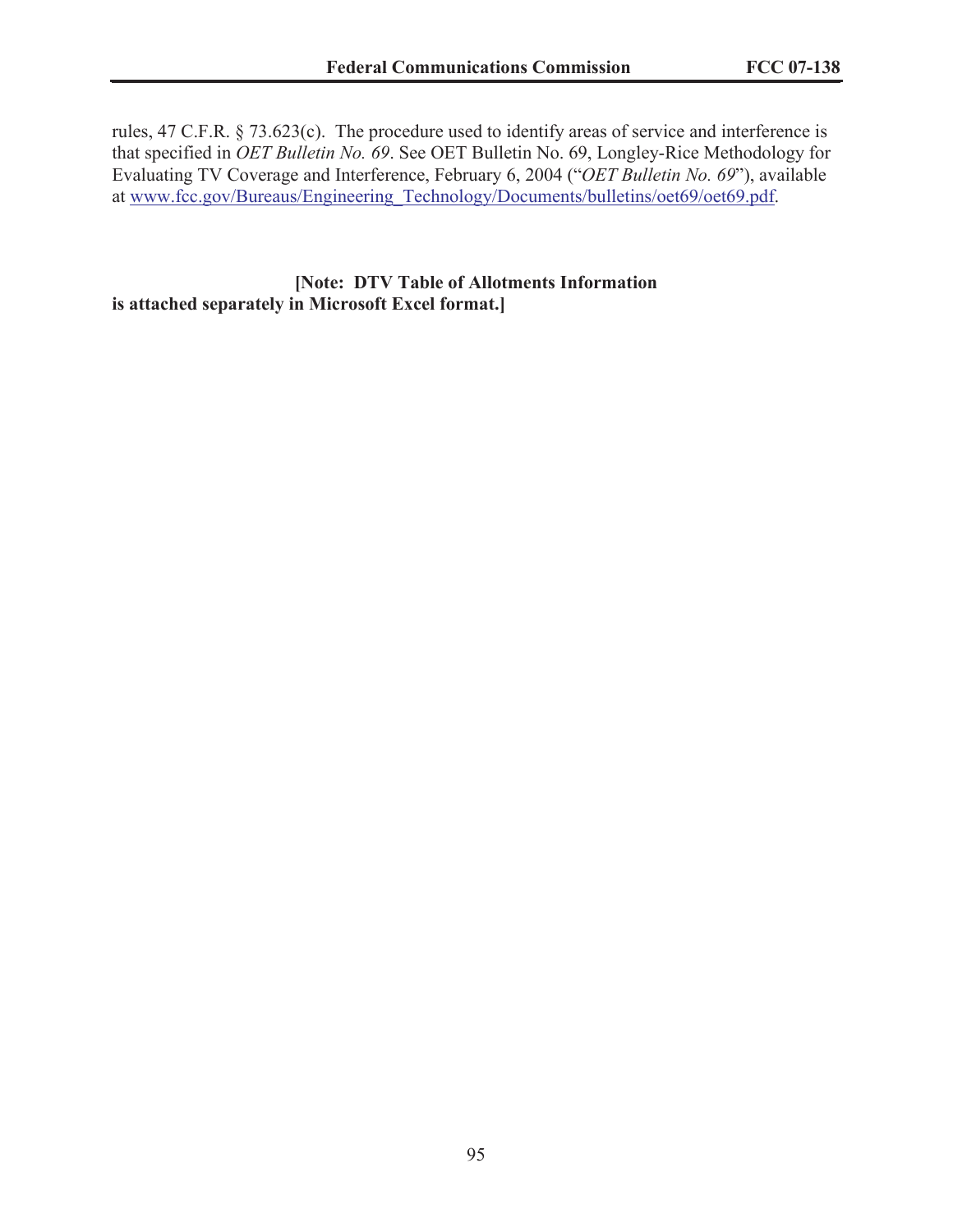# **APPENDIX C**

#### **List of Commenters and Reply Commenters**

#### Comments (filed by Jan. 25, 2007)

- 1. 54 Broadcasting, Inc.
- 2. Alabama Educational Television Commission
- 3. Alaska Broadcasting Company, Inc.
- 4. The Allen Broadcasting Corp.
- 5. Amarillo Junior College District
- 6. Arizona Board of Regents
- 7. Arkansas Educational Television Commission
- 8. Association of Federal Communications Consulting Engineers
- 9. Barrington Bay City License LLC
- 10. Barrington Peoria License LLC
- 11. Bluestone License Holdings, Inc.
- 12. Board of Regents of Oklahoma Colleges/Roger State University
- 13. The Board of Trustees of Southern Illinois University
- 14. Board of Trustees of Northern Michigan University
- 15. Ronald J. Brey
- 16. Brazos Valley Public Broadcasting Foundation
- 17. CBS Corporation
- 18. Capital Community Broadcasting, Inc.
- 19. Capital Broadcasting Company, Inc.
- 20. Christian Faith Broadcast, Inc.
- 21. Christian Worldview Broadcasting Corporation
- 22. CMCG Puerto Rico License, LLC
- 23. Collins Broadcasting Company
- 24. Colorado Public Television
- 25. Community Television of Southern California KCET
- 26. Connecticut Public Broadcasting, Inc.
- 27. Corridor Television LLP Licensee of KCWX, Fredericksburg, Texas
- 28. The Curators of the University of Missouri
- 29. Delta College
- 30. Dept. of Information Technology and Telecommunication of the City of New York
- 31. Dispatch Broadcast Group
- 32. Diversified Broadcasting, Inc.
- 33. Dominion Broadcasting, Inc.
- 34. Duluth-Superior Area Educational Television Corporation WDSE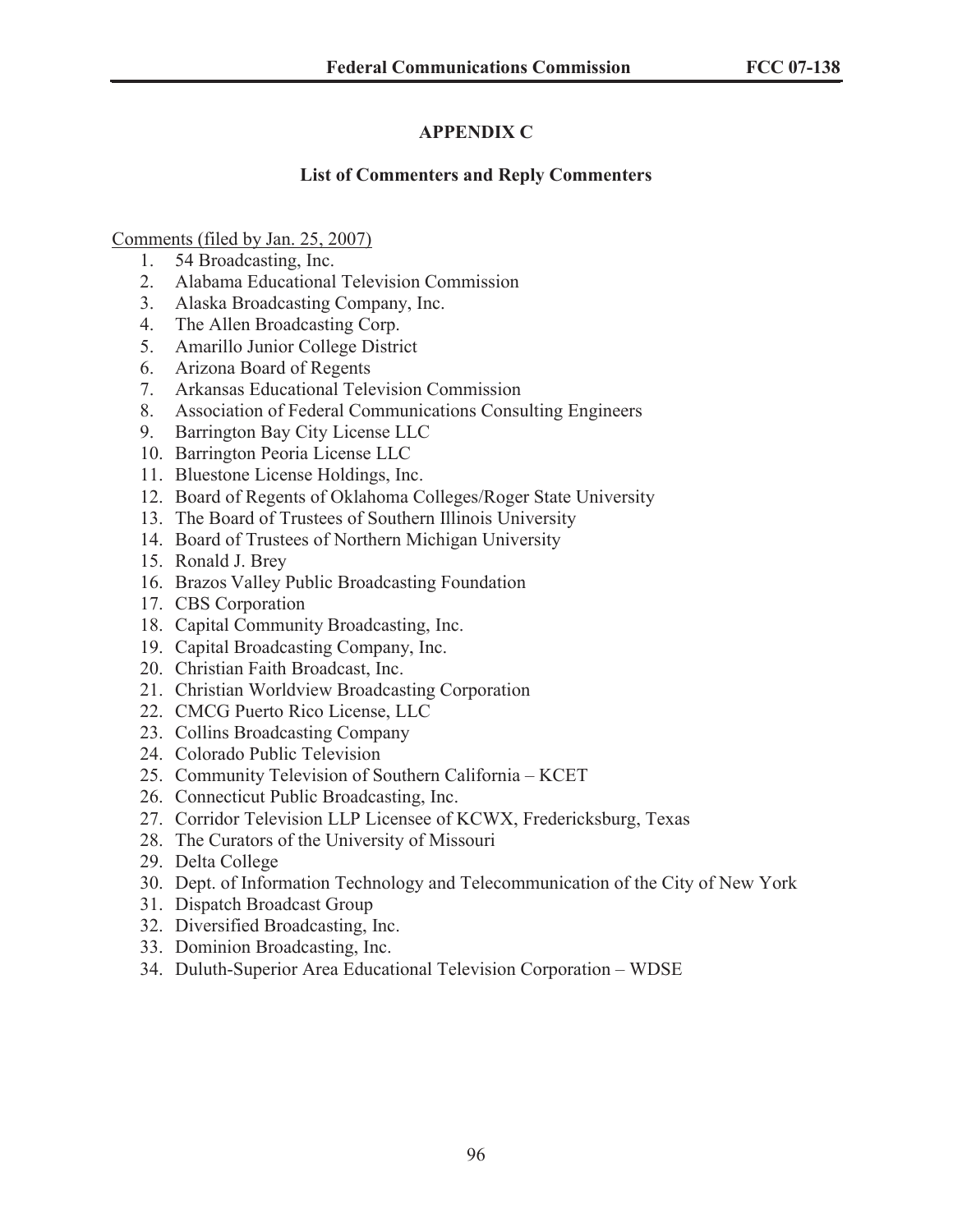- 35. Eastern Illinois University
- 36. Eastern Television Corporation
- 37. Educational Broadcasting Foundation, Inc.
- 38. Ellis Communications KDOC Licensee, Inc.
- 39. Entravision Holdings, LLC
- 40. Evangelistic Alaska Missionary Fellowship, Inc.
- 41. Flathead Adventist Radio, Inc.
- 42. Florida West Coast Public Broadcasting, Inc.
- 43. John F. Fleming
- 44. Florida West Coast Public Broadcasting, Inc.
- 45. Florida State University
- 46. Gainesville Channel 61 Associates, Inc.
- 47. Georgia Public Telecommunications Commission
- 48. Granite Broadcasting Corporation
- 49. Grant Educational Foundation, et. al.
- 50. Gray Television Licensee, Inc.
- 51. Griffin Tulsa II Licensing, LLC
- 52. Hearst-Argyle Television, KCWE LMA Inc., and WMOR-TV Company
- 53. Hoak Media, LLC
- 54. ICA Broadcasting I, Ltd., Licensee of KOSA-TV
- 55. International Broadcasting Corporation
- 56. Jackson Television, LLC
- 57. KATC Communications, Inc.
- 58. Ketchikan TV, LLC
- 59. KEVN, Inc.
- 60. KM Television of Iowa, LLC, KM Television of Flagstaff, LLC
- 61. KOB-TV, LLC
- 62. KOCE-TV Foundation
- 63. KPAX Communications, Inc.
- 64. KRTV Communications, Inc.
- 65. KTVQ Communications, Inc.
- 66. KVIE, Inc.
- 67. KVOA Communications, Inc.
- 68. LIN of Alabama, LLC
- 69. Malara Broadcast Group, Inc.
- 70. Maritime Communications/Land Mobile, LLC
- 71. Mc-Graw Hill Broadcasting Company, Inc.
- 72. Media General Communications Holdings, LLC
- 73. Meredith Corporation
- 74. Mid State Television, Inc.
- 75. Mission Broadcasting, Inc.
- 76. Mississippi Authority for Educational Television
- 77. Mississippi Broadcasting Partners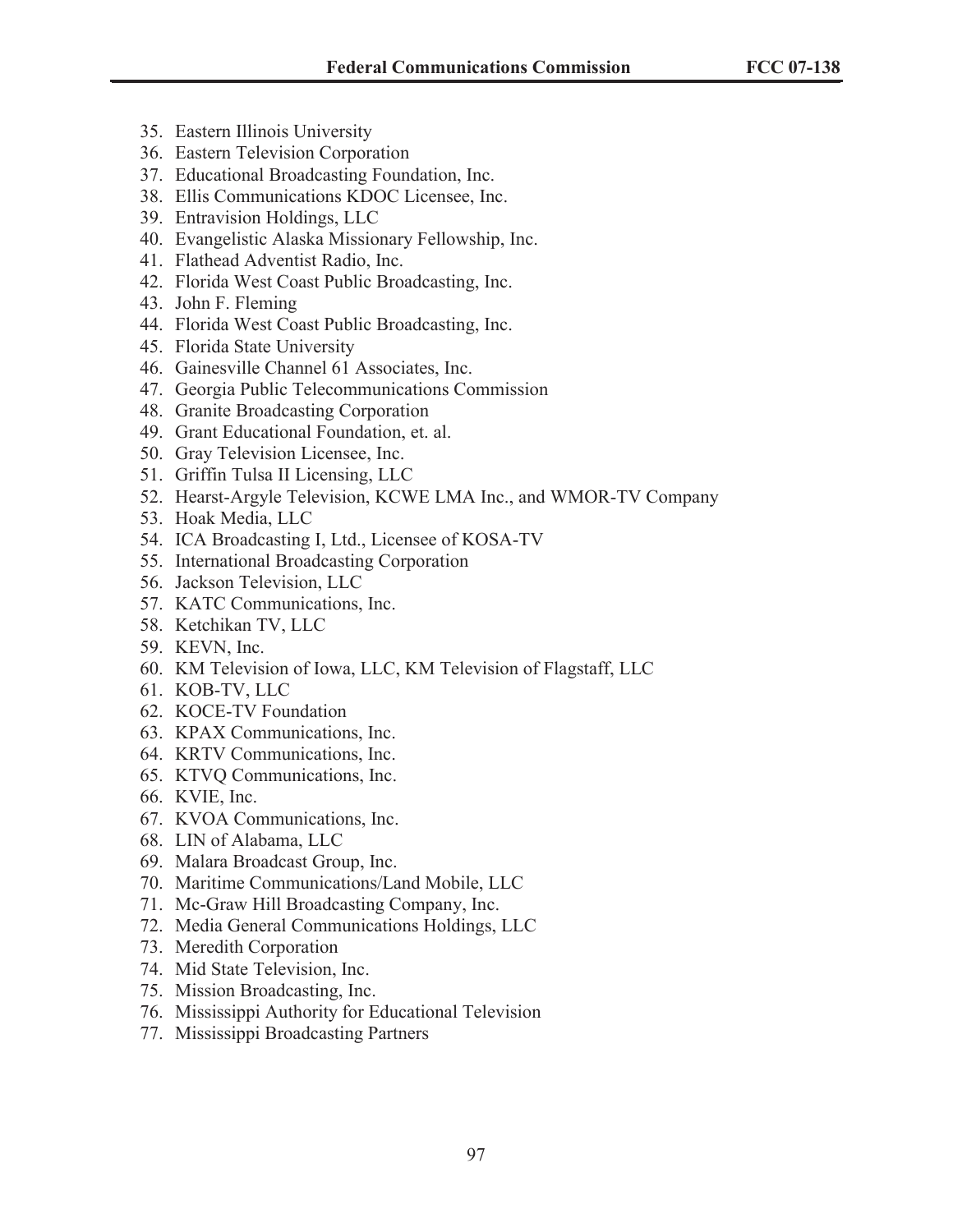- 78. Mitts Telecasting Company
- 79. Morris Network, Inc.
- 80. Mt. Mansfield Television, Inc.
- 81. Mountain Licenses, LP
- 82. NBC Telemundo License Co.
- 83. NEPSK, Inc.
- 84. New Jersey Public Broadcasting Authority
- 85. New York Times Management Services
- 86. Newport License Holdings, Inc.
- 87. Newschannel 5 Network, L.P.
- 88. Nexstar Broadcasting, Inc.
- 89. Northern California Public Television
- 90. Northern California Public Broadcasting Inc. KQED
- 91. Oral Roberts University
- 92. Pappas Entities
- 93. Pappas Telecasting of America & South Central Communications Corporation
- 94. Parker Broadcasting, Inc.
- 95. Paxson Communications License Company, LLC
- 96. Paxson Denver License, Inc.
- 97. Paxson Hartford License, Inc.
- 98. Paxson Jax License, Inc.
- 99. Paxson Kansas City License, Inc.
- 100.The Pennsylvania State University
- 101.Piedmont Television of Huntsville License, LLC and Huntsville Broadcasting Corporation
- 102.Piedmont Television of Macon License, LLC
- 103.Piedmont Television of Monroe/El Dorado License LLC
- 104.Prime Time Christian Broadcasting, Inc.
- 105.The PSC Liquidating Trust
- 106.Puerto Rico Public Broadcasting Corporation
- 107.Ramar Communications II, Ltd.
- 108.Raycom TV Broadcasting, Inc.
- 109.Red River Broadcast, LLC
- 110.Red River Broadcast Co., LLC KBRR
- 111.Red River Broadcast Co., LLC KJRR
- 112.St. Lawrence Valley Educational Television Council, Inc.
- 113.Sangre de Christo Communications, Inc.
- 114.School Board of Broward County, Florida
- 115.Larry L. Schrecongost
- 116.Scripps Howard Broadcasting Company KNXV-DT
- 117.Scripps Howard Broadcasting Company WCPO-DT
- 118.Siete Grande Television, Inc.
- 119.Sinclair Broadcast Group, Inc.
- 120.Smith Media License Holdings, LLC
- 121.South Carolina Educational Television Commission
- 122.South Dakota Board of Directors for Educational Telecommunications
- 123.Stainless Broadcasting, LP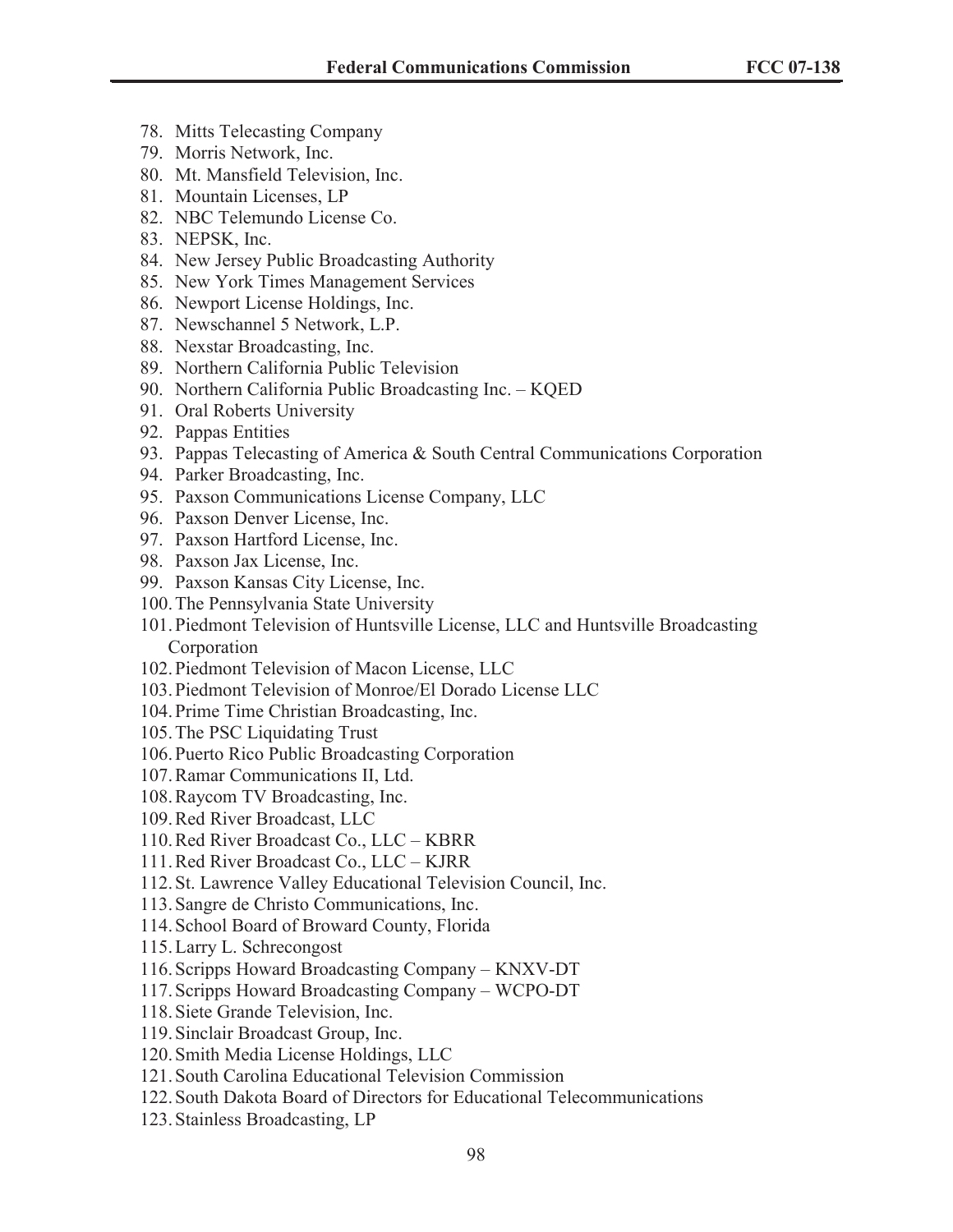- 124.State Board of Education, State of Idaho
- 125.Sunbeam Television Corporation
- 126.Surtsey Media, LLC
- 127.Tanana Valley Television Company
- 128.Television Capital Corporation of Mobile
- 129.University of Houston System
- 130.The University of North Carolina
- 131.Thomas Broadcasting Company
- 132.Trinity Christian Center of Santa Ana, Inc., et. Al. (Supplement to Comment)
- 133.Twin Cities Public Television, Inc.
- 134.University of Alaska
- 135.University of New Hampshire
- 136.Univision Communications, Inc.
- 137.Virgin Islands Public Television System
- 138.WHDH-TV
- 139.WLEX Communications, LLC
- 140.WMHT Educational Telecommunications
- 141.WMYT-TV, Inc.
- 142.WNYT-TV, LLC
- 143.WQED Multimedia
- 144.WVVA Television, Inc.
- 145.Waitt Broadcasting, Inc.
- 146.The Walt Disney Company
- 147.Washburn University of Topeka
- 148.West Virginia Educational Broadcasting Authority
- 149.West Virginia Media Holdings, LLC
- 150.Western Kentucky University
- 151.Woods Communications Corporation
- 152.Young Broadcasting, Inc.
- Reply Comments (filed by Feb. 26, 2007)
	- 1. Association for Maximum Service Television, Inc.
	- 2. Ronald J. Brey
	- 3. CBS Corporation
	- 4. Capital Broadcasting Company, Inc.
	- 5. Cohen, Dippell and Everist, P.C. (Some appear to be filed as late comments)
	- 6. Concilio Mision Cristiana Fuente De Agua Viva, Inc. (written as comment)
	- 7. Connecticut Public Broadcasting, Inc.
	- 8. Davis Television Clarksburg, LLC
	- 9. Ebenezer Broadcasting Group, Inc. (written as comment)
	- 10. Florida West Coast Public Broadcasting, Inc.
	- 11. Gilmore Broadcasting Corporation
	- 12. KPAX Communications, Inc.
	- 13. Larry L. Schrecongost
	- 14. McGraw Hill Broadcasting Company, Inc.
	- 15. Midwest Television, Inc.
	- 16. Nexstar Broadcasting, Inc.
	- 17. Paging Systems, Inc.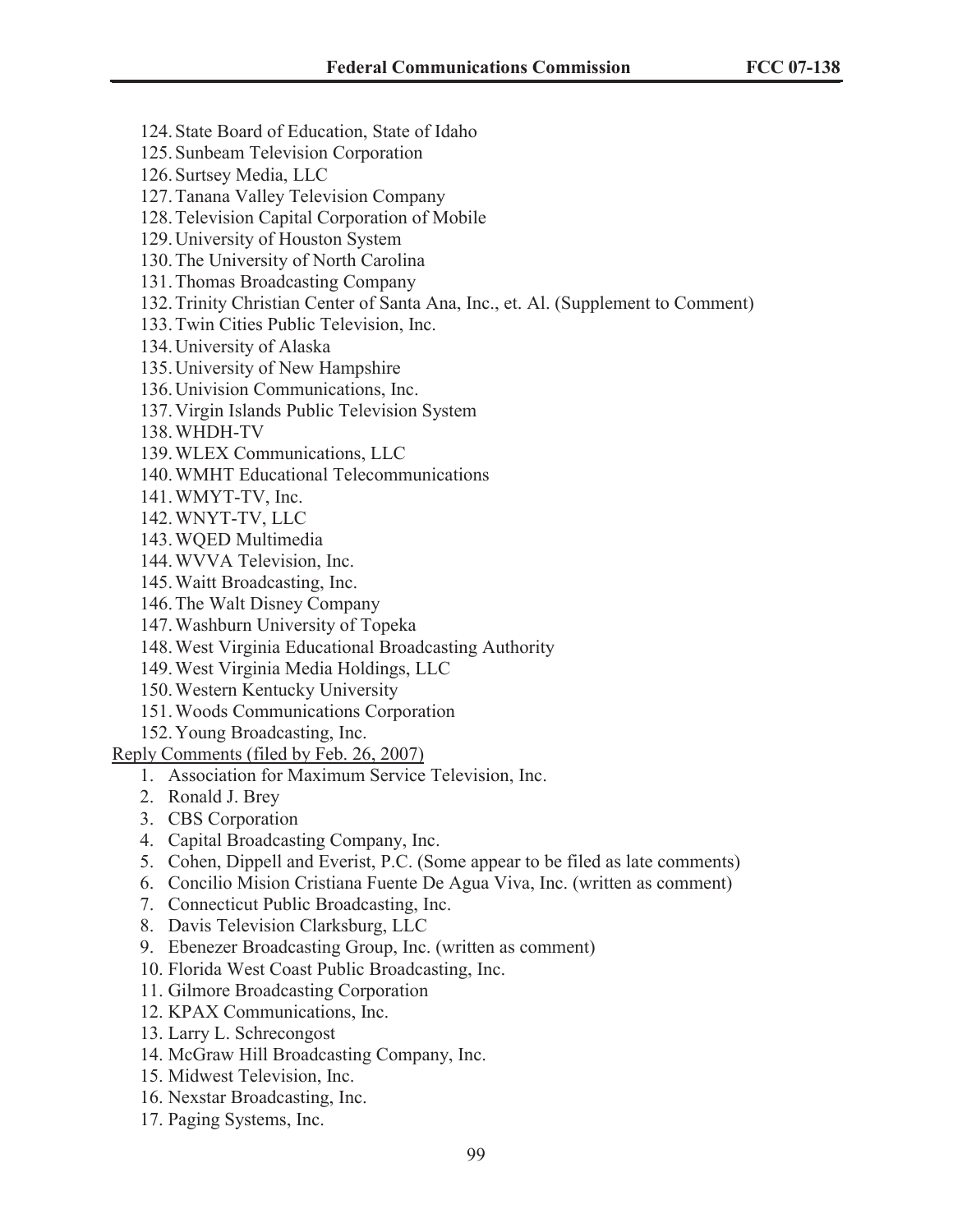- 18. Quincy Broadcasting Company (filed jointly with WREX Television, LLC)
- 19. Smith Media License Holdings, LLC
- 20. Southern Broadcasting, Inc. (resubmitting comments they stated were filed January 25, 2007)
- 21. WSJV Television, Inc.
- 22. WVVA Television, Inc.
- 23. The Walt Disney Company

Late-filed Ex Parte Comments (filed after Feb. 26, 2007)

- 1. Alamo Public Telecommunications Council
- 2. The Board of Trustees of the University of Alabama
- 3. CBS Corporation (Supplemental comments)
- 4. Community Television of Southern California KCET (response to Reply comments)
- 5. Corridor Television LLP Licensee of KCWX, Fredericksburg, Texas (supplemental)
- 6. Davis Television Clarksburg, LLC
- 7. Gray Television, Inc.
- 8. Fox Television Stations, Inc.
- 9. Fox Television Stations of Philadelphia, Inc.
- 10. Georgia Public Telecommunications Commission (supplemental)
- 11. Idaho Independent Television, Inc.
- 12. KTBC License, Inc.
- 13. La Cadena Del Milagro, Inc.
- 14. Oklahoma Educational Television Authority
- 15. Oklahoma Land Company LLC
- 16. Richland Reserve, LLC
- 17. Saga Quad States Communications, LLC
- 18. Smith Media License Holdings, LLC (supplement to comment)
- 19. Southern Broadcasting, Inc. (raising new issues)
- 20. Tribune Broadcasting Company

#### Ex parte

- 1. Association for Maximum Service Television, Inc.
- 2. Association of Public Television Stations, PBS, CPB
- 3. Christian Faith Broadcast, Inc.
- 4. Colorado Public Television
- 5. Corridor Television LLP
- 6. Dispatch Broadcast Group
- 7. Gilmore Broadcasting Corporation
- 8. Gray Television, Inc.
- 9. KTBC License, Inc.
- 10. Mt. Mansfield Television, Inc.
- 11. New America Foundation
- 12. Pacifica Broadcasting Company & Oceania Christian Church
- 13. Sangre de Cristo Communications, Inc.
- 14. Siete Grande Television, Inc.
- 15. Tribune Broadcasting Company
- 16. West Virginia Educational Broadcasting Authority
- 17. WSJV Television, Inc.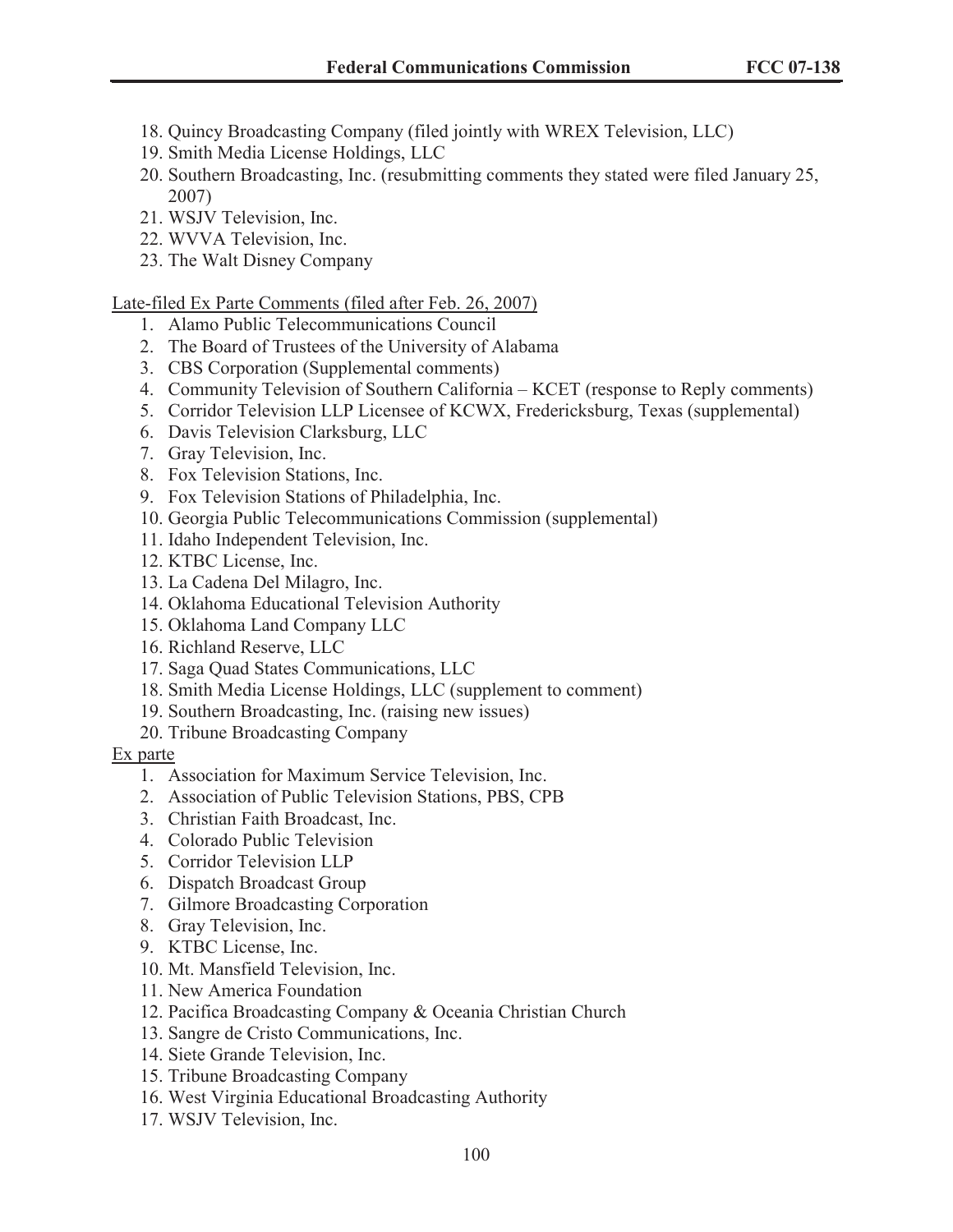# **APPENDIX D1**

# **GRANTED REQUESTS FOR MINOR ADJUSTMENTS**

|                  | <b>Facility ID</b> | <b>Community</b>                 |                | Curren         | <b>Curren</b> | Post             |
|------------------|--------------------|----------------------------------|----------------|----------------|---------------|------------------|
| <b>Call Sign</b> |                    |                                  | <b>State</b>   | t NTSC         | t DTV         | <b>Transitio</b> |
|                  | #                  |                                  |                | Chann          | <b>Channe</b> | $\mathbf n$      |
|                  |                    |                                  |                | el             |               | <b>Channel</b>   |
| <b>KVEA</b>      | 19783              | <b>CORONA</b>                    | CA             | 52             | 39            | 39               |
| <b>KWHY</b>      | 26231              | <b>LOS ANGELES</b>               | CA             | 22             | 42            | 42               |
| <b>KCRA</b>      | 33875              | <b>SACRAMENTO</b>                | CA             | $\overline{3}$ | 35            | 35               |
| <b>KQED</b>      | 35500              | <b>SAN FRANCISCO</b>             | CA             | 9              | 30            | 30               |
| <b>WSCV</b>      | 64971              | <b>FORT</b><br><b>LAUDERDALE</b> | <b>FL</b>      | 51             | 52            | 30               |
| <b>KMEG</b>      | 39665              | <b>SIOUX CITY</b>                | IA             | 14             | 39            | 39               |
| <b>WEEK</b>      | 24801              | <b>PEORIA</b>                    | $\mathcal{I}$  | 25             | 57            | 25               |
| <b>WPTA</b>      | 73905              | <b>FORT WAYNE</b>                | IN             | 21             | 24            | 24               |
| WRTV-DT          | 40877              | <b>INDIANAPOLIS</b>              | IN             | 6              | 25            | 25               |
| <b>WNEM-DT</b>   | 41221              | <b>BAY CITY</b>                  | MI             | $\overline{5}$ | 22            | 22               |
| <b>WMYD</b>      | 74211              | <b>DETROIT</b>                   | MI             | 20             | 21            | 21               |
| <b>KPXE-DT</b>   | 33337              | <b>KANSAS CITY</b>               | M <sub>O</sub> | 50             | 51            | 51               |
| <b>WRAL</b>      | 8688               | <b>RALEIGH</b>                   | NC             | 5              | 53            | 48               |
| <b>KSNB</b>      | 21161              | <b>SUPERIOR</b>                  | <b>NE</b>      | $\overline{4}$ | 34            | 34               |
| <b>WKBW</b>      | 54176              | <b>BUFFALO</b>                   | <b>NY</b>      | $\overline{7}$ | 38            | 38               |
| <b>WTVH</b>      | 74151              | <b>SYRACUSE</b>                  | <b>NY</b>      | 5              | 47            | 47               |
| <b>KDOR</b>      | 1005               | <b>BARTLESVILLE</b>              | OK             | 17             | 15            | 17               |
| <b>WPMT</b>      | 10213              | <b>YORK</b>                      | PA             | 43             | 47            | 47               |
| <b>WQHA</b>      | 3255               | <b>AGUADA</b>                    | PR             | 50             | 62            | 50               |
| <b>WATE</b>      | 71082              | <b>KNOXVILLE</b>                 | <b>TN</b>      | 6              | 26            | 26               |
| <b>WSLS</b>      | 57840              | <b>ROANOKE</b>                   | VA             | 10             | 30            | 30               |
| <b>WBAY</b>      | 74417              | <b>GREEN BAY</b>                 | WI             | $\overline{2}$ | 23            | 23               |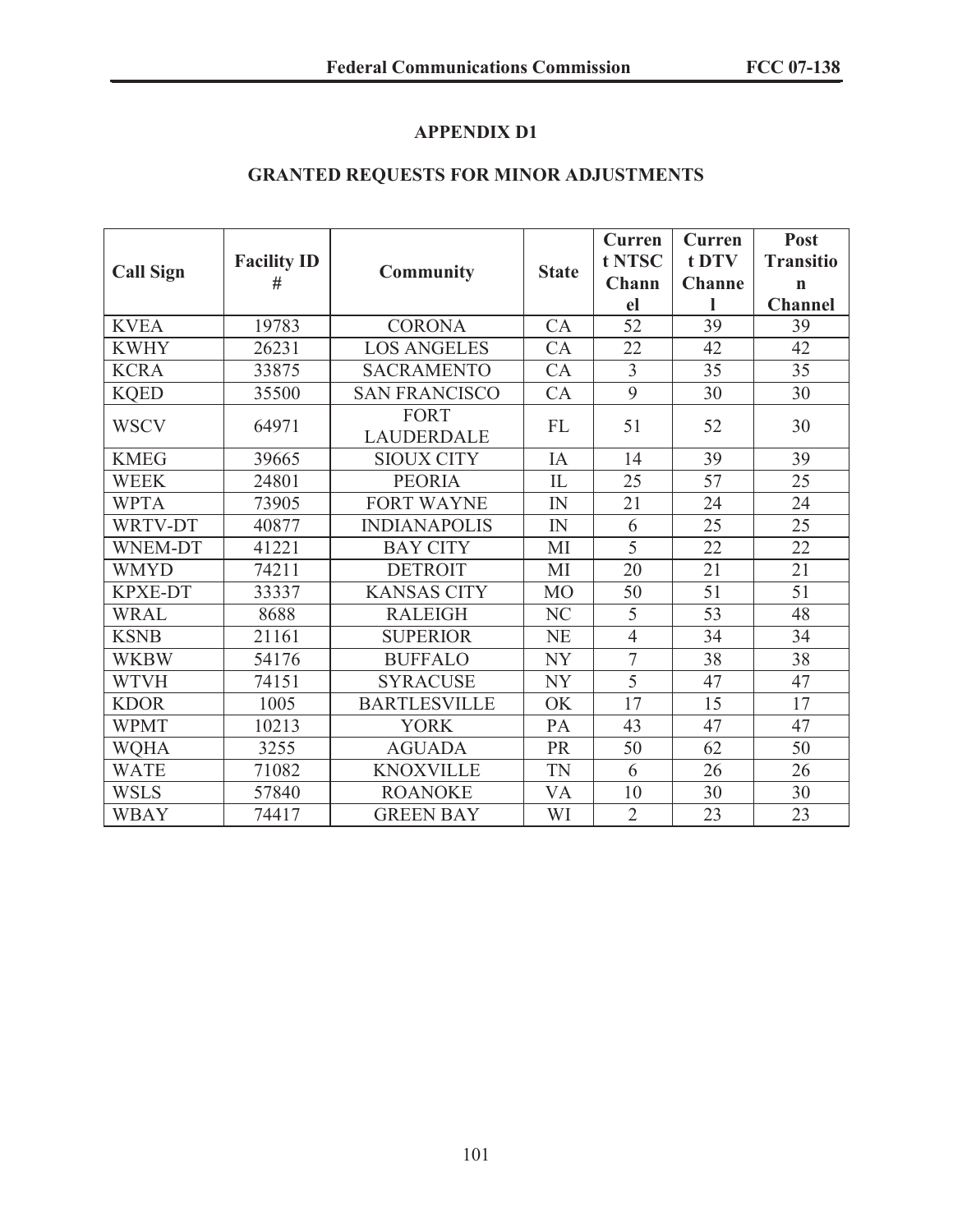# **APPENDIX D2**

## **GRANTED REQUESTS FOR CHANGES TO CERTIFICATION THAT MEET THE INTERFERENCE CRITERIA**

| <b>Call Sign</b> | Facilit<br>$y$ ID # | <b>Community</b>        | <b>Stat</b><br>e | Curren<br>t NTSC<br>Chann<br>el | Curren<br>t DTV<br>Chann<br>el | Post<br><b>Transitio</b><br>$\mathbf n$<br><b>Channel</b> | File No.                                      |
|------------------|---------------------|-------------------------|------------------|---------------------------------|--------------------------------|-----------------------------------------------------------|-----------------------------------------------|
| <b>KTVA</b>      | 49632               | <b>ANCHORAGE</b>        | <b>AK</b>        | 11                              | 28                             | 28                                                        | <b>BLCDT-</b><br>20061113AA<br>T              |
| <b>KATN</b>      | 13813               | <b>FAIRBANKS</b>        | AK               | $\overline{2}$                  | 18                             | 18                                                        | <b>BMPCDT-</b><br>20070222AA<br>L             |
| <b>KJUD</b>      | 13814               | <b>JUNEAU</b>           | AK               | 8                               | 11                             | 11                                                        | <b>BMCDT-</b><br>20070412AAI                  |
| <b>KTOO</b>      | 8651                | <b>JUNEAU</b>           | AK               | $\overline{3}$                  | 10                             | 10                                                        | <b>BLEDT-</b><br>20040730AB<br>D              |
| <b>WDHN</b>      | 43846               | <b>DOTHAN</b>           | AL               | 18                              | 21                             | 21                                                        | <b>BMPCDT-</b><br>20070125AC<br>S             |
| <b>WTTO</b>      | 74138               | <b>HOMEWOOD</b>         | AL               | 21                              | 28                             | 28                                                        | <b>BMPCDT-</b><br>20041104AM<br>B             |
| <b>WAAY</b>      | 57292               | <b>HUNTSVILLE</b>       | AL               | 31                              | 32                             | 32                                                        | <b>BLCDT-</b><br>20050701AB<br>$\overline{O}$ |
| <b>WMPV</b>      | 60827               | <b>MOBILE</b>           | AL               | 21                              | 20                             | 20                                                        | BLCDT-<br>20060703AAJ                         |
| <b>KTVE</b>      | 35692               | <b>EL DORADO</b>        | <b>AR</b>        | 10                              | 27                             | 27                                                        | <b>BLCDT-</b><br>20070105AB<br>H              |
| <b>KHOG</b>      | 60354               | <b>FAYETTEVILL</b><br>E | <b>AR</b>        | 29                              | 15                             | 15                                                        | <b>BLCDT-</b><br>20020904AA<br>X              |
| <b>KHBS</b>      | 60353               | <b>FORT SMITH</b>       | <b>AR</b>        | 40                              | 21                             | 21                                                        | <b>BLCDT-</b><br>20031121AM<br>R              |
| <b>KARK</b>      | 33440               | <b>LITTLE ROCK</b>      | <b>AR</b>        | $\overline{4}$                  | 32                             | 32                                                        | <b>BLCDT-</b><br>20060504AB<br>M              |
| <b>KCFG</b>      | 35104               | <b>FLAGSTAFF</b>        | AZ               | 9                               | 32                             | 32                                                        | <b>BMPCDT-</b><br>20060329AJP                 |
| <b>KTAZ</b>      | 81458               | <b>PHOENIX</b>          | AZ               | 39                              |                                | 39                                                        | BLCT-                                         |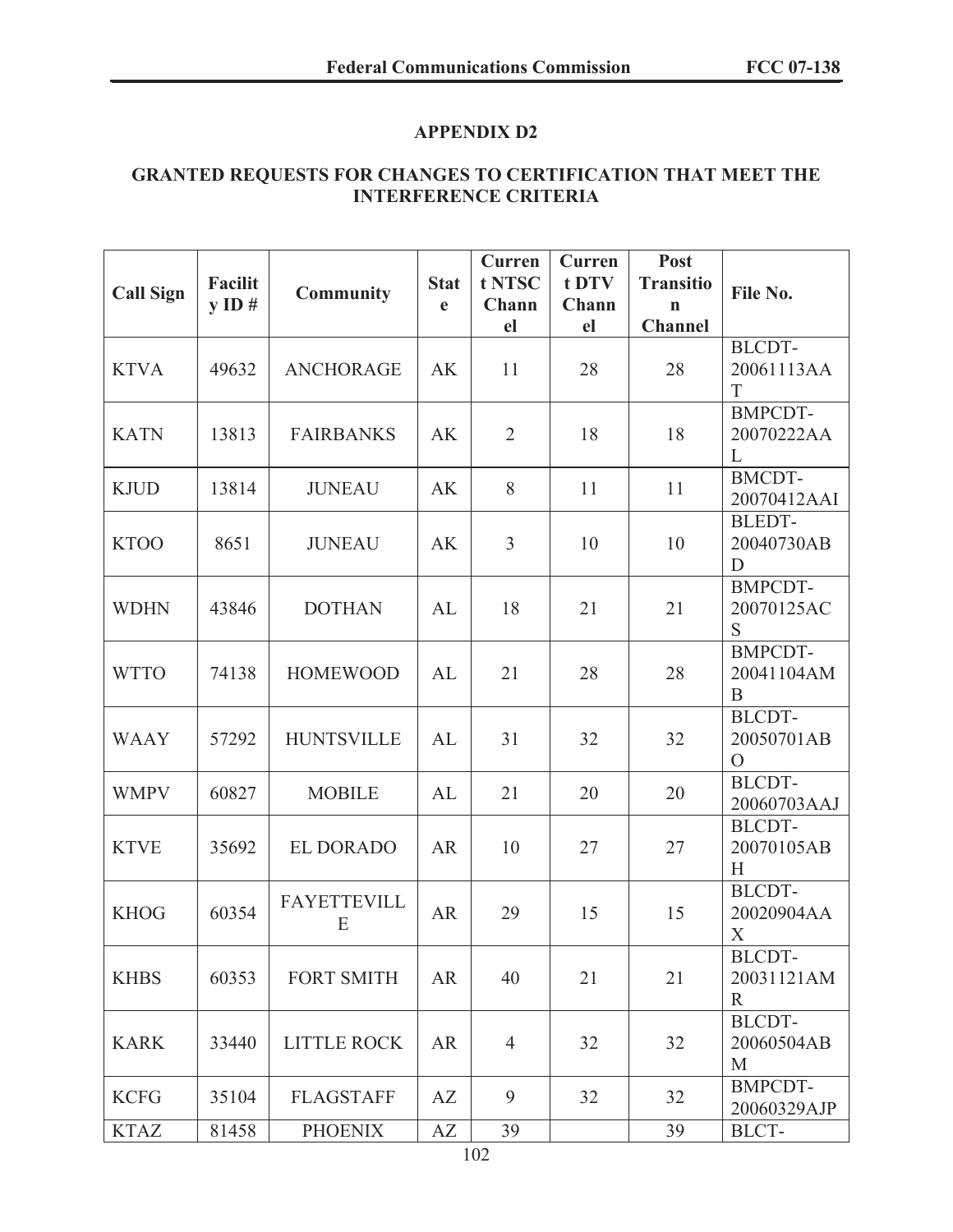|             |       |                                   |            |                |                |                | 20060809AB<br>N                               |
|-------------|-------|-----------------------------------|------------|----------------|----------------|----------------|-----------------------------------------------|
| <b>KUAT</b> | 2731  | <b>TUCSON</b>                     | AZ         | 6              | 30             | 30             | <b>BLEDT-</b><br>20040727AB<br>$\mathbb{R}$   |
| <b>KDOC</b> | 24518 | <b>ANAHEIM</b>                    | CA         | 56             | 32             | 32             | <b>BLCDT-</b><br>20060626AC<br>V              |
| <b>KTNC</b> | 21533 | <b>CONCORD</b>                    | CA         | 42             | 63             | 14             | <b>BLCDT-</b><br>20060629ABI                  |
| <b>KSEE</b> | 35594 | <b>FRESNO</b>                     | CA         | 24             | 38             | 38             | <b>BLCDT-</b><br>20050914AA<br>Z              |
| KBCW-<br>TV | 69619 | <b>SAN</b><br><b>FRANCISCO</b>    | CA         | 44             | 45             | 45             | <b>BLCDT-</b><br>20020709AA<br>Q              |
| <b>KREG</b> | 70578 | <b>GLEENWOOD</b><br><b>SPRING</b> | CO         | $\overline{3}$ | 23             | 23             | <b>BLCDT-</b><br>20060629AE<br>$\mathbb{R}$   |
| <b>KFQX</b> | 31597 | <b>GRAND</b><br><b>JUNCTION</b>   | CO         | $\overline{4}$ | 15             | 15             | <b>BLCDT-</b><br>20061020AC<br>$\overline{O}$ |
| <b>KKCO</b> | 24766 | <b>GRAND</b><br><b>JUNCTION</b>   | CO         | 11             | 12             | 12             | <b>BLCDT-</b><br>20030401AB<br>M              |
| <b>KREX</b> | 70596 | <b>GRAND</b><br><b>JUNCTION</b>   | CO         | 5              | $\overline{2}$ | $\overline{2}$ | <b>BPCDT-</b><br>19991029AFS                  |
| KDEN-<br>DT | 38375 | <b>LONGMONT</b>                   | CO         | 25             | 29             | 29             | <b>BLCDT-</b><br>20060630AC<br>M              |
| <b>KREY</b> | 70759 | <b>MONTROSE</b>                   | CO         | 10             | 13             | 13             | <b>BLCDT-</b><br>20060629AC<br>V              |
| <b>KOAA</b> | 59014 | <b>PUEBLO</b>                     | CO         | 5              | 42             | 42             | <b>BPCDT-</b><br>19991029AG<br>S              |
| WHPX-<br>DT | 51980 | <b>NEW LONDON</b>                 | <b>CT</b>  | 26             | 34             | 26             | <b>BLCDT-</b><br>20060630AB<br>Z              |
| <b>WPPB</b> | 51349 | <b>BOCA RATON</b>                 | FL         | 63             | 40             | 40             | Alltoment<br>Facility<br>122731               |
| <b>WTGL</b> | 24582 | <b>COCOA</b>                      | FL         | 52             | 53             | 51             | BPCDT-<br>20000428AB<br>S                     |
| <b>WTCE</b> | 29715 | <b>FORT PIERCE</b>                | ${\rm FL}$ | 21             | 38             | 38             | <b>BMPEDT-</b><br>20060125AD                  |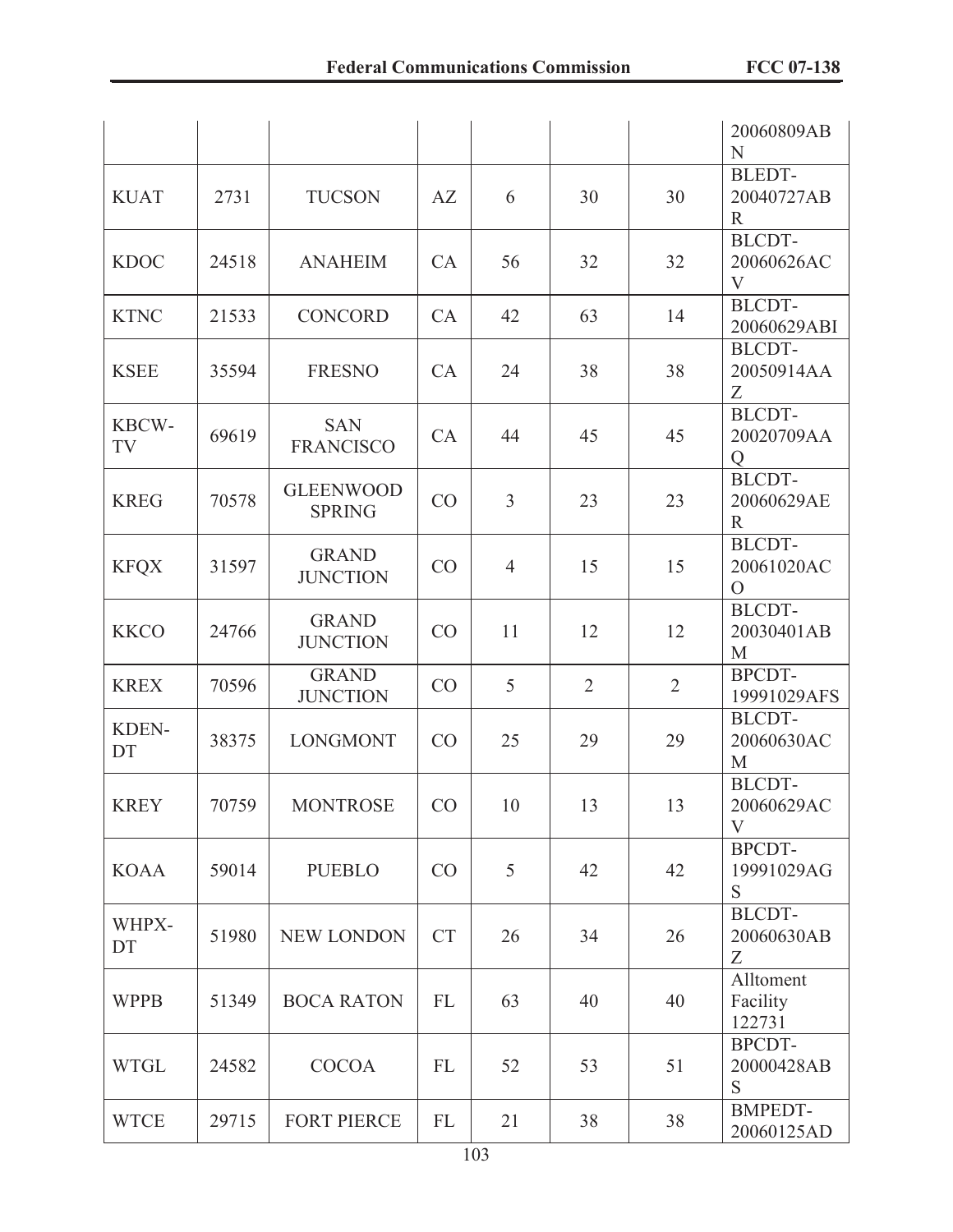|             |       |                         |                |                |    |        | $\mathbf R$                                  |
|-------------|-------|-------------------------|----------------|----------------|----|--------|----------------------------------------------|
| <b>WCJB</b> | 16993 | <b>GAINESVILLE</b>      | FL             | 20             | 16 | 16     | <b>BDSTA-</b><br>20050803AD<br>T             |
| <b>WGFL</b> | 7727  | <b>HIGH SPRINGS</b>     | FL             | 53             | 28 | 28     | <b>BLCDT-</b><br>20060714AB<br>$\mathcal{C}$ |
| <b>WJEB</b> | 29719 | <b>JACKSONVILL</b><br>E | FL             | 59             | 44 | 44     | <b>BLCDT-</b><br>20060301AD<br>$\mathcal{C}$ |
| <b>WMOR</b> | 53819 | <b>LAKELAND</b>         | FL             | 32             | 19 | 19     | <b>BLCDT-</b><br>20050726AB<br>$\Omega$      |
| <b>WSFL</b> | 10203 | <b>MIAMI</b>            | FL             | 39             | 19 | 19     | <b>BLCDT-</b><br>20070124AB<br>F             |
|             |       |                         |                |                |    |        |                                              |
| WSVN-<br>DT | 63840 | <b>MIAMI</b>            | FL             | $\tau$         | 8  | $\tau$ | BPCDT-<br>19991101AF<br>H                    |
| <b>WTLH</b> | 23486 | <b>BAINBRIDGE</b>       | GA             | 49             | 50 | 49     | <b>BLCDT-</b><br>20061020AC<br>$\mathbf{P}$  |
| WPXC-<br>DT | 71236 | <b>BRUNSWICK</b>        | GA             | 21             | 24 | 24     | <b>BLCDT-</b><br>20060607AB<br>Q             |
| <b>WELF</b> | 60825 | <b>DALTON</b>           | GA             | 23             | 16 | 16     | <b>BLCDT-</b><br>20060301AD<br>$\mathcal{C}$ |
| WGXA-<br>DT | 58262 | <b>MACON</b>            | GA             | 24             | 16 | 16     | <b>BMPCDT-</b><br>20070131AIP                |
| <b>WMGT</b> | 43847 | <b>MACON</b>            | GA             | 41             | 40 | 40     | BLCDT-<br>20070112AHJ                        |
| <b>KALO</b> | 51241 | <b>HONOLULU</b>         | H <sub>I</sub> | 38             | 10 | 10     | Allotment<br>Facility<br>161807              |
| <b>KBFD</b> | 65395 | <b>HONOLULU</b>         | H1             | 32             | 33 | 33     | <b>BMPCDT-</b><br>20070112AG<br>$\mathbf B$  |
| KWKB-<br>TV | 35096 | <b>IOWA CITY</b>        | IA             | 20             | 25 | 25     | BLCDT-<br>20070130AJQ                        |
| <b>KUID</b> | 62382 | <b>MOSCOW</b>           | ID             | 35             | 12 | 12     | <b>BLEDT-</b><br>20060804AF<br>K             |
| <b>WCIA</b> | 42124 | <b>CHAMPAIGN</b>        | IL             | $\overline{3}$ | 48 | 48     | <b>BMPCDT-</b><br>20050701AC                 |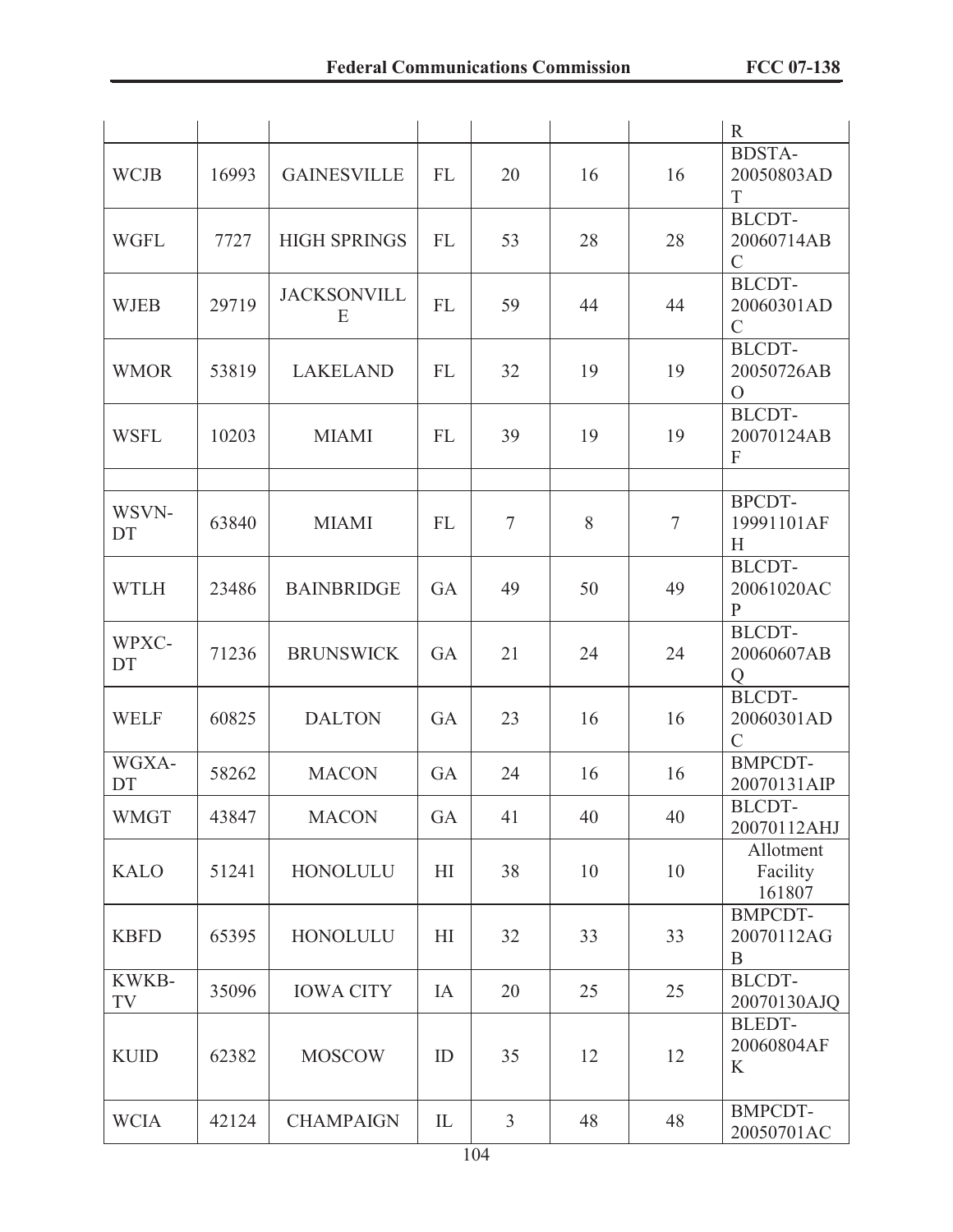|             |       |                              |           |                       |    |    | $\mathcal{C}$                                |
|-------------|-------|------------------------------|-----------|-----------------------|----|----|----------------------------------------------|
| <b>WICD</b> | 25684 | <b>CHAMPAIGN</b>             | IL        | 15                    | 41 | 41 | BLCDT-<br>20050620AA<br>$\overline{O}$       |
| <b>WEIU</b> | 18301 | <b>CHARLESTON</b>            | IL        | 51                    | 50 | 50 | <b>BLEDT-</b><br>20060504AA<br>W             |
| <b>WUSI</b> | 4301  | <b>OLNEY</b>                 | IL        | 16                    | 19 | 19 | <b>BLEDT-</b><br>20060619AB<br>G             |
| <b>WMBD</b> | 42121 | <b>PEORIA</b>                | IL        | 31                    | 30 | 30 | <b>BLCDT-</b><br>20061019AD<br>D             |
| <b>WSJV</b> | 74007 | <b>ELKHART</b>               | IN        | 28                    | 58 | 28 | <b>BLCDT-</b><br>20060620AB<br>X             |
| <b>WFFT</b> | 25040 | <b>FORT WAYNE</b>            | IN        | 55                    | 36 | 36 | <b>BMPCDT-</b><br>20070125AC<br>Y            |
| <b>WISE</b> | 13960 | <b>FORT WAYNE</b>            | IN        | 33                    | 19 | 19 | <b>BMPCDT-</b><br>20070123AA<br>$\mathbb{R}$ |
| <b>WFXW</b> | 65247 | <b>TERRE HAUTE</b>           | IN        | 38                    | 39 | 39 | <b>BMPCDT-</b><br>20070125AC<br>T            |
| <b>WTWO</b> | 20426 | <b>TERRE HAUTE</b>           | IN        | $\overline{2}$        | 36 | 36 | <b>BMPCDT-</b><br>20070125AD<br>B            |
| WLEX-<br>TV | 73203 | <b>LEXINGTON</b>             | <b>KY</b> | 18                    | 39 | 39 | <b>BMPCDT-</b><br>20050728AO<br>$\mathbf{P}$ |
| KATC-<br>TV | 33471 | <b>LAFAYETTE</b>             | LA        | $\overline{3}$        | 28 | 28 | <b>BMPCDT-</b><br>20060906AA<br>W            |
| <b>KARD</b> | 3658  | <b>WEST</b><br><b>MONROE</b> | LA        | 14                    | 36 | 36 | <b>BMPCDT-</b><br>20070125AC<br>$\mathbf R$  |
| <b>WPME</b> | 48408 | <b>LEWISTON</b>              | <b>ME</b> | 35                    | 28 | 35 | <b>BLCDT-</b><br>20060629AB<br>K             |
| <b>WPXT</b> | 53065 | <b>PORTLAND</b>              | <b>ME</b> | 51                    | 43 | 43 | <b>BLCDT-</b><br>20060714AB<br>B             |
| WAGM-<br>DT | 48305 | PRESQUE ISLE                 | <b>ME</b> | 8                     | 16 | 8  | <b>BLCDT-</b><br>20030807AE<br>X             |
| <b>KDLH</b> | 4691  | <b>DULUTH</b>                | <b>MN</b> | $\overline{3}$<br>105 | 33 | 33 | <b>BMPCDT-</b>                               |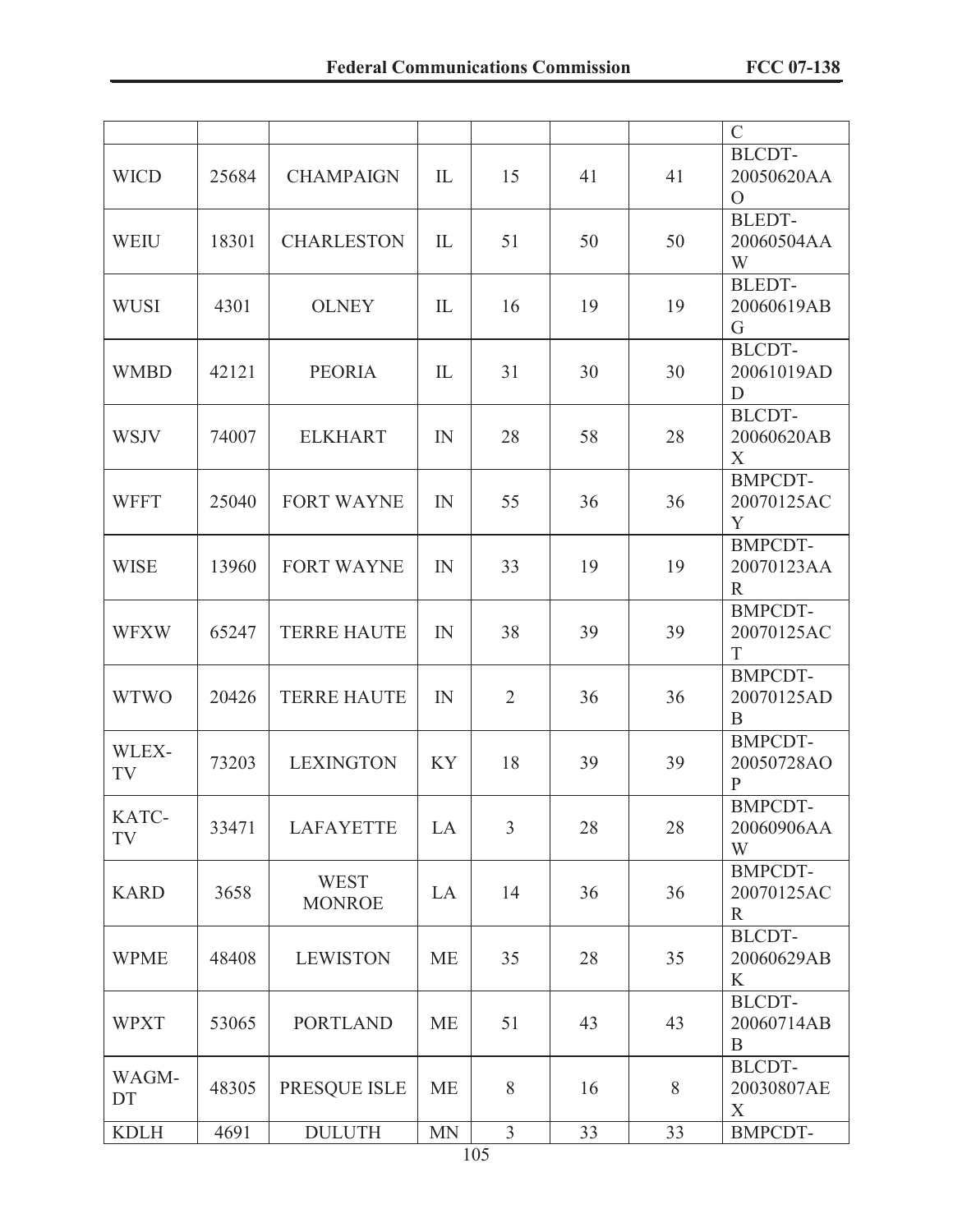|             |       |                    |                |                  |                |                | 20060519AA<br>E                                |
|-------------|-------|--------------------|----------------|------------------|----------------|----------------|------------------------------------------------|
| <b>KTCA</b> | 68594 | <b>ST. PAUL</b>    | <b>MN</b>      | $\overline{2}$   | 34             | 34             | <b>BLEDT-</b><br>20060802AA<br>$\Omega$        |
| <b>KODE</b> | 18283 | <b>JOPLIN</b>      | M <sub>O</sub> | 12               | 43             | 43             | <b>BMPCDT-</b><br>20070125AC<br>$\overline{U}$ |
| <b>KSNF</b> | 67766 | <b>JOPLIN</b>      | <b>MO</b>      | 16               | 46             | 46             | <b>BMPCDT-</b><br>20070125AC<br>$\mathbf{P}$   |
| <b>KSFX</b> | 3659  | <b>SPRINGFIELD</b> | <b>MO</b>      | 27               | 28             | 28             | <b>BMPCDT-</b><br>20070116AA<br>$\mathcal{C}$  |
| <b>KTAJ</b> | 999   | <b>ST. JOSEPH</b>  | <b>MO</b>      | 16               | 21             | 21             | <b>BLCDT-</b><br>20060703AA<br>K               |
| WABG-<br>TV | 43203 | <b>GREENWOOD</b>   | <b>MS</b>      | 6                | 32             | 32             | <b>BLCDT-</b><br>20051024AB<br>$\mathbb{R}$    |
| <b>KSVI</b> | 5243  | <b>BILLINGS</b>    | MT             | 6                | 18             | 18             | <b>BPCDT-</b><br>19991029ACI                   |
| <b>KTVQ</b> | 35694 | <b>BILLINGS</b>    | <b>MT</b>      | $\overline{2}$   | 10             | 10             | <b>BLCDT-</b><br>20060802AY<br>X               |
| <b>KRTV</b> | 35567 | <b>GREAT FALLS</b> | <b>MT</b>      | $\overline{3}$   | $\overline{7}$ | $\tau$         | <b>BLCDT-</b><br>20060728AE<br>$\overline{O}$  |
| <b>KHMT</b> | 47670 | <b>HARDIN</b>      | <b>MT</b>      | $\overline{4}$   | 22             | 22             | <b>BMPCDT-</b><br>20070125AC<br>V              |
| <b>KPAX</b> | 35455 | <b>MISSOULA</b>    | MT             | 8                | $\overline{7}$ | $\overline{7}$ | <b>BLCDT-</b><br>20070209AA<br>Z               |
| <b>WUND</b> | 69292 | <b>COLUMBIA</b>    | NC             | $\overline{2}$   | 20             | 20             | <b>BPEDT-</b><br>20070112AH<br>T               |
| <b>KFYR</b> | 41427 | <b>BISMARCK</b>    | ND             | 5                | 31             | 31             | <b>BMPCDT-</b><br>20060629AE<br>S              |
| <b>KVLY</b> | 61961 | FARO               | <b>ND</b>      | 11               | 44             | 44             | <b>BMPCDT-</b><br>20060629AFS                  |
| <b>KXJB</b> | 49134 | <b>VALLEY CITY</b> | <b>ND</b>      | $\overline{4}$   | 38             | 38             | <b>BLCDT-</b><br>20060831AA<br>M               |
| <b>KETV</b> | 53903 | <b>OMAHA</b>       | NE             | $\boldsymbol{7}$ | 20             | 20             | BLCDT-                                         |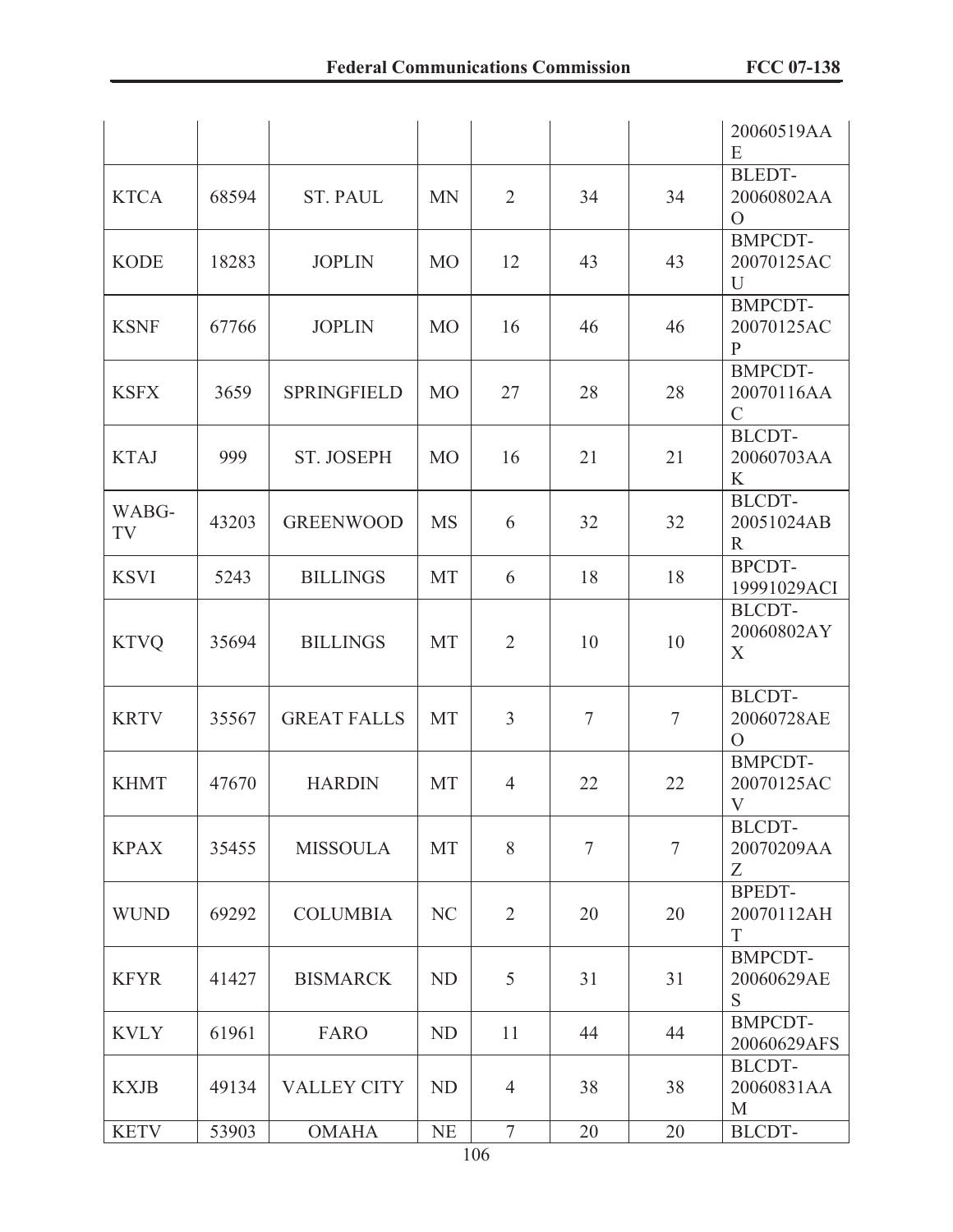|             |       |                        |           |                |    |    | 20041222AE<br>D                              |
|-------------|-------|------------------------|-----------|----------------|----|----|----------------------------------------------|
| <b>KPTM</b> | 51491 | <b>OMAHA</b>           | <b>NE</b> | 42             | 43 | 43 | <b>BLCDT-</b><br>20051107AF<br>$\Omega$      |
| <b>KXVO</b> | 23277 | <b>OMAHA</b>           | <b>NE</b> | 15             | 38 | 15 | <b>BLCDT-</b><br>20060809AF<br>X             |
| <b>WGTW</b> | 7623  | <b>BURLINGTON</b>      | NJ        | 48             | 27 | 27 | <b>BLCDT-</b><br>20060105AA<br>R             |
| <b>KOB</b>  | 35313 | <b>ALBUQUERQU</b><br>E | <b>NM</b> | $\overline{4}$ | 26 | 26 | <b>BLCDT-</b><br>20051003BQ<br>$\mathbf{P}$  |
| <b>KVCW</b> | 10195 | <b>LAS VEGAS</b>       | NV        | 33             | 29 | 29 | <b>BLCDT-</b><br>20070109AA<br>W             |
| <b>KVMY</b> | 10179 | <b>LAS VEGAS</b>       | NV        | 21             | 22 | 22 | <b>BLCDT-</b><br>20070109AA<br>U             |
| <b>WICZ</b> | 62210 | <b>BINGHAMTON</b>      | <b>NY</b> | 40             | 8  | 8  | <b>BLCDT-</b><br>20060320AF<br>$\mathcal{C}$ |
| <b>WNYO</b> | 67784 | <b>BUFFALO</b>         | <b>NY</b> | 49             | 34 | 34 | <b>BLCDT-</b><br>20061207AB<br>$\mathbb{R}$  |
| <b>WNYE</b> | 6048  | <b>NEW YORK</b>        | <b>NY</b> | 25             | 24 | 24 | <b>BMPEDT-</b><br>20070124AA<br>X            |
| <b>WPTZ</b> | 57476 | <b>NORTH POLE</b>      | NY        | 5              | 14 | 14 | <b>BLCDT-</b><br>20070116AC<br>W             |
| <b>WNPI</b> | 62137 | <b>NORWOOD</b>         | <b>NY</b> | 18             | 23 | 23 | <b>BLEDT-</b><br>20050715AB<br>Z             |
| <b>WROC</b> | 73964 | <b>ROCHESTER</b>       | NY        | 8              | 45 | 45 | <b>BLCDT-</b><br>20060418AA<br>A             |
| <b>WUTR</b> | 57837 | <b>UTICA</b>           | NY        | 20             | 30 | 30 | <b>BLCDT-</b><br>20040217AD<br>$\mathcal{C}$ |
| WGGN-<br>DT | 11027 | <b>SANDUSKY</b>        | <b>OH</b> | 52             | 42 | 42 | <b>BMPCDT-</b><br>20000501AIZ                |
| KRSC-<br>DT | 57431 | <b>CLAREMORE</b>       | OK        | 35             | 36 | 36 | <b>BLEDT-</b><br>20061011AA<br>M             |
| <b>KTUZ</b> | 77480 | <b>SHAWNEE</b>         | OK        | 30             | 29 | 29 | <b>BMPCDT-</b>                               |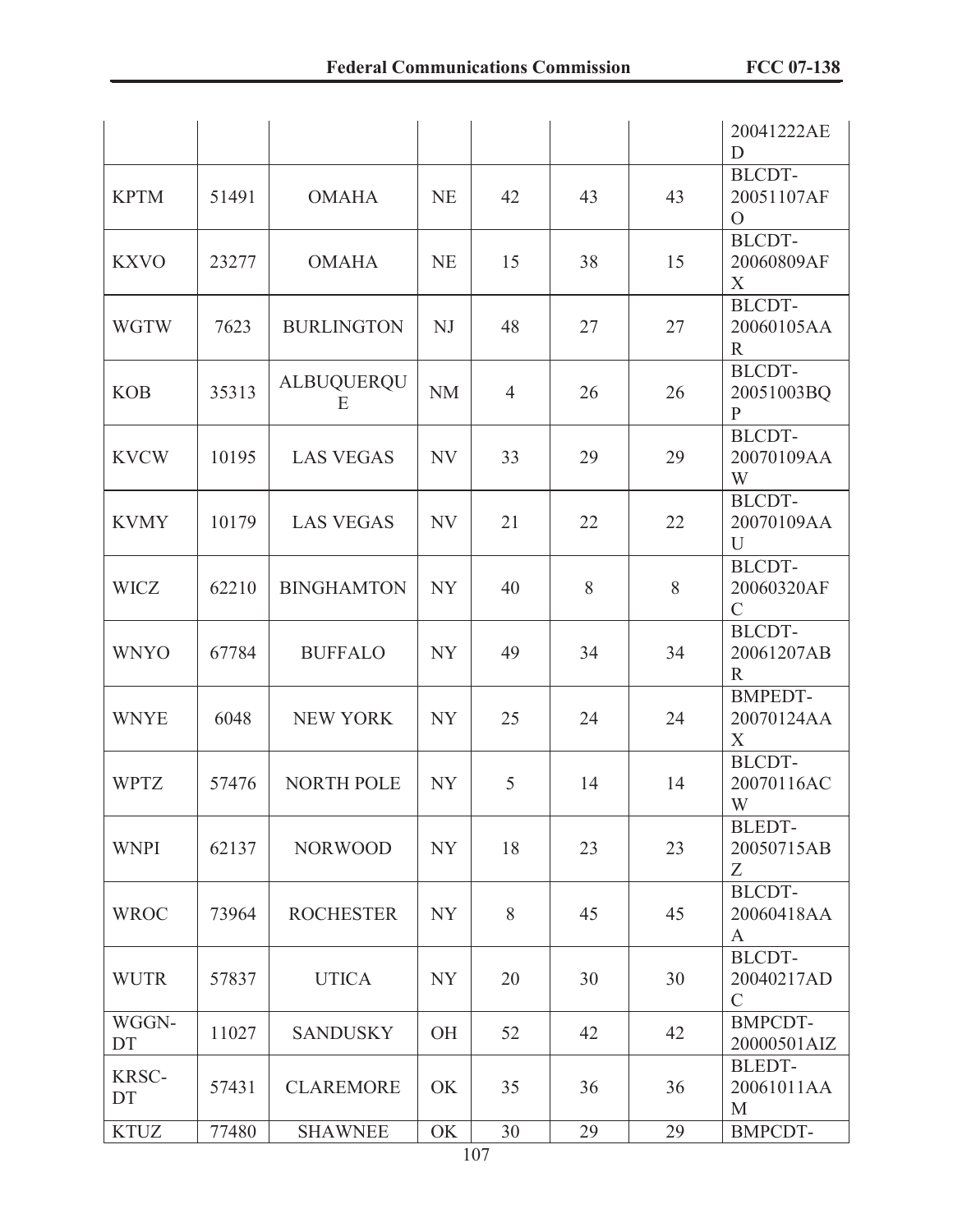|             |       |                               |           |                |    |    | 20060707AF<br>M                                |
|-------------|-------|-------------------------------|-----------|----------------|----|----|------------------------------------------------|
| <b>KRCW</b> | 10192 | <b>SALEM</b>                  | <b>OR</b> | 32             | 33 | 33 | <b>BMLCDT-</b><br>20070123AB<br>S              |
| <b>WTAJ</b> | 23341 | <b>ALTOONA</b>                | PA        | 10             | 32 | 32 | <b>BLCDT-</b><br>20051018AC<br>E               |
| <b>WOLF</b> | 73375 | <b>HAZLETON</b>               | PA        | 56             | 45 | 45 | <b>BLCDT-</b><br>20050906AC<br>K               |
| <b>WQMY</b> | 52075 | <b>WILLIAMSPOR</b><br>T       | PA        | 53             | 29 | 29 | <b>BPCDT-</b><br>19980825KJ                    |
| <b>WMEI</b> | 26676 | <b>ARECIBO</b>                | <b>PR</b> | 60             | 61 | 14 | <b>BMPCT-</b><br>20060614ABI                   |
| <b>WVSN</b> | 67190 | <b>HUMACAO</b>                | <b>PR</b> | 68             | 49 | 49 | <b>BMPCDT-</b><br>20060719AC<br>$\overline{O}$ |
| WIPM-<br>DT | 53863 | <b>MAYAGUEZ</b>               | PR        | $\overline{3}$ | 35 | 35 | <b>BLEDT-</b><br>20060627AC<br>Q               |
| WJWJ-<br>DT | 61007 | <b>BEAUFORT</b>               | <b>SC</b> | 16             | 44 | 44 | <b>BLEDT-</b><br>20060221AEJ                   |
| WJPM-<br>DT | 61008 | <b>FLORENCE</b>               | <b>SC</b> | 33             | 45 | 45 | BLED-<br>20050324AC<br>E                       |
| WNEH-<br>DT | 60931 | <b>GREENWOOD</b>              | <b>SC</b> | 38             | 18 | 18 | <b>BLEDT-</b><br>20050322AG<br>H               |
| WMBF-<br>TV | 83969 | <b>MYRTLE</b><br><b>BEACH</b> | <b>SC</b> | 32             |    | 32 | <b>BMPCDT-</b><br>20060829BE<br>G              |
| WRET-<br>DT | 61011 | <b>SPARTANBUR</b><br>G        | <b>SC</b> | 49             | 43 | 43 | <b>BLEDT-</b><br>20050324AC<br>D               |
| <b>KPRY</b> | 48660 | PIERRE                        | <b>SD</b> | $\overline{4}$ | 19 | 19 | <b>BLCDT-</b><br>20021118AB<br>Y               |
| <b>KCSD</b> | 60728 | <b>SIOUX FALLS</b>            | <b>SD</b> | 23             | 24 | 24 | <b>BLEDT-</b><br>20040112AC<br>M               |
| <b>KUSD</b> | 61072 | <b>VERMILLION</b>             | <b>SD</b> | $\overline{2}$ | 34 | 34 | <b>BDSTA-</b><br>20060908AD<br>D               |
| <b>WDSI</b> | 71353 | <b>CHATTANOOG</b><br>A        | TN        | 61             | 40 | 40 | BMPCDT-<br>20041229AA                          |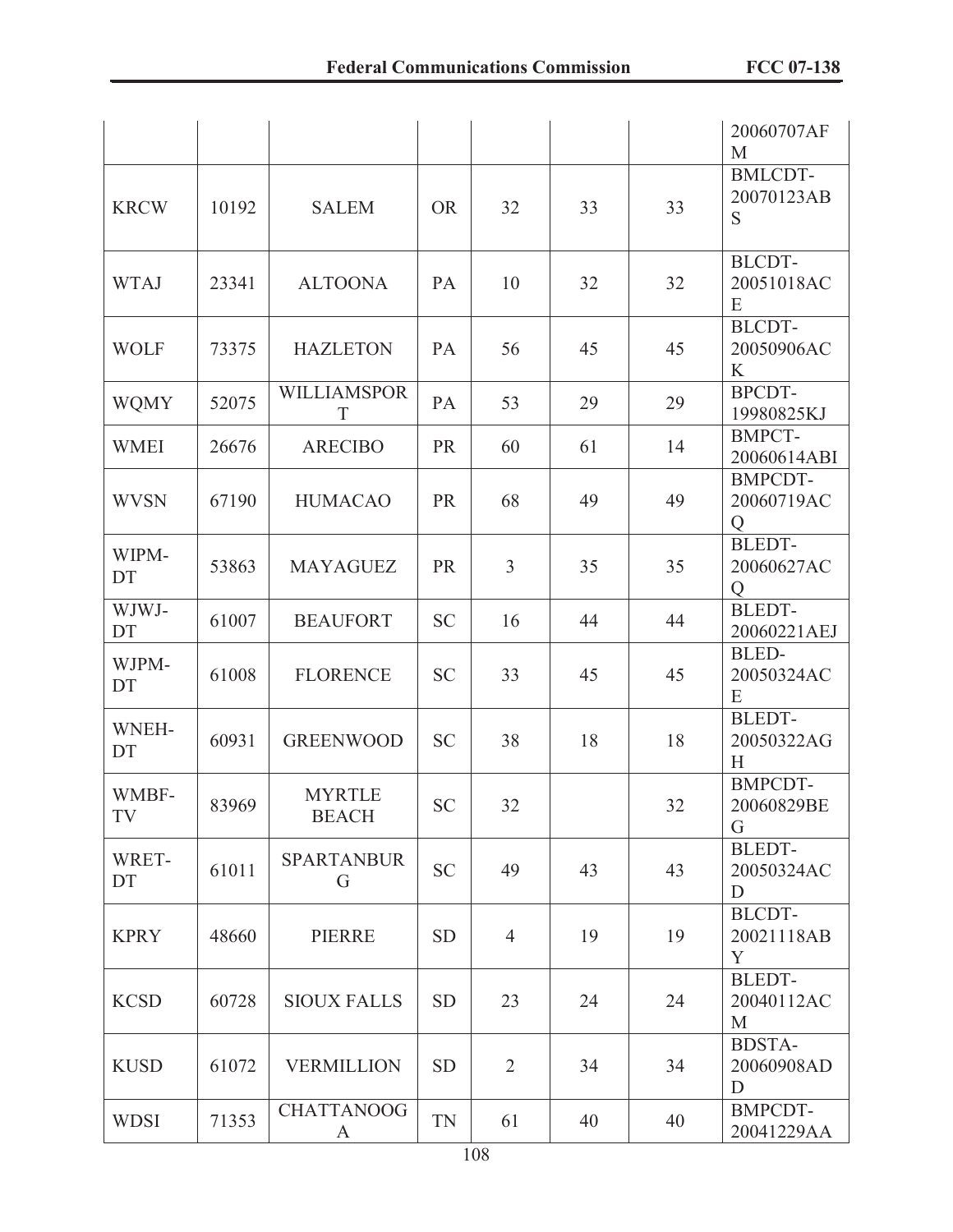|                |       |                                   |           |                |    |    | $\overline{O}$                                 |
|----------------|-------|-----------------------------------|-----------|----------------|----|----|------------------------------------------------|
| <b>KRBC</b>    | 306   | <b>ABILENE</b>                    | <b>TX</b> | 9              | 29 | 29 | <b>BMPCDT-</b><br>20070125AB<br>Y              |
| <b>KTAB</b>    | 59988 | <b>ABILENE</b>                    | <b>TX</b> | 32             | 24 | 24 | <b>BMPCDT-</b><br>20070125AB<br>S              |
| <b>KAMR</b>    | 8523  | <b>AMARILLO</b>                   | <b>TX</b> | $\overline{4}$ | 19 | 19 | <b>BMPCDT-</b><br>20070125AB<br>$\Omega$       |
| <b>KRIS-DT</b> | 25559 | <b>CORPUS</b><br><b>CHRISTI</b>   | <b>TX</b> | 6              | 13 | 13 | <b>BLCDT-</b><br>20060628AB<br>$\mathcal{C}$   |
| <b>KAMC</b>    | 40820 | <b>LUBBOCK</b>                    | <b>TX</b> | 28             | 27 | 27 | <b>BMPCDT-</b><br>20070125AB<br>W              |
| KJTV-DT        | 55031 | <b>LUBBOCK</b>                    | <b>TX</b> | 34             | 35 | 35 | <b>BLCDT-</b><br>20070201BK<br>H               |
| <b>KLBK</b>    | 3660  | <b>LUBBOCK</b>                    | <b>TX</b> | 13             | 40 | 40 | <b>BMPCDT-</b><br>20070125AB<br>T              |
| <b>KLST</b>    | 31114 | <b>SAN ANGELO</b>                 | <b>TX</b> | 8              | 11 | 11 | <b>BMPCDT-</b><br>20070125AC<br>$\overline{O}$ |
| <b>KSAN</b>    | 307   | <b>SAN ANGELO</b>                 | <b>TX</b> | $\overline{3}$ | 16 | 16 | <b>BMPCDT-</b><br>20070125AB<br>X              |
| <b>KTAL</b>    | 35648 | <b>TEXARKANA</b>                  | <b>TX</b> | 6              | 15 | 15 | <b>BMPCDT-</b><br>20070125AB<br>$\mathbf R$    |
| <b>KWBU</b>    | 6673  | <b>WACO</b>                       | <b>TX</b> | 34             | 20 | 20 | <b>BLEDT-</b><br>20060622AA<br>S               |
| <b>KAUZ</b>    | 6864  | <b>WICHITA</b><br><b>FALLS</b>    | <b>TX</b> | 6              | 22 | 22 | BPCDT-<br>19991028AD<br>Q                      |
| <b>KFDX</b>    | 65370 | <b>WICHITA</b><br><b>FALLS</b>    | <b>TX</b> | $\overline{3}$ | 28 | 28 | <b>BMPCDT-</b><br>20070125AB<br>U              |
| <b>WTJX</b>    | 70287 | <b>CHARLOTTE</b><br><b>AMALIE</b> | VI        | 12             | 44 | 44 | <b>BPEDT-</b><br>20060824AD<br>L               |
| WFFF-<br>DT    | 10132 | <b>BURLINGTON</b>                 | <b>VT</b> | 44             | 43 | 43 | BPCDT-<br>19991029AB<br>X                      |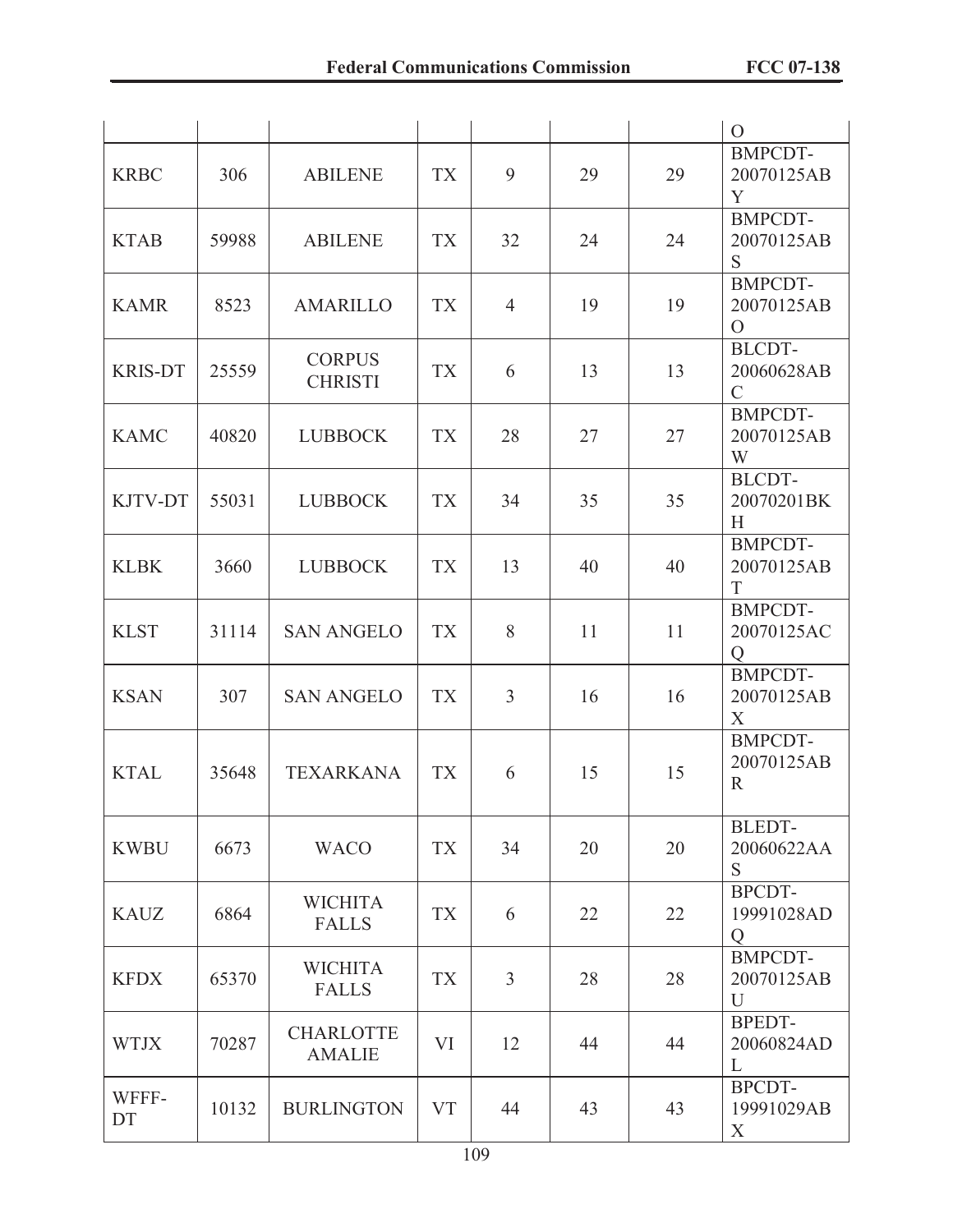| <b>KWPX</b> | 56852 | <b>BELLEVUE</b>  | <b>WA</b> | 33 | 32 | 33 | <b>BLCDT-</b><br>20060405AC<br>G  |
|-------------|-------|------------------|-----------|----|----|----|-----------------------------------|
| <b>WFRV</b> | 9635  | <b>GREEN BAY</b> | WI        |    | 39 | 39 | <b>BLCDT-</b><br>20051004AB<br>I) |
| <b>KBJR</b> | 33658 | <b>SUPERIOR</b>  | WI        | 6  | 19 | 19 | <b>BMPCDT-</b><br>20060519AA<br>F |
| WVVA-<br>DT | 74176 | <b>BLUEFIELD</b> | WV        | 6  | 46 | 46 | BLCDT-<br>20060929AEJ             |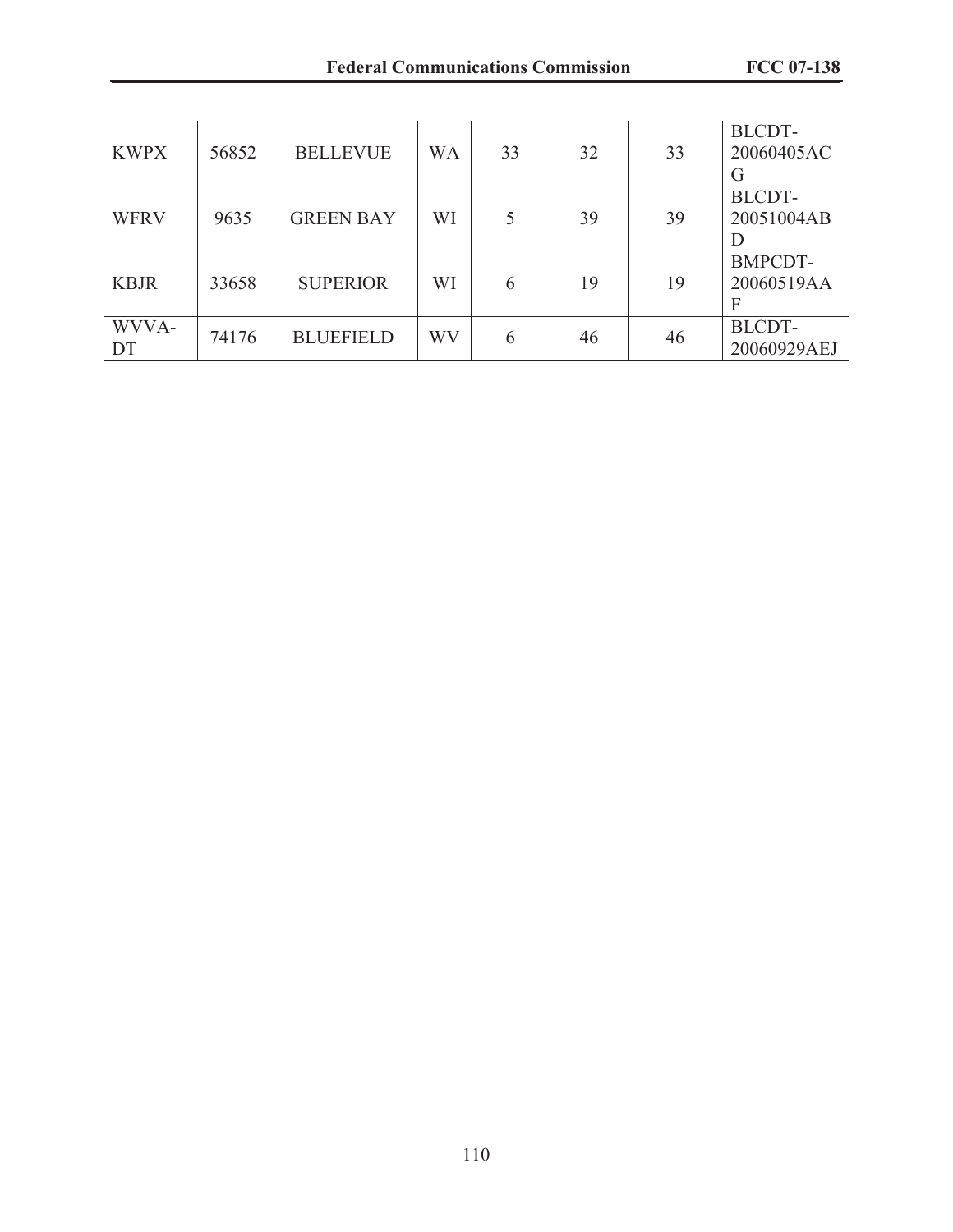# **GRANTED REQUESTS FOR MODIFIED COVERAGE AREA**

| <b>Call Sign</b> | <b>Facility ID</b> | <b>Community</b>    | <b>State</b>   | <b>Current</b><br><b>NTSC</b> | <b>Current</b><br><b>DTV</b> | Post<br><b>Transition</b> |
|------------------|--------------------|---------------------|----------------|-------------------------------|------------------------------|---------------------------|
|                  | #                  |                     |                | <b>Channel</b>                | <b>Channel</b>               | <b>Channel</b>            |
| <b>KUAC</b>      | 69315              | <b>FAIRBANKS</b>    | <b>AK</b>      | 9                             | 24                           | 9                         |
| <b>WCIQ</b>      | 711                | <b>MOUNT CHEAHA</b> | AL             | $\overline{7}$                | 56                           | $\overline{7}$            |
| <b>KFMB</b>      | 42122              | <b>SAN DIEGO</b>    | CA             | 8                             | 55                           | 8                         |
| <b>WVAN</b>      | 23947              | <b>SAVANNAH</b>     | GA             | 9                             | 13                           | 9                         |
| <b>WGEM</b>      | 54275              | <b>QUINCY</b>       | IL             | 10                            | 54                           | 10                        |
| <b>WREX</b>      | 73940              | <b>ROCKFORD</b>     | IL             | 13                            | 54                           | 13                        |
| <b>WTHR</b>      | 70162              | <b>INDIANAPOLIS</b> | IN             | 13                            | 46                           | 13                        |
| KTWU-DT          | 70938              | <b>TOPEKA</b>       | <b>KS</b>      | 11                            | 23                           | 11                        |
| WHDH-TV          | 72145              | <b>BOSTON</b>       | <b>MA</b>      | $\overline{7}$                | 42                           | $\overline{7}$            |
| WDSE-TV          | 17726              | <b>DULUTH</b>       | <b>MN</b>      | 8                             | 38                           | 8                         |
| <b>KOMU-DT</b>   | 65583              | <b>COLUMBIA</b>     | <b>MO</b>      | 8                             | 36                           | 8                         |
| <b>KTVM-TV</b>   | 18066              | <b>BUTTE</b>        | <b>MT</b>      | 6                             | 33                           | 6                         |
| <b>KCFW</b>      | 18079              | <b>KALISPELL</b>    | <b>MT</b>      | 9                             | 38                           | 9                         |
| <b>KECI-TV</b>   | 18084              | <b>MISSOULA</b>     | MT             | 13                            | 40                           | 13                        |
| WCTI-DT          | 18334              | <b>NEW BERN</b>     | NC             | 12                            | 48                           | 12                        |
| <b>KJRR</b>      | 55364              | <b>JAMESTOWN</b>    | N <sub>D</sub> | $\overline{7}$                | 18                           | $\overline{7}$            |
| <b>KMOT</b>      | 41425              | <b>MINOT</b>        | <b>ND</b>      | 10                            | 58                           | 10                        |
| <b>KHAS</b>      | 48003              | <b>HASTINGS</b>     | <b>NE</b>      | 5                             | 21                           | 5                         |
| <b>KNOP</b>      | 49273              | <b>NORTH PLATTE</b> | <b>NE</b>      | $\overline{2}$                | 22                           | $\overline{2}$            |
| <b>WENH-DT</b>   | 69237              | <b>DURHAM</b>       | <b>NH</b>      | 11                            | 57                           | 11                        |
| <b>WPIX</b>      | 73881              | <b>NEW YORK</b>     | <b>NY</b>      | 11                            | 33                           | 11                        |
| <b>WPVI</b>      | 8616               | PHILADELPHIA        | PA             | 6                             | 64                           | 6                         |
| <b>WQED</b>      | 41315              | <b>PITTSBURGH</b>   | PA             | 13                            | 38                           | 13                        |
| <b>WSTE</b>      | 60341              | <b>PONCE</b>        | PR             | $\overline{7}$                | 8                            | $\overline{7}$            |
| <b>WTVF</b>      | 36504              | <b>NASHVILLE</b>    | <b>TN</b>      | $\overline{5}$                | 56                           | $\overline{5}$            |
| <b>KUHT</b>      | 69269              | <b>HOUSTON</b>      | <b>TX</b>      | 8                             | 9                            | 8                         |
| <b>KOSA</b>      | 6865               | <b>ODESSA</b>       | <b>TX</b>      | $\overline{7}$                | 31                           | $\overline{7}$            |
| WCYB-TV          | 2455               | <b>BRISTOL</b>      | <b>VA</b>      | $\overline{5}$                | 28                           | $\overline{5}$            |
| <b>WCAX</b>      | 46728              | <b>BURLINGTON</b>   | <b>VT</b>      | $\overline{3}$                | 53                           | 22                        |
| <b>WBOY</b>      | 71220              | <b>CLARKSBURG</b>   | <b>WV</b>      | 12                            | 52                           | 12                        |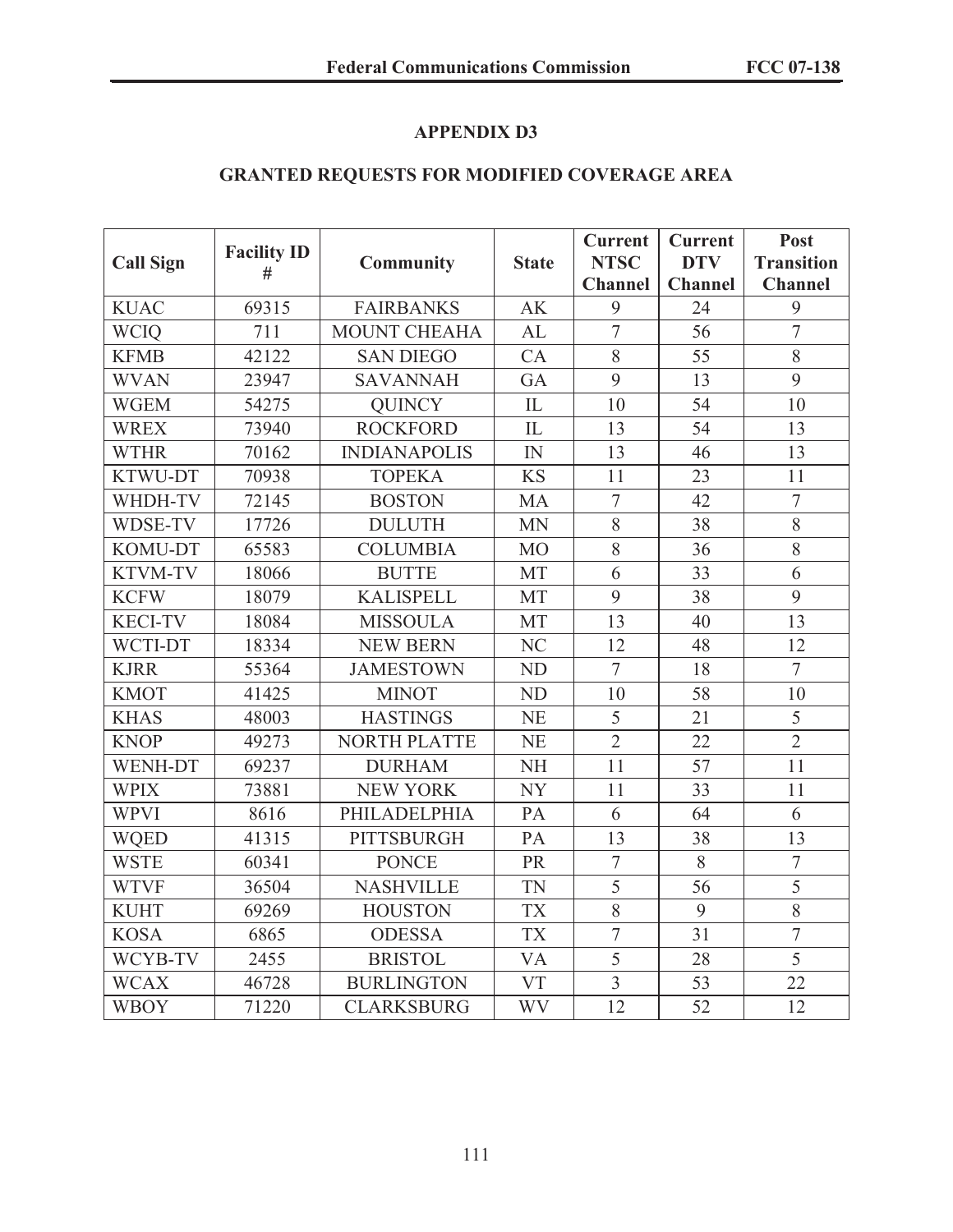### **STATIONS IN BORDER ZONES THAT MUST FILE POST-TRANSITION APPLICATIONS**

|                  |            |                     |              | <b>Current</b> | <b>Current</b> | Post              |
|------------------|------------|---------------------|--------------|----------------|----------------|-------------------|
| <b>Call Sign</b> | FacilityID | <b>Community</b>    | <b>State</b> | <b>DTV</b>     | <b>NTSC</b>    | <b>Transition</b> |
|                  |            |                     |              | <b>Channel</b> | <b>Channel</b> | <b>Channel</b>    |
| <b>KTNL</b>      | 60519      | <b>SITKA</b>        | AK           | $\overline{2}$ | 13             | $\tau$            |
| <b>KFTU-TV</b>   | 81441      | <b>DOUGLAS</b>      | AZ           | $\overline{0}$ | $\overline{3}$ | 36                |
| <b>KFPH-TV</b>   | 41517      | <b>FLAGSTAFF</b>    | AZ           | 27             | 13             | 13                |
| <b>KNAZ-TV</b>   | 24749      | <b>FLAGSTAFF</b>    | AZ           | 22             | $\overline{2}$ | $\overline{2}$    |
| <b>KUVE-TV</b>   | 63927      | <b>GREEN VALLEY</b> | AZ           | 47             | 46             | 46                |
| <b>KDTP</b>      | 83491      | <b>HOLBROOK</b>     | AZ           |                | 11             | 11                |
| <b>KPNX</b>      | 35486      | <b>MESA</b>         | AZ           | 36             | 12             | 12                |
| <b>KAET</b>      | 2728       | <b>PHOENIX</b>      | AZ           | 29             | 8              | 8                 |
| <b>KNXV-TV</b>   | 59440      | <b>PHOENIX</b>      | AZ           | 56             | 15             | 15                |
| <b>KSAZ-TV</b>   | 35587      | <b>PHOENIX</b>      | AZ           | 31             | 10             | 10                |
| <b>KTAZ</b>      | 81458      | <b>PHOENIX</b>      | AZ           | 39             | 39             | 39                |
| KTVW-TV          | 35705      | <b>PHOENIX</b>      | AZ           | 34             | 33             | 33                |
| <b>KAZT-TV</b>   | 35811      | <b>PRESCOTT</b>     | AZ           | 25             | $\overline{7}$ | $\overline{7}$    |
| <b>KPPX</b>      | 26655      | <b>TOLLESON</b>     | AZ           | 52             | 51             | 51                |
| <b>KGUN</b>      | 36918      | <b>TUCSON</b>       | AZ           | 35             | 9              | 9                 |
| <b>KHRR</b>      | 30601      | <b>TUCSON</b>       | AZ           | 42             | 40             | 40                |
| <b>KYMA</b>      | 74449      | <b>YUMA</b>         | AZ           | 41             | 11             | 11                |
| 960919KZ         | 83825      | <b>BISHOP</b>       | CA           |                | 20             | 20                |
| <b>KAJB</b>      | 40517      | <b>CALIPATRIA</b>   | CA           | 5              | 54             | 36                |
| <b>KGMC</b>      | 23302      | <b>CLOVIS</b>       | CA           | 44             | 43             | 43                |
| <b>KECY-TV</b>   | 51208      | <b>EL CENTRO</b>    | CA           | 48             | 9              | 9                 |
| <b>KSCI</b>      | 35608      | <b>LONG BEACH</b>   | CA           | 61             | 18             | 18                |
| <b>KABC-TV</b>   | 282        | <b>LOS ANGELES</b>  | CA           | 53             | $\overline{7}$ | $\overline{7}$    |
| <b>KCAL-TV</b>   | 21422      | <b>LOS ANGELES</b>  | CA           | 43             | 9              | 9                 |
| <b>KCBS-TV</b>   | 9628       | <b>LOS ANGELES</b>  | CA           | 60             | $\overline{2}$ | 43                |
| <b>KCET</b>      | 13058      | <b>LOS ANGELES</b>  | CA           | 59             | 28             | 28                |
| <b>KCOP-TV</b>   | 33742      | <b>LOS ANGELES</b>  | CA           | 66             | 13             | 13                |
| <b>KMEX-TV</b>   | 35123      | <b>LOS ANGELES</b>  | CA           | 35             | 34             | 34                |
| <b>KTTV</b>      | 22208      | <b>LOS ANGELES</b>  | CA           | 65             | 11             | 11                |
| <b>KESQ-TV</b>   | 25577      | <b>PALM SPRINGS</b> | CA           | 52             | 42             | 42                |
| <b>KRCA</b>      | 22161      | <b>RIVERSIDE</b>    | CA           | 68             | 62             | 45                |
| <b>KFMB-TV</b>   | 42122      | <b>SAN DIEGO</b>    | CA           | 55             | 8              | 8                 |
| <b>KGTV</b>      | 40876      | <b>SAN DIEGO</b>    | CA           | 25             | 10             | 10                |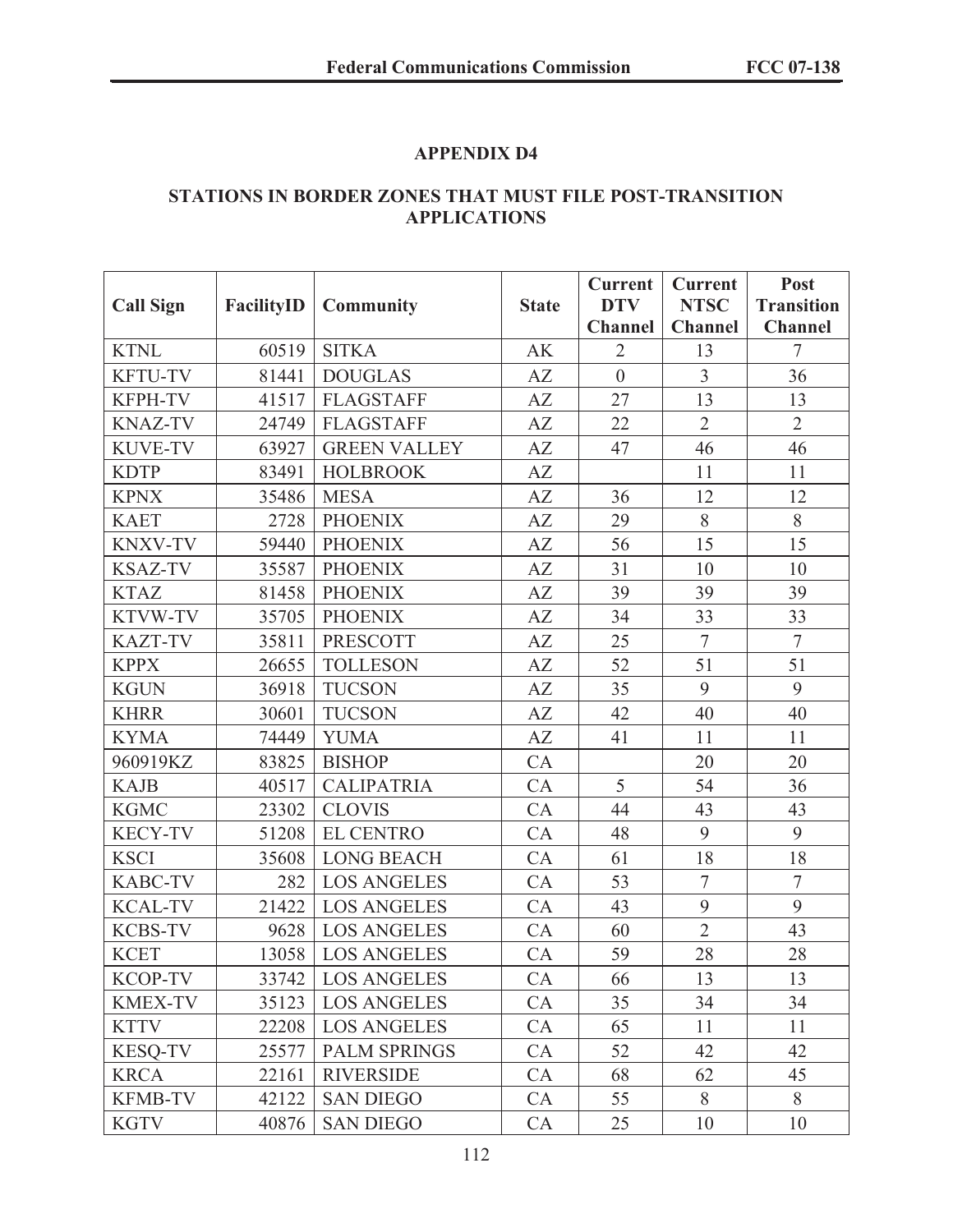| <b>WEDW</b>    | 13594  | <b>BRIDGEPORT</b>    | <b>CT</b>    | 52             | 49             | 49             |
|----------------|--------|----------------------|--------------|----------------|----------------|----------------|
| <b>WTXX</b>    | 14050  | <b>WATERBURY</b>     | <b>CT</b>    | 12             | 20             | 20             |
| WXFT-TV        | 60539  | <b>AURORA</b>        | IL           | 59             | 60             | 50             |
| WBBM-TV        | 9617   | <b>CHICAGO</b>       | ${\rm IL}$   | $\overline{3}$ | $\overline{2}$ | 12             |
| WLS-TV         | 73226  | <b>CHICAGO</b>       | $\mathbb{L}$ | 52             | $\overline{7}$ | $\overline{7}$ |
| WGBO-TV        | 12498  | <b>JOLIET</b>        | IL           | 53             | 66             | 38             |
| WCLJ-TV        | 68007  | <b>BLOOMINGTON</b>   | IN           | 56             | 42             | 42             |
| <b>WSJV</b>    | 74007  | <b>ELKHART</b>       | IN           | 58             | 28             | 28             |
| <b>WTHR</b>    | 70162  | <b>INDIANAPOLIS</b>  | IN           | 46             | 13             | 13             |
| <b>WTTK</b>    | 56526  | <b>KOKOMO</b>        | ${\rm IN}$   | 54             | 29             | 29             |
| <b>WIPB</b>    | 3646   | <b>MUNCIE</b>        | IN           | 52             | 49             | 23             |
| WSBT-TV        | 73983  | <b>SOUTH BEND</b>    | IN           | 30             | 22             | 22             |
| WHDH-TV        | 72145  | <b>BOSTON</b>        | MA           | 42             | $\overline{7}$ | $\overline{7}$ |
| WUTF-TV        | 60551  | MARLBOROUGH          | <b>MA</b>    | 23             | 66             | 27             |
| <b>WWDP</b>    | 23671  | <b>NORWELL</b>       | MA           | 52             | 46             | 10             |
| <b>WNYA</b>    | 136751 | <b>PITTSFIELD</b>    | MA           | $\overline{0}$ | 51             | 13             |
| WGBY-TV        | 72096  | <b>SPRINGFIELD</b>   | <b>MA</b>    | 58             | 57             | 22             |
| WGGB-TV        | 25682  | <b>SPRINGFIELD</b>   | MA           | 55             | 40             | 40             |
| WHAG-TV        | 25045  | <b>HAGERSTOWN</b>    | <b>MD</b>    | 55             | 25             | 26             |
| WJAL           | 10259  | <b>HAGERSTOWN</b>    | <b>MD</b>    | 16             | 68             | 39             |
| <b>WGPT</b>    | 40619  | <b>OAKLAND</b>       | <b>MD</b>    | 54             | 36             | 36             |
| <b>WCBB</b>    | 39659  | <b>AUGUSTA</b>       | <b>ME</b>    | 17             | 10             | 10             |
| <b>WLBZ</b>    | 39644  | <b>BANGOR</b>        | <b>ME</b>    | 25             | $\overline{2}$ | $\overline{2}$ |
| WVII-TV        | 3667   | <b>BANGOR</b>        | <b>ME</b>    | 14             | $\overline{7}$ | $\overline{7}$ |
| <b>WPME</b>    | 48408  | <b>LEWISTON</b>      | <b>ME</b>    | 28             | 35             | 35             |
| WMTW-TV        | 73288  | <b>POLAND SPRING</b> | <b>ME</b>    | 46             | 8              | 8              |
| WAGM-TV        | 48305  | PRESQUE ISLE         | <b>ME</b>    | 16             | 8              | 8              |
| <b>WMEM-TV</b> | 39662  | PRESQUE ISLE         | <b>ME</b>    | 20             | 10             | 10             |
| <b>WPFO</b>    | 84088  | <b>WATERVILLE</b>    | <b>ME</b>    | $\overline{0}$ | 23             | 23             |
| WBKB-TV        | 67048  | <b>ALPENA</b>        | MI           | 13             | 11             | 11             |
| <b>WCML</b>    | 9917   | <b>ALPENA</b>        | MI           | 57             | 6              | 24             |
| <b>WPXD</b>    | 5800   | <b>ANN ARBOR</b>     | MI           | 33             | 31             | 31             |
| <b>WBSF</b>    | 82627  | <b>BAY CITY</b>      | MI           | $\overline{0}$ | 46             | 46             |
| <b>WWTV</b>    | 26994  | <b>CADILLAC</b>      | MI           | 40             | 9              | 9              |
| <b>WBKP</b>    | 76001  | <b>CALUMET</b>       | MI           | 11             | 5              | 5              |
| <b>WJBK</b>    | 73123  | <b>DETROIT</b>       | MI           | 58             | $\overline{2}$ | $\overline{7}$ |
| <b>WKAR-TV</b> | 6104   | <b>EAST LANSING</b>  | MI           | 55             | 23             | 40             |
| <b>WFUM</b>    | 69273  | <b>FLINT</b>         | MI           | 52             | 28             | 28             |
| WJRT-TV        | 21735  | <b>FLINT</b>         | MI           | 36             | 12             | 12             |
| WZZM-TV        | 49713  | <b>GRAND RAPIDS</b>  | MI           | 39             | 13             | 13             |
| <b>WDHS</b>    | 15498  | <b>IRON MOUNTAIN</b> | MI           | 22             | 8              | 8              |
| <b>WBUP</b>    | 59281  | <b>ISHPEMING</b>     | MI           | $\overline{0}$ | 10             | 10             |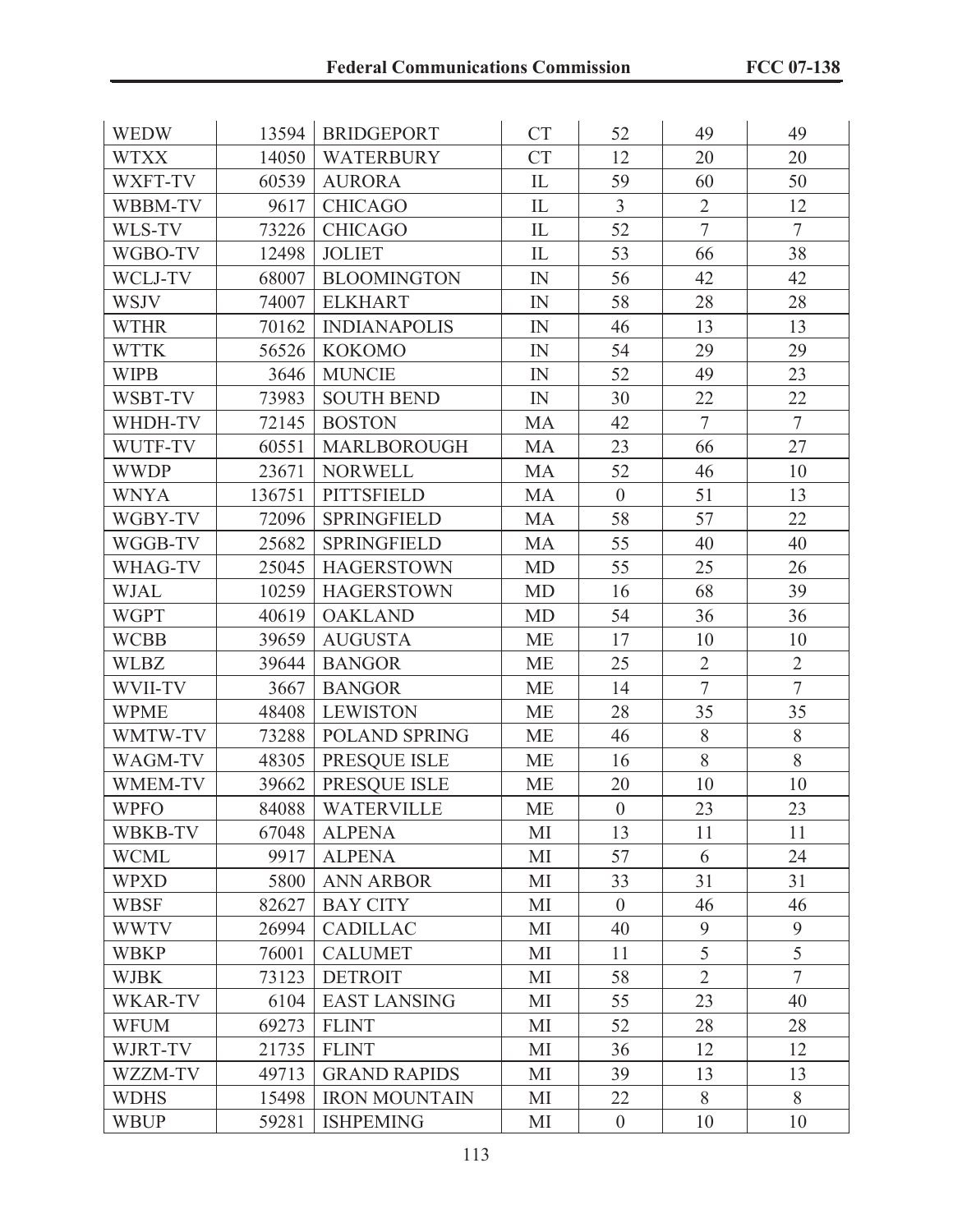| <b>WWMT</b>    | 74195 | <b>KALAMAZOO</b>       | MI        | $\overline{2}$   | 3              | $\overline{2}$ |
|----------------|-------|------------------------|-----------|------------------|----------------|----------------|
| <b>WLNS-TV</b> | 74420 | <b>LANSING</b>         | MI        | 59               | 6              | 36             |
| <b>WCMW</b>    | 9913  | <b>MANISTEE</b>        | MI        | 58               | 21             | 21             |
| <b>WMQF</b>    | 81448 | <b>MARQUETTE</b>       | MI        | $\overline{0}$   | 19             | 19             |
| <b>WNMU</b>    | 4318  | <b>MARQUETTE</b>       | MI        | 33               | 13             | 13             |
| WCMU-TV        | 9908  | MOUNT PLEASANT         | MI        | 56               | 14             | 26             |
| WILX-TV        | 6863  | <b>ONONDAGA</b>        | MI        | 57               | 10             | 10             |
| <b>WGTO</b>    | 59279 | <b>SAULT STE MARIE</b> | MI        | 9                | 8              | 8              |
| WWUP-TV        | 26993 | <b>SAULT STE.MARIE</b> | MI        | 49               | 10             | 10             |
| <b>WGTU</b>    | 59280 | <b>TRAVERSE CITY</b>   | MI        | 31               | 29             | 29             |
| WPBN-TV        | 21253 | <b>TRAVERSE CITY</b>   | MI        | 50               | $\tau$         | $\overline{7}$ |
| <b>KCCO-TV</b> | 9632  | <b>ALEXANDRIA</b>      | <b>MN</b> | 24               | $\overline{7}$ | $\overline{7}$ |
| <b>KSAX</b>    | 35584 | <b>ALEXANDRIA</b>      | <b>MN</b> | 36               | 42             | 42             |
| <b>KAWE</b>    | 49578 | <b>BEMIDJI</b>         | <b>MN</b> | 18               | 9              | 9              |
| <b>KFTC</b>    | 83714 | <b>BEMIDJI</b>         | <b>MN</b> | $\boldsymbol{0}$ | 26             | 26             |
| <b>KRII</b>    | 82698 | <b>CHISHOLM</b>        | <b>MN</b> | $\overline{0}$   | 11             | 11             |
| WDIO-TV        | 71338 | <b>DULUTH</b>          | <b>MN</b> | 43               | 10             | 10             |
| <b>WDSE-TV</b> | 17726 | <b>DULUTH</b>          | <b>MN</b> | 38               | 8              | 8              |
| <b>WIRT</b>    | 71336 | <b>HIBBING</b>         | <b>MN</b> | 36               | 13             | 13             |
| <b>KARE</b>    | 23079 | <b>MINNEAPOLIS</b>     | <b>MN</b> | 35               | 11             | 11             |
| <b>KMSP-TV</b> | 68883 | <b>MINNEAPOLIS</b>     | <b>MN</b> | 26               | 9              | 9              |
| <b>KSTC-TV</b> | 35843 | <b>MINNEAPOLIS</b>     | <b>MN</b> | 44               | 45             | 45             |
| <b>WFTC</b>    | 11913 | <b>MINNEAPOLIS</b>     | <b>MN</b> | 21               | 29             | 29             |
| <b>KSTP-TV</b> | 28010 | <b>ST. PAUL</b>        | <b>MN</b> | 50               | 5              | 35             |
| <b>KTCI-TV</b> | 68597 | <b>ST. PAUL</b>        | <b>MN</b> | 16               | 17             | 26             |
| <b>KBRR</b>    | 55370 | THIEF RIVERFALLS       | <b>MN</b> | 57               | 10             | 10             |
| <b>KCCW-TV</b> | 9640  | <b>WALKER</b>          | <b>MN</b> | 20               | 12             | 12             |
| <b>KBTZ</b>    | 81438 | <b>BUTTE</b>           | <b>MT</b> | $\overline{0}$   | 24             | 24             |
| <b>KTVM</b>    |       | 18066   BUTTE          | MT        | 33               | 6              | 6              |
| <b>KLMN</b>    | 81331 | <b>GREAT FALLS</b>     | <b>MT</b> | $\overline{0}$   | 26             | 26             |
| <b>KBBJ</b>    | 83689 | <b>HAVRE</b>           | <b>MT</b> | $\overline{0}$   | 9              | 9              |
| <b>KTVH</b>    | 5290  | <b>HELENA</b>          | <b>MT</b> | 14               | 12             | 12             |
| <b>KCFW-TV</b> | 18079 | <b>KALISPELL</b>       | MT        | 38               | 9              | 9              |
| <b>KBAO</b>    | 84794 | <b>LEWISTOWN</b>       | <b>MT</b> | $\overline{0}$   | 13             | 13             |
| <b>KYUS-TV</b> | 5237  | <b>MILES CITY</b>      | <b>MT</b> | 13               | $\overline{3}$ | $\overline{3}$ |
| <b>KECI-TV</b> | 18084 | <b>MISSOULA</b>        | <b>MT</b> | 40               | 13             | 13             |
| <b>KMMF</b>    | 81348 | <b>MISSOULA</b>        | <b>MT</b> | $\overline{0}$   | 17             | 17             |
| <b>KTMF</b>    | 14675 | <b>MISSOULA</b>        | <b>MT</b> | 36               | 23             | 23             |
| <b>KUFM-TV</b> | 66611 | <b>MISSOULA</b>        | <b>MT</b> | 27               | 11             | 11             |
| <b>KNDX</b>    | 82611 | <b>BISMARCK</b>        | ND        | $\overline{0}$   | 26             | 26             |
| <b>KXMB-TV</b> | 55686 | <b>BISMARCK</b>        | ND        | 23               | 12             | 12             |
| WDAZ-TV        | 22124 | <b>DEVILS LAKE</b>     | ND        | 59               | 8              | 8              |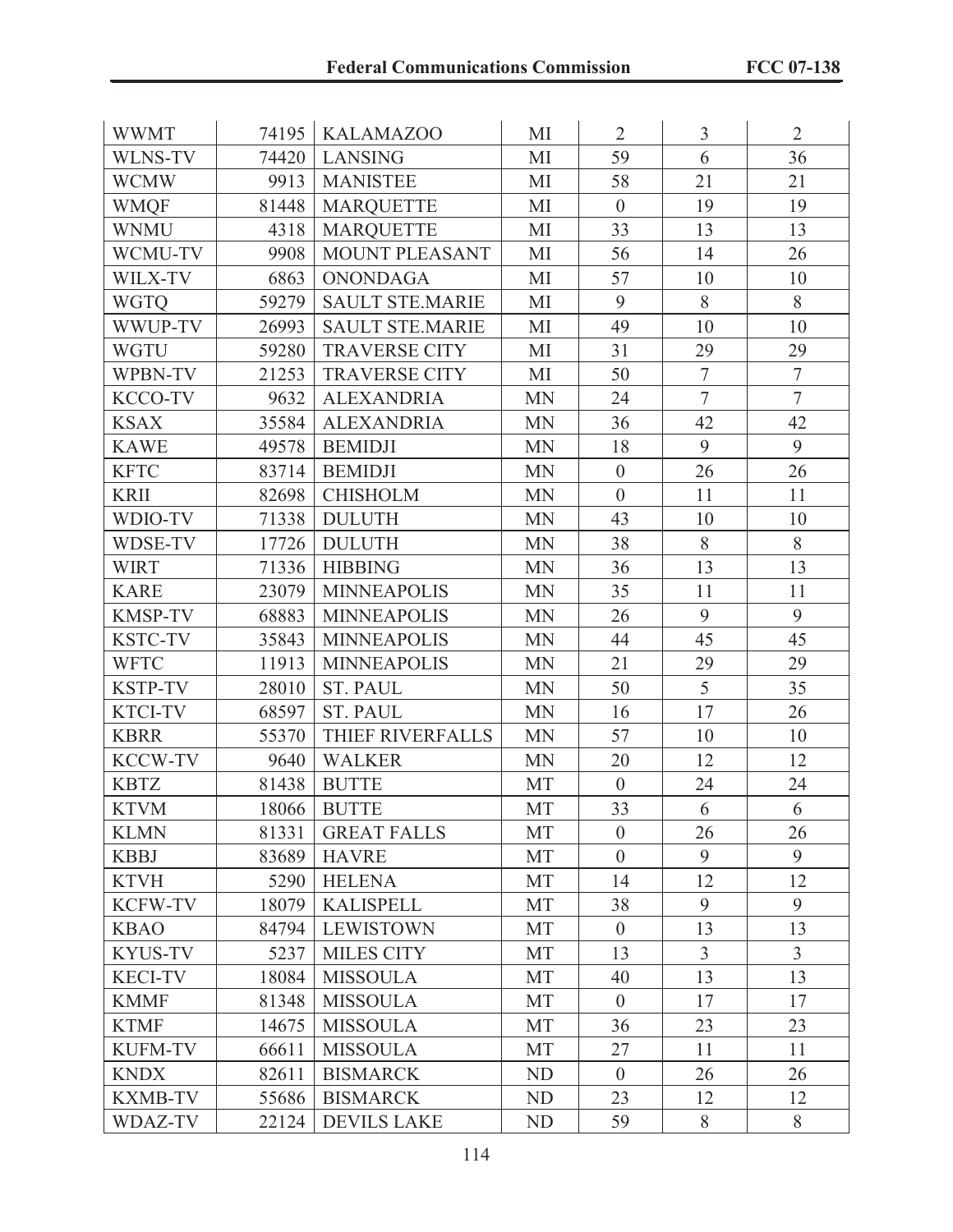| <b>KDSE</b>    | 53329 | <b>DICKINSON</b>   | <b>ND</b>      | 20               | 9              | 9              |
|----------------|-------|--------------------|----------------|------------------|----------------|----------------|
| <b>KQCD-TV</b> | 41430 | <b>DICKINSON</b>   | ND             | 18               | $\overline{7}$ | $\overline{7}$ |
| <b>KFME</b>    | 53321 | FARGO              | ND             | 23               | 13             | 13             |
| <b>KVLY-TV</b> | 61961 | FARGO              | <b>ND</b>      | 44               | 11             | 44             |
| <b>KCPM</b>    | 86208 | <b>GRAND FORKS</b> | <b>ND</b>      | $\boldsymbol{0}$ | 27             | 27             |
| <b>KGFE</b>    | 53320 | <b>GRAND FORKS</b> | <b>ND</b>      | 56               | $\overline{2}$ | 15             |
| <b>KJRR</b>    | 55364 | <b>JAMESTOWN</b>   | ND             | 18               | $\overline{7}$ | $\overline{7}$ |
| <b>KMCY</b>    | 22127 | <b>MINOT</b>       | <b>ND</b>      | 15               | 14             | 14             |
| <b>KMOT</b>    | 41425 | <b>MINOT</b>       | <b>ND</b>      | 58               | 10             | 10             |
| <b>KXMC-TV</b> | 55685 | <b>MINOT</b>       | ND             | 45               | 13             | 13             |
| <b>KXND</b>    | 82615 | <b>MINOT</b>       | <b>ND</b>      | $\overline{0}$   | 24             | 24             |
| <b>KNRR</b>    | 55362 | <b>PEMBINA</b>     | <b>ND</b>      | 15               | 12             | 12             |
| <b>KUMV-TV</b> | 41429 | <b>WILLISTON</b>   | <b>ND</b>      | 52               | 8              | 8              |
| <b>WENH-TV</b> | 69237 | <b>DURHAM</b>      | <b>NH</b>      | 57               | 11             | 11             |
| WMUR-TV        | 73292 | <b>MANCHESTER</b>  | <b>NH</b>      | 59               | 9              | 9              |
| WFUT-TV        | 60555 | <b>NEWARK</b>      | NJ             | 53               | 68             | 30             |
| <b>WNET</b>    | 18795 | <b>NEWARK</b>      | NJ             | 61               | 13             | 13             |
| <b>KOAT-TV</b> | 53928 | <b>ALBUQUERQUE</b> | <b>NM</b>      | 21               | $\overline{7}$ | $\overline{7}$ |
| <b>KRQE</b>    | 48575 | <b>ALBUQUERQUE</b> | <b>NM</b>      | 16               | 13             | 13             |
| <b>KTEL-TV</b> | 83707 | <b>CARLSBAD</b>    | <b>NM</b>      | $\boldsymbol{0}$ | 25             | 25             |
| <b>KUPT</b>    | 27431 | <b>HOBBS</b>       | <b>NM</b>      | 16               | 29             | 29             |
| <b>KBIM-TV</b> | 48556 | <b>ROSWELL</b>     | <b>NM</b>      | 41               | 10             | 10             |
| <b>KOBR</b>    | 62272 | <b>ROSWELL</b>     | <b>NM</b>      | 38               | 8              | 8              |
| <b>KRPV</b>    | 53539 | <b>ROSWELL</b>     | <b>NM</b>      | 28               | 27             | 27             |
| <b>KRWB-TV</b> | 84157 | <b>ROSWELL</b>     | <b>NM</b>      | $\boldsymbol{0}$ | 21             | 21             |
| KOBG-TV        | 85114 | <b>SILVER CITY</b> | <b>NM</b>      | $\overline{0}$   | 6              | 12             |
| <b>KOVT</b>    | 53911 | <b>SILVER CITY</b> | <b>NM</b>      | 12               | 10             | 10             |
| WPXJ-TV        | 2325  | <b>BATAVIA</b>     | NY             | 53               | 51             | 23             |
| 870331LW       | 72623 | <b>BATH</b>        | NY             | $\overline{0}$   | 14             | 14             |
| <b>WIVT</b>    | 11260 | <b>BINGHAMTON</b>  | NY <sub></sub> | $\overline{4}$   | 34             | 34             |
| WWNY-TV        | 68851 | <b>CARTHAGE</b>    | NY             | 35               | $\overline{7}$ | $\overline{7}$ |
| <b>WSKA</b>    | 78908 | <b>CORNING</b>     | <b>NY</b>      | $\overline{0}$   | 30             | 30             |
| <b>WYDC</b>    | 62219 | <b>CORNING</b>     | NY <sub></sub> | 50               | 48             | 48             |
| WENY-TV        | 71508 | <b>ELMIRA</b>      | <b>NY</b>      | 55               | 36             | 36             |
| WETM-TV        | 60653 | <b>ELMIRA</b>      | <b>NY</b>      | $\overline{2}$   | 18             | 18             |
| <b>WNYI</b>    | 34329 | <b>ITHACA</b>      | <b>NY</b>      | $\boldsymbol{0}$ | 52             | 20             |
| <b>WNYB</b>    | 30303 | <b>JAMESTOWN</b>   | <b>NY</b>      | 27               | 26             | 26             |
| WABC-TV        | 1328  | <b>NEW YORK</b>    | <b>NY</b>      | 45               | $\tau$         | $\overline{7}$ |
| WCBS-TV        | 9610  | <b>NEW YORK</b>    | <b>NY</b>      | 56               | $\overline{2}$ | 33             |
| <b>WPIX</b>    | 73881 | <b>NEW YORK</b>    | <b>NY</b>      | 33               | 11             | 11             |
| WPXN-TV        | 73356 | <b>NEW YORK</b>    | <b>NY</b>      | 30               | 31             | 31             |
| <b>WLNY</b>    | 73206 | <b>RIVERHEAD</b>   | <b>NY</b>      | 57               | 55             | 47             |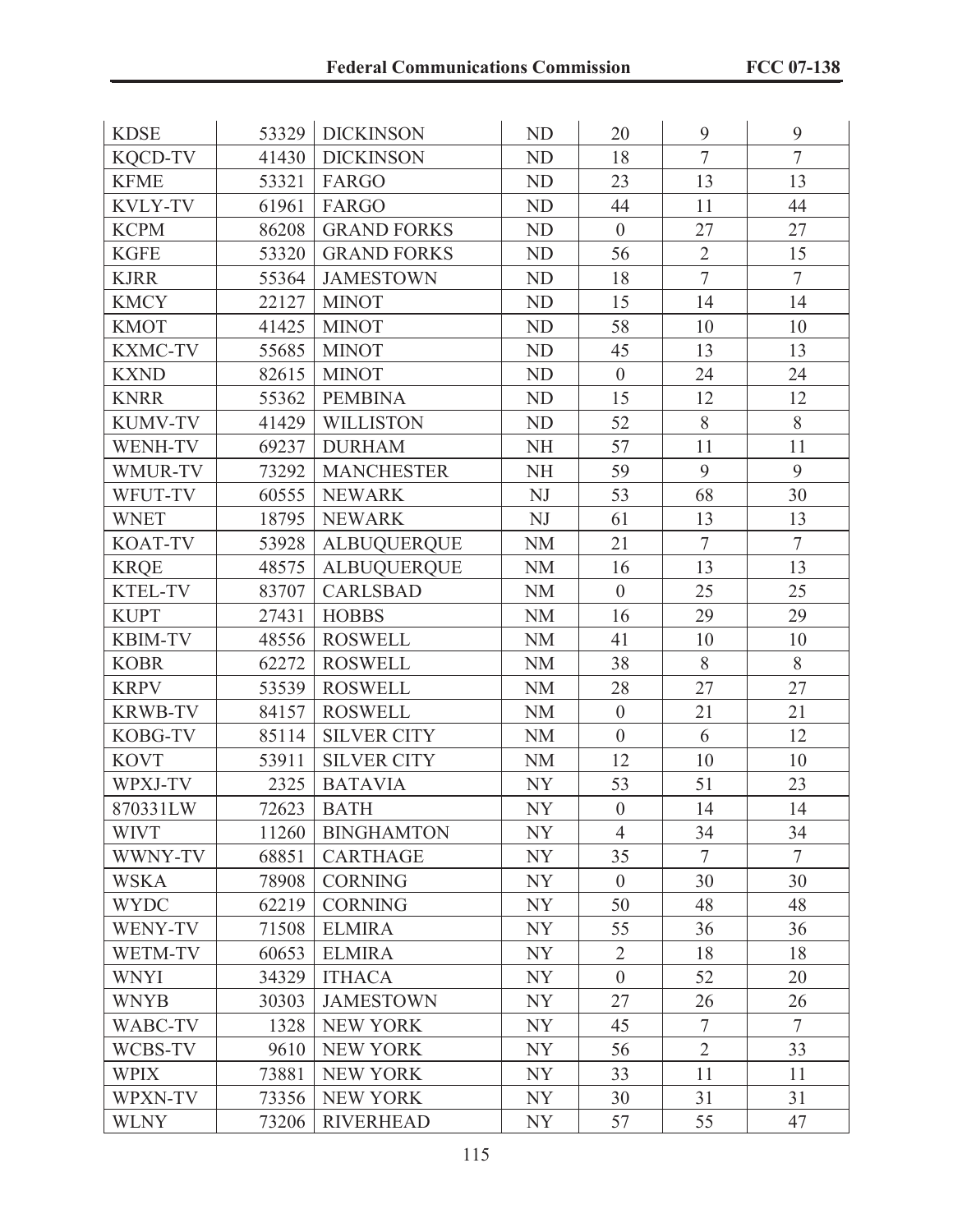| WHAM-TV        | 73371  | <b>ROCHESTER</b>      | <b>NY</b> | 59             | 13             | 13             |
|----------------|--------|-----------------------|-----------|----------------|----------------|----------------|
| WHEC-TV        | 70041  | <b>ROCHESTER</b>      | NY        | 58             | 10             | 10             |
| <b>WRGB</b>    | 73942  | <b>SCHENECTADY</b>    | NY        | 39             | 6              | 6              |
| <b>WNGS</b>    | 9088   | <b>SPRINGVILLE</b>    | NY        | 46             | 67             | 46             |
| WSPX-TV        | 64352  | <b>SYRACUSE</b>       | NY        | $\overline{0}$ | 56             | 15             |
| WSTM-TV        | 21252  | <b>SYRACUSE</b>       | NY        | 54             | $\overline{3}$ | 24             |
| <b>WVPX</b>    | 70491  | <b>AKRON</b>          | <b>OH</b> | 59             | 23             | 23             |
| <b>WNEO</b>    | 49439  | <b>ALLIANCE</b>       | <b>OH</b> | 46             | 45             | 45             |
| WBGU-TV        | 6568   | <b>BOWLING GREEN</b>  | <b>OH</b> | 56             | 27             | 27             |
| WKRC-TV        | 11289  | <b>CINCINNATI</b>     | <b>OH</b> | 31             | 12             | 12             |
| <b>WJW</b>     | 73150  | <b>CLEVELAND</b>      | <b>OH</b> | 31             | 8              | 8              |
| WKYC-TV        | 73195  | <b>CLEVELAND</b>      | <b>OH</b> | $\overline{2}$ | $\overline{3}$ | 17             |
| <b>WTTE</b>    | 74137  | <b>COLUMBUS</b>       | <b>OH</b> | 36             | 28             | 36             |
| <b>WPTD</b>    | 25067  | <b>DAYTON</b>         | OH        | 58             | 16             | 16             |
| WBDT           | 70138  | <b>SPRINGFIELD</b>    | <b>OH</b> | 18             | 26             | 26             |
| WTOV-TV        | 74122  | <b>STEUBENVILLE</b>   | <b>OH</b> | 57             | 9              | 9              |
| <b>WTOL</b>    | 13992  | <b>TOLEDO</b>         | <b>OH</b> | 17             | 11             | 11             |
| <b>WTVG</b>    | 74150  | <b>TOLEDO</b>         | OH        | 19             | 13             | 13             |
| <b>KOAC-TV</b> | 50590  | <b>CORVALLIS</b>      | <b>OR</b> | 39             | $\tau$         | $\overline{7}$ |
| <b>KFFX-TV</b> | 12729  | <b>PENDLETON</b>      | <b>OR</b> | 8              | 11             | 11             |
| <b>KGW</b>     | 34874  | <b>PORTLAND</b>       | <b>OR</b> | 46             | 8              | 8              |
| <b>KNMT</b>    | 47707  | <b>PORTLAND</b>       | <b>OR</b> | 45             | 24             | 24             |
| <b>KOPB-TV</b> | 50589  | <b>PORTLAND</b>       | <b>OR</b> | 27             | 10             | 10             |
| <b>KPTV</b>    | 50633  | <b>PORTLAND</b>       | <b>OR</b> | 30             | 12             | 12             |
| <b>KPXG</b>    | 5801   | <b>SALEM</b>          | <b>OR</b> | $\overline{4}$ | 22             | 22             |
| WLVT-TV        | 36989  | <b>ALLENTOWN</b>      | PA        | 62             | 39             | 39             |
| WICU-TV        | 24970  | <b>ERIE</b>           | PA        | 52             | 12             | 12             |
| WJET-TV        | 65749  | <b>ERIE</b>           | PA        | 58             | 24             | 24             |
| WHP-TV         | 72313  | <b>HARRISBURG</b>     | PA        | $\overline{4}$ | 21             | 21             |
| <b>WPCW</b>    | 69880  | <b>JEANNETTE</b>      | PA        | 49             | 19             | 11P            |
| WWCP-TV        | 20295  | <b>JOHNSTOWN</b>      | PA        | 29             | 8              | 8              |
| <b>WCAU</b>    | 63153  | <b>PHILADELPHIA</b>   | PA        | 67             | 10             | 34             |
| <b>WYBE</b>    | 28480  | PHILADELPHIA          | PA        | 34             | 35             | 35             |
| <b>WQED</b>    | 41315  | PITTSBURGH            | PA        | 38             | 13             | 13             |
| <b>WQEX</b>    | 41314  | PITTSBURGH            | PA        | 26             | 16             | 38             |
| <b>WSWB</b>    | 73374  | <b>SCRANTON</b>       | PA        | 31             | 38             | 38             |
| WNAC-TV        | 73311  | <b>PROVIDENCE</b>     | RI        | 54             | 64             | 12             |
| <b>KTBC</b>    | 35649  | <b>AUSTIN</b>         | <b>TX</b> | 56             | $\overline{7}$ | $\overline{7}$ |
| <b>KNIC-TV</b> | 125710 | <b>BLANCO</b>         | <b>TX</b> |                | 17             | 18             |
| <b>KZTV</b>    | 33079  | <b>CORPUS CHRISTI</b> | <b>TX</b> | 18             | 10             | 10             |
| <b>KCOS</b>    | 19117  | <b>EL PASO</b>        | <b>TX</b> | 30             | 13             | 13             |
| KTSM-TV        | 67760  | <b>EL PASO</b>        | <b>TX</b> | 16             | 9              | 9              |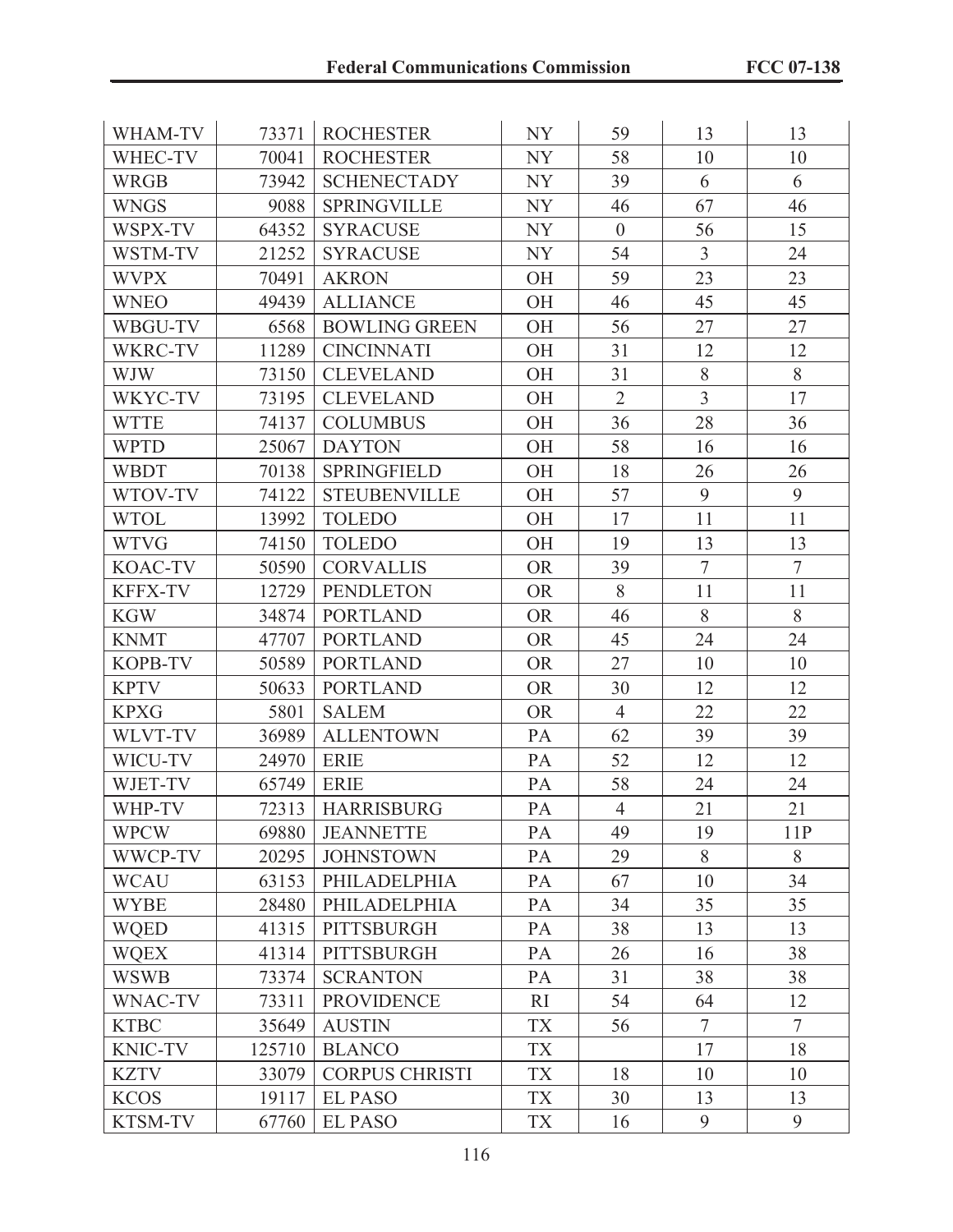| <b>KVIA-TV</b> | 49832 | <b>EL PASO</b>     | <b>TX</b> | 17               | $\tau$         | $\overline{7}$ |
|----------------|-------|--------------------|-----------|------------------|----------------|----------------|
| <b>KHOU-TV</b> | 34529 | <b>HOUSTON</b>     | <b>TX</b> | 31               | 11             | 11             |
| <b>KGNS-TV</b> | 10061 | <b>LAREDO</b>      | <b>TX</b> | 15               | 8              | 8              |
| <b>KVTV</b>    | 33078 | <b>LAREDO</b>      | <b>TX</b> | 14               | 13             | 13             |
| <b>KCBD</b>    | 27507 | <b>LUBBOCK</b>     | <b>TX</b> | 9                | 11             | 11             |
| <b>KUPB</b>    | 86263 | <b>MIDLAND</b>     | <b>TX</b> | $\overline{0}$   | 18             | 18             |
| <b>KMLM</b>    | 53541 | <b>ODESSA</b>      | <b>TX</b> | 43               | 42             | 42             |
| <b>KOSA-TV</b> | 6865  | <b>ODESSA</b>      | <b>TX</b> | 31               | $\overline{7}$ | $\overline{7}$ |
| <b>KWES-TV</b> | 42007 | <b>ODESSA</b>      | <b>TX</b> | 13               | 9              | 9              |
| <b>KWWT</b>    | 84410 | <b>ODESSA</b>      | <b>TX</b> | $\overline{0}$   | 30             | 30             |
| <b>KENS-TV</b> | 26304 | <b>SAN ANTONIO</b> | <b>TX</b> | 55               | 5              | 39             |
| <b>KLRN</b>    | 749   | <b>SAN ANTONIO</b> | <b>TX</b> | 8                | 9              | 9              |
| <b>KSAT-TV</b> | 53118 | <b>SAN ANTONIO</b> | <b>TX</b> | 48               | 12             | 12             |
| <b>KWEX-TV</b> | 35881 | <b>SAN ANTONIO</b> | <b>TX</b> | 39               | 41             | 41             |
| <b>WOAI-TV</b> | 69618 | <b>SAN ANTONIO</b> | <b>TX</b> | 58               | $\overline{4}$ | 48             |
| <b>KPCB</b>    | 77452 | <b>SNYDER</b>      | <b>TX</b> | 10               | 17             | 17             |
| <b>KLTV</b>    | 68540 | <b>TYLER</b>       | <b>TX</b> | 10               | $\overline{7}$ | $\overline{7}$ |
| <b>KPXL</b>    | 61173 | <b>UVALDE</b>      | <b>TX</b> | $\overline{0}$   | 26             | 26             |
| WCAX-TV        | 46728 | <b>BURLINGTON</b>  | <b>VT</b> | 53               | $\overline{3}$ | 22             |
| <b>KWPX</b>    | 56852 | <b>BELLEVUE</b>    | <b>WA</b> | 32               | 33             | 33             |
| <b>KQUP</b>    | 78921 | <b>PULLMAN</b>     | <b>WA</b> | $\boldsymbol{0}$ | 24             | 24             |
| <b>KWSU-TV</b> | 71024 | <b>PULLMAN</b>     | <b>WA</b> | 17               | 10             | 10             |
| <b>KCTS-TV</b> | 33749 | <b>SEATTLE</b>     | WA        | 41               | 9              | 9              |
| <b>KAYU-TV</b> | 58684 | <b>SPOKANE</b>     | <b>WA</b> | 30               | 28             | 28             |
| KHQ-TV         | 34537 | <b>SPOKANE</b>     | <b>WA</b> | 15               | 6              | $\overline{7}$ |
| <b>KCPQ</b>    | 33894 | <b>TACOMA</b>      | <b>WA</b> | 18               | 13             | 13             |
| <b>KSTW</b>    | 23428 | <b>TACOMA</b>      | <b>WA</b> | 36               | 11             | 11             |
| <b>KPDX</b>    | 35460 | <b>VANCOUVER</b>   | <b>WA</b> | 48               | 49             | 30             |
| <b>KAZW-TV</b> | 84238 | <b>WALLA WALLA</b> | <b>WA</b> | 9                | 9              | 9              |
| <b>WBIJ</b>    | 81503 | <b>CRANDON</b>     | WI        |                  | $\overline{4}$ | $\overline{4}$ |
| WEAU-TV        | 7893  | <b>EAU CLAIRE</b>  | WI        | 39               | 13             | 13             |
| WLUK-TV        | 4150  | <b>GREEN BAY</b>   | WI        | 51               | 11             | 11             |
| <b>WKBT</b>    | 74424 | <b>LA CROSSE</b>   | WI        | 41               | 8              | 8              |
| WLEF-TV        | 63046 | <b>PARK FALLS</b>  | WI        | 47               | 36             | 36             |
| WAOW-TV        | 64546 | <b>WAUSAU</b>      | WI        | 29               | 9              | 9              |
| WSAW-TV        | 6867  | <b>WAUSAU</b>      | WI        | 40               | $\overline{7}$ | $\overline{7}$ |
| <b>WFXS</b>    | 86204 | <b>WITTENBERG</b>  | WI        | $\overline{0}$   | 55             | 50             |
| WBOY-TV        | 71220 | <b>CLARKSBURG</b>  | <b>WV</b> | 52               | 12             | 12             |
| WOWK-TV        | 23342 | <b>HUNTINGTON</b>  | WV        | 47               | 13             | 13             |
| <b>WDTV</b>    | 70592 | <b>WESTON</b>      | WV.       | 6                | 5              | 5              |
| WTRF-TV        | 6869  | <b>WHEELING</b>    | <b>WV</b> | 32               | $\tau$         | $\tau$         |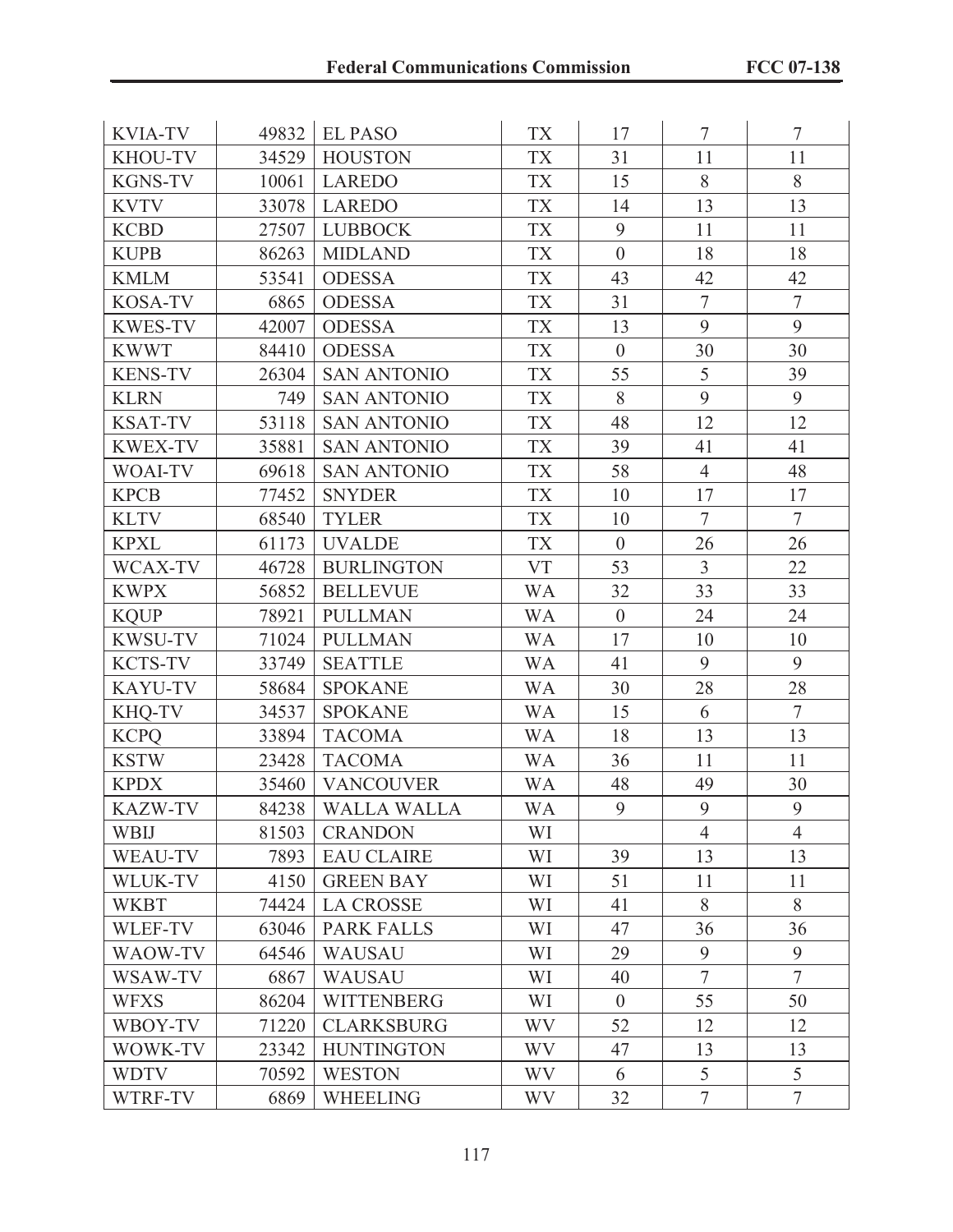### **GRANTED REQUESTS FOR ALTERNATIVE CHANNEL ASSIGNMENTS**

| <b>Call Sign</b> | <b>Facilit</b><br><b>Community</b><br>$\bf{v}$ ID # |                                                              | <b>State</b> | Curren<br>t NTSC<br>Chann | <b>Curren</b><br>t DTV<br>Chann | Curren<br>t TCD | Post<br><b>Transitio</b><br>n |
|------------------|-----------------------------------------------------|--------------------------------------------------------------|--------------|---------------------------|---------------------------------|-----------------|-------------------------------|
|                  |                                                     |                                                              |              | el                        | el                              |                 | <b>Channel</b>                |
| <b>KJNP</b>      | 20015                                               | <b>NORTH POLE</b>                                            | AK           | $\overline{4}$            | 20                              | 4               | 20                            |
| <b>KTNL</b>      | 60519                                               | $\overline{2}$<br>$\overline{2}$<br>13<br><b>SITKA</b><br>AK |              | $\overline{7}$            |                                 |                 |                               |
| <b>KETZ</b>      | 92872                                               | <b>EL DORADO</b><br>12<br>12<br><b>AR</b>                    |              | 10                        |                                 |                 |                               |
| <b>KBDI</b>      | 22685                                               | <b>BROOMFIELD</b>                                            | CO           | 12                        | 38                              | 38              | 13                            |
| WBBM-TV          | 9617                                                | <b>CHICAGO</b>                                               | IL           | $\overline{2}$            | 3                               | 11              | 12                            |
| <b>KFJX</b>      | 83992                                               | <b>PITTSBURG</b>                                             | <b>KS</b>    | 14                        | $\theta$                        | 14              | 13                            |
| <b>WDBD</b>      | 71326                                               | <b>JACKSON</b>                                               | <b>MS</b>    | 40                        | 41                              | 41              | 40                            |
| <b>WFUT</b>      | 60555                                               | <b>NEWARK</b>                                                | NJ           | 68                        | 53                              | 41              | 30                            |
| <b>KNMT</b>      | 47707                                               | <b>PORTLAND</b>                                              | <b>OR</b>    | 24                        | 45                              | 24              | 45                            |
| <b>KEVN</b>      | 34347                                               | <b>RAPID CITY</b>                                            | <b>SD</b>    | 7                         | 18                              | 18              | $\overline{7}$                |
| 960405KF         | 81692                                               | <b>MEMPHIS</b>                                               | TN           | 14                        |                                 | 14              | 23                            |
| <b>KLCW</b>      | 77719                                               | <b>WOLFFORTH</b>                                             | <b>TX</b>    | 22                        |                                 | 22              | 43                            |
| <b>WOAY</b>      | 66804                                               | <b>OAK HILL</b>                                              | WV           | 4                         | 50                              | 4               | 50                            |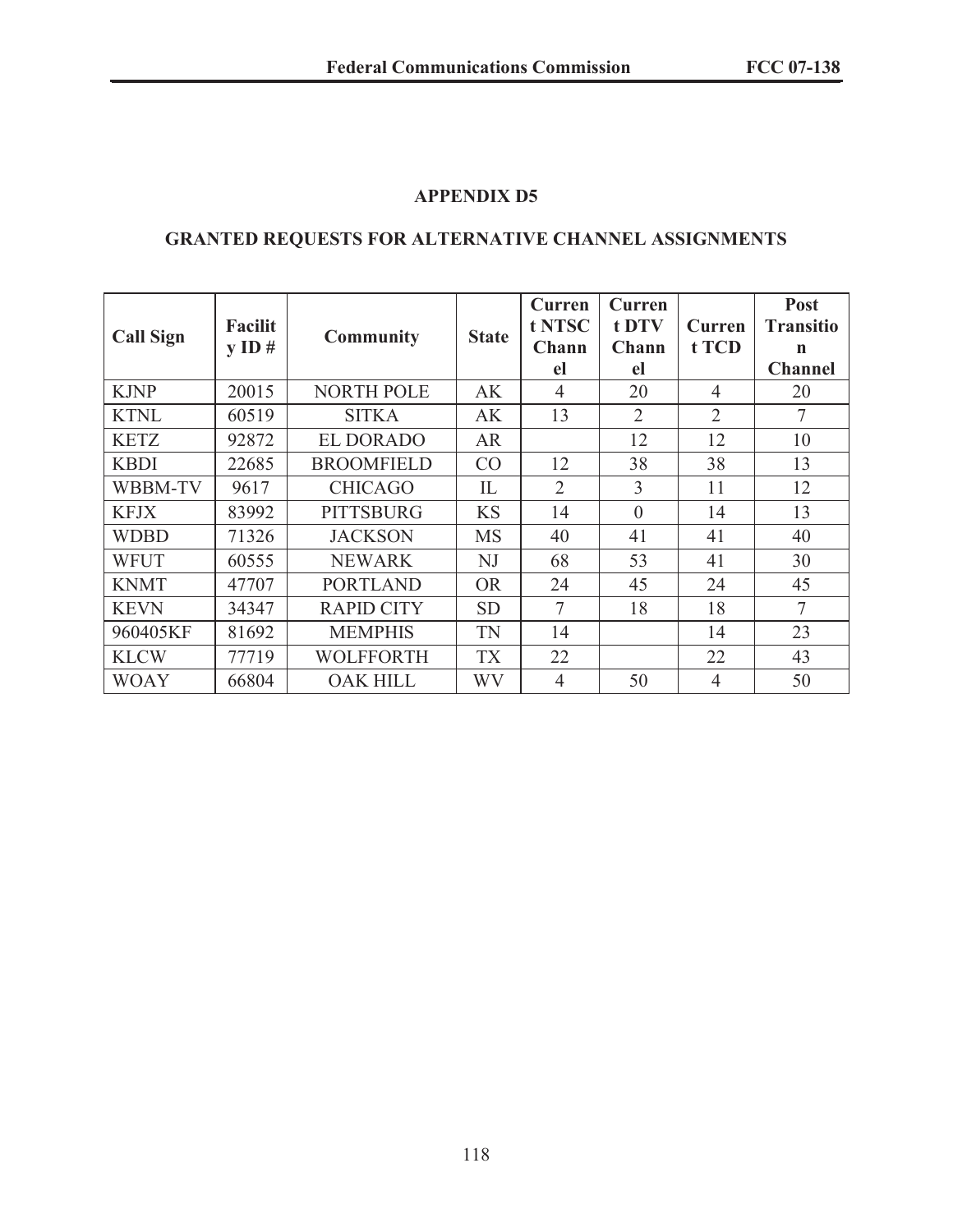### **REQUESTS FOR CHANGES TO APPENDIX B ANTENNA INFORMATION**

| <b>Call Sign</b> | <b>Facility</b><br>ID# | <b>Community</b>                  | <b>State</b>   | <b>Curren</b><br>t NTSC<br><b>Channe</b> | Curren<br>t DTV<br><b>Channe</b> | Post<br><b>Transitio</b><br>$\mathbf n$<br><b>Channel</b> |
|------------------|------------------------|-----------------------------------|----------------|------------------------------------------|----------------------------------|-----------------------------------------------------------|
| <b>KQCA</b>      | 10242                  | <b>STOCKTON</b>                   | CA             | 58                                       | 46                               | 46                                                        |
| WFGX             | 6554                   | <b>FORT</b><br><b>WALTONBEACH</b> | <b>FL</b>      | 35                                       | 50                               | 50                                                        |
| <b>WFSG</b>      | 6093                   | PANAMA CITY                       | FL             | 56                                       | 38                               | 38                                                        |
| <b>WEAR</b>      | 71363                  | <b>PENSACOLA</b>                  | FL             | 3                                        | 17                               | 17                                                        |
| <b>WFSU</b>      | 21801                  | <b>TALLAHASSEE</b>                | FL             | 11                                       | 32                               | 32                                                        |
| <b>WMUM</b>      | 23935                  | <b>COCHRAN</b>                    | GA             | 29                                       | $\overline{7}$                   | $\overline{7}$                                            |
| <b>WKYU</b>      | 71861                  | <b>BOWLING GREEN</b>              | <b>KY</b>      | 24                                       | 18                               | 18                                                        |
| <b>WCVB</b>      | 65684                  | <b>BOSTON</b>                     | MA             | 5                                        | 20                               | 20                                                        |
| <b>KCWE</b>      | 64444                  | <b>KANSAS CITY</b>                | M <sub>O</sub> | 29                                       | 31                               | 31                                                        |
| WRAZ             | 64611                  | <b>RALEIGH</b>                    | NC             | 50                                       | 49                               | 49                                                        |
| <b>WXII</b>      | 53921                  | <b>WINSTON-SALEM</b>              | NC             | 12                                       | 31                               | 31                                                        |
| <b>KOCT</b>      | 53908                  | <b>CARLSBAD</b>                   | <b>NM</b>      | 6                                        | 19                               | 19                                                        |
| <b>KOFT</b>      | 53904                  | <b>FARMINGTON</b>                 | <b>NM</b>      | $\overline{3}$                           | 8                                | 8                                                         |
| <b>WLWT</b>      | 46979                  | <b>CINCINNATI</b>                 | <b>OH</b>      | 5                                        | 35                               | 35                                                        |
| <b>WKRN</b>      | 73188                  | <b>NASHVILLE</b>                  | TN             | $\overline{2}$                           | 27                               | 27                                                        |
| <b>KACV</b>      | 1236                   | <b>AMARILLO</b>                   | <b>TX</b>      | $\overline{2}$                           | 8                                | 8                                                         |
| <b>WRIC</b>      | 74416                  | <b>PETERSBURG</b>                 | VA             | 8                                        | 22                               | 22                                                        |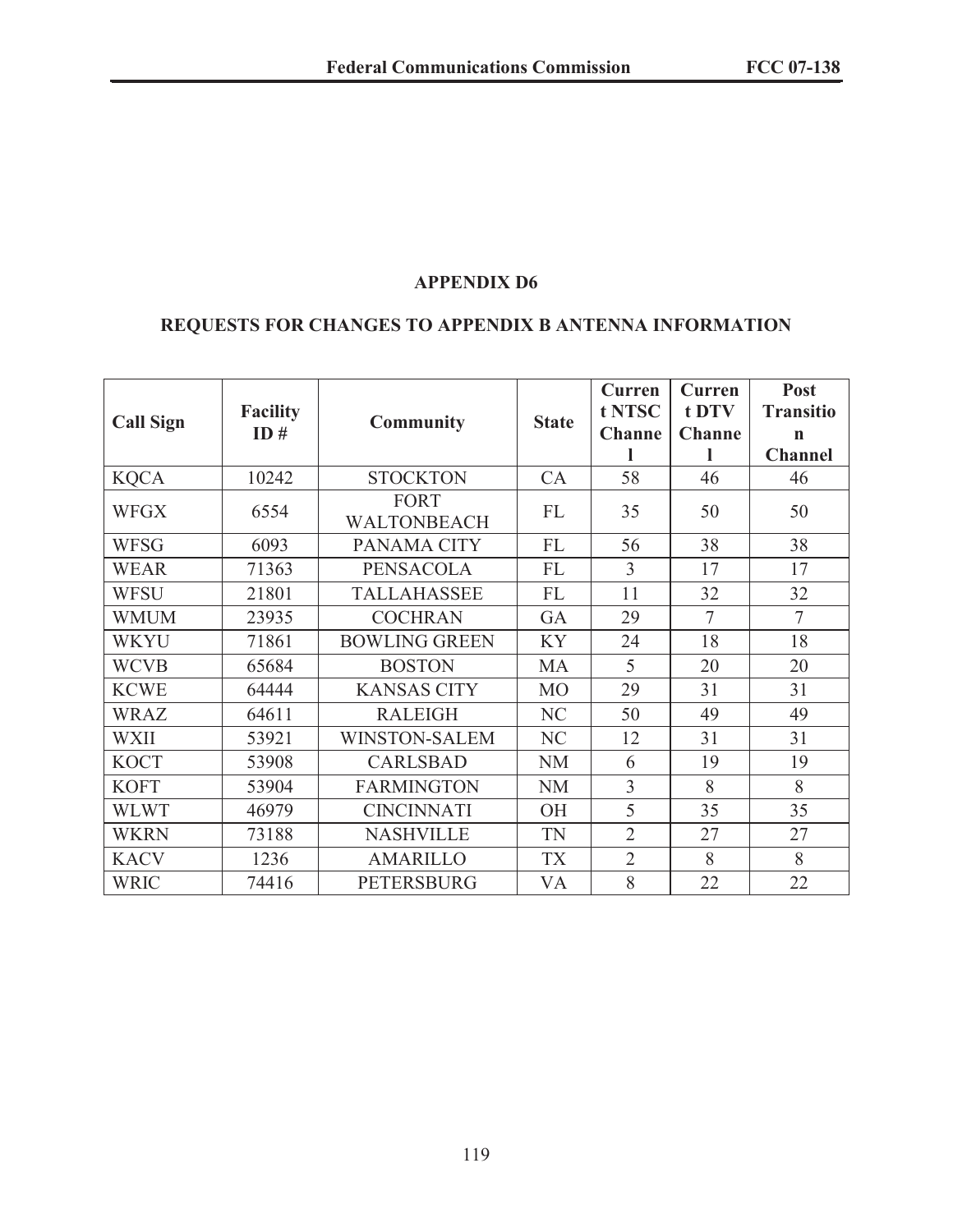# **DENIED REQUESTS FROM NEW APPLICANTS**

| <b>Call Sign</b> | <b>Facility ID#</b> | <b>Community</b>   | <b>State</b> | <b>Current</b><br><b>NTSC</b><br><b>Channel</b> | <b>Current</b><br><b>DTV</b><br><b>Channel</b> |
|------------------|---------------------|--------------------|--------------|-------------------------------------------------|------------------------------------------------|
| <b>New</b>       | 35855               | <b>SACRAMENTO</b>  | CA           |                                                 |                                                |
| <b>New</b>       | 83711               | <b>WEAVERVILLE</b> | $\bigcirc$ A | 32                                              |                                                |
| <b>New</b>       |                     | <b>OWENSBORO</b>   | KY           | 48                                              |                                                |
| <b>New</b>       | 169025              | <b>KALISPELL</b>   | MT           |                                                 | 46                                             |
| <b>New</b>       |                     | TULSA              | ΟK           | 26                                              |                                                |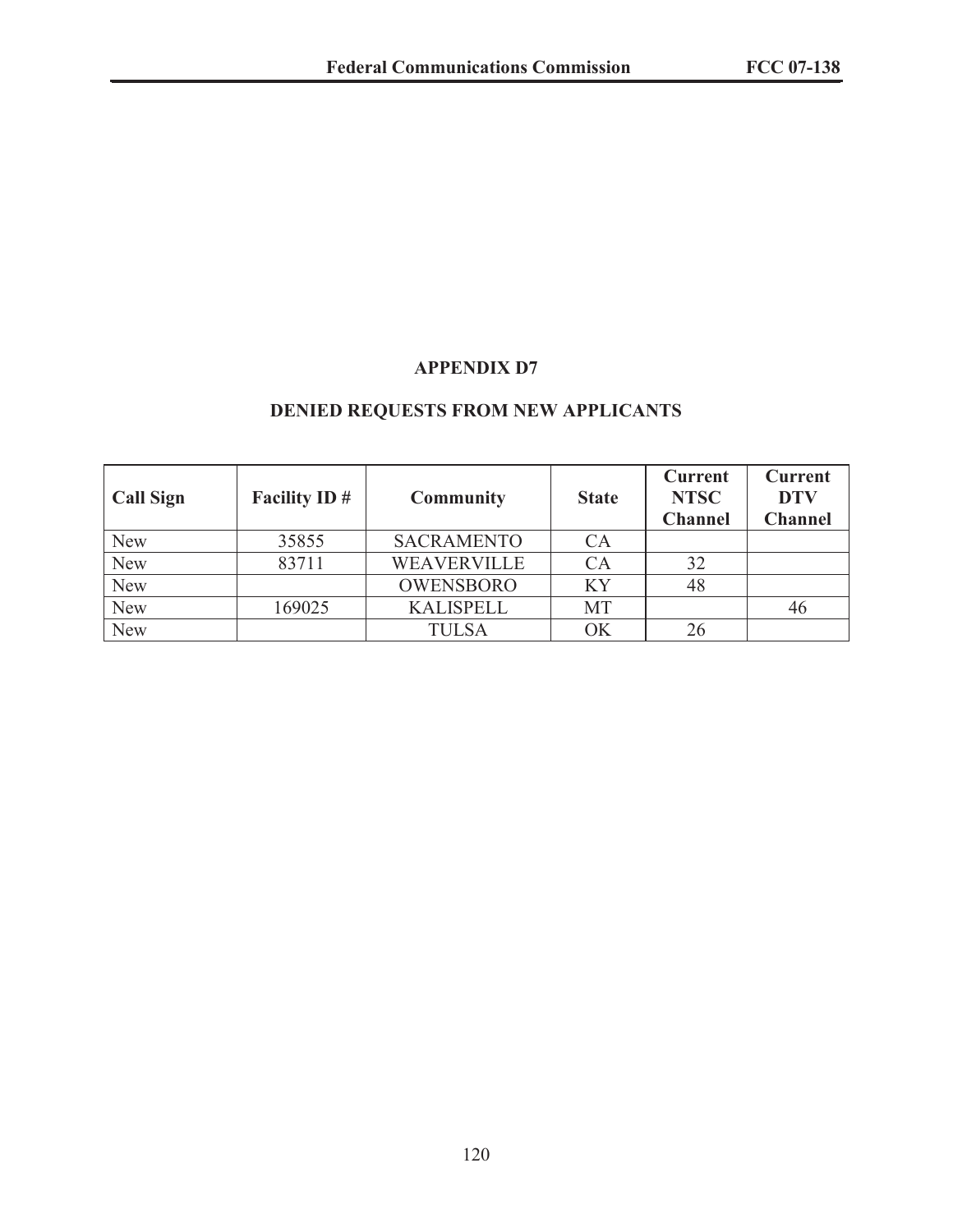#### **APPENDIX E**

#### **FINAL REGULATORY FLEXIBILITY ACT ANALYSIS**

1. As required by the Regulatory Flexibility Act of 1980, as amended ("RFA")<sup>1</sup> an Initial Regulatory Flexibility Analysis ("IRFA") was incorporated in the *Seventh Further Notice of Proposed Rulemaking* ("*Seventh Further Notice*").<sup>2</sup> The Commission sought written public comment on the proposals in the NPRM, including comment on the IRFA. The comments received are discussed below. The Commission received no comments on the IRFA. This present Final Regulatory Flexibility Analysis ("FRFA") conforms to the RFA.<sup>3</sup>

#### **A. Need for, and Objectives of, the Report and Order**

2. This *Seventh Report and Order* ("*Seventh R&O*") adopts rules implementing a new post-transition DTV Table of Allotments ("DTV Table"), providing all eligible<sup>4</sup> full power broadcast television stations with channels for DTV operations after the transition. The new posttransition DTV Table finalizes the channel and facilities necessary to complete the digital transition for full power television stations, including full power commercial and noncommercial broadcast television stations.

3. The new post-transition DTV Table is based on the tentative channel designations ("TCDs") announced for eligible broadcast licensees through the channel election process, as

<sup>&</sup>lt;sup>1</sup> See 5 U.S.C. § 603. The RFA, see 5 U.S.C. § 601 - 612., has been amended by the Small Business Regulatory Enforcement Fairness Act of 1996 ("SBREFA"), Pub. L. No. 104-121, Title II, 110 Stat. 847 (1996).

<sup>2</sup> *Seventh Further Notice of Proposed Rule Making*, *In the Matter of Advanced Television Systems and Their Impact Upon the Existing Television Broadcast Service*, MB Docket No. 87-268, 21 FCC Rcd 12100 (2006) ("*Seventh Further Notice*").

<sup>3</sup> *See* 5 U.S.C. § 604.

<sup>&</sup>lt;sup>4</sup> Only Commission licensees and permittees were eligible to participate in the channel election process to select a final DTV channel. *See Second DTV Periodic Report and Order*, 19 FCC Rcd at 1830, ¶ 66.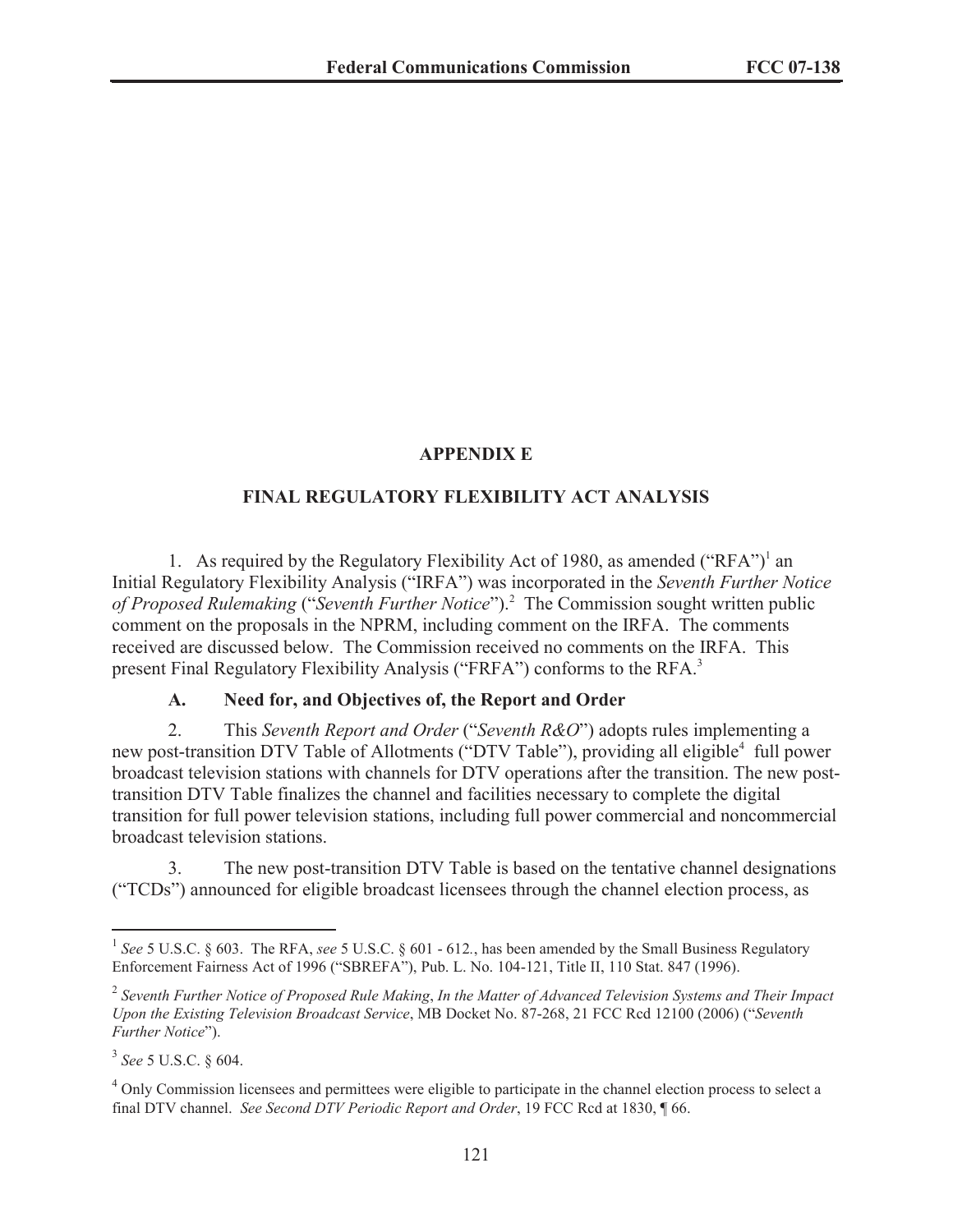well as on the Commission's efforts to promote overall spectrum efficiency and ensure the best possible service to the public, including service to local communities. During this election process, which was established by the *Second DTV Periodic Report and Order*, eligible full power broadcast licensees selected their ultimate DTV channel inside the "core spectrum," consisting of current television channels 2 through 51 (54-698 MHz).<sup>5</sup> In developing the proposed new allotments, the Commission sought to accommodate broadcasters' channel preferences, as well as their replication and maximization service area certifications (made via FCC Form 381).

4. The new post-transition DTV Table achieves the goals set forth for the channel election process.<sup>6</sup> First, the new DTV Table provides all eligible stations with channels for DTV operations after the transition. Second, the new DTV Table is the result of informed decisions by licensees when making their channel elections and licensees benefited from the clarity and transparency of the channel election process. Third, the new DTV Table recognizes industry expectations by protecting existing service and respecting investments already made, to the extent feasible. Finally, the new DTV Table reflects our efforts to promote overall spectrum efficiency and ensure the best possible DTV service to the public.

#### **B. Summary of Significant Issues Raised by Public Comments in Response to the IRFA**

5. There were no comments filed that specifically addressed the rules and policies proposed in the IRFA.

### **C. Description and Estimate of the Number of Small Entities to Which the Rules Will Apply**

6. The RFA directs the Commission to provide a description of and, where feasible, an estimate of the number of small entities that will be affected by the rules adopted herein.<sup>7</sup> The RFA generally defines the term "small entity" as having the same meaning as the terms "small business," small organization," and "small government jurisdiction."<sup>8</sup> In addition, the term "small business" has the same meaning as the term "small business concern" under the Small Business Act. $9$  A small business concern is one which: (1) is independently owned and operated; (2) is not dominant in its field of operation; and (3) satisfies any additional criteria established by the Small Business Administration (SBA).<sup>10</sup> The rules of this *Seventh R&O* will primarily affect

 $^7$  5 U.S.C. § 603(b)(3).

 $^{8}$  *Id.* § 601(6).

 $^{9}$  *Id.* § 601(3) (incorporating by reference the definition of "small business concern" in 15 U.S.C. § 632). Pursuant to 5 U.S.C. § 601(3), the statutory definition of a small business applies "unless an agency, after consultation with the Office of Advocacy of the Small Business Administration and after opportunity for public comment, establishes one or more definitions of such term which are appropriate to the activities of the agency and publishes such definition(s) in the Federal Register." 5 U.S.C.  $\frac{6}{9}$  601(3).

 $10$  15 U.S.C. § 632. Application of the statutory criteria of dominance in its field of operation and independence are sometimes difficult to apply in the context of broadcast television. Accordingly, the Commission's statistical account of television stations may be over-inclusive.

<sup>5</sup> *Second DTV Periodic Report and Order*, 19 FCC Rcd at 18292, ¶ 33.

<sup>6</sup> *Id.* at 18291, ¶ 31.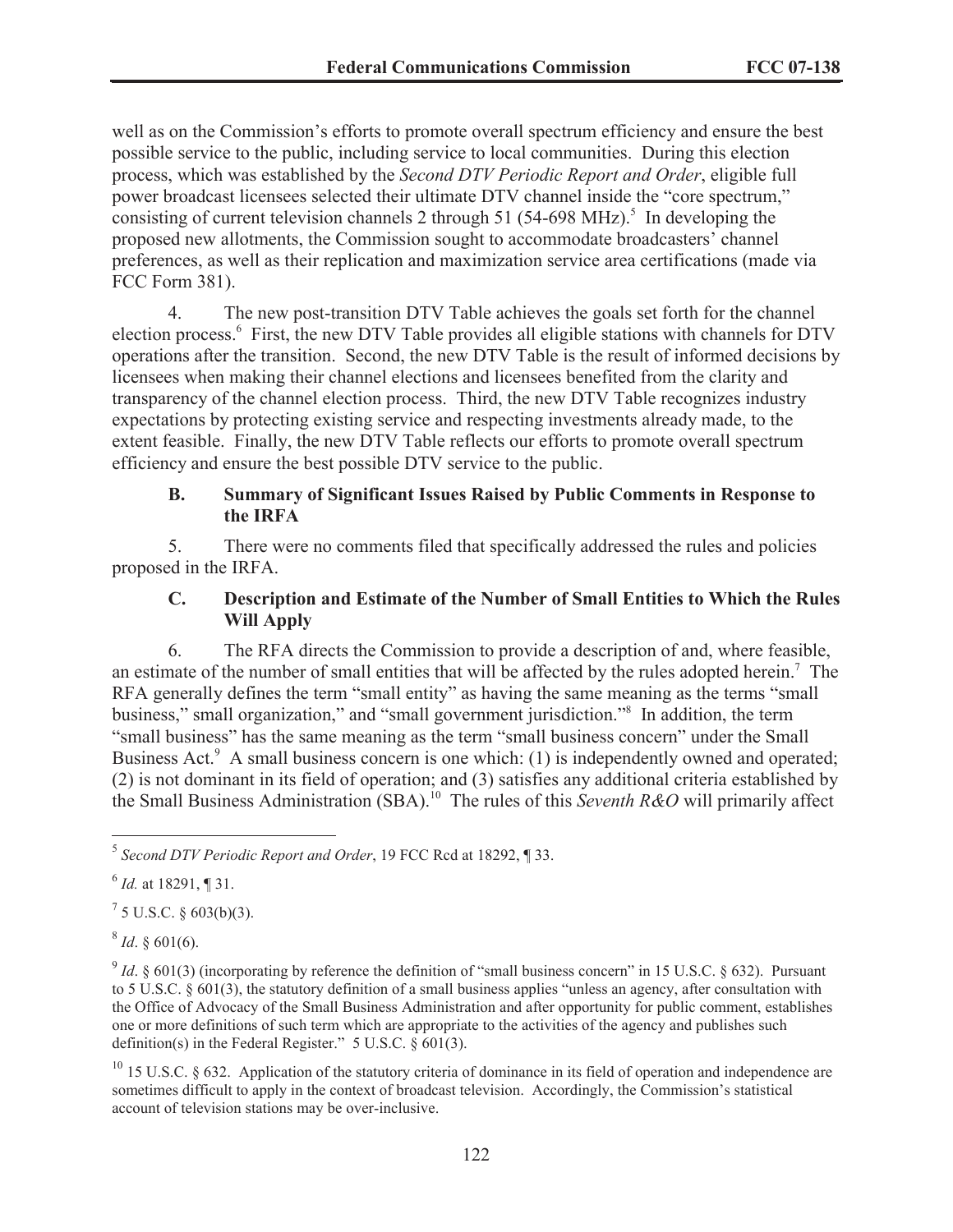full power television stations, as opposed to low power television stations and television translator stations. A description of such small entities, as well as an estimate of the number of such small entities, is provided below.

7. *Television Broadcasting.* The rules and policies adopted in this *Seventh R&O* apply to television broadcast licensees and potential licensees of television service. The SBA defines a television broadcast station as a small business if such station has no more than \$13.5 million in annual receipts.<sup>11</sup> Business concerns included in this industry are those "primarily engaged in broadcasting images together with sound."<sup>12</sup> The Commission has estimated the number of licensed commercial television stations to be  $1,376$ .<sup>13</sup> According to Commission staff review of the BIA Financial Network, MAPro Television Database ("BIA") on March 30, 2007, about 986 of an estimated 1,374 commercial television stations<sup>14</sup> (or about 72 percent) have revenues of \$13.5 million or less and thus qualify as small entities under the SBA definition. The Commission has estimated the number of licensed NCE television stations to be 380.<sup>15</sup> We note, however, that, in assessing whether a business concern qualifies as small under the above definition, business (control) affiliations<sup>16</sup> must be included. Our estimate, therefore, likely overstates the number of small entities that might be affected by our action, because the revenue figure on which it is based does not include or aggregate revenues from affiliated companies. The Commission does not compile and otherwise does not have access to information on the revenue of NCE stations that would permit it to determine how many such stations would qualify as small entities.

8. In addition, an element of the definition of "small business" is that the entity not be dominant in its field of operation. We are unable at this time to define or quantify the criteria that would establish whether a specific television station is dominant in its field of operation. Accordingly, the estimate of small businesses to which rules may apply do not exclude any television station from the definition of a small business on this basis and are therefore overinclusive to that extent. Also as noted, an additional element of the definition of "small business" is that the entity must be independently owned and operated. We note that it is

<sup>11</sup> *See* 13 C.F.R. § 121.201, NAICS Code 515120.

<sup>&</sup>lt;sup>12</sup> *Id*. This category description continues, "These establishments operate television broadcasting studios and facilities for the programming and transmission of programs to the public. These establishments also produce or transmit visual programming to affiliated broadcast television stations, which in turn broadcast the programs to the public on a predetermined schedule. Programming may originate in their own studios, from an affiliated network, or from external sources." Separate census categories pertain to businesses primarily engaged in producing programming. *See* Motion Picture and Video Production, NAICS code 512110; Motion Picture and Video Distribution, NAICS Code 512120; Teleproduction and Other Post-Production Services, NAICS Code 512191; and Other Motion Picture and Video Industries, NAICS Code 512199.

<sup>&</sup>lt;sup>13</sup> *See* News Release, "Broadcast Station Totals as of December 31, 2006," 2007 WL 221575 (dated Jan. 26, 2007) ("*Broadcast Station Totals*"); also available at http://www.fcc.gov/mb/.

<sup>14</sup> We recognize that this total differs slightly from that contained in *Broadcast Station Totals*, *supra* note 446; however, we are using BIA's estimate for purposes of this revenue comparison.

<sup>15</sup> *See Broadcast Station Totals*, *supra* note 446.

<sup>&</sup>lt;sup>16</sup> "[Business concerns] are affiliates of each other when one concern controls or has the power to control the other or a third party or parties controls or has to power to control both." 13 C.F.R.  $\S$  121.103(a)(1).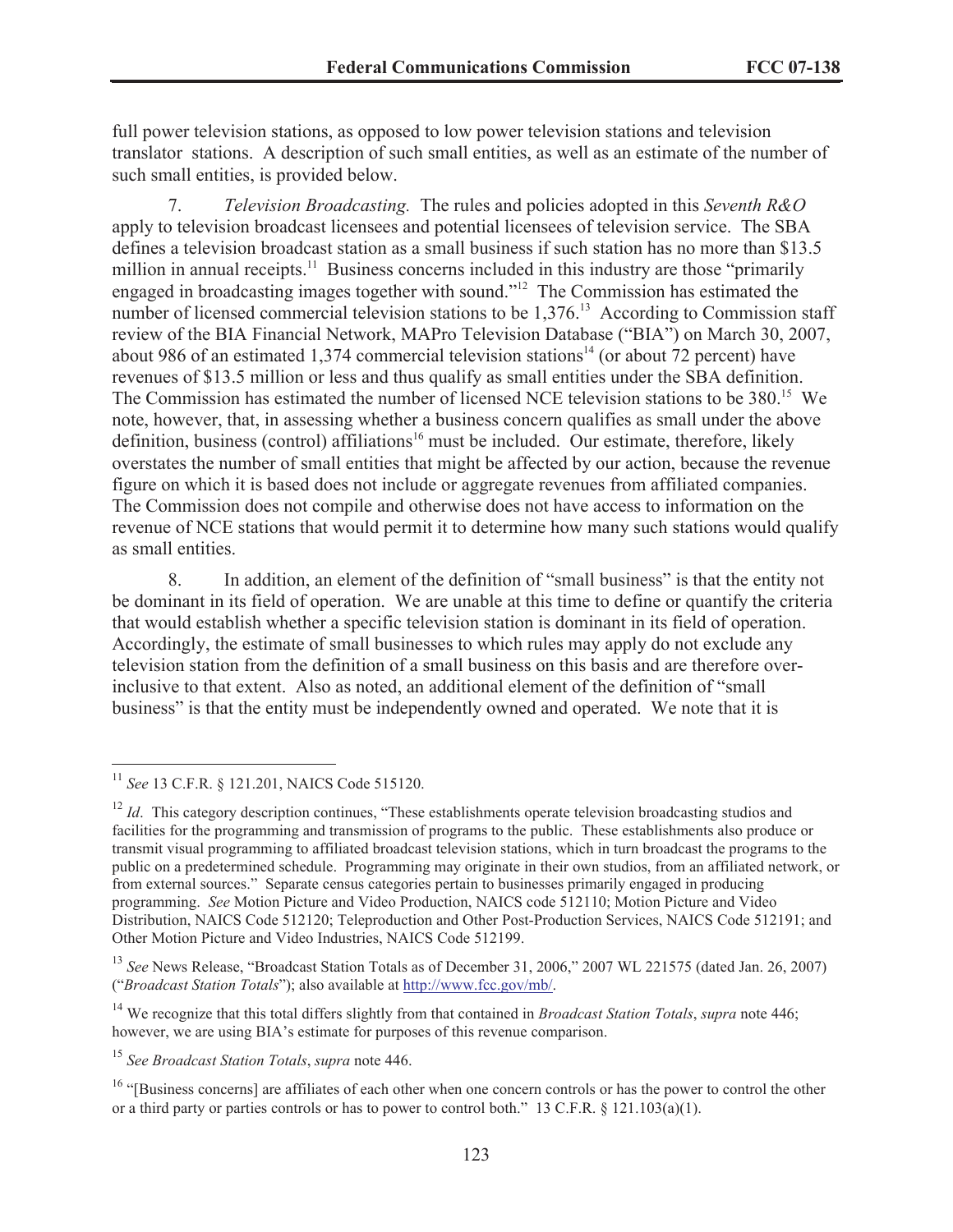difficult at times to assess these criteria in the context of media entities and our estimates of small businesses to which they apply may be over-inclusive to this extent.

9. *Class A TV, LPTV, and TV translator stations.* The rules and policies adopted in this *Seventh R&O* do not directly affect low power television stations, as the DTV Table adopted in the *Seventh R&O* finalizes post-transition digital channels only for full power television stations. Nonetheless, as discussed in Section E, *infra*, low power television stations will also eventually transition from analog to digital technology and may be indirectly affected by the channel allotment decisions herein. The broadcast stations indirectly affected include licensees of Class A TV stations,<sup>17</sup> low power television (LPTV) stations, and TV translator stations, as well as to potential licensees in these television services. The same SBA definition that applies to television broadcast licensees would apply to these stations. The SBA defines a television broadcast station as a small business if such station has no more than \$13.5 million in annual receipts.<sup>18</sup> Currently, there are approximately 567 licensed Class A stations, 2,227 licensed LPTV stations, and  $4.518$  licensed TV translators.<sup>19</sup> Given the nature of these services, we will presume that all of these licensees qualify as small entities under the SBA definition. We note, however, that under the SBA's definition, revenue of affiliates that are not LPTV stations should be aggregated with the LPTV station revenues in determining whether a concern is small. Our estimate may thus overstate the number of small entities since the revenue figure on which it is based does not include or aggregate revenues from non-LPTV affiliated companies. We do not have data on revenues of TV translator or TV booster stations, but virtually all of these entities are also likely to have revenues of less than \$13.5 million and thus may be categorized as small, except to the extent that revenues of affiliated non-translator or booster entities should be considered.

#### **D. Description of Projected Reporting, Recordkeeping and other Compliance Requirements**

10. The rules adopted in this *Seventh R&O* involve no changes to reporting, recordkeeping, or other compliance requirements beyond what is already required under the current regulations.

#### **E. Steps Taken to Minimize Significant Impact on Small Entities, and Significant Alternatives Considered**

11. The RFA requires an agency to describe any significant alternatives that it has considered in reaching its proposed approach, which may include the following four alternatives (among others): (1) the establishment of differing compliance or reporting requirements or timetables that take into account the resources available to small entities; (2) the clarification, consolidation, or simplification of compliance or reporting requirements under the rule for small

<sup>&</sup>lt;sup>17</sup> In general, low power television stations are secondary to full power television stations and must accept interference from full power stations. The Community Broadcasters Protection Act, and the Commission's rules implementing that statute, give certain low power television (LPTV) stations, known as Class A stations, some limited protection from interference by full-service stations. *See* Community Broadcasters Protection Act of 1999, Pub. L. No. 106-113, 113 Stat. Appendix I at pp. 1501A-594 – 1501A-598 (1999), codified at 47 U.S.C. § 336(f). *See also* 47 C.F.R. §§ 73.6000-6027.

<sup>18</sup> *See* 13 C.F.R. § 121.201, NAICS Code 515120.

<sup>19</sup> *See Broadcast Station Totals*, *supra* note 446.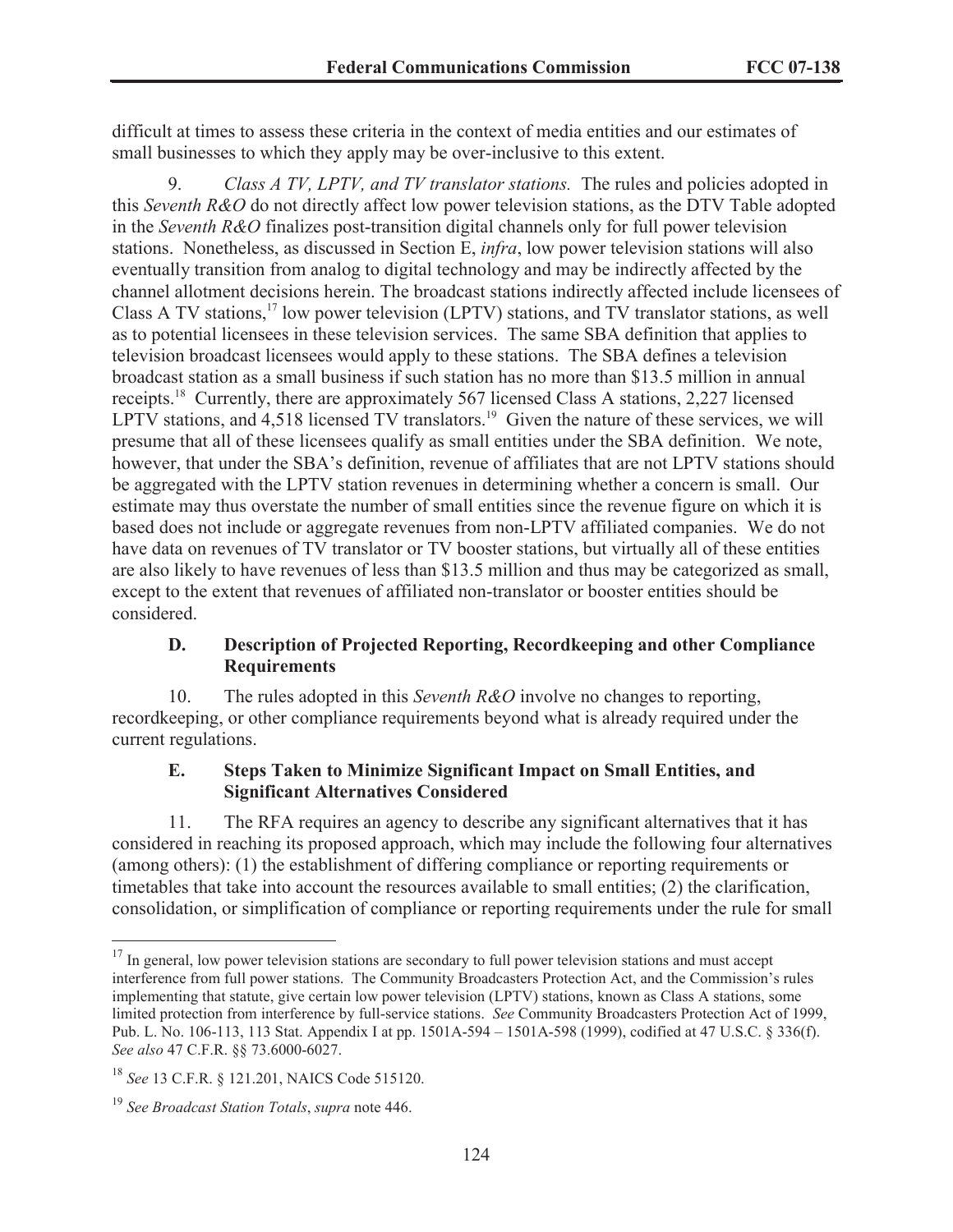entities; (3) the use of performance, rather than design, standards; and (4) an exemption from coverage of the rule, or any part thereof, for small entities. $20$ 

12. The new post-transition DTV Table provides all eligible full power broadcast television stations – large and small alike – with channels for post-transition DTV operations. Small broadcasters, just like large ones, benefited from participating in the channel election process. The new DTV Table is the result of informed decisions by licensees when making their channel elections, and all licensees benefited from the clarity and transparency of the channel election process. Moreover, the new DTV Table recognizes industry expectations by protecting existing service and respecting investments already made, for both large and small broadcasters, to the extent feasible. The TCDs are primarily based on the channels elected by licensees. The vast majority of licensees participating in the channel election process received a TCD for a channel they elected, and all comments, including those from small broadcasters, were considered when finalizing this Table.<sup>21</sup>

13. In general, our goal in reviewing the comments filed in response to the proposed Table was to accommodate the requests made by commenters to the extent possible consistent with the standards outlined in the *Seventh Further Notice*. Large and small broadcasters alike benefited from this approach, which was taken in an effort to expedite finalization of the DTV Table and Appendix B so that stations can complete construction of their post-transition facilities by the statutory deadline for the DTV transition. Where commenters made specific requests for changes to the proposals in the *Seventh Further Notice*, requests that provided for an alternative service area for the station or parameters that differed from those proposed by the Commission, those requests were granted to the extent possible consistent with the standards of the Seventh Further Notice and, in particular, with the applicable interference standards. This process has been open and transparent, and has provided consistent treatment for large and small broadcasters.

14. The new DTV Table adopted herein does not provide for channels for low power television stations. The Commission will address the digital transition for low power television ("LPTV") stations in a separate proceeding. The statutory transition deadline established by Congress in 2006 – February 17, 2009 - applies only to full-power stations.<sup>22</sup> One of the Commission's goals in the *Seventh Report and Order* is to permit full power stations to finalize their post-transition facilities by this rapidly approaching deadline. The Commission previously determined that it has discretion under 47 U.S.C. § 336(f)(4) to set the date by which analog operations of stations in the low power and translator service must cease.<sup>23</sup> The Commission has stated that the intent is to ensure that low power and translator stations not be required to

<sup>&</sup>lt;sup>20</sup> 5 U.S.C. § 603(c)(1)-(c)(4)

<sup>21</sup> *See*, *e.g*., Comments of Trinity Christian Center of Santa Ana, Inc.; Southern Broadcasting, Inc., Young Broadcasting, Inc., and Christian Faith Broadcast, Inc.

<sup>&</sup>lt;sup>22</sup> See Digital Television and Public Safety Act of 2005, which is Title III of the Deficit Reduction Act of 2005, Pub. L. No. 109-171, 120 Stat. 4 (2006) (codified at 47 U.S.C. §§ 309(j)(14) and 337(e)).

<sup>23</sup> *Amendment of Parts 73 and 74 of the Commission's Rules to Establish Rules for Digital Low Power Television, Television Translator, and Television Booster Stations and to Amend Rules for Digital Class A Television Stations*, MB Docket No. 03-185, Report and Order, 19 FCC Rcd 19331, 19336 ¶ 12 (2004) (" *LPTV DTV Report and Order* ").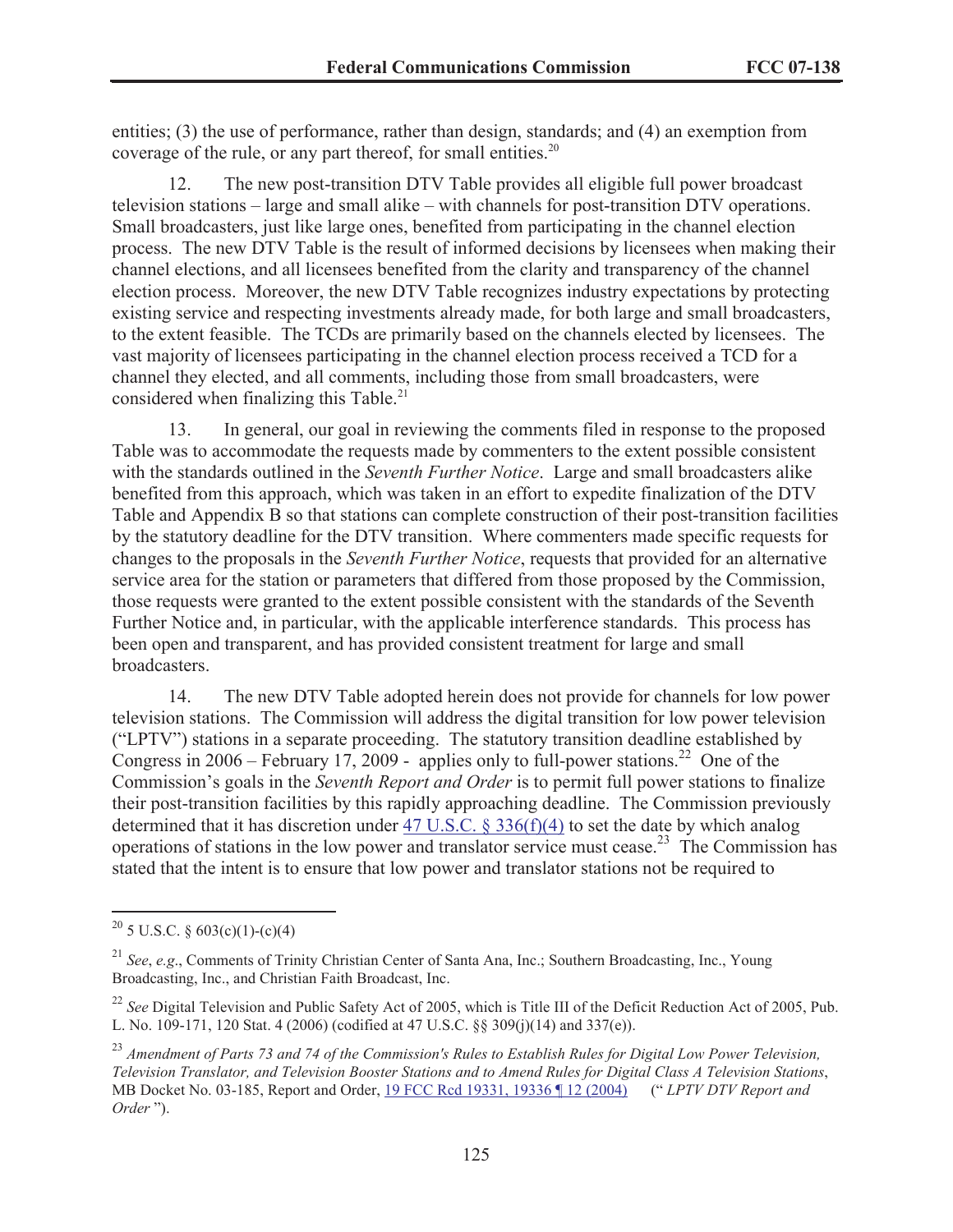prematurely convert to digital operation in a manner that could disrupt their analog service or, more importantly, that might cause them to cease operation.<sup>24</sup> The Commission decided not to establish a fixed termination date for the low power digital television transition until it resolved the issues concerning the transition of full-power television stations.<sup>25</sup> The Commission has recognized that low power television stations are a valuable component of the nation's television system and has stated its intention to facilitate, wherever possible, the digital transition of these stations.<sup>26</sup>

#### **F. Report to Congress**

15. The Commission will send a copy of this *Seventh R&O*, including this FRFA, in a report to be sent to Congress pursuant to the Small Business Regulatory Enforcement Fairness Act of 1996.<sup>27</sup> In addition, the Commission will send a copy of this *Seventh R&O*, including the FRFA, to the Chief Counsel for Advocacy of the Small Business Administration. A copy of this *Seventh R&O* and FRFA (or summaries thereof) will also be published in the Federal Register.<sup>28</sup>

<sup>24</sup> *Id*. at 19337 ¶ 14.

<sup>25</sup> *Id*. at 19336 ¶ 19.

<sup>26</sup> *Id*. at 19332, ¶ 1.

<sup>27</sup> *See* 5 U.S.C. § 801(a)(1)(A).

<sup>28</sup> *See id*. § 604(b).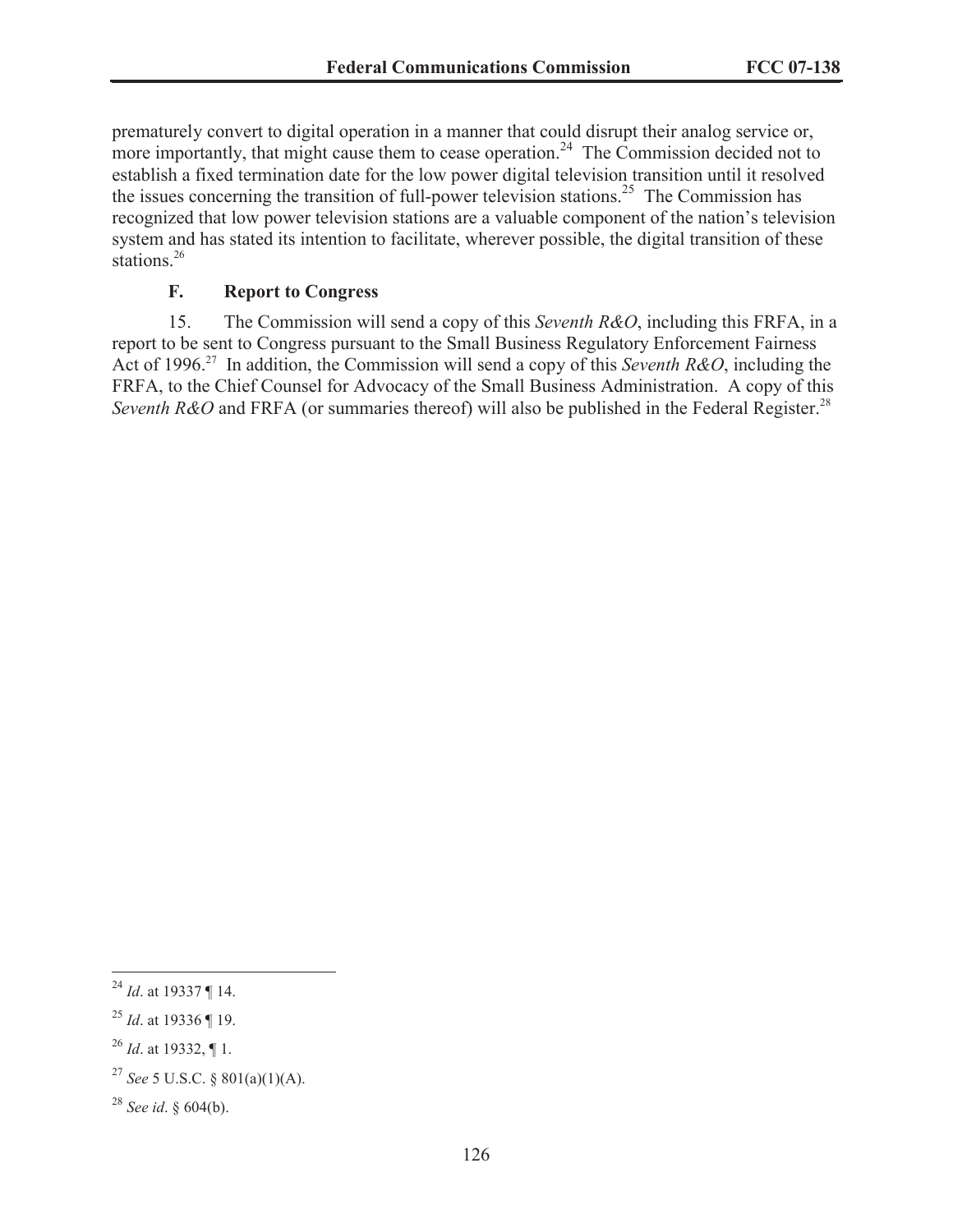### **APPENDIX F**

### **PROPOSED RULE CHANGES**

Part 73 of the Commission's Rules and Regulations (Chapter I of title 47 of the Code of Federal Regulations) is proposed as follows:

PART 73 -- RADIO BROADCAST SERVICES

1. The authority citation for Part 73 continues to read as follows:

Authority: 47 U.S.C. 154, 303, 334, 336 and 339.

2. Section 73.622 is amended by adding new paragraph (i) to read as follows:

§ 73.622 Digital television table of allotments.

\* \* \* \* \*

(i) Post-Transition Table of DTV Allotments.

#### ALABAMA

| Community                | Channel No. |  |  |
|--------------------------|-------------|--|--|
| Tuscaloosa               | 6           |  |  |
| <b>COLORADO</b>          |             |  |  |
| Community                | Channel No. |  |  |
| Greeley<br>Pueblo        | 49<br>48    |  |  |
| <b>IDAHO</b>             |             |  |  |
| Community                | Channel No. |  |  |
| Nampa<br><b>ILLINOIS</b> | 13          |  |  |
| Community                | Channel No. |  |  |
| Galesburg                | 8           |  |  |
| <b>INDIANA</b>           |             |  |  |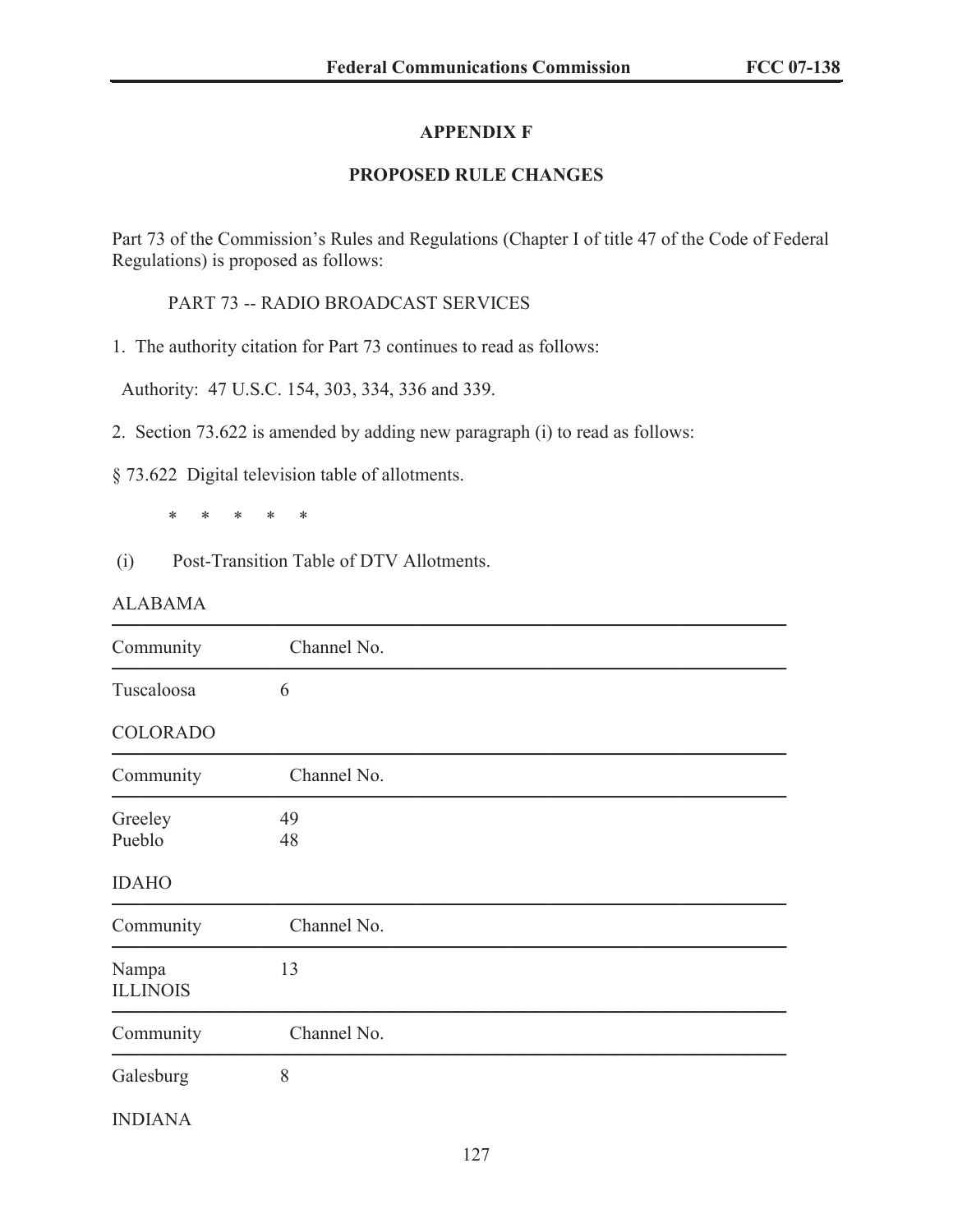| Community     | Channel No. |  |
|---------------|-------------|--|
| Evansville    | 7           |  |
| <b>NEVADA</b> |             |  |
| Community     | Channel No. |  |
| Reno          | 8           |  |
| PENNSYLVANIA  |             |  |
| Community     | Channel No. |  |
| Jeannette     | 11          |  |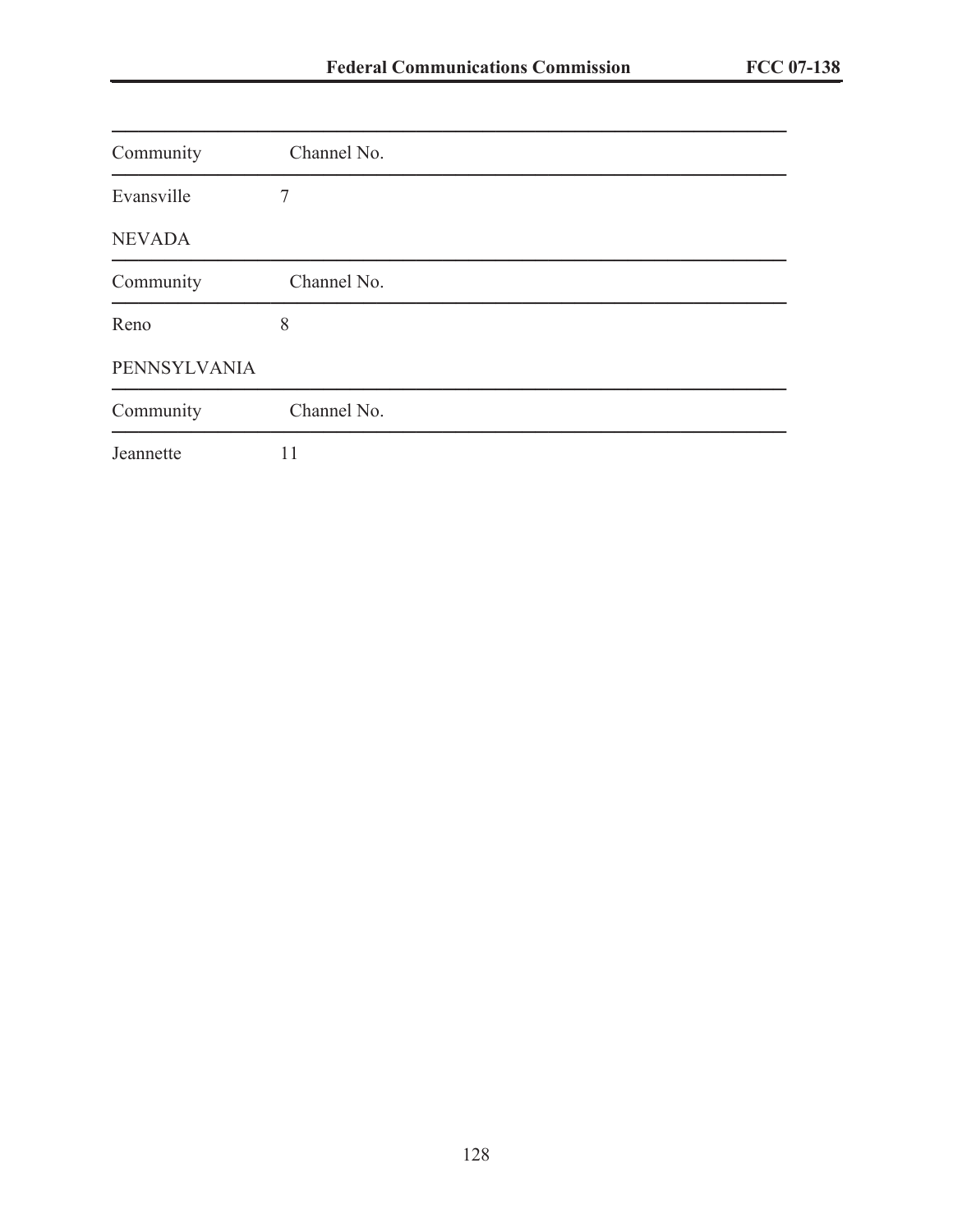# **APPENDIX G**

**[Note: Proposed DTV Table of Allotments Information is attached separately in Microsoft Excel format.]**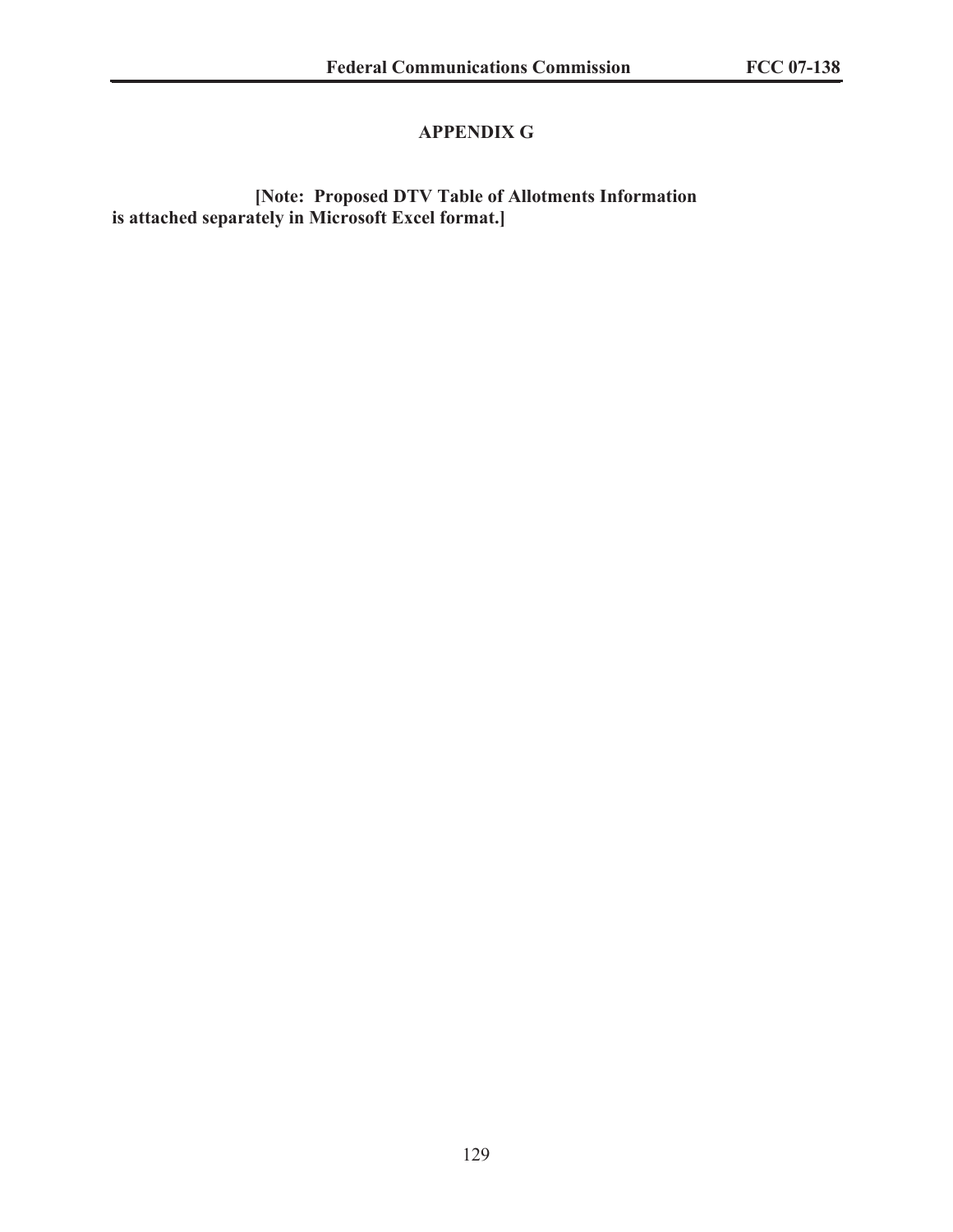### **APPENDIX H**

#### **INITIAL REGULATORY FLEXIBILITY ACT ANALYSIS**

1. As required by the Regulatory Flexibility Act of 1980, as amended  $(RFA)^1$  the Commission has prepared this present Initial Regulatory Flexibility Analysis ("IRFA") of the possible significant economic impact on a substantial number of small entities by the policies and rules proposed in this *Eighth Further Notice of Proposed Rulemaking* ("*Eighth Further Notice*"). Written public comments are requested on this IRFA. Comments must be identified as responses to the IRFA and must be filed by the deadlines for comments on the Eighth Further Notice provided in paragraph 163 of the item. The Commission will send a copy of the *Eighth Further Notice,* including this IRFA, to the Chief Counsel for Advocacy of the Small Business Administration (SBA).<sup>2</sup> In addition, the *Eighth Further Notice* and IRFA (or summaries thereof) will be published in the Federal Register.<sup>3</sup>

#### **A. Need for and Objectives of the Proposed Rules**

2. The *Eighth Further Notice* proposes modifications to the new post-transition DTV Table of Allotments and Appendix B ("DTV Table"). Three new full power permittees and six existing full power licensees and permittees are provided with channels and parameters for digital broadcast operations after the DTV transition. Changes to the new post-transition DTV Table affects full power commercial and noncommercial broadcast television stations as the new DTV Table provides post-transition channels for all eligible full power stations<sup>4</sup> and changes to the Table may have interference or other implications for other broadcasters in the Table.

3. The Commission announced in the *Seventh Further Notice* that, to the extent possible, it would accommodate future new permittees in the new post-transition DTV Table, but that it would provide an opportunity for public comment before doing so.<sup>5</sup> Three new construction permits were issued to permittees too late to be offered for comment in an earlier Public Notice, but can be accommodated in the new DTV Table without causing impermissible interference.<sup>6</sup> Six existing licensees and permittees made late-filed requests for modifications to the new DTV Table. Although these requested changes are unopposed, appear noncontroversial, and would have been looked upon favorably had they been timely-filed, we find it appropriate to provide a full opportunity for comment.

<sup>&</sup>lt;sup>1</sup> See 5 U.S.C. § 603. The RFA, see 5 U.S.C. § 601 -612, has been amended by the Small Business Regulatory Enforcement Fairness Act of 1996 ("SBREFA"), Pub. L. No. 104-121, Title II, 110 Stat. 857 (1996).

<sup>2</sup> *See* 5 U.S.C. § 603(a).

<sup>3</sup> *See* 5 U.S.C. § 603(a).

<sup>&</sup>lt;sup>4</sup> Only Commission licensees and permittees were eligible to participate in the channel election process to select a final DTV channel. *See Second DTV Periodic Report and Order*, 19 FCC Rcd at 1830, ¶ 66.

<sup>5</sup> *Seventh Further Notice,* 21 FCC Rcd at 12118, ¶ 53.

<sup>&</sup>lt;sup>6</sup> Public Notice, "Revisions to Proposed New DTV Table of Allotments, Tentative Channel Designations To Be Added to the DTV Table of Allotments Proposed in the *Seventh Further Notice of Proposed Rule Making* in MB Docket No. 87-268," DA 07-20 (MB rel. Jan. 8, 2007), 72 FR 2485 (Jan. 19, 2007)("*New Permittees PN*").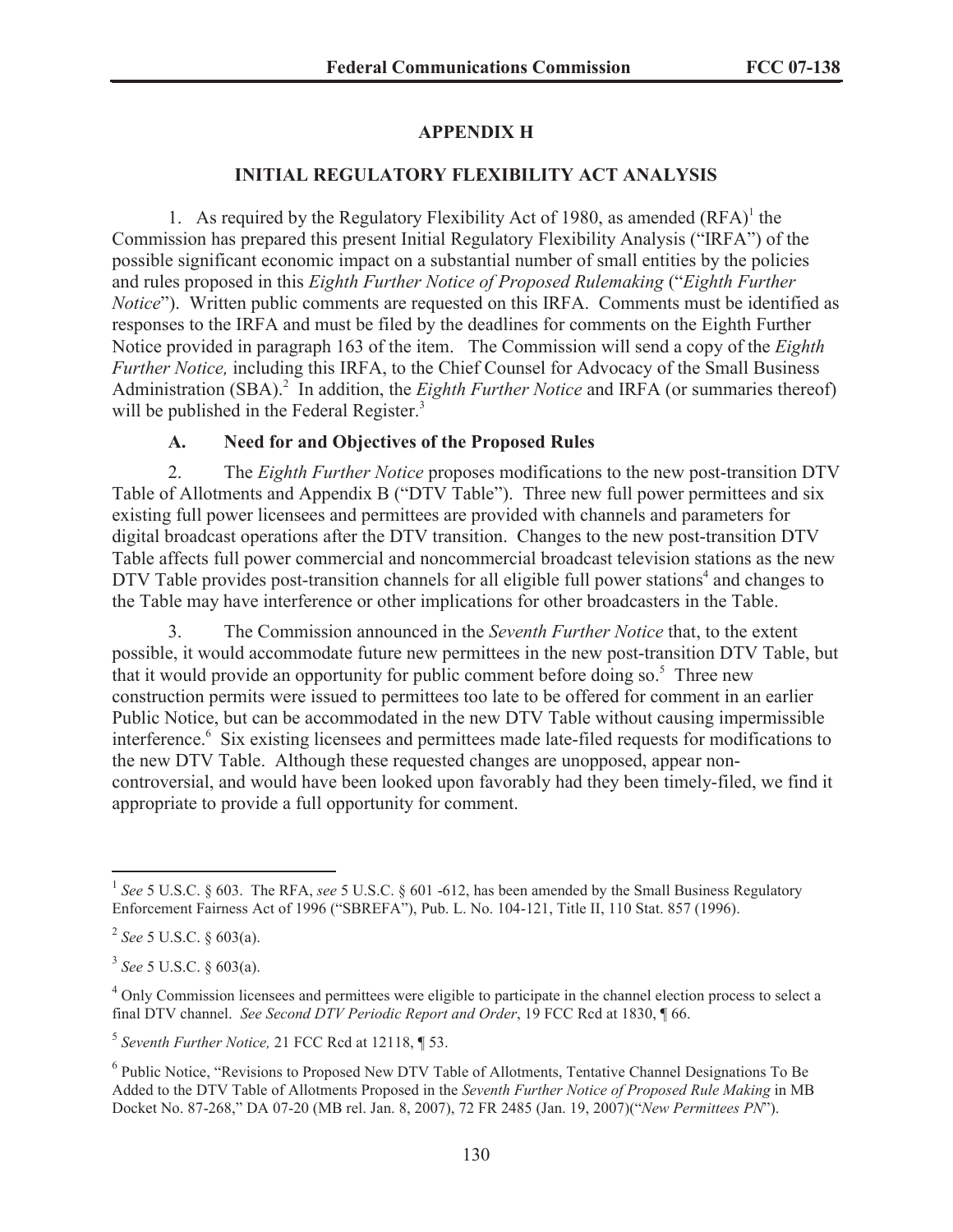4. We believe these proposed modifications to the new post-transition DTV Table support the goals set forth for the channel election process.<sup>7</sup> By these proposed modifications, the new permittees are provided with channels for DTV operations after the transition. Where adjustments bring the Table into line with the facilities or service areas of existing licensees or permittees, they recognize industry expectations and respect investments already made. These proposals also move the overall post-transition DTV Table more quickly towards finality without sacrificing clarity or transparency. Finally, we believe the proposed changes reflects our efforts to promote overall spectrum efficiency and, in particular, to ensure the best possible DTV service to the public.

#### **B. Legal Basis**

5. The authority for the action proposed in this rulemaking is contained in Sections 1, 4(i) and (j), 5(c)(1), 7, 301, 302, 303, 307, 308, 309, 316, 319, 324, 336, and 337 of the Communications Act of 1934, 47 U.S.C §§ 151, 154(i) and (j), 155(c)(1), 157, 301, 302, 303, 307, 308, 309, 316, 319, 324, 336, and 337.

#### **C. Description and Estimate of the Number of Small Entities to Which the Proposed Rules Will Apply**

6. The RFA directs the Commission to provide a description of and, where feasible, an estimate of the number of small entities that will be affected by the proposed rules, if adopted.<sup>8</sup> The RFA generally defines the term "small entity" as having the same meaning as the terms "small business," small organization," and "small government jurisdiction."<sup>9</sup> In addition, the term "small business" has the same meaning as the term "small business concern" under the Small Business Act.<sup>10</sup> A small business concern is one which: (1) is independently owned and operated; (2) is not dominant in its field of operation; and (3) satisfies any additional criteria established by the SBA.<sup>11</sup> The proposed rules in this *Eighth Further Notice*, if adopted, will primarily affect television stations. A description of such small entities, as well as an estimate of the number of such small entities, is provided below.

7. *Television Broadcasting.* The proposed rules and policies in this *Eighth Further Notice* apply to television broadcast licensees and potential licensees of television service. The SBA defines a television broadcast station as a small business if such station has no more than  $$13.5$  million in annual receipts.<sup>12</sup> Business concerns included in this industry are those

 $9^9$  5 U.S.C. § 601(6).

<sup>10</sup> *Id.*  $\&$  601(3) (incorporating by reference the definition of "small business concern" in 15 U.S.C.  $\&$  632). Pursuant to 5 U.S.C. § 601(3), the statutory definition of a small business applies "unless an agency, after consultation with the Office of Advocacy of the Small Business Administration and after opportunity for public comment, establishes one or more definitions of such term which are appropriate to the activities of the agency and publishes such definition(s) in the Federal Register."  $5 \text{ U.S.C.}$   $\frac{601(3)}{20}$ .

<sup>11</sup> 15 U.S.C. § 632. Application of the statutory criteria of dominance in its field of operation and independence are sometimes difficult to apply in the context of broadcast television. Accordingly, the Commission's statistical account of television stations may be over-inclusive.

<sup>7</sup> *DTV Periodic Report and Order*, 19 FCC Rcd at 18291, ¶ 31.

 $8^8$  *Id*. § 603(b)(3).

<sup>12</sup> *See* 13 C.F.R. § 121.201, NAICS Code 515120.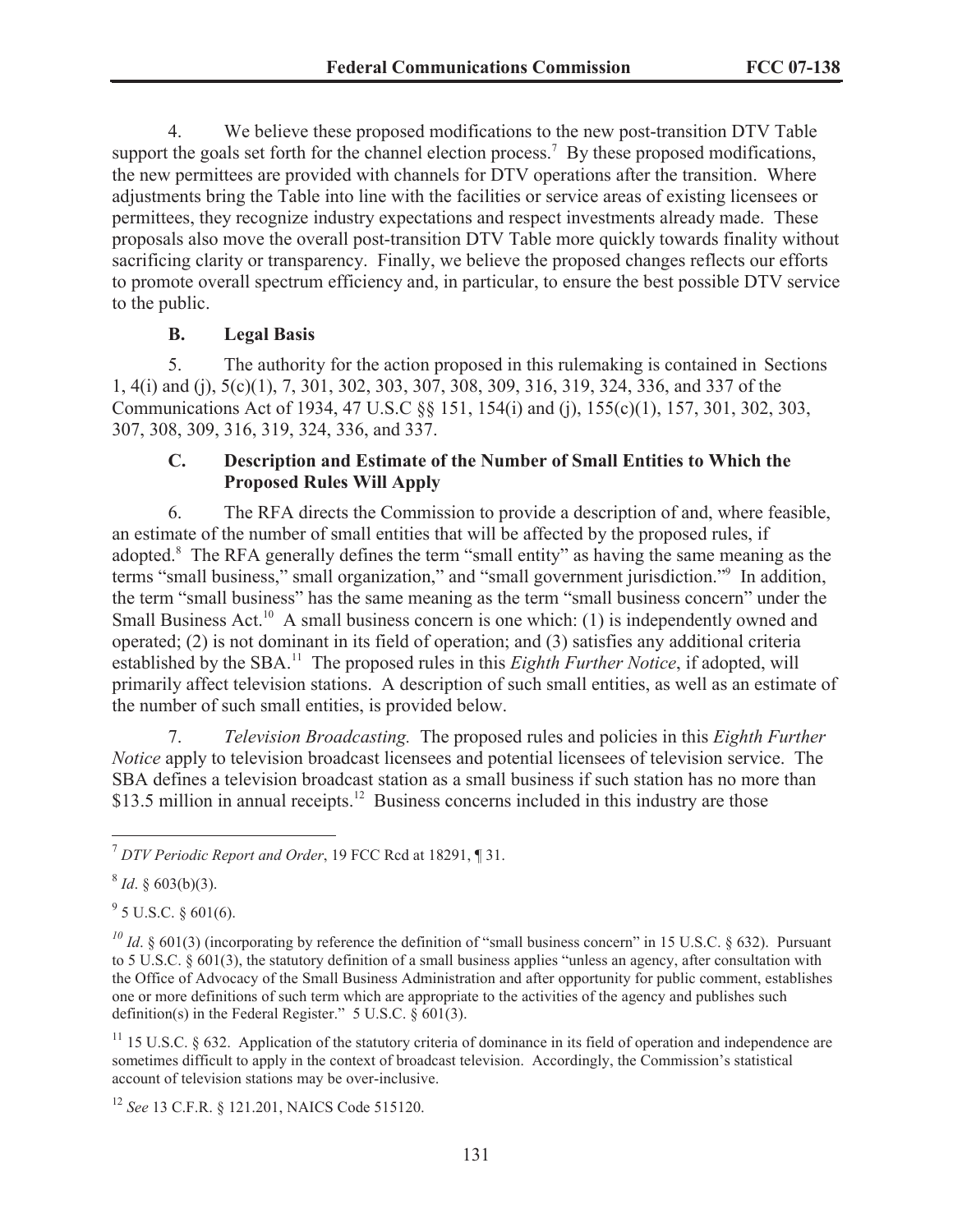"primarily engaged in broadcasting images together with sound."<sup>13</sup> The Commission has estimated the number of licensed commercial television stations to be 1,376.<sup>14</sup> According to Commission staff review of the BIA Financial Network, MAPro Television Database ("BIA") on March 30, 2007, about 986 of an estimated 1,374 commercial television stations<sup>15</sup> (or about 72) percent) have revenues of \$13.5 million or less and thus qualify as small entities under the SBA definition. The Commission has estimated the number of licensed NCE television stations to be 380.<sup>16</sup> We note, however, that, in assessing whether a business concern qualifies as small under the above definition, business (control) affiliations<sup>17</sup> must be included. Our estimate, therefore, likely overstates the number of small entities that might be affected by our action, because the revenue figure on which it is based does not include or aggregate revenues from affiliated companies. The Commission does not compile and otherwise does not have access to information on the revenue of NCE stations that would permit it to determine how many such stations would qualify as small entities.

8. In addition, an element of the definition of "small business" is that the entity not be dominant in its field of operation. We are unable at this time to define or quantify the criteria that would establish whether a specific television station is dominant in its field of operation. Accordingly, the estimate of small businesses to which rules may apply do not exclude any television station from the definition of a small business on this basis and are therefore overinclusive to that extent. Also as noted, an additional element of the definition of "small business" is that the entity must be independently owned and operated. We note that it is difficult at times to assess these criteria in the context of media entities and our estimates of small businesses to which they apply may be over-inclusive to this extent.

9. *Class A TV, LPTV, and TV translator stations.* The rules and policies proposed in this *Eighth Further Notice* do not directly affect low power television stations, as the DTV Table to which changes are being proposed will finalize post-transition digital channels only for full power television stations. Nonetheless, as discussed in Section E, *infra*, low power television stations will also eventually transition from analog to digital technology and may be indirectly affected by the channel allotment decisions herein. The broadcast stations indirectly affected include licensees of Class A TV stations, low power television (LPTV) stations, and TV

<sup>&</sup>lt;sup>13</sup> *Id*. This category description continues, "These establishments operate television broadcasting studios and facilities for the programming and transmission of programs to the public. These establishments also produce or transmit visual programming to affiliated broadcast television stations, which in turn broadcast the programs to the public on a predetermined schedule. Programming may originate in their own studios, from an affiliated network, or from external sources." Separate census categories pertain to businesses primarily engaged in producing programming. *See* Motion Picture and Video Production, NAICS code 512110; Motion Picture and Video Distribution, NAICS Code 512120; Teleproduction and Other Post-Production Services, NAICS Code 512191; and Other Motion Picture and Video Industries, NAICS Code 512199.

<sup>&</sup>lt;sup>14</sup> See News Release, "Broadcast Station Totals as of December 31, 2006," 2007 WL 221575 (dated Jan. 26, 2007) ("*Broadcast Station Totals*"); also available at http://www.fcc.gov/mb/.

<sup>15</sup> We recognize that this total differs slightly from that contained in *Broadcast Station Totals*, *supra* note 446; however, we are using BIA's estimate for purposes of this revenue comparison.

<sup>16</sup> *See Broadcast Station Totals*, *supra* note 446.

<sup>&</sup>lt;sup>17</sup> "[Business concerns] are affiliates of each other when one concern controls or has the power to control the other or a third party or parties controls or has to power to control both." 13 C.F.R.  $\S$  121.103(a)(1).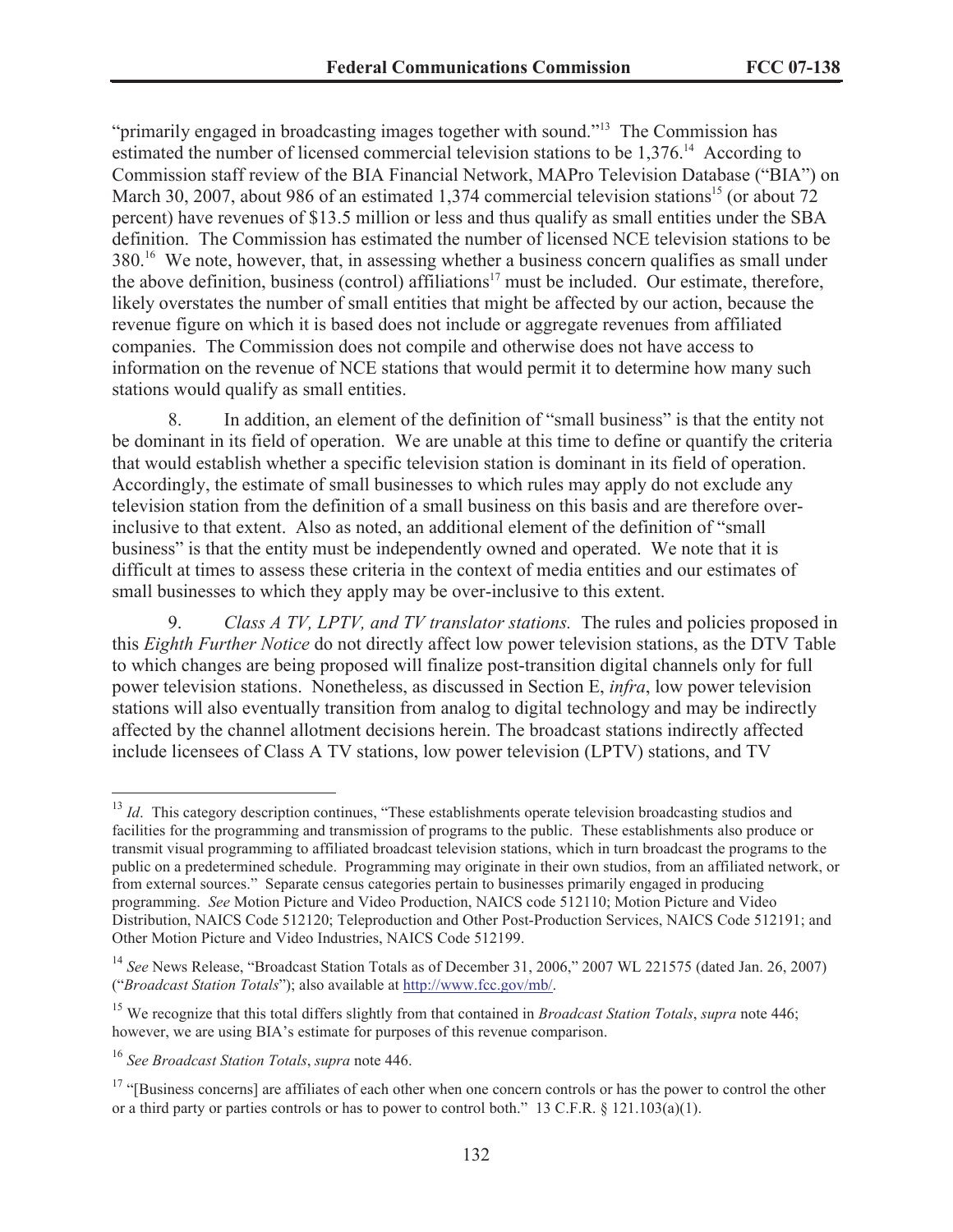translator stations, as well as to potential licensees in these television services. The same SBA definition that applies to television broadcast licensees would apply to these stations. The SBA defines a television broadcast station as a small business if such station has no more than \$13.5 million in annual receipts.<sup>18</sup> Currently, there are approximately 567 licensed Class A stations, 2,227 licensed LPTV stations, and  $4,518$  licensed TV translators.<sup>19</sup> Given the nature of these services, we will presume that all of these licensees qualify as small entities under the SBA definition. We note, however, that under the SBA's definition, revenue of affiliates that are not LPTV stations should be aggregated with the LPTV station revenues in determining whether a concern is small. Our estimate may thus overstate the number of small entities since the revenue figure on which it is based does not include or aggregate revenues from non-LPTV affiliated companies. We do not have data on revenues of TV translator or TV booster stations, but virtually all of these entities are also likely to have revenues of less than \$13.5 million and thus may be categorized as small, except to the extent that revenues of affiliated non-translator or booster entities should be considered.

#### **D. Description of Projected Reporting, Recordkeeping and other Compliance Requirements**

10. The proposals set forth in this *Eighth Further Notice* would involve no changes to reporting, recordkeeping, or other compliance requirements beyond what is already required under the current regulations.

#### **E. Steps Taken to Minimize Significant Impact on Small Entities, and Significant Alternatives Considered**

11. The RFA requires an agency to describe any significant alternatives that it has considered in reaching its proposed approach, which may include the following four alternatives (among others): (1) the establishment of differing compliance or reporting requirements or timetables that take into account the resources available to small entities; (2) the clarification, consolidation, or simplification of compliance or reporting requirements under the rule for small entities; (3) the use of performance, rather than design, standards; and (4) an exemption from coverage of the rule, or any part thereof, for small entities. $20$ 

12. The proposed changes will allow the new post-transition DTV Table to provide all eligible broadcast television stations – large and small alike – with channels for posttransition DTV operations. No distinction was made between large and small licensees and permittees when determining which proposals to include in the *Eighth Further Notice*. Small broadcasters, just like large ones, benefited from participating in the channel election process, and had an equal opportunity to review the proposed DTV Table and request modifications. The TCDs and parameters proposed are based almost entirely on elections by licensees. All stations affected by the proposals in the *Eighth Further Notice* will have the opportunity to comment, and the Commission will consider all comments, including those proposing alternative allotments for specific stations. No alternative to existing proposals for specific modifications to the DTV Table for purposes of DTV allotments are proposed herein. In general, the transition procedures

<sup>18</sup> *See* 13 C.F.R. § 121.201, NAICS Code 515120.

<sup>19</sup> *See Broadcast Station Totals*, *supra* note 446.

<sup>&</sup>lt;sup>20</sup> 5 U.S.C. § 603(c)(1)-(c)(4)